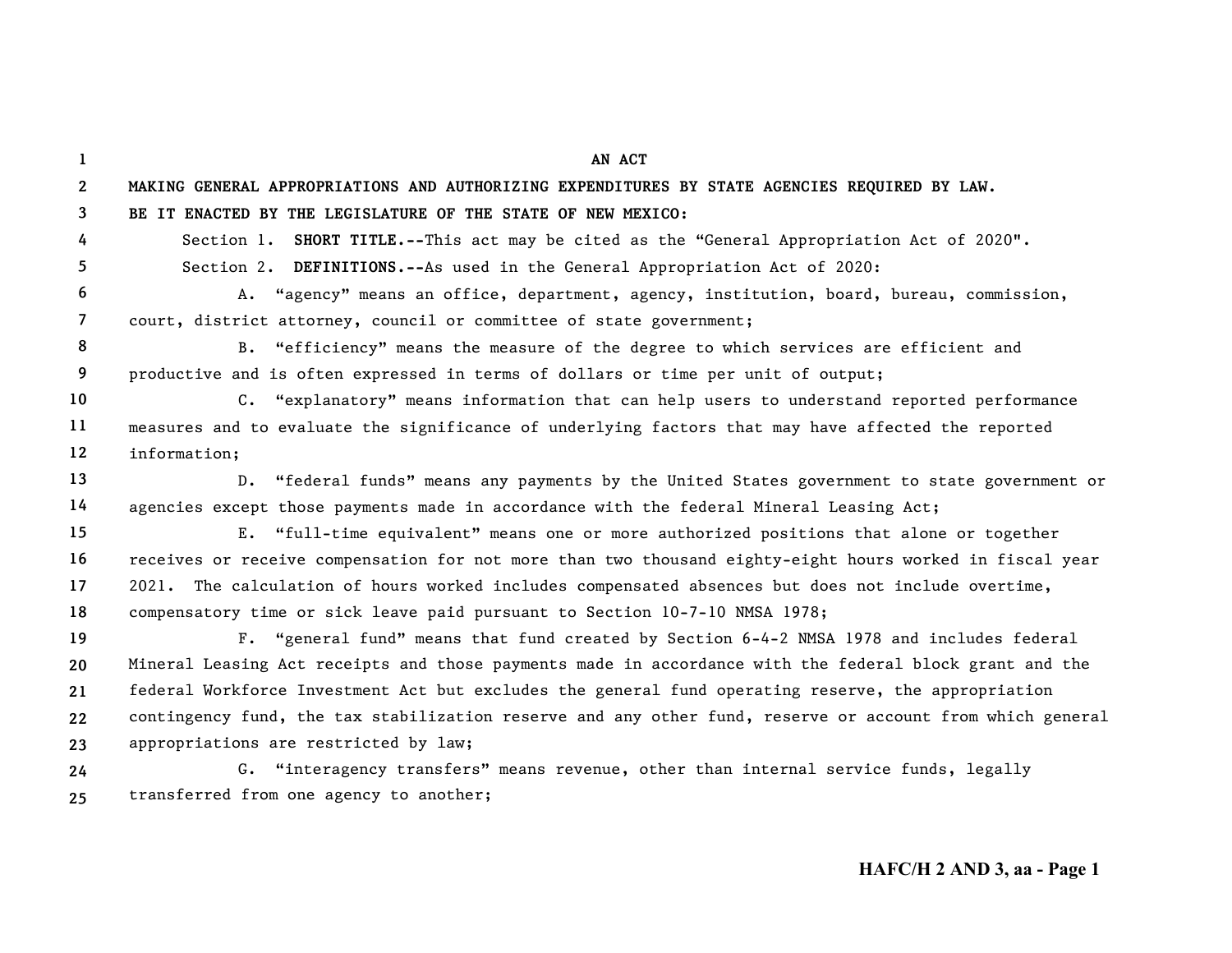| 1              | H. "internal service funds" means:                                                                      |
|----------------|---------------------------------------------------------------------------------------------------------|
| $2^{\circ}$    | (1) revenue transferred to an agency for the financing of goods or services to another                  |
| $\mathbf{3}$   | agency on a cost-reimbursement basis; and                                                               |
| 4              | (2) balances in agency internal service fund accounts appropriated by the General                       |
| 5              | Appropriation Act of 2020;                                                                              |
| 6              | I. "other state funds" means:                                                                           |
| $\overline{7}$ | (1) nonreverting balances in agency accounts, other than in internal service funds                      |
| 8              | accounts, appropriated by the General Appropriation Act of 2020;                                        |
| 9              | (2) all revenue available to agencies from sources other than the general fund,                         |
| 10             | internal service funds, interagency transfers and federal funds; and                                    |
| 11             | (3) all revenue, the use of which is restricted by statute or agreement;                                |
| $12 \,$        | J. "outcome" means the measure of the actual impact or public benefit of a program;                     |
| 13             | K. "output" means the measure of the volume of work completed or the level of actual                    |
| 14             | services or products delivered by a program;                                                            |
| 15             | L. "performance measure" means a quantitative or qualitative indicator used to assess a                 |
| 16             | program;                                                                                                |
| 17             | M. "quality" means the measure of the quality of a good or service produced and is often an             |
| 18             | indicator of the timeliness, reliability or safety of services or products produced by a program;       |
| 19             | N. "revenue" means all money received by an agency from sources external to that agency, net            |
| 20             | of refunds and other correcting transactions, other than from issue of debt, liquidation of investments |
| 21             | or as agent or trustee for other governmental entities or private persons; and                          |
| 22             | 0. "target" means the expected level of performance of a program's performance measures.                |
| 23             | Section 3. GENERAL PROVISIONS.--                                                                        |
| 24             | A. Amounts set out under column headings are expressed in thousands of dollars.                         |
| 25             | B. Amounts set out under column headings are appropriated from the source indicated by the              |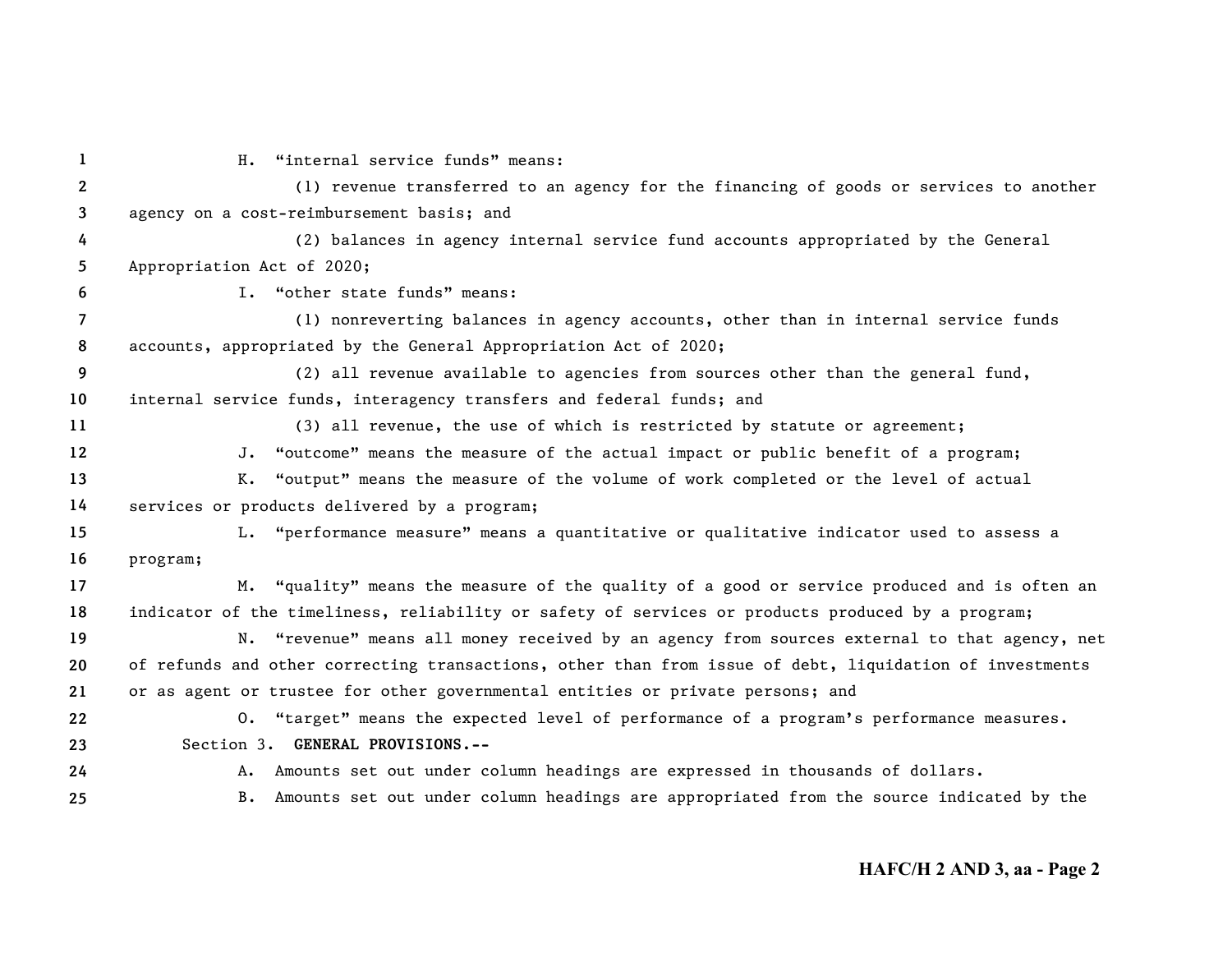**1234**column heading. All amounts set out under the column heading "Internal Service Funds/Interagency Transfers" are intergovernmental transfers and do not represent a portion of total state government appropriations. All information designated as "Total" or "Subtotal" is provided for information and amounts are not appropriations.

**567**C. Amounts set out in Section 4 of the General Appropriation Act of 2020, or so much as may be necessary, are appropriated from the indicated source for expenditure in fiscal year 2021 for the objects expressed.

**89 10**D. Unexpended balances in agency accounts remaining at the end of fiscal year 2020 shall revert to the general fund by October 1, 2020 unless otherwise indicated in the General Appropriation Act of 2020 or otherwise provided by law.

**111213**E. Unexpended balances in agency accounts remaining at the end of fiscal year 2021 shall revert to the general fund by October 1, 2021 unless otherwise indicated in the General Appropriation Act of 2020 or otherwise provided by law.

**14151617**F. The state budget division shall monitor revenue received by agencies from sources other than the general fund and shall reduce the operating budget of any agency whose revenue from such sources is not meeting projections. The state budget division shall notify the legislative finance committee of any operating budget reduced pursuant to this subsection.

**18192021222324**G. Except as otherwise specifically stated in the General Appropriation Act of 2020, appropriations are made in this act for the expenditures of agencies and for other purposes as required by existing law for fiscal year 2021. If any other act of the second session of the fifty-fourth legislature changes existing law with regard to the name or responsibilities of an agency or the name or purpose of a fund or distribution, the appropriation made in the General Appropriation Act of 2020 shall be transferred from the agency, fund or distribution to which an appropriation has been made as required by existing law to the appropriate agency, fund or distribution provided by the new law.

**25**

H. The department of finance and administration will regularly consult with the legislative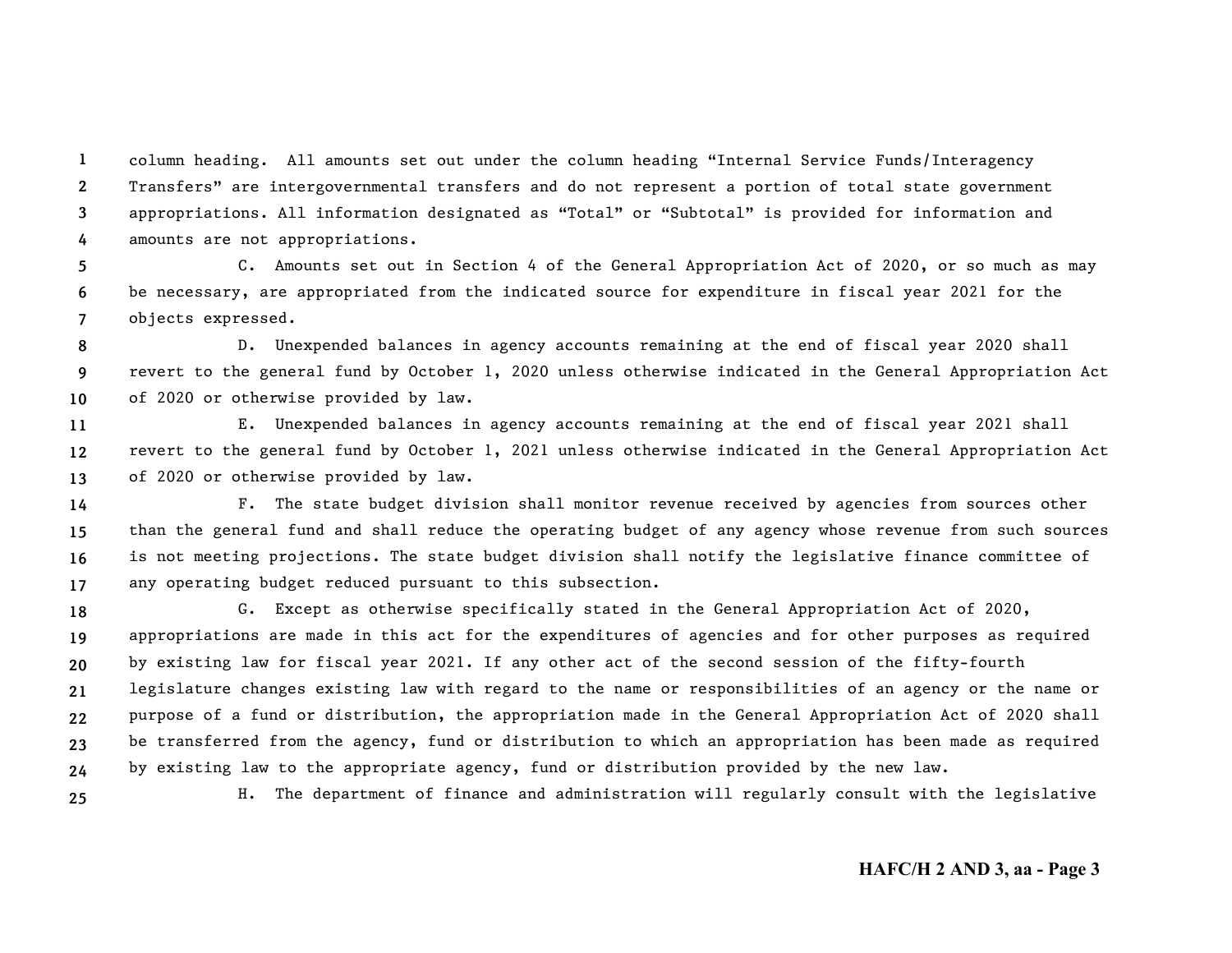|      |         | Other | Svc<br>Intrnl   |         |              |
|------|---------|-------|-----------------|---------|--------------|
|      | General | State | Funds/Inter-    | Federau |              |
| Item | Fund    | Funds | Trnsf<br>Agency | Funds   | Total/Target |

| -1              |                                                                                            |                | finance committee staff to compare fiscal year 2021 revenue collections with the revenue estimate. If the |  |  |  |  |
|-----------------|--------------------------------------------------------------------------------------------|----------------|-----------------------------------------------------------------------------------------------------------|--|--|--|--|
| $\mathbf{2}$    | analyses indicate that revenues and transfers to the general fund are not expected to meet |                |                                                                                                           |  |  |  |  |
| 3               |                                                                                            |                | appropriations, then the department shall present a plan to the legislative finance committee that        |  |  |  |  |
| $\overline{4}$  | outlines the methods by which the administration proposes to address the deficit.          |                |                                                                                                           |  |  |  |  |
| 5               |                                                                                            |                | I. Pursuant to Sections 6-3-23 through 6-3-25 NMSA 1978, agencies whose revenue from state                |  |  |  |  |
| 6               |                                                                                            |                | board of finance loans, from revenue appropriated by other acts of the legislature, or from gifts,        |  |  |  |  |
| $\overline{7}$  |                                                                                            |                | grants, donations, bequests, insurance settlements, refunds or payments into revolving funds exceeds      |  |  |  |  |
| 8               |                                                                                            |                | specifically appropriated amounts may request budget increases from the state budget division. If         |  |  |  |  |
| 9               | approved by the state budget division, such money is appropriated.                         |                |                                                                                                           |  |  |  |  |
| 10              |                                                                                            |                | J. Except for gasoline credit cards used solely for operation of official vehicles,                       |  |  |  |  |
| 11              |                                                                                            |                | telephone credit cards used solely for official business and procurement cards used as authorized by      |  |  |  |  |
| 12 <sup>2</sup> |                                                                                            |                | Section 6-5-9.1 NMSA 1978, none of the appropriations contained in the General Appropriation Act of 2020  |  |  |  |  |
| 13              | may be expended for payment of agency-issued credit card invoices.                         |                |                                                                                                           |  |  |  |  |
| 14              |                                                                                            |                | K. For the purpose of administering the General Appropriation Act of 2020, the state of New               |  |  |  |  |
| 15              |                                                                                            |                | Mexico shall follow the modified accrual basis of accounting for governmental funds in accordance with    |  |  |  |  |
| 16              |                                                                                            |                | the manual of model accounting practices issued by the department of finance and administration.          |  |  |  |  |
| 17              | Section 4. FISCAL YEAR 2021 APPROPRIATIONS.--                                              |                |                                                                                                           |  |  |  |  |
| 18              |                                                                                            | A. LEGISLATIVE |                                                                                                           |  |  |  |  |
| 19              | LEGISLATIVE COUNCIL SERVICE:                                                               |                |                                                                                                           |  |  |  |  |
| 20              | Legislative building services:                                                             |                |                                                                                                           |  |  |  |  |
| 21              | Appropriations:                                                                            |                |                                                                                                           |  |  |  |  |
| 22              | Personal services and<br>(a)                                                               |                |                                                                                                           |  |  |  |  |
| 23              | employee benefits                                                                          | 3,270.0        | 3,270.0                                                                                                   |  |  |  |  |
| 24              | Contractual services<br>(b)                                                                | 153.5          | 153.5                                                                                                     |  |  |  |  |
| 25              | Other<br>(c)                                                                               | 1,053.9        | 1,053.9                                                                                                   |  |  |  |  |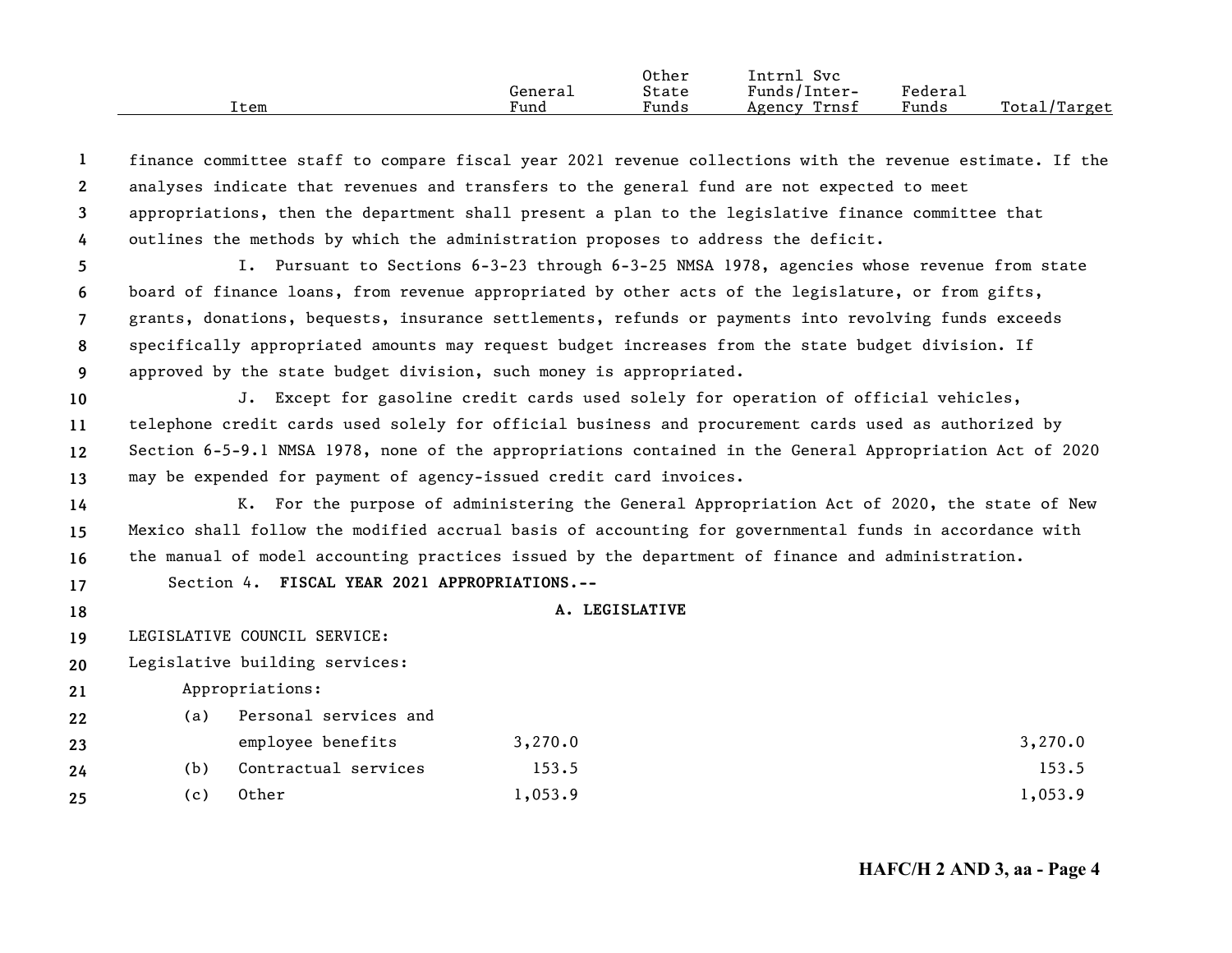|                       | Item                                                                                                      | General<br>Fund | Other<br>State<br>Funds | Intrnl Svc<br>Funds/Inter-<br>Agency Trnsf | Federal<br>Funds | Total/Target |
|-----------------------|-----------------------------------------------------------------------------------------------------------|-----------------|-------------------------|--------------------------------------------|------------------|--------------|
|                       |                                                                                                           |                 |                         |                                            |                  |              |
| 1                     | Subtotal                                                                                                  |                 |                         |                                            |                  | 4,477.4      |
| $\mathbf{2}^{\prime}$ | TOTAL LEGISLATIVE                                                                                         | 4,477.4         |                         |                                            |                  | 4,477.4      |
| 3                     |                                                                                                           |                 | <b>B. JUDICIAL</b>      |                                            |                  |              |
| 4                     | NEW MEXICO COMPILATION COMMISSION:                                                                        |                 |                         |                                            |                  |              |
| 5.                    | The purpose of the New Mexico compilation commission is to publish in print and electronic format,        |                 |                         |                                            |                  |              |
| 6                     | distribute and sell (1) laws enacted by the legislature, (2) opinions of the supreme court and court of   |                 |                         |                                            |                  |              |
| $\overline{7}$        | appeals, (3) rules approved by the supreme court, (4) attorney general opinions and (5) other state and   |                 |                         |                                            |                  |              |
| 8                     | federal rules and opinions. The commission ensures the accuracy and reliability of its publications.      |                 |                         |                                            |                  |              |
| 9                     | Appropriations:                                                                                           |                 |                         |                                            |                  |              |
| 10                    | Operations<br>(a)                                                                                         | 552.0           | 616.0                   | 400.0                                      |                  | 1,568.0      |
| 11                    | Subtotal                                                                                                  |                 |                         |                                            |                  | 1,568.0      |
| $12 \,$               | JUDICIAL STANDARDS COMMISSION:                                                                            |                 |                         |                                            |                  |              |
| 13                    | The purpose of the judicial standards commission program is to provide a public review process addressing |                 |                         |                                            |                  |              |
| 14                    | complaints involving judicial misconduct to preserve the integrity and impartiality of the judicial       |                 |                         |                                            |                  |              |
| 15                    | process.                                                                                                  |                 |                         |                                            |                  |              |
| 16                    | Appropriations:                                                                                           |                 |                         |                                            |                  |              |
| 17                    | Operations<br>(a)                                                                                         | 912.7           |                         |                                            |                  | 912.7        |
| 18                    | Subtotal                                                                                                  |                 |                         |                                            |                  | 912.7        |
| 19                    | <b>COURT OF APPEALS:</b>                                                                                  |                 |                         |                                            |                  |              |
| 20                    | The purpose of the court of appeals program is to provide access to justice, resolve disputes justly and  |                 |                         |                                            |                  |              |
| 21                    | timely and maintain accurate records of legal proceedings that affect rights and legal status to          |                 |                         |                                            |                  |              |
| 22                    | independently protect the rights and liberties guaranteed by the constitutions of New Mexico and the      |                 |                         |                                            |                  |              |
| 23                    | United States.                                                                                            |                 |                         |                                            |                  |              |
| 24                    | Appropriations:                                                                                           |                 |                         |                                            |                  |              |
| 25                    | Operations<br>(a)                                                                                         | 6,824.7         | 1.0                     |                                            |                  | 6,825.7      |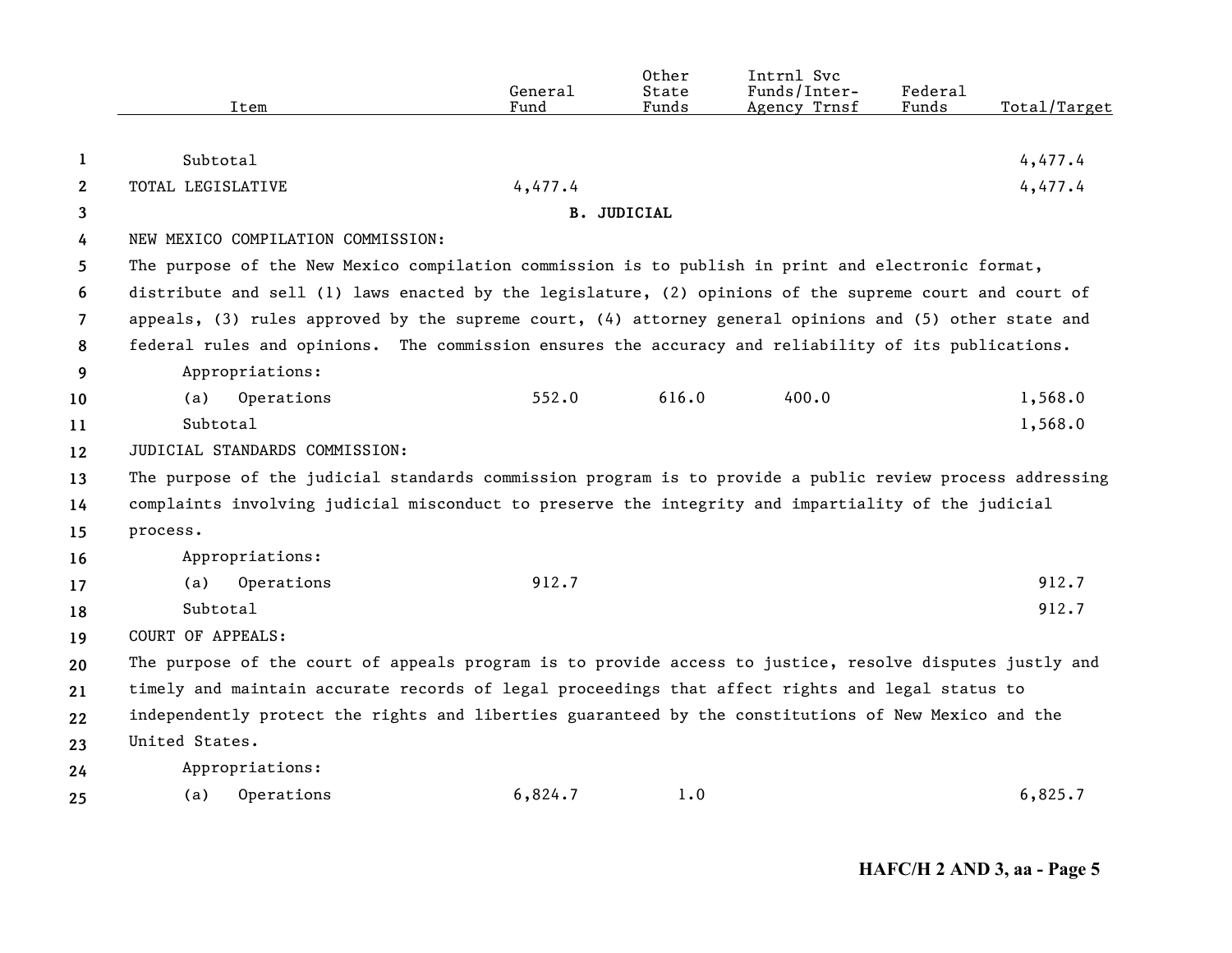|     | Item                                                                                                     | General<br>Fund                                      | Other<br>State<br>Funds | Intrnl Svc<br>Funds/Inter-<br>Agency Trnsf | Federal<br>Funds | Total/Target |
|-----|----------------------------------------------------------------------------------------------------------|------------------------------------------------------|-------------------------|--------------------------------------------|------------------|--------------|
|     |                                                                                                          |                                                      |                         |                                            |                  |              |
| 1   | Performance measures:                                                                                    |                                                      |                         |                                            |                  |              |
| 2   | (a) Output:                                                                                              | Number of cases disposed as a percent of cases filed |                         |                                            |                  | 100%         |
| 3   | Subtotal                                                                                                 |                                                      |                         |                                            |                  | 6,825.7      |
| 4   | SUPREME COURT:                                                                                           |                                                      |                         |                                            |                  |              |
| 5.  | The purpose of the supreme court program is to provide access to justice, resolve disputes justly and    |                                                      |                         |                                            |                  |              |
| 6   | timely and maintain accurate records of legal proceedings that affect rights and legal status to         |                                                      |                         |                                            |                  |              |
| 7   | independently protect the rights and liberties guaranteed by the constitutions of New Mexico and the     |                                                      |                         |                                            |                  |              |
| 8   | United States.                                                                                           |                                                      |                         |                                            |                  |              |
| 9   | Appropriations:                                                                                          |                                                      |                         |                                            |                  |              |
| 10  | Operations<br>(a)                                                                                        | 6,509.7                                              | 1.5                     |                                            |                  | 6, 511.2     |
| 11  | Subtotal                                                                                                 |                                                      |                         |                                            |                  | 6,511.2      |
| 12  | ADMINISTRATIVE OFFICE OF THE COURTS:                                                                     |                                                      |                         |                                            |                  |              |
| 13  | (1) Administrative support:                                                                              |                                                      |                         |                                            |                  |              |
| 14  | The purpose of the administrative support program is to provide administrative support to the chief      |                                                      |                         |                                            |                  |              |
| 15  | justice, all judicial branch units and the administrative office of the courts so that they can          |                                                      |                         |                                            |                  |              |
| 16  | effectively administer the New Mexico court system.                                                      |                                                      |                         |                                            |                  |              |
| 17  | Appropriations:                                                                                          |                                                      |                         |                                            |                  |              |
| 18  | Personal services and<br>(a)                                                                             |                                                      |                         |                                            |                  |              |
| 19  | employee benefits                                                                                        | 5,892.0                                              |                         |                                            |                  | 5,892.0      |
| 20  | Contractual services<br>(b)                                                                              | 1,688.7                                              |                         |                                            |                  | 1,688.7      |
| 21  | Other<br>(c)                                                                                             | 3,208.9                                              | 2,788.5                 | 313.6                                      | 2,330.6          | 8,641.6      |
| 22  | The other state funds appropriation to the administrative office of the courts includes five hundred     |                                                      |                         |                                            |                  |              |
| 23  | thousand dollars (\$500,000) from the consumer settlement fund of the office of the attorney general for |                                                      |                         |                                            |                  |              |
| 24  | lease costs for the administrative office of the courts.                                                 |                                                      |                         |                                            |                  |              |
| 25. | Performance measures:                                                                                    |                                                      |                         |                                            |                  |              |

**25**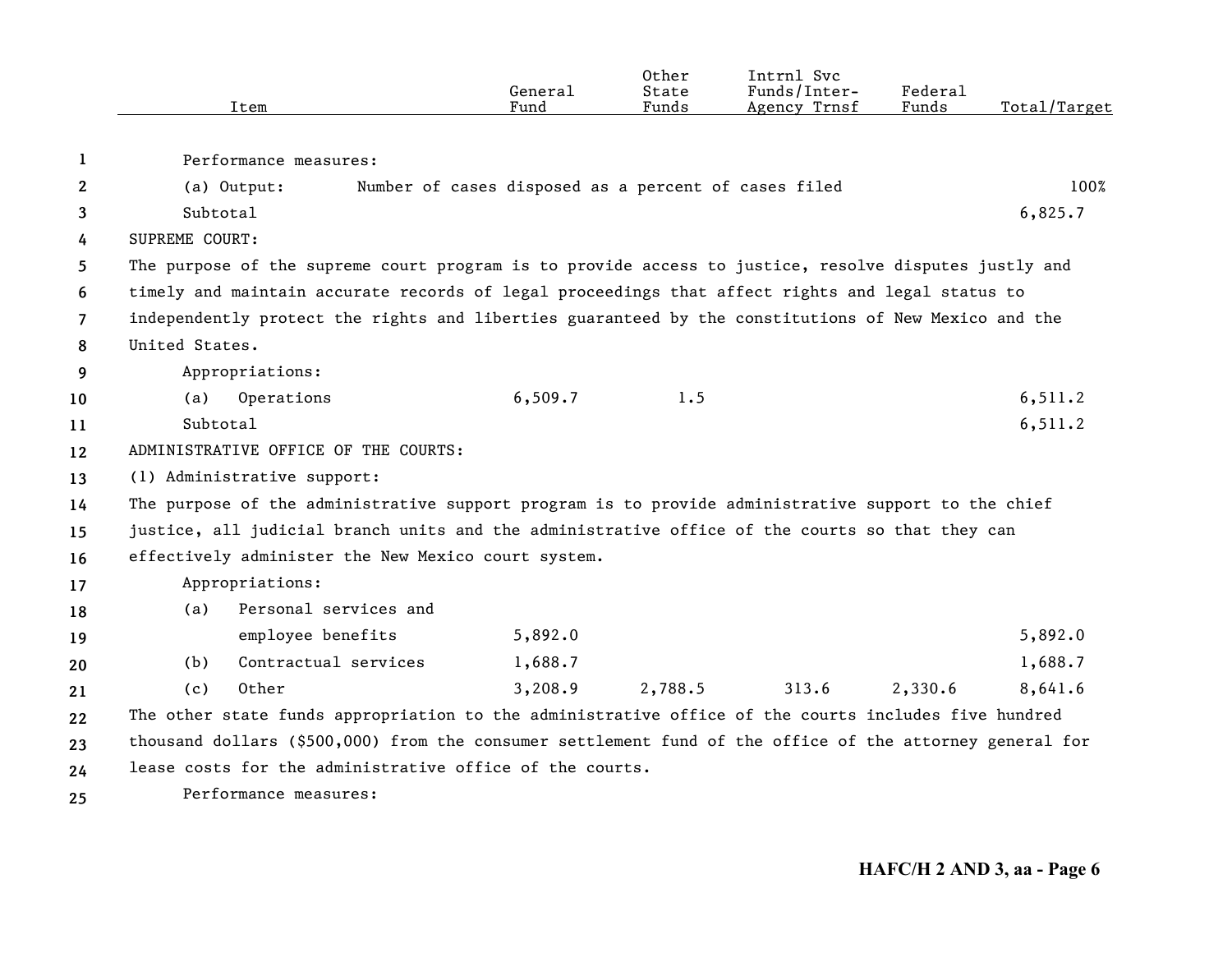|              | Item                                                                                                     | General<br>Fund        | Other<br>State<br>Funds | Intrnl Svc<br>Funds/Inter-<br>Agency Trnsf | Federal<br>Funds | Total/Target |
|--------------|----------------------------------------------------------------------------------------------------------|------------------------|-------------------------|--------------------------------------------|------------------|--------------|
| 1            | (a) Efficiency:                                                                                          | Average cost per juror |                         |                                            |                  | \$55         |
| $\mathbf{2}$ | (2) Statewide judiciary automation:                                                                      |                        |                         |                                            |                  |              |
| 3            | The purpose of the statewide judicial automation program is to provide development, enhancement,         |                        |                         |                                            |                  |              |
| 4            | maintenance and support for core court automation and usage skills for appellate, district, magistrate   |                        |                         |                                            |                  |              |
| 5            | and municipal courts and ancillary judicial agencies.                                                    |                        |                         |                                            |                  |              |
| 6            | Appropriations:                                                                                          |                        |                         |                                            |                  |              |
| 7            | Personal services and<br>(a)                                                                             |                        |                         |                                            |                  |              |
| 8            | employee benefits                                                                                        | 4,489.5                | 2,353.9                 |                                            |                  | 6,843.4      |
| 9            | Contractual services<br>(b)                                                                              |                        | 907.5                   |                                            |                  | 907.5        |
| 10           | Other<br>(c)                                                                                             | 700.0                  | 2,021.8                 |                                            |                  | 2,721.8      |
| 11           | (3) Magistrate court:                                                                                    |                        |                         |                                            |                  |              |
| 12           | The purpose of the magistrate court and warrant enforcement program is to provide access to justice,     |                        |                         |                                            |                  |              |
| 13           | resolve disputes justly and timely and maintain accurate records of legal proceedings that affect rights |                        |                         |                                            |                  |              |
| 14           | and legal status in order to independently protect the rights and liberties guaranteed by the            |                        |                         |                                            |                  |              |
| 15           | constitutions of New Mexico and the United States.                                                       |                        |                         |                                            |                  |              |
| 16           | Appropriations:                                                                                          |                        |                         |                                            |                  |              |
| 17           | Personal services and<br>(a)                                                                             |                        |                         |                                            |                  |              |
| 18           | employee benefits                                                                                        | 980.0                  | 2,686.9                 |                                            |                  | 3,666.9      |
| 19           | Contractual services<br>(b)                                                                              | 364.0                  | 156.2                   |                                            |                  | 520.2        |
| 20           | Other<br>(c)                                                                                             | 9,297.6                | 840.8                   |                                            |                  | 10,138.4     |
| 21           | (4) Special court services:                                                                              |                        |                         |                                            |                  |              |
| 22           | The purpose of the special court services program is to provide court advocates, legal counsel and safe  |                        |                         |                                            |                  |              |
| 23           | exchanges for children and families; to provide judges pro tem; and to adjudicate water rights disputes  |                        |                         |                                            |                  |              |
| 24           | so the constitutional rights and safety of citizens, especially children and families, are protected.    |                        |                         |                                            |                  |              |
| 25           | Appropriations:                                                                                          |                        |                         |                                            |                  |              |

**25**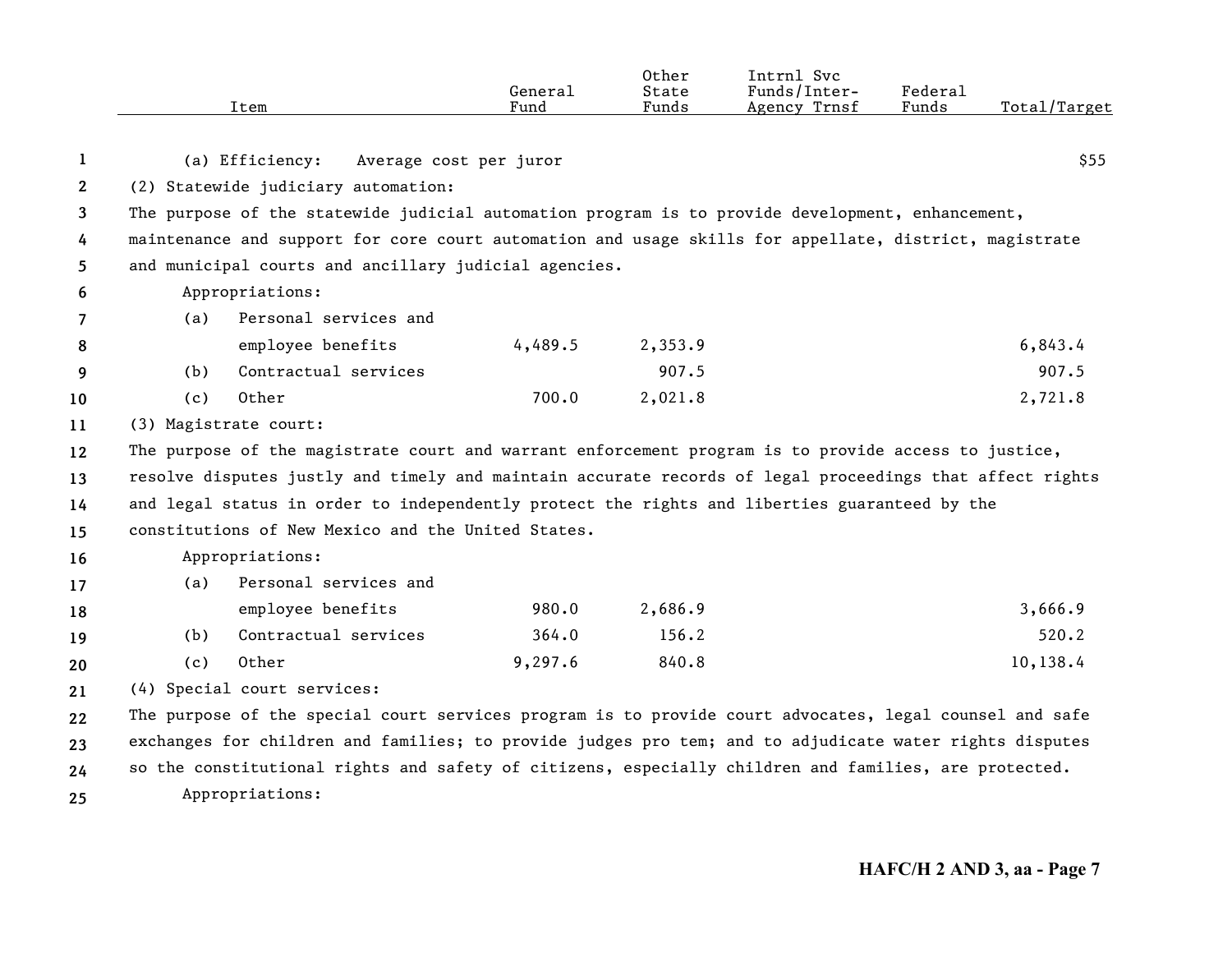|              |                  | Item                                                                                                      | General<br>Fund | Other<br>State<br>Funds | Intrnl Svc<br>Funds/Inter-<br>Agency Trnsf | Federal<br>Funds | Total/Target |
|--------------|------------------|-----------------------------------------------------------------------------------------------------------|-----------------|-------------------------|--------------------------------------------|------------------|--------------|
|              |                  |                                                                                                           |                 |                         |                                            |                  |              |
| 1            | (a)              | Pre-trial services                                                                                        | 950.5           |                         |                                            |                  | 950.5        |
| $\mathbf{2}$ | (b)              | Court-appointed special                                                                                   |                 |                         |                                            |                  |              |
| 3            |                  | advocate                                                                                                  | 1,456.7         |                         |                                            |                  | 1,456.7      |
| 4            | (c)              | Supervised visitation                                                                                     | 916.3           |                         |                                            |                  | 916.3        |
| 5            | (d)              | Water rights                                                                                              | 220.5           | 423.0                   |                                            |                  | 643.5        |
| 6            | (e)              | Court-appointed attorneys                                                                                 | 6,904.2         |                         |                                            |                  | 6,904.2      |
| 7            | (f)              | Children's mediation                                                                                      | 381.9           |                         |                                            |                  | 381.9        |
| 8            | (g)              | Judges pro tem                                                                                            | 50.3            |                         |                                            |                  | 50.3         |
| 9            | (h)              | Access to justice                                                                                         | 129.7           |                         |                                            |                  | 129.7        |
| 10           | (i)              | Statewide alternative                                                                                     |                 |                         |                                            |                  |              |
| 11           |                  | dispute resolution                                                                                        | 203.3           |                         |                                            |                  | 203.3        |
| 12           | (i)              | Drug court                                                                                                | 1,662.9         |                         | 2,519.5                                    |                  | 4,182.4      |
| 13           |                  | The general fund appropriation to the special court services program of the administrative office of the  |                 |                         |                                            |                  |              |
| 14           |                  | courts in the court-appointed special advocates category includes an additional fifty thousand dollars    |                 |                         |                                            |                  |              |
| 15           |                  | (\$50,000) for court-appointed special advocates in Lea county.                                           |                 |                         |                                            |                  |              |
| 16           |                  | Performance measures:                                                                                     |                 |                         |                                            |                  |              |
| 17           |                  | Statewide recidivism rate for drug-court participants<br>(a) Outcome:                                     |                 |                         |                                            |                  | 12%          |
| 18           | Subtotal         |                                                                                                           |                 |                         |                                            |                  | 56,839.3     |
| 19           | DISTRICT COURTS: |                                                                                                           |                 |                         |                                            |                  |              |
| 20           |                  | (1) First judicial district:                                                                              |                 |                         |                                            |                  |              |
| 21           |                  | The purpose of the first judicial district court program, statutorily created in Santa Fe, Rio Arriba,    |                 |                         |                                            |                  |              |
| 22           |                  | and Los Alamos counties, is to provide access to justice, resolve disputes justly and timely and maintain |                 |                         |                                            |                  |              |
| 23           |                  | accurate records of legal proceedings that affect rights and legal status to independently protect the    |                 |                         |                                            |                  |              |
| 24           |                  | rights and liberties guaranteed by the constitutions of New Mexico and the United States.                 |                 |                         |                                            |                  |              |
| 25           |                  | Appropriations:                                                                                           |                 |                         |                                            |                  |              |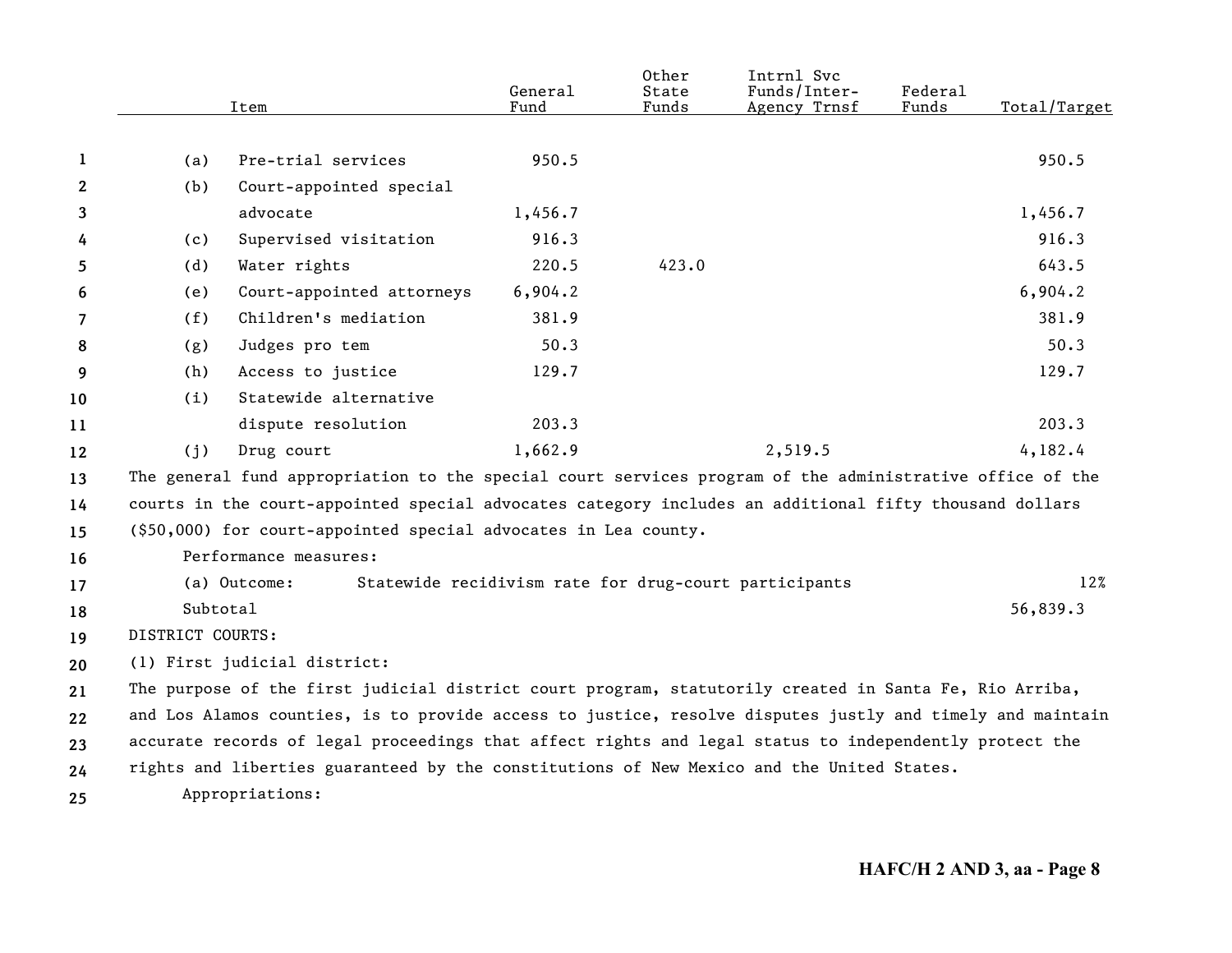|      |         | Other | Svc<br>Intrnl   |         |                    |
|------|---------|-------|-----------------|---------|--------------------|
|      | Genera⊥ | State | Funds/Inter-    | Federal |                    |
| Item | Fund    | Funds | Trnsf<br>Agency | Funds   | Total,<br>./Target |
|      |         |       |                 |         |                    |

| 1                     | (a) | Operations                                                                                                 | 10,697.1                       | 542.4 | 648.3   | 11,887.8 |
|-----------------------|-----|------------------------------------------------------------------------------------------------------------|--------------------------------|-------|---------|----------|
| $\mathbf{2}^{\prime}$ |     | The general fund appropriation to the first judicial district court includes three hundred sixteen         |                                |       |         |          |
| 3                     |     | thousand dollars (\$316,000) for an additional judgeship and associated costs contingent on enactment of   |                                |       |         |          |
| 4                     |     | Senate Bill 185 or similar legislation of the second session of the fifty-fourth legislature.              |                                |       |         |          |
| 5                     |     | (2) Second judicial district:                                                                              |                                |       |         |          |
| 6                     |     | The purpose of the second judicial district court program, statutorily created in Bernalillo county, is    |                                |       |         |          |
| $7^{\circ}$           |     | to provide access to justice, resolve disputes justly and timely and maintain accurate records of legal    |                                |       |         |          |
| 8                     |     | proceedings that affect rights and legal status to independently protect the rights and liberties          |                                |       |         |          |
| 9                     |     | guaranteed by the constitutions of New Mexico and the United States.                                       |                                |       |         |          |
| 10 <sup>°</sup>       |     | Appropriations:                                                                                            |                                |       |         |          |
| 11                    | (a) | Operations                                                                                                 | 26,787.9 3,508.5 1,257.3 565.5 |       |         | 32,119.2 |
| $12 \,$               |     | The general fund appropriation to the second judicial district court includes five hundred seventy-eight   |                                |       |         |          |
| 13                    |     | thousand dollars (\$578,000) for two additional judgeships and associated costs contingent on enactment of |                                |       |         |          |
| 14                    |     | Senate Bill 185 or similar legislation of the second session of the fifty-fourth legislature.              |                                |       |         |          |
| 15                    |     | The general fund appropriation to the second judicial district court includes three hundred                |                                |       |         |          |
| 16                    |     | thousand dollars (\$300,000) for the foreclosure settlement program.                                       |                                |       |         |          |
| 17                    |     | (3) Third judicial district:                                                                               |                                |       |         |          |
| 18                    |     | The purpose of the third judicial district court program, statutorily created in Dona Ana county, is to    |                                |       |         |          |
| 19                    |     | provide access to justice, resolve disputes justly and timely and maintain accurate records of legal       |                                |       |         |          |
| 20                    |     | proceedings that affect rights and legal status to independently protect the rights and liberties          |                                |       |         |          |
| 21                    |     | guaranteed by the constitutions of New Mexico and the United States.                                       |                                |       |         |          |
| 22                    |     | Appropriations:                                                                                            |                                |       |         |          |
| 23                    | (a) | Operations                                                                                                 | $10,312.9$ 239.0               |       | 1,087.8 | 11,639.7 |
| 24                    |     | The general fund appropriation to the third judicial district court includes three hundred twenty-nine     |                                |       |         |          |
| 25                    |     | thousand nine hundred dollars (\$329,900) for an additional judgeship and associated costs contingent on   |                                |       |         |          |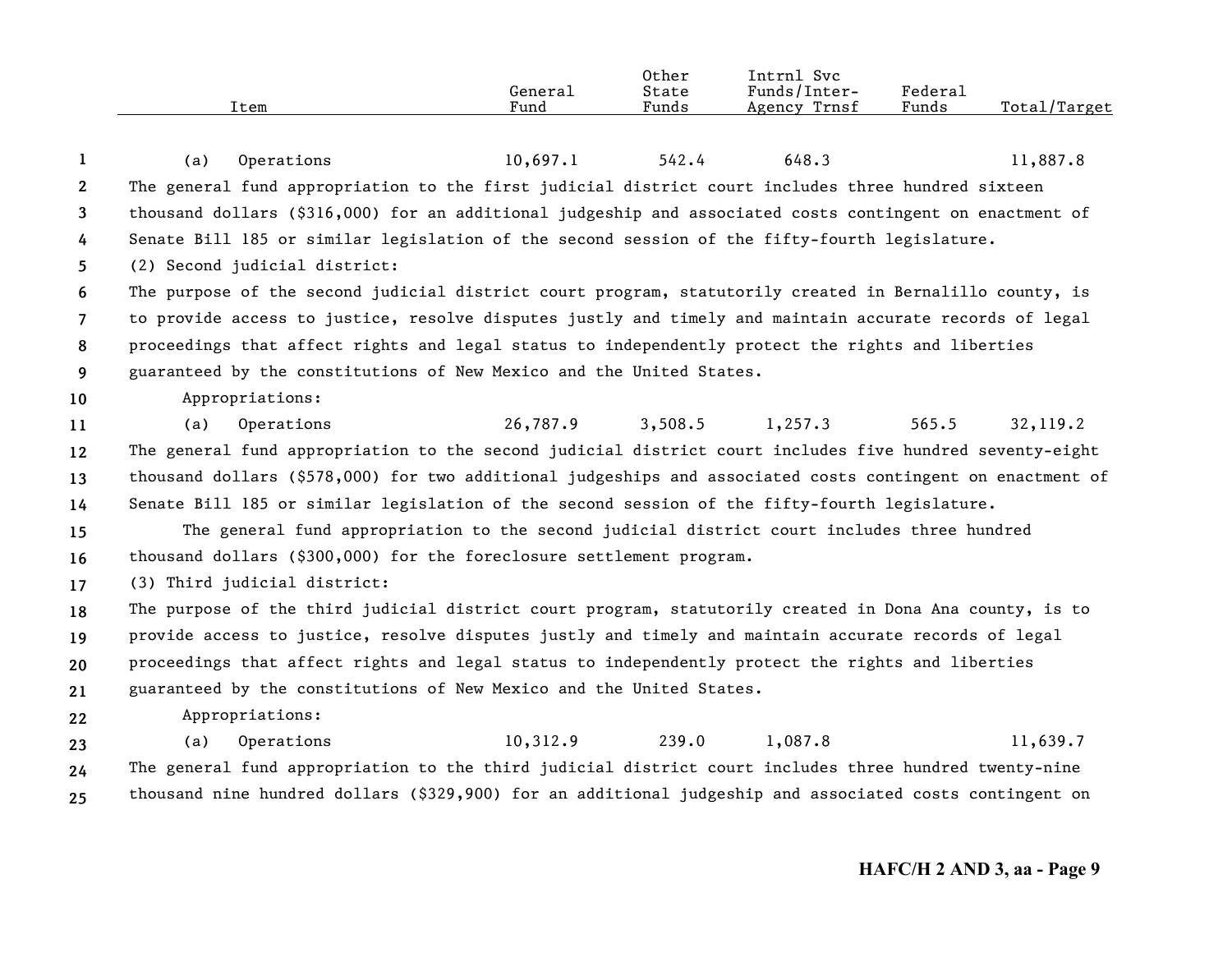|      |         | Other | Intrnl<br><b>Svc</b> |                     |                  |
|------|---------|-------|----------------------|---------------------|------------------|
|      | General | State | Funds/Inter-         | Federa <sub>1</sub> |                  |
| Item | Fund    | Funds | Trnsf<br>Agency      | Funds               | Total<br>'Target |

| 1              | enactment of Senate Bill 185 or similar legislation of the second session of the fifty-fourth            |          |       |       |          |
|----------------|----------------------------------------------------------------------------------------------------------|----------|-------|-------|----------|
| $\mathbf{2}$   | legislature.                                                                                             |          |       |       |          |
| 3              | (4) Fourth judicial district:                                                                            |          |       |       |          |
| 4              | The purpose of the fourth judicial district court program, statutorily created in Mora, San Miguel and   |          |       |       |          |
| 5.             | Guadalupe counties, is to provide access to justice, resolve disputes justly and timely and maintain     |          |       |       |          |
| 6              | accurate records of legal proceedings that affect rights and legal status to independently protect the   |          |       |       |          |
| $\overline{7}$ | rights and liberties guaranteed by the constitutions of New Mexico and the United States.                |          |       |       |          |
| 8              | Appropriations:                                                                                          |          |       |       |          |
| 9              | Operations<br>(a)                                                                                        | 3,983.8  | 48.3  | 259.2 | 4, 291.3 |
| 10             | (5) Fifth judicial district:                                                                             |          |       |       |          |
| 11             | The purpose of the fifth judicial district court program, statutorily created in Eddy, Chaves and Lea    |          |       |       |          |
| 12             | counties, is to provide access to justice, resolve disputes justly and timely and maintain accurate      |          |       |       |          |
| 13             | records of legal proceedings that affect rights and legal status to independently protect the rights and |          |       |       |          |
| 14             | liberties guaranteed by the constitutions of New Mexico and the United States.                           |          |       |       |          |
| 15             | Appropriations:                                                                                          |          |       |       |          |
| 16             | Operations<br>(a)                                                                                        | 10,818.1 | 281.2 | 567.2 | 11,666.5 |
| 17             | (6) Sixth judicial district:                                                                             |          |       |       |          |
| 18             | The purpose of the sixth judicial district court program, statutorily created in Grant, Luna and Hidalgo |          |       |       |          |
| 19             | counties, is to provide access to justice, resolve disputes justly and timely and maintain accurate      |          |       |       |          |
| 20             | records of legal proceedings that affect rights and legal status to independently protect the rights and |          |       |       |          |
| 21             | liberties guaranteed by the constitutions of New Mexico and the United States.                           |          |       |       |          |
| 22             | Appropriations:                                                                                          |          |       |       |          |
| 23             | Operations<br>(a)                                                                                        | 5,601.0  | 55.0  | 239.6 | 5,895.6  |
| 24             | (7) Seventh judicial district:                                                                           |          |       |       |          |
| 25             | The purpose of the seventh judicial district court program, statutorily created in Torrance, Socorro,    |          |       |       |          |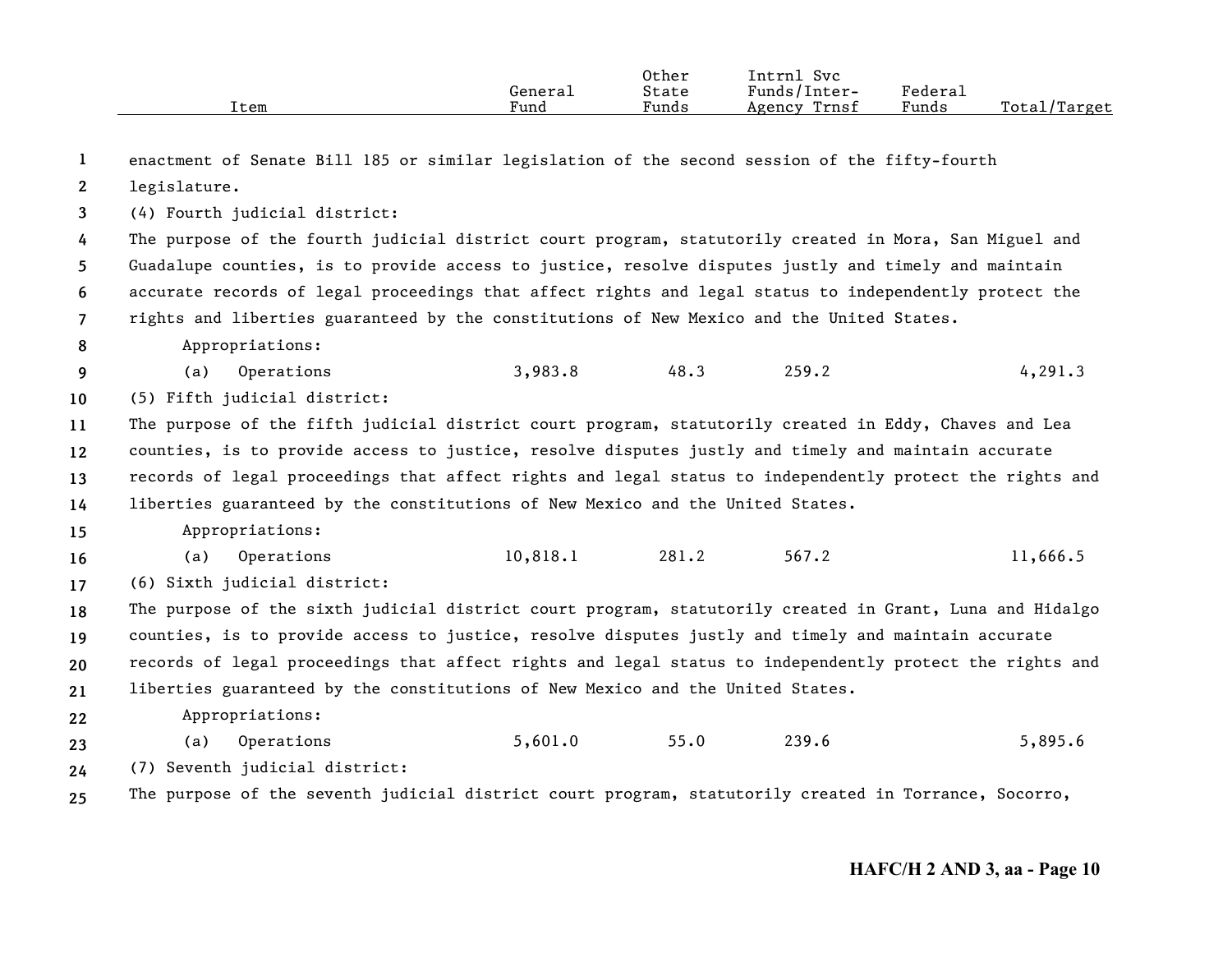|      |         | Other | Intrnl<br><b>Svc</b> |         |                    |
|------|---------|-------|----------------------|---------|--------------------|
|      | Generai | State | Funds/Inter-         | Federau |                    |
| Item | Fund    | Funds | Trnsf<br>Agency      | Funds   | Total/<br>'/Target |

**12345678910111213141516171819202122232425**Catron and Sierra counties, is to provide access to justice, resolve disputes justly and timely and maintain accurate records of legal proceedings that affect rights and legal status to independently protect the rights and liberties guaranteed by the constitutions of New Mexico and the United States. Appropriations: (a) Operations 4,159.5 35.0 466.7 4,661.2 (8) Eighth judicial district: The purpose of the eighth judicial district court program, statutorily created in Taos, Colfax and Union counties, is to provide access to justice, resolve disputes justly and timely and maintain accurate records of legal proceedings that affect rights and legal status to independently protect the rights and liberties guaranteed by the constitutions of New Mexico and the United States. Appropriations: (a) Operations 4,756.6 139.7 177.9 5,074.2 (9) Ninth judicial district: The purpose of the ninth judicial district court program, statutorily created in Curry and Roosevelt counties, is to provide access to justice, resolve disputes justly and timely and maintain accurate records of legal proceedings that affect rights and legal status to independently protect the rights and liberties guaranteed by the constitutions of New Mexico and the United States. Appropriations: (a) Operations 5,197.8 101.1 682.7 5,981.6 (10) Tenth judicial district: The purpose of the tenth judicial district court program, statutorily created in Quay, De Baca and Harding counties, is to provide access to justice, resolve disputes justly and timely and maintain accurate records of legal proceedings that affect rights and legal status to independently protect the rights and liberties guaranteed by the constitutions of New Mexico and the United States. Appropriations: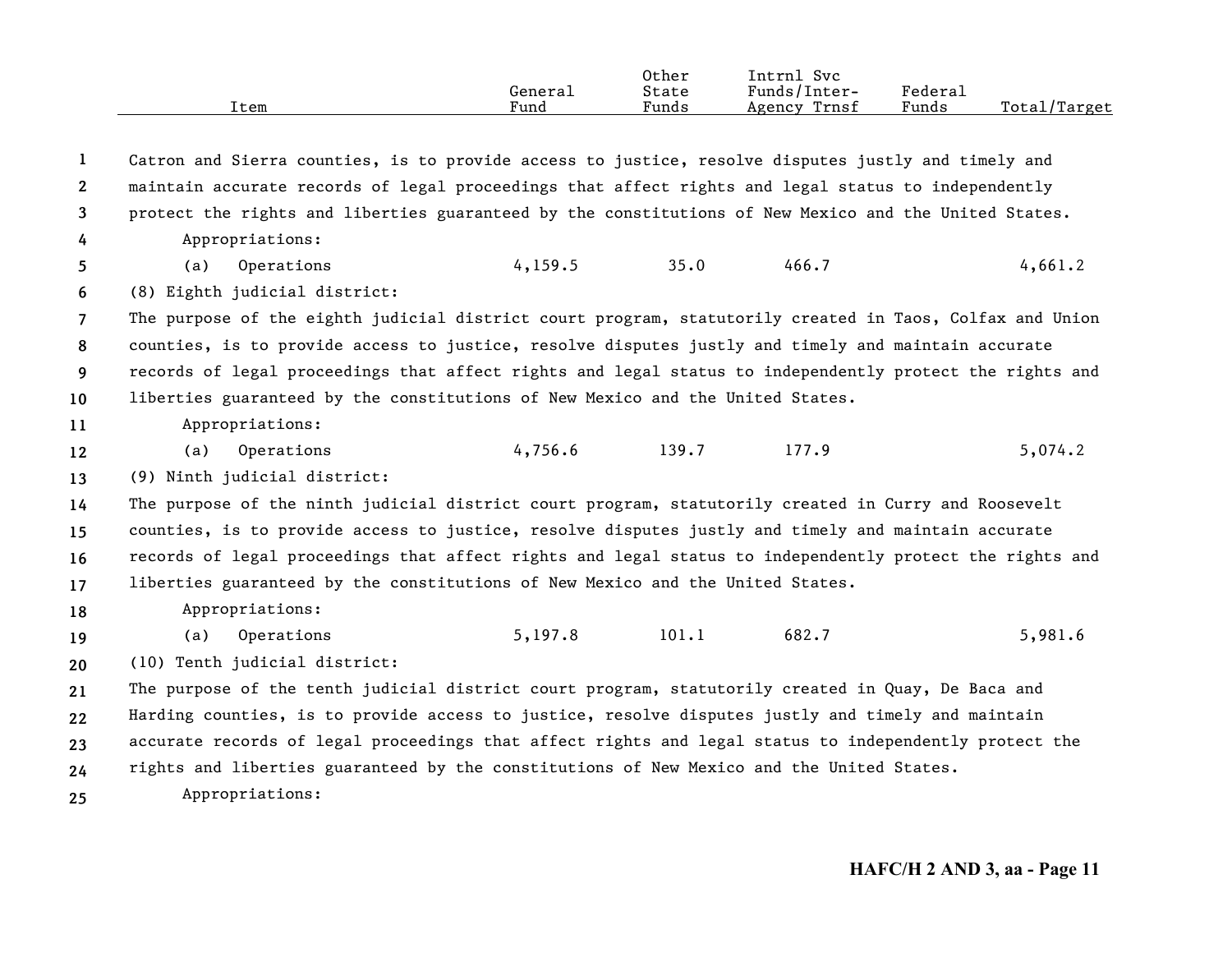| Item | General<br>Fund                                                                                                                                                                                                                | Other<br>State<br>Funds        | Intrnl Svc<br>Funds/Inter-<br>Agency Trnsf | Federal<br>Funds                                                                                                                                                                   | Total/Target                                                                                                                                                                                                                                                                                                                                                                                                                                                                                                                                                                                                                                                                                                                                                                                                                                                                                                                                                                                                                                                                                                                                                                                                                                                                                                                                                                                          |
|------|--------------------------------------------------------------------------------------------------------------------------------------------------------------------------------------------------------------------------------|--------------------------------|--------------------------------------------|------------------------------------------------------------------------------------------------------------------------------------------------------------------------------------|-------------------------------------------------------------------------------------------------------------------------------------------------------------------------------------------------------------------------------------------------------------------------------------------------------------------------------------------------------------------------------------------------------------------------------------------------------------------------------------------------------------------------------------------------------------------------------------------------------------------------------------------------------------------------------------------------------------------------------------------------------------------------------------------------------------------------------------------------------------------------------------------------------------------------------------------------------------------------------------------------------------------------------------------------------------------------------------------------------------------------------------------------------------------------------------------------------------------------------------------------------------------------------------------------------------------------------------------------------------------------------------------------------|
|      |                                                                                                                                                                                                                                |                                |                                            |                                                                                                                                                                                    | 1,856.7                                                                                                                                                                                                                                                                                                                                                                                                                                                                                                                                                                                                                                                                                                                                                                                                                                                                                                                                                                                                                                                                                                                                                                                                                                                                                                                                                                                               |
|      |                                                                                                                                                                                                                                |                                |                                            |                                                                                                                                                                                    |                                                                                                                                                                                                                                                                                                                                                                                                                                                                                                                                                                                                                                                                                                                                                                                                                                                                                                                                                                                                                                                                                                                                                                                                                                                                                                                                                                                                       |
|      |                                                                                                                                                                                                                                |                                |                                            |                                                                                                                                                                                    |                                                                                                                                                                                                                                                                                                                                                                                                                                                                                                                                                                                                                                                                                                                                                                                                                                                                                                                                                                                                                                                                                                                                                                                                                                                                                                                                                                                                       |
|      |                                                                                                                                                                                                                                |                                |                                            |                                                                                                                                                                                    |                                                                                                                                                                                                                                                                                                                                                                                                                                                                                                                                                                                                                                                                                                                                                                                                                                                                                                                                                                                                                                                                                                                                                                                                                                                                                                                                                                                                       |
|      |                                                                                                                                                                                                                                |                                |                                            |                                                                                                                                                                                    |                                                                                                                                                                                                                                                                                                                                                                                                                                                                                                                                                                                                                                                                                                                                                                                                                                                                                                                                                                                                                                                                                                                                                                                                                                                                                                                                                                                                       |
|      |                                                                                                                                                                                                                                |                                |                                            |                                                                                                                                                                                    |                                                                                                                                                                                                                                                                                                                                                                                                                                                                                                                                                                                                                                                                                                                                                                                                                                                                                                                                                                                                                                                                                                                                                                                                                                                                                                                                                                                                       |
|      |                                                                                                                                                                                                                                |                                |                                            |                                                                                                                                                                                    |                                                                                                                                                                                                                                                                                                                                                                                                                                                                                                                                                                                                                                                                                                                                                                                                                                                                                                                                                                                                                                                                                                                                                                                                                                                                                                                                                                                                       |
|      |                                                                                                                                                                                                                                |                                |                                            |                                                                                                                                                                                    | 11,727.5                                                                                                                                                                                                                                                                                                                                                                                                                                                                                                                                                                                                                                                                                                                                                                                                                                                                                                                                                                                                                                                                                                                                                                                                                                                                                                                                                                                              |
|      |                                                                                                                                                                                                                                |                                |                                            |                                                                                                                                                                                    |                                                                                                                                                                                                                                                                                                                                                                                                                                                                                                                                                                                                                                                                                                                                                                                                                                                                                                                                                                                                                                                                                                                                                                                                                                                                                                                                                                                                       |
|      |                                                                                                                                                                                                                                |                                |                                            |                                                                                                                                                                                    |                                                                                                                                                                                                                                                                                                                                                                                                                                                                                                                                                                                                                                                                                                                                                                                                                                                                                                                                                                                                                                                                                                                                                                                                                                                                                                                                                                                                       |
|      |                                                                                                                                                                                                                                |                                |                                            |                                                                                                                                                                                    |                                                                                                                                                                                                                                                                                                                                                                                                                                                                                                                                                                                                                                                                                                                                                                                                                                                                                                                                                                                                                                                                                                                                                                                                                                                                                                                                                                                                       |
|      |                                                                                                                                                                                                                                |                                |                                            |                                                                                                                                                                                    |                                                                                                                                                                                                                                                                                                                                                                                                                                                                                                                                                                                                                                                                                                                                                                                                                                                                                                                                                                                                                                                                                                                                                                                                                                                                                                                                                                                                       |
|      |                                                                                                                                                                                                                                |                                |                                            |                                                                                                                                                                                    |                                                                                                                                                                                                                                                                                                                                                                                                                                                                                                                                                                                                                                                                                                                                                                                                                                                                                                                                                                                                                                                                                                                                                                                                                                                                                                                                                                                                       |
|      |                                                                                                                                                                                                                                |                                |                                            |                                                                                                                                                                                    |                                                                                                                                                                                                                                                                                                                                                                                                                                                                                                                                                                                                                                                                                                                                                                                                                                                                                                                                                                                                                                                                                                                                                                                                                                                                                                                                                                                                       |
|      |                                                                                                                                                                                                                                |                                |                                            |                                                                                                                                                                                    | 5,571.9                                                                                                                                                                                                                                                                                                                                                                                                                                                                                                                                                                                                                                                                                                                                                                                                                                                                                                                                                                                                                                                                                                                                                                                                                                                                                                                                                                                               |
|      |                                                                                                                                                                                                                                |                                |                                            |                                                                                                                                                                                    |                                                                                                                                                                                                                                                                                                                                                                                                                                                                                                                                                                                                                                                                                                                                                                                                                                                                                                                                                                                                                                                                                                                                                                                                                                                                                                                                                                                                       |
|      |                                                                                                                                                                                                                                |                                |                                            |                                                                                                                                                                                    |                                                                                                                                                                                                                                                                                                                                                                                                                                                                                                                                                                                                                                                                                                                                                                                                                                                                                                                                                                                                                                                                                                                                                                                                                                                                                                                                                                                                       |
|      |                                                                                                                                                                                                                                |                                |                                            |                                                                                                                                                                                    |                                                                                                                                                                                                                                                                                                                                                                                                                                                                                                                                                                                                                                                                                                                                                                                                                                                                                                                                                                                                                                                                                                                                                                                                                                                                                                                                                                                                       |
|      |                                                                                                                                                                                                                                |                                |                                            |                                                                                                                                                                                    |                                                                                                                                                                                                                                                                                                                                                                                                                                                                                                                                                                                                                                                                                                                                                                                                                                                                                                                                                                                                                                                                                                                                                                                                                                                                                                                                                                                                       |
|      |                                                                                                                                                                                                                                |                                |                                            |                                                                                                                                                                                    |                                                                                                                                                                                                                                                                                                                                                                                                                                                                                                                                                                                                                                                                                                                                                                                                                                                                                                                                                                                                                                                                                                                                                                                                                                                                                                                                                                                                       |
|      |                                                                                                                                                                                                                                |                                |                                            |                                                                                                                                                                                    |                                                                                                                                                                                                                                                                                                                                                                                                                                                                                                                                                                                                                                                                                                                                                                                                                                                                                                                                                                                                                                                                                                                                                                                                                                                                                                                                                                                                       |
|      |                                                                                                                                                                                                                                |                                |                                            |                                                                                                                                                                                    |                                                                                                                                                                                                                                                                                                                                                                                                                                                                                                                                                                                                                                                                                                                                                                                                                                                                                                                                                                                                                                                                                                                                                                                                                                                                                                                                                                                                       |
|      |                                                                                                                                                                                                                                |                                |                                            |                                                                                                                                                                                    |                                                                                                                                                                                                                                                                                                                                                                                                                                                                                                                                                                                                                                                                                                                                                                                                                                                                                                                                                                                                                                                                                                                                                                                                                                                                                                                                                                                                       |
|      |                                                                                                                                                                                                                                |                                |                                            |                                                                                                                                                                                    |                                                                                                                                                                                                                                                                                                                                                                                                                                                                                                                                                                                                                                                                                                                                                                                                                                                                                                                                                                                                                                                                                                                                                                                                                                                                                                                                                                                                       |
|      |                                                                                                                                                                                                                                |                                |                                            |                                                                                                                                                                                    |                                                                                                                                                                                                                                                                                                                                                                                                                                                                                                                                                                                                                                                                                                                                                                                                                                                                                                                                                                                                                                                                                                                                                                                                                                                                                                                                                                                                       |
|      | Operations<br>(a)<br>(11) Eleventh judicial district:<br>Appropriations:<br>(a)<br>Operations<br>(12) Twelfth judicial district:<br>Appropriations:<br>Operations<br>(a)<br>legislature.<br>(13) Thirteenth judicial district: | 1,851.7<br>10,805.9<br>5,309.5 | 5.0<br>209.0<br>137.0                      | liberties guaranteed by the constitutions of New Mexico and the United States.<br>712.6<br>liberties guaranteed by the constitutions of New Mexico and the United States.<br>125.4 | The purpose of the eleventh judicial district court program, statutorily created in San Juan and McKinley<br>counties, is to provide access to justice, resolve disputes justly and timely and maintain accurate<br>records of legal proceedings that affect rights and legal status to independently protect the rights and<br>The purpose of the twelfth judicial district court program, statutorily created in Otero and Lincoln<br>counties, is to provide access to justice, resolve disputes justly and timely and maintain accurate<br>records of legal proceedings that affect rights and legal status to independently protect the rights and<br>The general fund appropriation to the twelfth judicial district court includes one hundred twenty<br>thousand nine hundred dollars (\$120,900) for an additional judgeship and associated costs contingent on<br>enactment of Senate Bill 185 or similar legislation of the second session of the fifty-fourth<br>The purpose of the thirteenth judicial district court program, statutorily created in Valencia, Sandoval<br>and Cibola counties, is to provide access to justice, resolve disputes justly and timely and maintain<br>accurate records of legal proceedings that affect rights and legal status to independently protect the<br>rights and liberties guaranteed by the constitutions of New Mexico and the United States. |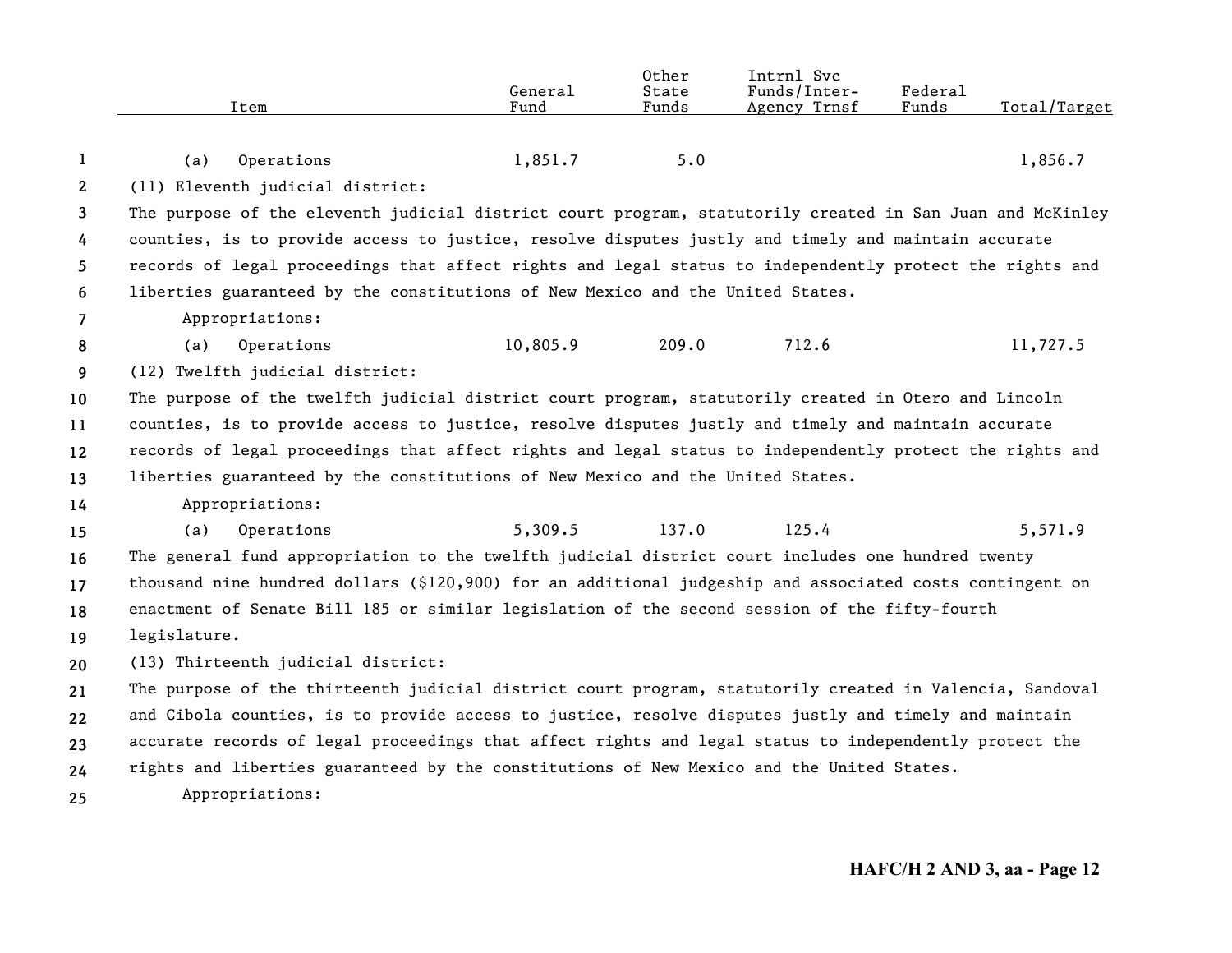|                       | Item                                                                                                     | General<br>Fund                                      | Other<br>State<br>Funds | Intrnl Svc<br>Funds/Inter-<br>Agency Trnsf | Federal<br>Funds | Total/Target |
|-----------------------|----------------------------------------------------------------------------------------------------------|------------------------------------------------------|-------------------------|--------------------------------------------|------------------|--------------|
| 1                     | Operations<br>(a)                                                                                        | 11,066.9                                             | 520.9                   | 858.3                                      |                  | 12,446.1     |
| $\mathbf{2}^{\prime}$ | Subtotal                                                                                                 |                                                      |                         |                                            |                  | 124,819.3    |
| 3                     | BERNALILLO COUNTY METROPOLITAN COURT:                                                                    |                                                      |                         |                                            |                  |              |
| 4                     | The purpose of the Bernalillo county metropolitan court program is to provide access to justice, resolve |                                                      |                         |                                            |                  |              |
| 5.                    | disputes justly and timely and maintain accurate records of legal proceedings that affect rights and     |                                                      |                         |                                            |                  |              |
| 6                     | legal status to independently protect the rights and liberties guaranteed by the constitutions of New    |                                                      |                         |                                            |                  |              |
| $\overline{7}$        | Mexico and the United States.                                                                            |                                                      |                         |                                            |                  |              |
| 8                     | Appropriations:                                                                                          |                                                      |                         |                                            |                  |              |
| 9                     | Operations<br>(a)                                                                                        | 25,891.6                                             | 2,552.9                 | 541.0                                      | 674.8            | 29,660.3     |
| 10                    | Performance measures:                                                                                    |                                                      |                         |                                            |                  |              |
| 11                    | (a) Output:                                                                                              | Number of cases disposed as a percent of cases filed |                         |                                            |                  | 100%         |
| 12                    | Subtotal                                                                                                 |                                                      |                         |                                            |                  | 29,660.3     |
| 13                    | DISTRICT ATTORNEYS:                                                                                      |                                                      |                         |                                            |                  |              |
| 14                    | (1) First judicial district:                                                                             |                                                      |                         |                                            |                  |              |
| 15                    | The purpose of the prosecution program is to provide litigation, special programs and administrative     |                                                      |                         |                                            |                  |              |
| 16                    | support for the enforcement of state laws as they pertain to the district attorney and to improve and    |                                                      |                         |                                            |                  |              |
| 17                    | ensure the protection, safety, welfare and health of the citizens within Santa Fe, Rio Arriba and Los    |                                                      |                         |                                            |                  |              |
| 18                    | Alamos counties.                                                                                         |                                                      |                         |                                            |                  |              |
| 19                    | Appropriations:                                                                                          |                                                      |                         |                                            |                  |              |
| 20                    | Personal services and<br>(a)                                                                             |                                                      |                         |                                            |                  |              |
| 21                    | employee benefits                                                                                        | 5,885.0                                              |                         | 183.7                                      | 120.1            | 6,188.8      |
| 22                    | Contractual services<br>(b)                                                                              | 22.8                                                 |                         |                                            |                  | 22.8         |
| 23                    | Other<br>(c)                                                                                             | 403.0                                                |                         |                                            |                  | 403.0        |
| 24                    | Performance measures:                                                                                    |                                                      |                         |                                            |                  |              |
| 25                    | (a) Explanatory:                                                                                         | Percent of pretrial detention motions granted        |                         |                                            |                  |              |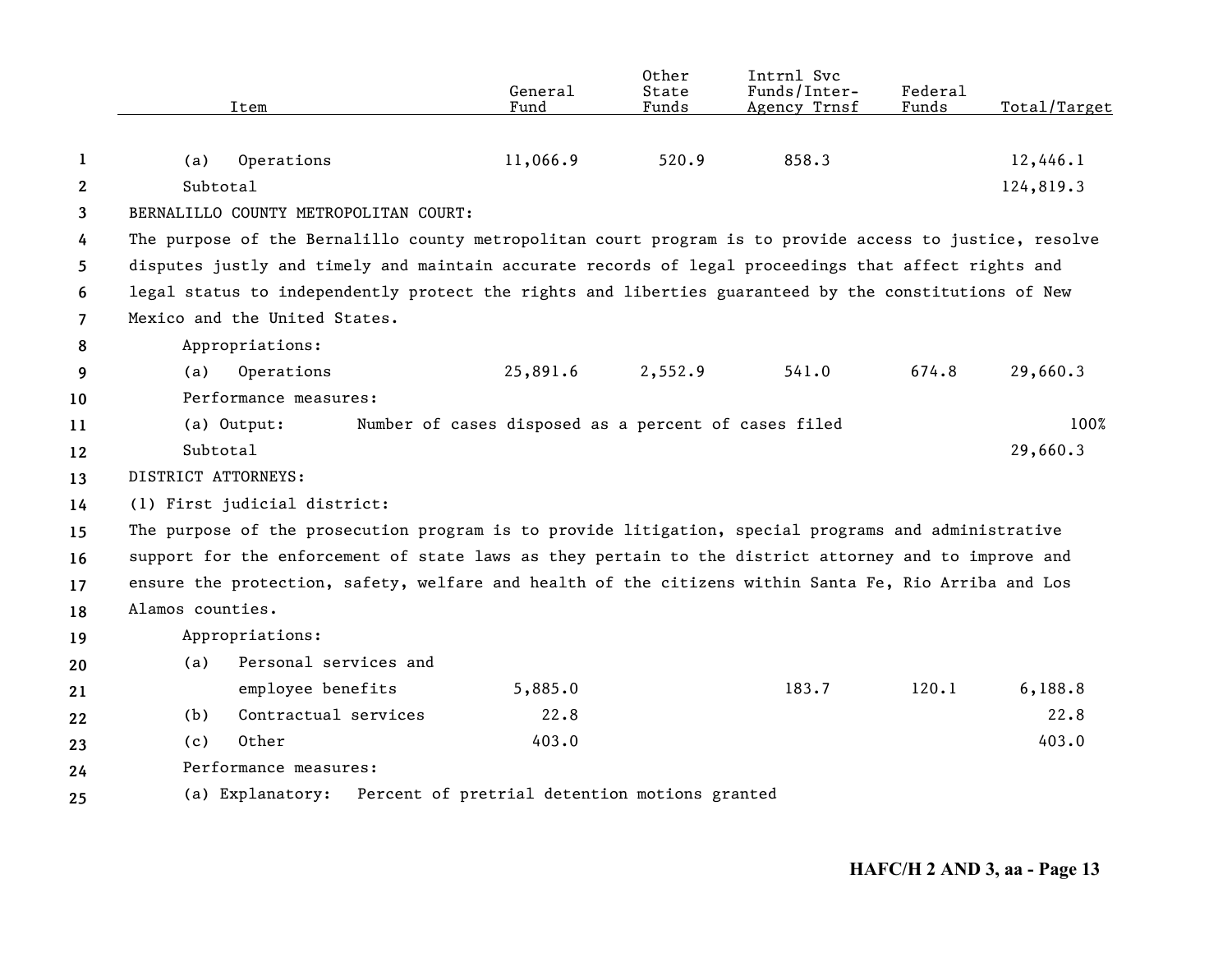|              | Item                                                                                                  | General<br>Fund                               | Other<br>State<br>Funds | Intrnl Svc<br>Funds/Inter-<br>Agency Trnsf | Federal<br>Funds | Total/Target |
|--------------|-------------------------------------------------------------------------------------------------------|-----------------------------------------------|-------------------------|--------------------------------------------|------------------|--------------|
| -1           | (b) Explanatory:                                                                                      | Number of pretrial detention motions made     |                         |                                            |                  |              |
| $\mathbf{2}$ | (2) Second judicial district:                                                                         |                                               |                         |                                            |                  |              |
| 3            | The purpose of the prosecution program is to provide litigation, special programs and administrative  |                                               |                         |                                            |                  |              |
| 4            | support for the enforcement of state laws as they pertain to the district attorney and to improve and |                                               |                         |                                            |                  |              |
| 5            | ensure the protection, safety, welfare and health of the citizens within Bernalillo county.           |                                               |                         |                                            |                  |              |
| 6            | Appropriations:                                                                                       |                                               |                         |                                            |                  |              |
| 7            | Personal services and<br>(a)                                                                          |                                               |                         |                                            |                  |              |
| 8            | employee benefits                                                                                     | 22,808.3                                      | 437.7                   | 501.4                                      | 773.1            | 24,520.5     |
| 9            | Contractual services<br>(b)                                                                           | 694.9                                         |                         |                                            | 138.4            | 833.3        |
| 10           | Other<br>(c)                                                                                          | 1,903.4                                       |                         |                                            | 137.3            | 2,040.7      |
| 11           | Performance measures:                                                                                 |                                               |                         |                                            |                  |              |
| 12           | (a) Explanatory:                                                                                      | Number of pretrial detention motions made     |                         |                                            |                  |              |
| 13           | (b) Explanatory:                                                                                      | Percent of pretrial detention motions granted |                         |                                            |                  |              |
| 14           | (3) Third judicial district:                                                                          |                                               |                         |                                            |                  |              |
| 15           | The purpose of the prosecution program is to provide litigation, special programs and administrative  |                                               |                         |                                            |                  |              |
| 16           | support for the enforcement of state laws as they pertain to the district attorney and to improve and |                                               |                         |                                            |                  |              |
| 17           | ensure the protection, safety, welfare and health of the citizens within Dona Ana county.             |                                               |                         |                                            |                  |              |
| 18           | Appropriations:                                                                                       |                                               |                         |                                            |                  |              |
| 19           | Personal services and<br>(a)                                                                          |                                               |                         |                                            |                  |              |
| 20           | employee benefits                                                                                     | 5,323.8                                       |                         | 202.7                                      | 698.3            | 6,224.8      |
| 21           | Contractual services<br>(b)                                                                           | 20.7                                          |                         |                                            |                  | 20.7         |
| 22           | Other<br>(c)                                                                                          | 269.2                                         |                         |                                            |                  | 269.2        |
| 23           | Performance measures:                                                                                 |                                               |                         |                                            |                  |              |
| 24           | (a) Explanatory:                                                                                      | Percent of pretrial detention motions granted |                         |                                            |                  |              |
| 25           | (b) Explanatory:                                                                                      | Number of pretrial detention motions made     |                         |                                            |                  |              |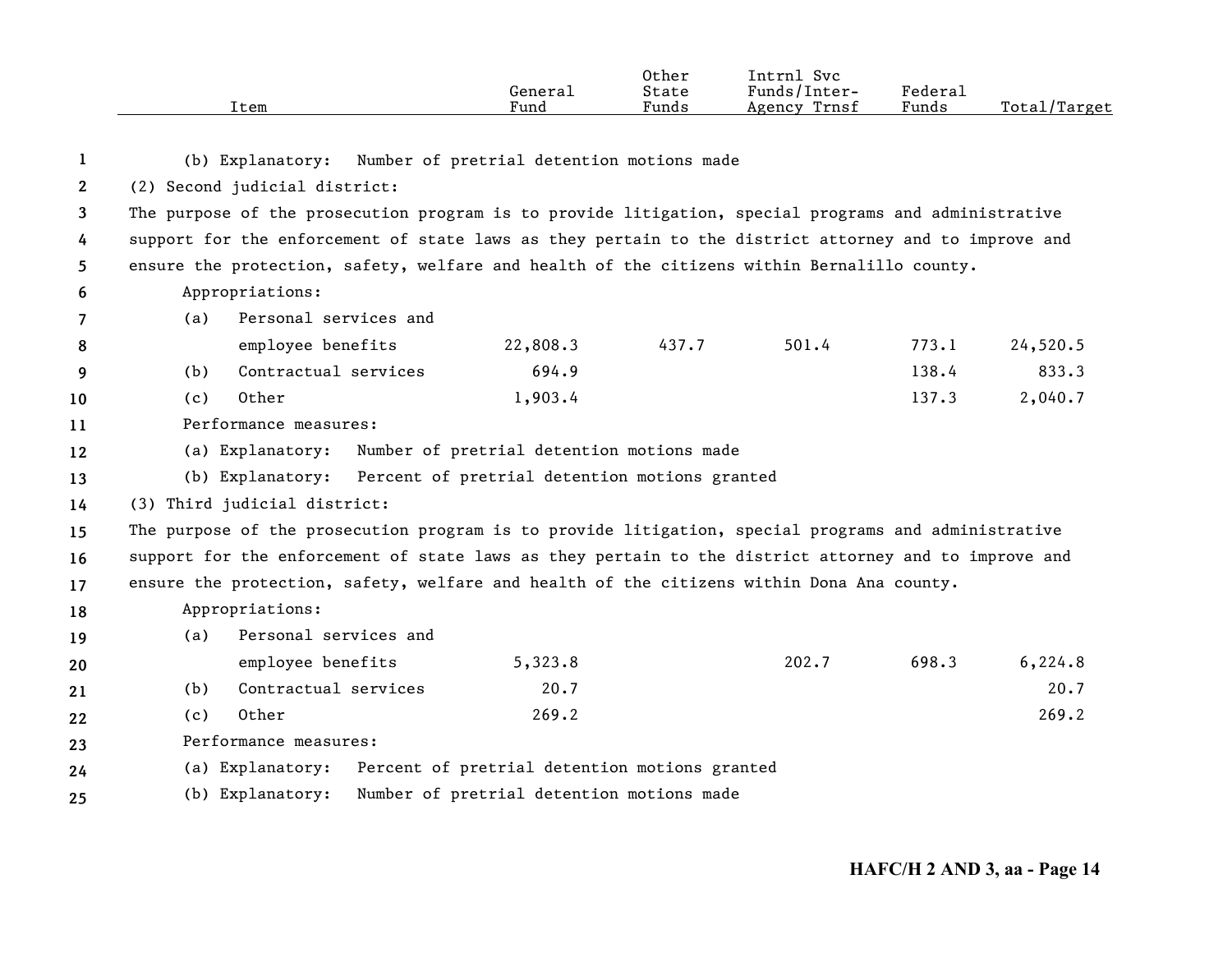|      |         | Other | Intrn1<br>Svc   |         |                    |
|------|---------|-------|-----------------|---------|--------------------|
|      | General | State | Funds/Inter-    | Federai |                    |
| Item | Fund    | Funds | Trnsf<br>Agency | Funds   | Total,<br>l/Target |

**1**(4) Fourth judicial district:

**2345**The purpose of the prosecution program is to provide litigation, special programs and administrative support for the enforcement of state laws as they pertain to the district attorney and to improve and ensure the protection, safety, welfare and health of the citizens within Mora, San Miguel and Guadalupe counties.

**6**Appropriations:

**8910**

**202122**

**7**(a) Personal services and

|      | employee benefits    | 3,522.1 | 3,522.1 |
|------|----------------------|---------|---------|
| (b). | Contractual services | 29.3    | 29.3    |
| (c)  | Other                | 158.4   | 158.4   |

**11**Performance measures:

**12**(a) Explanatory: Number of pretrial detention motions made

**13**(b) Explanatory: Percent of pretrial detention motions granted

**14**(5) Fifth judicial district:

**15161718**The purpose of the prosecution program is to provide litigation, special programs and administrative support for the enforcement of state laws as they pertain to the district attorney and to improve and ensure the protection, safety, welfare and health of the citizens within Eddy, Lea and Chaves counties. Appropriations:

**19**(a) Personal services and

|      | employee benefits    | 5,983.3 | 128.3 | 287.7 | 6,399.3 |
|------|----------------------|---------|-------|-------|---------|
| (b). | Contractual services | 25.6    |       |       | 25.6    |
| (C)  | Other                | 239.4   |       |       | 239.4   |

**23**Performance measures:

**24**(a) Explanatory: Percent of pretrial detention motions granted

**25**(b) Explanatory: Number of pretrial detention motions made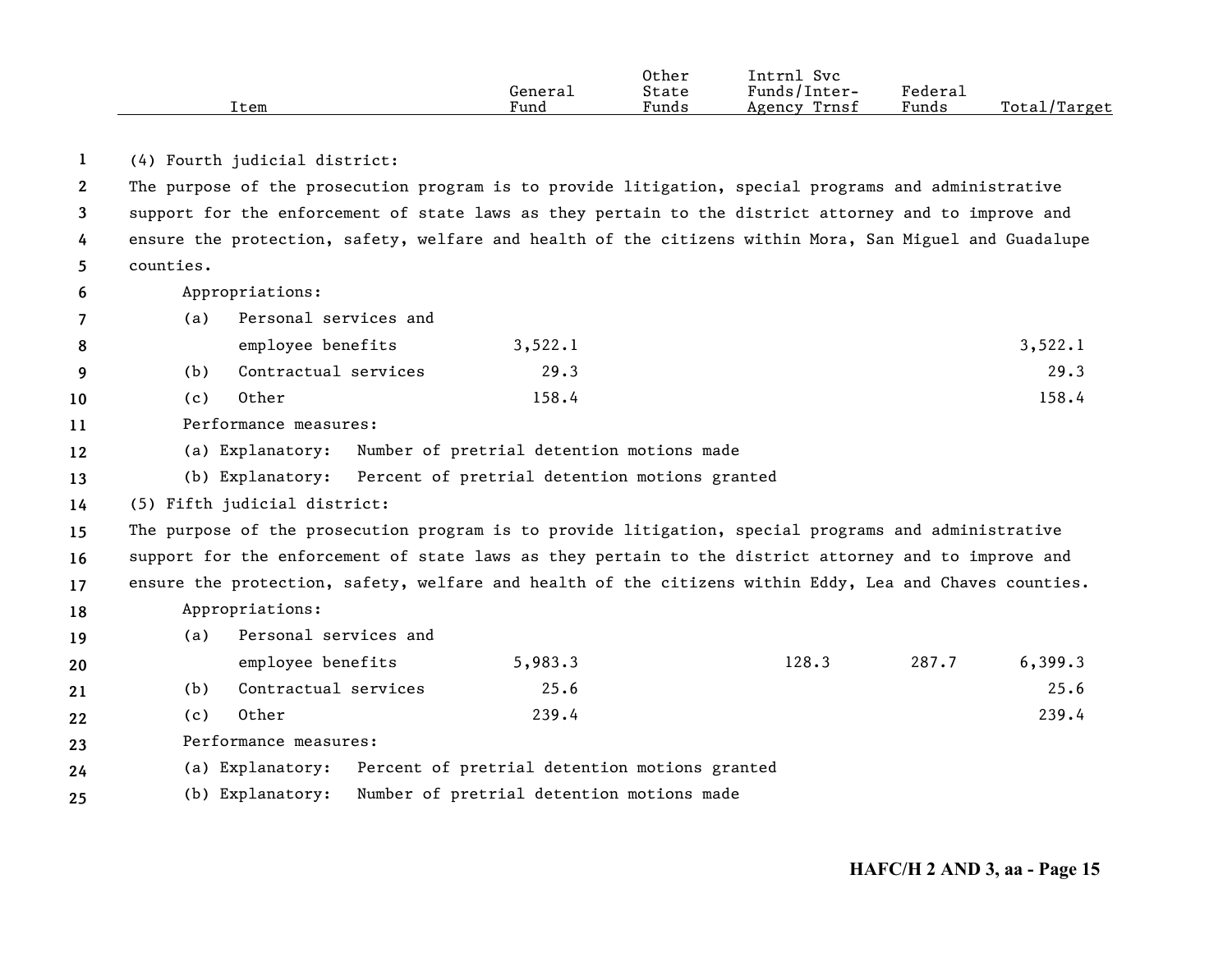|      |         | Other | Svc<br>Intrnl |                     |                   |
|------|---------|-------|---------------|---------------------|-------------------|
|      | General | State | Funds/Inter-  | Federa <sub>1</sub> |                   |
| Item | Fund    | Funds | Agency Trnsf  | Funds               | Total/<br>'Target |

**1**(6) Sixth judicial district:

**2345**The purpose of the prosecution program is to provide litigation, special programs and administrative support for the enforcement of state laws as they pertain to the district attorney and to improve and ensure the protection, safety, welfare and health of the citizens within Grant, Hidalgo and Luna counties.

**6**Appropriations:

**8910**

**7**(a) Personal services and

| employee benefits    | 3,197.4 | 113.1 | 93.6 | 3,404.1 |
|----------------------|---------|-------|------|---------|
| Contractual services | 14.1    |       |      | 14.1    |
| Other                | 184.6   |       |      | 184.6   |

**11**Performance measures:

**12**(a) Explanatory: Percent of pretrial detention motions granted

**13**(b) Explanatory: Number of pretrial detention motions made

**14**(7) Seventh judicial district:

**15161718**The purpose of the prosecution program is to provide litigation, special programs and administrative support for the enforcement of state laws as they pertain to the district attorney and to improve and ensure the protection, safety, welfare and health of the citizens within Catron, Sierra, Socorro and Torrance counties.

**19**Appropriations:

| 20 | (a)           | Personal services and |         |         |
|----|---------------|-----------------------|---------|---------|
| 21 |               | employee benefits     | 2,806.0 | 2,806.0 |
| 22 | (b)           | Contractual services  | 14.0    | 14.0    |
| 23 | (c)           | Other                 | 158.2   | 158.2   |
|    | $\sim$ $\sim$ |                       |         |         |

**24**Performance measures:

**25**(a) Explanatory: Number of pretrial detention motions made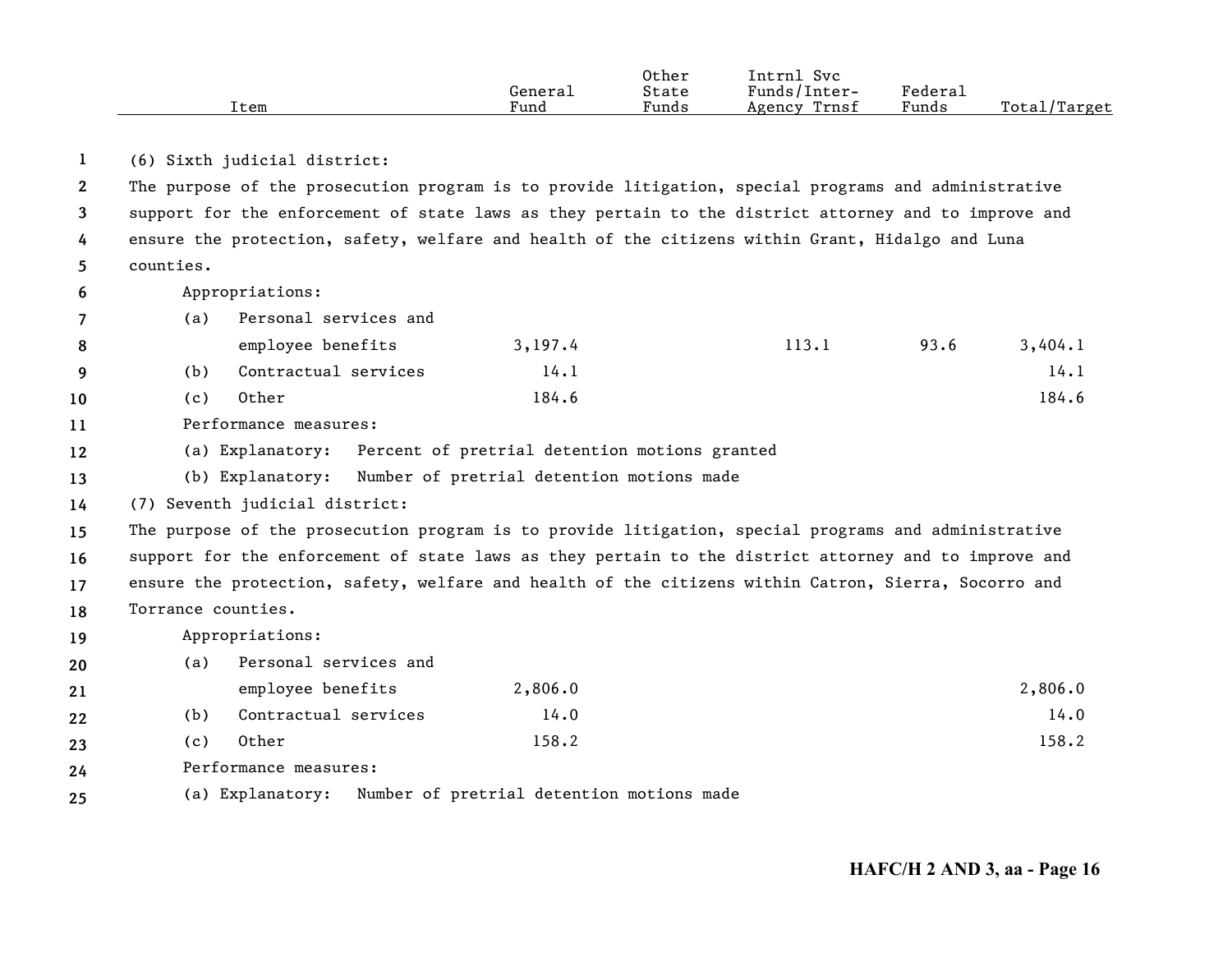|              | Item                                                                                                      | General<br>Fund                               | Other<br>State<br>Funds | Intrnl Svc<br>Funds/Inter-<br>Agency Trnsf | Federal<br>Funds | Total/Target |
|--------------|-----------------------------------------------------------------------------------------------------------|-----------------------------------------------|-------------------------|--------------------------------------------|------------------|--------------|
| 1            | (b) Explanatory:                                                                                          | Percent of pretrial detention motions granted |                         |                                            |                  |              |
| $\mathbf{2}$ | (8) Eighth judicial district:                                                                             |                                               |                         |                                            |                  |              |
| 3            | The purpose of the prosecution program is to provide litigation, special programs and administrative      |                                               |                         |                                            |                  |              |
| 4            | support for the enforcement of state laws as they pertain to the district attorney and to improve and     |                                               |                         |                                            |                  |              |
| 5            | ensure the protection, safety, welfare and health of the citizens within Taos, Colfax and Union counties. |                                               |                         |                                            |                  |              |
| 6            | Appropriations:                                                                                           |                                               |                         |                                            |                  |              |
| 7            | Personal services and<br>(a)                                                                              |                                               |                         |                                            |                  |              |
| 8            | employee benefits                                                                                         | 3,185.3                                       |                         |                                            |                  | 3,185.3      |
| 9            | Contractual services<br>(b)                                                                               | 16.8                                          |                         |                                            |                  | 16.8         |
| 10           | Other<br>(c)                                                                                              | 140.1                                         |                         |                                            |                  | 140.1        |
| 11           | Performance measures:                                                                                     |                                               |                         |                                            |                  |              |
| 12           | (a) Explanatory:                                                                                          | Number of pretrial detention motions made     |                         |                                            |                  |              |
| 13           | (b) Explanatory:                                                                                          | Percent of pretrial detention motions granted |                         |                                            |                  |              |
| 14           | (9) Ninth judicial district:                                                                              |                                               |                         |                                            |                  |              |
| 15           | The purpose of the prosecution program is to provide litigation, special programs and administrative      |                                               |                         |                                            |                  |              |
| 16           | support for the enforcement of state laws as they pertain to the district attorney and to improve and     |                                               |                         |                                            |                  |              |
| 17           | ensure the protection, safety, welfare and health of the citizens within Curry and Roosevelt counties.    |                                               |                         |                                            |                  |              |
| 18           | Appropriations:                                                                                           |                                               |                         |                                            |                  |              |
| 19           | Personal services and<br>(a)                                                                              |                                               |                         |                                            |                  |              |
| 20           | employee benefits                                                                                         | 3,502.4                                       |                         |                                            |                  | 3,502.4      |
| 21           | Contractual services<br>(b)                                                                               | 14.7                                          |                         |                                            |                  | 14.7         |
| 22           | Other<br>(c)                                                                                              | 164.2                                         |                         |                                            |                  | 164.2        |
| 23           | Performance measures:                                                                                     |                                               |                         |                                            |                  |              |
| 24           | (a) Explanatory:                                                                                          | Percent of pretrial detention motions granted |                         |                                            |                  |              |
| 25           | (b) Explanatory:                                                                                          | Number of pretrial detention motions made     |                         |                                            |                  |              |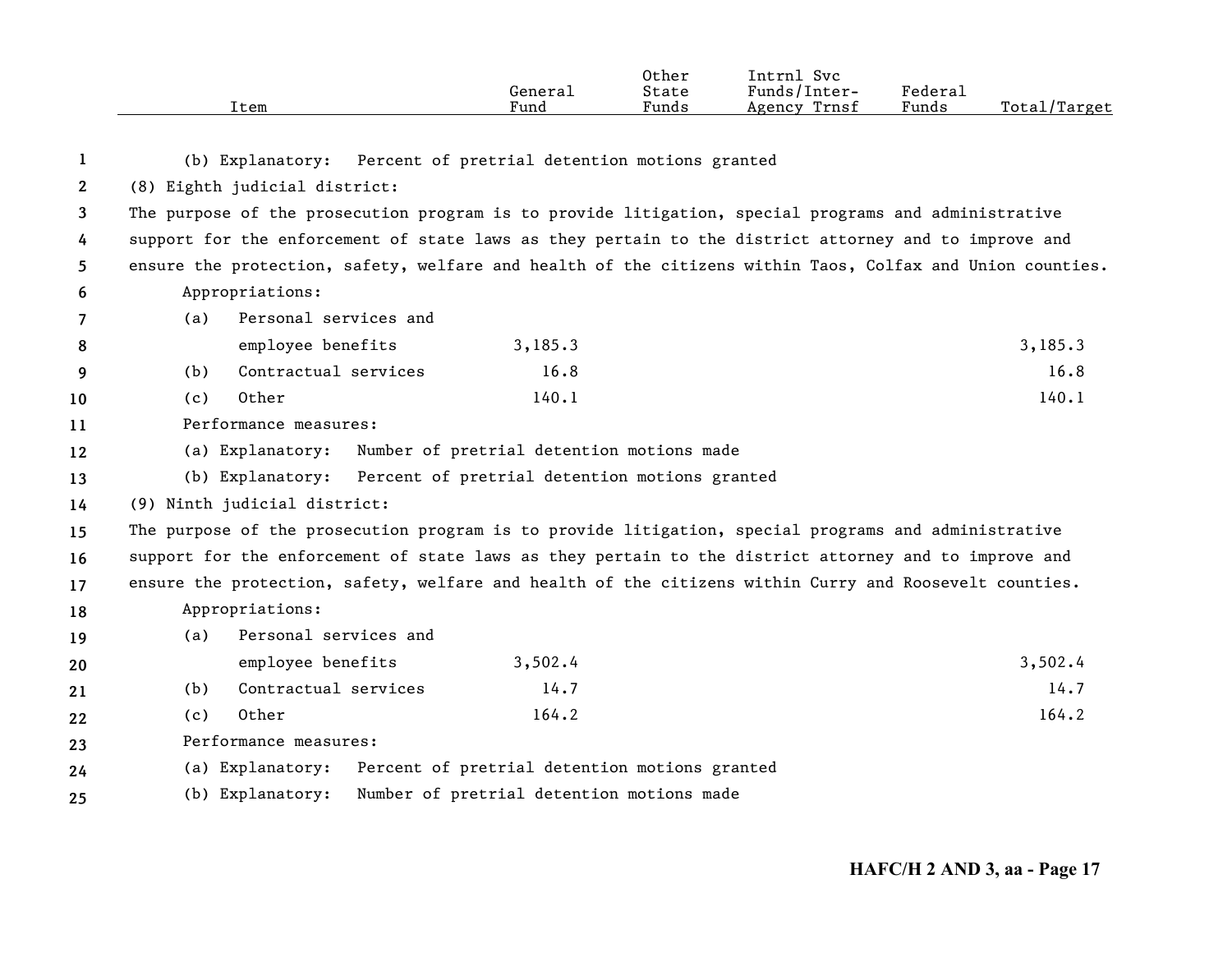|      |         | Other | Svc<br>Intrnl   |         |                    |
|------|---------|-------|-----------------|---------|--------------------|
|      | Generai | State | Funds/Inter-    | Federau |                    |
| Item | Fund    | Funds | Trnsf<br>Agency | Funds   | Total,<br>'Target' |

**1**(10) Tenth judicial district:

**2345**The purpose of the prosecution program is to provide litigation, special programs and administrative support for the enforcement of state laws as they pertain to the district attorney and to improve and ensure the protection, safety, welfare and health of the citizens within Quay, Harding and De Baca counties.

**6**Appropriations:

**89**

**202122**

|--|

| employee benefits    | 1,440.0 | 1,440.0 |
|----------------------|---------|---------|
| Contractual services | 20.0    | 20.0    |

**10**(c) Other  $169.0$   $169.0$ 

**11**Performance measures:

- **12**(a) Explanatory: Number of pretrial detention motions made
- **13**(b) Explanatory: Percent of pretrial detention motions granted

**14**(11) Eleventh judicial district, division I:

**151617**The purpose of the prosecution program is to provide litigation, special programs and administrative support for the enforcement of state laws as they pertain to the district attorney and to improve and ensure the protection, safety, welfare and health of the citizens within San Juan county.

**18**Appropriations:

**19**(a) Personal services and

|       | employee benefits    | 4,786,3 | 133.8 | 232.9 | 5,153.0 |
|-------|----------------------|---------|-------|-------|---------|
|       | Contractual services | 153.0   |       |       | 153.0   |
| ( C ) | Other                | 292.8   |       |       | 298.1   |

**2324**The general fund appropriations to the eleventh judicial district attorney, division I include seventyfive thousand dollars (\$75,000) for behavioral health programs in San Juan county.

**25**Performance measures: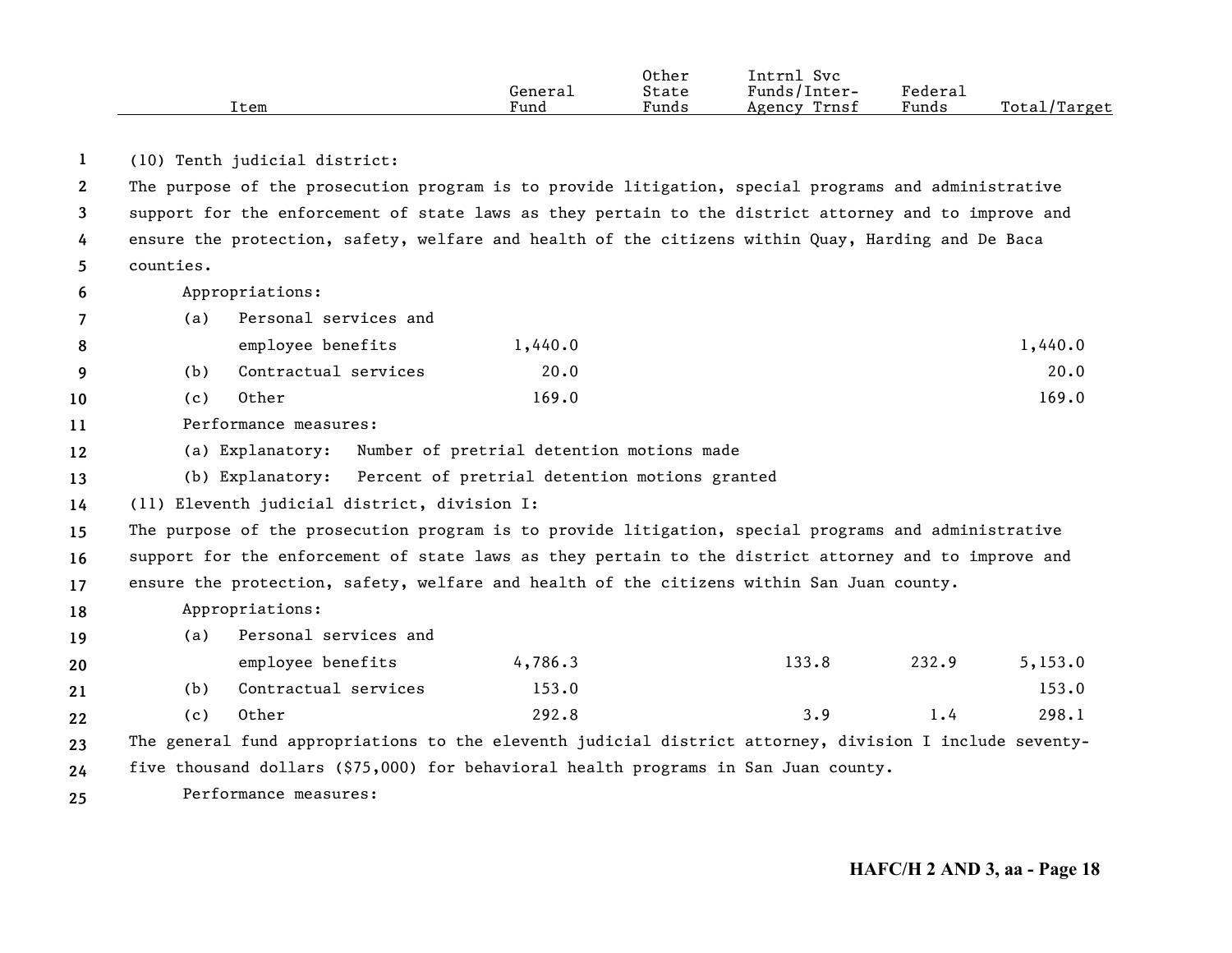|                |     | Item                                                                                                  | General<br>Fund                               | Other<br>State<br>Funds | Intrnl Svc<br>Funds/Inter-<br>Agency Trnsf | Federal<br>Funds | Total/Target |
|----------------|-----|-------------------------------------------------------------------------------------------------------|-----------------------------------------------|-------------------------|--------------------------------------------|------------------|--------------|
|                |     |                                                                                                       |                                               |                         |                                            |                  |              |
| 1              |     | (a) Explanatory:                                                                                      | Percent of pretrial detention motions granted |                         |                                            |                  |              |
| $\mathbf{2}$   |     | (b) Explanatory:                                                                                      | Number of pretrial detention motions made     |                         |                                            |                  |              |
| 3              |     | (12) Eleventh judicial district, division II:                                                         |                                               |                         |                                            |                  |              |
| 4              |     | The purpose of the prosecution program is to provide litigation, special programs and administrative  |                                               |                         |                                            |                  |              |
| 5              |     | support for the enforcement of state laws as they pertain to the district attorney and to improve and |                                               |                         |                                            |                  |              |
| 6              |     | ensure the protection, safety, welfare and health of the citizens within McKinley county.             |                                               |                         |                                            |                  |              |
| $\overline{7}$ |     | Appropriations:                                                                                       |                                               |                         |                                            |                  |              |
| 8              | (a) | Personal services and                                                                                 |                                               |                         |                                            |                  |              |
| 9              |     | employee benefits                                                                                     | 2,684.6                                       | 215.6                   |                                            |                  | 2,900.2      |
| 10             | (b) | Contractual services                                                                                  | 105.9                                         |                         |                                            |                  | 105.9        |
| 11             | (c) | Other                                                                                                 | 145.5                                         |                         |                                            |                  | 145.5        |
| 12             |     | (13) Twelfth judicial district:                                                                       |                                               |                         |                                            |                  |              |
| 13             |     | The purpose of the prosecution program is to provide litigation, special programs and administrative  |                                               |                         |                                            |                  |              |
| 14             |     | support for the enforcement of state laws as they pertain to the district attorney and to improve and |                                               |                         |                                            |                  |              |
| 15             |     | ensure the protection, safety, welfare and health of the citizens within Lincoln and Otero counties.  |                                               |                         |                                            |                  |              |
| 16             |     | Appropriations:                                                                                       |                                               |                         |                                            |                  |              |
| 17             | (a) | Personal services and                                                                                 |                                               |                         |                                            |                  |              |
| 18             |     | employee benefits                                                                                     | 3,596.4                                       |                         | 230.7                                      | 194.3            | 4,021.4      |
| 19             | (b) | Contractual services                                                                                  | 50.0                                          |                         |                                            |                  | 50.0         |
| 20             | (c) | Other                                                                                                 | 227.3                                         |                         |                                            |                  | 227.3        |
| 21             |     | Performance measures:                                                                                 |                                               |                         |                                            |                  |              |
| 22             |     | (a) Explanatory:                                                                                      | Number of pretrial detention motions made     |                         |                                            |                  |              |
| 23             |     | (b) Explanatory:                                                                                      | Percent of pretrial detention motions granted |                         |                                            |                  |              |
| 24             |     | (14) Thirteenth judicial district:                                                                    |                                               |                         |                                            |                  |              |
| 25             |     | The purpose of the prosecution program is to provide litigation, special programs and administrative  |                                               |                         |                                            |                  |              |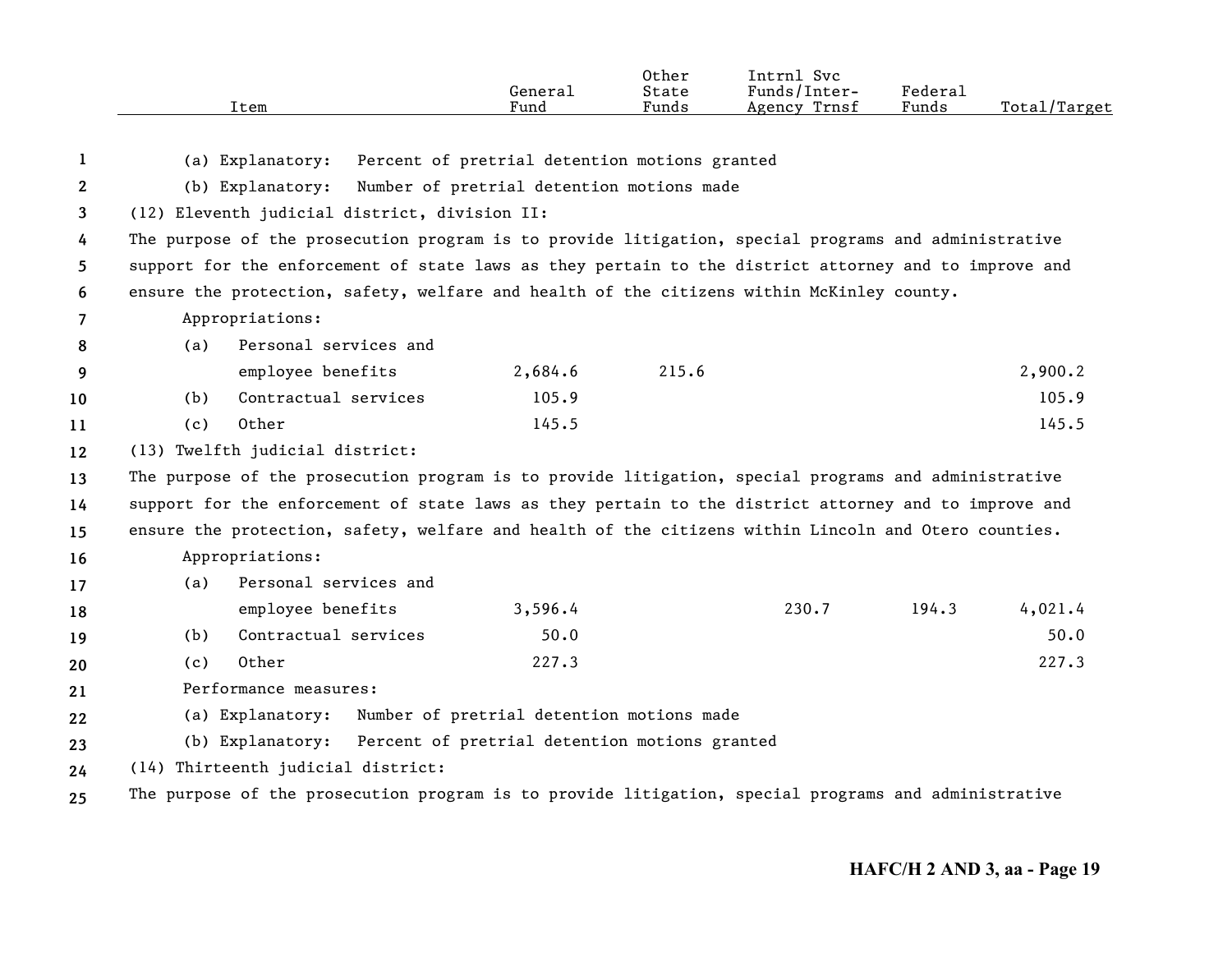|                       |           | Item                                                                                                     | General<br>Fund                               | Other<br>State<br>Funds | Intrnl Svc<br>Funds/Inter-<br>Agency Trnsf | Federal<br>Funds | Total/Target |
|-----------------------|-----------|----------------------------------------------------------------------------------------------------------|-----------------------------------------------|-------------------------|--------------------------------------------|------------------|--------------|
| 1                     |           | support for the enforcement of state laws as they pertain to the district attorney and to improve and    |                                               |                         |                                            |                  |              |
| $\mathbf{2}^{\prime}$ |           | ensure the protection, safety, welfare and health of the citizens within Cibola, Sandoval and Valencia   |                                               |                         |                                            |                  |              |
| 3                     | counties. |                                                                                                          |                                               |                         |                                            |                  |              |
| 4                     |           | Appropriations:                                                                                          |                                               |                         |                                            |                  |              |
| 5                     | (a)       | Personal services and                                                                                    |                                               |                         |                                            |                  |              |
| 6                     |           | employee benefits                                                                                        | 5,557.2                                       | 180.0                   |                                            |                  | 5,737.2      |
| 7                     | (b)       | Contractual services                                                                                     | 161.8                                         | 10.0                    |                                            |                  | 171.8        |
| 8                     | (c)       | Other                                                                                                    | 411.9                                         | 10.0                    |                                            |                  | 421.9        |
| 9                     |           | Performance measures:                                                                                    |                                               |                         |                                            |                  |              |
| 10                    |           | (a) Explanatory:                                                                                         | Number of pretrial detention motions made     |                         |                                            |                  |              |
| 11                    |           | (b) Explanatory:                                                                                         | Percent of pretrial detention motions granted |                         |                                            |                  |              |
| 12                    | Subtotal  |                                                                                                          |                                               |                         |                                            |                  | 85,516.7     |
| 13                    |           | ADMINISTRATIVE OFFICE OF THE DISTRICT ATTORNEYS:                                                         |                                               |                         |                                            |                  |              |
| 14                    |           | (1) Administrative support:                                                                              |                                               |                         |                                            |                  |              |
| 15                    |           | The purpose of the administrative support program is to provide fiscal, human resource, staff            |                                               |                         |                                            |                  |              |
| 16                    |           | development, automation, victim program services and support to all district attorneys' offices in New   |                                               |                         |                                            |                  |              |
| 17                    |           | Mexico and to members of the New Mexico children's safe house network so that they may obtain and access |                                               |                         |                                            |                  |              |
| 18                    |           | the necessary resources to effectively and efficiently carry out their prosecutorial, investigative and  |                                               |                         |                                            |                  |              |
| 19                    |           | programmatic functions.                                                                                  |                                               |                         |                                            |                  |              |
| 20                    |           | Appropriations:                                                                                          |                                               |                         |                                            |                  |              |
| 21                    | (a)       | Personal services and                                                                                    |                                               |                         |                                            |                  |              |
| 22                    |           | employee benefits                                                                                        | 1,545.5                                       | 99.9                    |                                            |                  | 1,645.4      |
| 23                    | (b)       | Contractual services                                                                                     | 280.4                                         | 16.9                    |                                            |                  | 297.3        |

(c) Other 715.2 137.7 852.9

**24 25**

Subtotal

 $1$  and  $2,795.6$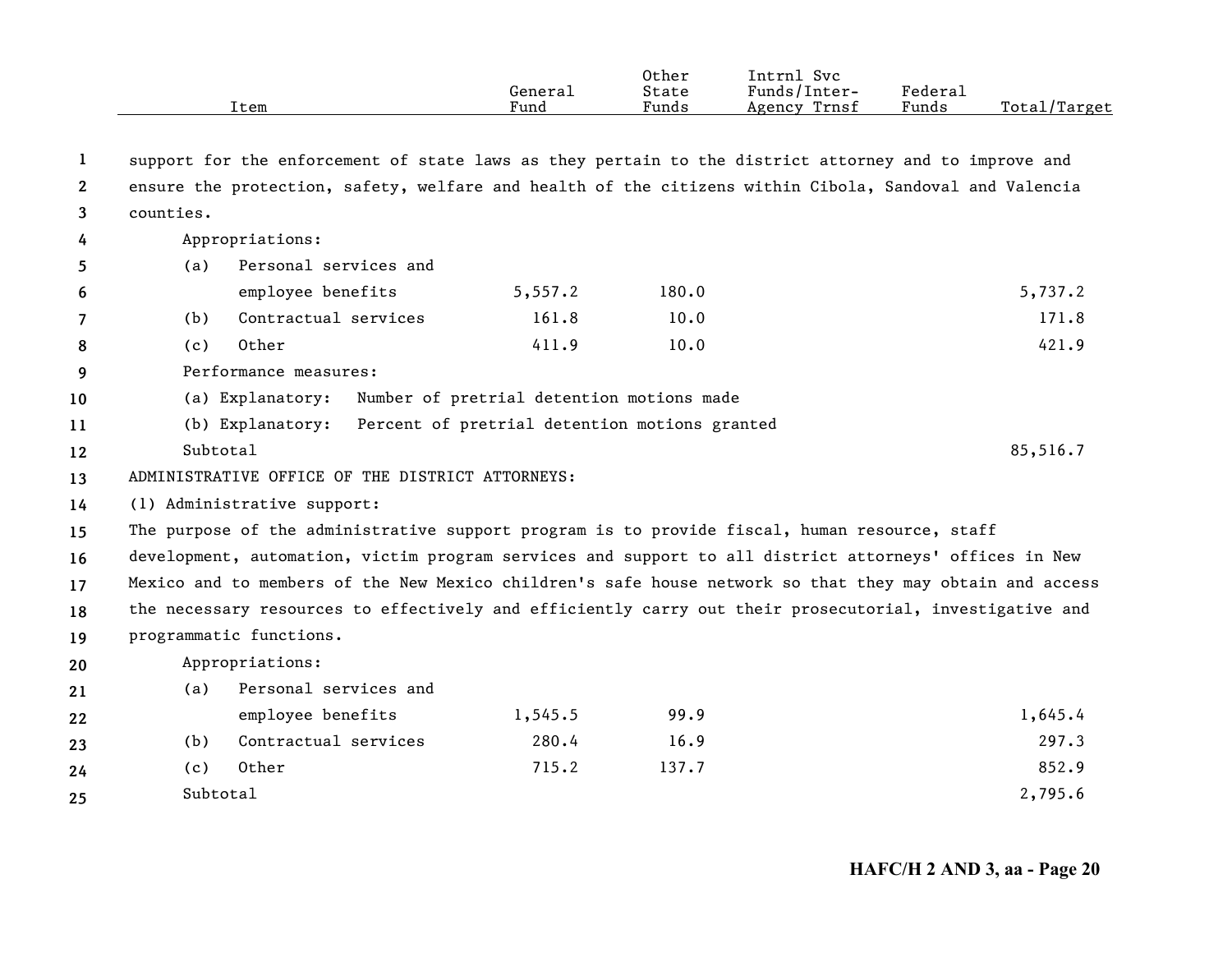|      |         | Other | Intrnl<br>Svc   |         |              |
|------|---------|-------|-----------------|---------|--------------|
|      | General | State | Funds/Inter-    | Federal |              |
| Item | Fund    | Funds | Trnsf<br>Agency | Funds   | Total/Target |

**1**PUBLIC DEFENDER DEPARTMENT:

**2**(1) Criminal legal services:

**3456**The purpose of the criminal legal services program is to provide effective legal representation and advocacy for eligible clients so their liberty and constitutional rights are protected and to serve the community as a partner in assuring a fair and efficient criminal justice system that sustains New Mexico's statutory and constitutional mandate to adequately fund a statewide indigent defense system.

## **7**Appropriations:

| -8  | (a)  | Personal services and |          |       |          |
|-----|------|-----------------------|----------|-------|----------|
| - 9 |      | employee benefits     | 37,451.7 |       | 37,451.7 |
| 10  | (b)  | Contractual services  | 14,864.1 | 366.9 | 15,231.0 |
|     | (C ) | Other                 | 6,042.7  | 200.0 | 6, 242.7 |

**12131415**The public defender department shall not expend more than three million dollars (\$3,000,000) in hourly rates for contract attorneys. The public defender department shall report to the legislative finance committee on cost-containment efforts for contracted hourly rates and on standards of indigence and court appointments of public defenders.

**1617181920**The general fund appropriations to the criminal legal services program of the law offices of the public defender include two hundred thousand dollars (\$200,000) for rural attorney salary adjustments. The general fund appropriations to the criminal legal services program of the law offices of the public defender include one hundred thousand dollars (\$100,000) for driving while intoxicated cases in McKinley county.

- **212223**Subtotal $1$  58,925.4 TOTAL JUDICIAL 332,924.7 22,846.8 12,354.7 6,248.0 374,374.2 **C. GENERAL CONTROL**
- **24**ATTORNEY GENERAL:
- **25**(1) Legal services: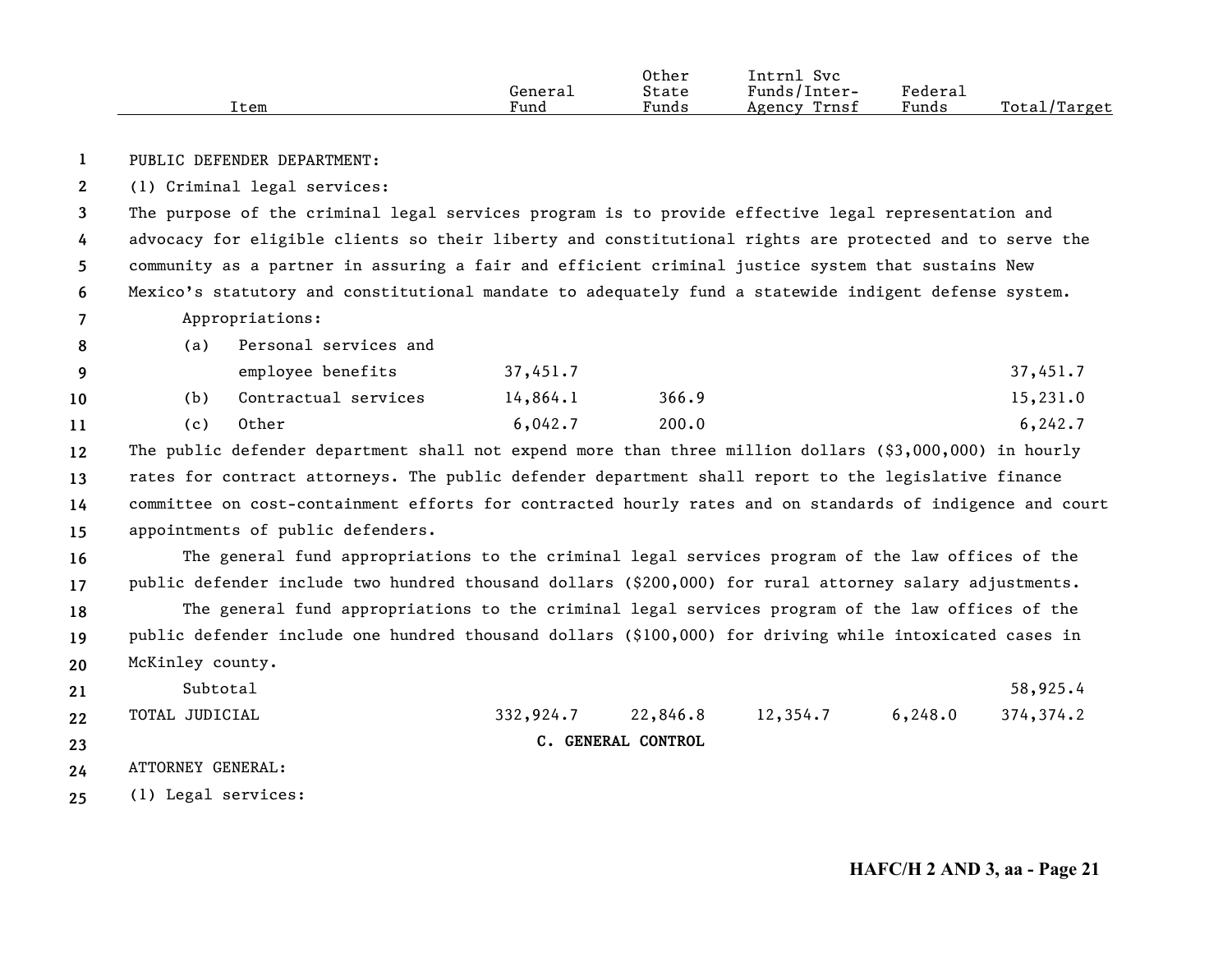|              |                       | Item                                                                                                      | General<br>Fund | Other<br>State<br>Funds | Intrnl Svc<br>Funds/Inter-<br>Agency Trnsf | Federal<br>Funds | Total/Target |
|--------------|-----------------------|-----------------------------------------------------------------------------------------------------------|-----------------|-------------------------|--------------------------------------------|------------------|--------------|
|              |                       |                                                                                                           |                 |                         |                                            |                  |              |
| 1            |                       | The purpose of the legal services program is to deliver quality legal services, including opinions,       |                 |                         |                                            |                  |              |
| $\mathbf{2}$ |                       | counsel and representation to state government entities and to enforce state law on behalf of the public  |                 |                         |                                            |                  |              |
| 3            |                       | so New Mexicans have an open, honest, efficient government and enjoy the protection of state law.         |                 |                         |                                            |                  |              |
| 4            |                       | Appropriations:                                                                                           |                 |                         |                                            |                  |              |
| 5            | (a)                   | Personal services and                                                                                     |                 |                         |                                            |                  |              |
| 6            |                       | employee benefits                                                                                         | 11,954.7        |                         | 5,542.5                                    | 979.5            | 18,476.7     |
| 7            | (b)                   | Contractual services                                                                                      | 655.6           |                         | 314.5                                      | 25.6             | 995.7        |
| 8            | (c)                   | Other                                                                                                     | 1,811.3         |                         | 868.9                                      | 355.5            | 3,035.7      |
| 9            |                       | The internal service funds/interagency transfers appropriations to the legal services program of the      |                 |                         |                                            |                  |              |
| 10           |                       | attorney general include six million nine hundred dollars (\$6,000,900) from the consumer settlement fund |                 |                         |                                            |                  |              |
| 11           |                       | of the office of the attorney general.                                                                    |                 |                         |                                            |                  |              |
| 12           |                       | The internal service fund/interagency transfers appropriations to the legal services program of the       |                 |                         |                                            |                  |              |
| 13           |                       | attorney general include seven hundred twenty-five thousand dollars (\$725,000) from the mortgage         |                 |                         |                                            |                  |              |
| 14           |                       | regulatory fund of the regulation and licensing department. Any unexpended balance from appropriations    |                 |                         |                                            |                  |              |
| 15           |                       | made from the mortgage regulatory fund shall revert to the mortgage regulatory fund.                      |                 |                         |                                            |                  |              |
| 16           | (2) Medicaid fraud:   |                                                                                                           |                 |                         |                                            |                  |              |
| 17           |                       | The purpose of the medicaid fraud program is to investigate and prosecute medicaid provider fraud,        |                 |                         |                                            |                  |              |
| 18           |                       | recipient abuse and neglect in the medicaid program.                                                      |                 |                         |                                            |                  |              |
| 19           |                       | Appropriations:                                                                                           |                 |                         |                                            |                  |              |
| 20           | (a)                   | Personal services and                                                                                     |                 |                         |                                            |                  |              |
| 21           |                       | employee benefits                                                                                         | 641.8           |                         |                                            | 1,925.5          | 2,567.3      |
| 22           | (b)                   | Contractual services                                                                                      | 22.5            |                         |                                            | 67.5             | 90.0         |
| 23           | (c)                   | Other                                                                                                     | 135.8           |                         |                                            | 407.4            | 543.2        |
| 24           | Subtotal              |                                                                                                           |                 |                         |                                            |                  | 25,708.6     |
| 25           | <b>STATE AUDITOR:</b> |                                                                                                           |                 |                         |                                            |                  |              |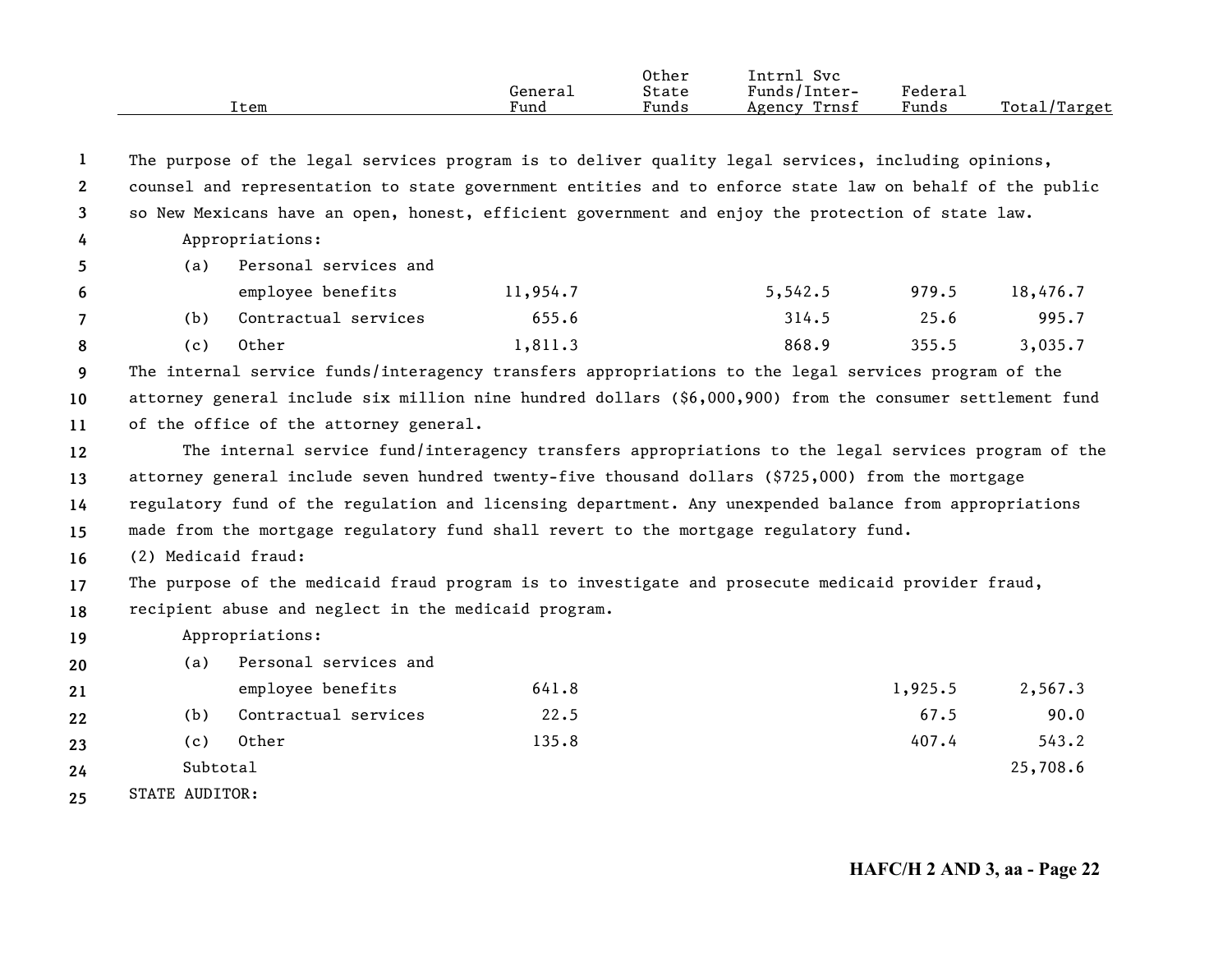|                       |                    | Item                                                                                                      | General<br>Fund                                           | Other<br>State<br>Funds | Intrnl Svc<br>Funds/Inter-<br>Agency Trnsf | Federal<br>Funds | Total/Target |
|-----------------------|--------------------|-----------------------------------------------------------------------------------------------------------|-----------------------------------------------------------|-------------------------|--------------------------------------------|------------------|--------------|
|                       |                    |                                                                                                           |                                                           |                         |                                            |                  |              |
| 1                     |                    | The purpose of the state auditor program is to audit the financial affairs of every agency annually so    |                                                           |                         |                                            |                  |              |
| $\mathbf{2}^{\prime}$ |                    | they can improve accountability and performance and to assure New Mexico citizens that funds are expended |                                                           |                         |                                            |                  |              |
| 3                     | properly.          |                                                                                                           |                                                           |                         |                                            |                  |              |
| 4                     |                    | Appropriations:                                                                                           |                                                           |                         |                                            |                  |              |
| 5.                    | (a)                | Personal services and                                                                                     |                                                           |                         |                                            |                  |              |
| 6                     |                    | employee benefits                                                                                         | 3,206.0                                                   | 209.2                   |                                            |                  | 3,415.2      |
| 7                     | (b)                | Contractual services                                                                                      | 40.0                                                      | 58.1                    |                                            |                  | 98.1         |
| 8                     | (c)                | Other                                                                                                     | 97.3                                                      | 486.8                   |                                            |                  | 584.1        |
| 9                     | Subtotal           |                                                                                                           |                                                           |                         |                                            |                  | 4,097.4      |
| 10                    |                    | TAXATION AND REVENUE DEPARTMENT:                                                                          |                                                           |                         |                                            |                  |              |
| 11                    |                    | (1) Tax administration:                                                                                   |                                                           |                         |                                            |                  |              |
| 12                    |                    | The purpose of the tax administration program is to provide registration and licensure requirements for   |                                                           |                         |                                            |                  |              |
| 13                    |                    | tax programs and to ensure the administration, collection and compliance of state taxes and fees that     |                                                           |                         |                                            |                  |              |
| 14                    |                    | provide funding for support services for the general public through appropriations.                       |                                                           |                         |                                            |                  |              |
| 15                    |                    | Appropriations:                                                                                           |                                                           |                         |                                            |                  |              |
| 16                    | (a)                | Personal services and                                                                                     |                                                           |                         |                                            |                  |              |
| 17                    |                    | employee benefits                                                                                         | 27,103.9                                                  |                         |                                            | 1,322.2          | 28,426.1     |
| 18                    | (b)                | Contractual services                                                                                      |                                                           | 137.0                   |                                            | 8.2              | 145.2        |
| 19                    | (c)                | Other                                                                                                     | 572.1                                                     | 6,374.3                 |                                            | 196.4            | 7,142.8      |
| 20                    |                    | Performance measures:                                                                                     |                                                           |                         |                                            |                  |              |
| 21                    |                    | (a) Outcome:                                                                                              | Collections as a percent of collectible outstanding       |                         |                                            |                  |              |
| 22                    |                    |                                                                                                           | balances from the end of the prior fiscal year            |                         |                                            |                  | 23%          |
| 23                    |                    | (b) Outcome:                                                                                              | Collections as a percent of collectible audit assessments |                         |                                            |                  |              |
| 24                    |                    |                                                                                                           | generated in the previous fiscal year                     |                         |                                            |                  | 65%          |
| 25                    | (2) Motor vehicle: |                                                                                                           |                                                           |                         |                                            |                  |              |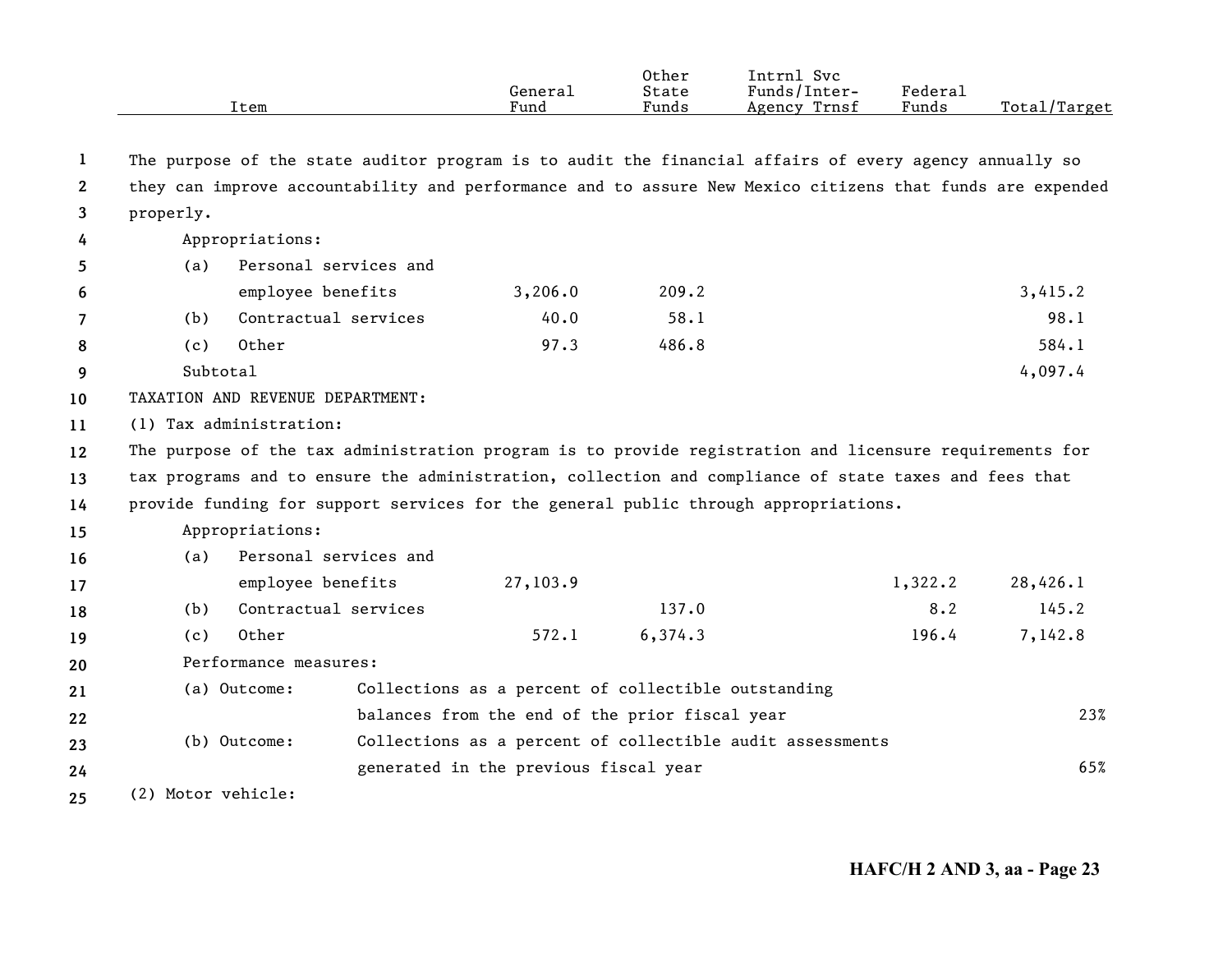|    |                   | Item                                                                                                      | General<br>Fund | Other<br>State<br>Funds | Intrnl Svc<br>Funds/Inter-<br>Agency Trnsf                  | Federal<br>Funds | Total/Target |
|----|-------------------|-----------------------------------------------------------------------------------------------------------|-----------------|-------------------------|-------------------------------------------------------------|------------------|--------------|
| 1  |                   | The purpose of the motor vehicle program is to register, title and license vehicles, boats and motor      |                 |                         |                                                             |                  |              |
| 2  |                   | vehicle dealers and to enforce operator compliance with the Motor Vehicle Code and federal regulations by |                 |                         |                                                             |                  |              |
| 3  |                   | conducting tests, investigations and audits.                                                              |                 |                         |                                                             |                  |              |
| 4  |                   | Appropriations:                                                                                           |                 |                         |                                                             |                  |              |
| 5  | (a)               | Personal services and                                                                                     |                 |                         |                                                             |                  |              |
| 6  |                   | employee benefits                                                                                         | 15,800.8        | 1,930.2                 |                                                             |                  | 17,731.0     |
| 7  | (b)               | Contractual services                                                                                      |                 | 9,687.7                 |                                                             |                  | 9,687.7      |
| 8  | (c)               | Other                                                                                                     |                 | 7,958.2                 |                                                             |                  | 7,958.2      |
| 9  | (d)               | Other financing uses                                                                                      |                 | 6, 166.4                |                                                             |                  | 6, 166.4     |
| 10 |                   | The other state funds appropriations to the motor vehicle program of the taxation and revenue department  |                 |                         |                                                             |                  |              |
| 11 |                   | include six million seventy-one thousand nine hundred dollars (\$6,071,900) from the weight distance tax  |                 |                         |                                                             |                  |              |
| 12 |                   | identification permit fund for the modal program of the department of transportation and ninety-four      |                 |                         |                                                             |                  |              |
| 13 |                   | thousand five hundred dollars (\$94,500) from the weight distance tax identification permit fund for the  |                 |                         |                                                             |                  |              |
| 14 |                   | law enforcement program of the department of public safety.                                               |                 |                         |                                                             |                  |              |
| 15 |                   | Performance measures:                                                                                     |                 |                         |                                                             |                  |              |
| 16 |                   | (a) Outcome:                                                                                              |                 |                         | Percent of registered vehicles with liability insurance     |                  | 93%          |
| 17 |                   | (b) Efficiency:                                                                                           |                 |                         | Average call center wait time to reach an agent, in minutes |                  | 10:00        |
| 18 |                   | (c) Efficiency:                                                                                           |                 |                         | Average wait time in qmatic-equipped offices, in minutes    |                  | < 20:00      |
| 19 | (3) Property tax: |                                                                                                           |                 |                         |                                                             |                  |              |
| 20 |                   | The purpose of the property tax program is to administer the Property Tax Code, to ensure the fair        |                 |                         |                                                             |                  |              |
| 21 |                   | appraisal of property and to assess property taxes within the state.                                      |                 |                         |                                                             |                  |              |
| 22 |                   | Appropriations:                                                                                           |                 |                         |                                                             |                  |              |
| 23 | (a)               | Personal services and                                                                                     |                 |                         |                                                             |                  |              |
| 24 |                   | employee benefits                                                                                         |                 | 2,850.2                 |                                                             |                  | 2,850.2      |
| 25 | (b)               | Contractual services                                                                                      |                 | 668.0                   |                                                             |                  | 668.0        |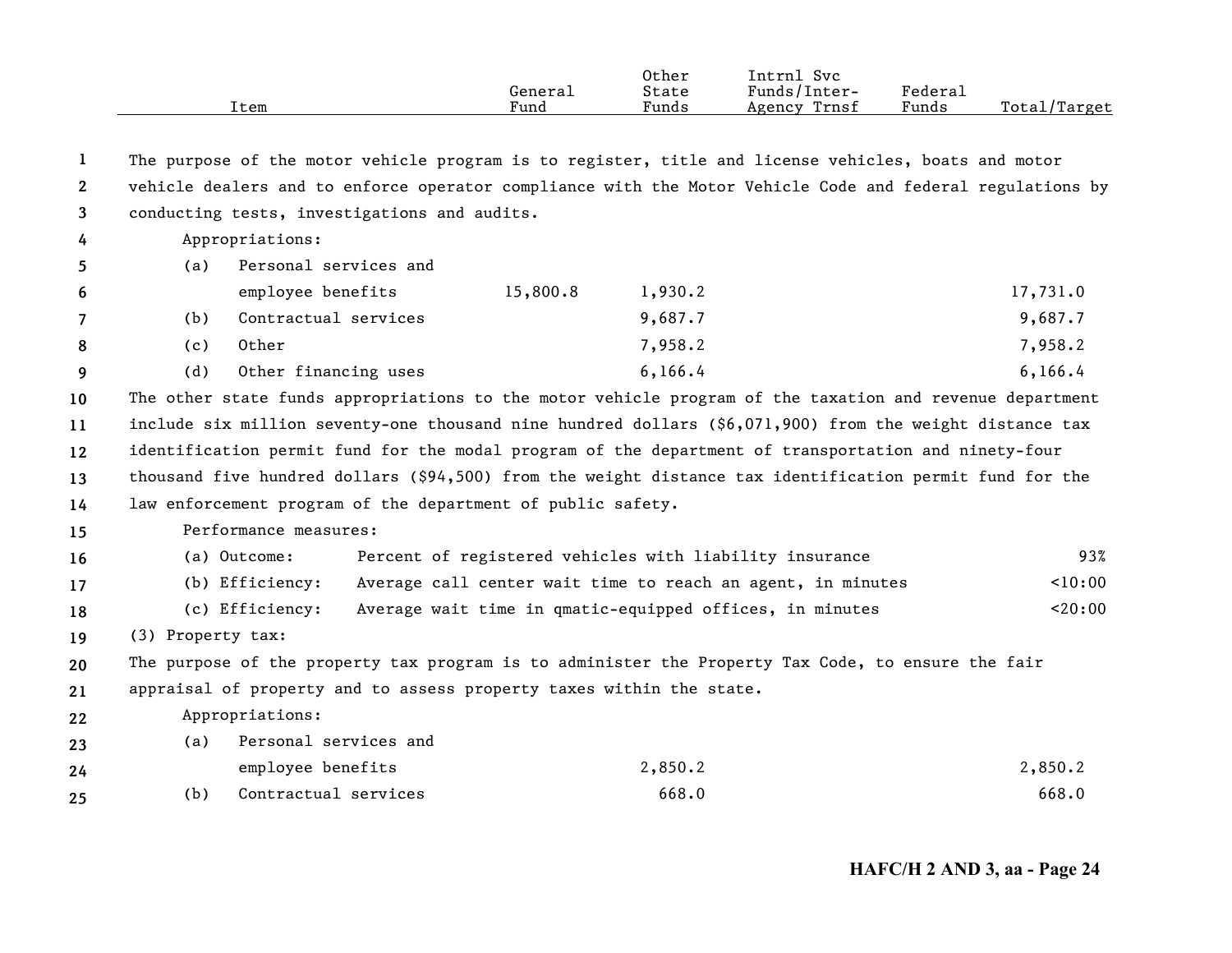|                |                                                                                                           | General                                                     | Other<br>State | Intrnl Svc<br>Funds/Inter- | Federal |              |
|----------------|-----------------------------------------------------------------------------------------------------------|-------------------------------------------------------------|----------------|----------------------------|---------|--------------|
|                | Item                                                                                                      | Fund                                                        | Funds          | Agency Trnsf               | Funds   | Total/Target |
|                |                                                                                                           |                                                             |                |                            |         |              |
| 1              | Other<br>(c)                                                                                              |                                                             | 762.5          |                            |         | 762.5        |
| 2              | Performance measures:                                                                                     |                                                             |                |                            |         |              |
| 3              | (a) Output:                                                                                               | Amount of delinquent property tax collected and distributed |                |                            |         |              |
| 4              |                                                                                                           | to counties, in millions                                    |                |                            |         | \$13         |
| 5.             | (b) Outcome:                                                                                              | Percent of total delinquent property taxes recovered        |                |                            |         | 20%          |
| 6              | (4) Compliance enforcement:                                                                               |                                                             |                |                            |         |              |
| $\overline{7}$ | The purpose of the compliance enforcement program is to support the overall mission of the taxation and   |                                                             |                |                            |         |              |
| 8              | revenue department by enforcing criminal statutes relative to the New Mexico Tax Administration Act and   |                                                             |                |                            |         |              |
| 9              | other related financial crimes, as they impact New Mexico state taxes, to encourage and achieve voluntary |                                                             |                |                            |         |              |
| 10             | compliance with state tax laws.                                                                           |                                                             |                |                            |         |              |
| 11             | Appropriations:                                                                                           |                                                             |                |                            |         |              |
| 12             | Personal services and<br>(a)                                                                              |                                                             |                |                            |         |              |
| 13             | employee benefits                                                                                         | 1,406.2                                                     |                |                            |         | 1,406.2      |
| 14             | Contractual services<br>(b)                                                                               | 6.4                                                         |                |                            |         | 6.4          |
| 15             | Other<br>(c)                                                                                              | 353.7                                                       |                |                            |         | 353.7        |
| 16             | Performance measures:                                                                                     |                                                             |                |                            |         |              |
| 17             | (a) Outcome:                                                                                              | Percent of tax investigations referred to prosecutors of    |                |                            |         |              |
| 18             |                                                                                                           | total investigations assigned during the year               |                |                            |         | 85%          |
| 19             | (5) Program support:                                                                                      |                                                             |                |                            |         |              |
| 20             | The purpose of program support is to provide information system resources, human resource services,       |                                                             |                |                            |         |              |
| 21             | finance and accounting services, revenue forecasting and legal services to give agency personnel the      |                                                             |                |                            |         |              |
| 22             | resources needed to meet departmental objectives. For the general public, the program conducts hearings   |                                                             |                |                            |         |              |
| 23             | for resolving taxpayer protests and provides stakeholders with reliable information regarding the state's |                                                             |                |                            |         |              |
| 24             | tax programs.                                                                                             |                                                             |                |                            |         |              |
| 25             | Appropriations:                                                                                           |                                                             |                |                            |         |              |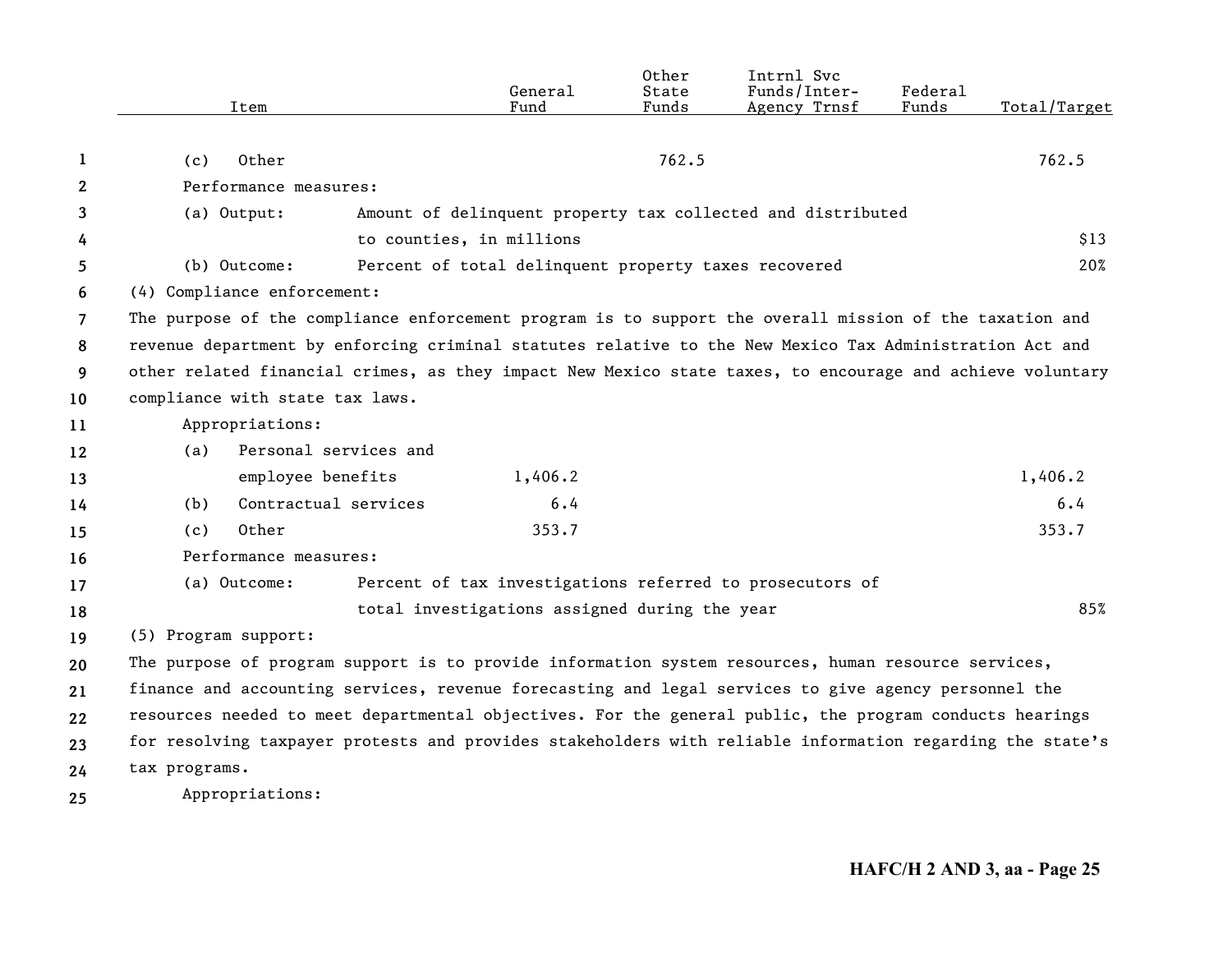|              | Item                                                                                                     | General<br>Fund                      | Other<br>State<br>Funds | Intrnl Svc<br>Funds/Inter-<br>Agency Trnsf                 | Federal<br>Funds | Total/Target |
|--------------|----------------------------------------------------------------------------------------------------------|--------------------------------------|-------------------------|------------------------------------------------------------|------------------|--------------|
|              |                                                                                                          |                                      |                         |                                                            |                  |              |
| 1            | Personal services and<br>(a)                                                                             |                                      |                         |                                                            |                  |              |
| $\mathbf{2}$ | employee benefits                                                                                        | 14,920.5                             |                         |                                                            |                  | 14,920.5     |
| 3            | Contractual services<br>(b)                                                                              | 3,754.7                              | 1,048.8                 |                                                            |                  | 4,803.5      |
| 4            | Other<br>(c)                                                                                             | 2,548.3                              |                         |                                                            |                  | 2,548.3      |
| 5            | Performance measures:                                                                                    |                                      |                         |                                                            |                  |              |
| 6            | (a) Outcome:                                                                                             | Number of tax protest cases resolved |                         |                                                            |                  | 1,525        |
| 7            | Subtotal                                                                                                 |                                      |                         |                                                            |                  | 105,576.7    |
| 8            | STATE INVESTMENT COUNCIL:                                                                                |                                      |                         |                                                            |                  |              |
| 9            | (1) State investment:                                                                                    |                                      |                         |                                                            |                  |              |
| 10           | The purpose of the state investment program is to provide investment management of the state's permanent |                                      |                         |                                                            |                  |              |
| 11           | funds for the citizens of New Mexico to maximize distributions to the state's operating budget while     |                                      |                         |                                                            |                  |              |
| 12           | preserving the real value of the funds for future generations of New Mexicans.                           |                                      |                         |                                                            |                  |              |
| 13           | Appropriations:                                                                                          |                                      |                         |                                                            |                  |              |
| 14           | Personal services and<br>(a)                                                                             |                                      |                         |                                                            |                  |              |
| 15           | employee benefits                                                                                        |                                      |                         | 4,280.3                                                    |                  | 4,280.3      |
| 16           | Contractual services<br>(b)                                                                              |                                      |                         | 53,249.4                                                   |                  | 53,249.4     |
| 17           | Other<br>(c)                                                                                             |                                      |                         | 683.2                                                      |                  | 683.2        |
| 18           | Performance measures:                                                                                    |                                      |                         |                                                            |                  |              |
| 19           | (a) Outcome:                                                                                             |                                      |                         | Five-year annualized investment returns to exceed internal |                  |              |
| 20           |                                                                                                          | benchmarks, in basis points          |                         |                                                            |                  | $>25$        |
| 21           | (b) Outcome:                                                                                             |                                      |                         | Five-year annualized percentile performance ranking in     |                  |              |
| 22           |                                                                                                          | endowment investment peer universe   |                         |                                                            |                  | <49          |
| 23           | Subtotal                                                                                                 |                                      |                         |                                                            |                  | 58,212.9     |
| 24           | ADMINISTRATIVE HEARINGS OFFICE:                                                                          |                                      |                         |                                                            |                  |              |
| 25           | (1) Administrative hearings:                                                                             |                                      |                         |                                                            |                  |              |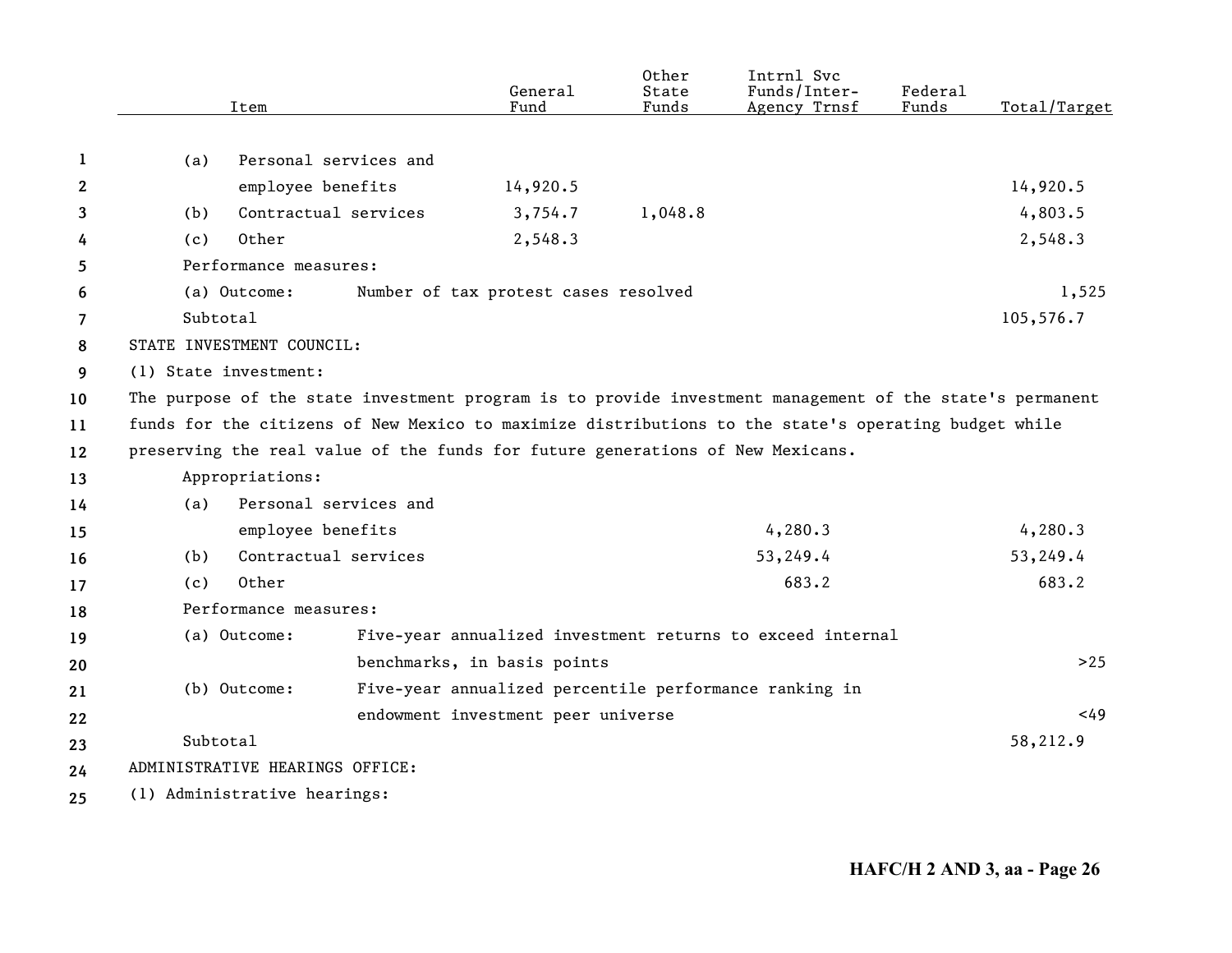|                |                                                                                               | Item                  |                                           | General<br>Fund | Other<br>State<br>Funds | Intrnl Svc<br>Funds/Inter-<br>Agency Trnsf                                                                | Federal<br>Funds | Total/Target |  |
|----------------|-----------------------------------------------------------------------------------------------|-----------------------|-------------------------------------------|-----------------|-------------------------|-----------------------------------------------------------------------------------------------------------|------------------|--------------|--|
| 1              |                                                                                               |                       |                                           |                 |                         | The purpose of the administrative hearings program is to adjudicate tax-, property- and motor-vehicle-    |                  |              |  |
| $\mathbf{2}$   |                                                                                               |                       |                                           |                 |                         | related administrative hearings in a fair, efficient and impartial manner independent of the executive    |                  |              |  |
| 3              |                                                                                               |                       | agency that is party to the proceedings.  |                 |                         |                                                                                                           |                  |              |  |
| 4              |                                                                                               | Appropriations:       |                                           |                 |                         |                                                                                                           |                  |              |  |
| 5              | (a)                                                                                           |                       | Personal services and                     |                 |                         |                                                                                                           |                  |              |  |
| 6              |                                                                                               | employee benefits     |                                           | 1,532.4         | 165.0                   | 50.0                                                                                                      |                  | 1,747.4      |  |
| $\overline{7}$ | (b)                                                                                           | Contractual services  |                                           | 76.1            |                         |                                                                                                           |                  | 76.1         |  |
| 8              | (c)                                                                                           | Other                 |                                           | 277.3           |                         |                                                                                                           |                  | 277.3        |  |
| 9              |                                                                                               |                       |                                           |                 |                         | The other state funds appropriation to the administrative hearings office includes one hundred sixty-five |                  |              |  |
| 10             | thousand dollars (\$165,000) from the motor vehicle suspense fund.                            |                       |                                           |                 |                         |                                                                                                           |                  |              |  |
| 11             | The internal service funds/interagency transfers appropriation to the administrative hearings |                       |                                           |                 |                         |                                                                                                           |                  |              |  |
| 12             |                                                                                               |                       |                                           |                 |                         | office includes fifty thousand dollars (\$50,000) from the human services department for costs of         |                  |              |  |
| 13             |                                                                                               |                       |                                           |                 |                         | conducting administrative hearings under the Medicaid Provider and Managed Care Act.                      |                  |              |  |
| 14             |                                                                                               | Performance measures: |                                           |                 |                         |                                                                                                           |                  |              |  |
| 15             |                                                                                               | (a) Outcome:          |                                           |                 |                         | Percent of hearings for implied consent act cases not held                                                |                  |              |  |
| 16             |                                                                                               |                       |                                           |                 |                         | within ninety days due to administrative hearings office                                                  |                  |              |  |
| 17             |                                                                                               |                       | error                                     |                 |                         |                                                                                                           |                  | < 0.5%       |  |
| 18             | Subtotal                                                                                      |                       |                                           |                 |                         |                                                                                                           |                  | 2,100.8      |  |
| 19             |                                                                                               |                       | DEPARTMENT OF FINANCE AND ADMINISTRATION: |                 |                         |                                                                                                           |                  |              |  |
| 20             |                                                                                               |                       |                                           |                 |                         | (1) Policy development, fiscal analysis, budget oversight and education accountability:                   |                  |              |  |
| 21             |                                                                                               |                       |                                           |                 |                         | The purpose of the policy development, fiscal analysis, budget oversight and education accountability     |                  |              |  |
| 22             |                                                                                               |                       |                                           |                 |                         | program is to provide professional and coordinated policy development and analysis and oversight to the   |                  |              |  |
| 23             |                                                                                               |                       |                                           |                 |                         | governor, the legislature and state agencies so they can advance the state's policies and initiatives     |                  |              |  |
| 24             |                                                                                               |                       |                                           |                 |                         | using appropriate and accurate data to make informed decisions for the prudent use of the public's tax    |                  |              |  |
| 25             | dollars.                                                                                      |                       |                                           |                 |                         |                                                                                                           |                  |              |  |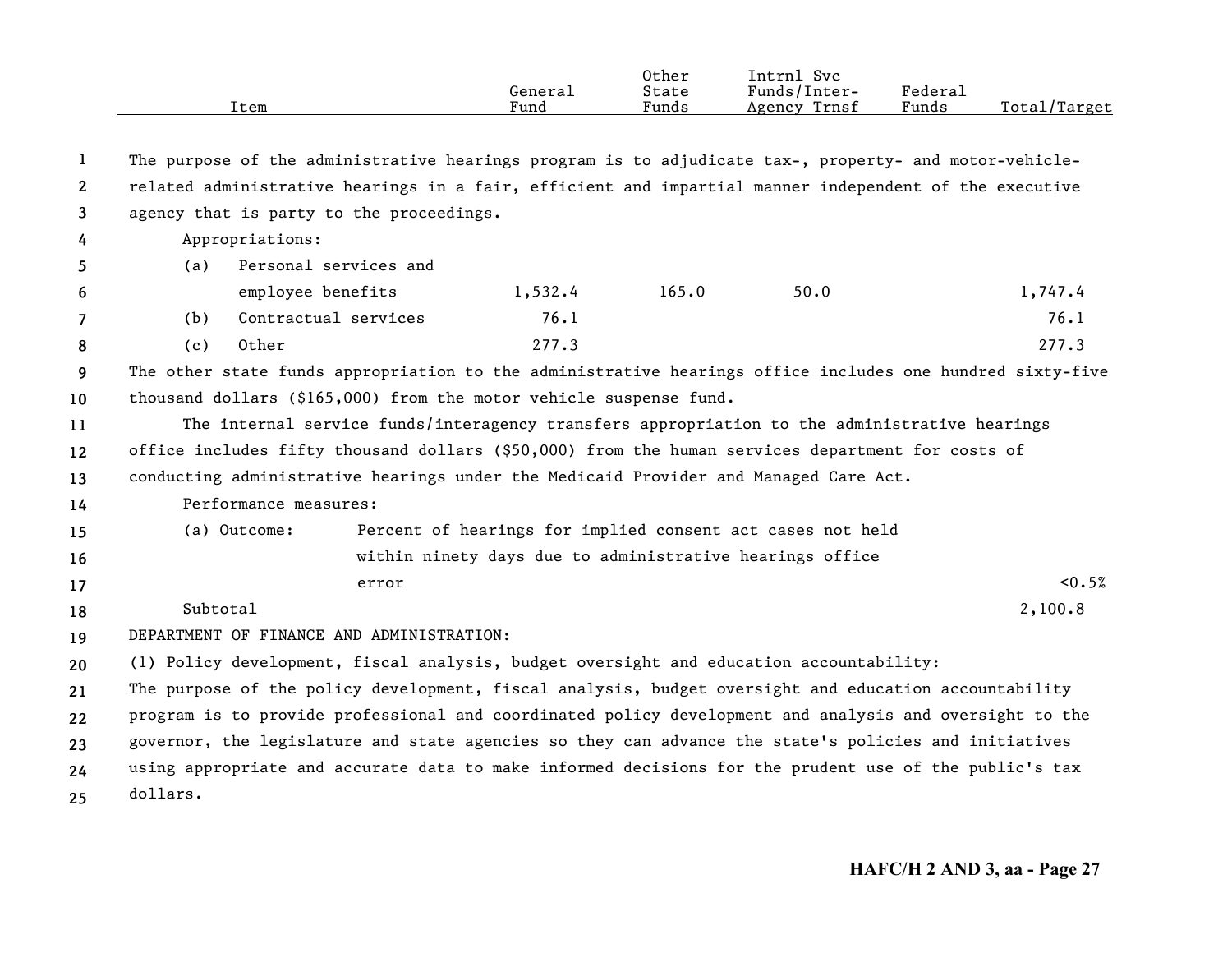|              | Item                                                                                                      |                       | General<br>Fund                                       | Other<br>State<br>Funds | Intrnl Svc<br>Funds/Inter-<br>Agency Trnsf               | Federal<br>Funds | Total/Target |  |
|--------------|-----------------------------------------------------------------------------------------------------------|-----------------------|-------------------------------------------------------|-------------------------|----------------------------------------------------------|------------------|--------------|--|
| 1            | Appropriations:                                                                                           |                       |                                                       |                         |                                                          |                  |              |  |
| $\mathbf{2}$ | (a)                                                                                                       | Personal services and |                                                       |                         |                                                          |                  |              |  |
| 3            | employee benefits                                                                                         |                       | 3,445.9                                               |                         |                                                          |                  | 3,445.9      |  |
| 4            | (b)                                                                                                       | Contractual services  | 63.3                                                  |                         |                                                          |                  | 63.3         |  |
| 5            | Other<br>(c)                                                                                              |                       | 144.2                                                 |                         |                                                          |                  | 144.2        |  |
| 6            | Performance measures:                                                                                     |                       |                                                       |                         |                                                          |                  |              |  |
| 7            | (a) Outcome:<br>General fund reserves as a percent of recurring                                           |                       |                                                       |                         |                                                          |                  |              |  |
| 8            |                                                                                                           | appropriations        |                                                       |                         |                                                          |                  | 25%          |  |
| 9            | (b) Outcome:                                                                                              |                       |                                                       |                         | Error rate for the eighteen-month general fund revenue   |                  |              |  |
| 10           |                                                                                                           |                       | forecast, excluding oil and gas revenue and corporate |                         |                                                          |                  |              |  |
| 11           |                                                                                                           | income taxes          |                                                       |                         |                                                          |                  | 5%           |  |
| 12           | (c) Outcome:                                                                                              |                       |                                                       |                         | Error rate for the eighteen-month general fund revenue   |                  |              |  |
| 13           |                                                                                                           |                       |                                                       |                         | forecast, oil and gas revenue and corporate income taxes |                  | 5%           |  |
| 14           | (2) Community development, local government assistance and fiscal oversight:                              |                       |                                                       |                         |                                                          |                  |              |  |
| 15           | The purpose of the community development, local government assistance and fiscal oversight program is to  |                       |                                                       |                         |                                                          |                  |              |  |
| 16           | help counties, municipalities and special districts maintain strong communities through sound fiscal      |                       |                                                       |                         |                                                          |                  |              |  |
| 17           | advice and oversight, technical assistance, monitoring of project and program progress and timely         |                       |                                                       |                         |                                                          |                  |              |  |
| 18           | processing of payments, grant agreements and contracts.                                                   |                       |                                                       |                         |                                                          |                  |              |  |
| 19           | Appropriations:                                                                                           |                       |                                                       |                         |                                                          |                  |              |  |
| 20           | (a)                                                                                                       | Personal services and |                                                       |                         |                                                          |                  |              |  |
| 21           | employee benefits                                                                                         |                       | 2,043.6                                               | 1,187.5                 |                                                          | 412.4            | 3,643.5      |  |
| 22           | (b)                                                                                                       | Contractual services  | 2,733.1                                               | 2,146.5                 |                                                          | $2 \cdot 0$      | 4,881.6      |  |
| 23           | Other<br>(c)                                                                                              |                       | 129.2                                                 | 31,221.0                |                                                          | 9,788.9          | 41,139.1     |  |
| 24           | (d)                                                                                                       | Other financing uses  |                                                       | 300.0                   |                                                          |                  | 300.0        |  |
| 25           | The other state funds appropriations to the community development, local government assistance and fiscal |                       |                                                       |                         |                                                          |                  |              |  |
|              |                                                                                                           |                       |                                                       |                         |                                                          |                  |              |  |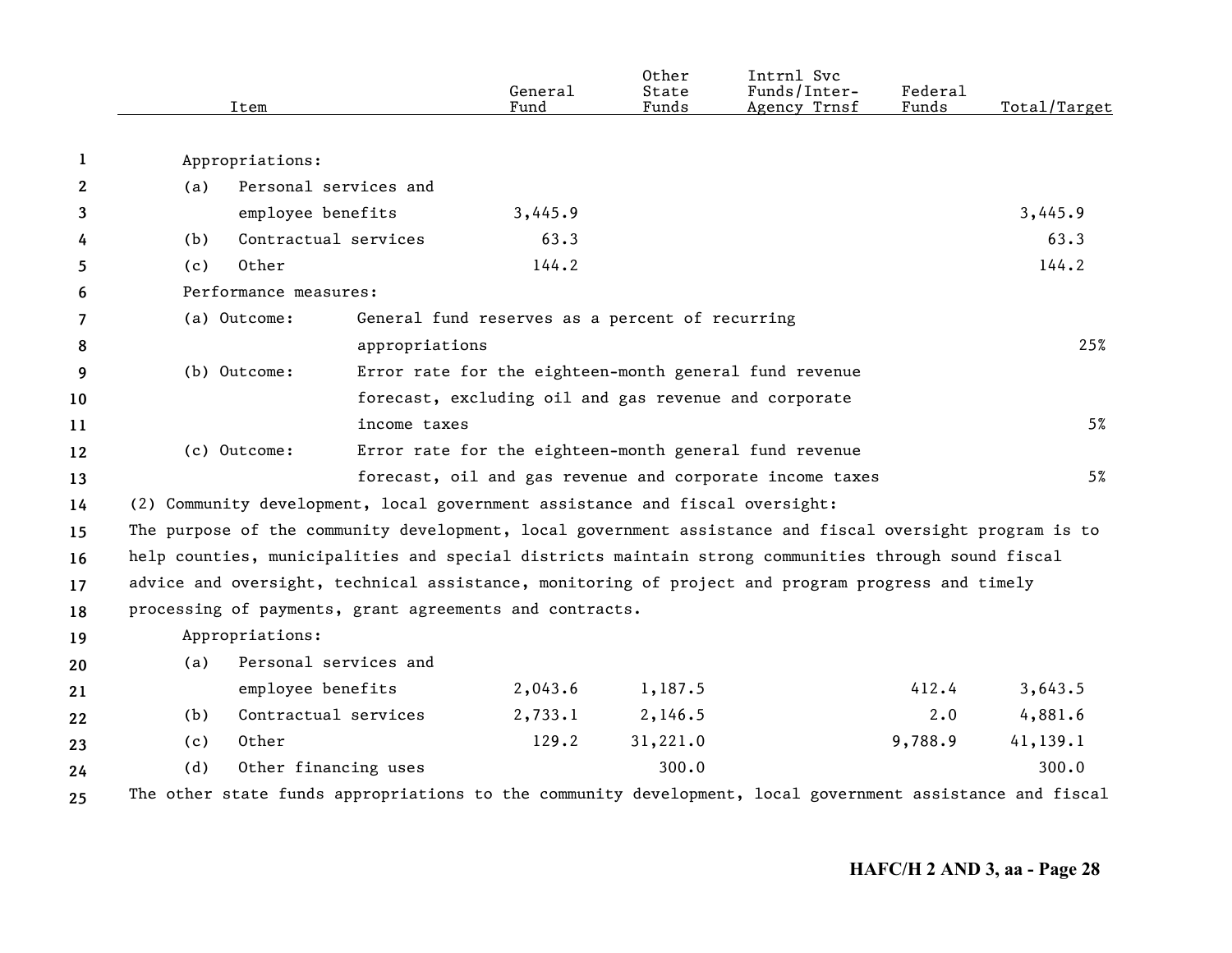|      | General<br>Fund | Other<br>State<br>Funds | Intrnl<br>Svc<br>Funds/Inter-<br>Trnsf | Federal<br>Funds | Total/Target |
|------|-----------------|-------------------------|----------------------------------------|------------------|--------------|
| Item |                 |                         | Agency                                 |                  |              |

| $\mathbf{1}$   | oversight program of the department of finance and administration include twelve million four hundred      |  |                                                        |                                                           |           |  |  |  |  |
|----------------|------------------------------------------------------------------------------------------------------------|--|--------------------------------------------------------|-----------------------------------------------------------|-----------|--|--|--|--|
| $\mathbf{2}$   | fifty-five thousand dollars (\$12,455,000) from the enhanced 911 fund, twenty million two hundred thousand |  |                                                        |                                                           |           |  |  |  |  |
| 3              | dollars (\$20,200,000) from the local DWI grant fund, and two million two hundred thousand dollars         |  |                                                        |                                                           |           |  |  |  |  |
| 4              | (\$2,200,000) from the civil legal services fund.                                                          |  |                                                        |                                                           |           |  |  |  |  |
| 5              | The general fund appropriation to the community development, local government assistance and fiscal        |  |                                                        |                                                           |           |  |  |  |  |
| 6              | oversight program of the department of finance and administration in the contractual services category     |  |                                                        |                                                           |           |  |  |  |  |
| $\overline{7}$ | includes an additional two hundred thousand dollars (\$200,000) for civil legal services contracts.        |  |                                                        |                                                           |           |  |  |  |  |
| 8              | Performance measures:                                                                                      |  |                                                        |                                                           |           |  |  |  |  |
| 9              | (a) Outcome:                                                                                               |  | Number of counties and municipalities local government |                                                           |           |  |  |  |  |
| 10             |                                                                                                            |  |                                                        | division assisted during the fiscal year to resolve audit |           |  |  |  |  |
| 11             |                                                                                                            |  | findings and diminish poor audit opinions              |                                                           | 11        |  |  |  |  |
| $12 \,$        | (3) Fiscal management and oversight:                                                                       |  |                                                        |                                                           |           |  |  |  |  |
| 13             | The purpose of the fiscal management and oversight program is to provide for and promote financial         |  |                                                        |                                                           |           |  |  |  |  |
| 14             | accountability for public funds throughout state government by providing state agencies and the citizens   |  |                                                        |                                                           |           |  |  |  |  |
| 15             | of New Mexico with timely, accurate and comprehensive information on the financial status and              |  |                                                        |                                                           |           |  |  |  |  |
| 16             | expenditures of the state.                                                                                 |  |                                                        |                                                           |           |  |  |  |  |
| 17             | Appropriations:                                                                                            |  |                                                        |                                                           |           |  |  |  |  |
| 18             | Personal services and<br>(a)                                                                               |  |                                                        |                                                           |           |  |  |  |  |
| 19             | employee benefits                                                                                          |  | 4,627.6                                                |                                                           | 4,627.6   |  |  |  |  |
| 20             | Contractual services<br>(b)                                                                                |  | 1,596.8                                                |                                                           | 1,596.8   |  |  |  |  |
| 21             | Other<br>(c)                                                                                               |  | 132.6                                                  |                                                           | 132.6     |  |  |  |  |
| 22             | Other financing uses<br>(d)                                                                                |  | 43,200.0                                               | 17,000.0                                                  | 60, 200.0 |  |  |  |  |
| 23             | The internal service funds/interagency transfers appropriation to the fiscal management and oversight      |  |                                                        |                                                           |           |  |  |  |  |
| 24             | program of the department of finance and administration in the other financing uses category includes      |  |                                                        |                                                           |           |  |  |  |  |
| 25             | seventeen million dollars (\$17,000,000) from the tobacco settlement program fund.                         |  |                                                        |                                                           |           |  |  |  |  |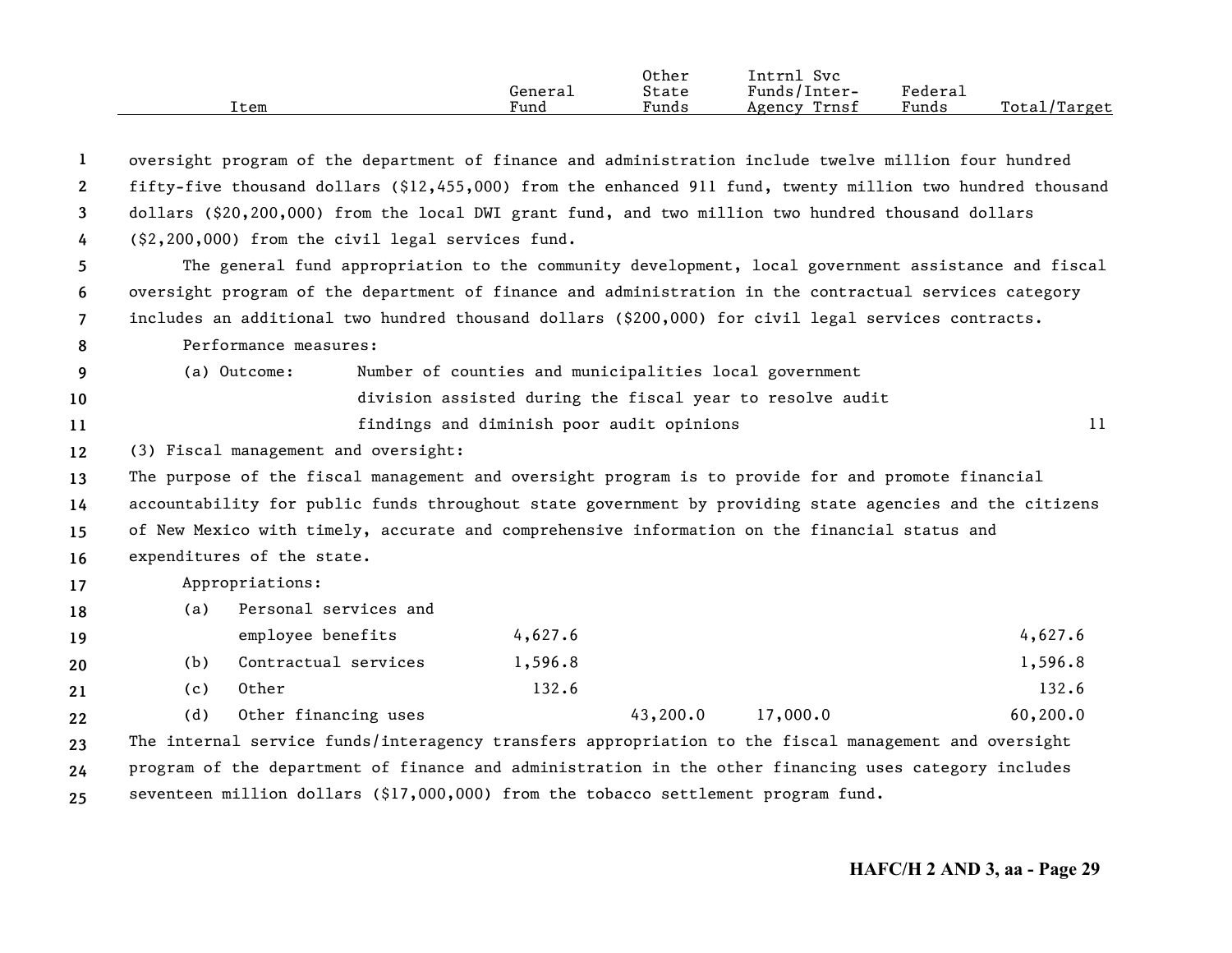|              |                                                                                                           | Item                                                                                                | General<br>Fund | Other<br>State<br>Funds | Intrnl Svc<br>Funds/Inter-<br>Agency Trnsf                 | Federal<br>Funds | Total/Target |  |  |  |
|--------------|-----------------------------------------------------------------------------------------------------------|-----------------------------------------------------------------------------------------------------|-----------------|-------------------------|------------------------------------------------------------|------------------|--------------|--|--|--|
|              |                                                                                                           |                                                                                                     |                 |                         |                                                            |                  |              |  |  |  |
| 1            |                                                                                                           | The other state funds appropriation to the fiscal management and oversight program of the           |                 |                         |                                                            |                  |              |  |  |  |
| $\mathbf{2}$ |                                                                                                           | department of finance and administration in the other financing uses category includes forty-three  |                 |                         |                                                            |                  |              |  |  |  |
| 3            |                                                                                                           | million two hundred thousand dollars (\$43,200,000) from the county-supported medicaid fund.        |                 |                         |                                                            |                  |              |  |  |  |
| 4            |                                                                                                           | Performance measures:                                                                               |                 |                         |                                                            |                  |              |  |  |  |
| 5            |                                                                                                           | (a) Efficiency:                                                                                     |                 |                         | Percent of vouchered vendor payments processed within five |                  |              |  |  |  |
| 6            |                                                                                                           | working days                                                                                        |                 |                         |                                                            |                  | 100%         |  |  |  |
| 7            |                                                                                                           | $(b)$ Output:                                                                                       |                 |                         | Percent of bank accounts reconciled on an annual basis     |                  | 100%         |  |  |  |
| 8            | (4) Program support:                                                                                      |                                                                                                     |                 |                         |                                                            |                  |              |  |  |  |
| 9            | The purpose of program support is to provide other department of finance and administration programs with |                                                                                                     |                 |                         |                                                            |                  |              |  |  |  |
| 10           | central direction to agency management processes to ensure consistency, legal compliance and financial    |                                                                                                     |                 |                         |                                                            |                  |              |  |  |  |
| 11           |                                                                                                           | integrity, to provide human resources support and to administer the executive's exempt salary plan. |                 |                         |                                                            |                  |              |  |  |  |
| 12           |                                                                                                           | Appropriations:                                                                                     |                 |                         |                                                            |                  |              |  |  |  |
| 13           | (a)                                                                                                       | Personal services and                                                                               |                 |                         |                                                            |                  |              |  |  |  |
| 14           |                                                                                                           | employee benefits                                                                                   | 1,684.0         |                         |                                                            |                  | 1,684.0      |  |  |  |
| 15           | (b)                                                                                                       | Contractual services                                                                                | 121.0           |                         |                                                            |                  | 121.0        |  |  |  |
| 16           | (c)                                                                                                       | Other                                                                                               | 258.2           |                         |                                                            |                  | 258.2        |  |  |  |
| 17           |                                                                                                           | (5) Dues and membership fees/special appropriations:                                                |                 |                         |                                                            |                  |              |  |  |  |
| 18           |                                                                                                           | Appropriations:                                                                                     |                 |                         |                                                            |                  |              |  |  |  |
| 19           | (a)                                                                                                       | National association of                                                                             |                 |                         |                                                            |                  |              |  |  |  |
| 20           |                                                                                                           | state budget officers                                                                               | 21.4            |                         |                                                            |                  | 21.4         |  |  |  |
| 21           | (b)                                                                                                       | Western governors'                                                                                  |                 |                         |                                                            |                  |              |  |  |  |
| 22           |                                                                                                           | association                                                                                         | 43.2            |                         |                                                            |                  | 43.2         |  |  |  |
| 23           | (c)                                                                                                       | National governors'                                                                                 |                 |                         |                                                            |                  |              |  |  |  |
| 24           |                                                                                                           | association                                                                                         | 85.0            |                         |                                                            |                  | 85.0         |  |  |  |
| 25           | (d)                                                                                                       | Emergency water supply fund                                                                         | 175.0           |                         |                                                            |                  | 175.0        |  |  |  |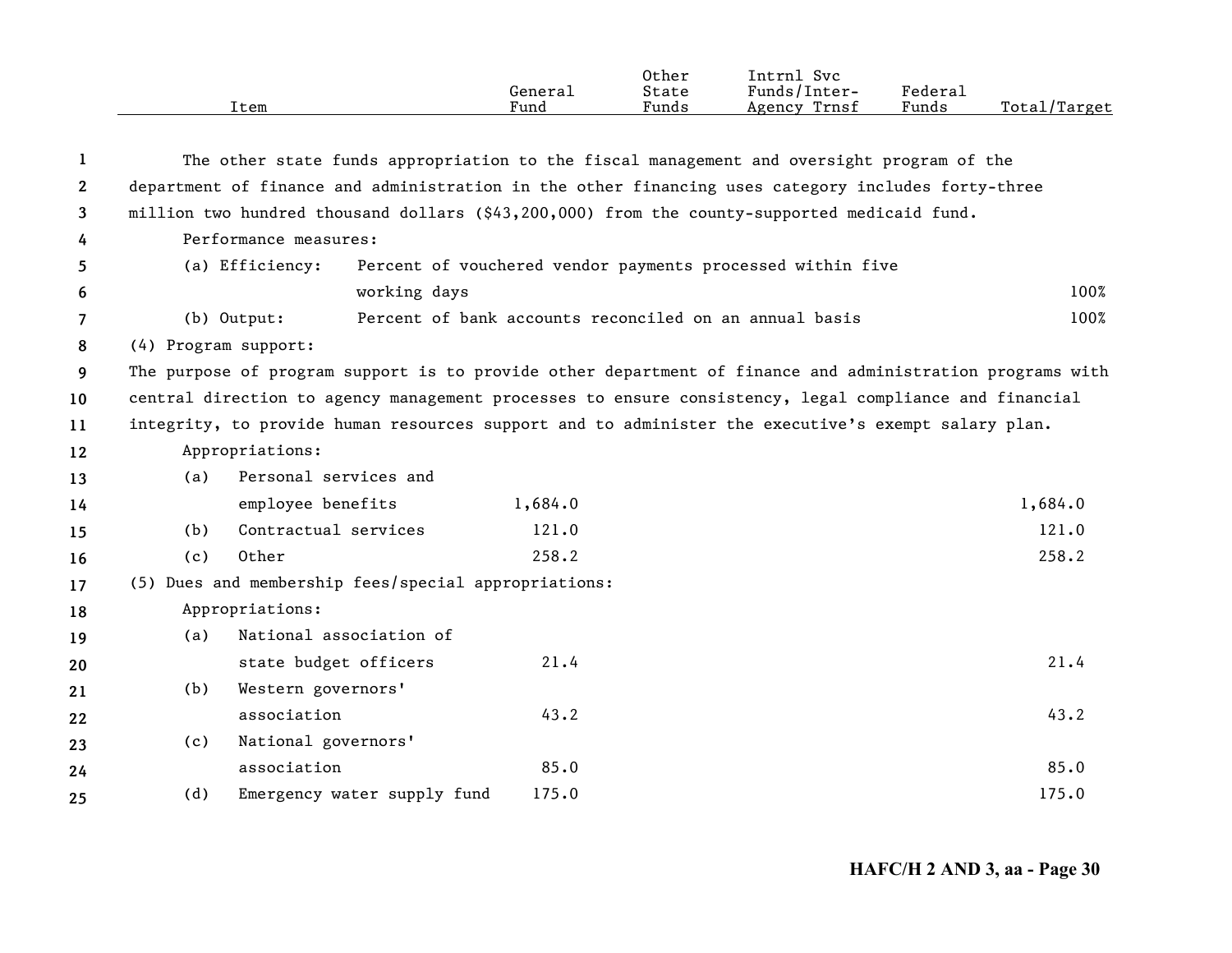|              |     | Item                                                                                                   | General<br>Fund | Other<br>State<br>Funds | Intrnl Svc<br>Funds/Inter-<br>Agency Trnsf | Federa1<br>Funds | Total/Target |
|--------------|-----|--------------------------------------------------------------------------------------------------------|-----------------|-------------------------|--------------------------------------------|------------------|--------------|
|              |     |                                                                                                        |                 |                         |                                            |                  |              |
| 1            | (e) | Fiscal agent contract                                                                                  | 1,064.8         |                         |                                            |                  | 1,064.8      |
| $\mathbf{2}$ | (f) | State planning districts                                                                               | 693.0           |                         |                                            |                  | 693.0        |
| 3            | (g) | Statewide teen court                                                                                   | 17.7            | 120.2                   |                                            |                  | 137.9        |
| 4            | (h) | Law enforcement protection                                                                             |                 |                         |                                            |                  |              |
| 5            |     | fund                                                                                                   |                 | 15,100.0                |                                            |                  | 15,100.0     |
| 6            | (i) | Leasehold community                                                                                    |                 |                         |                                            |                  |              |
| 7            |     | assistance                                                                                             | 150.0           |                         |                                            |                  | 150.0        |
| 8            | (j) | Acequia and community ditch                                                                            |                 |                         |                                            |                  |              |
| 9            |     | education program                                                                                      | 398.2           |                         |                                            |                  | 398.2        |
| 10           | (k) | New Mexico acequia                                                                                     |                 |                         |                                            |                  |              |
| 11           |     | commission                                                                                             | 88.1            |                         |                                            |                  | 88.1         |
| 12           | (1) | Land grant council                                                                                     | 296.9           |                         |                                            |                  | 296.9        |
| 13           | (m) | County detention of                                                                                    |                 |                         |                                            |                  |              |
| 14           |     | prisoners                                                                                              | 2,587.5         |                         |                                            |                  | 2,587.5      |
| 15           |     | The department of finance and administration shall not distribute a general fund appropriation made in |                 |                         |                                            |                  |              |
| 16           |     | items (d) through (m) to a New Mexico agency or local public body that is not current on its audit or  |                 |                         |                                            |                  |              |

**17**financial reporting or otherwise in compliance with the Audit Act.

**1819202122232425**On certification by the state board of finance pursuant to Section 6-1-2 NMSA 1978 that a critical emergency exists that cannot be addressed by disaster declaration or other emergency or contingency funds, the secretary of the department of finance and administration is authorized to transfer from the general fund operating reserve to the state board of finance emergency fund the amount necessary to meet the emergency. Such transfers shall not exceed an aggregate amount of two million five hundred thousand dollars (\$2,500,000) in fiscal year 2021. Repayments of emergency loans made pursuant to this paragraph shall be deposited in the board of finance emergency fund pursuant to the provisions of Section 6-1-5 NMSA 1978.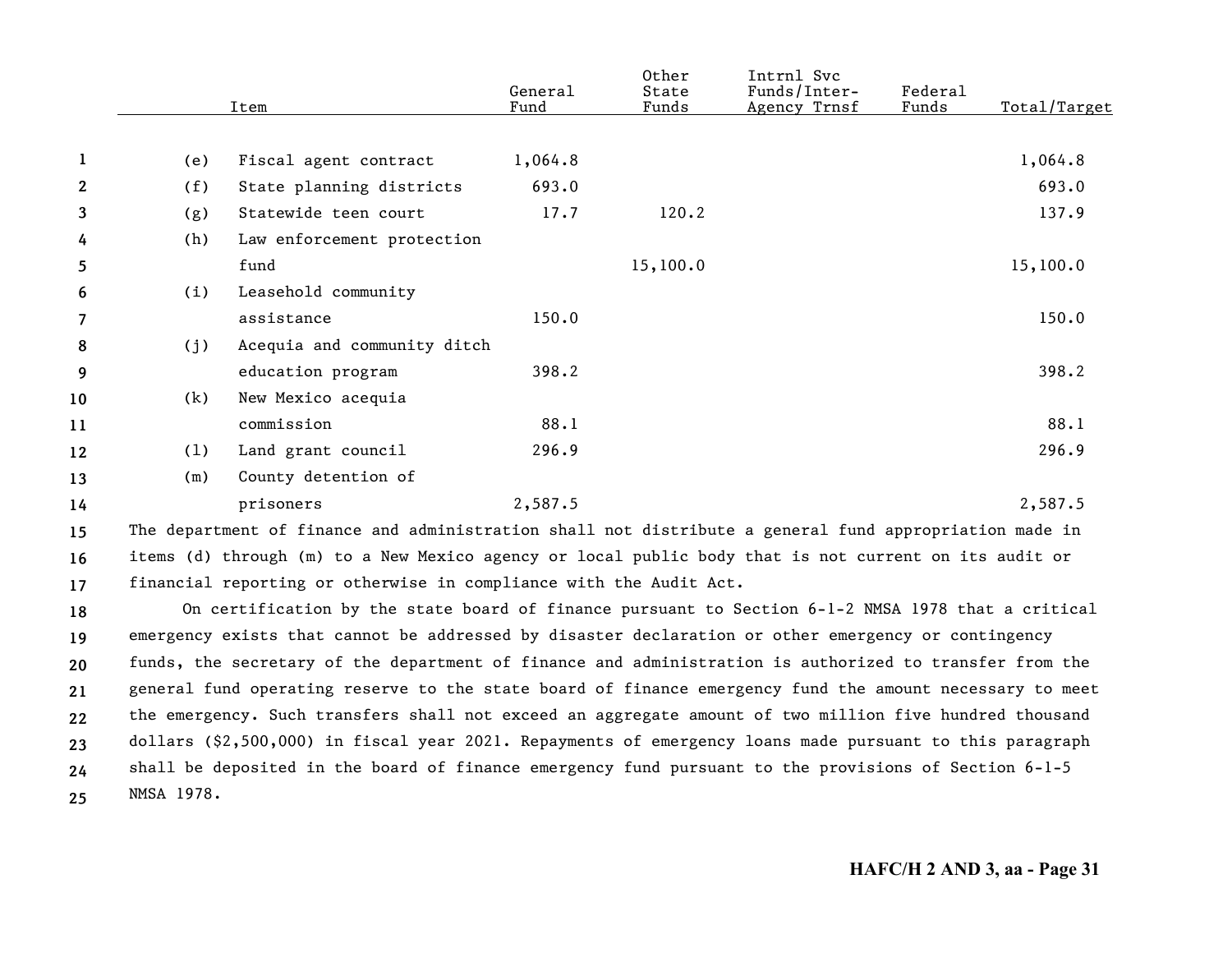|                | Item                                                                                                   | General<br>Fund                                        | Other<br>State<br>Funds | Intrnl Svc<br>Funds/Inter-<br>Agency Trnsf                  | Federal<br>Funds | Total/Target |  |  |  |
|----------------|--------------------------------------------------------------------------------------------------------|--------------------------------------------------------|-------------------------|-------------------------------------------------------------|------------------|--------------|--|--|--|
|                |                                                                                                        |                                                        |                         |                                                             |                  |              |  |  |  |
| 1              | Subtotal                                                                                               |                                                        |                         |                                                             |                  | 143,078.8    |  |  |  |
| $\mathbf{2}$   | PUBLIC SCHOOL INSURANCE AUTHORITY:                                                                     |                                                        |                         |                                                             |                  |              |  |  |  |
| 3              | (1) Benefits:                                                                                          |                                                        |                         |                                                             |                  |              |  |  |  |
| 4              | The purpose of the benefits program is to provide an effective health insurance package to educational |                                                        |                         |                                                             |                  |              |  |  |  |
| 5              | employees and their eligible family members so they can be protected against catastrophic financial    |                                                        |                         |                                                             |                  |              |  |  |  |
| 6              | losses due to medical problems, disability or death.                                                   |                                                        |                         |                                                             |                  |              |  |  |  |
| $\overline{7}$ | Appropriations:                                                                                        |                                                        |                         |                                                             |                  |              |  |  |  |
| 8              | Contractual services<br>(a)                                                                            |                                                        | 329,340.8               |                                                             |                  | 329,340.8    |  |  |  |
| 9              | Other financing uses<br>698.7<br>(b)                                                                   |                                                        |                         |                                                             |                  | 698.7        |  |  |  |
| 10             | Performance measures:                                                                                  |                                                        |                         |                                                             |                  |              |  |  |  |
| 11             | (a) Outcome:<br>Percent change in per-member health claim costs                                        |                                                        |                         |                                                             |                  | ≤5%          |  |  |  |
| 12             | (b) Outcome:                                                                                           |                                                        |                         | Percent change in medical premium as compared with industry |                  |              |  |  |  |
| 13             | average                                                                                                |                                                        |                         |                                                             |                  | $\leq 4.5\%$ |  |  |  |
| 14             | $(2)$ Risk:                                                                                            |                                                        |                         |                                                             |                  |              |  |  |  |
| 15             | The purpose of the risk program is to provide economical and comprehensive property, liability and     |                                                        |                         |                                                             |                  |              |  |  |  |
| 16             | workers' compensation programs to educational entities so they are protected against injury and loss.  |                                                        |                         |                                                             |                  |              |  |  |  |
| 17             | Appropriations:                                                                                        |                                                        |                         |                                                             |                  |              |  |  |  |
| 18             | Contractual services<br>(a)                                                                            |                                                        | 82,370.5                |                                                             |                  | 82,370.5     |  |  |  |
| 19             | Other financing uses<br>(b)                                                                            |                                                        | 698.7                   |                                                             |                  | 698.7        |  |  |  |
| 20             | Performance measures:                                                                                  |                                                        |                         |                                                             |                  |              |  |  |  |
| 21             | (a) Explanatory:                                                                                       | Dollar amount of excess insurance claims for property  |                         |                                                             |                  |              |  |  |  |
| 22             | (b) Explanatory:                                                                                       | Dollar amount of excess insurance claims for liability |                         |                                                             |                  |              |  |  |  |
| 23             | (3) Program support:                                                                                   |                                                        |                         |                                                             |                  |              |  |  |  |
| 24             | The purpose of program support is to provide administrative support for the benefits and risk programs |                                                        |                         |                                                             |                  |              |  |  |  |
| 25             | and to assist the agency in delivering services to its constituents.                                   |                                                        |                         |                                                             |                  |              |  |  |  |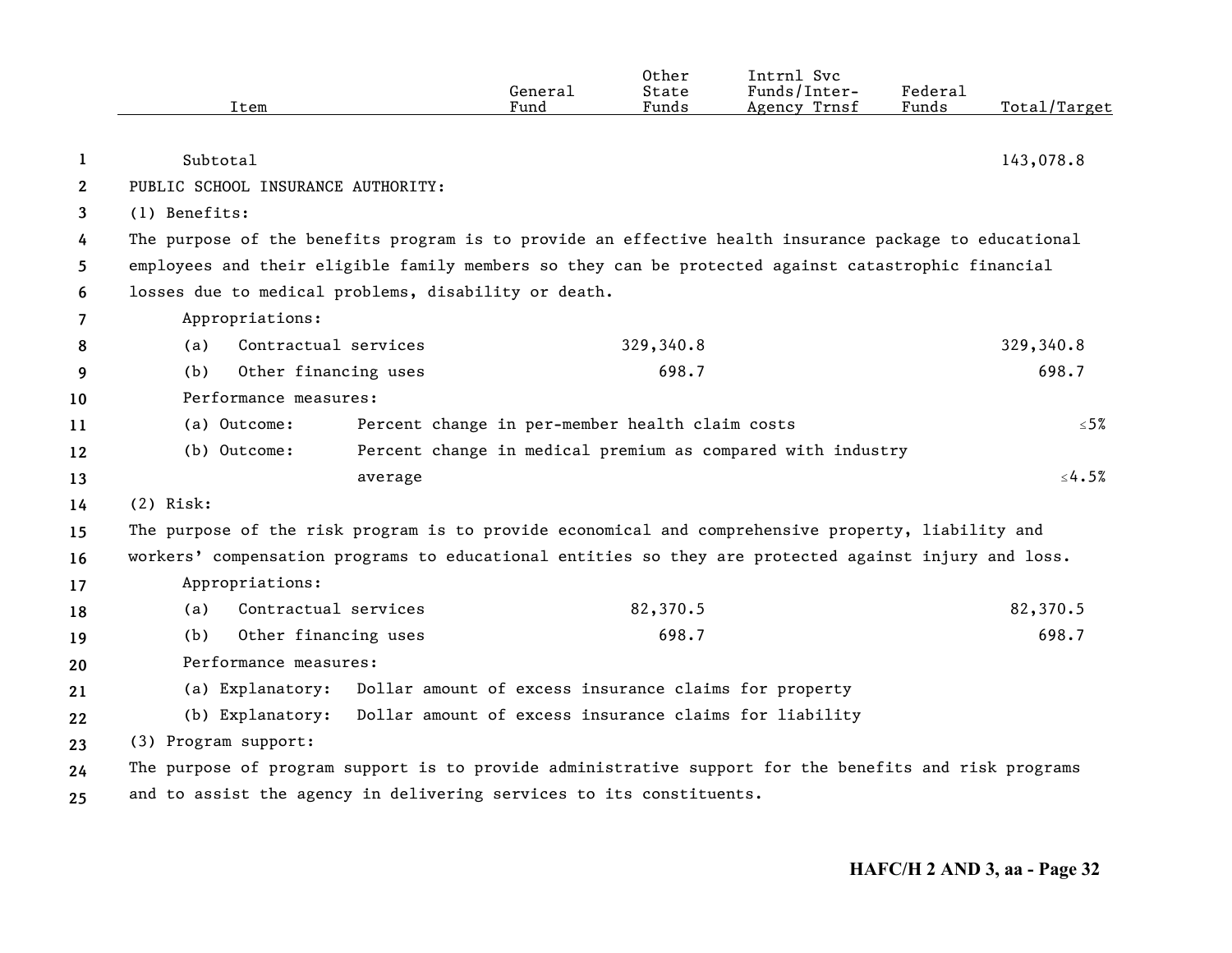|                | Item                                                                                                   |                                                                                                          | General                                          | Other<br>State | Intrnl Svc<br>Funds/Inter- | Federal<br>Funds |              |  |  |  |
|----------------|--------------------------------------------------------------------------------------------------------|----------------------------------------------------------------------------------------------------------|--------------------------------------------------|----------------|----------------------------|------------------|--------------|--|--|--|
|                |                                                                                                        |                                                                                                          | Fund                                             | Funds          | Agency Trnsf               |                  | Total/Target |  |  |  |
| 1              |                                                                                                        | Appropriations:                                                                                          |                                                  |                |                            |                  |              |  |  |  |
| $\mathbf{2}$   | (a)                                                                                                    | Personal services and                                                                                    |                                                  |                |                            |                  |              |  |  |  |
| 3              |                                                                                                        | employee benefits                                                                                        |                                                  |                | 1,116.9                    |                  | 1,116.9      |  |  |  |
| 4              | (b)                                                                                                    | Contractual services                                                                                     |                                                  |                | 91.9                       |                  | 91.9         |  |  |  |
| 5              | (c)                                                                                                    | Other                                                                                                    |                                                  |                | 188.6                      |                  | 188.6        |  |  |  |
| 6              |                                                                                                        | Any unexpended balances in program support of the New Mexico public school insurance authority remaining |                                                  |                |                            |                  |              |  |  |  |
| $\overline{7}$ | at the end of fiscal year 2021 shall revert in equal amounts to the benefits program and risk program. |                                                                                                          |                                                  |                |                            |                  |              |  |  |  |
| 8              | Subtotal                                                                                               |                                                                                                          |                                                  |                |                            |                  | 414,506.1    |  |  |  |
| 9              |                                                                                                        | RETIREE HEALTH CARE AUTHORITY:                                                                           |                                                  |                |                            |                  |              |  |  |  |
| 10             | (1) Healthcare benefits administration:                                                                |                                                                                                          |                                                  |                |                            |                  |              |  |  |  |
| 11             |                                                                                                        | The purpose of the healthcare benefits administration program is to provide fiscally solvent core group  |                                                  |                |                            |                  |              |  |  |  |
| 12             |                                                                                                        | and optional healthcare benefits and life insurance to current and future eligible retirees and their    |                                                  |                |                            |                  |              |  |  |  |
| 13             |                                                                                                        | dependents so they may access covered and available core group and optional healthcare benefits and life |                                                  |                |                            |                  |              |  |  |  |
| 14             |                                                                                                        | insurance benefits when they need them.                                                                  |                                                  |                |                            |                  |              |  |  |  |
| 15             |                                                                                                        | Appropriations:                                                                                          |                                                  |                |                            |                  |              |  |  |  |
| 16             | (a)                                                                                                    | Contractual services                                                                                     |                                                  | 355,191.6      |                            |                  | 355,191.6    |  |  |  |
| 17             | (b)                                                                                                    | Other financing uses                                                                                     |                                                  | 3,296.9        |                            |                  | 3,296.9      |  |  |  |
| 18             |                                                                                                        | Performance measures:                                                                                    |                                                  |                |                            |                  |              |  |  |  |
| 19             |                                                                                                        | (a) Output:                                                                                              | Minimum number of years of positive fund balance |                |                            |                  | 25           |  |  |  |
| 20             | (2) Program support:                                                                                   |                                                                                                          |                                                  |                |                            |                  |              |  |  |  |
| 21             |                                                                                                        | The purpose of program support is to provide administrative support for the healthcare benefits          |                                                  |                |                            |                  |              |  |  |  |
| 22             |                                                                                                        | administration program to assist the agency in delivering its services to its constituents.              |                                                  |                |                            |                  |              |  |  |  |
| 23             |                                                                                                        | Appropriations:                                                                                          |                                                  |                |                            |                  |              |  |  |  |
| 24             | (a)                                                                                                    | Personal services and                                                                                    |                                                  |                |                            |                  |              |  |  |  |
| 25             |                                                                                                        | employee benefits                                                                                        |                                                  |                | 2,067.3                    |                  | 2,067.3      |  |  |  |
|                |                                                                                                        |                                                                                                          |                                                  |                |                            |                  |              |  |  |  |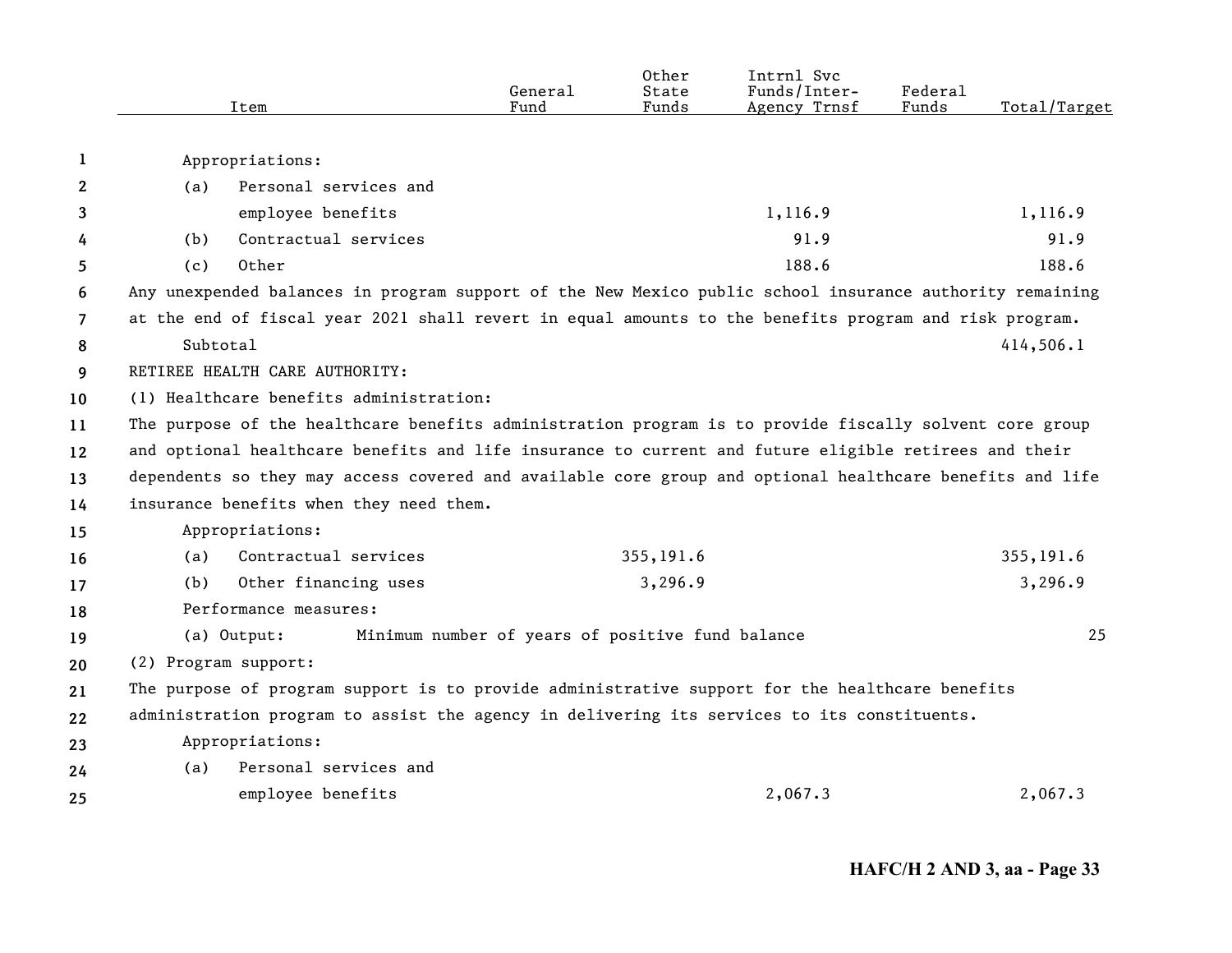|                | Item                                                                                                      | General<br>Fund                                          | Other<br>State<br>Funds | Intrnl Svc<br>Funds/Inter-<br>Agency Trnsf | Federal<br>Funds | Total/Target |  |  |  |  |  |
|----------------|-----------------------------------------------------------------------------------------------------------|----------------------------------------------------------|-------------------------|--------------------------------------------|------------------|--------------|--|--|--|--|--|
|                |                                                                                                           |                                                          |                         |                                            |                  |              |  |  |  |  |  |
| 1              | Contractual services<br>(b)                                                                               |                                                          |                         | 663.4                                      |                  | 663.4        |  |  |  |  |  |
| $\mathbf{2}$   | Other<br>(c)                                                                                              |                                                          |                         | 566.2                                      |                  | 566.2        |  |  |  |  |  |
| 3              | Any unexpended balance in program support of the retiree health care authority remaining at the end of    |                                                          |                         |                                            |                  |              |  |  |  |  |  |
| 4              | fiscal year 2021 shall revert to the healthcare benefits administration program.                          |                                                          |                         |                                            |                  |              |  |  |  |  |  |
| 5              | Subtotal                                                                                                  |                                                          |                         |                                            |                  | 361,785.4    |  |  |  |  |  |
| 6              | GENERAL SERVICES DEPARTMENT:                                                                              |                                                          |                         |                                            |                  |              |  |  |  |  |  |
| $\overline{7}$ | (1) Employee group health benefits:                                                                       |                                                          |                         |                                            |                  |              |  |  |  |  |  |
| 8              | The purpose of the employee group health benefits program is to effectively administer comprehensive      |                                                          |                         |                                            |                  |              |  |  |  |  |  |
| 9              | health-benefit plans to state and local government employees.                                             |                                                          |                         |                                            |                  |              |  |  |  |  |  |
| 10             | Appropriations:                                                                                           |                                                          |                         |                                            |                  |              |  |  |  |  |  |
| 11             | Contractual services<br>(a)                                                                               |                                                          | 20,177.7                |                                            |                  | 20,177.7     |  |  |  |  |  |
| 12             | Other<br>(b)                                                                                              |                                                          | 365,010.0               |                                            |                  | 365,010.0    |  |  |  |  |  |
| 13             | Performance measures:                                                                                     |                                                          |                         |                                            |                  |              |  |  |  |  |  |
| 14             | (a) Outcome:                                                                                              | Percent change in state employee medical premium         |                         |                                            |                  | $< 3\%$      |  |  |  |  |  |
| 15             | (b) Outcome:                                                                                              | Percent change in the average per-member per-month total |                         |                                            |                  |              |  |  |  |  |  |
| 16             | healthcare cost                                                                                           |                                                          |                         |                                            |                  | $≤ 5%$       |  |  |  |  |  |
| 17             | (2) Risk management:                                                                                      |                                                          |                         |                                            |                  |              |  |  |  |  |  |
| 18             | The purpose of the risk management program is to protect the state's assets against property, public      |                                                          |                         |                                            |                  |              |  |  |  |  |  |
| 19             | liability, workers' compensation, state unemployment compensation, local public bodies unemployment       |                                                          |                         |                                            |                  |              |  |  |  |  |  |
| 20             | compensation and surety bond losses so agencies can perform their missions in an efficient and responsive |                                                          |                         |                                            |                  |              |  |  |  |  |  |
| 21             | manner.                                                                                                   |                                                          |                         |                                            |                  |              |  |  |  |  |  |
| 22             | Appropriations:                                                                                           |                                                          |                         |                                            |                  |              |  |  |  |  |  |
| 23             | Personal services and<br>(a)                                                                              |                                                          |                         |                                            |                  |              |  |  |  |  |  |
| 24             | employee benefits                                                                                         | 307.0                                                    |                         | 4,142.4                                    |                  | 4,449.4      |  |  |  |  |  |
| 25             | Contractual services<br>(b)                                                                               |                                                          |                         | 319.2                                      |                  | 319.2        |  |  |  |  |  |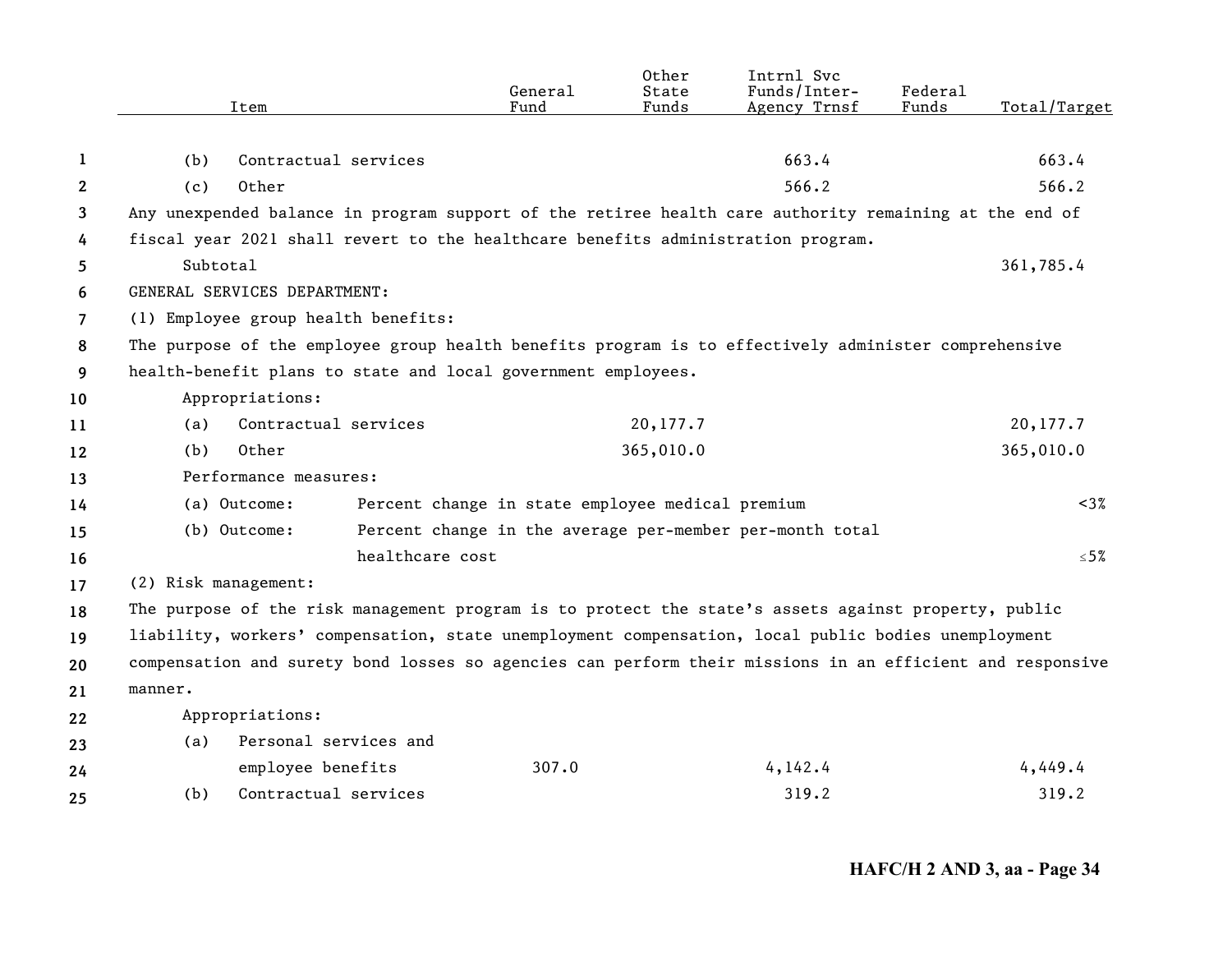|                |     |                            |                                | General                                                       | Other<br>State | Intrnl Svc<br>Funds/Inter-                                                                                 | Federal |              |
|----------------|-----|----------------------------|--------------------------------|---------------------------------------------------------------|----------------|------------------------------------------------------------------------------------------------------------|---------|--------------|
|                |     | Item                       |                                | Fund                                                          | Funds          | Agency Trnsf                                                                                               | Funds   | Total/Target |
| 1              | (c) | Other                      |                                |                                                               |                | 488.4                                                                                                      |         | 488.4        |
| $\mathbf{2}$   | (d) | Other financing uses       |                                |                                                               |                | 3,926.1                                                                                                    |         | 3,926.1      |
| 3              |     |                            |                                |                                                               |                | Any unexpended balances in the risk management program of the general services department remaining at     |         |              |
| 4              |     |                            |                                |                                                               |                | the end of fiscal year 2021 from this appropriation shall revert to the public liability fund, public      |         |              |
| 5              |     |                            |                                |                                                               |                | property reserve fund, workers' compensation retention fund, state unemployment compensation fund, local   |         |              |
| 6              |     |                            |                                |                                                               |                | public body unemployment compensation fund and group self-insurance fund based on the proportion of each   |         |              |
| $\overline{7}$ |     |                            |                                | individual fund's assessment for the risk management program. |                |                                                                                                            |         |              |
| 8              |     | (3) Risk management funds: |                                |                                                               |                |                                                                                                            |         |              |
| 9              |     | Appropriations:            |                                |                                                               |                |                                                                                                            |         |              |
| 10             | (a) | Public liability           |                                | 85.0                                                          | 40,563.4       |                                                                                                            |         | 40,648.4     |
| 11             | (b) | Surety bond                |                                |                                                               | 58.0           |                                                                                                            |         | 58.0         |
| 12             | (c) | Public property reserve    |                                |                                                               | 13, 170.1      |                                                                                                            |         | 13,170.1     |
| 13             | (d) |                            | Local public body unemployment |                                                               |                |                                                                                                            |         |              |
| 14             |     | compensation reserve       |                                |                                                               | 4,088.0        |                                                                                                            |         | 4,088.0      |
| 15             | (e) | Workers' compensation      |                                |                                                               |                |                                                                                                            |         |              |
| 16             |     | retention                  |                                |                                                               | 18,378.8       |                                                                                                            |         | 18,378.8     |
| 17             | (f) | State unemployment         |                                |                                                               |                |                                                                                                            |         |              |
| 18             |     | compensation               |                                |                                                               | 7,096.5        |                                                                                                            |         | 7,096.5      |
| 19             |     |                            |                                |                                                               |                | The general fund appropriation to the risk management funds program of the general services department     |         |              |
| 20             |     |                            |                                |                                                               |                | includes eighty-five thousand dollars (\$85,000) for costs of general liability, civil rights, tort claims |         |              |
| 21             |     |                            |                                |                                                               |                | and workers' compensation insurance coverage for members of the New Mexico mounted patrol.                 |         |              |
| 22             |     | Performance measures:      |                                |                                                               |                |                                                                                                            |         |              |
| 23             |     | (a) Explanatory:           |                                |                                                               |                | Projected financial position of the public property fund                                                   |         |              |
| 24             |     | (b) Explanatory:           |                                |                                                               |                | Projected financial position of the workers' compensation                                                  |         |              |
| 25             |     |                            | fund                           |                                                               |                |                                                                                                            |         |              |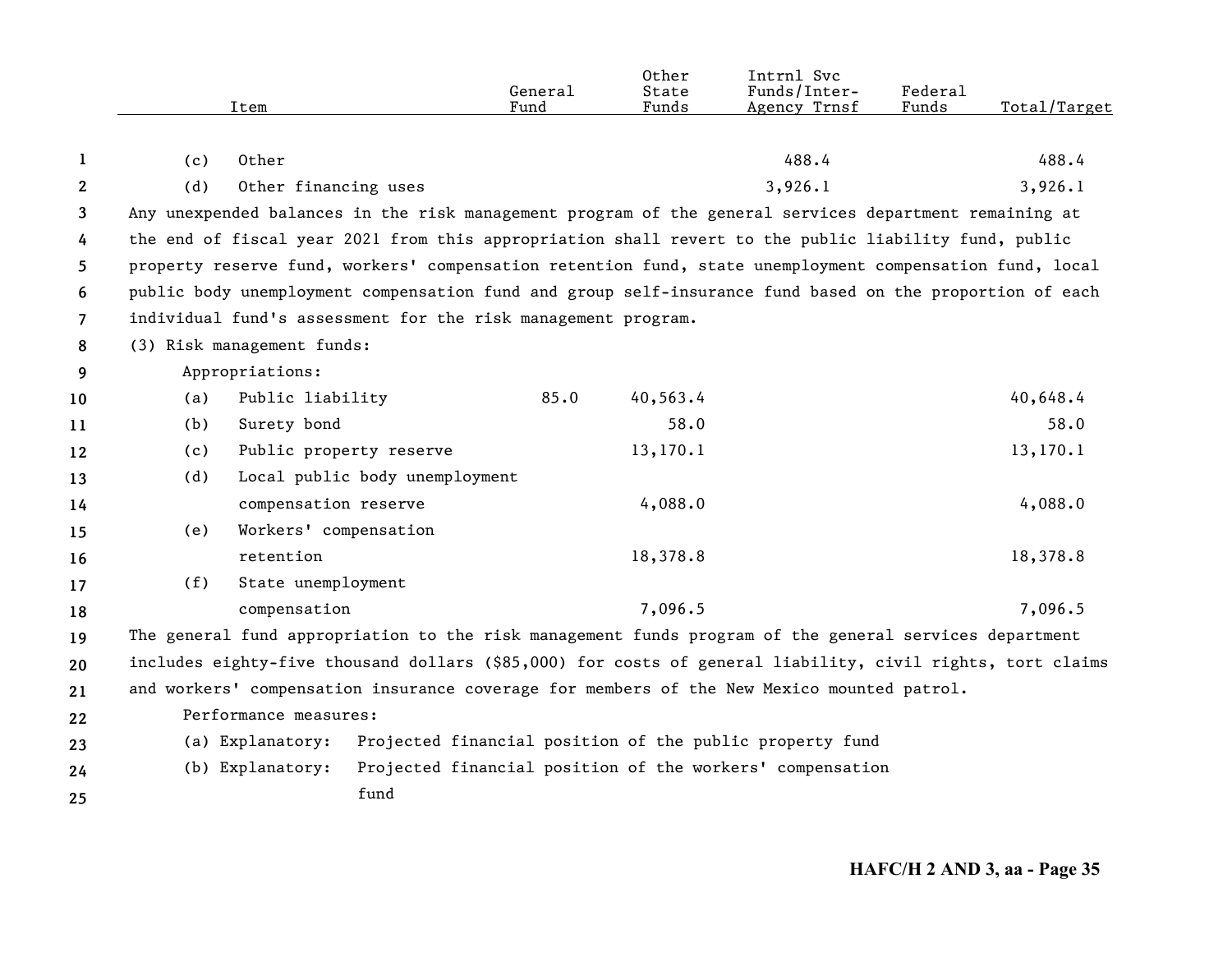|              |         | Item                                                                                                    | General<br>Fund | Other<br>State<br>Funds | Intrnl Svc<br>Funds/Inter-<br>Agency Trnsf                 | Federal<br>Funds | Total/Target |
|--------------|---------|---------------------------------------------------------------------------------------------------------|-----------------|-------------------------|------------------------------------------------------------|------------------|--------------|
| 1            |         | (c) Explanatory:                                                                                        |                 |                         | Projected financial position of the public liability fund  |                  |              |
| $\mathbf{2}$ |         | (4) State printing services:                                                                            |                 |                         |                                                            |                  |              |
| 3            |         | The purpose of the state printing services program is to provide cost-effective printing and publishing |                 |                         |                                                            |                  |              |
| 4            |         | services for governmental agencies.                                                                     |                 |                         |                                                            |                  |              |
| 5            |         | Appropriations:                                                                                         |                 |                         |                                                            |                  |              |
| 6            | (a)     | Personal services and                                                                                   |                 |                         |                                                            |                  |              |
| 7            |         | employee benefits                                                                                       |                 | 519.4                   |                                                            |                  | 519.4        |
| 8            | (b)     | Contractual services                                                                                    |                 | 100.0                   |                                                            |                  | 100.0        |
| 9            | (c)     | Other                                                                                                   |                 | 1,349.9                 |                                                            |                  | 1,349.9      |
| 10           | (d)     | Other financing uses                                                                                    |                 | 57.4                    |                                                            |                  | 57.4         |
| 11           |         | Performance measures:                                                                                   |                 |                         |                                                            |                  |              |
| 12           |         | (a) Outcome:                                                                                            |                 |                         | Quarterly sales growth in state printing revenue compared  |                  |              |
| 13           |         |                                                                                                         |                 |                         | with the previous thirty- or sixty-day legislative session |                  | 20%          |
| 14           |         | (5) Facilities management:                                                                              |                 |                         |                                                            |                  |              |
| 15           |         | The purpose of the facilities management division program is to provide employees and the public with   |                 |                         |                                                            |                  |              |
| 16           |         | effective property management so agencies can perform their missions in an efficient and responsive     |                 |                         |                                                            |                  |              |
| 17           | manner. |                                                                                                         |                 |                         |                                                            |                  |              |
| 18           |         | Appropriations:                                                                                         |                 |                         |                                                            |                  |              |
| 19           | (a)     | Personal services and                                                                                   |                 |                         |                                                            |                  |              |
| 20           |         | employee benefits                                                                                       | 8,926.8         |                         |                                                            |                  | 8,926.8      |
| 21           | (b)     | Contractual services                                                                                    | 458.7           |                         |                                                            |                  | 458.7        |
| 22           | (c)     | Other                                                                                                   | 6,491.3         |                         |                                                            |                  | 6,491.3      |
| 23           | (d)     | Other financing uses                                                                                    | 200.0           |                         |                                                            |                  | 200.0        |
| 24           |         | Performance measures:                                                                                   |                 |                         |                                                            |                  |              |
| 25           |         | (a) Outcome:                                                                                            |                 |                         | Percent of new office space leases achieving adopted space |                  |              |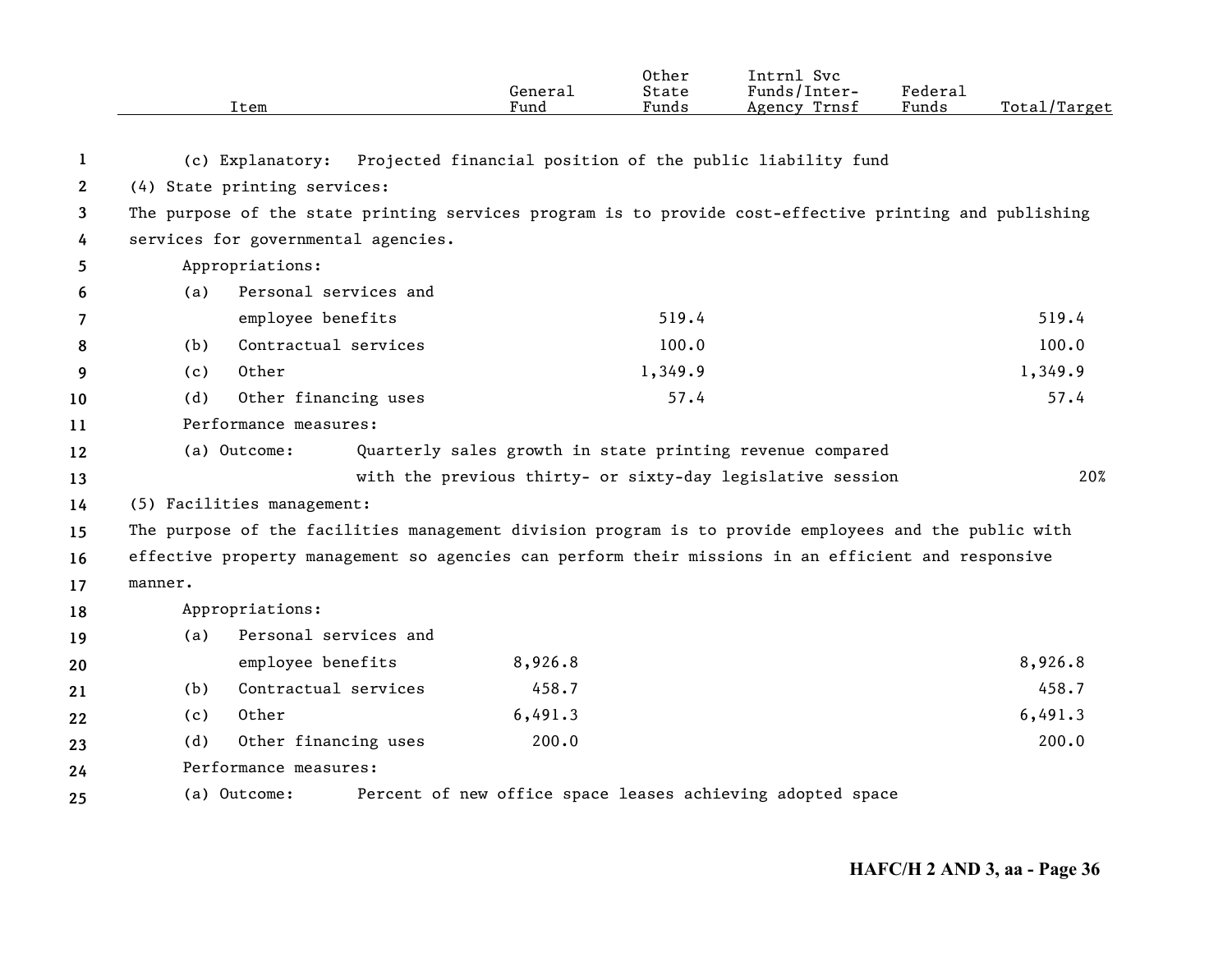|              |     | Item                                                                                                      | General<br>Fund | 0ther<br>State<br>Funds | Intrnl Svc<br>Funds/Inter-<br>Agency Trnsf                   | Federal<br>Funds | Total/Target |
|--------------|-----|-----------------------------------------------------------------------------------------------------------|-----------------|-------------------------|--------------------------------------------------------------|------------------|--------------|
| 1            |     | standards                                                                                                 |                 |                         |                                                              |                  | 80%          |
| $\mathbf{2}$ |     | (6) Transportation services:                                                                              |                 |                         |                                                              |                  |              |
| 3            |     | The purpose of the transportation services program is to provide centralized and effective administration |                 |                         |                                                              |                  |              |
| 4            |     | of the state's motor pool and aircraft transportation services so agencies can perform their missions in  |                 |                         |                                                              |                  |              |
| 5            |     | an efficient and responsive manner.                                                                       |                 |                         |                                                              |                  |              |
| 6            |     | Appropriations:                                                                                           |                 |                         |                                                              |                  |              |
| 7            | (a) | Personal services and                                                                                     |                 |                         |                                                              |                  |              |
| 8            |     | employee benefits                                                                                         | 324.6           | 2,045.6                 |                                                              |                  | 2,370.2      |
| 9            | (b) | Contractual services                                                                                      | 3.8             | 194.5                   |                                                              |                  | 198.3        |
| 10           | (c) | Other                                                                                                     | 222.1           | 6,489.5                 |                                                              |                  | 6,711.6      |
| 11           | (d) | Other financing uses                                                                                      | 28.5            | 291.7                   |                                                              |                  | 320.2        |
| 12           |     | Performance measures:                                                                                     |                 |                         |                                                              |                  |              |
| 13           |     | (a) Outcome:                                                                                              |                 |                         | Percent of leased vehicles used 750 miles per month or daily |                  | 70%          |
| 14           |     | (7) Procurement services:                                                                                 |                 |                         |                                                              |                  |              |
| 15           |     | The purpose of the procurement services program is to provide a procurement process for tangible property |                 |                         |                                                              |                  |              |
| 16           |     | for government entities to ensure compliance with the Procurement Code so agencies can perform their      |                 |                         |                                                              |                  |              |
| 17           |     | missions in an efficient and responsive manner.                                                           |                 |                         |                                                              |                  |              |
| 18           |     | Appropriations:                                                                                           |                 |                         |                                                              |                  |              |
| 19           | (a) | Personal services and                                                                                     |                 |                         |                                                              |                  |              |
| 20           |     | employee benefits                                                                                         | 796.1           | 1,323.9                 |                                                              |                  | 2,120.0      |
| 21           | (b) | Contractual services                                                                                      |                 | 29.0                    |                                                              |                  | 29.0         |
| 22           | (c) | Other                                                                                                     | 15.5            | 288.6                   |                                                              |                  | 304.1        |
| 23           | (d) | Other financing uses                                                                                      | 13.1            | 60.8                    |                                                              |                  | 73.9         |
| 24           |     | Performance measures:                                                                                     |                 |                         |                                                              |                  |              |
| 25           |     | (a) Output:                                                                                               |                 |                         | Average number of days for completion of contract review     |                  | $<$ 5        |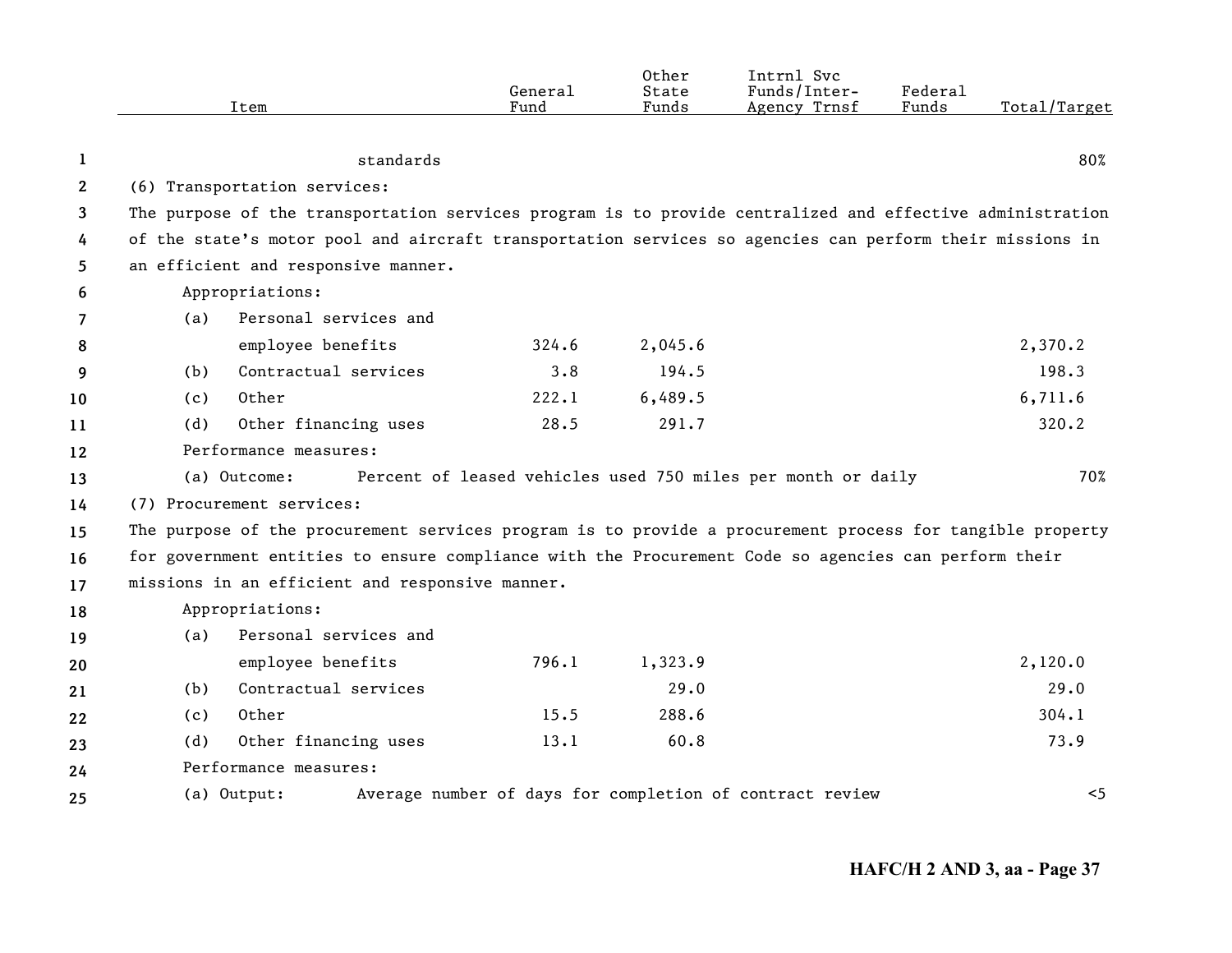|    |                      | Item                                                                                                  |                                           | General<br>Fund | Other<br>State<br>Funds | Intrnl Svc<br>Funds/Inter-<br>Agency Trnsf                                                               | Federal<br>Funds | Total/Target |
|----|----------------------|-------------------------------------------------------------------------------------------------------|-------------------------------------------|-----------------|-------------------------|----------------------------------------------------------------------------------------------------------|------------------|--------------|
| 1  | (8) Program support: |                                                                                                       |                                           |                 |                         |                                                                                                          |                  |              |
| 2  |                      |                                                                                                       |                                           |                 |                         | The purpose of program support is to manage the program performance process to demonstrate success.      |                  |              |
| 3  |                      | Appropriations:                                                                                       |                                           |                 |                         |                                                                                                          |                  |              |
| 4  | (a)                  |                                                                                                       | Personal services and                     |                 |                         |                                                                                                          |                  |              |
| 5  |                      | employee benefits                                                                                     |                                           |                 |                         | 3,378.3                                                                                                  |                  | 3,378.3      |
| 6  | (b)                  |                                                                                                       | Contractual services                      |                 |                         | 387.5                                                                                                    |                  | 387.5        |
| 7  | (c)                  | Other                                                                                                 |                                           |                 |                         | 811.8                                                                                                    |                  | 811.8        |
| 8  |                      | Any unexpended balances in program support of the general services department remaining at the end of |                                           |                 |                         |                                                                                                          |                  |              |
| 9  |                      | fiscal year 2021 shall revert to the procurement services, state printing services, risk management,  |                                           |                 |                         |                                                                                                          |                  |              |
| 10 |                      |                                                                                                       |                                           |                 |                         | facilities management and transportation services programs based on the proportion of each individual    |                  |              |
| 11 |                      |                                                                                                       | program's assessment for program support. |                 |                         |                                                                                                          |                  |              |
| 12 | Subtotal             |                                                                                                       |                                           |                 |                         |                                                                                                          |                  | 512,619.0    |
| 13 |                      | EDUCATIONAL RETIREMENT BOARD:                                                                         |                                           |                 |                         |                                                                                                          |                  |              |
| 14 |                      | (1) Educational retirement:                                                                           |                                           |                 |                         |                                                                                                          |                  |              |
| 15 |                      |                                                                                                       |                                           |                 |                         | The purpose of the educational retirement program is to provide secure retirement benefits to active and |                  |              |
| 16 |                      |                                                                                                       |                                           |                 |                         | retired members so they can have secure monthly benefits when their careers are finished.                |                  |              |
| 17 |                      | Appropriations:                                                                                       |                                           |                 |                         |                                                                                                          |                  |              |
| 18 | (a)                  |                                                                                                       | Personal services and                     |                 |                         |                                                                                                          |                  |              |
| 19 |                      | employee benefits                                                                                     |                                           |                 | 7,534.0                 |                                                                                                          |                  | 7,534.0      |
| 20 | (b)                  |                                                                                                       | Contractual services                      |                 | 22,582.0                |                                                                                                          |                  | 22,582.0     |
| 21 | (c)                  | Other                                                                                                 |                                           |                 | 1,656.7                 |                                                                                                          |                  | 1,656.7      |
| 22 |                      | Performance measures:                                                                                 |                                           |                 |                         |                                                                                                          |                  |              |
| 23 |                      | (a) Outcome:                                                                                          |                                           |                 |                         | Funding period of unfunded actuarial accrued liability, in                                               |                  |              |
| 24 |                      |                                                                                                       | years                                     |                 |                         |                                                                                                          |                  | $\leq 30$    |
|    | Subtotal             |                                                                                                       |                                           |                 |                         |                                                                                                          |                  | 31,772.7     |
| 25 |                      |                                                                                                       |                                           |                 |                         |                                                                                                          |                  |              |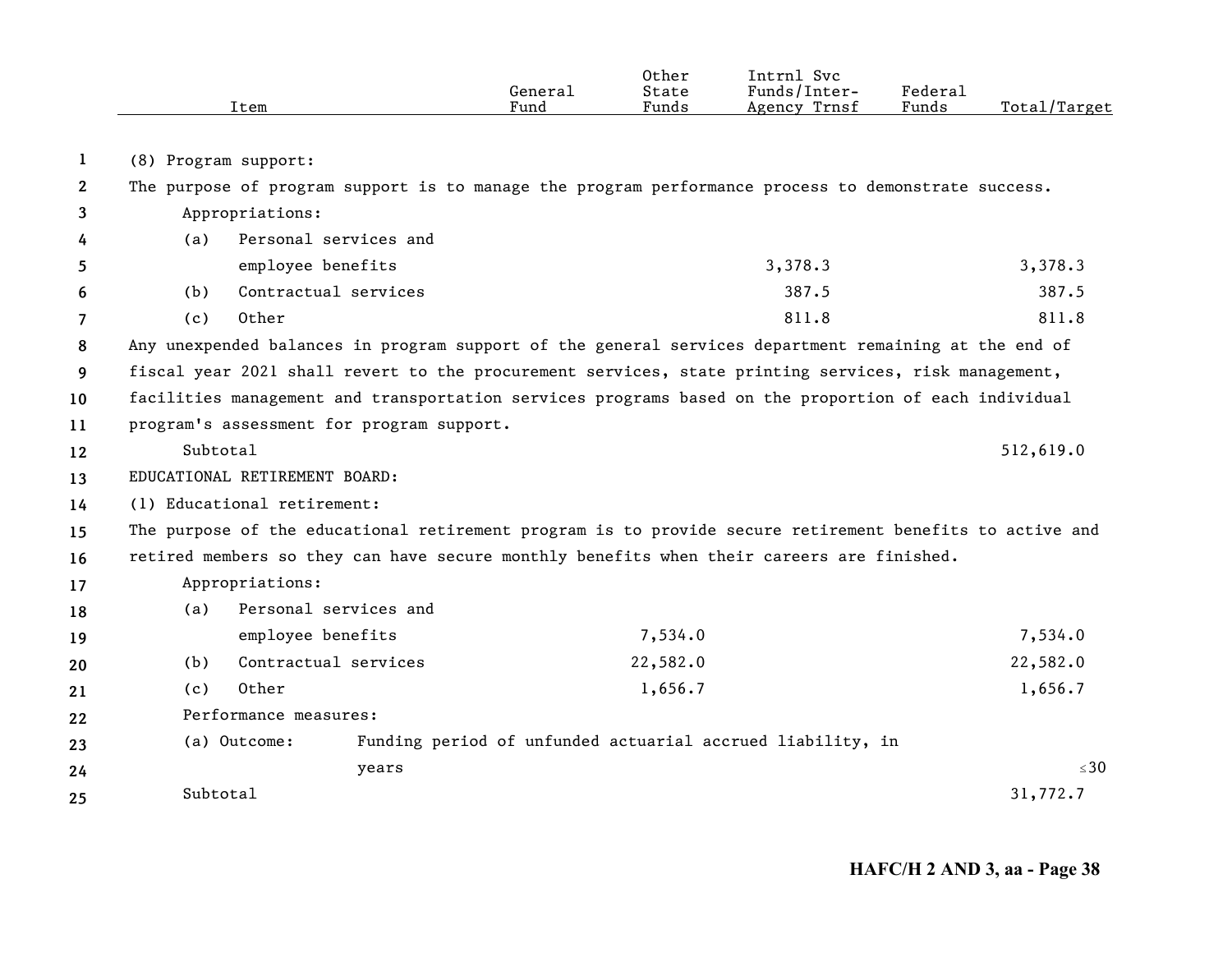|      |         | Other | $ -$<br>Svc<br>Intrnl |                     |                   |
|------|---------|-------|-----------------------|---------------------|-------------------|
|      | General | State | Funds/Inter-          | Federa <sub>1</sub> |                   |
| Item | Fund    | Funds | Trnsf<br>Agency       | Funds               | Total/<br>'Target |

## **1**NEW MEXICO SENTENCING COMMISSION:

**2345**The purpose of the New Mexico sentencing commission is to provide information, analysis, recommendations and assistance from a coordinated cross-agency perspective to the three branches of government and interested citizens so they have the resources they need to make policy decisions that benefit the criminal and juvenile justice systems.

**6**Appropriations:

|  | (a) Contractual services | 606.0 | 52.0 | 658.0 |
|--|--------------------------|-------|------|-------|
|  | (b) Other                | 632.1 |      | 632.1 |

- **9** Subtotal $1,290.1$
- **10**GOVERNOR:

**11**(1) Executive management and leadership:

**121314**The purpose of the executive management and leadership program is to provide appropriate management and leadership to the executive branch of government to allow for a more efficient and effective operation of the agencies within that branch of government on behalf of the citizens of the state.

**15**Appropriations:

| 16 | (a) | Personal services and |         |         |
|----|-----|-----------------------|---------|---------|
| 17 |     | employee benefits     | 3,964.8 | 3,964.8 |
| 18 | (b) | Contractual services  | 89.6    | 89.6    |
| 19 | (C) | Other                 | 528.5   | 528.5   |

**2021**The general fund appropriation to the office of the governor in the other category includes ninety-six thousand dollars (\$96,000) for the governor's contingency fund.

- **222324**Subtotal $1$  and  $4,582.9$ LIEUTENANT GOVERNOR:(1) State ombudsman:
- **25**The purpose of the state ombudsman program is to facilitate and promote cooperation and understanding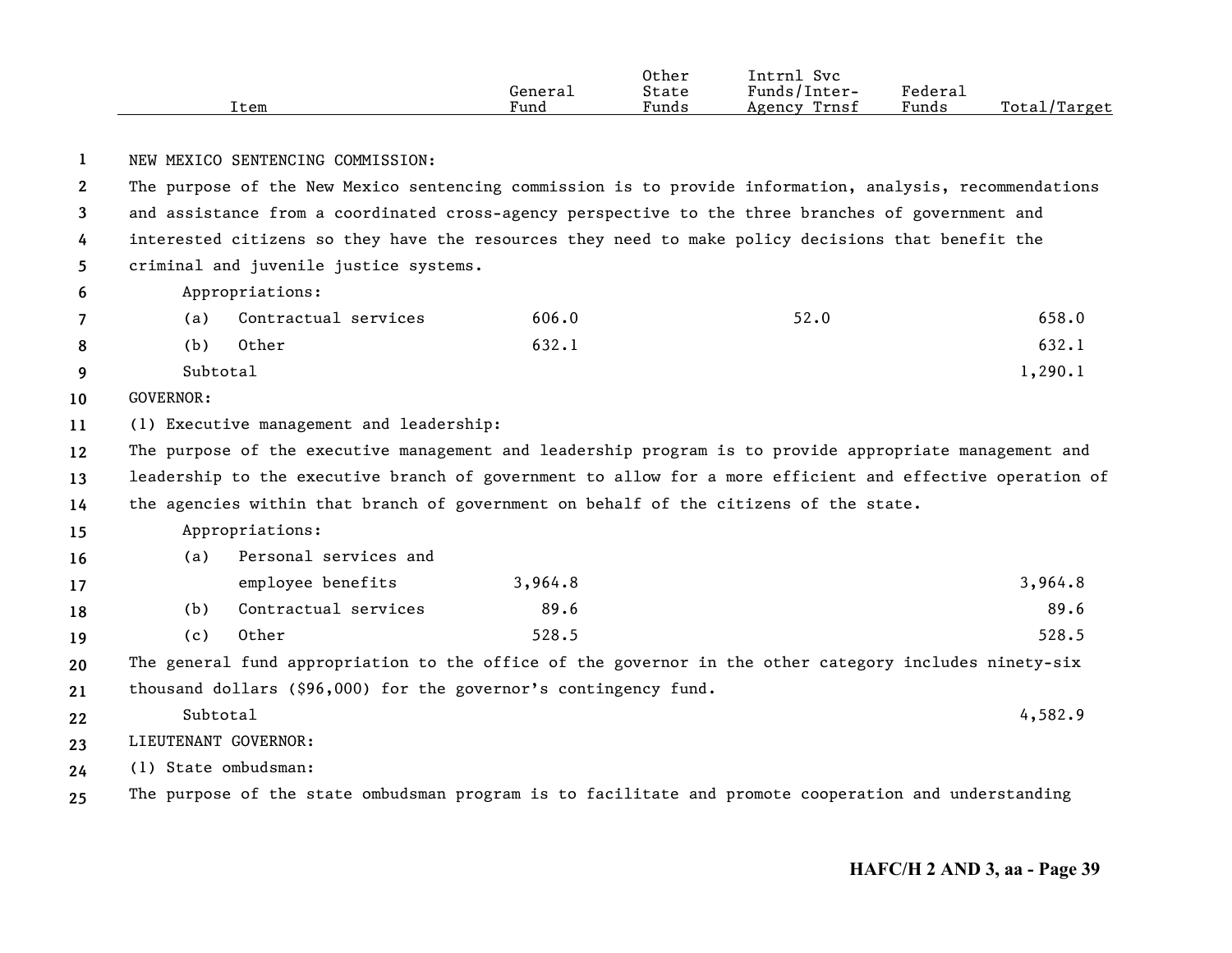|                       |                  | Item                                              | General<br>Fund                                                                                           | Other<br>State<br>Funds | Intrnl Svc<br>Funds/Inter-<br>Agency Trnsf | Federal<br>Funds | Total/Target |  |
|-----------------------|------------------|---------------------------------------------------|-----------------------------------------------------------------------------------------------------------|-------------------------|--------------------------------------------|------------------|--------------|--|
| 1                     |                  |                                                   | between the citizens of New Mexico and the agencies of state government, refer any complaints or special  |                         |                                            |                  |              |  |
| $\mathbf{2}^{\prime}$ |                  |                                                   | problems citizens may have to the proper entities, keep records of activities and submit an annual report |                         |                                            |                  |              |  |
| 3                     | to the governor. |                                                   |                                                                                                           |                         |                                            |                  |              |  |
| 4                     |                  | Appropriations:                                   |                                                                                                           |                         |                                            |                  |              |  |
| 5.                    | (a)              | Personal services and                             |                                                                                                           |                         |                                            |                  |              |  |
| 6                     |                  | employee benefits                                 | 466.2                                                                                                     |                         |                                            |                  | 466.2        |  |
| $\overline{7}$        | (b)              | Contractual services                              | 38.4                                                                                                      |                         |                                            |                  | 38.4         |  |
| 8                     | (c)              | Other                                             | 96.2                                                                                                      |                         |                                            |                  | 96.2         |  |
| 9                     |                  | Subtotal                                          |                                                                                                           |                         |                                            |                  |              |  |
| 10                    |                  | DEPARTMENT OF INFORMATION TECHNOLOGY:             |                                                                                                           |                         |                                            |                  |              |  |
| 11                    |                  | (1) Compliance and project management:            |                                                                                                           |                         |                                            |                  |              |  |
| $12 \,$               |                  |                                                   | The purpose of the compliance and project management program is to provide information technology         |                         |                                            |                  |              |  |
| 13                    |                  |                                                   | strategic planning, oversight and consulting services to New Mexico government agencies so they can       |                         |                                            |                  |              |  |
| 14                    |                  | improve services provided to New Mexico citizens. |                                                                                                           |                         |                                            |                  |              |  |
| 15                    |                  | Appropriations:                                   |                                                                                                           |                         |                                            |                  |              |  |
| 16                    | (a)              | Personal services and                             |                                                                                                           |                         |                                            |                  |              |  |
| 17                    |                  | employee benefits                                 | 621.9                                                                                                     |                         | 1,548.7                                    |                  | 2,170.6      |  |
| 18                    | (b)              | Contractual services                              |                                                                                                           |                         | 21.5                                       |                  | 21.5         |  |
| 19                    | (c)              | Other                                             | 56.9                                                                                                      |                         | 37.4                                       |                  | 94.3         |  |
| 20                    | (d)              | Other financing uses                              | 189.7                                                                                                     |                         | 498.1                                      |                  | 687.8        |  |
| 21                    |                  | Performance measures:                             |                                                                                                           |                         |                                            |                  |              |  |
| 22                    |                  | (a) Outcome:                                      | Percent of information technology professional service                                                    |                         |                                            |                  |              |  |
| 23                    |                  |                                                   | contracts greater than one million dollars in value                                                       |                         |                                            |                  |              |  |
| 24                    |                  |                                                   | reviewed within seven business days                                                                       |                         |                                            |                  | 90%          |  |
| 25                    |                  | (b) Outcome:                                      | Percent of information technology professional service                                                    |                         |                                            |                  |              |  |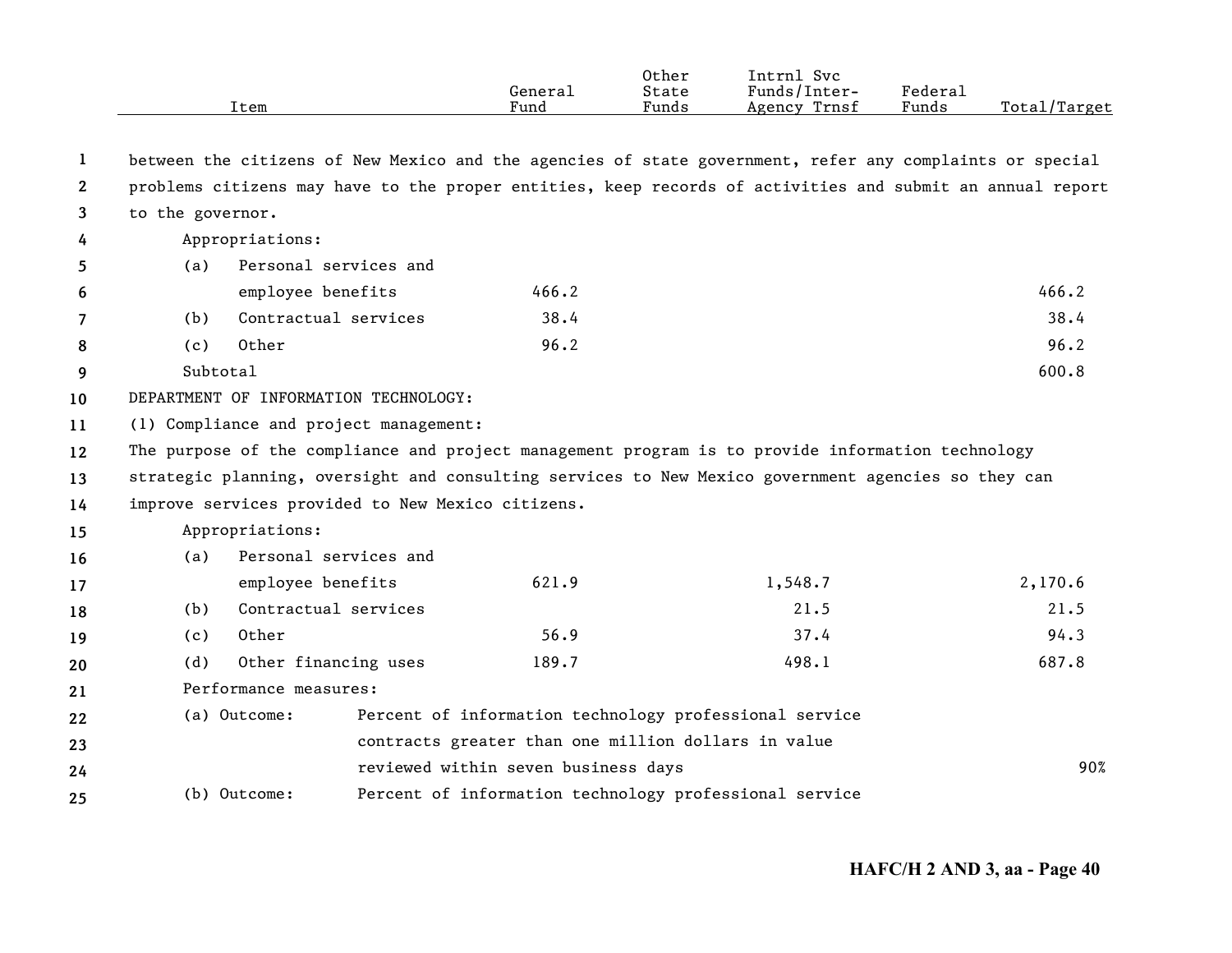|              |                      | Item                        |                                                                                                          | General<br>Fund | Other<br>State<br>Funds | Intrnl Svc<br>Funds/Inter-<br>Agency Trnsf | Federal<br>Funds | Total/Target |
|--------------|----------------------|-----------------------------|----------------------------------------------------------------------------------------------------------|-----------------|-------------------------|--------------------------------------------|------------------|--------------|
|              |                      |                             |                                                                                                          |                 |                         |                                            |                  |              |
| 1            |                      |                             | contracts less than one million dollars in value reviewed                                                |                 |                         |                                            |                  |              |
| $\mathbf{2}$ |                      |                             | within five business days                                                                                |                 |                         |                                            |                  | 90%          |
| 3            |                      | (2) Enterprise services:    |                                                                                                          |                 |                         |                                            |                  |              |
| 4            |                      |                             | The purpose of the enterprise services program is to provide reliable and secure infrastructure for      |                 |                         |                                            |                  |              |
| 5            |                      |                             | voice, radio, video and data communications through the state's enterprise data center and               |                 |                         |                                            |                  |              |
| 6            |                      | telecommunications network. |                                                                                                          |                 |                         |                                            |                  |              |
| 7            |                      | Appropriations:             |                                                                                                          |                 |                         |                                            |                  |              |
| 8            | (a)                  | Personal services and       |                                                                                                          |                 |                         |                                            |                  |              |
| 9            |                      | employee benefits           |                                                                                                          |                 | 11,565.8                |                                            |                  | 11,565.8     |
| 10           | (b)                  | Contractual services        |                                                                                                          |                 | 6,783.2                 |                                            |                  | 6,783.2      |
| 11           | (c)                  | Other                       |                                                                                                          |                 | 30,602.7                |                                            |                  | 30,602.7     |
| 12           | (d)                  | Other financing uses        |                                                                                                          |                 | 14, 143.5               |                                            |                  | 14, 143.5    |
| 13           |                      | Performance measures:       |                                                                                                          |                 |                         |                                            |                  |              |
| 14           |                      | (a) Outcome:                | Percent of service desk incidents resolved within the                                                    |                 |                         |                                            |                  |              |
| 15           |                      |                             | timeframe specified for their priority level                                                             |                 |                         |                                            |                  | 95%          |
| 16           |                      | $(b)$ Output:               | Number of independent vulnerability scans of information                                                 |                 |                         |                                            |                  |              |
| 17           |                      |                             | technology assets identifying potential cyber risks                                                      |                 |                         |                                            |                  | 2 per year   |
| 18           |                      |                             | (3) Equipment replacement revolving funds:                                                               |                 |                         |                                            |                  |              |
| 19           |                      | Appropriations:             |                                                                                                          |                 |                         |                                            |                  |              |
| 20           | (a)                  | Contractual services        |                                                                                                          |                 |                         | 3,222.0                                    |                  | 3,222.0      |
| 21           | (b)                  | Other                       |                                                                                                          |                 |                         | 5,011.7                                    |                  | 5,011.7      |
| 22           | (4) Program support: |                             |                                                                                                          |                 |                         |                                            |                  |              |
| 23           |                      |                             | The purpose of program support is to provide management and ensure cost recovery and allocation services |                 |                         |                                            |                  |              |
| 24           |                      |                             | through leadership, policies, procedures and administrative support for the department.                  |                 |                         |                                            |                  |              |
| 25           |                      | Appropriations:             |                                                                                                          |                 |                         |                                            |                  |              |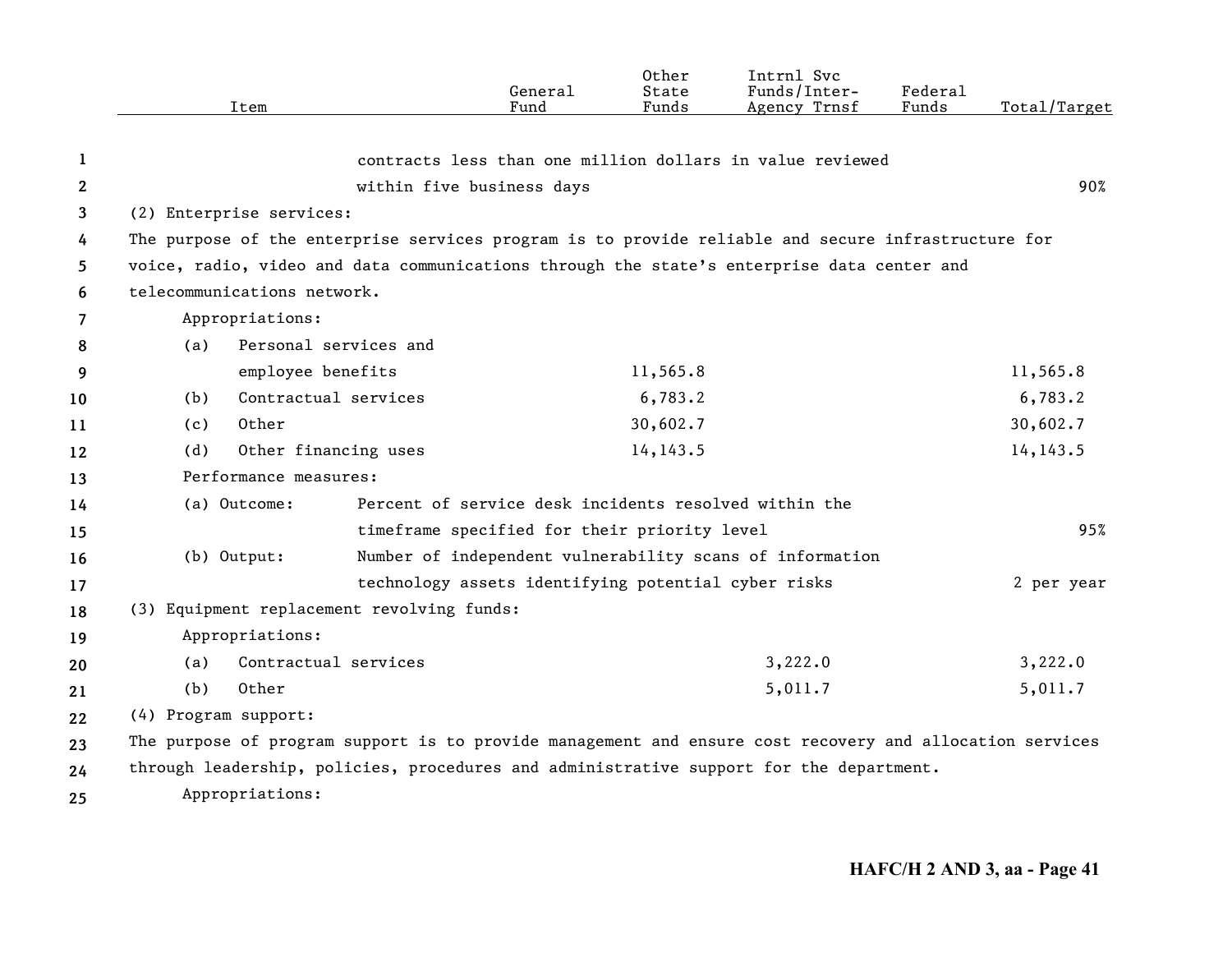|              | Item                                                                                                    | General<br>Fund                                            | Other<br>State<br>Funds | Intrnl Svc<br>Funds/Inter-<br>Agency Trnsf | Federal<br>Funds | Total/Target |
|--------------|---------------------------------------------------------------------------------------------------------|------------------------------------------------------------|-------------------------|--------------------------------------------|------------------|--------------|
|              |                                                                                                         |                                                            |                         |                                            |                  |              |
| 1            | Personal services and<br>(a)                                                                            |                                                            |                         |                                            |                  |              |
| $\mathbf{2}$ | employee benefits                                                                                       |                                                            |                         | 2,951.2                                    |                  | 2,951.2      |
| 3            | Contractual services<br>(b)                                                                             |                                                            |                         | 24.4                                       |                  | 24.4         |
| 4            | Other<br>(c)                                                                                            |                                                            |                         | 327.6                                      |                  | 327.6        |
| 5            | Performance measures:                                                                                   |                                                            |                         |                                            |                  |              |
| 6            | (a) Explanatory:                                                                                        | Overall results of the department's annual customer        |                         |                                            |                  |              |
| 7            |                                                                                                         | satisfaction survey                                        |                         |                                            |                  |              |
| 8            | (b) Outcome:                                                                                            | Percent of enterprise services areas achieving full cost   |                         |                                            |                  |              |
| 9            | recovery                                                                                                |                                                            |                         |                                            |                  | 90%          |
| 10           | Subtotal                                                                                                |                                                            |                         |                                            |                  | 77,606.3     |
| 11           | PUBLIC EMPLOYEES RETIREMENT ASSOCIATION:                                                                |                                                            |                         |                                            |                  |              |
| 12           | (1) Pension administration:                                                                             |                                                            |                         |                                            |                  |              |
| 13           | The purpose of the pension administration program is to provide information, retirement benefits and an |                                                            |                         |                                            |                  |              |
| 14           | actuarially sound fund to association members so they can receive the defined benefit they are entitled |                                                            |                         |                                            |                  |              |
| 15           | to when they retire from public service.                                                                |                                                            |                         |                                            |                  |              |
| 16           | Appropriations:                                                                                         |                                                            |                         |                                            |                  |              |
| 17           | Personal services and<br>(a)                                                                            |                                                            |                         |                                            |                  |              |
| 18           | employee benefits                                                                                       | 51.2                                                       | 8,113.6                 |                                            |                  | 8,164.8      |
| 19           | Contractual services<br>(b)                                                                             |                                                            | 26,306.8                |                                            |                  | 26,306.8     |
| 20           | Other<br>(c)                                                                                            | 3.4                                                        | 1,715.5                 |                                            |                  | 1,718.9      |
| 21           | Performance measures:                                                                                   |                                                            |                         |                                            |                  |              |
| 22           | (a) Outcome:                                                                                            | Funding period of unfunded actuarial accrued liability, in |                         |                                            |                  |              |
| 23           | years                                                                                                   |                                                            |                         |                                            |                  | $\leq 30$    |
| 24           | Subtotal                                                                                                |                                                            |                         |                                            |                  | 36,190.5     |
| 25           | STATE COMMISSION OF PUBLIC RECORDS:                                                                     |                                                            |                         |                                            |                  |              |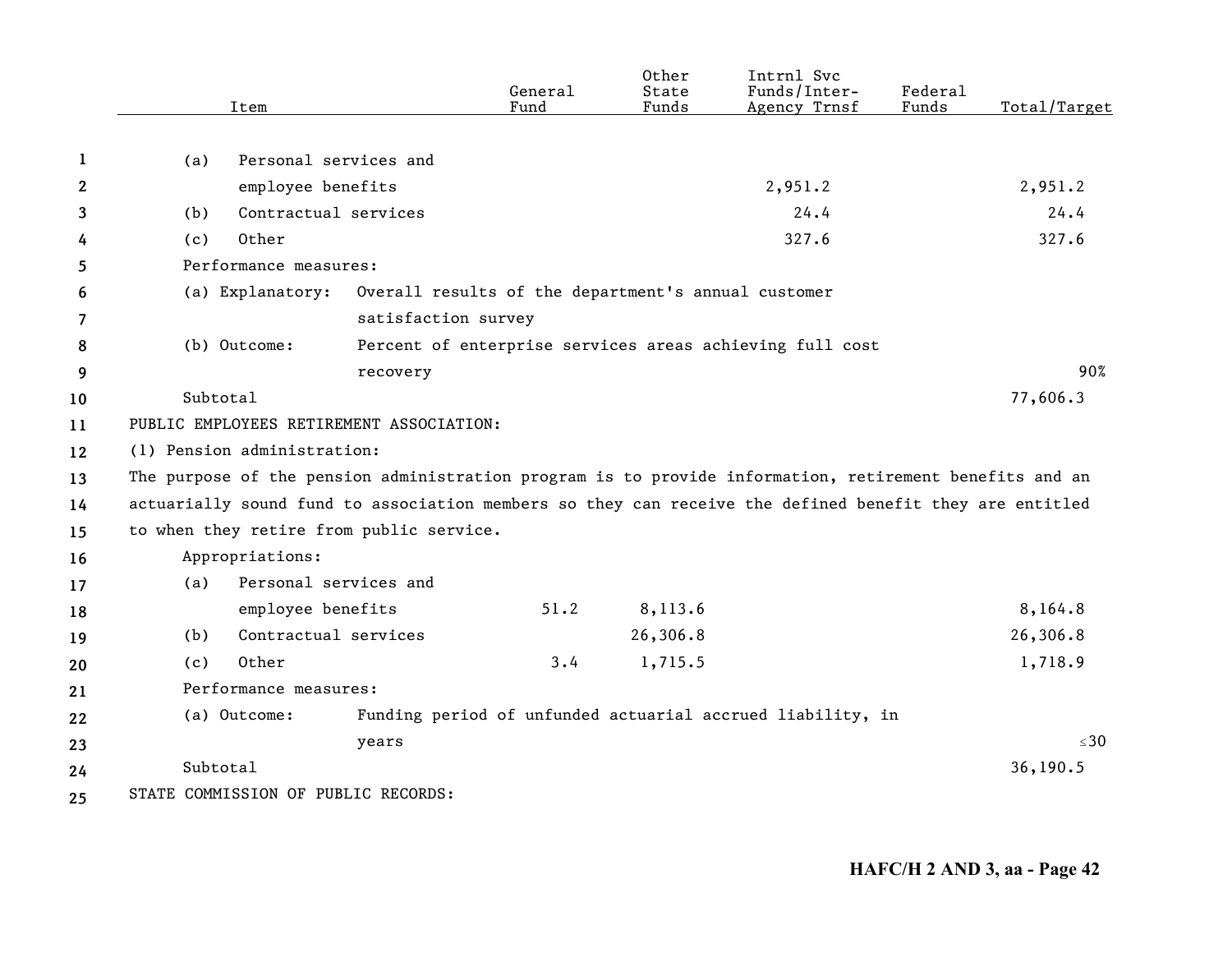|      |         | Other | Intrn]<br>Svc   |         |              |
|------|---------|-------|-----------------|---------|--------------|
|      | General | State | Funds/Inter-    | Federau |              |
| Item | Fund    | Funds | Trnsf<br>Agency | Funds   | Total/Target |

**12345678910111213141516171819202122**(1) Records, information and archival management: The purpose of the records, information and archival management program is to develop, implement and provide tools, methodologies and services for use by, and for the benefit of, government agencies, historical record repositories and the public so the state can effectively create, preserve, protect and properly dispose of records, facilitate their use and understanding and protect the interests of the citizens of New Mexico.Appropriations: (a) Personal services and employee benefits 2,572.0 2,572.0 (b) Contractual services 15.2 14.0 16.3 45.5 (c) Other 60.9 131.0 163.7 16.2 371.8 Performance measures:(a) Outcome: Number of state employee trainings on filing and publishing notices of rulemaking and rules in compliance with the State Rules Actt to the contract of  $\sim$  24 Subtotal $1^{2}$ SECRETARY OF STATE:(1) Administration and operations: The purpose of the administration and operations program is to provide operational services to commercial and business entities and citizens, including administration of notary public commissions, uniform commercial code filings, trademark registrations and partnerships, and to provide administrative services needed to carry out elections.

**23**Appropriations:

**2425**(a) Personal services and employee benefits 3,276.0 3,276.0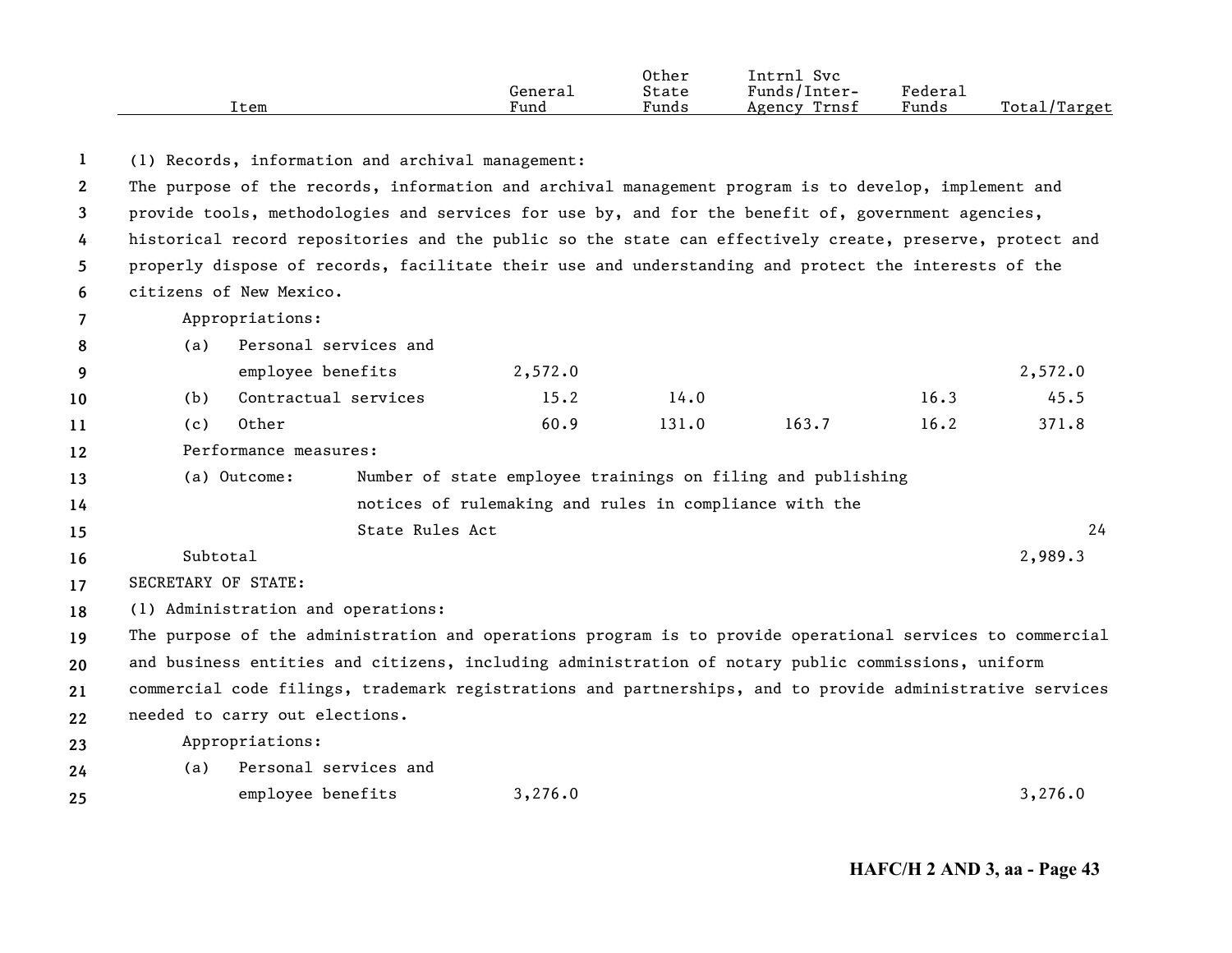|    |                  | Item                                                                                                   | General<br>Fund                                     | Other<br>State<br>Funds | Intrnl Svc<br>Funds/Inter-<br>Agency Trnsf | Federal<br>Funds | Total/Target |
|----|------------------|--------------------------------------------------------------------------------------------------------|-----------------------------------------------------|-------------------------|--------------------------------------------|------------------|--------------|
|    |                  |                                                                                                        |                                                     |                         |                                            |                  |              |
| 1  | (b)              | Contractual services                                                                                   | 149.9                                               |                         |                                            |                  | 149.9        |
| 2  | (c)              | Other                                                                                                  | 555.6                                               | 45.0                    |                                            |                  | 600.6        |
| 3  | (2) Elections:   |                                                                                                        |                                                     |                         |                                            |                  |              |
| 4  |                  | The purpose of the elections program is to provide voter education and information on election law and |                                                     |                         |                                            |                  |              |
| 5  |                  | government ethics to citizens, public officials and candidates so they can comply with state law.      |                                                     |                         |                                            |                  |              |
| 6  |                  | Appropriations:                                                                                        |                                                     |                         |                                            |                  |              |
| 7  | (a)              | Personal services and                                                                                  |                                                     |                         |                                            |                  |              |
| 8  |                  | employee benefits                                                                                      | 1,008.7                                             | 305.3                   |                                            |                  | 1,314.0      |
| 9  | (b)              | Contractual services                                                                                   | 539.5                                               | 180.0                   |                                            |                  | 719.5        |
| 10 | (c)              | Other                                                                                                  | 5,543.9                                             | 28.6                    |                                            |                  | 5,572.5      |
| 11 |                  | Performance measures:                                                                                  |                                                     |                         |                                            |                  |              |
| 12 |                  | (a) Outcome:                                                                                           | Percent of eligible voters registered to vote       |                         |                                            |                  | 87%          |
| 13 |                  | (b) Outcome:                                                                                           | Percent of reporting individuals in compliance with |                         |                                            |                  |              |
| 14 |                  |                                                                                                        | campaign finance reporting requirements             |                         |                                            |                  | 99%          |
| 15 | Subtotal         |                                                                                                        |                                                     |                         |                                            |                  | 11,632.5     |
| 16 | PERSONNEL BOARD: |                                                                                                        |                                                     |                         |                                            |                  |              |
| 17 |                  | (1) Human resource management:                                                                         |                                                     |                         |                                            |                  |              |
| 18 |                  | The purpose of the human resource management program is to provide a merit-based system in partnership |                                                     |                         |                                            |                  |              |
| 19 |                  | with state agencies, appropriate compensation, human resource accountability and employee development  |                                                     |                         |                                            |                  |              |
| 20 |                  | that meets the evolving needs of the agencies, employees, applicants and the public so economy and     |                                                     |                         |                                            |                  |              |
| 21 |                  | efficiency in the management of state affairs may be provided while protecting the interest of the     |                                                     |                         |                                            |                  |              |
| 22 | public.          |                                                                                                        |                                                     |                         |                                            |                  |              |
| 23 |                  | Appropriations:                                                                                        |                                                     |                         |                                            |                  |              |
| 24 | (a)              | Personal services and                                                                                  |                                                     |                         |                                            |                  |              |
| 25 |                  | employee benefits                                                                                      | 3,468.0                                             |                         | 261.1                                      |                  | 3,729.1      |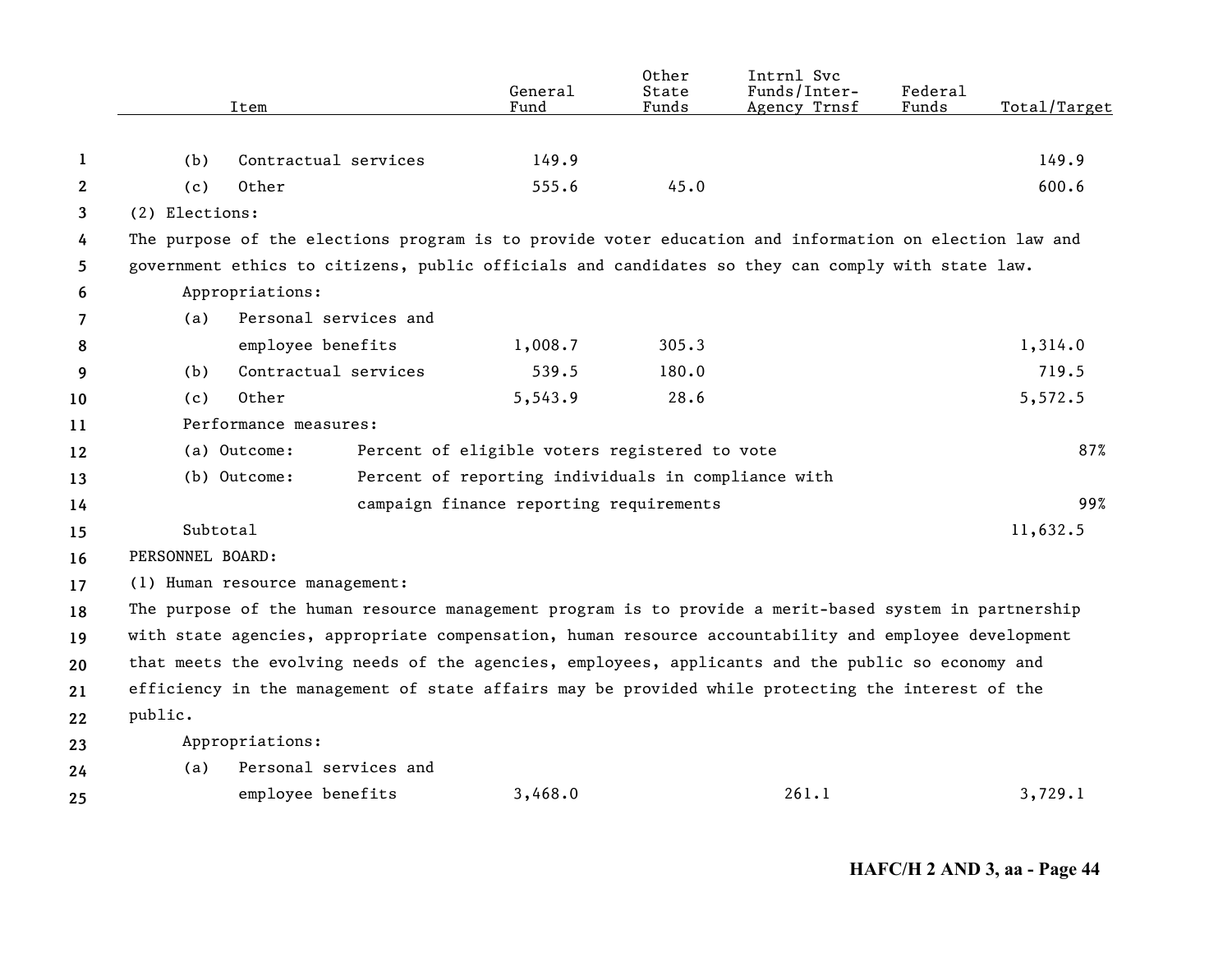|                | Item                              | General<br>Fund                                                                                         | Other<br>State<br>Funds | Intrnl Svc<br>Funds/Inter-<br>Agency Trnsf | Federal<br>Funds | Total/Target |  |  |  |  |
|----------------|-----------------------------------|---------------------------------------------------------------------------------------------------------|-------------------------|--------------------------------------------|------------------|--------------|--|--|--|--|
|                |                                   |                                                                                                         |                         |                                            |                  |              |  |  |  |  |
| 1              | Contractual services<br>(b)       | 76.8                                                                                                    |                         |                                            |                  | 76.8         |  |  |  |  |
| 2              | Other<br>(c)                      | 489.4                                                                                                   |                         |                                            |                  | 489.4        |  |  |  |  |
| 3              | Performance measures:             |                                                                                                         |                         |                                            |                  |              |  |  |  |  |
| 4              | (a) Explanatory:                  | Average number of days to fill a position from the date of                                              |                         |                                            |                  |              |  |  |  |  |
| 5              |                                   | posting                                                                                                 |                         |                                            |                  |              |  |  |  |  |
| 6              | (b) Explanatory:                  | Classified service vacancy rate                                                                         |                         |                                            |                  |              |  |  |  |  |
| $\overline{7}$ | Subtotal                          |                                                                                                         |                         |                                            |                  | 4, 295.3     |  |  |  |  |
| 8              |                                   | PUBLIC EMPLOYEES LABOR RELATIONS BOARD:                                                                 |                         |                                            |                  |              |  |  |  |  |
| 9              |                                   | The purpose of the public employee labor relations board is to assure all state and local public body   |                         |                                            |                  |              |  |  |  |  |
| 10             |                                   | employees have the option to organize and bargain collectively with their employer.                     |                         |                                            |                  |              |  |  |  |  |
| 11             | Appropriations:                   |                                                                                                         |                         |                                            |                  |              |  |  |  |  |
| 12             | Personal services and<br>(a)      |                                                                                                         |                         |                                            |                  |              |  |  |  |  |
| 13             | employee benefits                 | 175.3                                                                                                   |                         |                                            |                  | 175.3        |  |  |  |  |
| 14             | Contractual services<br>(b)       | 18.5                                                                                                    |                         |                                            |                  | 18.5         |  |  |  |  |
| 15             | Other<br>(c)                      | 59.0                                                                                                    |                         |                                            |                  | 59.0         |  |  |  |  |
| 16             | Subtotal                          |                                                                                                         |                         |                                            |                  | 252.8        |  |  |  |  |
| 17             | STATE TREASURER:                  |                                                                                                         |                         |                                            |                  |              |  |  |  |  |
| 18             |                                   | The purpose of the state treasurer program is to provide a financial environment that maintains maximum |                         |                                            |                  |              |  |  |  |  |
| 19             |                                   | accountability for receipt, investment and disbursement of public funds to protect the financial        |                         |                                            |                  |              |  |  |  |  |
| 20             | interests of New Mexico citizens. |                                                                                                         |                         |                                            |                  |              |  |  |  |  |
| 21             | Appropriations:                   |                                                                                                         |                         |                                            |                  |              |  |  |  |  |
| 22             | Personal services and<br>(a)      |                                                                                                         |                         |                                            |                  |              |  |  |  |  |
| 23             | employee benefits                 | 3,149.2                                                                                                 |                         |                                            | 2.0              | 3,151.2      |  |  |  |  |
| 24             | Contractual services<br>(b)       | 524.8                                                                                                   |                         |                                            |                  | 524.8        |  |  |  |  |
| 25             | (c)<br>Other                      | 164.9                                                                                                   | 390.0                   |                                            |                  | 554.9        |  |  |  |  |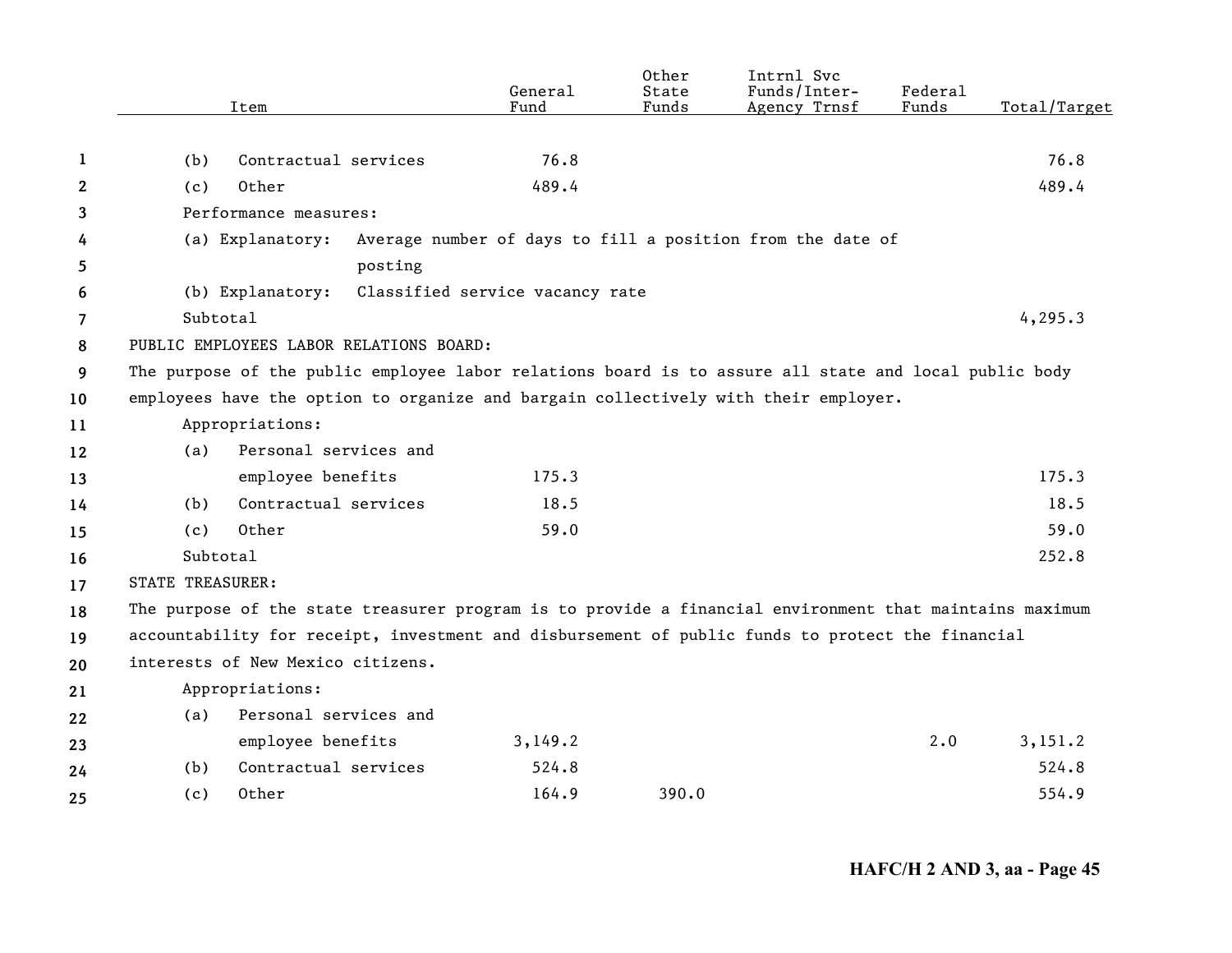|                | Item                                                                                                      |                                                                                                                                            | General<br>Fund | Other<br>State<br>Funds  | Intrnl Svc<br>Funds/Inter-<br>Agency Trnsf                 | Federal<br>Funds | Total/Target |  |  |
|----------------|-----------------------------------------------------------------------------------------------------------|--------------------------------------------------------------------------------------------------------------------------------------------|-----------------|--------------------------|------------------------------------------------------------|------------------|--------------|--|--|
| 1              | Performance measures:                                                                                     |                                                                                                                                            |                 |                          |                                                            |                  |              |  |  |
| $\mathbf{2}$   | (a) Outcome:                                                                                              |                                                                                                                                            |                 |                          | One-year annualized investment return on general fund core |                  |              |  |  |
| 3              |                                                                                                           |                                                                                                                                            |                 |                          | portfolio to exceed internal benchmarks, in basis points   |                  | 10           |  |  |
| 4              | Subtotal                                                                                                  |                                                                                                                                            |                 |                          |                                                            |                  | 4, 230.9     |  |  |
| 5              | TOTAL GENERAL CONTROL                                                                                     |                                                                                                                                            | 156,582.7       | 1,516,765.3              | 114,256.2                                                  | 15,525.6         | 1,803,129.8  |  |  |
| 6              |                                                                                                           |                                                                                                                                            |                 | D. COMMERCE AND INDUSTRY |                                                            |                  |              |  |  |
| $\overline{7}$ | BOARD OF EXAMINERS FOR ARCHITECTS:                                                                        |                                                                                                                                            |                 |                          |                                                            |                  |              |  |  |
| 8              |                                                                                                           |                                                                                                                                            |                 |                          |                                                            |                  |              |  |  |
|                |                                                                                                           | (1) Architectural registration:<br>The purpose of the board of examiners for architects is to regulate, through enforcement and licensing, |                 |                          |                                                            |                  |              |  |  |
| 9              | the professional conduct of architects to protect the health, safety and welfare of the general public of |                                                                                                                                            |                 |                          |                                                            |                  |              |  |  |
| 10             |                                                                                                           |                                                                                                                                            |                 |                          |                                                            |                  |              |  |  |
| 11             | the state.                                                                                                |                                                                                                                                            |                 |                          |                                                            |                  |              |  |  |
| 12             | Appropriations:                                                                                           |                                                                                                                                            |                 |                          |                                                            |                  |              |  |  |
| 13             | (a)                                                                                                       | Personal services and                                                                                                                      |                 |                          |                                                            |                  |              |  |  |
| 14             | employee benefits                                                                                         |                                                                                                                                            |                 | 316.4                    |                                                            |                  | 316.4        |  |  |
| 15             | Contractual services<br>(b)                                                                               |                                                                                                                                            |                 | 11.0                     |                                                            |                  | 11.0         |  |  |
| 16             | Other<br>(c)                                                                                              |                                                                                                                                            |                 | 83.3                     |                                                            |                  | 83.3         |  |  |
| 17             | Subtotal                                                                                                  |                                                                                                                                            |                 |                          |                                                            |                  | 410.7        |  |  |
| 18             | STATE ETHICS COMMISSION:                                                                                  |                                                                                                                                            |                 |                          |                                                            |                  |              |  |  |
| 19             | The purpose of the New Mexico ethics commission is to receive, investigate and adjudicate complaints      |                                                                                                                                            |                 |                          |                                                            |                  |              |  |  |
| 20             | against public officials, public employees, candidates, those subject to the Campaign Reporting Act,      |                                                                                                                                            |                 |                          |                                                            |                  |              |  |  |
| 21             | government contractors, lobbyists and lobbyists' employers and to ensure that public ethics laws are      |                                                                                                                                            |                 |                          |                                                            |                  |              |  |  |
| 22             | clear, comprehensive and effective.                                                                       |                                                                                                                                            |                 |                          |                                                            |                  |              |  |  |
| 23             | Appropriations:                                                                                           |                                                                                                                                            |                 |                          |                                                            |                  |              |  |  |
| 24             | (a)                                                                                                       | Personal services and                                                                                                                      |                 |                          |                                                            |                  |              |  |  |
| 25             | employee benefits                                                                                         |                                                                                                                                            | 708.5           |                          |                                                            |                  | 708.5        |  |  |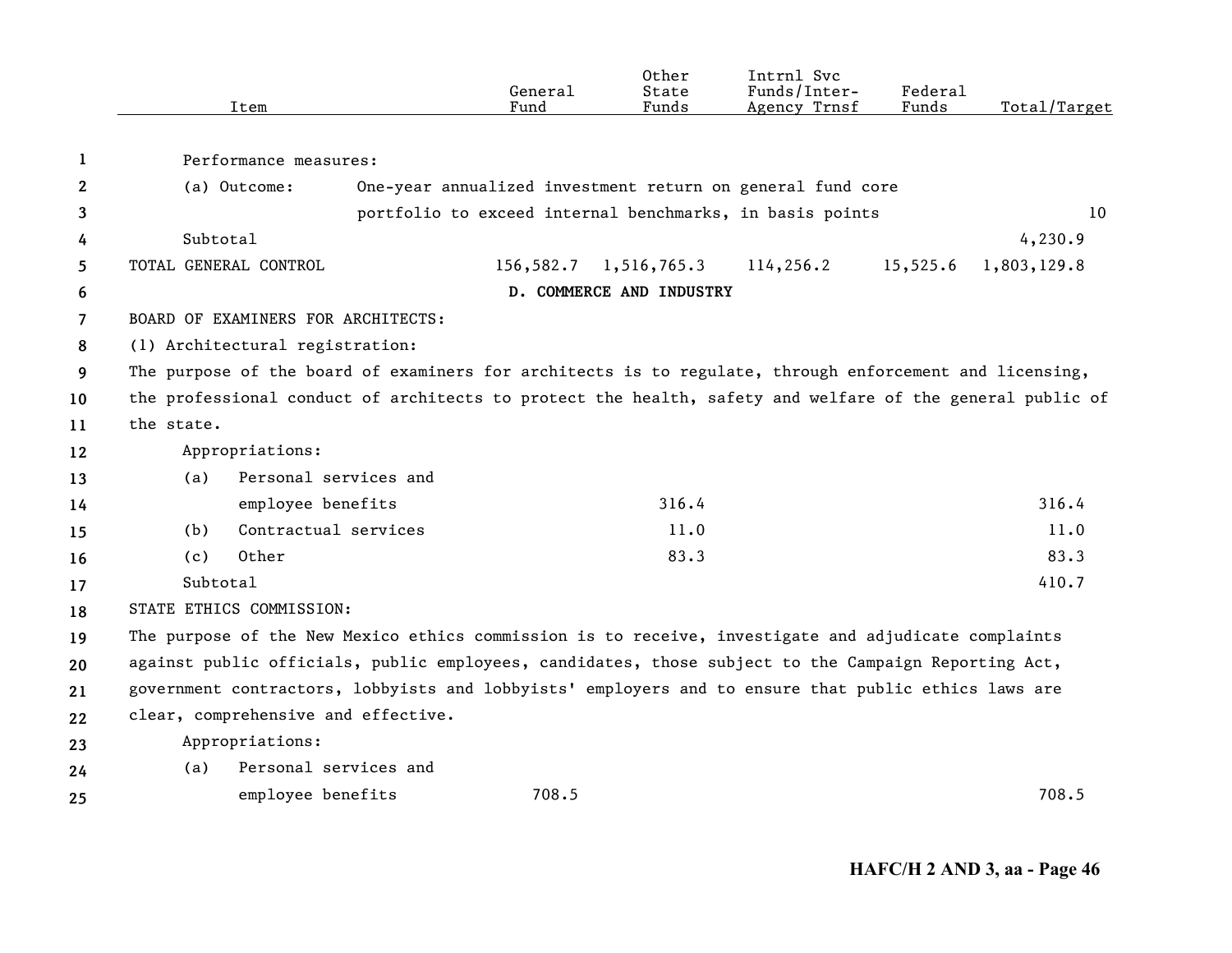|                |                          | Item                                                                                                     | General<br>Fund             | Other<br>State<br>Funds | Intrnl Svc<br>Funds/Inter-<br>Agency Trnsf              | Federal<br>Funds | Total/Target |
|----------------|--------------------------|----------------------------------------------------------------------------------------------------------|-----------------------------|-------------------------|---------------------------------------------------------|------------------|--------------|
|                |                          |                                                                                                          |                             |                         |                                                         |                  |              |
| 1              | (b)                      | Contractual services                                                                                     | 175.0                       |                         |                                                         |                  | 175.0        |
| 2              | (c)                      | Other                                                                                                    | 102.1                       |                         |                                                         |                  | 102.1        |
| 3              | Subtotal                 |                                                                                                          |                             |                         |                                                         |                  | 985.6        |
| 4              | <b>BORDER AUTHORITY:</b> |                                                                                                          |                             |                         |                                                         |                  |              |
| 5              | (1) Border development:  |                                                                                                          |                             |                         |                                                         |                  |              |
| 6              |                          | The purpose of the border development program is to encourage and foster trade development in the state  |                             |                         |                                                         |                  |              |
| $\overline{7}$ |                          | by developing port facilities and infrastructure at international ports of entry to attract new          |                             |                         |                                                         |                  |              |
| 8              |                          | industries and business to the New Mexico border and to assist industries, businesses and the traveling  |                             |                         |                                                         |                  |              |
| 9              |                          | public in their efficient and effective use of ports and related facilities.                             |                             |                         |                                                         |                  |              |
| 10             |                          | Appropriations:                                                                                          |                             |                         |                                                         |                  |              |
| 11             | (a)                      | Personal services and                                                                                    |                             |                         |                                                         |                  |              |
| 12             |                          | employee benefits                                                                                        | 385.9                       |                         |                                                         |                  | 385.9        |
| 13             | (b)                      | Contractual services                                                                                     |                             | 57.5                    |                                                         |                  | 57.5         |
| 14             | (c)                      | Other                                                                                                    | 64.2                        | 21.0                    |                                                         |                  | 85.2         |
| 15             |                          | Performance measures:                                                                                    |                             |                         |                                                         |                  |              |
| 16             |                          | (a) Outcome:                                                                                             |                             |                         | Annual trade share of New Mexico ports within the west  |                  |              |
| 17             |                          |                                                                                                          | Texas and New Mexico region |                         |                                                         |                  | 25%          |
| 18             |                          | (b) Outcome:                                                                                             |                             |                         | Number of commercial and noncommercial vehicles passing |                  |              |
| 19             |                          |                                                                                                          | through New Mexico ports    |                         |                                                         |                  | 1,575,000    |
| 20             | Subtotal                 |                                                                                                          |                             |                         |                                                         |                  | 528.6        |
| 21             | TOURISM DEPARTMENT:      |                                                                                                          |                             |                         |                                                         |                  |              |
| 22             |                          | (1) Marketing and promotion:                                                                             |                             |                         |                                                         |                  |              |
| 23             |                          | The purpose of the marketing and promotion program is to produce and provide collateral, editorial and   |                             |                         |                                                         |                  |              |
| 24             |                          | special events for the consumer and trade industry so they may increase their awareness of New Mexico as |                             |                         |                                                         |                  |              |
| 25             |                          | a premier tourist destination.                                                                           |                             |                         |                                                         |                  |              |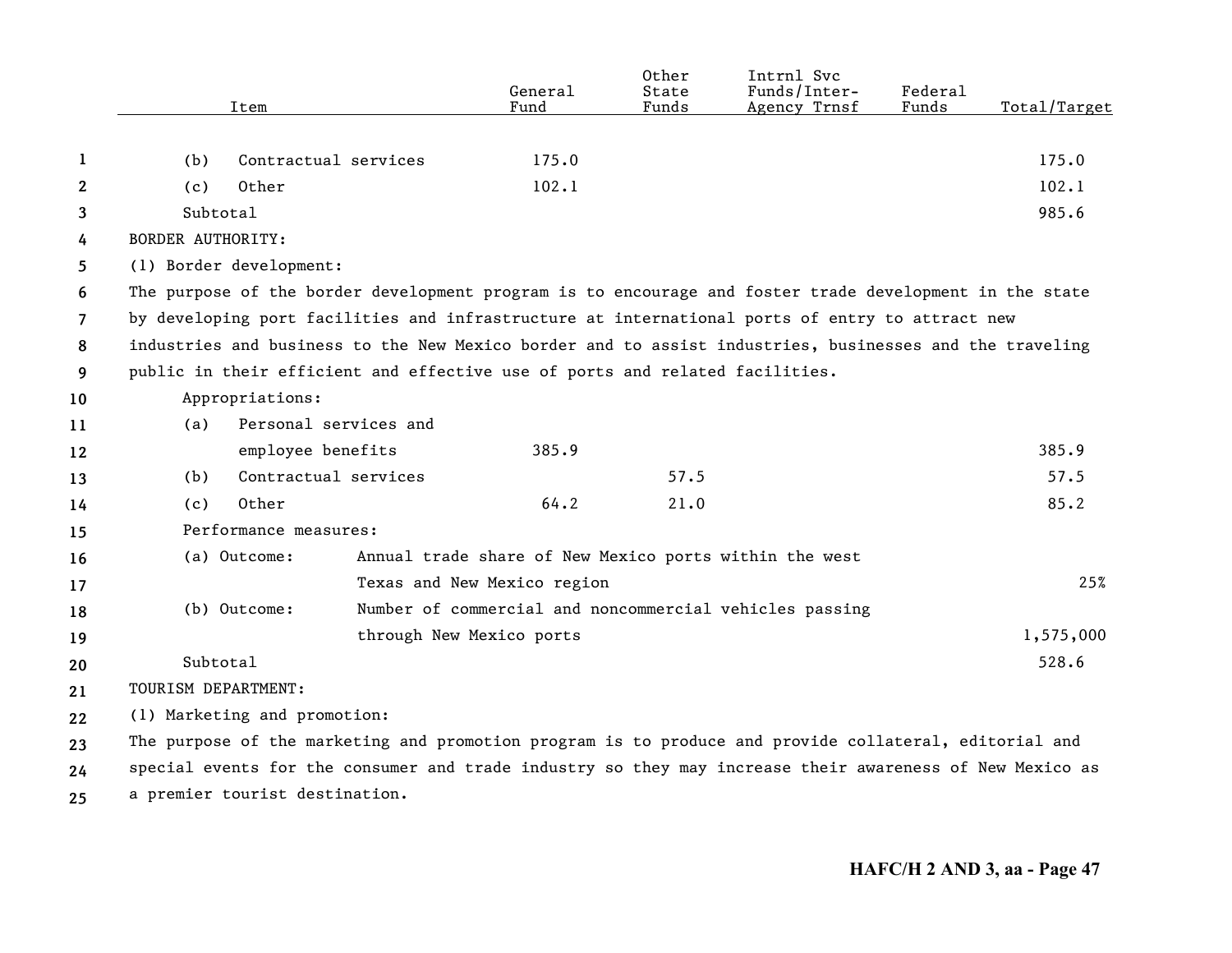|                | Item                                                                                                      | General<br>Fund                                          | Other<br>State<br>Funds | Intrnl Svc<br>Funds/Inter-<br>Agency Trnsf | Federal<br>Funds | Total/Target |
|----------------|-----------------------------------------------------------------------------------------------------------|----------------------------------------------------------|-------------------------|--------------------------------------------|------------------|--------------|
| 1              | Appropriations:                                                                                           |                                                          |                         |                                            |                  |              |
| 2              | Personal services and<br>(a)                                                                              |                                                          |                         |                                            |                  |              |
| 3              | employee benefits                                                                                         | 768.3                                                    |                         |                                            |                  | 768.3        |
| 4              | Contractual services<br>(b)                                                                               | 504.1                                                    |                         |                                            |                  | 504.1        |
| 5              | Other<br>(c)                                                                                              | 14,831.7                                                 | 30.0                    |                                            |                  | 14,861.7     |
| 6              | The general fund appropriations to the marketing and promotions program of the tourism department include |                                                          |                         |                                            |                  |              |
| $\overline{7}$ | one hundred thousand dollars (\$100,000) for special olympics advertising.                                |                                                          |                         |                                            |                  |              |
| 8              | Performance measures:                                                                                     |                                                          |                         |                                            |                  |              |
| 9              | (a) Outcome:                                                                                              | Percent change in New Mexico leisure and hospitality     |                         |                                            |                  |              |
| 10             | employment                                                                                                |                                                          |                         |                                            |                  | $3\%$        |
| 11             | (b) Output:                                                                                               | Percent change in year-over-year visitor spending        |                         |                                            |                  | $3\%$        |
| 12             | (2) Tourism development:                                                                                  |                                                          |                         |                                            |                  |              |
| 13             | The purpose of the tourism development program is to provide constituent services for communities,        |                                                          |                         |                                            |                  |              |
| 14             | regions and other entities so they may identify their needs and assistance can be provided to locate      |                                                          |                         |                                            |                  |              |
| 15             | resources to fill those needs, whether internal or external to the organization.                          |                                                          |                         |                                            |                  |              |
| 16             | Appropriations:                                                                                           |                                                          |                         |                                            |                  |              |
| 17             | Personal services and<br>(a)                                                                              |                                                          |                         |                                            |                  |              |
| 18             | employee benefits                                                                                         | 881.5                                                    | 90.7                    |                                            |                  | 972.2        |
| 19             | Contractual services<br>(b)                                                                               |                                                          | 3.4                     |                                            |                  | 3.4          |
| 20             | Other<br>(c)                                                                                              | 183.5                                                    | 1,138.5                 |                                            |                  | 1,322.0      |
| 21             | Performance measures:                                                                                     |                                                          |                         |                                            |                  |              |
| 22             | (a) Output:                                                                                               | Number of entities participating in collaborative        |                         |                                            |                  |              |
| 23             |                                                                                                           | applications for the cooperative marketing grant program |                         |                                            |                  | 135          |
| 24             | (3) New Mexico magazine:                                                                                  |                                                          |                         |                                            |                  |              |
| 25             | The purpose of the New Mexico magazine program is to produce a monthly magazine and ancillary products    |                                                          |                         |                                            |                  |              |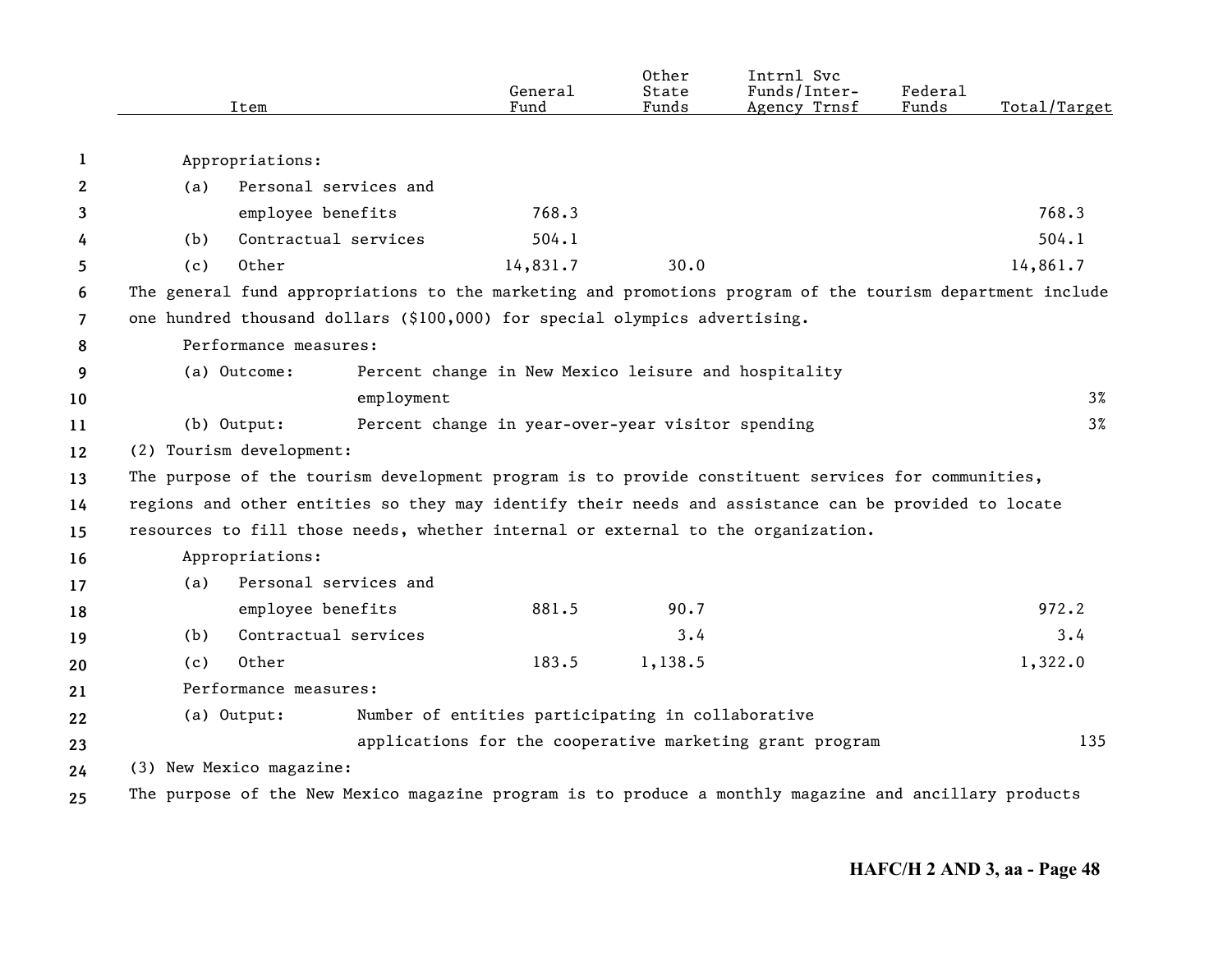|              | Item                                                                                                      | General<br>Fund                             | 0ther<br>State<br>Funds | Intrnl Svc<br>Funds/Inter-<br>Agency Trnsf | Federal<br>Funds | Total/Target |  |
|--------------|-----------------------------------------------------------------------------------------------------------|---------------------------------------------|-------------------------|--------------------------------------------|------------------|--------------|--|
| 1            | for a state and global audience so the audience can learn about New Mexico from a cultural, historical    |                                             |                         |                                            |                  |              |  |
| $\mathbf{2}$ | and educational perspective.                                                                              |                                             |                         |                                            |                  |              |  |
| 3            | Appropriations:                                                                                           |                                             |                         |                                            |                  |              |  |
| 4            | Personal services and<br>(a)                                                                              |                                             |                         |                                            |                  |              |  |
| 5            | employee benefits                                                                                         |                                             | 969.4                   |                                            |                  | 969.4        |  |
| 6            | Contractual services<br>(b)                                                                               |                                             | 830.0                   |                                            |                  | 830.0        |  |
| 7            | Other<br>(c)                                                                                              |                                             | 1,424.9                 |                                            |                  | 1,424.9      |  |
| 8            | Performance measures:                                                                                     |                                             |                         |                                            |                  |              |  |
| 9            | (a) Output:<br>True adventure guide advertising revenue                                                   |                                             |                         |                                            |                  | \$445,000    |  |
| 10           | (b) Output:                                                                                               | Advertising revenue per issue, in thousands |                         |                                            |                  | \$80         |  |
| 11           | (4) Program support:                                                                                      |                                             |                         |                                            |                  |              |  |
| 12           | The purpose of program support is to provide administrative assistance to support the department's        |                                             |                         |                                            |                  |              |  |
| 13           | programs and personnel so they may be successful in implementing and reaching their strategic initiatives |                                             |                         |                                            |                  |              |  |
| 14           | and maintaining full compliance with state rules and regulations.                                         |                                             |                         |                                            |                  |              |  |
| 15           | Appropriations:                                                                                           |                                             |                         |                                            |                  |              |  |
| 16           | Personal services and<br>(a)                                                                              |                                             |                         |                                            |                  |              |  |
| 17           | employee benefits                                                                                         | 1,081.9                                     |                         |                                            |                  | 1,081.9      |  |
| 18           | Contractual services<br>(b)                                                                               | 74.3                                        |                         |                                            |                  | 74.3         |  |
| 19           | Other<br>(c)                                                                                              | 146.2                                       |                         |                                            |                  | 146.2        |  |
| 20           | Performance measures:                                                                                     |                                             |                         |                                            |                  |              |  |
| 21           | (a) Outcome:                                                                                              | Percent of funds contracted in-state        |                         |                                            |                  | 70%          |  |
| 22           | Subtotal                                                                                                  |                                             |                         |                                            |                  | 22,958.4     |  |
| 23           | ECONOMIC DEVELOPMENT DEPARTMENT:                                                                          |                                             |                         |                                            |                  |              |  |
| 24           | (1) Economic development:                                                                                 |                                             |                         |                                            |                  |              |  |
| 25           | The purpose of the economic development program is to assist communities in preparing for their role in   |                                             |                         |                                            |                  |              |  |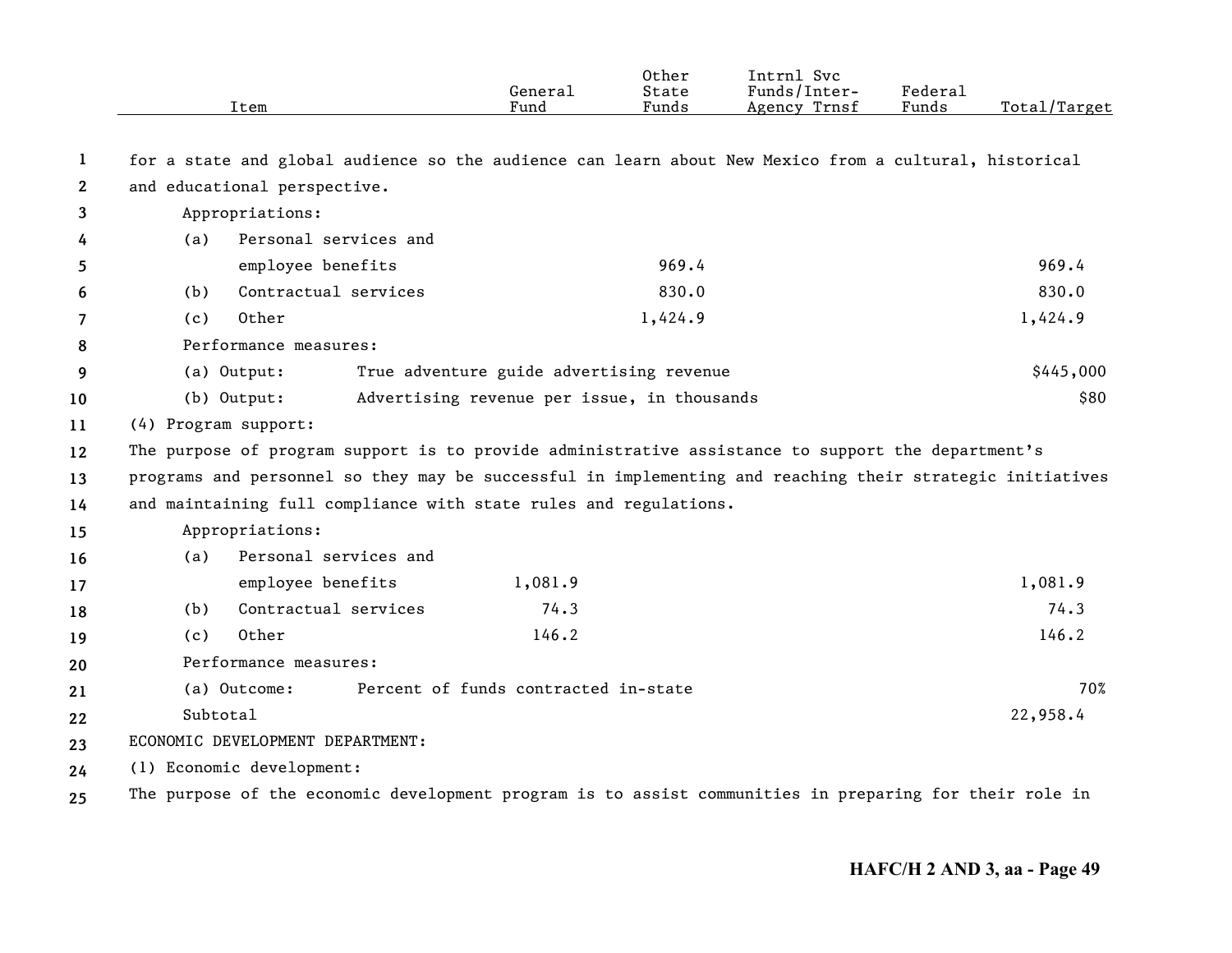|                       | Item                                                                                                    |                       | General<br>Fund                                     | Other<br>State<br>Funds | Intrnl Svc<br>Funds/Inter-<br>Agency Trnsf               | Federal<br>Funds | Total/Target |  |
|-----------------------|---------------------------------------------------------------------------------------------------------|-----------------------|-----------------------------------------------------|-------------------------|----------------------------------------------------------|------------------|--------------|--|
| $\bf{l}$              | the new economy, focusing on high-quality job creation and improved infrastructure so New Mexicans can  |                       |                                                     |                         |                                                          |                  |              |  |
| $\mathbf{2}^{\prime}$ | increase their wealth and improve their quality of life.                                                |                       |                                                     |                         |                                                          |                  |              |  |
| 3                     | Appropriations:                                                                                         |                       |                                                     |                         |                                                          |                  |              |  |
| 4                     | (a)                                                                                                     | Personal services and |                                                     |                         |                                                          |                  |              |  |
| 5                     |                                                                                                         | employee benefits     | 2,094.3                                             |                         |                                                          |                  | 2,094.3      |  |
| 6                     | (b)                                                                                                     | Contractual services  | 1,573.3                                             |                         |                                                          |                  | 1,573.3      |  |
| 7                     | Other<br>(c)                                                                                            |                       | 6,318.6                                             |                         |                                                          |                  | 6,318.6      |  |
| 8                     | The general fund appropriations to the economic development program of the economic development         |                       |                                                     |                         |                                                          |                  |              |  |
| 9                     | department include one hundred fifty thousand dollars (\$150,000) for a solo-worker program in Cibola   |                       |                                                     |                         |                                                          |                  |              |  |
| 10                    | county.                                                                                                 |                       |                                                     |                         |                                                          |                  |              |  |
| 11                    | Performance measures:                                                                                   |                       |                                                     |                         |                                                          |                  |              |  |
| 12                    | (a) Outcome:                                                                                            |                       |                                                     |                         | Number of workers trained by the job training incentive  |                  |              |  |
| 13                    |                                                                                                         | program               |                                                     |                         |                                                          |                  | 1,900        |  |
| 14                    | (b) Outcome:                                                                                            |                       | Number of jobs created due to economic development  |                         |                                                          |                  |              |  |
| 15                    |                                                                                                         | department efforts    |                                                     |                         |                                                          |                  | 4,000        |  |
| 16                    | (c) Outcome:                                                                                            |                       | Number of rural jobs created                        |                         |                                                          |                  | 1,320        |  |
| 17                    | (d) Output:                                                                                             |                       |                                                     |                         | Number of jobs created through the use of Local Economic |                  |              |  |
| 18                    |                                                                                                         | Development Act funds |                                                     |                         |                                                          |                  | 3,000        |  |
| 19                    | (e) Outcome:                                                                                            |                       | Number of jobs created through business relocations |                         |                                                          |                  |              |  |
| 20                    |                                                                                                         |                       | facilitated by the New Mexico economic development  |                         |                                                          |                  |              |  |
| 21                    |                                                                                                         | partnership           |                                                     |                         |                                                          |                  | 2,250        |  |
| 22                    | $(2)$ Film:                                                                                             |                       |                                                     |                         |                                                          |                  |              |  |
| 23                    | The purpose of the film program is to maintain the core business for the film location services and     |                       |                                                     |                         |                                                          |                  |              |  |
| 24                    | stimulate growth in digital film media to maintain the economic vitality of New Mexico's film industry. |                       |                                                     |                         |                                                          |                  |              |  |
| 25                    | Appropriations:                                                                                         |                       |                                                     |                         |                                                          |                  |              |  |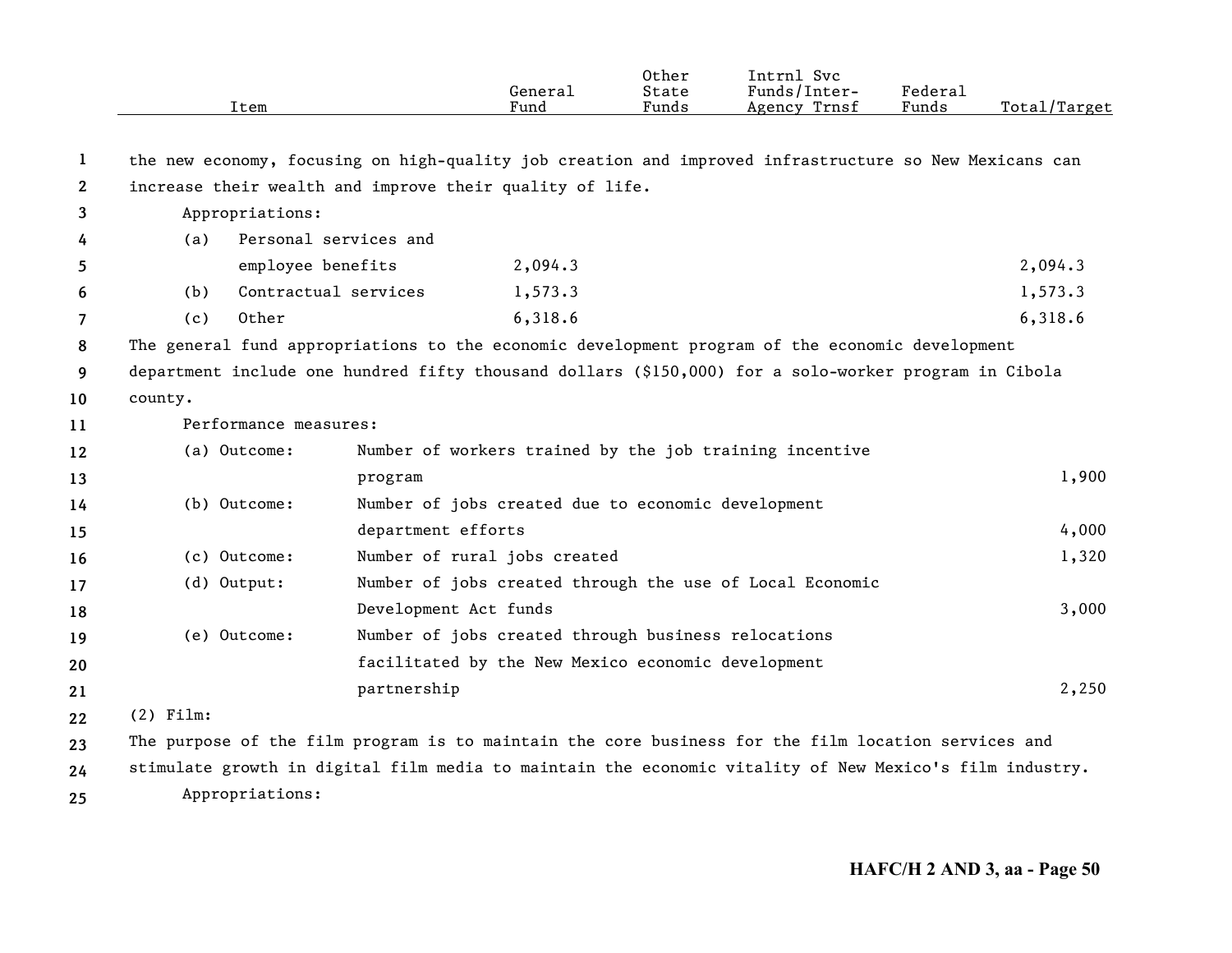|                |                      | Item                                                                                                      | General<br>Fund | Other<br>State<br>Funds | Intrnl Svc<br>Funds/Inter-<br>Agency Trnsf                | Federal<br>Funds | Total/Target |
|----------------|----------------------|-----------------------------------------------------------------------------------------------------------|-----------------|-------------------------|-----------------------------------------------------------|------------------|--------------|
|                |                      |                                                                                                           |                 |                         |                                                           |                  |              |
| 1              | (a)                  | Personal services and                                                                                     |                 |                         |                                                           |                  |              |
| $\mathbf{2}$   |                      | employee benefits                                                                                         | 574.3           |                         |                                                           |                  | 574.3        |
| 3              | (b)                  | Contractual services                                                                                      | 182.8           |                         |                                                           |                  | 182.8        |
| 4              | (c)                  | Other                                                                                                     | 78.9            |                         |                                                           |                  | 78.9         |
| 5              |                      | Performance measures:                                                                                     |                 |                         |                                                           |                  |              |
| 6              |                      | (a) Outcome:                                                                                              |                 |                         | Direct spending by film industry productions, in millions |                  | \$530        |
| $\overline{7}$ |                      | (3) Outdoor recreation:                                                                                   |                 |                         |                                                           |                  |              |
| 8              |                      | Appropriations:                                                                                           |                 |                         |                                                           |                  |              |
| 9              | (a)                  | Personal services and                                                                                     |                 |                         |                                                           |                  |              |
| 10             |                      | employee benefits                                                                                         | 250.0           |                         |                                                           |                  | 250.0        |
| 11             | (b)                  | Other                                                                                                     | 200.0           |                         |                                                           |                  | 200.0        |
| 12             | (4) Program support: |                                                                                                           |                 |                         |                                                           |                  |              |
| 13             |                      | The purpose of program support is to provide central direction to agency management processes and fiscal  |                 |                         |                                                           |                  |              |
| 14             |                      | support to agency programs to ensure consistency, continuity and legal compliance.                        |                 |                         |                                                           |                  |              |
| 15             |                      | Appropriations:                                                                                           |                 |                         |                                                           |                  |              |
| 16             | (a)                  | Personal services and                                                                                     |                 |                         |                                                           |                  |              |
| 17             |                      | employee benefits                                                                                         | 1,794.3         |                         |                                                           |                  | 1,794.3      |
| 18             | (b)                  | Contractual services                                                                                      | 1,642.7         |                         |                                                           |                  | 1,642.7      |
| 19             | (c)                  | Other                                                                                                     | 172.0           |                         |                                                           |                  | 172.0        |
| 20             | Subtotal             |                                                                                                           |                 |                         |                                                           |                  | 14,881.2     |
| 21             |                      | REGULATION AND LICENSING DEPARTMENT:                                                                      |                 |                         |                                                           |                  |              |
| 22             |                      | (1) Construction industries and manufactured housing:                                                     |                 |                         |                                                           |                  |              |
| 23             |                      | The purpose of the construction industries and manufactured housing program is to provide code compliance |                 |                         |                                                           |                  |              |
| 24             |                      | oversight; issue licenses, permits and citations; perform inspections; administer exams; process          |                 |                         |                                                           |                  |              |
| 25             |                      | complaints; and enforce laws, rules and regulations relating to general construction and manufactured     |                 |                         |                                                           |                  |              |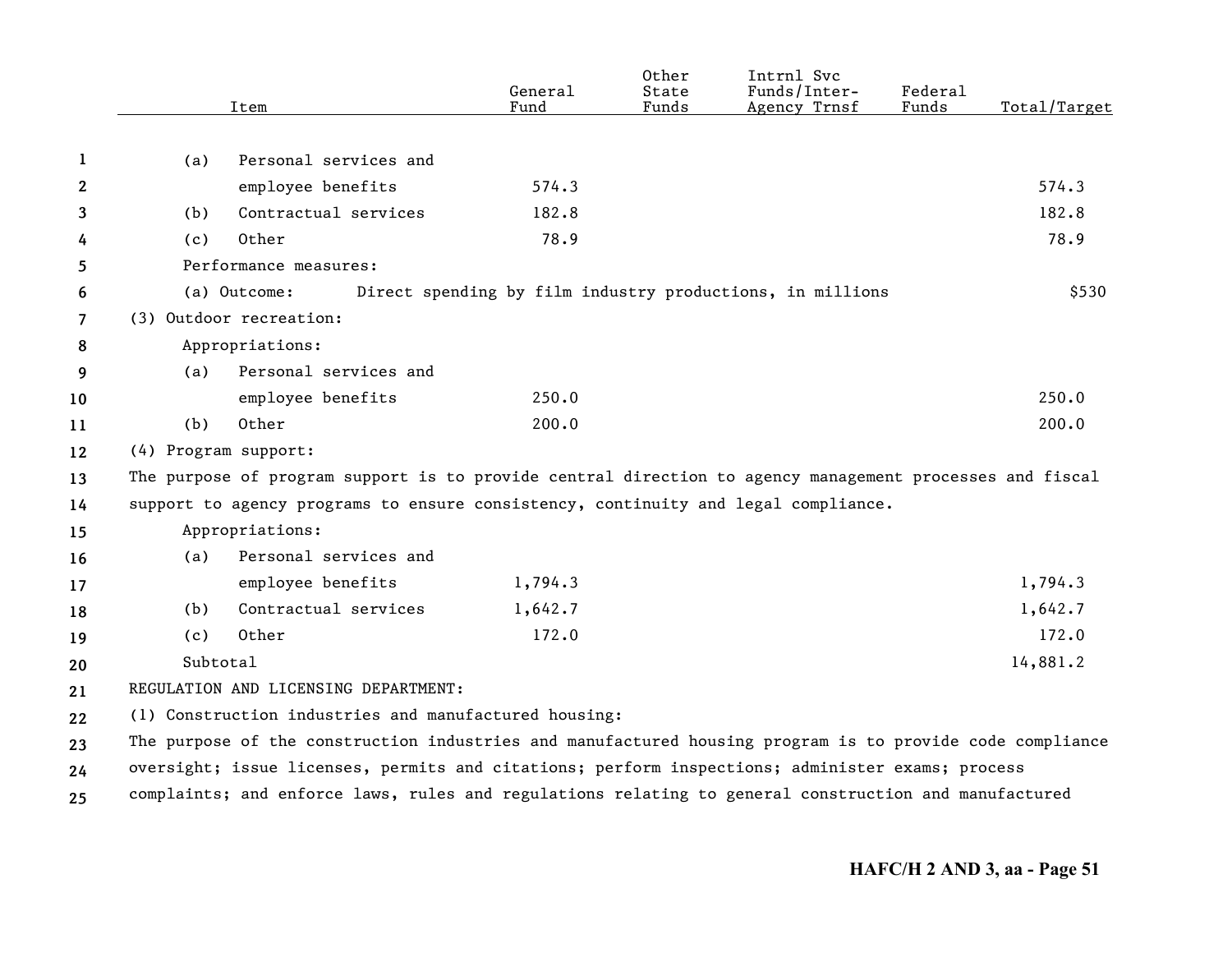|              |             | Item                                                                                                    | General<br>Fund | Other<br>State<br>Funds | Intrnl Svc<br>Funds/Inter-<br>Agency Trnsf                   | Federal<br>Funds | Total/Target |
|--------------|-------------|---------------------------------------------------------------------------------------------------------|-----------------|-------------------------|--------------------------------------------------------------|------------------|--------------|
| 1            |             | housing standards to industry professionals.                                                            |                 |                         |                                                              |                  |              |
| $\mathbf{2}$ |             | Appropriations:                                                                                         |                 |                         |                                                              |                  |              |
| 3            | (a)         | Personal services and                                                                                   |                 |                         |                                                              |                  |              |
| 4            |             | employee benefits                                                                                       | 7,783.8         |                         | 50.0                                                         |                  | 7,833.8      |
| 5            | (b)         | Contractual services                                                                                    | 553.2           |                         |                                                              |                  | 553.2        |
| 6            | (c)         | Other                                                                                                   | 883.8           | 46.3                    | 150.0                                                        | 25.0             | 1, 105.1     |
| 7            | (d)         | Other financing uses                                                                                    | 100.0           |                         |                                                              |                  | 100.0        |
| 8            |             | Performance measures:                                                                                   |                 |                         |                                                              |                  |              |
| 9            |             | (a) Outcome:                                                                                            |                 |                         | Percent of commercial plans reviewed within ten working days |                  | 92%          |
| 10           |             | (b) Outcome:                                                                                            |                 |                         | Percent of residential plans reviewed within five working    |                  |              |
| 11           |             | days                                                                                                    |                 |                         |                                                              |                  | 95%          |
| 12           | (c) Output: |                                                                                                         |                 |                         | Time to final action, referral or dismissal of complaint,    |                  |              |
| 13           |             | in months                                                                                               |                 |                         |                                                              |                  | 7            |
| 14           |             | (2) Financial institutions:                                                                             |                 |                         |                                                              |                  |              |
| 15           |             | The purpose of the financial institutions and securities program is to issue charters and licenses;     |                 |                         |                                                              |                  |              |
| 16           |             | perform examinations; investigate complaints; enforce laws, rules and regulations; and promote investor |                 |                         |                                                              |                  |              |
| 17           |             | protection and confidence so capital formation is maximized and a secure financial infrastructure is    |                 |                         |                                                              |                  |              |
| 18           |             | available to support economic development.                                                              |                 |                         |                                                              |                  |              |
| 19           |             | Appropriations:                                                                                         |                 |                         |                                                              |                  |              |
| 20           | (a)         | Personal services and                                                                                   |                 |                         |                                                              |                  |              |
| 21           |             | employee benefits                                                                                       | 802.3           | 1,304.6                 | 766.0                                                        |                  | 2,872.9      |
| 22           | (b)         | Contractual services                                                                                    | 6.4             | 75.8                    |                                                              |                  | 82.2         |
| 23           | (c)         | Other                                                                                                   | 33.7            | 426.2                   |                                                              |                  | 459.9        |
| 24           | (d)         | Other financing uses                                                                                    |                 | 939.5                   |                                                              |                  | 939.5        |
| 25           |             | The internal service funds/interagency transfers appropriation to the financial institutions program of |                 |                         |                                                              |                  |              |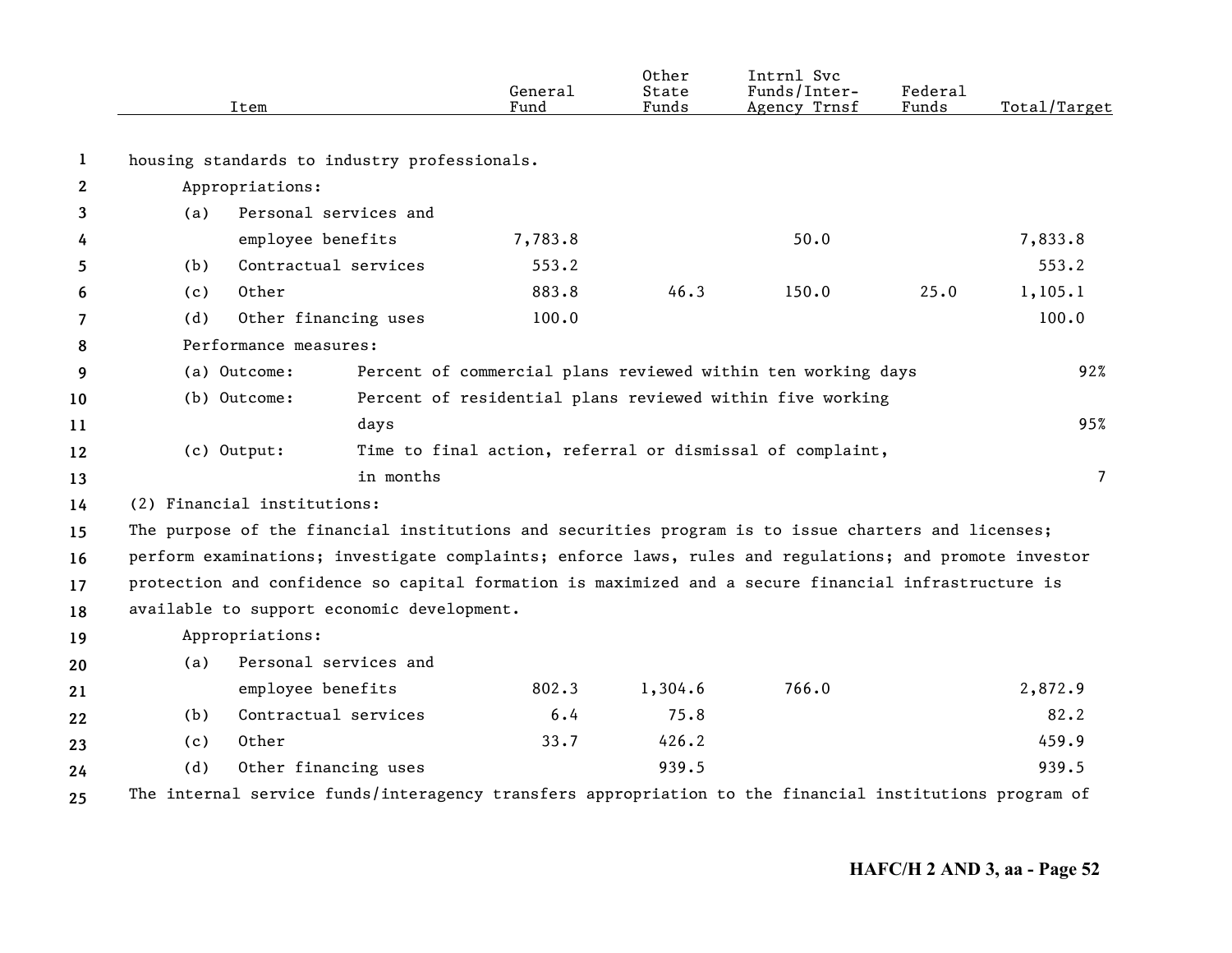| Item | General<br>Fund | Other<br>State<br>Funds | Svc<br>Intrnl<br>Funds/Inter-<br>Trnsf<br>Agency | Federal<br>Funds | Total/Target |
|------|-----------------|-------------------------|--------------------------------------------------|------------------|--------------|
|      |                 |                         |                                                  |                  |              |

| $\bf{1}$       |                                                                                                          |                                                                                                          |                            |                                                           | the regulation and licensing department includes seven hundred sixty-six thousand dollars (\$766,000) from |  |  |  |  |
|----------------|----------------------------------------------------------------------------------------------------------|----------------------------------------------------------------------------------------------------------|----------------------------|-----------------------------------------------------------|------------------------------------------------------------------------------------------------------------|--|--|--|--|
| $\mathbf{2}$   |                                                                                                          | the mortgage regulatory fund for the general operations of the financial institutions program.           |                            |                                                           |                                                                                                            |  |  |  |  |
| 3              |                                                                                                          | The other state funds appropriation to the financial institutions program of the regulation and          |                            |                                                           |                                                                                                            |  |  |  |  |
| 4              |                                                                                                          | licensing department in the other financing uses category includes seven hundred twenty-five thousand    |                            |                                                           |                                                                                                            |  |  |  |  |
| 5              |                                                                                                          | dollars (\$725,000) from the mortgage regulatory fund for the legal services program of the attorney     |                            |                                                           |                                                                                                            |  |  |  |  |
| 6              | general.                                                                                                 |                                                                                                          |                            |                                                           |                                                                                                            |  |  |  |  |
| $\overline{7}$ |                                                                                                          | (3) Alcohol and gaming:                                                                                  |                            |                                                           |                                                                                                            |  |  |  |  |
| 8              | The purpose of the alcohol and gaming program is to regulate the sale, service and public consumption of |                                                                                                          |                            |                                                           |                                                                                                            |  |  |  |  |
| 9              |                                                                                                          | alcoholic beverages and, in cooperation with the department of public safety, enforce the Liquor Control |                            |                                                           |                                                                                                            |  |  |  |  |
| 10             |                                                                                                          | Act to protect the health, safety and welfare of the citizens of and visitors to New Mexico.             |                            |                                                           |                                                                                                            |  |  |  |  |
| 11             |                                                                                                          | Appropriations:                                                                                          |                            |                                                           |                                                                                                            |  |  |  |  |
| 12             | (a)                                                                                                      | Personal services and                                                                                    |                            |                                                           |                                                                                                            |  |  |  |  |
| 13             |                                                                                                          | employee benefits                                                                                        | 975.5                      |                                                           | 975.5                                                                                                      |  |  |  |  |
| 14             | (b)                                                                                                      | Contractual services                                                                                     | 28.2                       |                                                           | 28.2                                                                                                       |  |  |  |  |
| 15             | (c)                                                                                                      | Other                                                                                                    | 77.1                       |                                                           | 77.1                                                                                                       |  |  |  |  |
| 16             |                                                                                                          | Performance measures:                                                                                    |                            |                                                           |                                                                                                            |  |  |  |  |
| 17             |                                                                                                          | (a) Output:                                                                                              |                            | Number of days to resolve an administrative citation that |                                                                                                            |  |  |  |  |
| 18             |                                                                                                          |                                                                                                          | does not require a hearing |                                                           | 160                                                                                                        |  |  |  |  |
| 19             | (4) Securities:                                                                                          |                                                                                                          |                            |                                                           |                                                                                                            |  |  |  |  |
| 20             |                                                                                                          |                                                                                                          |                            |                                                           | The purpose of the securities program is to protect the integrity of the capital markets in New Mexico by  |  |  |  |  |
| 21             |                                                                                                          | setting standards for licensed professionals, investigating complaints, educating the public and         |                            |                                                           |                                                                                                            |  |  |  |  |
| 22             | enforcing the law.                                                                                       |                                                                                                          |                            |                                                           |                                                                                                            |  |  |  |  |
| 23             |                                                                                                          | Appropriations:                                                                                          |                            |                                                           |                                                                                                            |  |  |  |  |
| 24             | (a)                                                                                                      | Personal services and                                                                                    |                            |                                                           |                                                                                                            |  |  |  |  |
| 25             |                                                                                                          | employee benefits                                                                                        | 574.9                      | 922.9                                                     | 1,497.8                                                                                                    |  |  |  |  |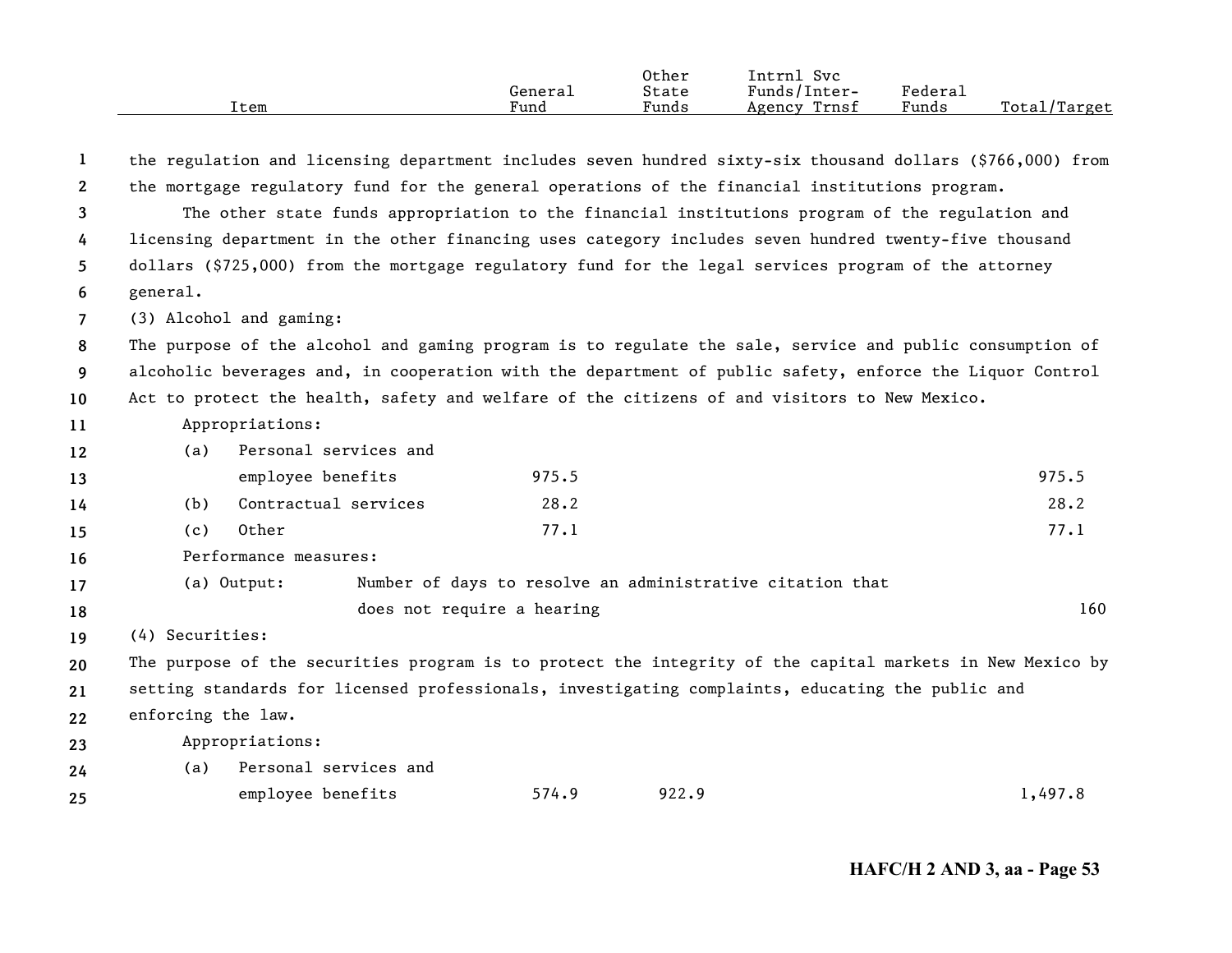|              |                      | Item                                                                                                     | General<br>Fund                                     | Other<br>State<br>Funds | Intrnl Svc<br>Funds/Inter-<br>Agency Trnsf | Federal<br>Funds | Total/Target |
|--------------|----------------------|----------------------------------------------------------------------------------------------------------|-----------------------------------------------------|-------------------------|--------------------------------------------|------------------|--------------|
|              |                      |                                                                                                          |                                                     |                         |                                            |                  |              |
| 1            | (b)                  | Contractual services                                                                                     | 4.3                                                 | 70.0                    |                                            |                  | 74.3         |
| $\mathbf{2}$ | (c)                  | Other                                                                                                    | 220.0                                               | 333.4                   |                                            |                  | 553.4        |
| 3            | (d)                  | Other financing uses                                                                                     |                                                     | 205.2                   |                                            |                  | 205.2        |
| 4            |                      | Performance measures:                                                                                    |                                                     |                         |                                            |                  |              |
| 5            |                      | (a) Outcome:                                                                                             | Total revenue collected from licensing, in millions |                         |                                            |                  | \$23.6       |
| 6            |                      | (5) Boards and commissions:                                                                              |                                                     |                         |                                            |                  |              |
| 7            |                      | Appropriations:                                                                                          |                                                     |                         |                                            |                  |              |
| 8            | (a)                  | Personal services and                                                                                    |                                                     |                         |                                            |                  |              |
| 9            |                      | employee benefits                                                                                        | 340.8                                               |                         | 6, 192.8                                   |                  | 6, 533.6     |
| 10           | (b)                  | Contractual services                                                                                     | 10.0                                                | 520.7                   | 10.0                                       |                  | 540.7        |
| 11           | (c)                  | Other                                                                                                    | 79.2                                                | 1,691.6                 | 82.5                                       |                  | 1,853.3      |
| 12           | (d)                  | Other financing uses                                                                                     |                                                     | 2,050.1                 | 73.4                                       |                  | 2,123.5      |
| 13           | (6) Program support: |                                                                                                          |                                                     |                         |                                            |                  |              |
| 14           |                      | The purpose of program support is to provide leadership and centralized direction, financial management, |                                                     |                         |                                            |                  |              |
| 15           |                      | information systems support and human resources support for all agency organizations in compliance with  |                                                     |                         |                                            |                  |              |
| 16           |                      | governing regulations, statutes and procedures so they can license qualified applicants, verify          |                                                     |                         |                                            |                  |              |
| 17           |                      | compliance with statutes and resolve or mediate consumer complaints.                                     |                                                     |                         |                                            |                  |              |
| 18           |                      | Appropriations:                                                                                          |                                                     |                         |                                            |                  |              |
| 19           | (a)                  | Personal services and                                                                                    |                                                     |                         |                                            |                  |              |
| 20           |                      | employee benefits                                                                                        | 1,230.2                                             |                         | 1,678.1                                    |                  | 2,908.3      |
| 21           | (b)                  | Contractual services                                                                                     | 26.1                                                |                         | 514.6                                      |                  | 540.7        |
| 22           | (c)                  | Other                                                                                                    | 133.2                                               |                         | 615.6                                      |                  | 748.8        |
| 23           | Subtotal             |                                                                                                          |                                                     |                         |                                            |                  | 32,607.0     |
| 24           |                      | PUBLIC REGULATION COMMISSION:                                                                            |                                                     |                         |                                            |                  |              |
| 25           |                      | (1) Policy and regulation:                                                                               |                                                     |                         |                                            |                  |              |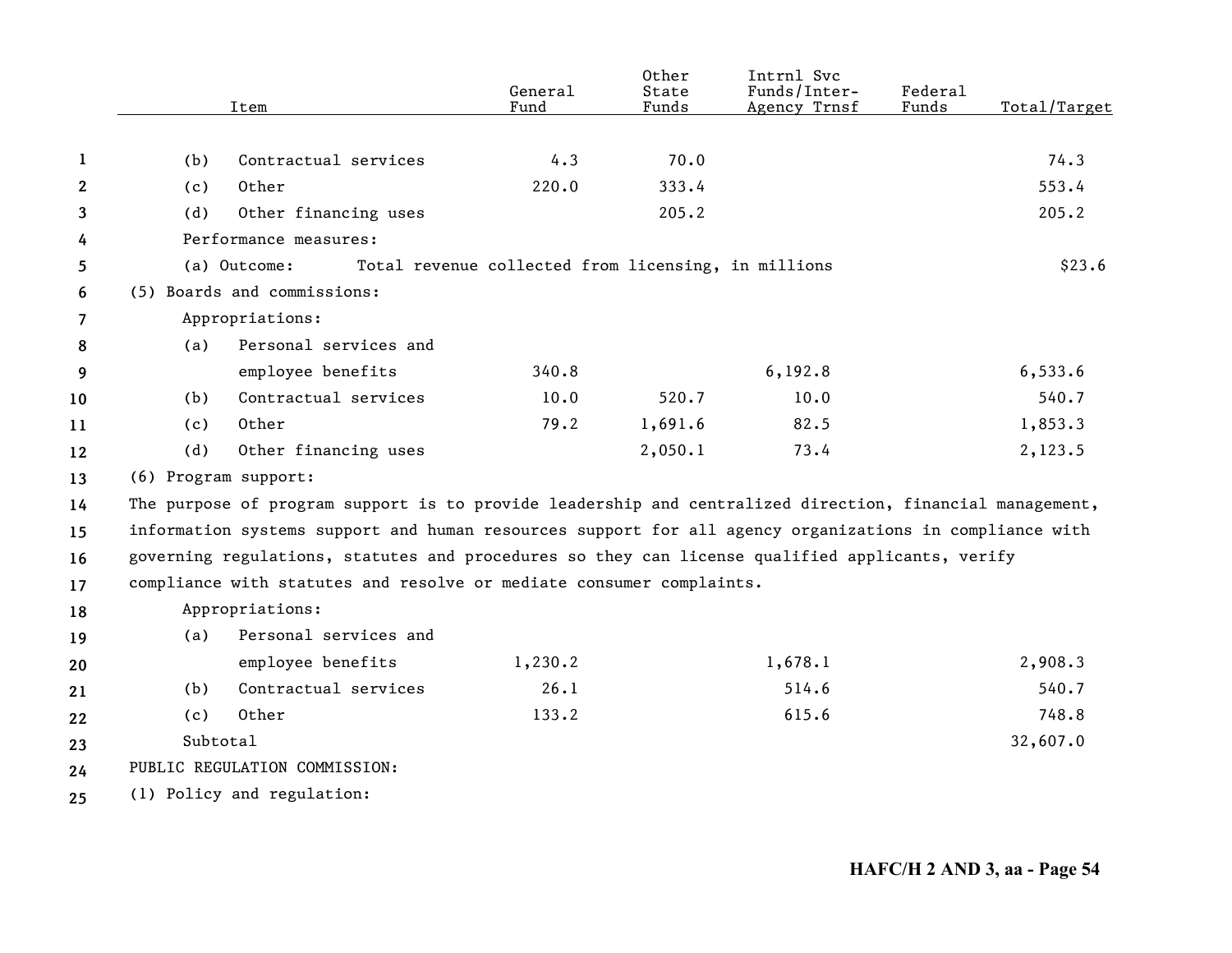|      | Generai | Other<br>State | Svc<br>[ntrnl<br>Funds/Inter- | Federal |              |
|------|---------|----------------|-------------------------------|---------|--------------|
| Item | Fund    | Funds          | Trnsf<br>Agency               | Funds   | Total/Target |

| 1              |                    | The purpose of the policy and regulation program is to fulfill the constitutional and legislative         |         |          |       |          |  |
|----------------|--------------------|-----------------------------------------------------------------------------------------------------------|---------|----------|-------|----------|--|
| $\mathbf{2}$   |                    | mandates regarding regulated industries through rulemaking, adjudications and policy initiatives to       |         |          |       |          |  |
| 3              |                    | ensure the provisions of adequate and reliable services at fair, just and reasonable rates so the         |         |          |       |          |  |
| 4              |                    | interests of the consumers and regulated industries are balanced to promote and protect the public        |         |          |       |          |  |
| 5.             | interest.          |                                                                                                           |         |          |       |          |  |
| 6              |                    | Appropriations:                                                                                           |         |          |       |          |  |
| $\overline{7}$ | (a)                | Personal services and                                                                                     |         |          |       |          |  |
| 8              |                    | employee benefits                                                                                         | 7,338.5 | 632.9    |       | 7,971.4  |  |
| 9              | (b)                | Contractual services                                                                                      | 179.9   |          |       | 179.9    |  |
| 10             | (c)                | Other                                                                                                     | 706.3   |          | 35.0  | 741.3    |  |
| 11             |                    | Notwithstanding the provisions of Section 59A-53-5.2 NMSA 1978, or other substantive law, the internal    |         |          |       |          |  |
| 12             |                    | service funds/interagency transfers appropriation to the policy and regulation program of the public      |         |          |       |          |  |
| 13             |                    | regulation commission includes four hundred eighty-nine thousand seven hundred dollars (\$489,700) from   |         |          |       |          |  |
| 14             |                    | the fire protection fund. Any unexpended balances in the policy and regulation program of the public      |         |          |       |          |  |
| 15             |                    | regulation commission remaining at the end of fiscal year 2021 shall revert back to the fire protection   |         |          |       |          |  |
| 16             | fund.              |                                                                                                           |         |          |       |          |  |
| 17             | (2) Public safety: |                                                                                                           |         |          |       |          |  |
| 18             |                    | The purpose of the public safety program is to provide services and resources to the appropriate entities |         |          |       |          |  |
| 19             |                    | to enhance their ability to protect the public from fire and pipeline hazards and other risk as assigned  |         |          |       |          |  |
| 20             |                    | to the public regulation commission.                                                                      |         |          |       |          |  |
| 21             |                    | Appropriations:                                                                                           |         |          |       |          |  |
| 22             | (a)                | Personal services and                                                                                     |         |          |       |          |  |
| 23             |                    | employee benefits                                                                                         |         | 3,576.6  | 712.5 | 4,289.1  |  |
| 24             | (b)                | Contractual services                                                                                      |         | 342.2    | 37.5  | 379.7    |  |
| 25             | (c)                | Other                                                                                                     | 71.5    | 74,586.1 |       | 74,657.6 |  |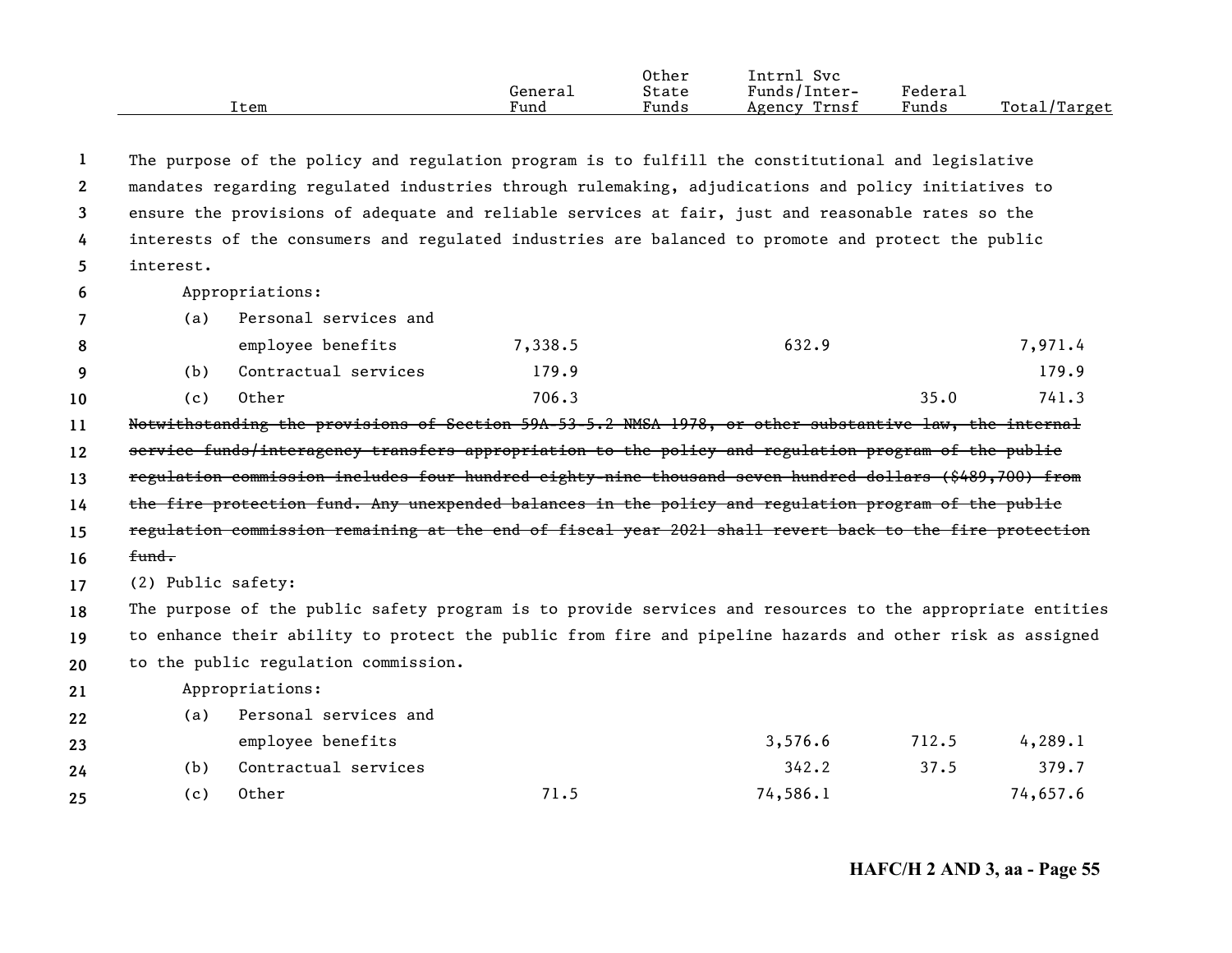|      |         | Other | $\sim$<br>Intrnl<br><b>Svc</b> |                     |                  |
|------|---------|-------|--------------------------------|---------------------|------------------|
|      | General | State | Funds/Inter-                   | "edera <sub>1</sub> |                  |
| Item | Fund    | Funds | Trnsf<br>Agency                | Funds               | Total,<br>Target |

| 1              |                                                                                                         |                                        |                                                                        | Notwithstanding the provisions of Section 59A-53-5.2 NMSA 1978, or other substantive law, the internal    |          |  |  |
|----------------|---------------------------------------------------------------------------------------------------------|----------------------------------------|------------------------------------------------------------------------|-----------------------------------------------------------------------------------------------------------|----------|--|--|
| $\mathbf{2}$   |                                                                                                         |                                        |                                                                        | service funds/interagency transfers appropriations to the public safety program of the public regulation  |          |  |  |
| 3              |                                                                                                         |                                        |                                                                        | commission include three million eight hundred seventy thousand three hundred dollars (\$3,870,300) from  |          |  |  |
| 4              | the fire protection fund. Any unexpended balances in the public safety program of the public regulation |                                        |                                                                        |                                                                                                           |          |  |  |
| 5              |                                                                                                         |                                        |                                                                        | commission remaining at the end of fiscal year 2021 shall revert back to the fire protection fund.        |          |  |  |
| 6              | (3) Program support:                                                                                    |                                        |                                                                        |                                                                                                           |          |  |  |
| $\overline{7}$ |                                                                                                         |                                        |                                                                        | The purpose of program support is to provide administrative support and direction to ensure consistency,  |          |  |  |
| 8              |                                                                                                         |                                        | compliance, financial integrity and fulfillment of the agency mission. |                                                                                                           |          |  |  |
| 9              |                                                                                                         | Appropriations:                        |                                                                        |                                                                                                           |          |  |  |
| 10             | (a)                                                                                                     | Personal services and                  |                                                                        |                                                                                                           |          |  |  |
| 11             |                                                                                                         | employee benefits                      | 633.9                                                                  | 794.6                                                                                                     | 1,428.5  |  |  |
| 12             | (b)                                                                                                     | Contractual services                   | 26.1                                                                   |                                                                                                           | 26.1     |  |  |
| 13             | (c)                                                                                                     | Other                                  | 133.1                                                                  |                                                                                                           | 133.1    |  |  |
| 14             |                                                                                                         |                                        |                                                                        | Notwithstanding the provisions of Section 59A-53-5.2 NMSA 1978, or other substantive law, the internal    |          |  |  |
| 15             |                                                                                                         |                                        |                                                                        | service funds/interagency transfers appropriation to the program support program of the public regulation |          |  |  |
| 16             |                                                                                                         |                                        |                                                                        | commission includes six hundred sixty-one thousand five hundred dollars (\$661,500) from the fire         |          |  |  |
| 17             |                                                                                                         |                                        |                                                                        | protection fund. Any unexpended balances in the program support program of the public regulation          |          |  |  |
| 18             |                                                                                                         |                                        |                                                                        | commission remaining at the end of fiscal year 2021 shall revert back to the fire protection fund.        |          |  |  |
| 19             | Subtotal                                                                                                |                                        |                                                                        |                                                                                                           | 89,806.7 |  |  |
| 20             |                                                                                                         | OFFICE OF SUPERINTENDENT OF INSURANCE: |                                                                        |                                                                                                           |          |  |  |
| 21             |                                                                                                         | (1) Insurance policy:                  |                                                                        |                                                                                                           |          |  |  |
| 22             |                                                                                                         |                                        |                                                                        | The purpose of the insurance policy program is to ensure easy public access to reliable insurance         |          |  |  |
| 23             |                                                                                                         |                                        |                                                                        | products that meet consumers' needs and are underwritten by dependable, reputable, financially sound      |          |  |  |
| 24             |                                                                                                         |                                        |                                                                        | companies that charge fair rates and are represented by trustworthy, qualified agents, while promoting a  |          |  |  |
| 25             |                                                                                                         | positive competitive business climate. |                                                                        |                                                                                                           |          |  |  |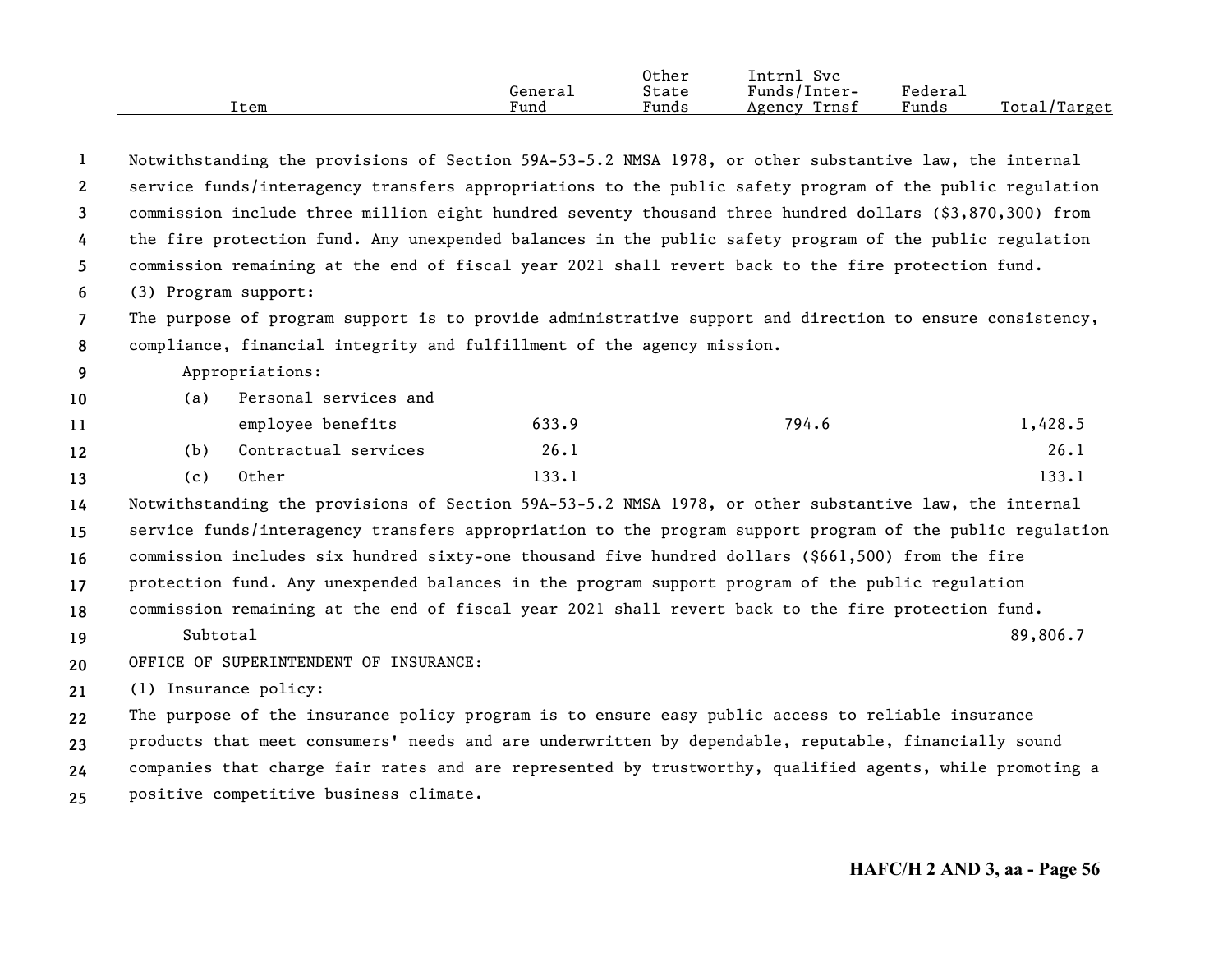|                | Item           |                                                                                                    | General<br>Fund | Other<br>State<br>Funds | Intrnl Svc<br>Funds/Inter-<br>Agency Trnsf | Federal<br>Funds | Total/Target |
|----------------|----------------|----------------------------------------------------------------------------------------------------|-----------------|-------------------------|--------------------------------------------|------------------|--------------|
| 1              |                | Appropriations:                                                                                    |                 |                         |                                            |                  |              |
| $\mathbf{2}$   | (a)            | Personal services and                                                                              |                 |                         |                                            |                  |              |
| 3              |                | employee benefits                                                                                  |                 | 1,710.0                 | 13,329.8                                   |                  | 15,039.8     |
| 4              | (b)            | Contractual services                                                                               |                 | 571.0                   | 424.4                                      |                  | 995.4        |
| 5              | (c)            | Other                                                                                              |                 | 521.8                   | 729.6                                      |                  | 1,251.4      |
| 6              | (d)            | Other financing uses                                                                               |                 | 616.8                   |                                            |                  | 616.8        |
| $\overline{7}$ |                | (2) Patient's compensation fund:                                                                   |                 |                         |                                            |                  |              |
| 8              |                | Appropriations:                                                                                    |                 |                         |                                            |                  |              |
| 9              | (a)            | Personal services and                                                                              |                 |                         |                                            |                  |              |
| 10             |                | employee benefits                                                                                  |                 | 169.2                   |                                            |                  | 169.2        |
| 11             | (b)            | Contractual services                                                                               |                 | 596.2                   |                                            |                  | 596.2        |
| 12             | (c)            | Other                                                                                              |                 | 27,615.2                |                                            |                  | 27,615.2     |
| 13             | (d)            | Other financing uses                                                                               |                 | 816.5                   |                                            |                  | 816.5        |
| 14             | Subtotal       |                                                                                                    |                 |                         |                                            |                  | 47,100.5     |
| 15             | MEDICAL BOARD: |                                                                                                    |                 |                         |                                            |                  |              |
| 16             |                | (1) Licensing and certification:                                                                   |                 |                         |                                            |                  |              |
| 17             |                | The purpose of the licensing and certification program is to provide regulation and licensure to   |                 |                         |                                            |                  |              |
| 18             |                | healthcare providers regulated by the New Mexico medical board and to ensure competent and ethical |                 |                         |                                            |                  |              |
| 19             |                | medical care to consumers.                                                                         |                 |                         |                                            |                  |              |
| 20             |                | Appropriations:                                                                                    |                 |                         |                                            |                  |              |
| 21             | (a)            | Personal services and                                                                              |                 |                         |                                            |                  |              |
| 22             |                | employee benefits                                                                                  |                 | 1,483.5                 |                                            |                  | 1,483.5      |
| 23             | (b)            | Contractual services                                                                               |                 | 430.0                   |                                            |                  | 430.0        |
| 24             | (c)            | Other                                                                                              |                 | 416.5                   |                                            |                  | 416.5        |
| 25             |                | Performance measures:                                                                              |                 |                         |                                            |                  |              |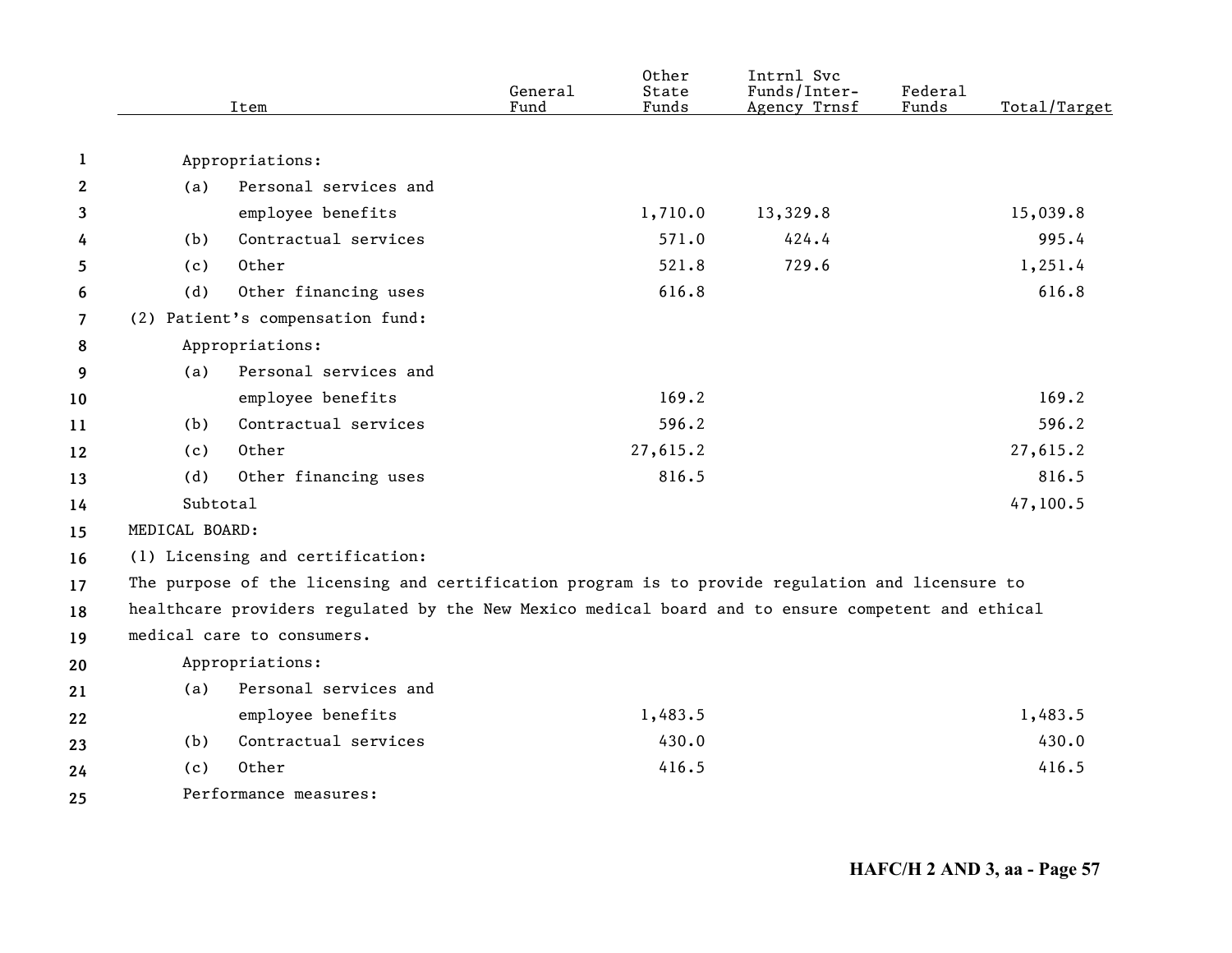|              | Item                             | General<br>Fund                                                                                          | Other<br>State<br>Funds | Intrnl Svc<br>Funds/Inter-<br>Agency Trnsf | Federal<br>Funds | Total/Target |
|--------------|----------------------------------|----------------------------------------------------------------------------------------------------------|-------------------------|--------------------------------------------|------------------|--------------|
|              |                                  |                                                                                                          |                         |                                            |                  |              |
| 1            | (a) Output:                      | Number of triennial physician licenses issued or renewed                                                 |                         |                                            |                  | 4,050        |
| $\mathbf{2}$ | $(b)$ Output:                    | Number of biennial physician assistant licenses issued or                                                |                         |                                            |                  |              |
| 3            |                                  | renewed                                                                                                  |                         |                                            |                  | 470          |
| 4            | (c) Explanatory:                 | Number of licensees contacted regarding high-risk                                                        |                         |                                            |                  |              |
| 5.           |                                  | prescribing and prescribing monitoring program compliance,                                               |                         |                                            |                  |              |
| 6            |                                  | based on the board of pharmacy prescription monitoring                                                   |                         |                                            |                  |              |
| 7            |                                  | program reports                                                                                          |                         |                                            |                  |              |
| 8            | Subtotal                         |                                                                                                          |                         |                                            |                  | 2,330.0      |
| 9            | <b>BOARD OF NURSING:</b>         |                                                                                                          |                         |                                            |                  |              |
| 10           | (1) Licensing and certification: |                                                                                                          |                         |                                            |                  |              |
| 11           |                                  | The purpose of the licensing and certification program is to provide regulations to nurses, hemodialysis |                         |                                            |                  |              |
| 12           |                                  | technicians, medication aides and their education and training programs so they provide competent and    |                         |                                            |                  |              |
| 13           |                                  | professional healthcare services to consumers.                                                           |                         |                                            |                  |              |
| 14           | Appropriations:                  |                                                                                                          |                         |                                            |                  |              |
| 15           | (a)                              | Personal services and                                                                                    |                         |                                            |                  |              |
| 16           | employee benefits                |                                                                                                          | 1,845.1                 |                                            |                  | 1,845.1      |
| 17           | Contractual services<br>(b)      |                                                                                                          | 62.5                    |                                            |                  | 62.5         |
| 18           | Other<br>(c)                     |                                                                                                          | 553.3                   | 350.0                                      |                  | 903.3        |
| 19           | Other financing uses<br>(d)      |                                                                                                          | 40.0                    |                                            |                  | 40.0         |
| 20           | Performance measures:            |                                                                                                          |                         |                                            |                  |              |
| 21           | (a) Explanatory:                 | Number of registered nurse licenses active on June 30                                                    |                         |                                            |                  |              |
| 22           | $(b)$ Output:                    | Number of advanced practice nurses contacted regarding                                                   |                         |                                            |                  |              |
| 23           |                                  | high-risk prescribing and prescription monitoring program                                                |                         |                                            |                  |              |
| 24           |                                  | compliance, based on the pharmacy board's prescription                                                   |                         |                                            |                  |              |
| 25           |                                  | monitoring program reports                                                                               |                         |                                            |                  | 300          |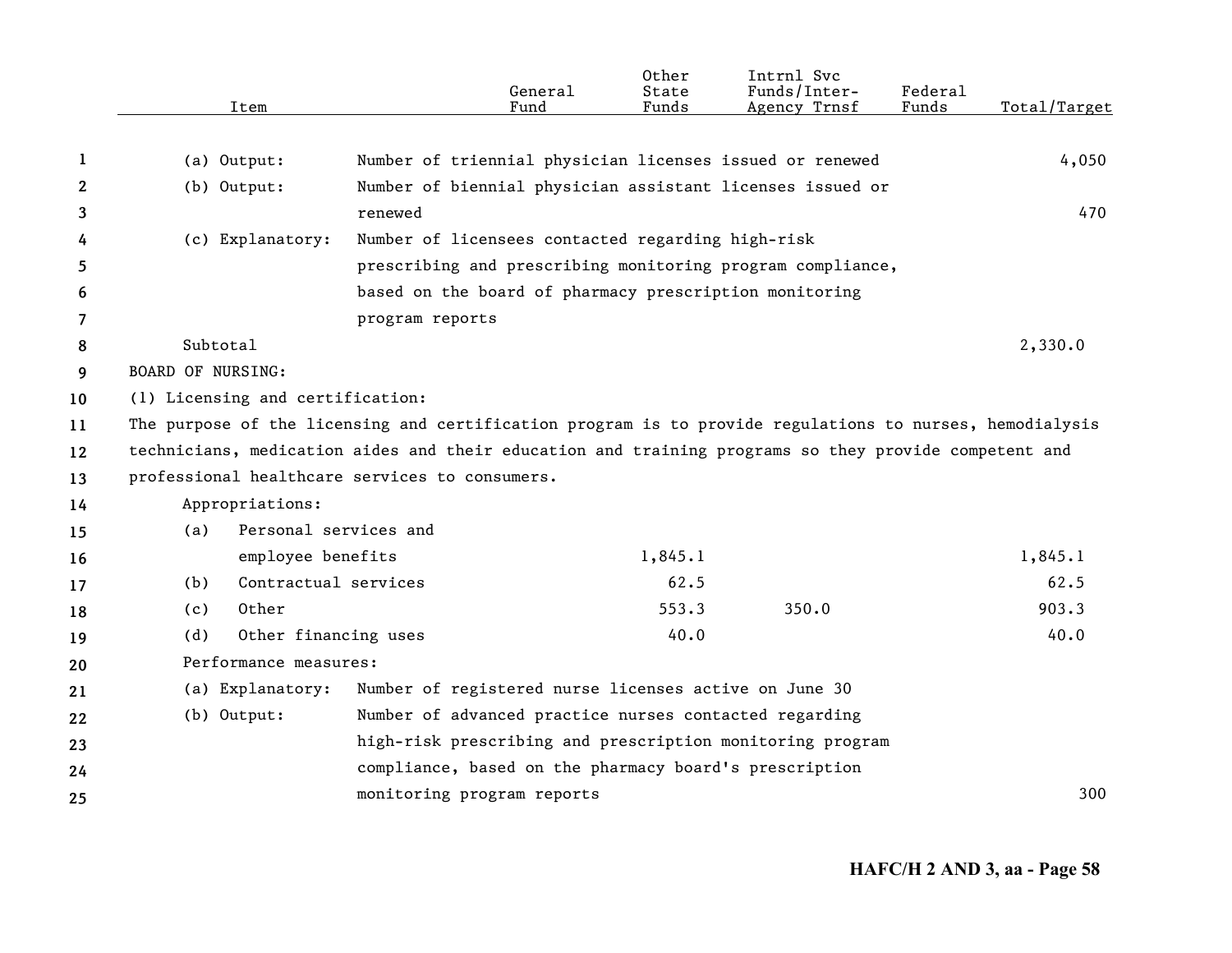|              | Item                                                                                                    | General<br>Fund                                     | Other<br>State<br>Funds | Intrnl Svc<br>Funds/Inter-<br>Agency Trnsf | Federal<br>Funds | Total/Target |
|--------------|---------------------------------------------------------------------------------------------------------|-----------------------------------------------------|-------------------------|--------------------------------------------|------------------|--------------|
|              |                                                                                                         |                                                     |                         |                                            |                  |              |
| 1            | Subtotal                                                                                                |                                                     |                         |                                            |                  | 2,850.9      |
| $\mathbf{2}$ | NEW MEXICO STATE FAIR:                                                                                  |                                                     |                         |                                            |                  |              |
| 3            | The purpose of the state fair program is to promote the New Mexico state fair as a year-round operation |                                                     |                         |                                            |                  |              |
| 4            | with venues, events and facilities that provide for greater use of the assets of the agency.            |                                                     |                         |                                            |                  |              |
| 5            | Appropriations:                                                                                         |                                                     |                         |                                            |                  |              |
| 6            | Personal services and<br>(a)                                                                            |                                                     |                         |                                            |                  |              |
| 7            | employee benefits                                                                                       |                                                     | 5,846.0                 |                                            |                  | 5,846.0      |
| 8            | Contractual services<br>(b)                                                                             |                                                     | 2,974.0                 |                                            |                  | 2,974.0      |
| 9            | Other<br>(c)                                                                                            |                                                     | 3,438.0                 |                                            |                  | 3,438.0      |
| 10           | Performance measures:                                                                                   |                                                     |                         |                                            |                  |              |
| 11           | (a) Output:                                                                                             | Number of paid attendees at annual state fair event |                         |                                            |                  | 450,000      |
| 12           | Subtotal                                                                                                |                                                     |                         |                                            |                  | 12,258.0     |
| 13           | STATE BOARD OF LICENSURE FOR PROFESSIONAL                                                               |                                                     |                         |                                            |                  |              |
| 14           | ENGINEERS AND PROFESSIONAL SURVEYORS:                                                                   |                                                     |                         |                                            |                  |              |
| 15           | (1) Regulation and licensing:                                                                           |                                                     |                         |                                            |                  |              |
| 16           | The purpose of the regulation and licensing program is to regulate the practices of engineering and     |                                                     |                         |                                            |                  |              |
| 17           | surveying in the state as they relate to the welfare of the public in safeguarding life, health and     |                                                     |                         |                                            |                  |              |
| 18           | property and to provide consumers with licensed professional engineers and licensed professional        |                                                     |                         |                                            |                  |              |
| 19           | surveyors.                                                                                              |                                                     |                         |                                            |                  |              |
| 20           | Appropriations:                                                                                         |                                                     |                         |                                            |                  |              |
| 21           | Personal services and<br>(a)                                                                            |                                                     |                         |                                            |                  |              |
| 22           | employee benefits                                                                                       |                                                     | 617.0                   |                                            |                  | 617.0        |
| 23           | Contractual services<br>(b)                                                                             |                                                     | 239.4                   |                                            |                  | 239.4        |
| 24           | Other<br>(c)                                                                                            |                                                     | 297.1                   |                                            |                  | 297.1        |
| 25           | Subtotal                                                                                                |                                                     |                         |                                            |                  | 1,153.5      |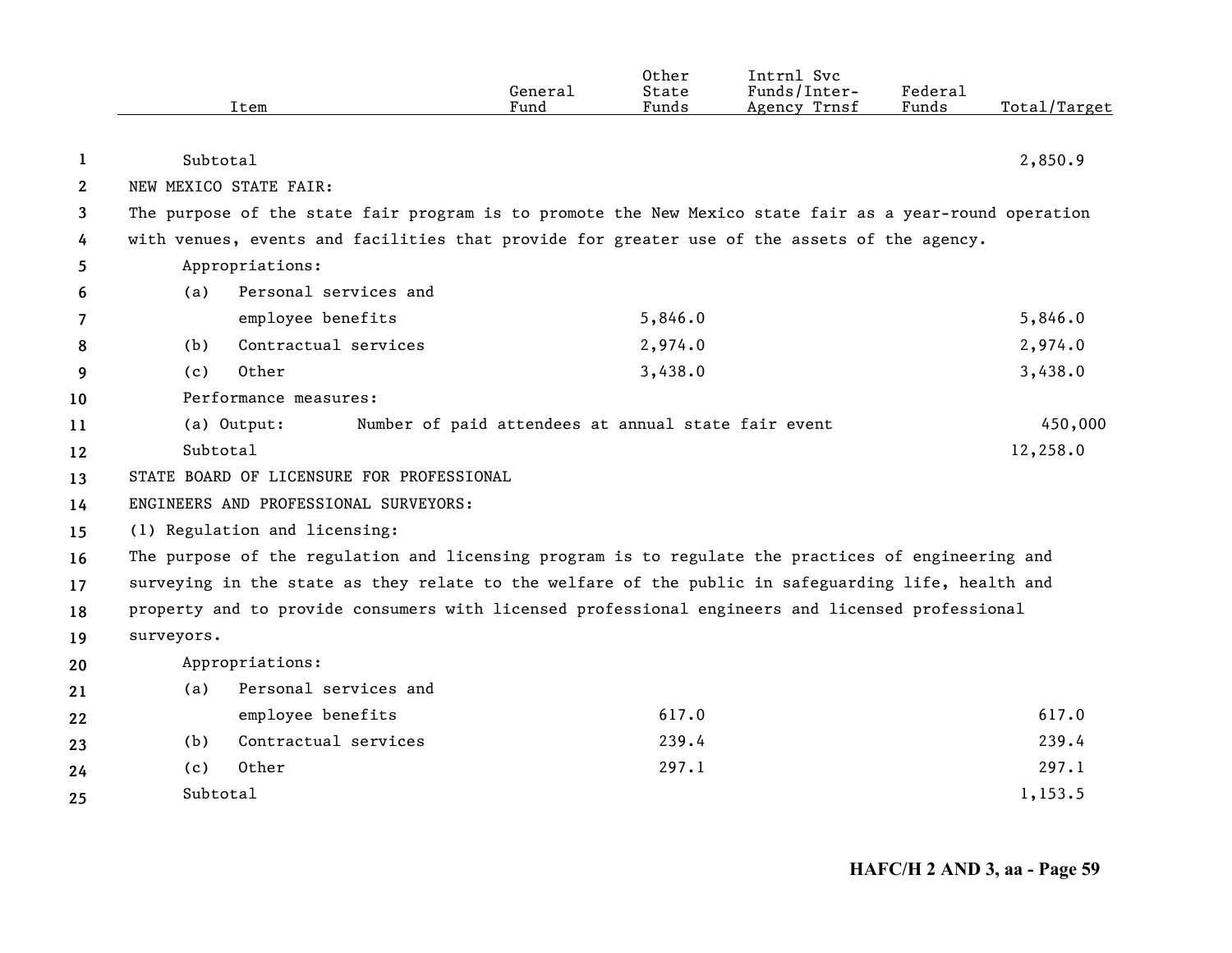|      |         | Other | Intrnl<br>Svc   |         |                   |
|------|---------|-------|-----------------|---------|-------------------|
|      | Genera⊥ | State | Funds/Inter-    | Federau |                   |
| Item | Fund    | Funds | Trnsf<br>Agency | Funds   | Total,<br>'Target |

**1**GAMING CONTROL BOARD:

**2**(1) Gaming control:

**3456**The purpose of the gaming control board is to provide strictly regulated gaming activities and to promote responsible gaming to the citizens of New Mexico so they can attain a strong level of confidence in the board's administration of gambling laws and assurance the state has competitive gaming free from criminal and corruptive elements and influences.

**7**Appropriations:

|          | (a)      | Personal services and |         |         |
|----------|----------|-----------------------|---------|---------|
| <b>q</b> |          | employee benefits     | 3,914.0 | 3,914.0 |
| 10       | (b)      | Contractual services  | 75.9    | 75.9    |
| 11       | (c)      | Other                 | 1,702.1 | 1,702.1 |
| 12       | Subtotal |                       |         | 5,692.0 |

**13**STATE RACING COMMISSION:

**14**(1) Horse racing regulation:

**15161718**The purpose of the horse racing regulation program is to provide regulation in an equitable manner to New Mexico's parimutuel horse racing industry and to protect the interest of wagering patrons and the state of New Mexico in a manner that promotes a climate of economic prosperity for horsemen, horse owners and racetrack management.

**19**Appropriations:

| 20 | (a) | Personal services and |         |       |       |         |
|----|-----|-----------------------|---------|-------|-------|---------|
| 21 |     | employee benefits     | 1,689.3 |       |       | 1,689.3 |
| 22 | (b) | Contractual services  | 577.0   | 300.0 | 700.0 | 1,577.0 |
| 23 | (c) | Other                 | 231.3   |       |       | 231.3   |
| 24 |     | Performance measures: |         |       |       |         |

**25**(a) Outcome: Percent of equine samples testing positive for illegal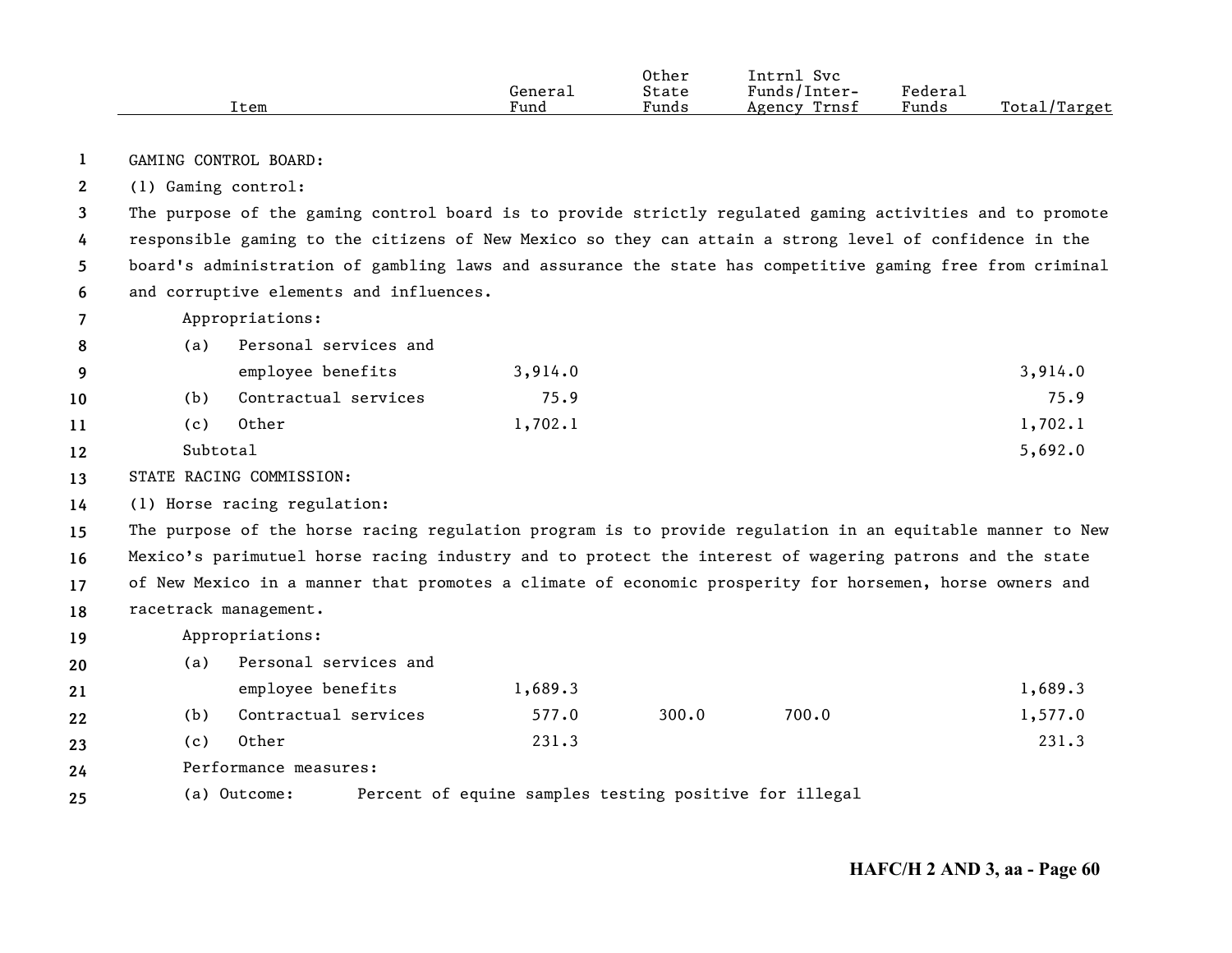|                | Item                                                                                                     |                       | General<br>Fund                                    | State<br>Funds | Funds/Inter-<br>Agency Trnsf                           | Federal<br>Funds | Total/Target |
|----------------|----------------------------------------------------------------------------------------------------------|-----------------------|----------------------------------------------------|----------------|--------------------------------------------------------|------------------|--------------|
|                |                                                                                                          |                       |                                                    |                |                                                        |                  |              |
| 1              |                                                                                                          | substances            |                                                    |                |                                                        |                  | $1\%$        |
| $\mathbf{2}$   | (b) Output:                                                                                              |                       |                                                    |                | Amount collected from parimutuel revenues, in millions |                  | \$1.6        |
| 3              | (c) Explanatory:                                                                                         |                       | Number of horse fatalities per one thousand starts |                |                                                        |                  |              |
| 4              | Subtotal                                                                                                 |                       |                                                    |                |                                                        |                  | 3,497.6      |
| 5              | BOARD OF VETERINARY MEDICINE:                                                                            |                       |                                                    |                |                                                        |                  |              |
| 6              | (1) Veterinary licensing and regulatory:                                                                 |                       |                                                    |                |                                                        |                  |              |
| $\overline{7}$ | The purpose of the veterinary licensing and regulatory program is to regulate the profession of          |                       |                                                    |                |                                                        |                  |              |
| 8              | veterinary medicine in accordance with the Veterinary Practice Act and to promote continuous improvement |                       |                                                    |                |                                                        |                  |              |
| 9              | in veterinary practices and management to protect the public.                                            |                       |                                                    |                |                                                        |                  |              |
| 10             | Appropriations:                                                                                          |                       |                                                    |                |                                                        |                  |              |
| 11             | (a)                                                                                                      | Personal services and |                                                    |                |                                                        |                  |              |
| 12             | employee benefits                                                                                        |                       |                                                    | 227.0          |                                                        |                  | 227.0        |
| 13             | (b)                                                                                                      | Contractual services  |                                                    | 188.4          |                                                        |                  | 188.4        |
| 14             | Other<br>(c)                                                                                             |                       |                                                    | 57.6           |                                                        |                  | 57.6         |
| 15             | Subtotal                                                                                                 |                       |                                                    |                |                                                        |                  | 473.0        |
| 16             | CUMBRES AND TOLTEC SCENIC RAILROAD COMMISSION:                                                           |                       |                                                    |                |                                                        |                  |              |
| 17             | The purpose of the Cumbres and Toltec scenic railroad commission is to provide railroad excursions       |                       |                                                    |                |                                                        |                  |              |
| 18             | through, into and over the scenic San Juan mountains.                                                    |                       |                                                    |                |                                                        |                  |              |
| 19             | Appropriations:                                                                                          |                       |                                                    |                |                                                        |                  |              |
| 20             | (a)                                                                                                      | Personal services and |                                                    |                |                                                        |                  |              |
| 21             | employee benefits                                                                                        |                       | 118.4                                              |                |                                                        |                  | 118.4        |
| 22             | (b)                                                                                                      | Contractual services  | 131.1                                              | 5,967.0        |                                                        |                  | 6,098.1      |
| 23             | Other<br>(c)                                                                                             |                       | 12.3                                               |                |                                                        |                  | 12.3         |
| 24             | Performance measures:                                                                                    |                       |                                                    |                |                                                        |                  |              |
| 25             | (a) Outcome:                                                                                             |                       | Total number of passengers                         |                |                                                        |                  | 45,287       |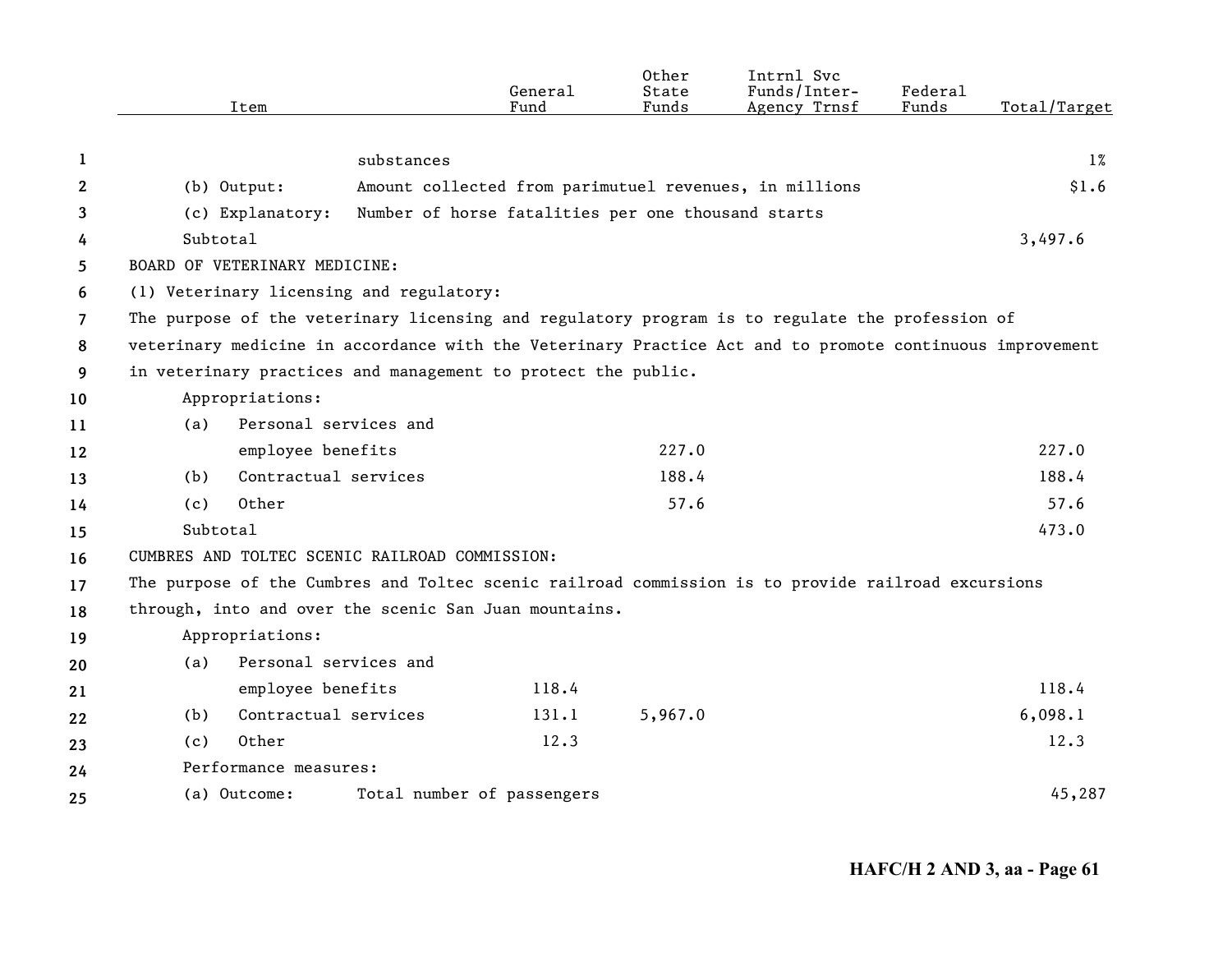|      | General | Other<br>State | Intrnl<br>Svc<br>Funds/Inter- | Federal |              |
|------|---------|----------------|-------------------------------|---------|--------------|
|      |         |                |                               |         |              |
| Item | Fund    | Funds          | Trnsf<br>Agency               | Funds   | Total/Target |

| 1              | Subtotal             |                                                                                                       |                                           |         | 6,228.8                                                                                                  |
|----------------|----------------------|-------------------------------------------------------------------------------------------------------|-------------------------------------------|---------|----------------------------------------------------------------------------------------------------------|
| $\mathbf{2}$   |                      | OFFICE OF MILITARY BASE PLANNING AND SUPPORT:                                                         |                                           |         |                                                                                                          |
| 3              |                      |                                                                                                       |                                           |         | The purpose of the office of military base planning and support is to provide advice to the governor and |
| 4              |                      |                                                                                                       |                                           |         | lieutenant governor on New Mexico's four military installations, to work with community support groups,  |
| 5              |                      | to ensure that state initiatives are complementary of community actions and to identify and address   |                                           |         |                                                                                                          |
| 6              |                      | appropriate state-level issues that will contribute to the long-term viability of New Mexico military |                                           |         |                                                                                                          |
| $\overline{7}$ | installations.       |                                                                                                       |                                           |         |                                                                                                          |
| 8              |                      | Appropriations:                                                                                       |                                           |         |                                                                                                          |
| 9              | (a)                  | Personal services and                                                                                 |                                           |         |                                                                                                          |
| 10             |                      | employee benefits                                                                                     | 132.4                                     |         | 132.4                                                                                                    |
| 11             | (b)                  | Contractual services                                                                                  | 89.5                                      |         | 89.5                                                                                                     |
| 12             | (c)                  | Other                                                                                                 | 35.2                                      |         | 35.2                                                                                                     |
| 13             | Subtotal             |                                                                                                       |                                           |         | 257.1                                                                                                    |
| 14             | SPACEPORT AUTHORITY: |                                                                                                       |                                           |         |                                                                                                          |
| 15             |                      | The purpose of the spaceport authority is to finance, design, develop, construct, equip and safely    |                                           |         |                                                                                                          |
| 16             |                      | operate spaceport America and thereby generate significant high technology economic development       |                                           |         |                                                                                                          |
| 17             |                      | throughout the state.                                                                                 |                                           |         |                                                                                                          |
| 18             |                      | Appropriations:                                                                                       |                                           |         |                                                                                                          |
| 19             | (a)                  | Personal services and                                                                                 |                                           |         |                                                                                                          |
| 20             |                      | employee benefits                                                                                     | 2,622.4                                   | 1,738.9 | 4,361.3                                                                                                  |
| 21             | (b)                  | Contractual services                                                                                  |                                           | 5,510.3 | 5,510.3                                                                                                  |
| 22             | (c)                  | Other                                                                                                 |                                           | 2,805.8 | 2,805.8                                                                                                  |
| 23             |                      | Performance measures:                                                                                 |                                           |         |                                                                                                          |
| 24             |                      | (a) Output:                                                                                           | Number of aerospace customers and tenants |         | 15                                                                                                       |
| 25             | Subtotal             |                                                                                                       |                                           |         | 12,677.4                                                                                                 |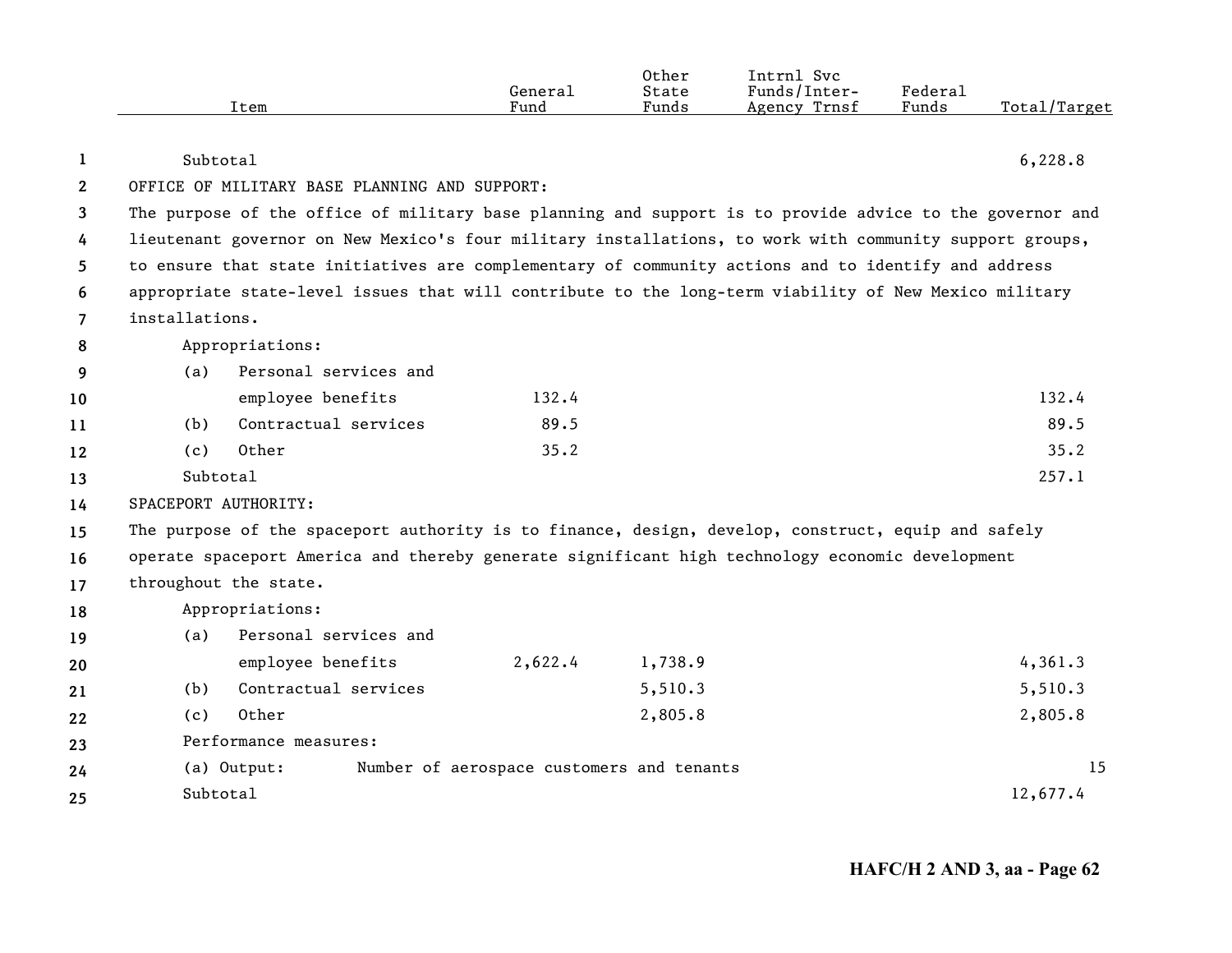|                |                   | Item                                                                                                 |                                            | General<br>Fund                              | Other<br>State<br>Funds | Intrnl Svc<br>Funds/Inter-<br>Agency Trnsf                                                                | Federal<br>Funds | Total/Target |
|----------------|-------------------|------------------------------------------------------------------------------------------------------|--------------------------------------------|----------------------------------------------|-------------------------|-----------------------------------------------------------------------------------------------------------|------------------|--------------|
|                |                   |                                                                                                      |                                            |                                              |                         |                                                                                                           |                  |              |
| 1              |                   | TOTAL COMMERCE AND INDUSTRY                                                                          |                                            | 69,071.3                                     | 81,216.5                | 105,599.2                                                                                                 | 810.0            | 256,697.0    |
| $\mathbf{2}$   |                   |                                                                                                      |                                            | E. AGRICULTURE, ENERGY AND NATURAL RESOURCES |                         |                                                                                                           |                  |              |
| 3              |                   | CULTURAL AFFAIRS DEPARTMENT:                                                                         |                                            |                                              |                         |                                                                                                           |                  |              |
| 4              |                   | (1) Museums and historic sites:                                                                      |                                            |                                              |                         |                                                                                                           |                  |              |
| 5.             |                   | The purpose of the museums and historic sites program is to develop and enhance the quality of state |                                            |                                              |                         |                                                                                                           |                  |              |
| 6              |                   |                                                                                                      |                                            |                                              |                         | museums and monuments by providing the highest standards in exhibitions, performances and programs        |                  |              |
| $\overline{7}$ |                   |                                                                                                      |                                            |                                              |                         | showcasing the arts, history and science of New Mexico and cultural traditions worldwide.                 |                  |              |
| 8              |                   | Appropriations:                                                                                      |                                            |                                              |                         |                                                                                                           |                  |              |
| 9              | (a)               |                                                                                                      | Personal services and                      |                                              |                         |                                                                                                           |                  |              |
| 10             |                   | employee benefits                                                                                    |                                            | 18,018.9                                     | 2,462.3                 | 25.0                                                                                                      | 96.9             | 20,603.1     |
| 11             | (b)               | Contractual services                                                                                 |                                            | 843.8                                        | 421.8                   |                                                                                                           |                  | 1,265.6      |
| 12             | (c)               | Other                                                                                                |                                            | 4,512.3                                      | 1,473.9                 |                                                                                                           |                  | 5,986.2      |
| 13             |                   |                                                                                                      |                                            |                                              |                         | The general fund appropriations to the museums and historic sites program of the cultural affairs         |                  |              |
| 14             |                   |                                                                                                      |                                            |                                              |                         | department include forty thousand dollars (\$40,000) for educational, historical and cultural programs in |                  |              |
| 15             |                   |                                                                                                      |                                            |                                              |                         | Santa Fe, San Miguel, Mora, Colfax and Union counties to commemorate the two hundredth anniversary of the |                  |              |
| 16             |                   |                                                                                                      | opening of trade along the Santa Fe trail. |                                              |                         |                                                                                                           |                  |              |
| 17             |                   | Performance measures:                                                                                |                                            |                                              |                         |                                                                                                           |                  |              |
| 18             |                   | (a) Outcome:                                                                                         |                                            |                                              |                         | Total number of people served through programs and services                                               |                  |              |
| 19             |                   |                                                                                                      |                                            | offered by museums and historic sites        |                         |                                                                                                           |                  | 1,350,000    |
| 20             |                   | (b) Outcome:                                                                                         |                                            |                                              |                         | Earned revenue from admissions, rentals and other activity                                                |                  | \$4,310,000  |
| 21             | (2) Preservation: |                                                                                                      |                                            |                                              |                         |                                                                                                           |                  |              |
| 22             |                   |                                                                                                      |                                            |                                              |                         | The purpose of the preservation program is to identify, study and protect New Mexico's unique cultural    |                  |              |
| 23             |                   |                                                                                                      |                                            |                                              |                         | resources, including its archaeological sites, architectural and engineering achievements, cultural       |                  |              |
| 24             |                   | landscapes and diverse heritage.                                                                     |                                            |                                              |                         |                                                                                                           |                  |              |
| 25             |                   | Appropriations:                                                                                      |                                            |                                              |                         |                                                                                                           |                  |              |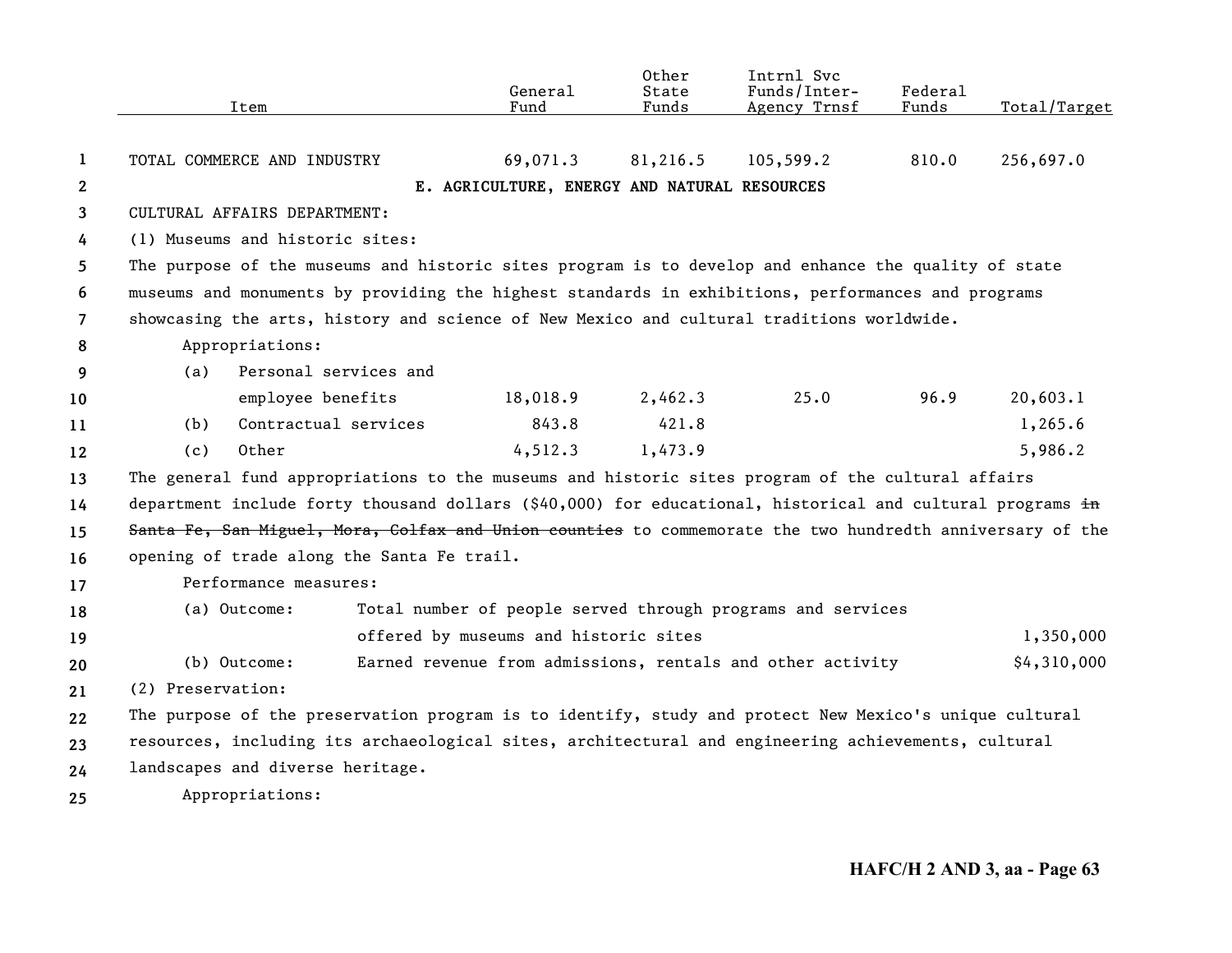|                |             | Item                                                                                                       | General<br>Fund                        | 0ther<br>State<br>Funds | Intrnl Svc<br>Funds/Inter-<br>Agency Trnsf                | <b>Federal</b><br>Funds | Total/Target |
|----------------|-------------|------------------------------------------------------------------------------------------------------------|----------------------------------------|-------------------------|-----------------------------------------------------------|-------------------------|--------------|
|                |             |                                                                                                            |                                        |                         |                                                           |                         |              |
| 1              | (a)         | Personal services and                                                                                      |                                        |                         |                                                           |                         |              |
| 2              |             | employee benefits                                                                                          | 776.0                                  | 1,165.0                 |                                                           | 778.4                   | 2,719.4      |
| 3              | (b)         | Contractual services                                                                                       |                                        | 157.6                   |                                                           | 110.0                   | 267.6        |
| 4              | (c)         | Other                                                                                                      | 64.5                                   | 184.4                   |                                                           | 158.0                   | 406.9        |
| 5              |             | The other state funds appropriations to the preservation program of the cultural affairs department        |                                        |                         |                                                           |                         |              |
| 6              |             | include one million dollars (\$1,000,000) from the department of transportation for archaeological studies |                                        |                         |                                                           |                         |              |
| $\overline{7}$ |             | as needed for highway projects.                                                                            |                                        |                         |                                                           |                         |              |
| 8              |             | (3) Library services:                                                                                      |                                        |                         |                                                           |                         |              |
| 9              |             | The purpose of the library services program is to empower libraries to support the educational, economic   |                                        |                         |                                                           |                         |              |
| 10             |             | and health goals of their communities and to deliver direct library and information services to those who  |                                        |                         |                                                           |                         |              |
| 11             | need them.  |                                                                                                            |                                        |                         |                                                           |                         |              |
| 12             |             | Appropriations:                                                                                            |                                        |                         |                                                           |                         |              |
| 13             | (a)         | Personal services and                                                                                      |                                        |                         |                                                           |                         |              |
| 14             |             | employee benefits                                                                                          | 2,088.0                                |                         |                                                           | 672.5                   | 2,760.5      |
| 15             | (b)         | Contractual services                                                                                       | 227.3                                  |                         |                                                           | 62.6                    | 289.9        |
| 16             | (c)         | Other                                                                                                      | 1,783.1                                | 90.3                    |                                                           | 721.8                   | 2,595.2      |
| 17             |             | Performance measures:                                                                                      |                                        |                         |                                                           |                         |              |
| 18             |             | (a) Output:                                                                                                |                                        |                         | Number of library transactions using electronic resources |                         |              |
| 19             |             |                                                                                                            | funded by the New Mexico state library |                         |                                                           |                         | 5,815,000    |
| 20             | $(4)$ Arts: |                                                                                                            |                                        |                         |                                                           |                         |              |
| 21             |             | The purpose of the arts program is to preserve, enhance and develop the arts in New Mexico through         |                                        |                         |                                                           |                         |              |
| 22             |             | partnerships, public awareness and education.                                                              |                                        |                         |                                                           |                         |              |
| 23             |             | Appropriations:                                                                                            |                                        |                         |                                                           |                         |              |
| 24             | (a)         | Personal services and                                                                                      |                                        |                         |                                                           |                         |              |
| 25             |             | employee benefits                                                                                          | 765.4                                  |                         |                                                           | 168.5                   | 933.9        |
|                |             |                                                                                                            |                                        |                         |                                                           |                         |              |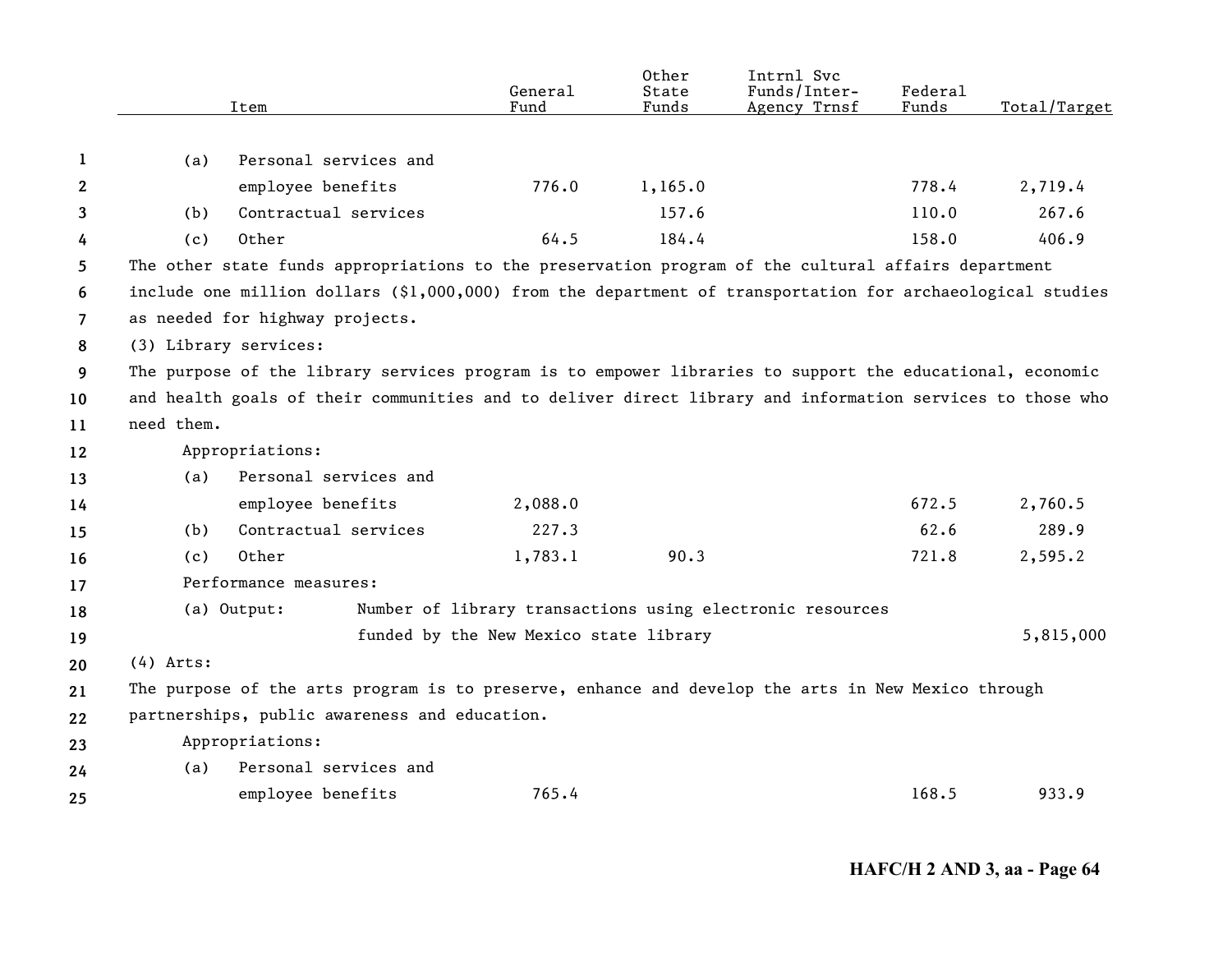|                |                      | Item                                                                                                     | General<br>Fund | Other<br>State<br>Funds | Intrnl Svc<br>Funds/Inter-<br>Agency Trnsf | Federal<br>Funds | Total/Target |
|----------------|----------------------|----------------------------------------------------------------------------------------------------------|-----------------|-------------------------|--------------------------------------------|------------------|--------------|
|                |                      |                                                                                                          |                 |                         |                                            |                  |              |
| 1              | (b)                  | Contractual services                                                                                     | 703.0           |                         |                                            | 398.1            | 1, 101.1     |
| $\mathbf{2}$   | (c)                  | Other                                                                                                    | 171.1           |                         |                                            | 49.9             | 221.0        |
| 3              | (5) Program support: |                                                                                                          |                 |                         |                                            |                  |              |
| 4              |                      | The purpose of program support is to deliver effective, efficient, high-quality services in concert with |                 |                         |                                            |                  |              |
| 5              |                      | the core agenda of the governor.                                                                         |                 |                         |                                            |                  |              |
| 6              |                      | Appropriations:                                                                                          |                 |                         |                                            |                  |              |
| $\overline{7}$ | (a)                  | Personal services and                                                                                    |                 |                         |                                            |                  |              |
| 8              |                      | employee benefits                                                                                        | 3,773.7         |                         |                                            |                  | 3,773.7      |
| 9              | (b)                  | Contractual services                                                                                     | 85.9            | 199.9                   |                                            |                  | 285.8        |
| 10             | (c)                  | Other                                                                                                    | 612.4           |                         |                                            |                  | 612.4        |
| 11             | Subtotal             |                                                                                                          |                 |                         |                                            |                  | 43,822.3     |
| 12             |                      | NEW MEXICO LIVESTOCK BOARD:                                                                              |                 |                         |                                            |                  |              |
| 13             |                      | (1) Livestock inspection:                                                                                |                 |                         |                                            |                  |              |
| 14             |                      | The purpose of the livestock inspection program is to protect the livestock industry from loss of        |                 |                         |                                            |                  |              |
| 15             |                      | livestock by theft or straying and to help control the spread of dangerous livestock diseases.           |                 |                         |                                            |                  |              |
| 16             |                      | Appropriations:                                                                                          |                 |                         |                                            |                  |              |
| 17             | (a)                  | Personal services and                                                                                    |                 |                         |                                            |                  |              |
| 18             |                      | employee benefits                                                                                        | 605.0           | 4,595.0                 |                                            |                  | 5,200.0      |
| 19             | (b)                  | Contractual services                                                                                     | 50.0            | 224.6                   |                                            |                  | 274.6        |
| 20             | (c)                  | Other                                                                                                    | 50.0            | 995.8                   |                                            |                  | 1,045.8      |
| 21             | Subtotal             |                                                                                                          |                 |                         |                                            |                  | 6,520.4      |
| 22             |                      | DEPARTMENT OF GAME AND FISH:                                                                             |                 |                         |                                            |                  |              |
| 23             |                      | (1) Field operations:                                                                                    |                 |                         |                                            |                  |              |
| 24             |                      | The purpose of the field operations program is to promote and assist the implementation of law           |                 |                         |                                            |                  |              |
| 25             |                      | enforcement, habitat and public outreach programs throughout the state.                                  |                 |                         |                                            |                  |              |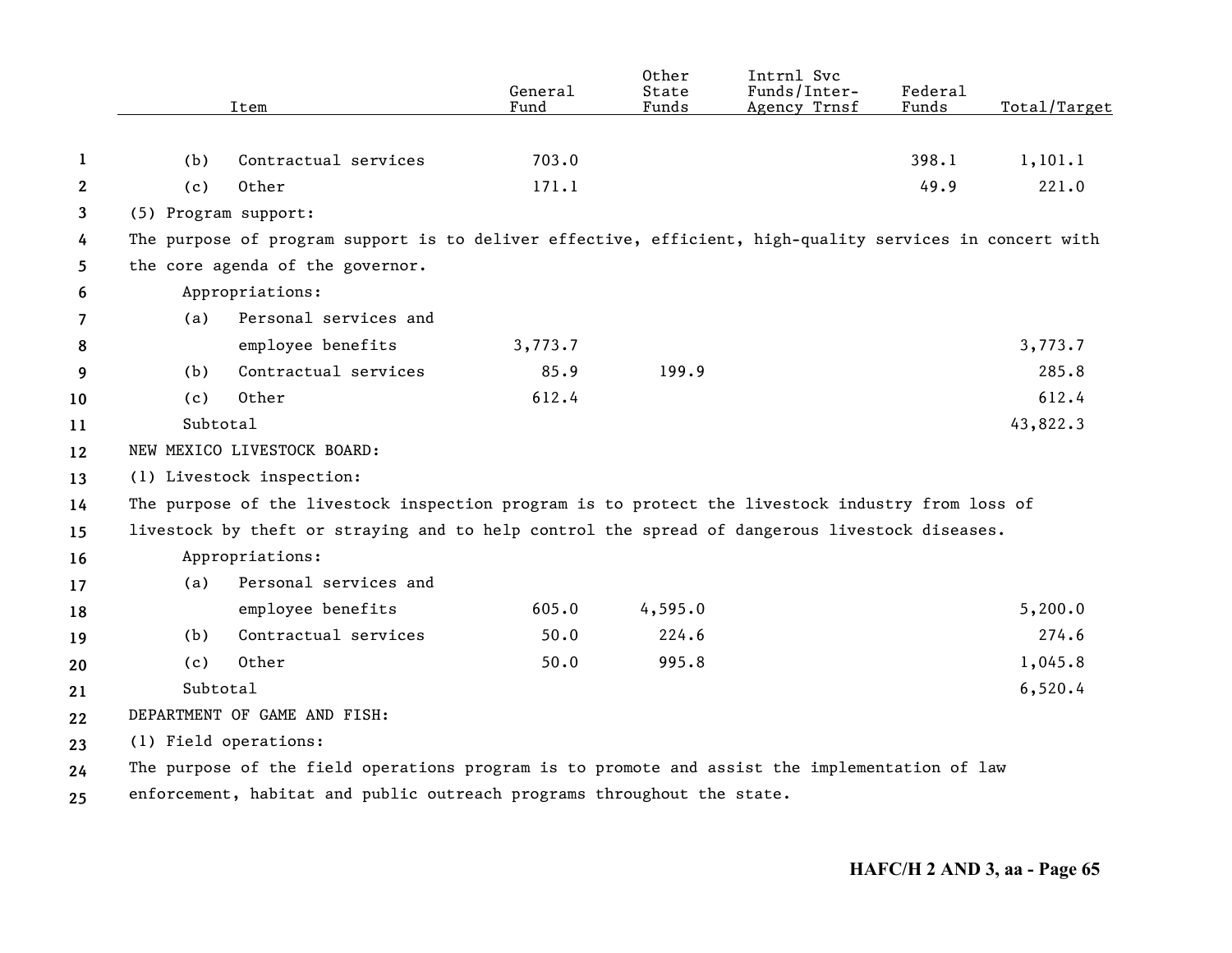|    |                      | Item                       |                         | General<br>Fund                                                               | Other<br>State<br>Funds | Intrnl Svc<br>Funds/Inter-<br>Agency Trnsf                                                                | Federal<br>Funds | Total/Target |
|----|----------------------|----------------------------|-------------------------|-------------------------------------------------------------------------------|-------------------------|-----------------------------------------------------------------------------------------------------------|------------------|--------------|
|    |                      |                            |                         |                                                                               |                         |                                                                                                           |                  |              |
| 1  |                      | Appropriations:            |                         |                                                                               |                         |                                                                                                           |                  |              |
| 2  | (a)                  | Personal services and      |                         |                                                                               |                         |                                                                                                           |                  |              |
| 3  |                      | employee benefits          |                         |                                                                               | 7,261.6                 |                                                                                                           | 312.4            | 7,574.0      |
| 4  | (b)                  | Contractual services       |                         |                                                                               | 128.7                   |                                                                                                           |                  | 128.7        |
| 5  | (c)                  | Other                      |                         |                                                                               | 2,122.9                 |                                                                                                           |                  | 2,122.9      |
| 6  |                      | Performance measures:      |                         |                                                                               |                         |                                                                                                           |                  |              |
| 7  |                      | (a) Output:                |                         |                                                                               |                         | Number of conservation officer hours spent in the field                                                   |                  |              |
| 8  |                      |                            | checking for compliance |                                                                               |                         |                                                                                                           |                  | 56,000       |
| 9  |                      | (2) Conservation services: |                         |                                                                               |                         |                                                                                                           |                  |              |
| 10 |                      |                            |                         |                                                                               |                         | The purpose of the conservation services program is to provide information and technical guidance to any  |                  |              |
| 11 |                      |                            |                         |                                                                               |                         | person wishing to conserve and enhance wildlife habitat and recover indigenous species of threatened and  |                  |              |
| 12 | endangered wildlife. |                            |                         |                                                                               |                         |                                                                                                           |                  |              |
| 13 |                      | Appropriations:            |                         |                                                                               |                         |                                                                                                           |                  |              |
| 14 | (a)                  | Personal services and      |                         |                                                                               |                         |                                                                                                           |                  |              |
| 15 |                      | employee benefits          |                         |                                                                               | 4,383.6                 |                                                                                                           | 7,061.9          | 11,445.5     |
| 16 | (b)                  | Contractual services       |                         |                                                                               | 1,725.3                 |                                                                                                           | 1,903.0          | 3,628.3      |
| 17 | (c)                  | Other                      |                         |                                                                               | 2,724.9                 |                                                                                                           | 5,299.6          | 8,024.5      |
| 18 | (d)                  | Other financing uses       |                         |                                                                               | 182.3                   |                                                                                                           |                  | 182.3        |
| 19 |                      |                            |                         |                                                                               |                         | The other state funds appropriation to the conservation services program of the department of game and    |                  |              |
| 20 |                      |                            |                         |                                                                               |                         | fish in the other financing uses category includes one hundred thousand dollars (\$100,000) from the game |                  |              |
| 21 |                      |                            |                         |                                                                               |                         | protection fund for Ute dam operations and eighty-two thousand three hundred dollars (\$82,300) from the  |                  |              |
| 22 |                      |                            |                         |                                                                               |                         | game protection fund for Eagle Nest dam operations for the interstate stream compact compliance and water |                  |              |
| 23 |                      |                            |                         |                                                                               |                         | development program of the state engineer. Any unexpended balances remaining at the end of the fiscal     |                  |              |
| 24 |                      |                            |                         | year 2021 from these appropriations shall revert to the game protection fund. |                         |                                                                                                           |                  |              |
| 25 |                      | Performance measures:      |                         |                                                                               |                         |                                                                                                           |                  |              |
|    |                      |                            |                         |                                                                               |                         |                                                                                                           |                  |              |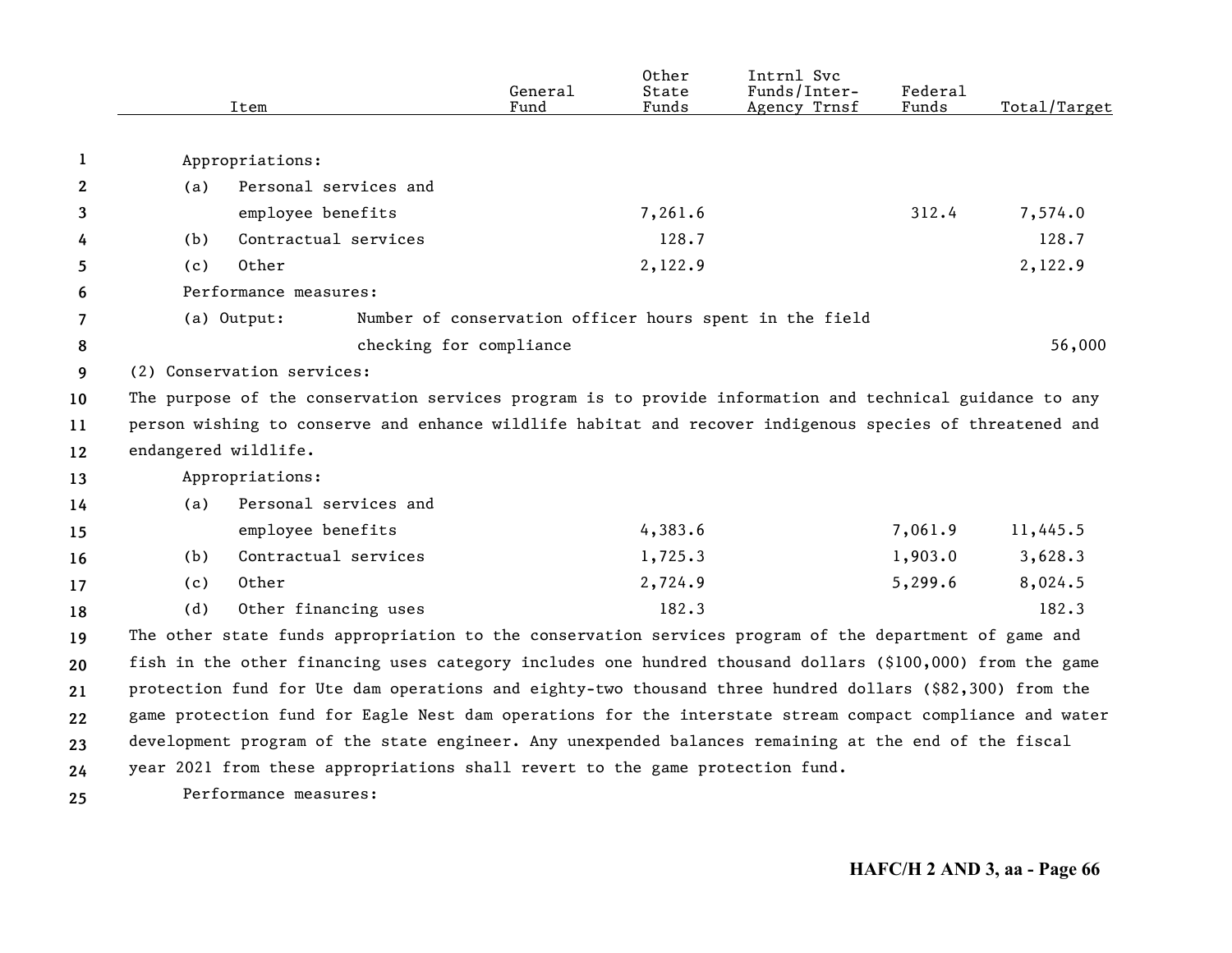|    |                               | General                                                                                                 | Other<br>State | Intrnl Svc<br>Funds/Inter- | <b>Federal</b> |              |
|----|-------------------------------|---------------------------------------------------------------------------------------------------------|----------------|----------------------------|----------------|--------------|
|    | Item                          | Fund                                                                                                    | Funds          | Agency Trnsf               | Funds          | Total/Target |
|    |                               |                                                                                                         |                |                            |                |              |
| 1  | (a) Outcome:                  | Number of elk licenses offered on an annual basis in New                                                |                |                            |                |              |
| 2  |                               | Mexico                                                                                                  |                |                            |                | 35,000       |
| 3  | (b) Outcome:                  | Percent of public hunting licenses drawn by New Mexico                                                  |                |                            |                |              |
| 4  |                               | resident hunters                                                                                        |                |                            |                | 84%          |
| 5  | (c) Output:                   | Annual output of fish from the department's hatchery                                                    |                |                            |                |              |
| 6  |                               | system, in pounds                                                                                       |                |                            |                | 660,000      |
| 7  |                               | (3) Wildlife depredation and nuisance abatement:                                                        |                |                            |                |              |
| 8  |                               | The purpose of the wildlife depredation and nuisance abatement program is to provide complaint          |                |                            |                |              |
| 9  |                               | administration and intervention processes to private landowners, leaseholders and other New Mexicans so |                |                            |                |              |
| 10 |                               | they may be relieved of, and precluded from, property damage and annoyances or risks to public safety   |                |                            |                |              |
| 11 | caused by protected wildlife. |                                                                                                         |                |                            |                |              |
| 12 | Appropriations:               |                                                                                                         |                |                            |                |              |
| 13 | (a)                           | Personal services and                                                                                   |                |                            |                |              |
| 14 | employee benefits             |                                                                                                         | 332.3          |                            |                | 332.3        |
| 15 | (b)                           | Contractual services                                                                                    | 125.7          |                            |                | 125.7        |
| 16 | Other<br>(c)                  |                                                                                                         | 565.9          |                            |                | 565.9        |
| 17 | Performance measures:         |                                                                                                         |                |                            |                |              |
| 18 | (a) Outcome:                  | Percent of depredation complaints resolved within the                                                   |                |                            |                |              |
| 19 |                               | mandated one-year timeframe                                                                             |                |                            |                | 98%          |
| 20 | (4) Program support:          |                                                                                                         |                |                            |                |              |
| 21 |                               | The purpose of program support is to provide an adequate and flexible system of direction, oversight,   |                |                            |                |              |
| 22 |                               | accountability and support to all divisions so they may successfully attain planned outcomes for all    |                |                            |                |              |
| 23 | department programs.          |                                                                                                         |                |                            |                |              |
| 24 | Appropriations:               |                                                                                                         |                |                            |                |              |
| 25 | (a)                           | Personal services and                                                                                   |                |                            |                |              |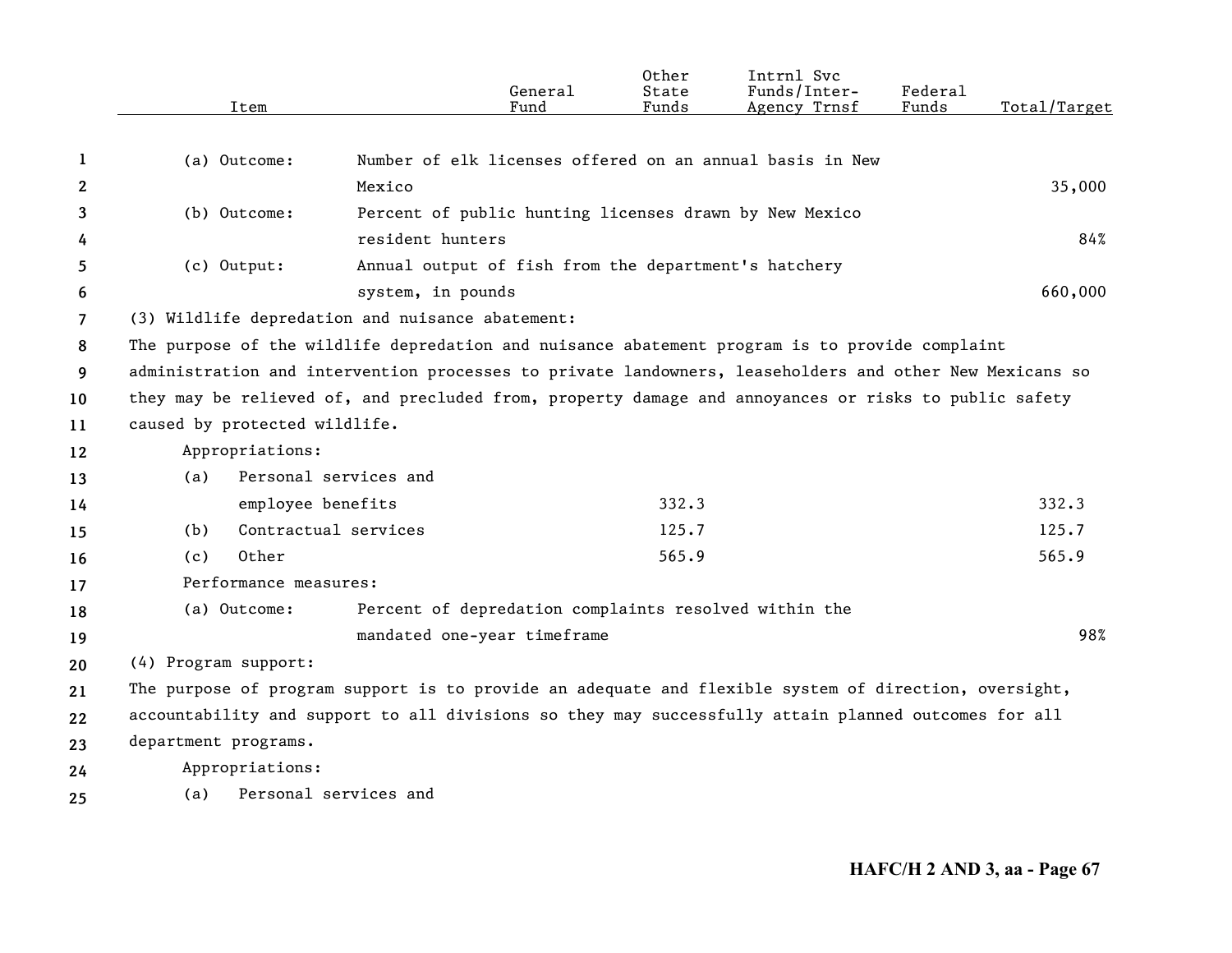|                |                      | Item                                                                                                      | General<br>Fund | Other<br>State<br>Funds | Intrnl Svc<br>Funds/Inter-<br>Agency Trnsf | Federal<br>Funds | Total/Target |
|----------------|----------------------|-----------------------------------------------------------------------------------------------------------|-----------------|-------------------------|--------------------------------------------|------------------|--------------|
|                |                      |                                                                                                           |                 |                         |                                            |                  |              |
| 1              |                      | employee benefits                                                                                         |                 | 4, 105.9                |                                            | 399.2            | 4,505.1      |
| $\mathbf{2}$   | (b)                  | Contractual services                                                                                      |                 | 258.0                   |                                            |                  | 258.0        |
| 3              | (c)                  | Other                                                                                                     |                 | 2,947.2                 |                                            |                  | 2,947.2      |
| 4              | Subtotal             |                                                                                                           |                 |                         |                                            |                  | 41,840.4     |
| 5              |                      | ENERGY, MINERALS AND NATURAL RESOURCES DEPARTMENT:                                                        |                 |                         |                                            |                  |              |
| 6              |                      | (1) Energy conservation and management:                                                                   |                 |                         |                                            |                  |              |
| $\overline{7}$ |                      | The purpose of the energy conservation and management program is to develop and implement clean energy    |                 |                         |                                            |                  |              |
| 8              |                      | programs to decrease per capita energy consumption; use New Mexico's substantial renewable energy         |                 |                         |                                            |                  |              |
| 9              |                      | resources; minimize local, regional and global air emissions; lessen dependence on foreign oil and reduce |                 |                         |                                            |                  |              |
| 10             |                      | in-state water demands associated with fossil-fueled electrical generation.                               |                 |                         |                                            |                  |              |
| 11             |                      | Appropriations:                                                                                           |                 |                         |                                            |                  |              |
| 12             | (a)                  | Personal services and                                                                                     |                 |                         |                                            |                  |              |
| 13             |                      | employee benefits                                                                                         | 1,168.6         |                         |                                            | 565.7            | 1,734.3      |
| 14             | (b)                  | Contractual services                                                                                      | 51.2            | 200.0                   |                                            | 223.0            | 474.2        |
| 15             | (c)                  | Other                                                                                                     | 86.1            |                         |                                            | 1,165.8          | 1,251.9      |
| 16             |                      | The general fund appropriations to the energy conservation and management program of the energy, minerals |                 |                         |                                            |                  |              |
| 17             |                      | and natural resources department include seventy-five thousand dollars (\$75,000) for implementation of   |                 |                         |                                            |                  |              |
| 18             |                      | the Energy Transition Act.                                                                                |                 |                         |                                            |                  |              |
| 19             | (2) Healthy forests: |                                                                                                           |                 |                         |                                            |                  |              |
| 20             |                      | The purpose of the healthy forests program is to promote the health of New Mexico's forest lands by       |                 |                         |                                            |                  |              |
| 21             |                      | managing wildfires, mitigating urban-interface fire threats and providing stewardship of private and      |                 |                         |                                            |                  |              |
| 22             |                      | state forest lands and associated watersheds.                                                             |                 |                         |                                            |                  |              |
| 23             |                      | Appropriations:                                                                                           |                 |                         |                                            |                  |              |
| 24             | (a)                  | Personal services and                                                                                     |                 |                         |                                            |                  |              |
| 25             |                      | employee benefits                                                                                         | 3,300.8         | 333.8                   |                                            | 3,270.7          | 6,905.3      |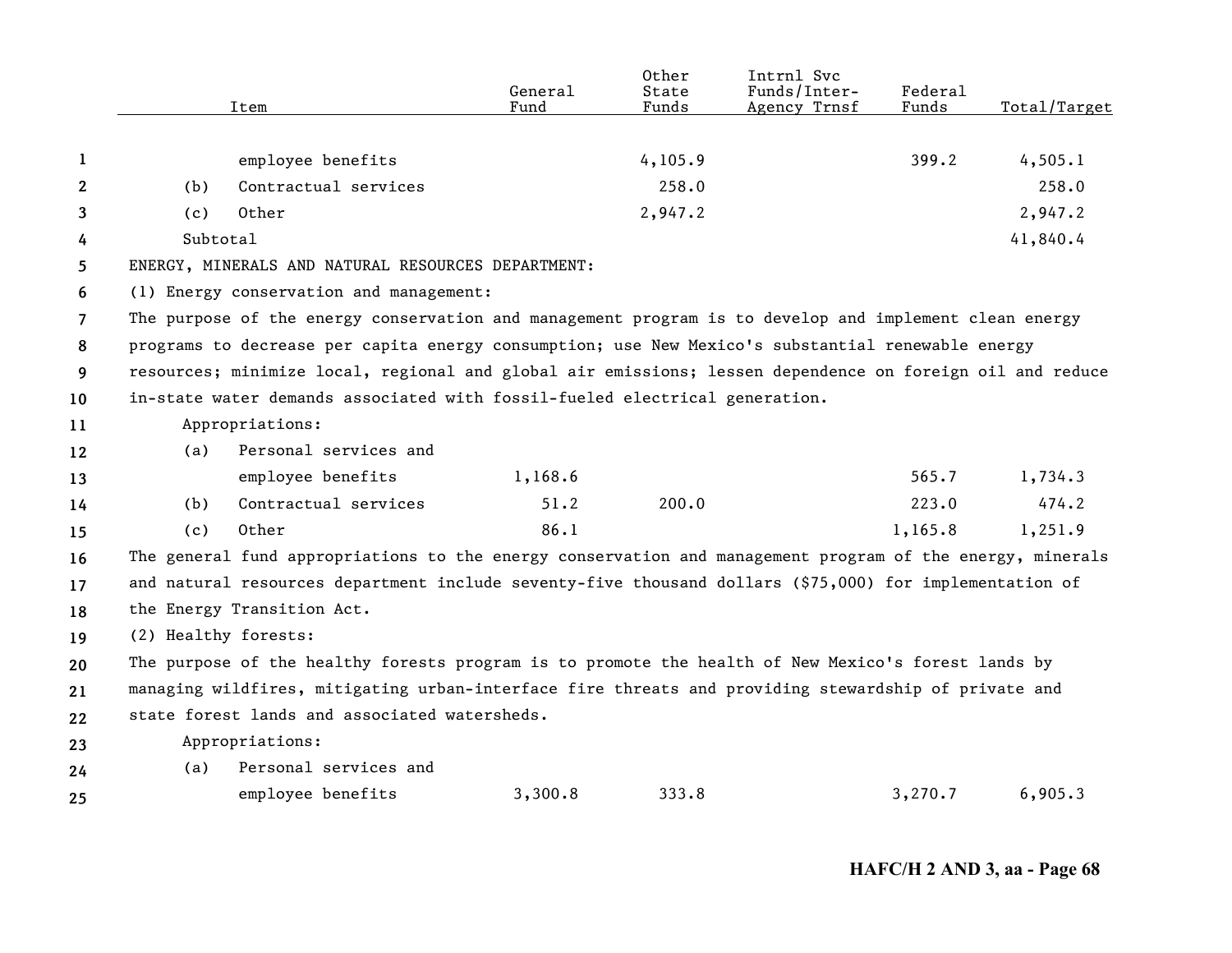|              |                                                                                                           | Item                              |                                                       | General<br>Fund                                     | Other<br>State<br>Funds | Intrnl Svc<br>Funds/Inter-<br>Agency Trnsf                                                                 | <b>Federal</b><br>Funds | Total/Target |
|--------------|-----------------------------------------------------------------------------------------------------------|-----------------------------------|-------------------------------------------------------|-----------------------------------------------------|-------------------------|------------------------------------------------------------------------------------------------------------|-------------------------|--------------|
|              |                                                                                                           |                                   |                                                       |                                                     |                         |                                                                                                            |                         |              |
| 1            | (b)                                                                                                       | Contractual services              |                                                       | 4.2                                                 | 1,547.0                 |                                                                                                            | 443.5                   | 1,994.7      |
| $\mathbf{2}$ | (c)                                                                                                       | Other                             |                                                       | 708.0                                               | 805.3                   |                                                                                                            | 5,619.5                 | 7,132.8      |
| 3            | (d)                                                                                                       | Other financing uses              |                                                       |                                                     | 48.9                    |                                                                                                            |                         | 48.9         |
| 4            |                                                                                                           | Performance measures:             |                                                       |                                                     |                         |                                                                                                            |                         |              |
| 5            |                                                                                                           | (a) Output:                       |                                                       | Number of nonfederal wildland firefighters provided |                         |                                                                                                            |                         |              |
| 6            |                                                                                                           |                                   |                                                       |                                                     |                         | professional and technical incident command system training                                                |                         | 1,500        |
| 7            |                                                                                                           | $(b)$ Output:                     |                                                       | Number of acres treated in New Mexico's forests and |                         |                                                                                                            |                         |              |
| 8            |                                                                                                           |                                   | watersheds                                            |                                                     |                         |                                                                                                            |                         | 14,500       |
| 9            | (3) State parks:                                                                                          |                                   |                                                       |                                                     |                         |                                                                                                            |                         |              |
| 10           |                                                                                                           |                                   |                                                       |                                                     |                         | The purpose of the state parks program is to create the best recreational opportunities possible in state  |                         |              |
| 11           |                                                                                                           |                                   |                                                       |                                                     |                         | parks by preserving cultural and natural resources, continuously improving facilities and providing        |                         |              |
| 12           |                                                                                                           |                                   | quality, fun activities and to do it all efficiently. |                                                     |                         |                                                                                                            |                         |              |
| 13           |                                                                                                           | Appropriations:                   |                                                       |                                                     |                         |                                                                                                            |                         |              |
| 14           | (a)                                                                                                       | Personal services and             |                                                       |                                                     |                         |                                                                                                            |                         |              |
| 15           |                                                                                                           | employee benefits                 |                                                       | 8,523.0                                             | 4, 173.4                |                                                                                                            | 392.4                   | 13,088.8     |
| 16           | (b)                                                                                                       | Contractual services              |                                                       | 75.0                                                | 1,212.8                 |                                                                                                            |                         | 1,287.8      |
| 17           | (c)                                                                                                       | Other                             |                                                       | 45.0                                                | 10,686.1                | 1,042.0                                                                                                    | 2,403.3                 | 14,176.4     |
| 18           | (d)                                                                                                       | Other financing uses              |                                                       |                                                     | 1,146.0                 |                                                                                                            |                         | 1,146.0      |
| 19           |                                                                                                           |                                   |                                                       |                                                     |                         | The general fund appropriations to the state parks program of the energy, minerals and natural resources   |                         |              |
| 20           |                                                                                                           |                                   |                                                       |                                                     |                         | department include seventy-five thousand dollars (\$75,000) to support Rio Grande trail commission efforts |                         |              |
| 21           | to define viable path routes, mitigate challenges and establish the Rio Grande trail to run the length of |                                   |                                                       |                                                     |                         |                                                                                                            |                         |              |
| 22           |                                                                                                           | the state from Colorado to Texas. |                                                       |                                                     |                         |                                                                                                            |                         |              |
| 23           |                                                                                                           | Performance measures:             |                                                       |                                                     |                         |                                                                                                            |                         |              |
| 24           |                                                                                                           | (a) Explanatory:                  |                                                       | Number of visitors to state parks                   |                         |                                                                                                            |                         |              |
| 25           |                                                                                                           | (b) Explanatory:                  |                                                       |                                                     |                         | Amount of self-generated revenue per visitor, in dollars                                                   |                         |              |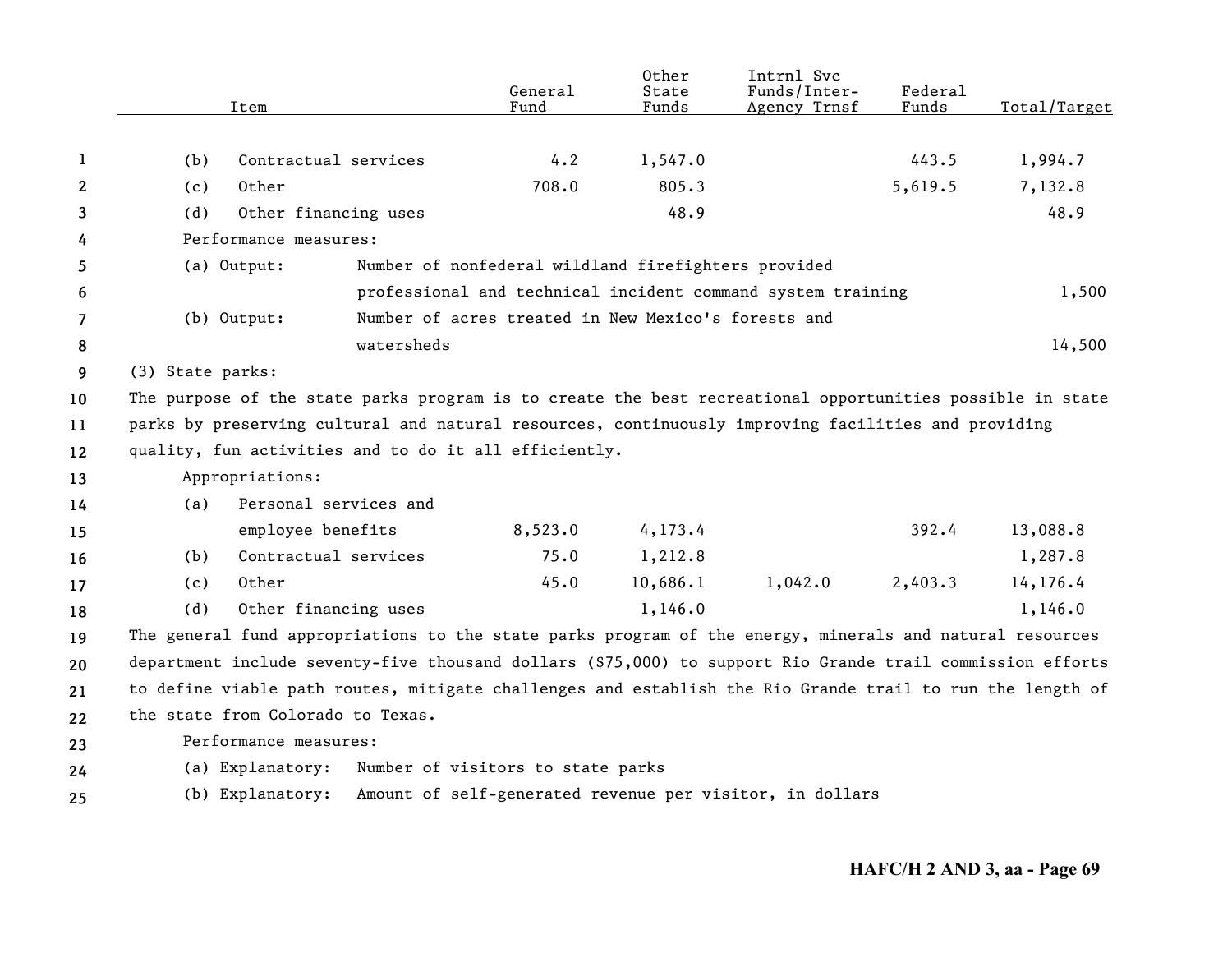|    |                                                                                                                                                                                                        | Item                                                                                               | General<br>Fund                                        | <b>Other</b><br>State<br>Funds | Intrnl Svc<br>Funds/Inter-<br>Agency Trnsf                | Federal<br>Funds | Total/Target |  |  |
|----|--------------------------------------------------------------------------------------------------------------------------------------------------------------------------------------------------------|----------------------------------------------------------------------------------------------------|--------------------------------------------------------|--------------------------------|-----------------------------------------------------------|------------------|--------------|--|--|
| 1  |                                                                                                                                                                                                        | (4) Mine reclamation:                                                                              |                                                        |                                |                                                           |                  |              |  |  |
| 2  |                                                                                                                                                                                                        |                                                                                                    |                                                        |                                |                                                           |                  |              |  |  |
| 3  | The purpose of the mine reclamation program is to implement the state laws that regulate the operation<br>and reclamation of hard rock and coal mining facilities and to reclaim abandoned mine sites. |                                                                                                    |                                                        |                                |                                                           |                  |              |  |  |
| 4  | Appropriations:                                                                                                                                                                                        |                                                                                                    |                                                        |                                |                                                           |                  |              |  |  |
| 5  | (a)                                                                                                                                                                                                    | Personal services and                                                                              |                                                        |                                |                                                           |                  |              |  |  |
| 6  |                                                                                                                                                                                                        | employee benefits                                                                                  | 557.0                                                  | 563.9                          | 79.0                                                      | 1,920.6          | 3,120.5      |  |  |
| 7  | (b)                                                                                                                                                                                                    | Contractual services                                                                               | 1.9                                                    | 28.8                           |                                                           | 4,674.7          | 4,705.4      |  |  |
| 8  | (c)                                                                                                                                                                                                    | Other                                                                                              | 17.2                                                   | 110.6                          | 17.9                                                      | 271.6            | 417.3        |  |  |
| 9  | (d)                                                                                                                                                                                                    | Other financing uses                                                                               |                                                        | 37.0                           |                                                           |                  | 37.0         |  |  |
| 10 |                                                                                                                                                                                                        | (5) Oil and gas conservation:                                                                      |                                                        |                                |                                                           |                  |              |  |  |
| 11 |                                                                                                                                                                                                        | The purpose of the oil and gas conservation program is to assure the conservation and responsible  |                                                        |                                |                                                           |                  |              |  |  |
| 12 |                                                                                                                                                                                                        | development of oil and gas resources through professional, dynamic regulation.                     |                                                        |                                |                                                           |                  |              |  |  |
| 13 |                                                                                                                                                                                                        | Appropriations:                                                                                    |                                                        |                                |                                                           |                  |              |  |  |
| 14 | (a)                                                                                                                                                                                                    | Personal services and                                                                              |                                                        |                                |                                                           |                  |              |  |  |
| 15 |                                                                                                                                                                                                        | employee benefits                                                                                  | 5,700.8                                                | 152.9                          |                                                           | 232.3            | 6,086.0      |  |  |
| 16 | (b)                                                                                                                                                                                                    | Contractual services                                                                               | 224.7                                                  | 5,426.5                        |                                                           | 450.0            | 6, 101.2     |  |  |
| 17 | (c)                                                                                                                                                                                                    | Other                                                                                              | 514.7                                                  | 569.5                          |                                                           | 113.3            | 1,197.5      |  |  |
| 18 | (d)                                                                                                                                                                                                    | Other financing uses                                                                               |                                                        | 292.6                          |                                                           |                  | 292.6        |  |  |
| 19 | Performance measures:                                                                                                                                                                                  |                                                                                                    |                                                        |                                |                                                           |                  |              |  |  |
| 20 |                                                                                                                                                                                                        | (a) Output:                                                                                        |                                                        |                                | Number of inspections of oil and gas wells and associated |                  |              |  |  |
| 21 |                                                                                                                                                                                                        | facilities                                                                                         |                                                        |                                |                                                           |                  | 31,000       |  |  |
| 22 |                                                                                                                                                                                                        | (b) Outcome:                                                                                       | Number of abandoned oil and gas wells properly plugged |                                |                                                           |                  | 51           |  |  |
| 23 | (6) Program leadership and support:                                                                                                                                                                    |                                                                                                    |                                                        |                                |                                                           |                  |              |  |  |
| 24 |                                                                                                                                                                                                        | The purpose of the program leadership and support program is to provide leadership, set policy and |                                                        |                                |                                                           |                  |              |  |  |
| 25 |                                                                                                                                                                                                        | provide support for every division in achieving their goals.                                       |                                                        |                                |                                                           |                  |              |  |  |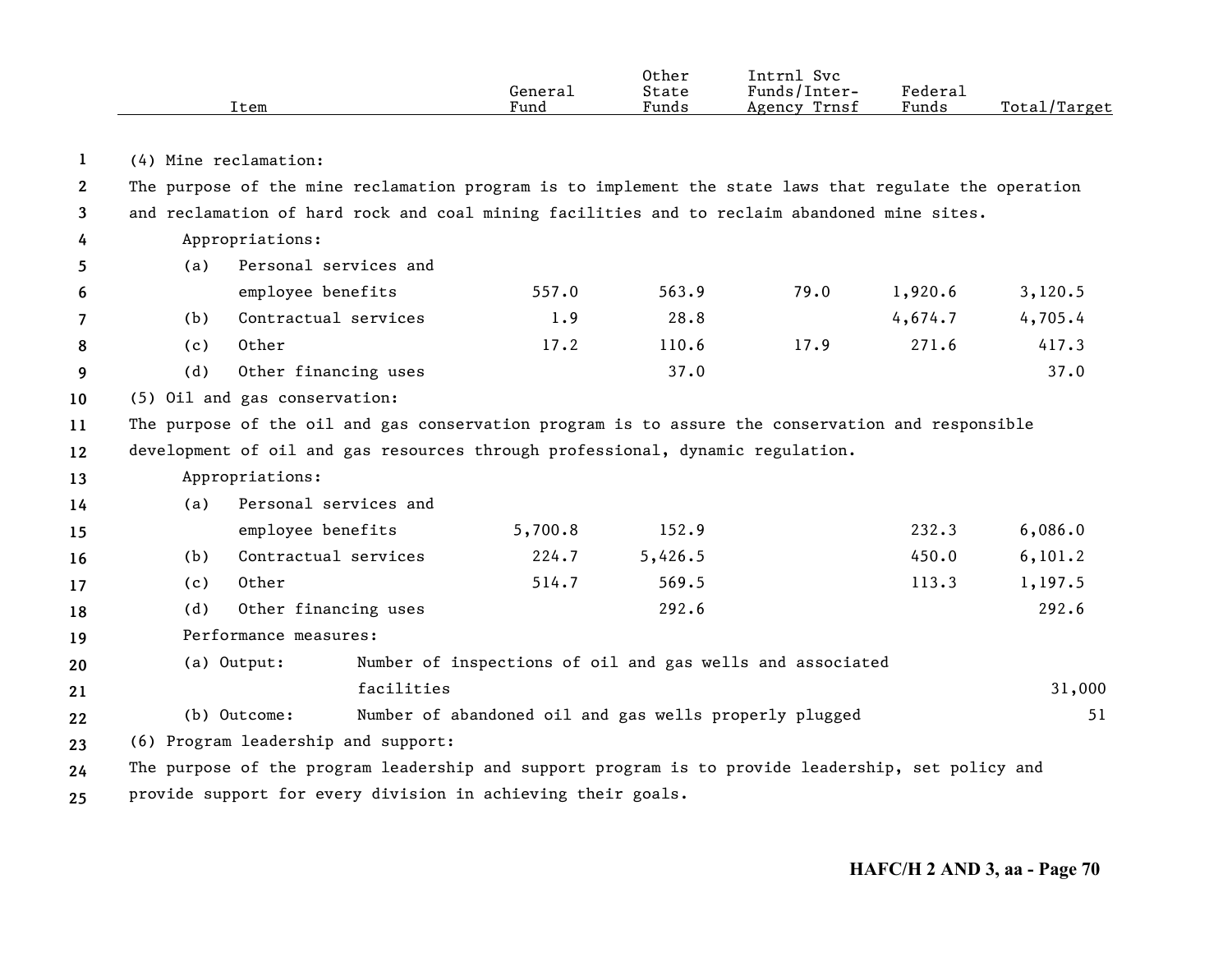|    |          | Item                                                                                                     | General<br>Fund                   | Other<br>State<br>Funds | Intrnl Svc<br>Funds/Inter-<br>Agency Trnsf | Federal<br>Funds | Total/Target |
|----|----------|----------------------------------------------------------------------------------------------------------|-----------------------------------|-------------------------|--------------------------------------------|------------------|--------------|
|    |          |                                                                                                          |                                   |                         |                                            |                  |              |
| 1  |          | Appropriations:                                                                                          |                                   |                         |                                            |                  |              |
| 2  | (a)      | Personal services and                                                                                    |                                   |                         |                                            |                  |              |
| 3  |          | employee benefits                                                                                        | 2,940.6                           |                         | 893.3                                      | 687.8            | 4,521.7      |
| 4  | (b)      | Contractual services                                                                                     | 111.8                             |                         | 24.6                                       | 8.0              | 144.4        |
| 5  | (c)      | Other                                                                                                    |                                   |                         | 189.6                                      | 155.6            | 345.2        |
| 6  | Subtotal |                                                                                                          |                                   |                         |                                            |                  | 76,209.9     |
| 7  |          | YOUTH CONSERVATION CORPS:                                                                                |                                   |                         |                                            |                  |              |
| 8  |          | The purpose of the youth conservation corps is to provide funding for the employment of New Mexicans     |                                   |                         |                                            |                  |              |
| 9  |          | between the ages of fourteen and twenty-five to work on projects that will improve New Mexico's natural, |                                   |                         |                                            |                  |              |
| 10 |          | cultural, historical and agricultural resources.                                                         |                                   |                         |                                            |                  |              |
| 11 |          | Appropriations:                                                                                          |                                   |                         |                                            |                  |              |
| 12 | (a)      | Personal services and                                                                                    |                                   |                         |                                            |                  |              |
| 13 |          | employee benefits                                                                                        |                                   | 251.8                   |                                            |                  | 251.8        |
| 14 | (b)      | Contractual services                                                                                     |                                   | 3,778.1                 |                                            |                  | 3,778.1      |
| 15 | (c)      | Other                                                                                                    |                                   | 110.3                   |                                            |                  | 110.3        |
| 16 | (d)      | Other financing uses                                                                                     |                                   | 125.0                   |                                            |                  | 125.0        |
| 17 |          | Performance measures:                                                                                    |                                   |                         |                                            |                  |              |
| 18 |          | (a) Output:                                                                                              | Number of youth employed annually |                         |                                            |                  | 840          |
| 19 | Subtotal |                                                                                                          |                                   |                         |                                            |                  | 4, 265.2     |
| 20 |          | INTERTRIBAL CEREMONIAL OFFICE:                                                                           |                                   |                         |                                            |                  |              |
| 21 |          | The purpose of the intertribal ceremonial office is to aid in the planning, coordination and development |                                   |                         |                                            |                  |              |
| 22 |          | of a successful intertribal ceremonial event in coordination with the Native American population.        |                                   |                         |                                            |                  |              |
| 23 |          | Appropriations:                                                                                          |                                   |                         |                                            |                  |              |
| 24 | (a)      | Personal services and                                                                                    |                                   |                         |                                            |                  |              |
| 25 |          | employee benefits                                                                                        | 75.0                              |                         |                                            |                  | 75.0         |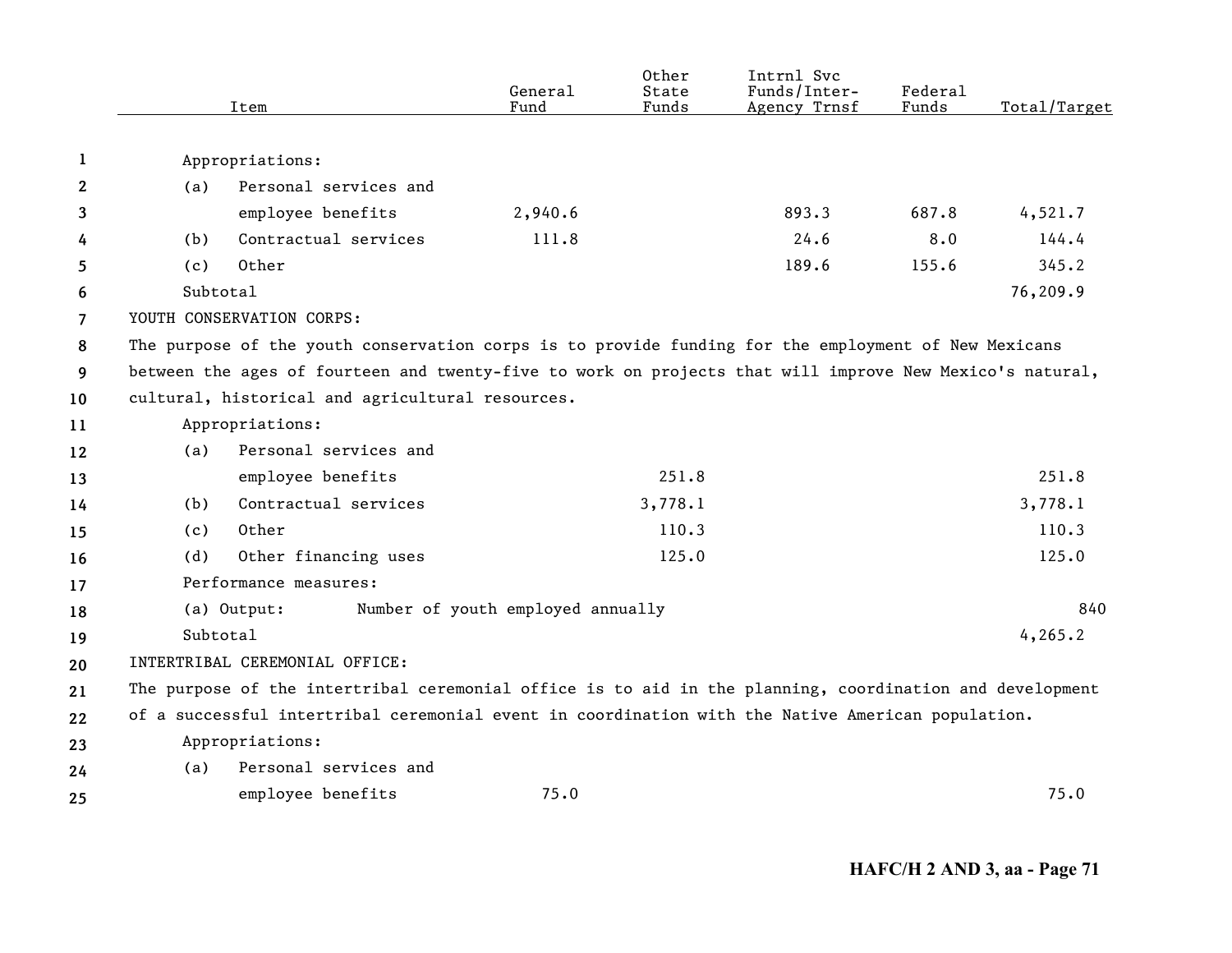|                | Item                                                                                                      |                        | General<br>Fund               | Other<br>State<br>Funds | Intrnl Svc<br>Funds/Inter-<br>Agency Trnsf               | Federal<br>Funds | Total/Target |
|----------------|-----------------------------------------------------------------------------------------------------------|------------------------|-------------------------------|-------------------------|----------------------------------------------------------|------------------|--------------|
|                |                                                                                                           |                        |                               |                         |                                                          |                  |              |
| 1              | (b)                                                                                                       | Contractual services   | 100.0                         |                         |                                                          |                  | 100.0        |
| $\mathbf{2}$   | Subtotal                                                                                                  |                        |                               |                         |                                                          |                  | 175.0        |
| 3              | COMMISSIONER OF PUBLIC LANDS:                                                                             |                        |                               |                         |                                                          |                  |              |
| 4              | (1) Land trust stewardship:                                                                               |                        |                               |                         |                                                          |                  |              |
| 5              | The purpose of the land trust stewardship program is to generate sustainable revenue from state trust     |                        |                               |                         |                                                          |                  |              |
| 6              | lands to support public education and other beneficiary institutions and to build partnerships with all   |                        |                               |                         |                                                          |                  |              |
| $\overline{7}$ | New Mexicans to conserve, protect and maintain the highest level of stewardship for these lands so that   |                        |                               |                         |                                                          |                  |              |
| 8              | they may be a significant legacy for generations to come.                                                 |                        |                               |                         |                                                          |                  |              |
| 9              | Appropriations:                                                                                           |                        |                               |                         |                                                          |                  |              |
| 10             | (a)                                                                                                       | Personal services and  |                               |                         |                                                          |                  |              |
| 11             |                                                                                                           | employee benefits      |                               | 14,736.7                |                                                          |                  | 14,736.7     |
| 12             | (b)                                                                                                       | Contractual services   |                               | 2,937.8                 |                                                          |                  | 2,937.8      |
| 13             | Other<br>(c)                                                                                              |                        |                               | 1,906.1                 |                                                          |                  | 1,906.1      |
| 14             | The commissioner of public lands is authorized to hold in suspense amounts received pursuant to           |                        |                               |                         |                                                          |                  |              |
| 15             | agreements entered into for the sale of state royalty interests that, as a result of the sale, became     |                        |                               |                         |                                                          |                  |              |
| 16             | eligible for tax credits under Section 29 of the federal Internal Revenue Code, above those amounts       |                        |                               |                         |                                                          |                  |              |
| 17             | required by law to be transferred to the land grant permanent fund. The commissioner may expend as much   |                        |                               |                         |                                                          |                  |              |
| 18             | of the money so held in suspense, as well as additional money held in escrow accounts resulting from the  |                        |                               |                         |                                                          |                  |              |
| 19             | sales and money held in fund balance, as is necessary to repurchase the royalty interests pursuant to the |                        |                               |                         |                                                          |                  |              |
| 20             | agreements.                                                                                               |                        |                               |                         |                                                          |                  |              |
| 21             | Performance measures:                                                                                     |                        |                               |                         |                                                          |                  |              |
| 22             | (a) Outcome:                                                                                              |                        |                               |                         | Dollars generated through oil, natural gas and mineral   |                  |              |
| 23             |                                                                                                           |                        | audit activities, in millions |                         |                                                          |                  | \$3          |
| 24             | $(b)$ Output:                                                                                             |                        |                               |                         | Average income per acre from oil, natural gas and mining |                  |              |
| 25             |                                                                                                           | activities, in dollars |                               |                         |                                                          |                  | \$375        |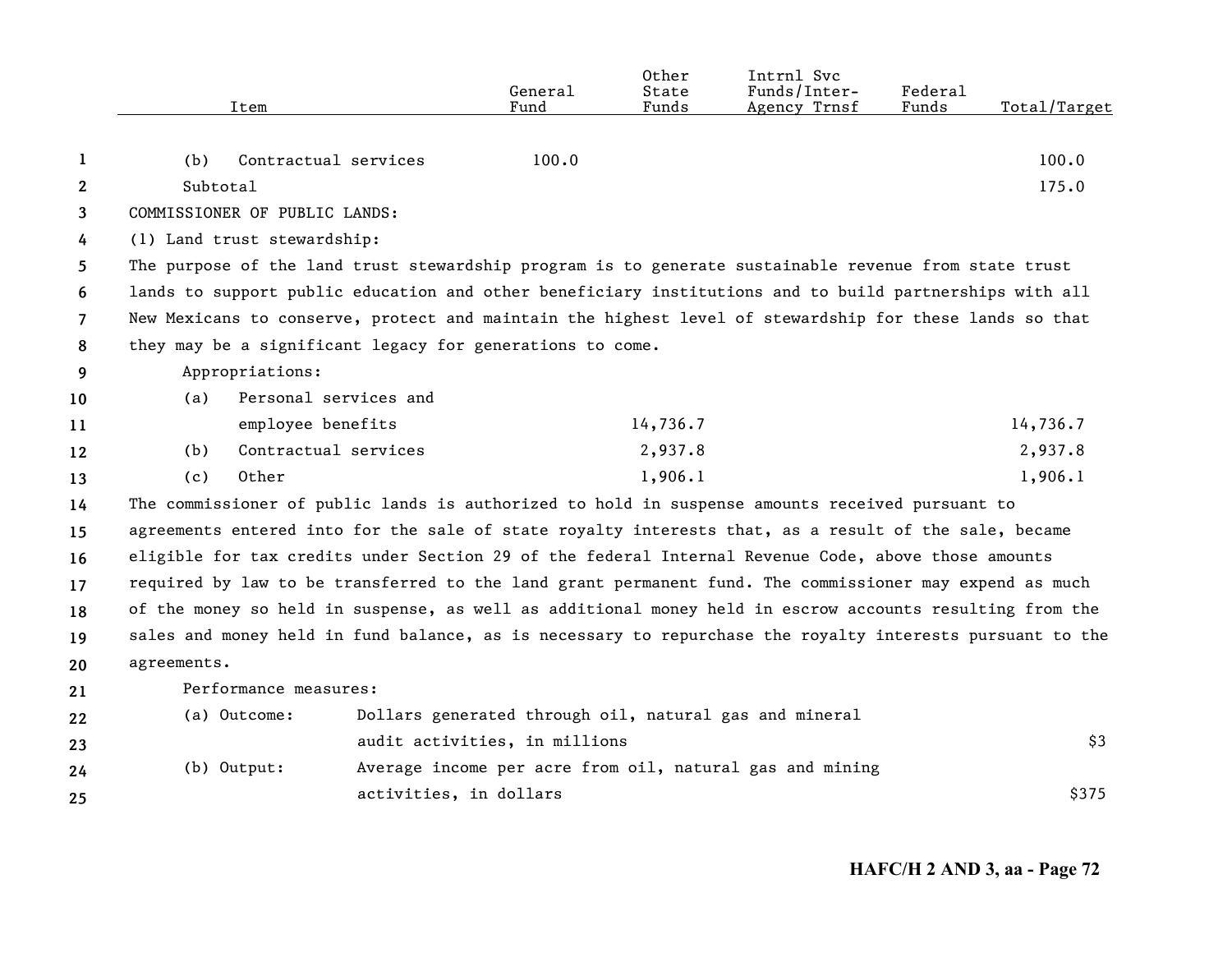|                |                        |                                                 |                     | General  | Other<br>State | Intrnl Svc<br>Funds/Inter-                                                                                | Federal |              |
|----------------|------------------------|-------------------------------------------------|---------------------|----------|----------------|-----------------------------------------------------------------------------------------------------------|---------|--------------|
|                |                        | Item                                            |                     | Fund     | Funds          | Agency Trnsf                                                                                              | Funds   | Total/Target |
| 1              |                        | $(c)$ Output:                                   |                     |          |                | Number of acres restored to desired conditions for future                                                 |         |              |
| $\mathbf{2}$   |                        |                                                 | sustainability      |          |                |                                                                                                           |         | 25,000       |
| 3              | Subtotal               |                                                 |                     |          |                |                                                                                                           |         | 19,580.6     |
| 4              | <b>STATE ENGINEER:</b> |                                                 |                     |          |                |                                                                                                           |         |              |
| 5              |                        | (1) Water resource allocation:                  |                     |          |                |                                                                                                           |         |              |
| 6              |                        |                                                 |                     |          |                | The purpose of the water resource allocation program is to provide for efficient use of the available     |         |              |
| $\overline{7}$ |                        |                                                 |                     |          |                | surface and underground waters of the state so any person can maintain their quality of life and to       |         |              |
| 8              |                        |                                                 |                     |          |                | provide safety inspections of all nonfederal dams within the state so owners and operators of such dams   |         |              |
| 9              |                        | can operate the dams safely.                    |                     |          |                |                                                                                                           |         |              |
| 10             |                        | Appropriations:                                 |                     |          |                |                                                                                                           |         |              |
| 11             | (a)                    | Personal services and                           |                     |          |                |                                                                                                           |         |              |
| 12             |                        | employee benefits                               |                     | 12,306.9 | 511.2          | 109.7                                                                                                     |         | 12,927.8     |
| 13             | (b)                    | Contractual services                            |                     |          |                | 624.7                                                                                                     |         | 624.7        |
| 14             | (c)                    | Other                                           |                     | 30.9     | 114.9          | 1,297.8                                                                                                   |         | 1,443.6      |
| 15             |                        |                                                 |                     |          |                | The appropriations to the water resource allocation program of the state engineer include sufficient      |         |              |
| 16             |                        |                                                 |                     |          |                | funding to develop and implement active water resource management regulations for the lower Rio Grande    |         |              |
| 17             |                        | basin to support Rio Grande compact litigation. |                     |          |                |                                                                                                           |         |              |
| 18             |                        |                                                 |                     |          |                | The internal service funds/interagency transfers appropriations to the water resource allocation          |         |              |
| 19             |                        |                                                 |                     |          |                | program of the state engineer include one million eight hundred eighty-four thousand six hundred dollars  |         |              |
| 20             |                        |                                                 |                     |          |                | (\$1,884,600) from the New Mexico irrigation works construction fund and one hundred forty-seven thousand |         |              |
| 21             |                        |                                                 |                     |          |                | six hundred dollars (\$147,600) from the improvement of the Rio Grande income fund.                       |         |              |
| 22             |                        | Performance measures:                           |                     |          |                |                                                                                                           |         |              |
| 23             |                        | (a) Output:                                     |                     |          |                | Average number of unprotested new and pending applications                                                |         |              |
| 24             |                        |                                                 | processed per month |          |                |                                                                                                           |         | 50           |
| 25             |                        | (b) Outcome:                                    |                     |          |                | Number of transactions abstracted annually into the water                                                 |         |              |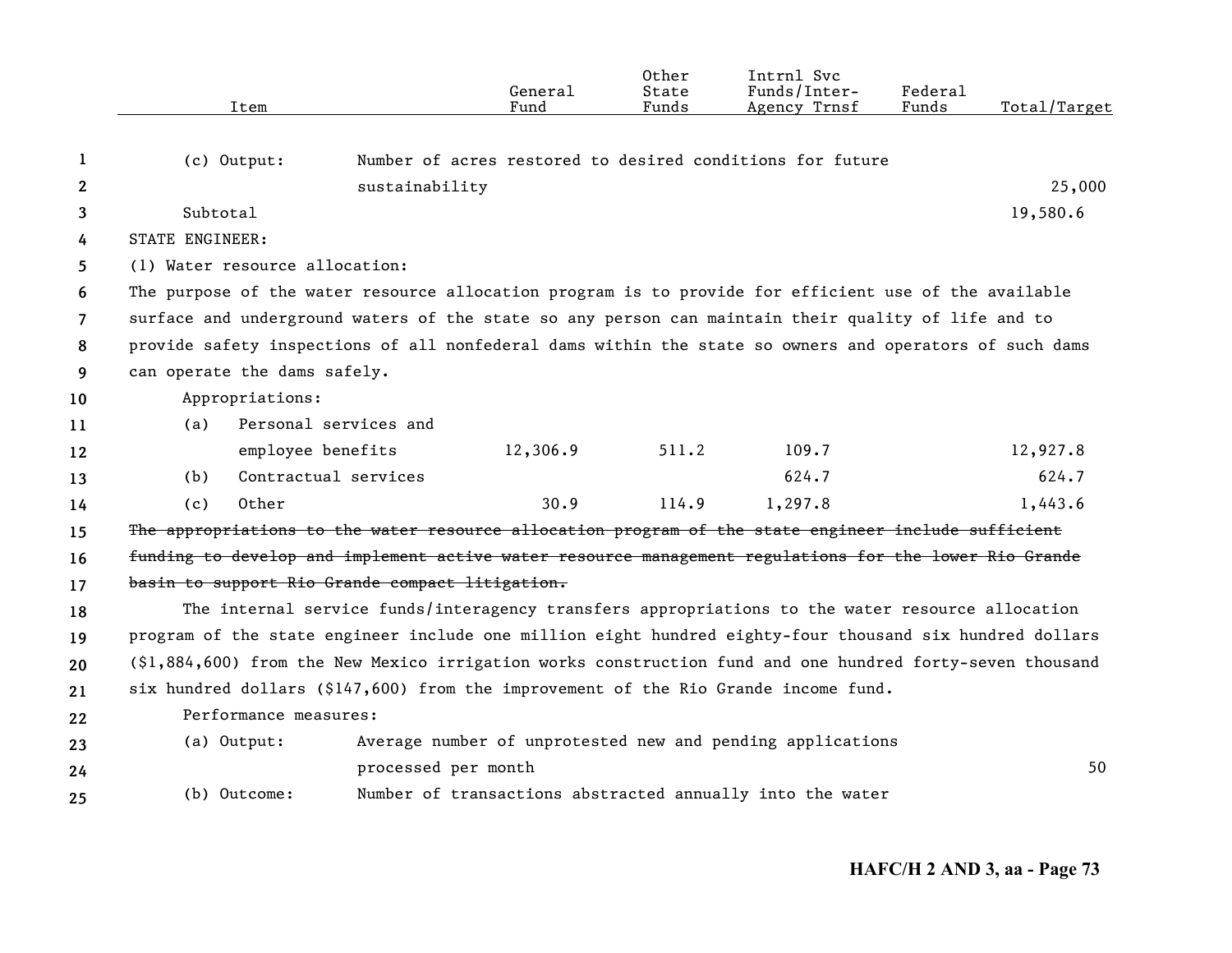|                                                                                                          |          |                                                                                                |         | Intrnl Svc                                                                        |                                                                      |                                                                                                                                                                                                                    |  |  |  |  |  |  |  |
|----------------------------------------------------------------------------------------------------------|----------|------------------------------------------------------------------------------------------------|---------|-----------------------------------------------------------------------------------|----------------------------------------------------------------------|--------------------------------------------------------------------------------------------------------------------------------------------------------------------------------------------------------------------|--|--|--|--|--|--|--|
| Item                                                                                                     |          | Fund                                                                                           | Funds   | Agency Trnsf                                                                      | Funds                                                                | Total/Target                                                                                                                                                                                                       |  |  |  |  |  |  |  |
|                                                                                                          |          |                                                                                                |         |                                                                                   |                                                                      |                                                                                                                                                                                                                    |  |  |  |  |  |  |  |
|                                                                                                          |          |                                                                                                |         |                                                                                   |                                                                      |                                                                                                                                                                                                                    |  |  |  |  |  |  |  |
|                                                                                                          | database |                                                                                                |         |                                                                                   |                                                                      | 20,000                                                                                                                                                                                                             |  |  |  |  |  |  |  |
|                                                                                                          |          |                                                                                                |         |                                                                                   |                                                                      |                                                                                                                                                                                                                    |  |  |  |  |  |  |  |
|                                                                                                          |          |                                                                                                |         |                                                                                   |                                                                      |                                                                                                                                                                                                                    |  |  |  |  |  |  |  |
| resolution of federal and interstate water issues and to develop water resources and stream systems for  |          |                                                                                                |         |                                                                                   |                                                                      |                                                                                                                                                                                                                    |  |  |  |  |  |  |  |
| the people of New Mexico so they can have maximum sustained beneficial use of available water resources. |          |                                                                                                |         |                                                                                   |                                                                      |                                                                                                                                                                                                                    |  |  |  |  |  |  |  |
|                                                                                                          |          |                                                                                                |         |                                                                                   |                                                                      |                                                                                                                                                                                                                    |  |  |  |  |  |  |  |
| (a)                                                                                                      |          |                                                                                                |         |                                                                                   |                                                                      |                                                                                                                                                                                                                    |  |  |  |  |  |  |  |
|                                                                                                          |          | 2,143.3                                                                                        | 79.0    | 2,550.7                                                                           |                                                                      | 4,773.0                                                                                                                                                                                                            |  |  |  |  |  |  |  |
| (b)                                                                                                      |          |                                                                                                | 70.0    | 4,369.8                                                                           |                                                                      | 4,439.8                                                                                                                                                                                                            |  |  |  |  |  |  |  |
| (c)                                                                                                      |          |                                                                                                | 726.2   | 2,350.7                                                                           |                                                                      | 3,076.9                                                                                                                                                                                                            |  |  |  |  |  |  |  |
|                                                                                                          |          |                                                                                                |         |                                                                                   |                                                                      |                                                                                                                                                                                                                    |  |  |  |  |  |  |  |
| compliance and water development program of the state engineer include six hundred ninety-six thousand   |          |                                                                                                |         |                                                                                   |                                                                      |                                                                                                                                                                                                                    |  |  |  |  |  |  |  |
|                                                                                                          |          |                                                                                                |         |                                                                                   |                                                                      | eight hundred dollars (\$696,800) from the New Mexico unit fund.                                                                                                                                                   |  |  |  |  |  |  |  |
| The internal service funds/interagency transfers appropriations to the interstate stream compact         |          |                                                                                                |         |                                                                                   |                                                                      |                                                                                                                                                                                                                    |  |  |  |  |  |  |  |
|                                                                                                          |          | Appropriations:<br>Personal services and<br>employee benefits<br>Contractual services<br>Other | General | Other<br>State<br>(2) Interstate stream compact compliance and water development: | Funds/Inter-<br>administration technical engineering resource system | Federal<br>The purpose of the interstate stream compact compliance and water development program is to provide<br>The internal service funds/interagency transfers appropriations to the interstate stream compact |  |  |  |  |  |  |  |

**16171819202122**compliance and water development program include six million seven hundred forty-six thousand two hundred dollars (\$6,746,200) from the New Mexico irrigation works construction fund, nine hundred seventy-seven thousand nine hundred dollars (\$977,900) from the improvement of the Rio Grande income fund, one hundred thousand dollars (\$100,000) from the game protection fund for Ute dam operations and eighty-two thousand three hundred dollars (\$82,300) from the game protection fund for Eagle Nest dam operations. Any unexpended balances remaining at the end of fiscal year 2021 from these appropriations shall revert to the appropriate fund.

**232425**Revenue from the sale of water to United States government agencies by New Mexico for the emergency drought water agreement and from contractual reimbursements associated with the interstate stream compact compliance and water development program of the state engineer is appropriated to the interstate stream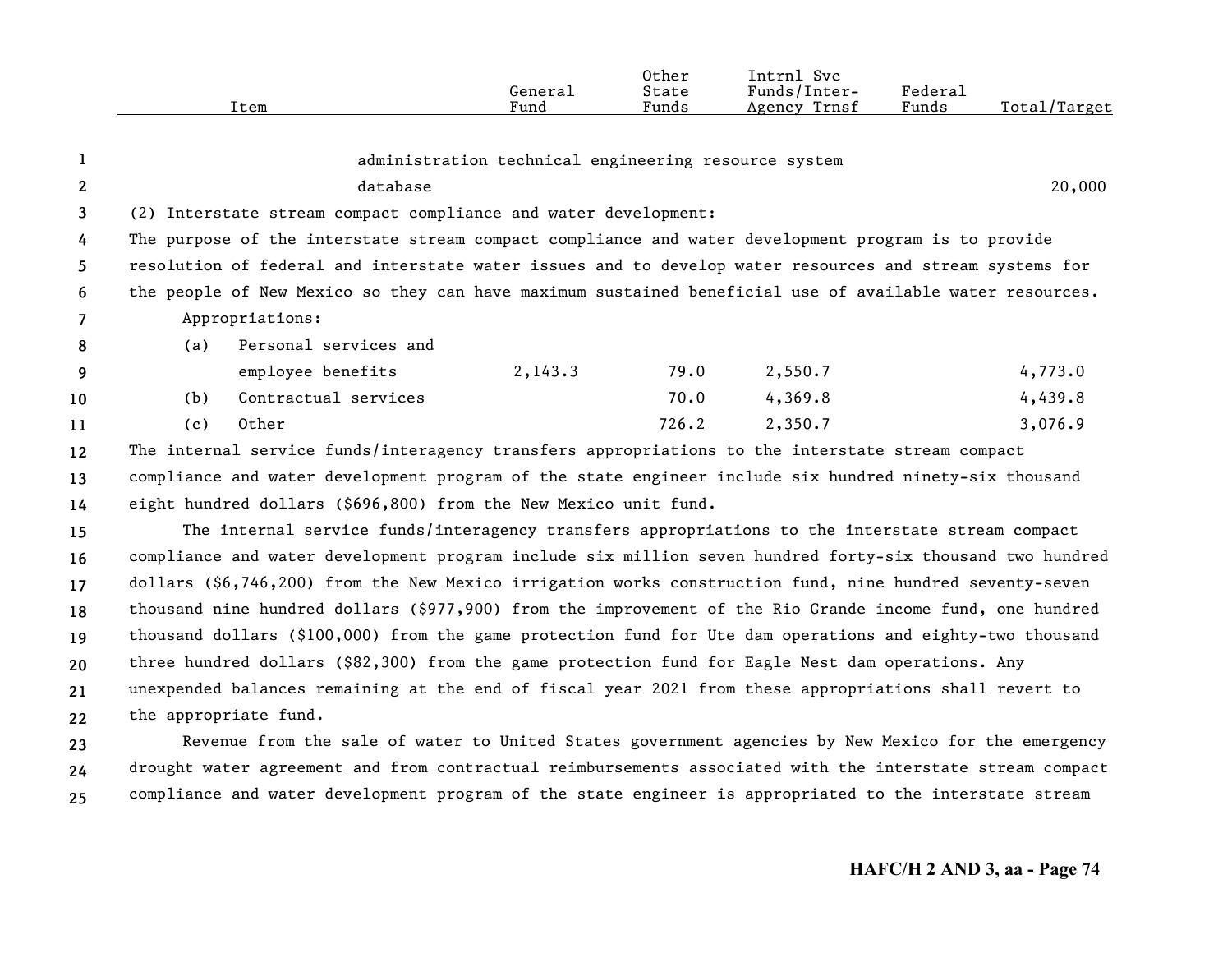|      |         | Other           | Intrnl<br><b>Svc</b> |                       |                  |
|------|---------|-----------------|----------------------|-----------------------|------------------|
|      | General | State           | Funds/Inter-         | $"$ edera $\lrcorner$ |                  |
| Item | Fund    | $\sim$<br>Funds | Trnsf<br>Agency      | Funds                 | Total<br>'Target |

**123456**compact compliance and water development program to be used per the agreement with the United States bureau of reclamation.The interstate stream commission's authority to make loans for irrigation improvements includes five hundred thousand dollars (\$500,000) for loans to irrigation districts, conservancy districts and soil and water conservation districts for re-loan to farmers for implementation of water conservation improvements.

**7**Performance measures:

| - 8     | (a) Outcome: | Cumulative state-line delivery credit per the Pecos river   |    |
|---------|--------------|-------------------------------------------------------------|----|
| - 9     |              | compact and amended decree at the end of the calendar year, |    |
| 10      |              | in acre-feet                                                | >0 |
| 11      | (b) Outcome: | Cumulative state-line delivery credit per the Rio Grande    |    |
| $12 \,$ |              | compact at the end of the calendar year, in acre-feet       | >0 |

#### **13**(3) Litigation and adjudication:

**14**The purpose of the litigation and adjudication program is to obtain a judicial determination and

**1516**definition of water rights within each stream system and underground basin to effectively perform water rights administration and meet interstate stream obligations.

## **17**Appropriations:

**18**(a) Personal services and

| 19 |     | employee benefits    | 2,509.7 | 1,805.6 | 1,014.8 | 5,330.1 |
|----|-----|----------------------|---------|---------|---------|---------|
| 20 | (b) | Contractual services |         |         | 1,735.8 | 1,735.8 |
| 21 | (c) | Other                |         |         | 336.0   | 336.0   |
| 22 | (d) | Other financing uses |         | 580.0   |         | 580.0   |

**232425**The internal service funds/interagency transfers appropriations to the litigation and adjudication program of the state engineer include two million five hundred forty-seven thousand eight hundred dollars (\$2,547,800) from the New Mexico irrigation works construction fund and five hundred thirty-eight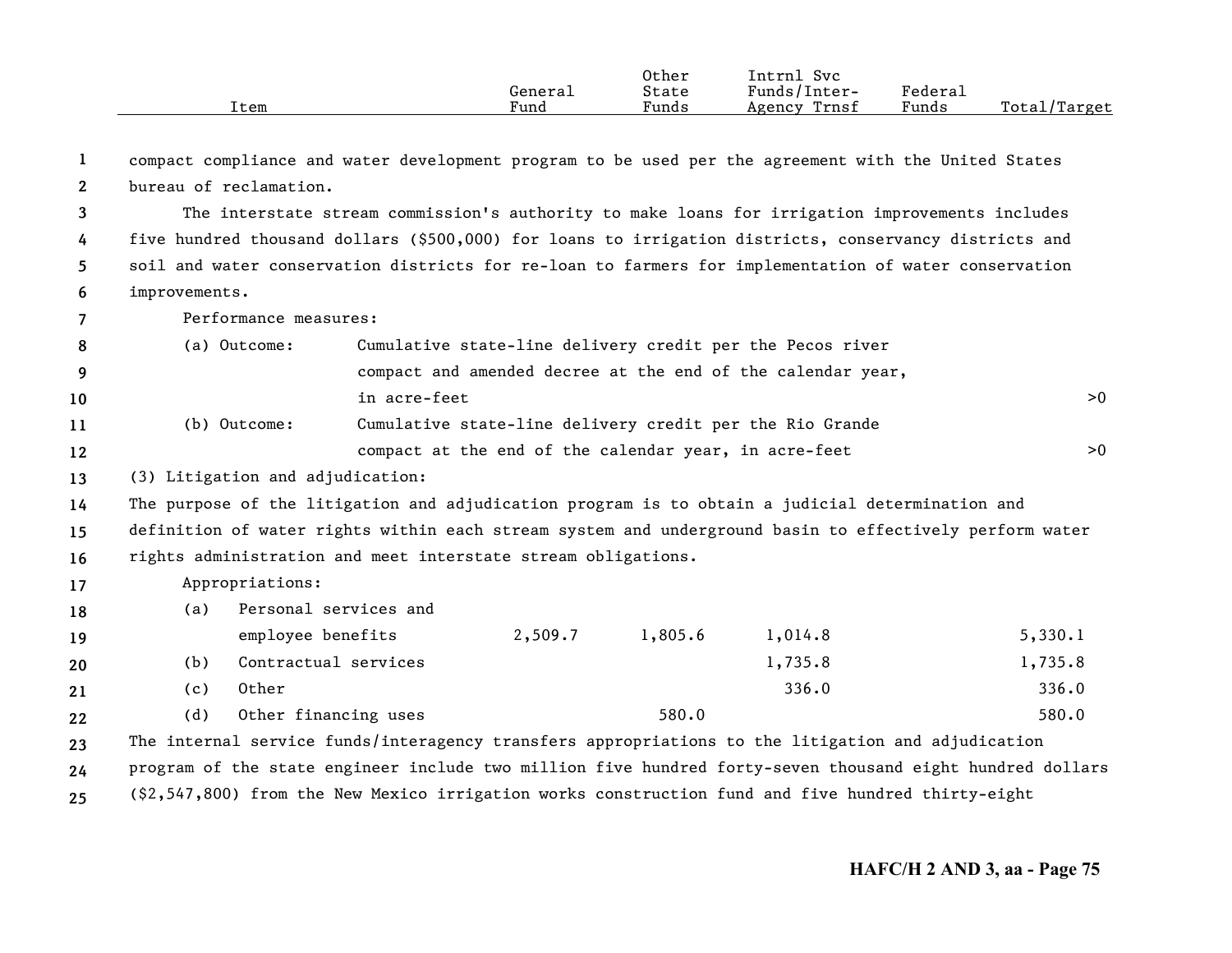|              | Item                                                                                                       | General<br>Fund                                 | Other<br>State<br>Funds | Intrnl Svc<br>Funds/Inter-<br>Agency Trnsf               | Federal<br>Funds | Total/Target |  |  |
|--------------|------------------------------------------------------------------------------------------------------------|-------------------------------------------------|-------------------------|----------------------------------------------------------|------------------|--------------|--|--|
| 1            | thousand eight hundred dollars (\$538,800) from the improvement of the Rio Grande income fund.             |                                                 |                         |                                                          |                  |              |  |  |
| $\mathbf{2}$ | The other state funds appropriations to the litigation and adjudication program of the state               |                                                 |                         |                                                          |                  |              |  |  |
| 3            | engineer include two million three hundred eighty-five thousand six hundred dollars (\$2,385,600) from the |                                                 |                         |                                                          |                  |              |  |  |
| 4            | water project fund pursuant to Section 72-4A-9 NMSA 1978.                                                  |                                                 |                         |                                                          |                  |              |  |  |
| 5            | Performance measures:                                                                                      |                                                 |                         |                                                          |                  |              |  |  |
| 6            | (a) Outcome:                                                                                               | Number of offers to defendants in adjudications |                         |                                                          |                  | 325          |  |  |
| 7            | (b) Outcome:                                                                                               |                                                 |                         | Percent of all water rights with judicial determinations |                  | 74%          |  |  |
| 8            | (4) Program support:                                                                                       |                                                 |                         |                                                          |                  |              |  |  |
| 9            | The purpose of program support is to provide necessary administrative support to the agency programs so    |                                                 |                         |                                                          |                  |              |  |  |
| 10           | they may be successful in reaching their goals and objectives.                                             |                                                 |                         |                                                          |                  |              |  |  |
| 11           | Appropriations:                                                                                            |                                                 |                         |                                                          |                  |              |  |  |
| 12           | Personal services and<br>(a)                                                                               |                                                 |                         |                                                          |                  |              |  |  |
| 13           | employee benefits                                                                                          | 3,516.6                                         |                         |                                                          |                  | 3,516.6      |  |  |
| 14           | Contractual services<br>(b)                                                                                | 221.2                                           |                         |                                                          |                  | 221.2        |  |  |
| 15           | Other<br>(c)                                                                                               | 308.3                                           |                         | 509.1                                                    |                  | 817.4        |  |  |
| 16           | The internal service funds/interagency transfers appropriations to program support of the state engineer   |                                                 |                         |                                                          |                  |              |  |  |
| 17           | include four hundred thousand dollars (\$400,000) from the New Mexico irrigation works construction fund   |                                                 |                         |                                                          |                  |              |  |  |
| 18           | and one hundred thousand dollars (\$100,000) from the improvement of the Rio Grande income fund.           |                                                 |                         |                                                          |                  |              |  |  |
| 19           | Subtotal                                                                                                   |                                                 |                         |                                                          |                  | 39,822.9     |  |  |
| 20           | TOTAL AGRICULTURE, ENERGY AND                                                                              |                                                 |                         |                                                          |                  |              |  |  |
| 21           | NATURAL RESOURCES                                                                                          | 80,372.9                                        | 93,902.7                | 17,170.5                                                 | 40,790.6         | 232,236.7    |  |  |
| 22           |                                                                                                            | F. HEALTH, HOSPITALS AND HUMAN SERVICES         |                         |                                                          |                  |              |  |  |
| 23           | OFFICE OF AFRICAN AMERICAN AFFAIRS:                                                                        |                                                 |                         |                                                          |                  |              |  |  |
| 24           | (1) Public awareness:                                                                                      |                                                 |                         |                                                          |                  |              |  |  |
| 25           | The purpose of the public awareness program is to provide information and advocacy services to all New     |                                                 |                         |                                                          |                  |              |  |  |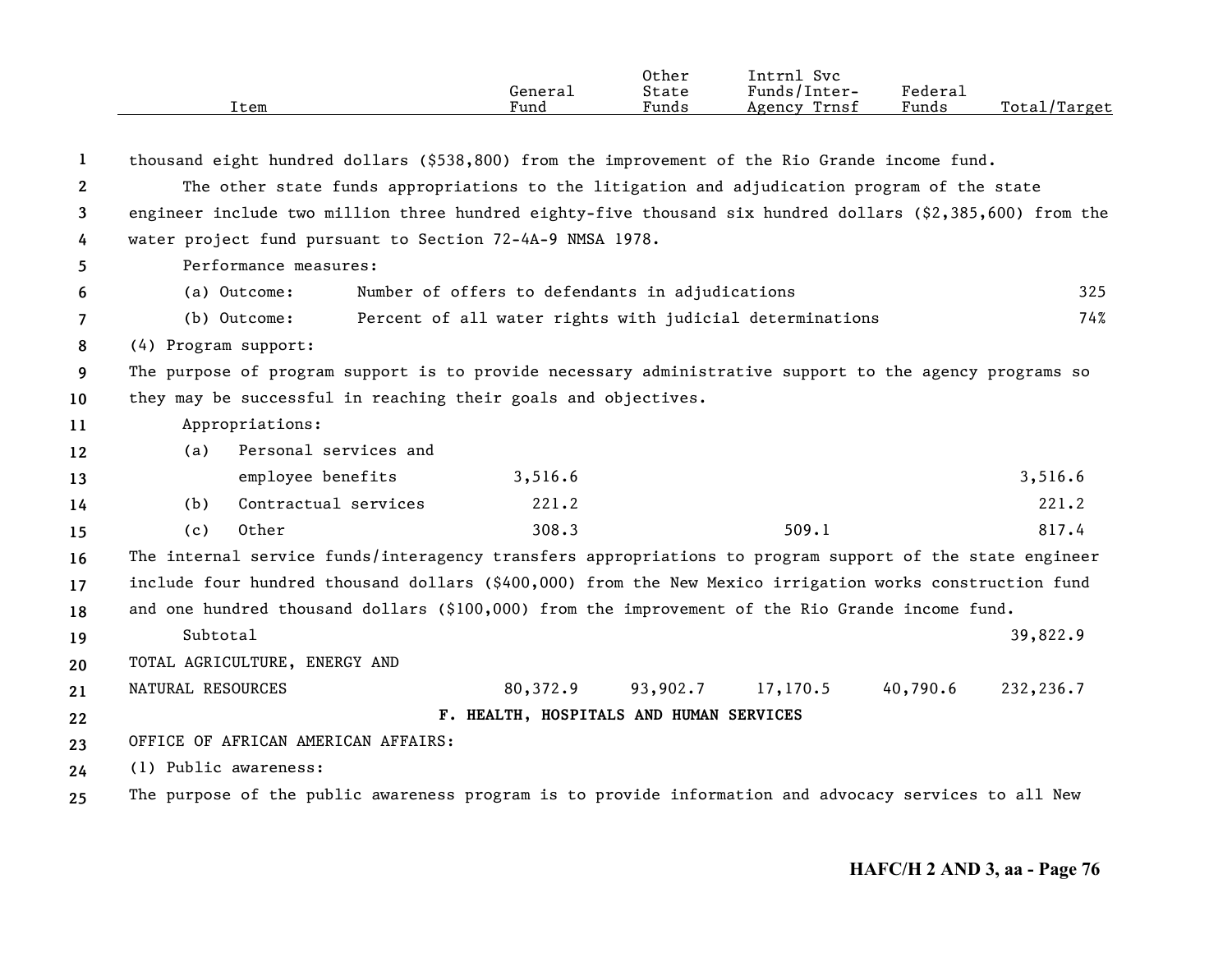|              | Item                                                                                                       | General<br>Fund | Other<br>State<br>Funds | Intrnl Svc<br>Funds/Inter-<br>Agency Trnsf | <b>Federal</b><br>Funds | Total/Target |
|--------------|------------------------------------------------------------------------------------------------------------|-----------------|-------------------------|--------------------------------------------|-------------------------|--------------|
| 1            | Mexicans and to empower African Americans of New Mexico to improve their quality of life.                  |                 |                         |                                            |                         |              |
| $\mathbf{2}$ | Appropriations:                                                                                            |                 |                         |                                            |                         |              |
| 3            | Personal services and<br>(a)                                                                               |                 |                         |                                            |                         |              |
| 4            | employee benefits                                                                                          | 579.5           |                         |                                            |                         | 579.5        |
| 5            | Contractual services<br>(b)                                                                                | 369.6           |                         |                                            |                         | 369.6        |
| 6            | 0ther<br>(c)                                                                                               | 122.3           |                         |                                            |                         | 122.3        |
| 7            | Subtotal                                                                                                   |                 |                         |                                            |                         | 1,071.4      |
| 8            | COMMISSION FOR DEAF AND HARD-OF-HEARING PERSONS:                                                           |                 |                         |                                            |                         |              |
| 9            | (1) Deaf and hard-of-hearing:                                                                              |                 |                         |                                            |                         |              |
| 10           | The purpose of the deaf and hard-of-hearing program is to serve as a dynamic resource that will enhance    |                 |                         |                                            |                         |              |
| 11           | the quality of life for deaf and hard-of-hearing citizens of New Mexico by being the recognized advocate   |                 |                         |                                            |                         |              |
| 12           | on important issues impacting the deaf and hard-of-hearing community, the proactive provider of            |                 |                         |                                            |                         |              |
| 13           | innovative programs and services and the statewide umbrella and information clearinghouse for interested   |                 |                         |                                            |                         |              |
| 14           | individuals, organizations, agencies and institutions.                                                     |                 |                         |                                            |                         |              |
| 15           | Appropriations:                                                                                            |                 |                         |                                            |                         |              |
| 16           | Personal services and<br>(a)                                                                               |                 |                         |                                            |                         |              |
| 17           | employee benefits                                                                                          |                 |                         | 1,193.8                                    |                         | 1,193.8      |
| 18           | Contractual services<br>(b)                                                                                | 500.4           | 100.0                   | 1,414.9                                    |                         | 2,015.3      |
| 19           | Other<br>(c)                                                                                               |                 |                         | 282.1                                      |                         | 282.1        |
| 20           | (d)<br>Other financing uses                                                                                |                 |                         | 116.5                                      |                         | 116.5        |
| 21           | The general fund appropriation to the deaf and hard-of-hearing program of the commission for deaf and      |                 |                         |                                            |                         |              |
| 22           | hard-of-hearing persons includes five hundred thousand four hundred dollars (\$500,400) for deaf and deaf- |                 |                         |                                            |                         |              |
| 23           | blind support service provider programs.                                                                   |                 |                         |                                            |                         |              |
| 24           | The internal service funds/interagency transfers appropriation to the deaf and hard-of-hearing             |                 |                         |                                            |                         |              |
| 25           | program of the commission for deaf and hard-of-hearing persons in the other financing uses category        |                 |                         |                                            |                         |              |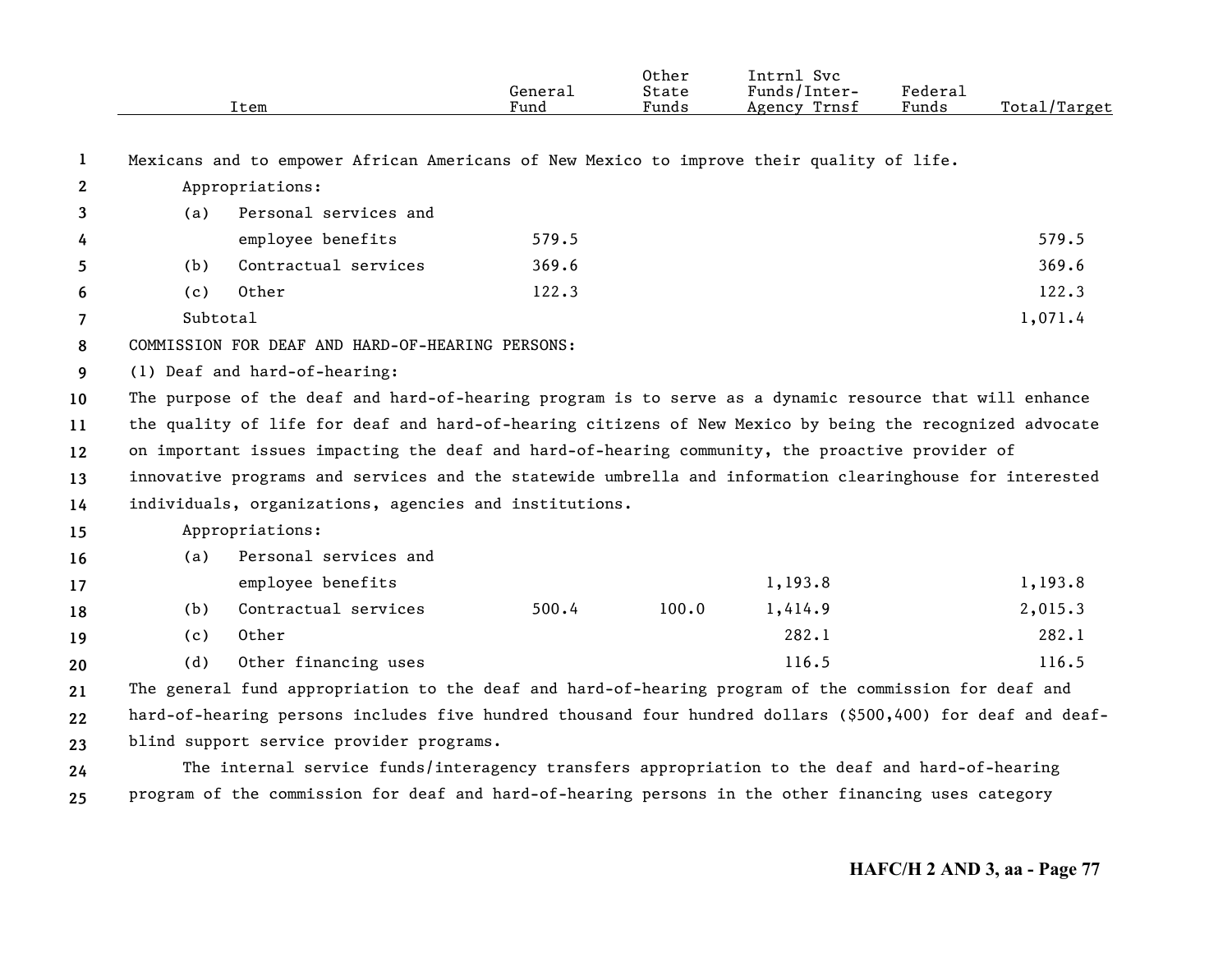|      |         | Other | Svc<br>Intrnl   |         |                  |
|------|---------|-------|-----------------|---------|------------------|
|      | General | State | Funds/Inter-    | Federau |                  |
| Item | Fund    | Funds | Trnsf<br>Agency | Funds   | Total,<br>Target |

**123456789101112131415161718192021222324**includes ninety-one thousand five hundred dollars (\$91,500) to transfer to the rehabilitation services program of the division of vocational rehabilitation to match with federal funds to provide deaf and hard-of-hearing rehabilitation services and twenty-five thousand dollars (\$25,000) to transfer to the signed language interpreting practices board of the regulation and licensing department for interpreter licensure services.Performance measures:(a) Output: Number of accessible technology equipment distributions 1,070 Subtotal $\frac{3}{607}.7$ MARTIN LUTHER KING, JR. COMMISSION: The purpose of the Martin Luther King, Jr. commission is to promote Martin Luther King, Jr.'s nonviolent principles and philosophy to the people of New Mexico through remembrance, celebration and action so that everyone gets involved in making a difference toward the improvement of interracial cooperation and reduction of youth violence in our communities. Appropriations: (a) Personal services and employee benefits 209.8 209.8 (b) Contractual services 25.4 25.4 (c) Other 121.3 121.3 Subtotal $\frac{356.5}{ }$ COMMISSION FOR THE BLIND:(1) Blind services: The purpose of the blind services program is to assist blind or visually impaired citizens of New Mexico to achieve economic and social equality so they can have independence based on their personal interests and abilities.

**25**Appropriations: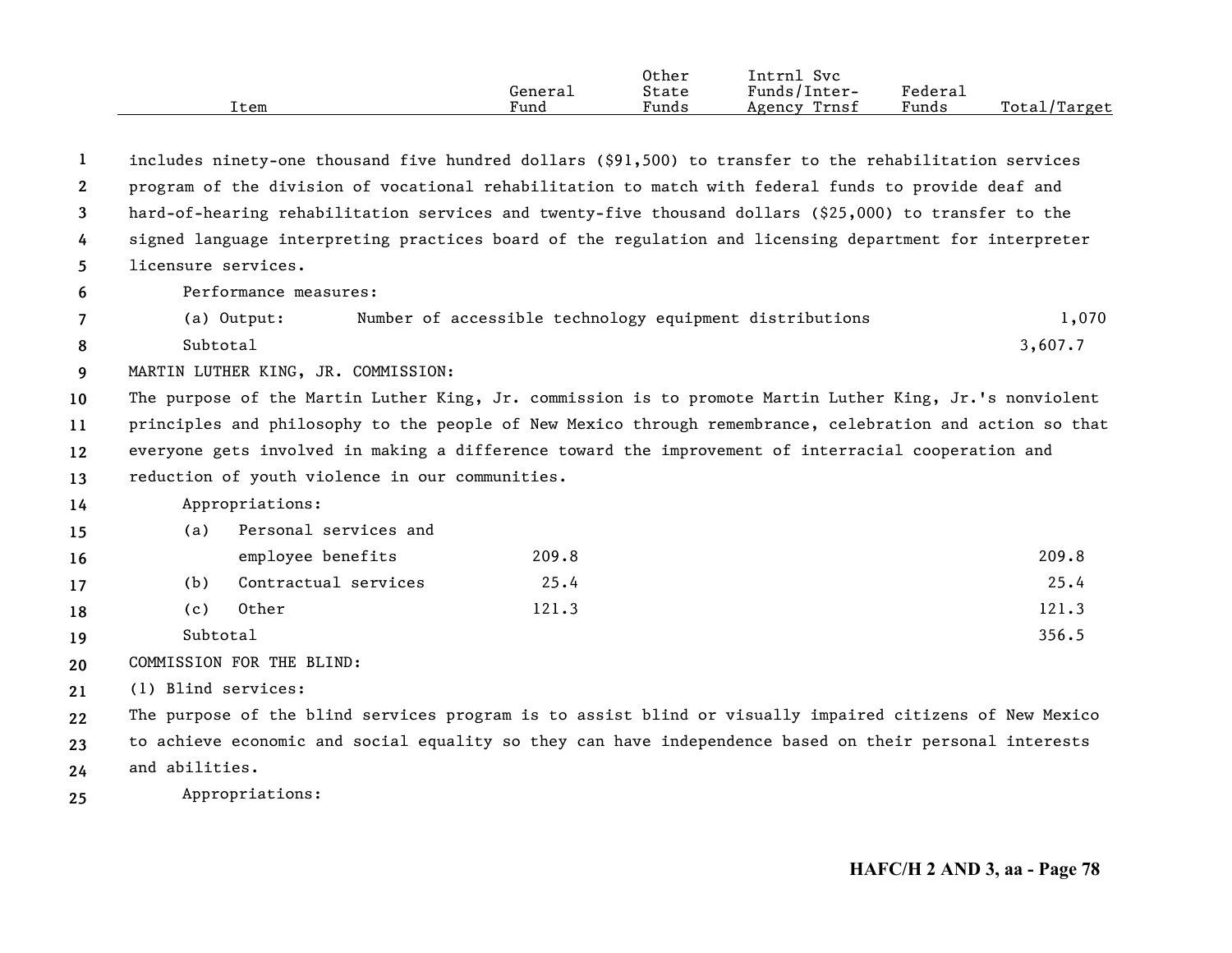|                |                     | Item                                         | General<br>Fund                                                                                            | 0ther<br>State<br>Funds | Intrnl Svc<br>Funds/Inter-<br>Agency Trnsf | Federal<br>Funds | Total/Target |
|----------------|---------------------|----------------------------------------------|------------------------------------------------------------------------------------------------------------|-------------------------|--------------------------------------------|------------------|--------------|
| 1              | (a)                 | Personal services and                        |                                                                                                            |                         |                                            |                  |              |
| 2              |                     | employee benefits                            | 1,500.0                                                                                                    | 114.1                   | 243.5                                      | 3,782.5          | 5,640.1      |
| 3              | (b)                 | Contractual services                         | 42.2                                                                                                       |                         |                                            | 117.0            | 159.2        |
| 4              | (c)                 | Other                                        | 750.3                                                                                                      | 5,430.9                 | 100.0                                      | 1,521.2          | 7,802.4      |
| 5              | (d)                 | Other financing uses                         | 107.1                                                                                                      |                         |                                            |                  | 107.1        |
| 6              |                     |                                              | The general fund appropriation to the blind services program of the commission for the blind in the other  |                         |                                            |                  |              |
| $\overline{7}$ |                     |                                              | financing uses category includes one hundred seven thousand one hundred dollars (\$107,100) to transfer to |                         |                                            |                  |              |
| 8              |                     |                                              | the rehabilitation services program of the division of vocational rehabilitation to match with federal     |                         |                                            |                  |              |
| 9              |                     |                                              | funds to provide rehabilitation services for the disabled.                                                 |                         |                                            |                  |              |
| 10             |                     |                                              | The internal service funds/interagency transfers appropriations to the blind services program of           |                         |                                            |                  |              |
| 11             |                     |                                              | the commission for the blind include two hundred thousand dollars (\$200,000) from the division of         |                         |                                            |                  |              |
| 12             |                     |                                              | vocational rehabilitation to provide services to the blind or visually impaired citizens of New Mexico.    |                         |                                            |                  |              |
| 13             |                     |                                              | Any unexpended balances in the commission for the blind remaining at the end of fiscal year 2021           |                         |                                            |                  |              |
| 14             |                     |                                              | from appropriations made from the general fund shall not revert.                                           |                         |                                            |                  |              |
| 15             |                     | Performance measures:                        |                                                                                                            |                         |                                            |                  |              |
| 16             |                     | (a) Outcome:                                 | Average hourly wage for the blind or visually impaired                                                     |                         |                                            |                  |              |
| 17             |                     | person                                       |                                                                                                            |                         |                                            |                  | \$16         |
| 18             |                     | (b) Outcome:                                 | Number of people who avoided or delayed moving into a                                                      |                         |                                            |                  |              |
| 19             |                     |                                              | nursing home or assisted living facility as a result of                                                    |                         |                                            |                  |              |
| 20             |                     |                                              | receiving independent living services                                                                      |                         |                                            |                  | 125          |
| 21             | Subtotal            |                                              |                                                                                                            |                         |                                            |                  | 13,708.8     |
| 22             |                     | INDIAN AFFAIRS DEPARTMENT:                   |                                                                                                            |                         |                                            |                  |              |
| 23             | (1) Indian affairs: |                                              |                                                                                                            |                         |                                            |                  |              |
| 24             |                     |                                              | The purpose of the Indian affairs program is to coordinate intergovernmental and interagency programs      |                         |                                            |                  |              |
| 25             |                     | concerning tribal governments and the state. |                                                                                                            |                         |                                            |                  |              |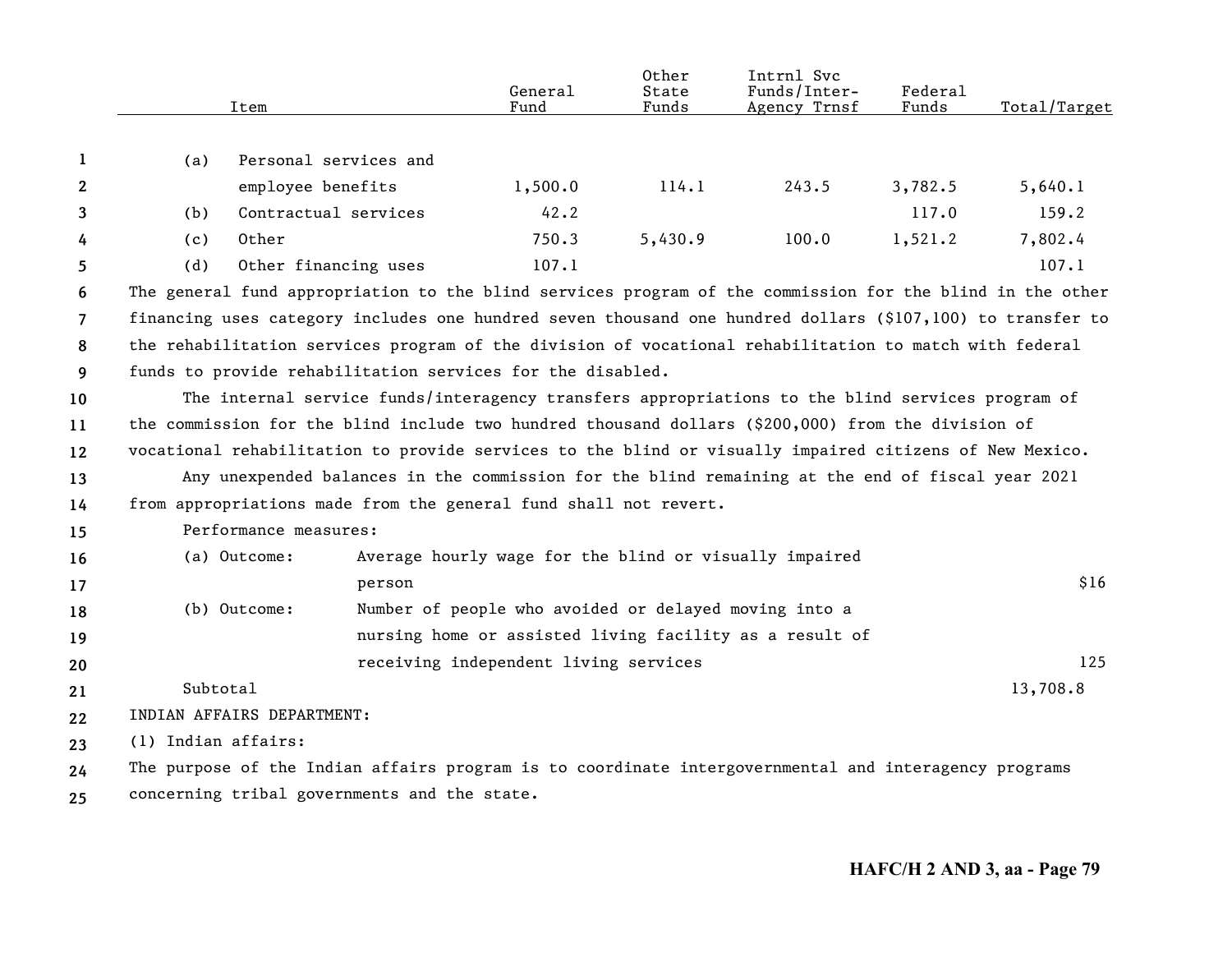|                |          | Item                                                                                                      | General<br>Fund | Other<br>State<br>Funds | Intrnl Svc<br>Funds/Inter-<br>Agency Trnsf | Federal<br>Funds | Total/Target |
|----------------|----------|-----------------------------------------------------------------------------------------------------------|-----------------|-------------------------|--------------------------------------------|------------------|--------------|
| 1              |          | Appropriations:                                                                                           |                 |                         |                                            |                  |              |
| $\mathbf{2}$   | (a)      | Personal services and                                                                                     |                 |                         |                                            |                  |              |
| 3              |          | employee benefits                                                                                         | 1,421.3         |                         |                                            |                  | 1,421.3      |
| 4              | (b)      | Contractual services                                                                                      | 439.1           |                         | 249.3                                      |                  | 688.4        |
| 5              | (c)      | Other                                                                                                     | 864.6           |                         | 1,000.0                                    |                  | 1,864.6      |
| 6              |          | The internal service funds/interagency transfers appropriation to the Indian affairs program of the       |                 |                         |                                            |                  |              |
| $\overline{7}$ |          | Indian affairs department includes two hundred forty-nine thousand three hundred dollars (\$249,300) from |                 |                         |                                            |                  |              |
| 8              |          | the tobacco settlement program fund for tobacco cessation and prevention programs for Native American     |                 |                         |                                            |                  |              |
| 9              |          | communities throughout the state.                                                                         |                 |                         |                                            |                  |              |
| 10             |          | The internal service funds/interagency transfers appropriation to the Indian affairs program of the       |                 |                         |                                            |                  |              |
| 11             |          | Indian affairs department includes one million dollars (\$1,000,000) from the general fund appropriation  |                 |                         |                                            |                  |              |
| 12             |          | to the public education department for indigenous, multilingual, multicultural and special education,     |                 |                         |                                            |                  |              |
| 13             |          | including for tribal departments of education, to develop early childhood culturally and linguistically   |                 |                         |                                            |                  |              |
| 14             |          | relevant curriculum, to design culturally and linguistically relevant assessment tools and culturally     |                 |                         |                                            |                  |              |
| 15             |          | appropriate teacher and program evaluation instruments, to conduct needs assessments of early childhood   |                 |                         |                                            |                  |              |
| 16             |          | education facilities and to develop plans for constructing needed facilities. Any unexpended funds        |                 |                         |                                            |                  |              |
| 17             |          | remaining at the end of fiscal year 2021 shall revert to the public education department.                 |                 |                         |                                            |                  |              |
| 18             | Subtotal |                                                                                                           |                 |                         |                                            |                  | 3,974.3      |
| 19             |          | EARLY CHILDHOOD EDUCATION AND CARE DEPARTMENT:                                                            |                 |                         |                                            |                  |              |
| 20             |          | (1) Support and intervention:                                                                             |                 |                         |                                            |                  |              |
| 21             |          | Appropriations:                                                                                           |                 |                         |                                            |                  |              |
| 22             | (a)      | Personal services and                                                                                     |                 |                         |                                            |                  |              |
| 23             |          | employee benefits                                                                                         | 483.4           | 475.1                   | 500.0                                      | 607.6            | 2,066.1      |
| 24             | (b)      | Contractual services                                                                                      | 378.6           | 241.4                   |                                            | 2,158.3          | 2,778.3      |
| 25             | (c)      | Other                                                                                                     | 17,920.4        | 1,311.8                 |                                            | 83.6             | 19,315.8     |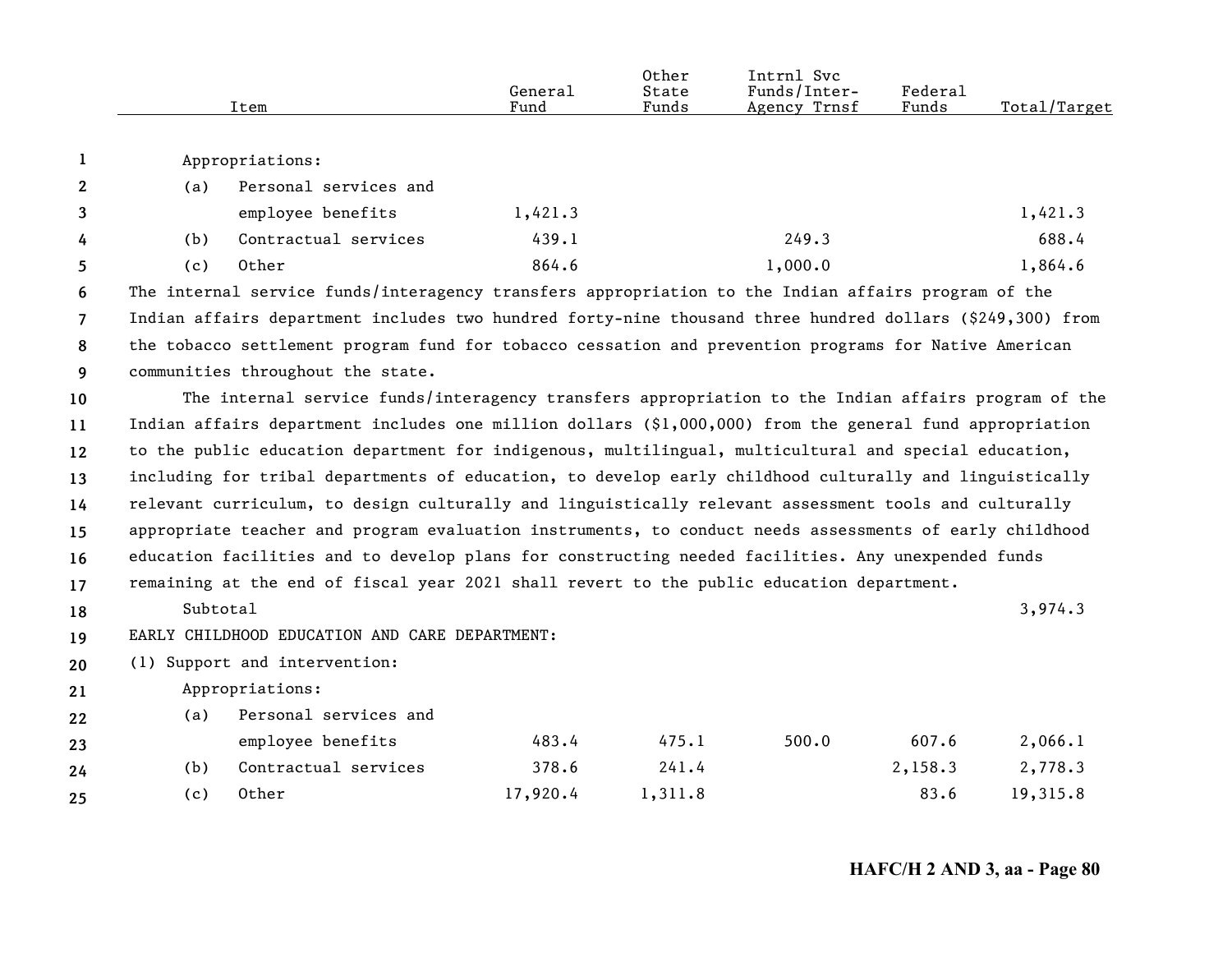|              |     | Item                  |                                         | General<br>Fund                                     | Other<br>State<br>Funds | Intrnl Svc<br>Funds/Inter-<br>Agency Trnsf                                                                                               | Federal<br>Funds | Total/Target |
|--------------|-----|-----------------------|-----------------------------------------|-----------------------------------------------------|-------------------------|------------------------------------------------------------------------------------------------------------------------------------------|------------------|--------------|
| 1            | (d) | Other financing uses  |                                         | 10,901.6                                            |                         |                                                                                                                                          |                  | 10,901.6     |
| $\mathbf{2}$ |     |                       | (2) Early childhood education and care: |                                                     |                         |                                                                                                                                          |                  |              |
| 3            |     | Appropriations:       |                                         |                                                     |                         |                                                                                                                                          |                  |              |
| 4            | (a) |                       | Personal services and                   |                                                     |                         |                                                                                                                                          |                  |              |
| 5.           |     | employee benefits     |                                         | 3,556.7                                             |                         |                                                                                                                                          | 7,754.1          | 11,310.8     |
| 6            | (b) | Contractual services  |                                         | 64,911.1                                            | 1,184.8                 | 19,100.0                                                                                                                                 | 20, 204.2        | 105,400.1    |
| 7            | (c) | Other                 |                                         | 54,371.5                                            | 1,600.0                 | 41,527.5                                                                                                                                 | 104,268.2        | 201,767.2    |
| 8            |     |                       |                                         |                                                     |                         | The internal service funds/interagency transfers appropriations to the early childhood education and care                                |                  |              |
| 9            |     |                       |                                         |                                                     |                         | program of the early childhood education and care department include sixty million six hundred twenty-                                   |                  |              |
| 10           |     |                       |                                         |                                                     |                         | seven thousand five hundred dollars $(§60,627,500)$ from the federal temporary assistance for needy                                      |                  |              |
| 11           |     |                       |                                         |                                                     |                         | families block grant: forty-one million five hundred twenty-seven thousand five hundred dollars                                          |                  |              |
| 12           |     |                       |                                         |                                                     |                         | $(\frac{6}{41}, \frac{527}{500})$ for child care, fourteen million one hundred thousand dollars $(\frac{614}{100}, \frac{100}{000})$ for |                  |              |
| 13           |     |                       |                                         |                                                     |                         | prekindergarten and five million dollars (\$5,000,000) for home-visiting services.                                                       |                  |              |
| 14           |     | Performance measures: |                                         |                                                     |                         |                                                                                                                                          |                  |              |
| 15           |     | (a) Outcome:          |                                         |                                                     |                         | Percent of licensed childcare providers participating in                                                                                 |                  |              |
| 16           |     |                       | high-quality programs                   |                                                     |                         |                                                                                                                                          |                  | 43%          |
| 17           |     | $(b)$ $0$ utcome:     |                                         |                                                     |                         | Percent of children receiving childcare assistance with                                                                                  |                  |              |
| 18           |     |                       |                                         | substantiated abuse or neglect referrals during the |                         |                                                                                                                                          |                  |              |
| 19           |     |                       |                                         | childcare assistance participating period           |                         |                                                                                                                                          |                  | 1.3%         |
| 20           |     | (c) Outcome:          |                                         |                                                     |                         | Percent of families receiving home-visiting services for at                                                                              |                  |              |
| 21           |     |                       |                                         |                                                     |                         | least six months that have one or more protective services                                                                               |                  |              |
| 22           |     |                       |                                         | substantiated abuse or neglect referrals during the |                         |                                                                                                                                          |                  |              |
| 23           |     |                       | participating period                    |                                                     |                         |                                                                                                                                          |                  | $3\%$        |
| 24           |     | (d) Outcome:          |                                         | Percent of parents participating in home visits who |                         |                                                                                                                                          |                  |              |
| 25           |     |                       |                                         |                                                     |                         | demonstrate progress in practicing positive parent-child                                                                                 |                  |              |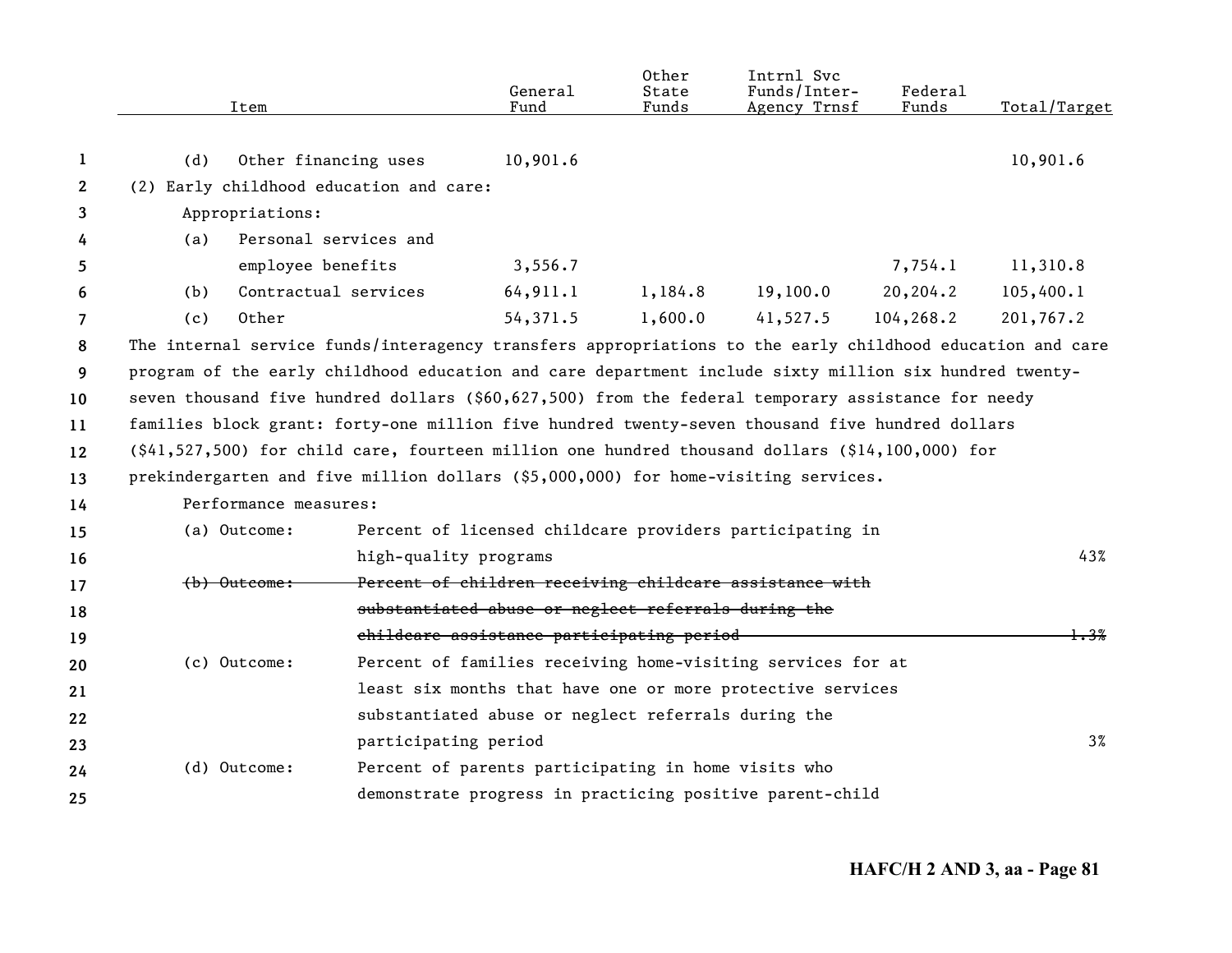|    | Item                                                                                                      |                       | General<br>Fund                                      | Other<br>State<br>Funds | Intrnl Svc<br>Funds/Inter-<br>Agency Trnsf                                                         | Federal<br>Funds | Total/Target |
|----|-----------------------------------------------------------------------------------------------------------|-----------------------|------------------------------------------------------|-------------------------|----------------------------------------------------------------------------------------------------|------------------|--------------|
|    |                                                                                                           |                       |                                                      |                         |                                                                                                    |                  |              |
| 1  |                                                                                                           | interactions          |                                                      |                         |                                                                                                    |                  | 50%          |
| 2  | (e) Outcome:                                                                                              |                       | Percent of children in prekindergarten funded by the |                         |                                                                                                    |                  |              |
| 3  |                                                                                                           |                       |                                                      |                         | children, youth and families department showing measurable                                         |                  |              |
| 4  |                                                                                                           |                       |                                                      |                         | progress on the school readiness fall-preschool assessment                                         |                  |              |
| 5. |                                                                                                           | tool                  |                                                      |                         |                                                                                                    |                  | 95%          |
| 6  | (3) Public pre-kindergarten:                                                                              |                       |                                                      |                         |                                                                                                    |                  |              |
| 7  | Appropriations:                                                                                           |                       |                                                      |                         |                                                                                                    |                  |              |
| 8  | (a)                                                                                                       | Contractual services  | 3,164.0                                              |                         |                                                                                                    |                  | 3,164.0      |
| 9  | (b)<br>Other                                                                                              |                       | 45,536.0                                             |                         | 3,500.0                                                                                            |                  | 49,036.0     |
| 10 | The public pre-kindergarten program of the early childhood education and care department shall prioritize |                       |                                                      |                         |                                                                                                    |                  |              |
| 11 | awards of pre-kindergarten programs at school districts or charter schools that provide kindergarten-five |                       |                                                      |                         |                                                                                                    |                  |              |
| 12 | plus programs approved by the public education department.                                                |                       |                                                      |                         |                                                                                                    |                  |              |
| 13 |                                                                                                           |                       |                                                      |                         | The public pre-kindergarten program of the early childhood education and care department shall not |                  |              |
| 14 | increase the total number of funded prekindergarten slots at public schools and shall only use increased  |                       |                                                      |                         |                                                                                                    |                  |              |
| 15 | appropriations to convert half-day prekindergarten slots to full-day prekindergarten slots.               |                       |                                                      |                         |                                                                                                    |                  |              |
| 16 |                                                                                                           |                       |                                                      |                         | The internal service funds/interagency transfers appropriation to the public pre-kindergarten      |                  |              |
| 17 | program of the early childhood education and care department includes three million five hundred thousand |                       |                                                      |                         |                                                                                                    |                  |              |
| 18 | dollars (\$3,500,000) from the federal temporary assistance for needy families block grant for            |                       |                                                      |                         |                                                                                                    |                  |              |
| 19 | prekindergarten.                                                                                          |                       |                                                      |                         |                                                                                                    |                  |              |
| 20 | (4) Program support:                                                                                      |                       |                                                      |                         |                                                                                                    |                  |              |
| 21 | Appropriations:                                                                                           |                       |                                                      |                         |                                                                                                    |                  |              |
| 22 | (a)                                                                                                       | Personal services and |                                                      |                         |                                                                                                    |                  |              |
| 23 | employee benefits                                                                                         |                       | 3,396.9                                              |                         |                                                                                                    | 200.0            | 3,596.9      |
| 24 | (b)                                                                                                       | Contractual services  | 211.0                                                |                         |                                                                                                    |                  | 211.0        |
| 25 | Other<br>(c)                                                                                              |                       | 1,781.5                                              |                         |                                                                                                    | 400.0            | 2,181.5      |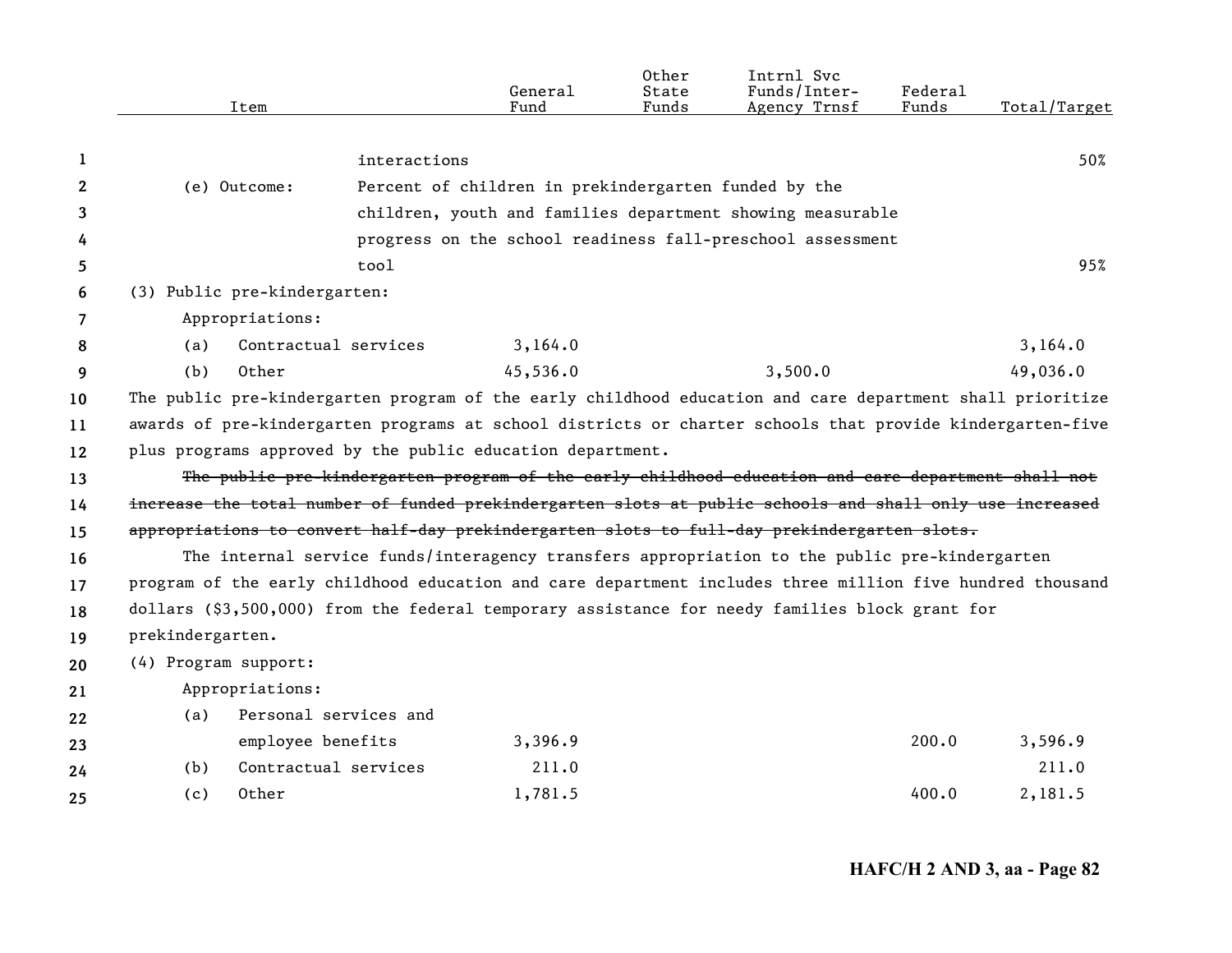|                |                    | Item                           |                                          | General<br>Fund                                                        | Other<br>State<br>Funds | Intrnl Svc<br>Funds/Inter-<br>Agency Trnsf                                                                | Federal<br>Funds | Total/Target |
|----------------|--------------------|--------------------------------|------------------------------------------|------------------------------------------------------------------------|-------------------------|-----------------------------------------------------------------------------------------------------------|------------------|--------------|
| 1              | Subtotal           |                                |                                          |                                                                        |                         |                                                                                                           |                  | 411,729.3    |
| $\mathbf{2}$   |                    |                                | AGING AND LONG-TERM SERVICES DEPARTMENT: |                                                                        |                         |                                                                                                           |                  |              |
| 3              |                    | (1) Consumer and elder rights: |                                          |                                                                        |                         |                                                                                                           |                  |              |
| 4              |                    |                                |                                          |                                                                        |                         | The purpose of the consumer and elder rights program is to provide current information, assistance,       |                  |              |
| 5              |                    |                                |                                          |                                                                        |                         | counseling, education and support to older individuals and people with disabilities, residents of long-   |                  |              |
| 6              |                    |                                |                                          |                                                                        |                         | term care facilities and their families and caregivers that allow them to protect their rights and make   |                  |              |
| $\overline{7}$ |                    |                                | informed choices about quality services. |                                                                        |                         |                                                                                                           |                  |              |
| 8              |                    | Appropriations:                |                                          |                                                                        |                         |                                                                                                           |                  |              |
| 9              | (a)                | Personal services and          |                                          |                                                                        |                         |                                                                                                           |                  |              |
| 10             |                    | employee benefits              |                                          | 1,629.0                                                                |                         | 1,300.0                                                                                                   | 987.6            | 3,916.6      |
| 11             | (b)                | Contractual services           |                                          | 107.0                                                                  |                         |                                                                                                           | 441.1            | 548.1        |
| 12             | (c)                | Other                          |                                          | 120.2                                                                  |                         |                                                                                                           | 530.1            | 650.3        |
| 13             |                    | Performance measures:          |                                          |                                                                        |                         |                                                                                                           |                  |              |
| 14             |                    | (a) Quality:                   |                                          | Percent of calls to the aging and disability resource                  |                         |                                                                                                           |                  |              |
| 15             |                    |                                |                                          | center answered by a live operator                                     |                         |                                                                                                           |                  | 90%          |
| 16             |                    | (b) Outcome:                   |                                          | Percent of residents who remained in the community six                 |                         |                                                                                                           |                  |              |
| 17             |                    |                                |                                          | months following a nursing home care transition                        |                         |                                                                                                           |                  | 90%          |
| 18             | (2) Aging network: |                                |                                          |                                                                        |                         |                                                                                                           |                  |              |
| 19             |                    |                                |                                          |                                                                        |                         | The purpose of the aging network program is to provide supportive social and nutrition services for older |                  |              |
| 20             |                    |                                |                                          |                                                                        |                         | individuals and persons with disabilities so they can remain independent and involved in their            |                  |              |
| 21             |                    |                                |                                          |                                                                        |                         | communities and to provide training, education and work experience to older individuals so they can enter |                  |              |
| 22             |                    |                                |                                          | or re-enter the workforce and receive appropriate income and benefits. |                         |                                                                                                           |                  |              |
| 23             |                    | Appropriations:                |                                          |                                                                        |                         |                                                                                                           |                  |              |
| 24             | (a)                | Personal services and          |                                          |                                                                        |                         |                                                                                                           |                  |              |
| 25             |                    | employee benefits              |                                          | 459.3                                                                  | 34.9                    |                                                                                                           | 555.3            | 1,049.5      |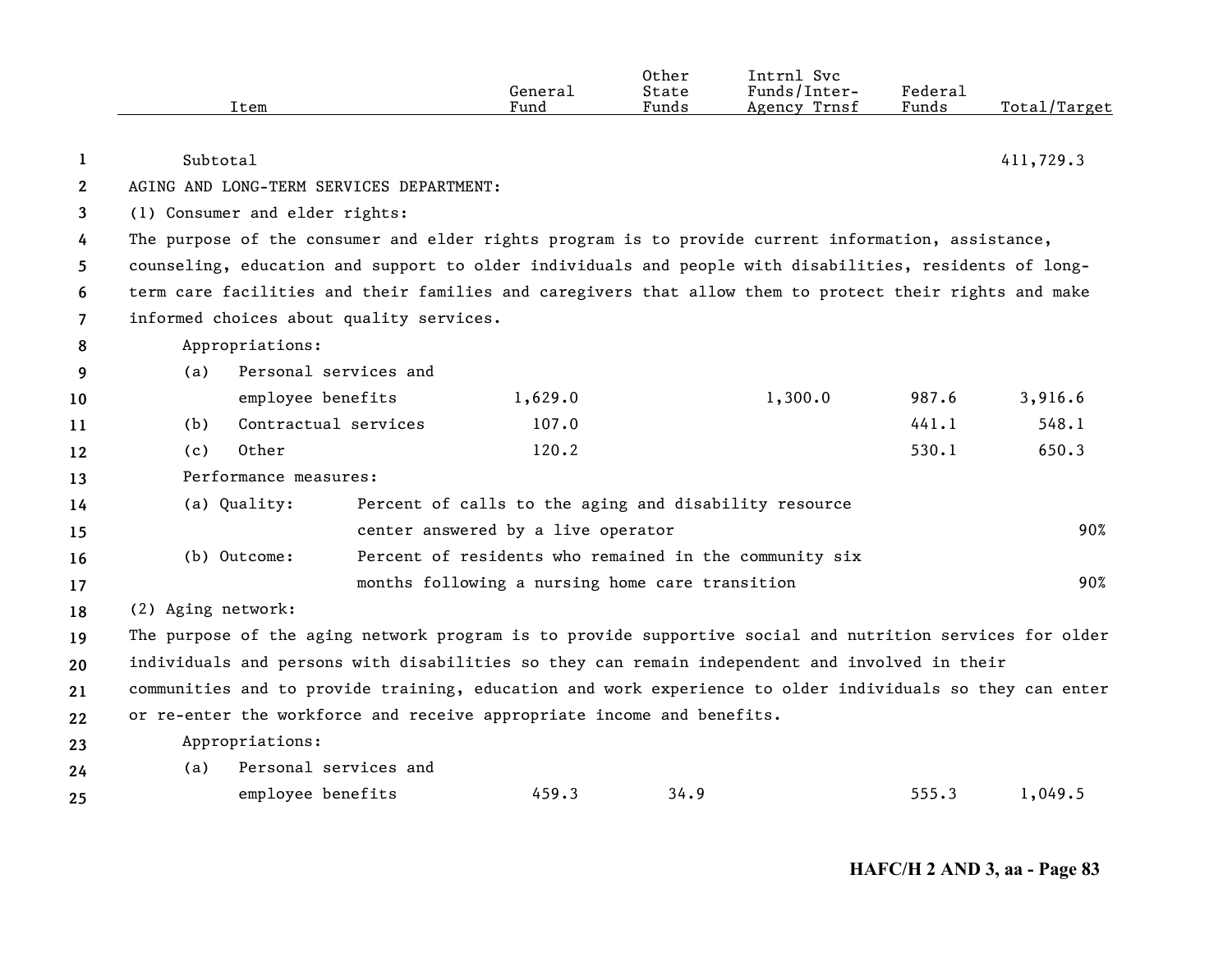|                | Item                                                                                                     |                                                                                                    | General<br>Fund                               | Other<br>State<br>Funds | Intrnl Svc<br>Funds/Inter-<br>Agency Trnsf                | Federal<br>Funds | Total/Target |
|----------------|----------------------------------------------------------------------------------------------------------|----------------------------------------------------------------------------------------------------|-----------------------------------------------|-------------------------|-----------------------------------------------------------|------------------|--------------|
| 1              | (b)                                                                                                      | Contractual services                                                                               | 1,237.2                                       | 10.0                    |                                                           |                  | 1,247.2      |
| $\mathbf{2}$   | (c)<br>Other                                                                                             |                                                                                                    | 29,809.2                                      | 70.9                    |                                                           | 11,142.5         | 41,022.6     |
| 3              | The general fund appropriation to the aging network program of the aging and long-term services          |                                                                                                    |                                               |                         |                                                           |                  |              |
| 4              | department in the other category shall allow for an additional twelve and one-half percent distribution  |                                                                                                    |                                               |                         |                                                           |                  |              |
| 5              | from the department of finance and administration for initial payments to aging network providers at the |                                                                                                    |                                               |                         |                                                           |                  |              |
| 6              | beginning of the fiscal year.                                                                            |                                                                                                    |                                               |                         |                                                           |                  |              |
| $\overline{7}$ |                                                                                                          | The general fund appropriation to the aging network program of the aging and long-term services    |                                               |                         |                                                           |                  |              |
| 8              | department in the other category includes one million four hundred thousand dollars (\$1,400,000) for    |                                                                                                    |                                               |                         |                                                           |                  |              |
| 9              | aging network provider rate increases.                                                                   |                                                                                                    |                                               |                         |                                                           |                  |              |
| 10             |                                                                                                          | Any unexpended balances remaining in the aging network from the conference on aging at the end of  |                                               |                         |                                                           |                  |              |
| 11             | fiscal year 2021 from appropriations made from other state funds for the conference on aging shall not   |                                                                                                    |                                               |                         |                                                           |                  |              |
| 12             | revert to the general fund.                                                                              |                                                                                                    |                                               |                         |                                                           |                  |              |
| 13             |                                                                                                          | Any unexpended balances remaining from the tax refund contribution senior fund, which provides for |                                               |                         |                                                           |                  |              |
| 14             | the provision of supplemental senior services throughout the state, at the end of fiscal year 2021 shall |                                                                                                    |                                               |                         |                                                           |                  |              |
| 15             | not revert to the general fund.                                                                          |                                                                                                    |                                               |                         |                                                           |                  |              |
| 16             | Performance measures:                                                                                    |                                                                                                    |                                               |                         |                                                           |                  |              |
| 17             | (a) Outcome:                                                                                             |                                                                                                    | Number of hours of caregiver support provided |                         |                                                           |                  | 444,000      |
| 18             | $(b)$ Output:                                                                                            |                                                                                                    |                                               |                         | Number of hours of service provided by senior volunteers, |                  |              |
| 19             |                                                                                                          | statewide                                                                                          |                                               |                         |                                                           |                  | 1,638,000    |
| 20             | (3) Adult protective services:                                                                           |                                                                                                    |                                               |                         |                                                           |                  |              |
| 21             | The purpose of the adult protective services program is to investigate allegations of abuse, neglect and |                                                                                                    |                                               |                         |                                                           |                  |              |
| 22             | exploitation of seniors and adults with disabilities and provide in-home support services to adults at   |                                                                                                    |                                               |                         |                                                           |                  |              |
| 23             | high risk of repeat neglect.                                                                             |                                                                                                    |                                               |                         |                                                           |                  |              |
| 24             | Appropriations:                                                                                          |                                                                                                    |                                               |                         |                                                           |                  |              |
| 25             | (a)                                                                                                      | Personal services and                                                                              |                                               |                         |                                                           |                  |              |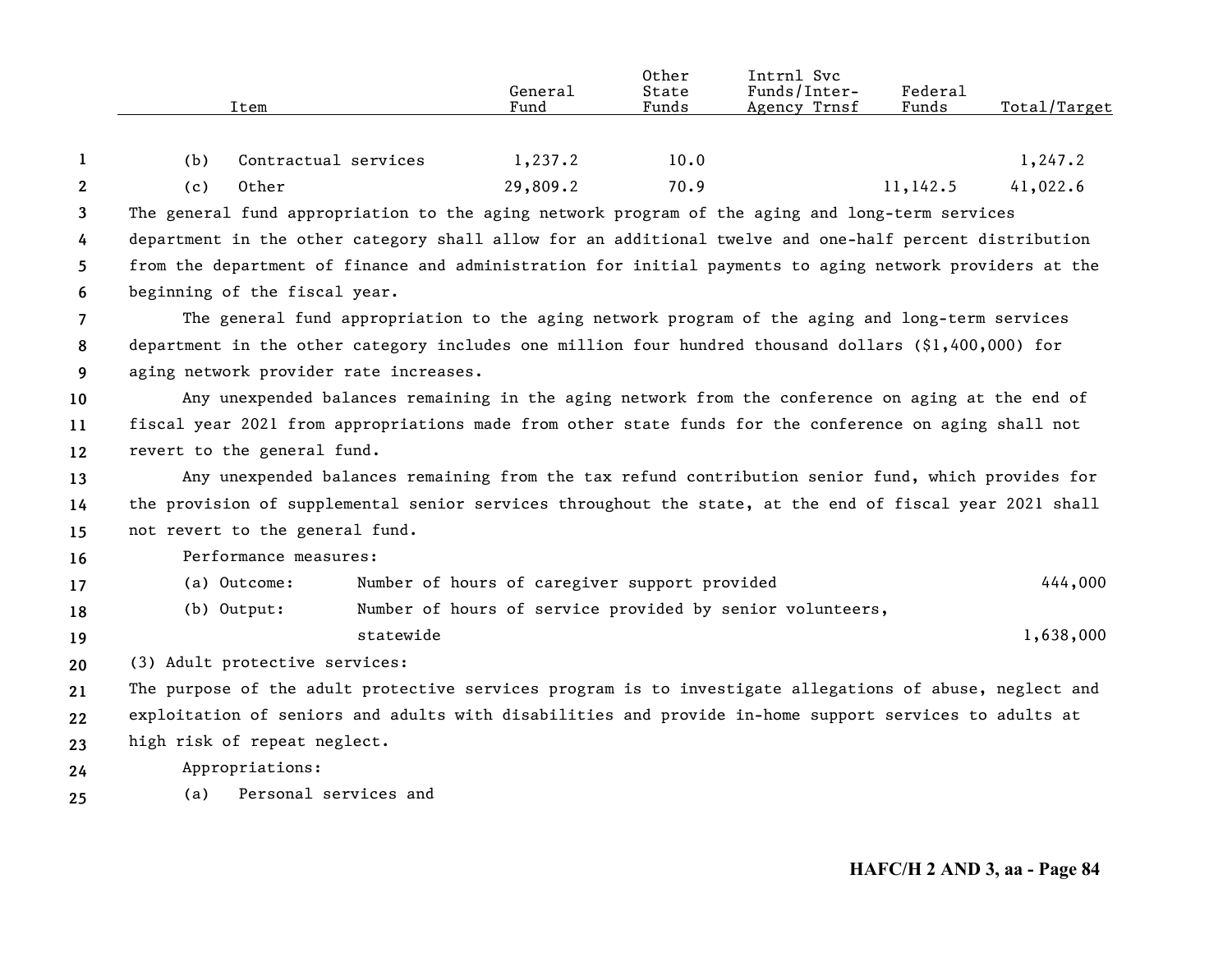|                |                      | Item                                                                                                      | General<br>Fund                                        | Other<br>State<br>Funds | Intrnl Svc<br>Funds/Inter-<br>Agency Trnsf                 | Federal<br>Funds | Total/Target |  |  |
|----------------|----------------------|-----------------------------------------------------------------------------------------------------------|--------------------------------------------------------|-------------------------|------------------------------------------------------------|------------------|--------------|--|--|
|                |                      |                                                                                                           |                                                        |                         |                                                            |                  |              |  |  |
| 1              |                      | employee benefits                                                                                         | 10,066.9                                               |                         |                                                            |                  | 10,066.9     |  |  |
| $\mathbf{2}$   | (b)                  | Contractual services                                                                                      | 1,592.7                                                |                         | 2,164.4                                                    |                  | 3,757.1      |  |  |
| 3              | (c)                  | Other                                                                                                     | 184.4                                                  |                         | 11.9                                                       |                  | 196.3        |  |  |
| 4              |                      | Performance measures:                                                                                     |                                                        |                         |                                                            |                  |              |  |  |
| 5              |                      | (a) Outcome:                                                                                              | Percent of emergency or priority one investigations in |                         |                                                            |                  |              |  |  |
| 6              |                      |                                                                                                           |                                                        |                         | which a caseworker makes initial face-to-face contact with |                  |              |  |  |
| $\overline{7}$ |                      |                                                                                                           | the alleged victim within prescribed timeframes        |                         |                                                            |                  | >99%         |  |  |
| 8              | (4) Program support: |                                                                                                           |                                                        |                         |                                                            |                  |              |  |  |
| 9              |                      | The purpose of program support is to provide clerical, record-keeping and administrative support in the   |                                                        |                         |                                                            |                  |              |  |  |
| 10             |                      | areas of personnel, budget, procurement and contracting to agency staff, outside contractors and external |                                                        |                         |                                                            |                  |              |  |  |
| 11             |                      | control agencies to implement and manage programs.                                                        |                                                        |                         |                                                            |                  |              |  |  |
| 12             |                      | Appropriations:                                                                                           |                                                        |                         |                                                            |                  |              |  |  |
| 13             | (a)                  | Personal services and                                                                                     |                                                        |                         |                                                            |                  |              |  |  |
| 14             |                      | employee benefits                                                                                         | 3,343.2                                                |                         |                                                            | 98.5             | 3,441.7      |  |  |
| 15             | (b)                  | Contractual services                                                                                      | 186.8                                                  |                         |                                                            |                  | 186.8        |  |  |
| 16             | (c)                  | Other                                                                                                     | 1,845.6                                                |                         |                                                            |                  | 1,845.6      |  |  |
| 17             | Subtotal             |                                                                                                           |                                                        |                         |                                                            |                  | 67,928.7     |  |  |
| 18             |                      | HUMAN SERVICES DEPARTMENT:                                                                                |                                                        |                         |                                                            |                  |              |  |  |
| 19             |                      | (1) Medical assistance:                                                                                   |                                                        |                         |                                                            |                  |              |  |  |
| 20             |                      | The purpose of the medical assistance program is to provide the necessary resources and information to    |                                                        |                         |                                                            |                  |              |  |  |
| 21             |                      | enable low-income individuals to obtain either free or low-cost healthcare.                               |                                                        |                         |                                                            |                  |              |  |  |
| 22             |                      | Appropriations:                                                                                           |                                                        |                         |                                                            |                  |              |  |  |
| 23             | (a)                  | Personal services and                                                                                     |                                                        |                         |                                                            |                  |              |  |  |
| 24             |                      | employee benefits                                                                                         | 5,337.4                                                |                         |                                                            | 8,558.3          | 13,895.7     |  |  |
| 25             | (b)                  | Contractual services                                                                                      | 13,993.9                                               | 1,727.4                 | 759.9                                                      | 49,212.1         | 65,693.3     |  |  |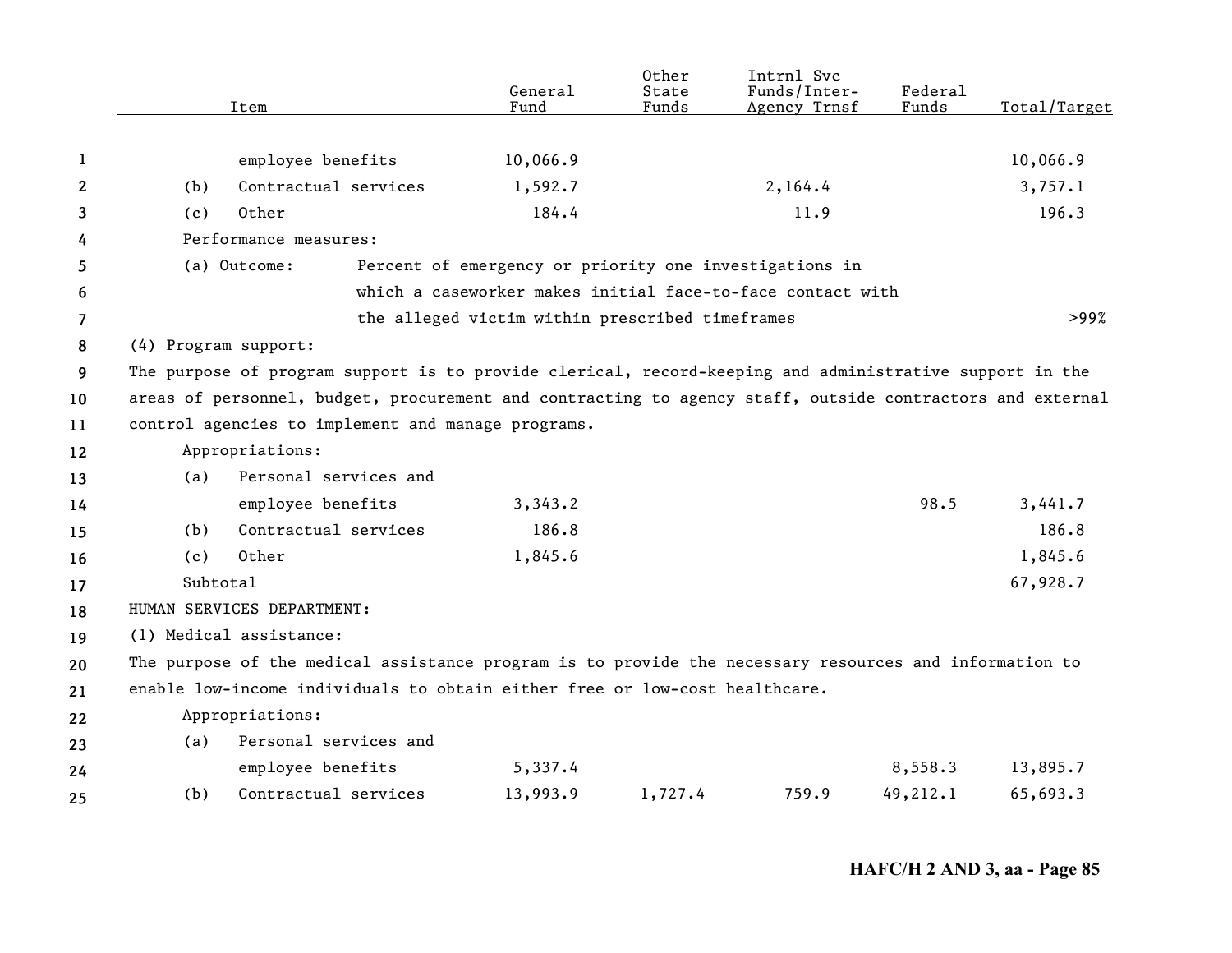|      |           | Other                         | Intrnl<br>Svc   |                     |                  |
|------|-----------|-------------------------------|-----------------|---------------------|------------------|
|      | General   | State                         | Funds/Inter-    | Federa <sub>1</sub> |                  |
| Item | –<br>Fund | $\sim$ $\sim$ $\sim$<br>Funds | Trnsf<br>Agency | $\sim$<br>Funds     | Total<br>/Target |

**12345678**(c) Other 960,672.0 70,963.0 264,477.9 4,692,163.0 5,988,275.9 The appropriations to the medical assistance program of the human services department assume the state will receive an enhanced federal medical assistance percentage rate for those enrolled in the expansion adult category through fiscal year 2021 as provided for in the federal Patient Protection and Affordable Care Act, as amended by the Health Care and Education Reconciliation Act of 2010. Should the federal government reduce or rescind the federal medical assistance percentage rates established by the federal Patient Protection and Affordable Care Act, the human services department shall reduce or rescind eligibility for the expansion adult category.

**9 10111213**The internal service funds/interagency transfers appropriations to the medical assistance program of the human services department include one million two hundred fifty-five thousand four hundred dollars (\$1,255,400) from the tobacco settlement program fund for the breast and cervical cancer treatment program and six million sixty-three thousand nine hundred dollars (\$6,063,900) from the tobacco settlement program fund for medicaid programs.

**141516**The internal service funds/interagency transfers appropriations to the medical assistance program of the human services department include thirty-nine million three hundred twelve thousand dollars (\$39,312,000) from the county-supported medicaid fund.

**17181920212223**The general fund appropriation to the medical assistance program of the human services department in the other category includes five hundred thousand dollars (\$500,000) to increase medicaid physician provider rates prioritizing increasing physician provider rates that were reduced in 2016 and two million three hundred thousand dollars (\$2,300,000) for <del>safety net care pool</del> hospitals <del>pursuant to the safety net</del> care pool program. The increased allocations shall be implemented through managed care directed payments and upper payment limit payments to sustain the economic viability of safety net care pool hospitals statewide.

Performance measures:

**24**

**25**(a) Outcome: Percent of children ages two to twenty years enrolled in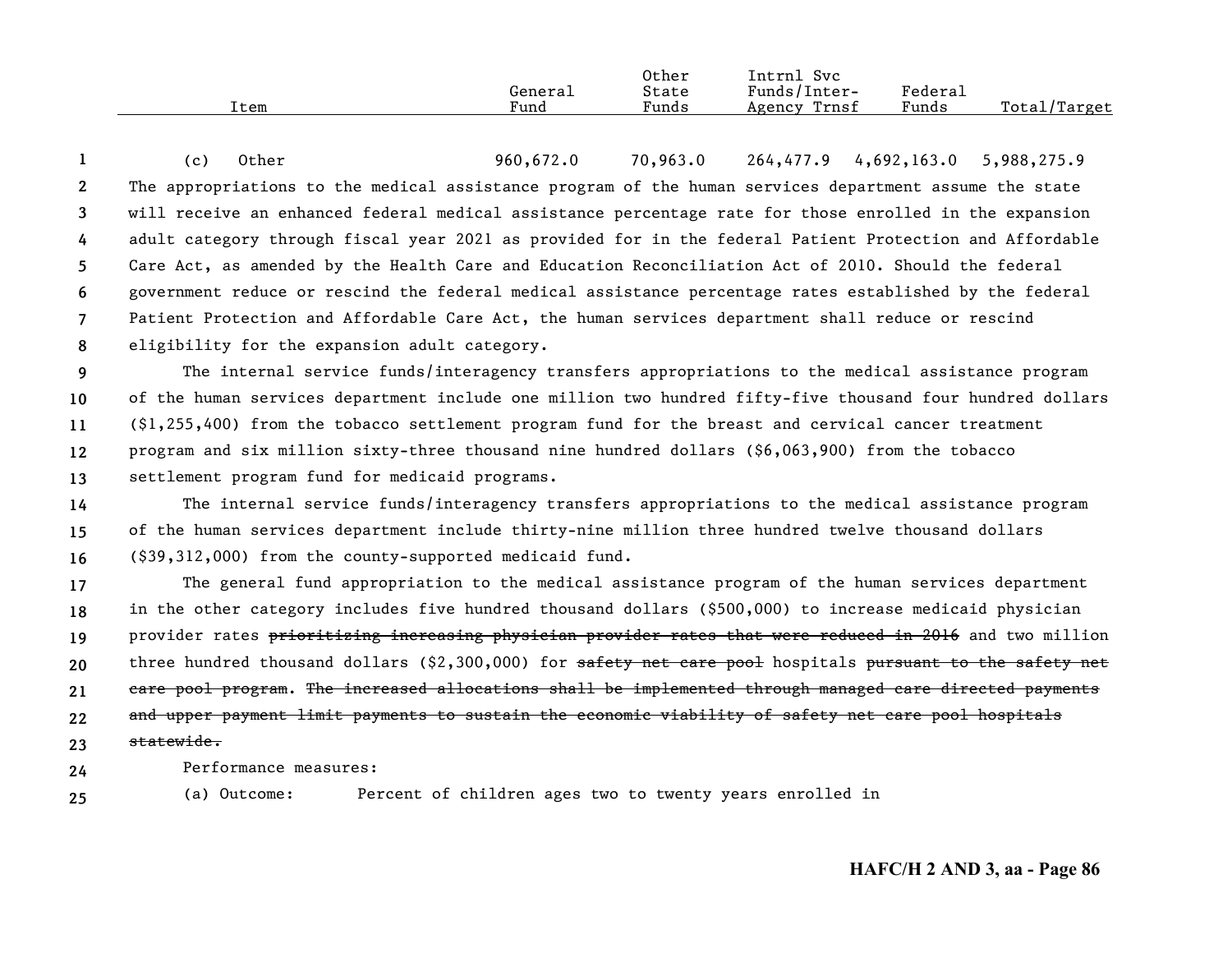|                       |                                 | General                                                                                                   | 0ther<br>State | Intrnl Svc<br>Funds/Inter- | <b>Federal</b> |              |
|-----------------------|---------------------------------|-----------------------------------------------------------------------------------------------------------|----------------|----------------------------|----------------|--------------|
|                       | Item                            | Fund                                                                                                      | Funds          | Agency Trnsf               | Funds          | Total/Target |
| 1                     |                                 | medicaid managed care who had at least one dental visit                                                   |                |                            |                |              |
| $\mathbf{2}^{\prime}$ |                                 | during the measurement year                                                                               |                |                            |                | 72%          |
| 3                     | (b) Explanatory:                | Percent of infants in medicaid managed care who had six or                                                |                |                            |                |              |
| 4                     |                                 | more well child visits with a primary care physician before                                               |                |                            |                |              |
| 5.                    |                                 | the age of fifteen months                                                                                 |                |                            |                |              |
| 6                     | (c) Outcome:                    | Average percent of children and youth ages twelve months to                                               |                |                            |                |              |
| 7                     |                                 | nineteen years in medicaid managed care who received one or                                               |                |                            |                |              |
| 8                     |                                 | more well-child visits with a primary care physician during                                               |                |                            |                |              |
| 9                     |                                 | the measurement year                                                                                      |                |                            |                | 88%          |
| 10                    | (d) Outcome:                    | Percent of hospital readmissions for adults in medicaid                                                   |                |                            |                |              |
| 11                    |                                 | managed care, age eighteen and over, within thirty days of                                                |                |                            |                |              |
| 12                    |                                 | discharge                                                                                                 |                |                            |                | <8%          |
| 13                    | (e) Outcome:                    | Rate per one thousand members of emergency room use                                                       |                |                            |                |              |
| 14                    |                                 | categorized as nonemergent care                                                                           |                |                            |                | 0.45         |
| 15                    | (2) Medicaid behavioral health: |                                                                                                           |                |                            |                |              |
| 16                    |                                 | The purpose of the medicaid behavioral health program is to provide the necessary resources and           |                |                            |                |              |
| 17                    |                                 | information to enable low-income individuals to obtain either free or low-cost behavioral healthcare.     |                |                            |                |              |
| 18                    | Appropriations:                 |                                                                                                           |                |                            |                |              |
| 19                    | Other<br>(a)                    | 113,163.0                                                                                                 |                |                            | 432,418.0      | 545,581.0    |
| 20                    |                                 | The general fund appropriation to the medicaid behavioral health program of the human services department |                |                            |                |              |
| 21                    |                                 | includes fifty thousand dollars (\$50,000) to transfer to the administrative hearings office to support   |                |                            |                |              |
| 22                    | medicaid hearing officers.      |                                                                                                           |                |                            |                |              |
| 23                    | Performance measures:           |                                                                                                           |                |                            |                |              |
| 24                    | (a) Outcome:                    | Percent of readmissions to same level of care or higher for                                               |                |                            |                |              |
| 25                    |                                 | children or youth discharged from residential treatment                                                   |                |                            |                |              |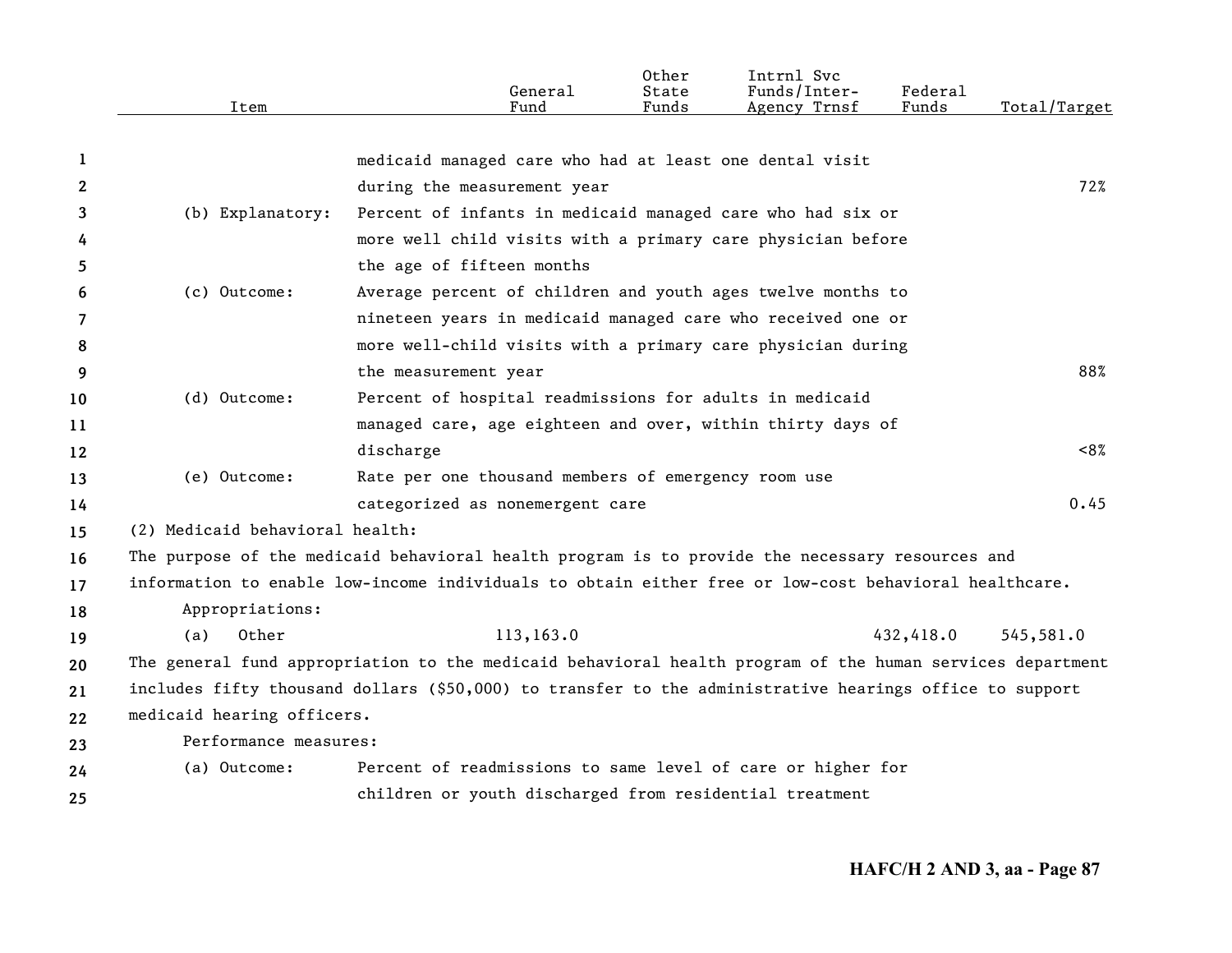|    |                     | Item                 |                       | General<br>Fund                                                     | Other<br>State<br>Funds | Intrnl Svc<br>Funds/Inter-<br>Agency Trnsf                                                                 | <b>Federal</b><br>Funds | Total/Target |
|----|---------------------|----------------------|-----------------------|---------------------------------------------------------------------|-------------------------|------------------------------------------------------------------------------------------------------------|-------------------------|--------------|
|    |                     |                      |                       |                                                                     |                         |                                                                                                            |                         |              |
| 1  |                     |                      |                       | centers and inpatient care                                          |                         |                                                                                                            |                         | 5%           |
| 2  |                     | (b) Output:          |                       |                                                                     |                         | Number of individuals served annually in substance abuse or                                                |                         |              |
| 3  |                     |                      |                       |                                                                     |                         | mental health programs administered through the behavioral                                                 |                         |              |
| 4  |                     |                      |                       | health collaborative and medicaid programs                          |                         |                                                                                                            |                         | 175,000      |
| 5. |                     | (c) Outcome:         |                       |                                                                     |                         | Percent of adults with mental illness or substance use                                                     |                         |              |
| 6  |                     |                      |                       |                                                                     |                         | disorders receiving medicaid behavioral health services who                                                |                         |              |
| 7  |                     |                      |                       | have housing needs who receive assistance with their                |                         |                                                                                                            |                         |              |
| 8  |                     |                      | housing needs         |                                                                     |                         |                                                                                                            |                         | 50%          |
| 9  | (3) Income support: |                      |                       |                                                                     |                         |                                                                                                            |                         |              |
| 10 |                     |                      |                       |                                                                     |                         | The purpose of the income support program is to provide cash assistance and supportive services to         |                         |              |
| 11 |                     |                      |                       |                                                                     |                         | eligible low-income families so they can achieve self-sufficiency. Eligibility requirements are            |                         |              |
| 12 |                     |                      |                       | established by state law within broad federal statutory guidelines. |                         |                                                                                                            |                         |              |
| 13 |                     | Appropriations:      |                       |                                                                     |                         |                                                                                                            |                         |              |
| 14 | (a)                 |                      | Personal services and |                                                                     |                         |                                                                                                            |                         |              |
| 15 |                     | employee benefits    |                       | 20,742.3                                                            | 294.9                   |                                                                                                            | 39,635.3                | 60,672.5     |
| 16 | (b)                 | Contractual services |                       | 12,141.6                                                            | 135.2                   |                                                                                                            | 42, 258.6               | 54,535.4     |
| 17 | (c)                 | Other                |                       | 19,924.8                                                            | 47.2                    |                                                                                                            | 817,588.6               | 837,560.6    |
| 18 |                     |                      |                       |                                                                     |                         | The federal funds appropriations to the income support program of the human services department include    |                         |              |
| 19 |                     |                      |                       |                                                                     |                         | eleven million five hundred seven thousand seven hundred dollars (\$11,507,700) from the federal temporary |                         |              |
| 20 |                     |                      |                       |                                                                     |                         | assistance for needy families block grant for administration of the New Mexico Works Act.                  |                         |              |
| 21 |                     |                      |                       |                                                                     |                         | The appropriations to the income support program of the human services department include eighty-          |                         |              |
| 22 |                     |                      |                       |                                                                     |                         | seven thousand one hundred dollars (\$87,100) from the general fund and forty-six million nine hundred     |                         |              |
| 23 |                     |                      |                       |                                                                     |                         | sixty-six thousand six hundred dollars (\$46,966,600) from the federal temporary assistance for needy      |                         |              |
| 24 |                     |                      |                       |                                                                     |                         | families block grant to provide cash assistance grants to participants as defined in the New Mexico Works  |                         |              |
| 25 |                     |                      |                       |                                                                     |                         | Act, including wage subsidies for participants, two clothing allowances per year, diversion payments and   |                         |              |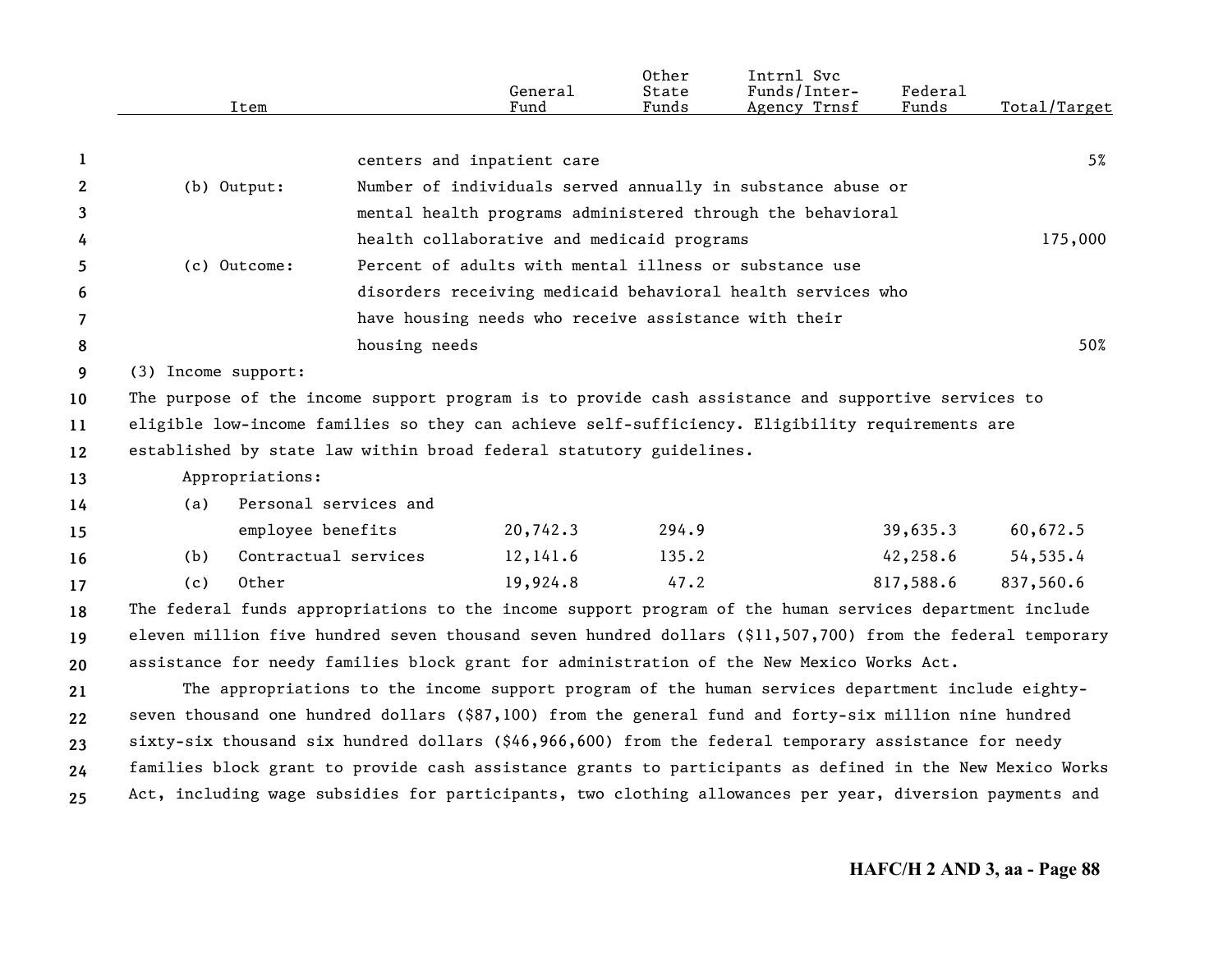|      |         | Other | Svc<br>Intrnl   |         |              |
|------|---------|-------|-----------------|---------|--------------|
|      | General | State | Funds/Inter-    | Federau |              |
| Item | Fund    | Funds | Trnsf<br>Agency | Funds   | Total/Target |

**1**state-funded payments to aliens.

**23456**The federal funds appropriations to the income support program of the human services department include eighteen million sixty-five thousand two hundred dollars (\$18,065,200) from the federal temporary assistance for needy families block grant for job training and placement and job-related transportation services, employment-related costs and a transitional employment program. The funds for the transitional employment program and the wage subsidy program may be used interchangeably.

**7891011**The federal funds appropriations to the income support program of the human services department include forty-one million five hundred twenty-seven thousand five hundred dollars (\$41,527,500) from the federal temporary assistance for needy families block grant for transfer to the early childhood education and care department for childcare programs, five million dollars (\$5,000,000) for home-visiting programs and seventeen million six hundred thousand dollars (\$17,600,000) for prekindergarten.

**121314**The federal funds appropriations to the income support program of the human services department include nine hundred thousand dollars (\$900,000) from the federal temporary assistance for needy families block grant for transfer to the children, youth and families department for a supportive housing project.

**15161718**The federal funds appropriations to the income support program of the human services department include two hundred thousand dollars (\$200,000) from the federal temporary assistance for needy families block grant for transfer to the public education department for the graduation, reality and dual-role skills program.

**192021**The appropriations to the income support program of the human services department include seven million two hundred twenty thousand dollars (\$7,220,000) from the general fund and three million eighty thousand three hundred dollars (\$3,080,300) from federal funds for general assistance.

**222324**Any unexpended balances remaining at the end of fiscal year 2021 from the other state funds appropriations derived from reimbursements received from the social security administration for the general assistance program shall not revert.

**25**Performance measures: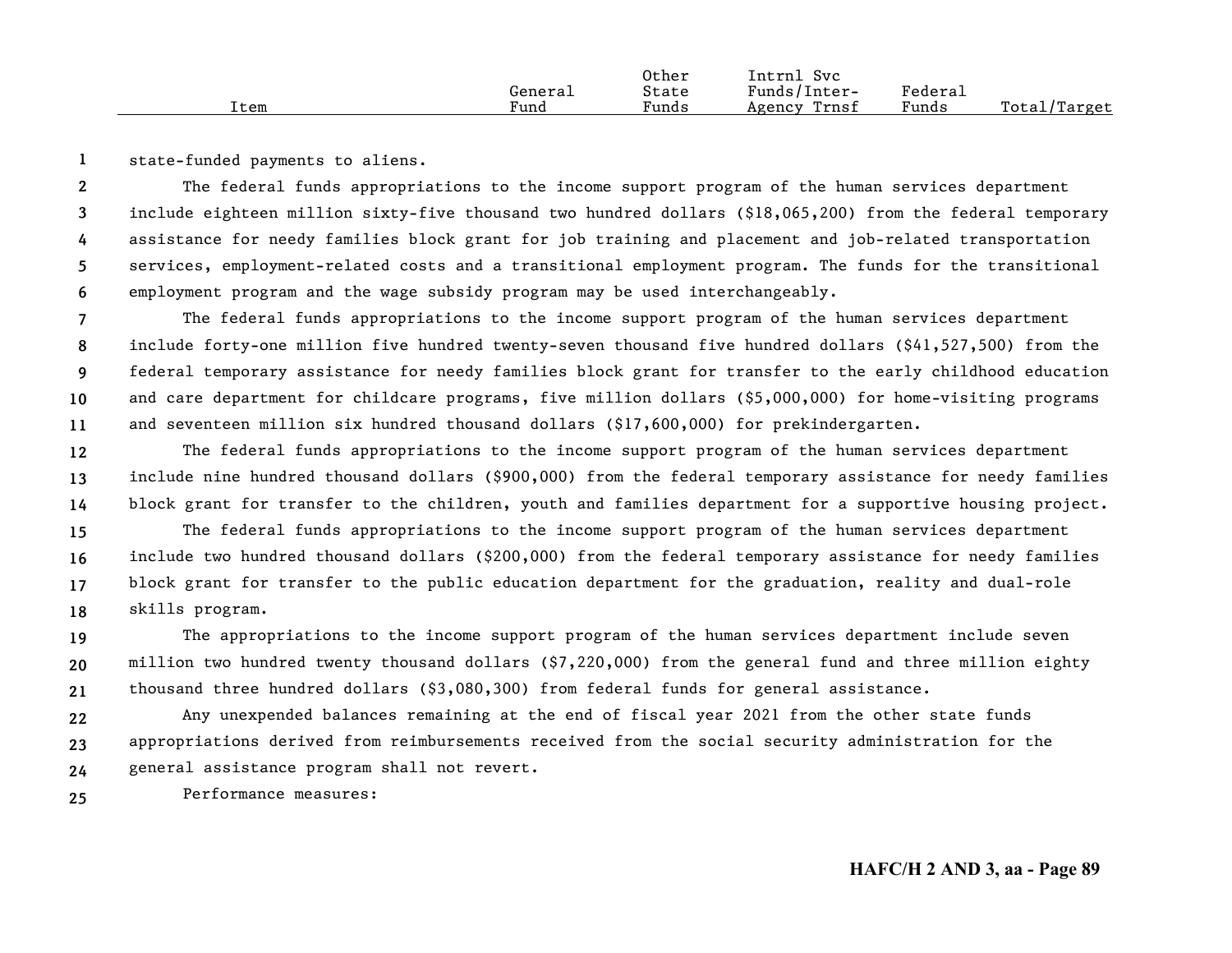|                | Item                                                                                                      |                       | General<br>Fund                                    | Other<br>State<br>Funds | Intrnl Svc<br>Funds/Inter-<br>Agency Trnsf               | Federal<br>Funds | Total/Target |
|----------------|-----------------------------------------------------------------------------------------------------------|-----------------------|----------------------------------------------------|-------------------------|----------------------------------------------------------|------------------|--------------|
| 1              | (a) Outcome:                                                                                              |                       | Percent of parent participants who meet temporary  |                         |                                                          |                  |              |
| $\mathbf{2}$   |                                                                                                           |                       |                                                    |                         | assistance for needy families federal work participation |                  |              |
| 3              |                                                                                                           | requirements          |                                                    |                         |                                                          |                  | 53%          |
| 4              | (b) Outcome:                                                                                              |                       | Percent of temporary assistance for needy families |                         |                                                          |                  |              |
| 5              |                                                                                                           |                       |                                                    |                         | two-parent recipients meeting federal work participation |                  |              |
| 6              |                                                                                                           | requirements          |                                                    |                         |                                                          |                  | 63%          |
| $\overline{7}$ | (4) Behavioral health services:                                                                           |                       |                                                    |                         |                                                          |                  |              |
| 8              | The purpose of the behavioral health services program is to lead and oversee the provision of an          |                       |                                                    |                         |                                                          |                  |              |
| 9              | integrated and comprehensive behavioral health prevention and treatment system so the program fosters     |                       |                                                    |                         |                                                          |                  |              |
| 10             | recovery and supports the health and resilience of all New Mexicans.                                      |                       |                                                    |                         |                                                          |                  |              |
| 11             | Appropriations:                                                                                           |                       |                                                    |                         |                                                          |                  |              |
| 12             | (a)                                                                                                       | Personal services and |                                                    |                         |                                                          |                  |              |
| 13             | employee benefits                                                                                         |                       | 3,374.7                                            |                         |                                                          | 959.3            | 4,334.0      |
| 14             | (b)                                                                                                       | Contractual services  | 46,798.8                                           |                         |                                                          | 21,124.2         | 67,923.0     |
| 15             | Other<br>(c)                                                                                              |                       | 710.6                                              |                         |                                                          | 1,131.0          | 1,841.6      |
| 16             | The general fund appropriation to the behavioral health services program of the human services department |                       |                                                    |                         |                                                          |                  |              |
| 17             | in the contractual services category includes two hundred twenty-five thousand dollars (\$225,000) for an |                       |                                                    |                         |                                                          |                  |              |
| 18             | Espanola homeless shelter program, three hundred thousand dollars (\$300,000) for homeless shelters and   |                       |                                                    |                         |                                                          |                  |              |
| 19             | supportive housing programs in the city of Santa Fe, city of Gallup and Valencia county, one hundred      |                       |                                                    |                         |                                                          |                  |              |
| 20             | fifty thousand dollars (\$150,000) to provide operational support for a homeless shelter and supportive   |                       |                                                    |                         |                                                          |                  |              |
| 21             | housing program in the city of Santa Fe, two hundred thousand dollars (\$200,000) for supplemental        |                       |                                                    |                         |                                                          |                  |              |
|                | security income and social security disability insurance outreach to people experiencing homelessness who |                       |                                                    |                         |                                                          |                  |              |
| 22             | have a disability and providing them access to disability benefits and two hundred thousand dollars       |                       |                                                    |                         |                                                          |                  |              |
| 23<br>24       | (\$200,000) to design and implement a comprehensive community-based mental health system in communities   |                       |                                                    |                         |                                                          |                  |              |
| 25             | throughout the state.                                                                                     |                       |                                                    |                         |                                                          |                  |              |
|                |                                                                                                           |                       |                                                    |                         |                                                          |                  |              |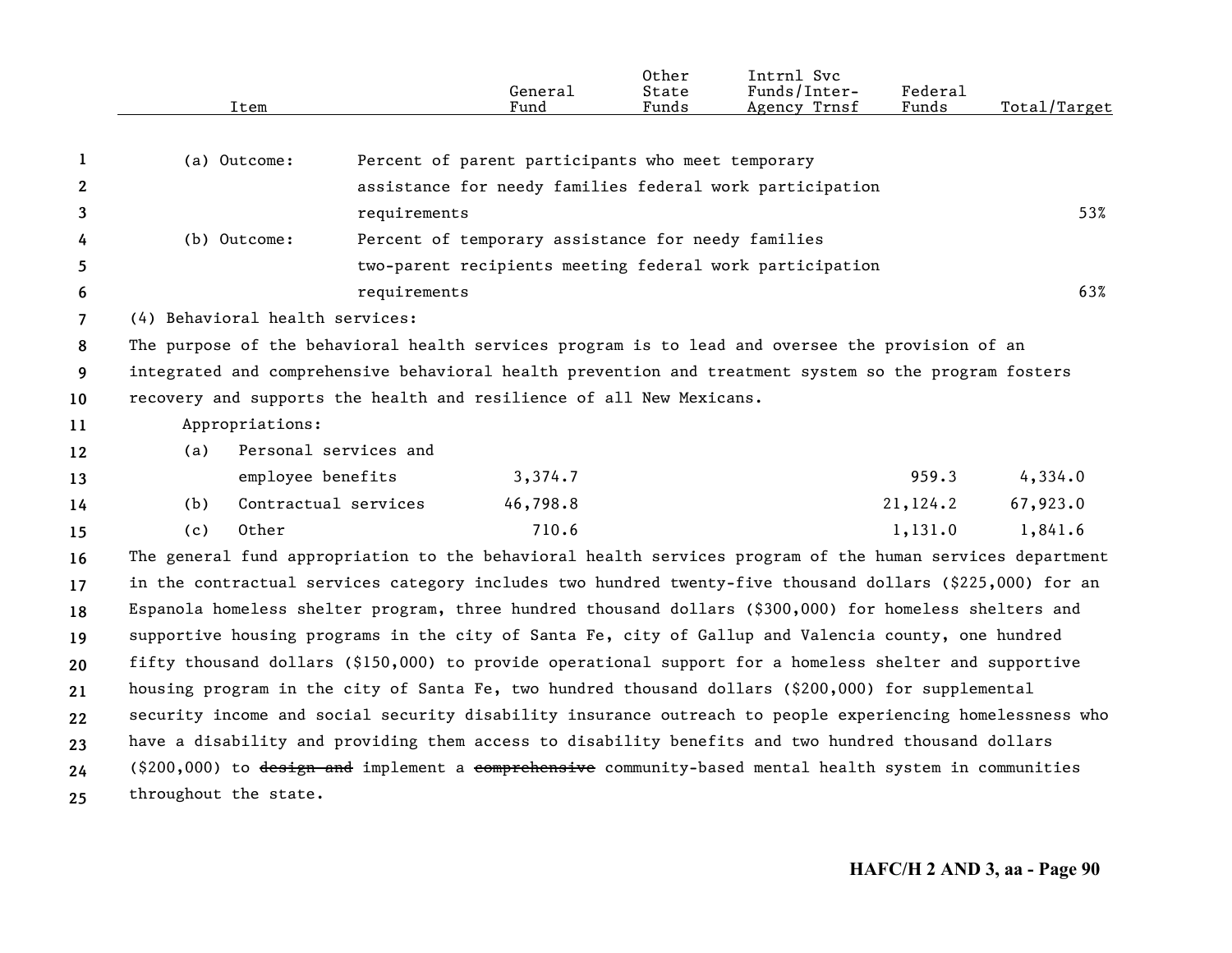|      |         | Other | Intrnl<br><b>Svc</b> |         |                   |
|------|---------|-------|----------------------|---------|-------------------|
|      | Generai | State | Funds/Inter-         | Federau |                   |
| Item | Fund    | Funds | Trnsf<br>Agency      | Funds   | Total/<br>'Target |

| 1               |                                                                                             | The appropriations to the behavioral health services program of the human services department in |         |                                                             |                                                                                                            |          |  |  |
|-----------------|---------------------------------------------------------------------------------------------|--------------------------------------------------------------------------------------------------|---------|-------------------------------------------------------------|------------------------------------------------------------------------------------------------------------|----------|--|--|
| $\overline{2}$  |                                                                                             |                                                                                                  |         |                                                             | the contractual services category include four hundred thirteen thousand dollars (\$413,000) from the      |          |  |  |
| 3               |                                                                                             |                                                                                                  |         |                                                             | general fund and one million two hundred thirty-nine thousand dollars (\$1,239,000) from federal funds for |          |  |  |
| 4               | youth homeless demonstration programs to be matched with federal funds.                     |                                                                                                  |         |                                                             |                                                                                                            |          |  |  |
| 5               | Performance measures:                                                                       |                                                                                                  |         |                                                             |                                                                                                            |          |  |  |
| 6               | (a) Outcome:                                                                                |                                                                                                  |         | Percent of individuals discharged from inpatient facilities |                                                                                                            |          |  |  |
| $\overline{7}$  |                                                                                             |                                                                                                  |         | who receive follow-up services at thirty days               |                                                                                                            | 70%      |  |  |
| 8               | (b) Outcome:                                                                                |                                                                                                  |         | Percent of people with a diagnosis of alcohol or drug       |                                                                                                            |          |  |  |
| 9               |                                                                                             |                                                                                                  |         | dependency who initiated treatment and receive two or more  |                                                                                                            |          |  |  |
| 10              |                                                                                             |                                                                                                  |         | additional services within thirty days of the initial visit |                                                                                                            | 35%      |  |  |
| 11              | (c) Outcome:                                                                                |                                                                                                  |         | Percent reduction in number of incidents from the first to  |                                                                                                            |          |  |  |
| 12              |                                                                                             |                                                                                                  |         | last day of the school year in classrooms participating in  |                                                                                                            |          |  |  |
| 13              |                                                                                             |                                                                                                  |         | the pax good behavior games, as measured by the spleem      |                                                                                                            |          |  |  |
| 14              |                                                                                             | instrument                                                                                       |         |                                                             |                                                                                                            | 50%      |  |  |
| 15              | (5) Child support enforcement:                                                              |                                                                                                  |         |                                                             |                                                                                                            |          |  |  |
| 16              |                                                                                             |                                                                                                  |         |                                                             | The purpose of the child support enforcement program is to provide location, establishment and collection  |          |  |  |
| 17 <sup>2</sup> |                                                                                             |                                                                                                  |         |                                                             | services for custodial parents and their children; to ensure that all court orders for support payments    |          |  |  |
| 18              | are being met to maximize child support collections; and to reduce public assistance rolls. |                                                                                                  |         |                                                             |                                                                                                            |          |  |  |
| 19              | Appropriations:                                                                             |                                                                                                  |         |                                                             |                                                                                                            |          |  |  |
| 20              | (a)                                                                                         | Personal services and                                                                            |         |                                                             |                                                                                                            |          |  |  |
| 21              | employee benefits                                                                           |                                                                                                  | 5,129.5 | 1,829.9                                                     | 13,283.1                                                                                                   | 20,242.5 |  |  |
| 22              | Contractual services<br>(b)                                                                 |                                                                                                  | 1,907.7 | 680.5                                                       | 4,939.9                                                                                                    | 7,528.1  |  |  |
| 23              | Other<br>(c)                                                                                |                                                                                                  | 1,420.8 | 506.0                                                       | 3,678.4                                                                                                    | 5,605.2  |  |  |
| 24              | Performance measures:                                                                       |                                                                                                  |         |                                                             |                                                                                                            |          |  |  |
| 25              | (a) Outcome:                                                                                |                                                                                                  |         | Amount of child support collected, in millions              |                                                                                                            | \$145    |  |  |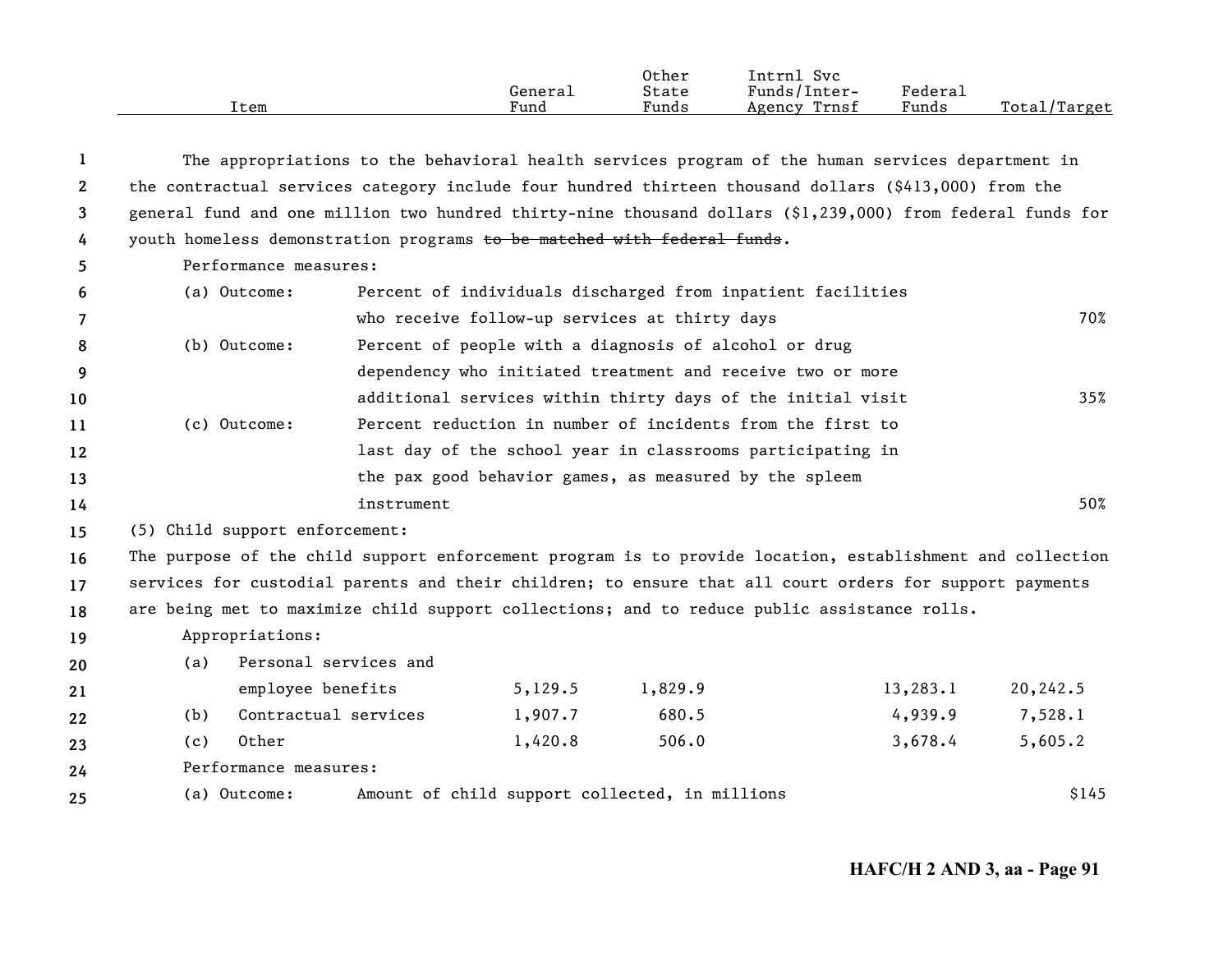|                | Item                                                                                                     |                       | General<br>Fund                                         | Other<br>State<br>Funds | Intrnl Svc<br>Funds/Inter-<br>Agency Trnsf | Federal<br>Funds | Total/Target |
|----------------|----------------------------------------------------------------------------------------------------------|-----------------------|---------------------------------------------------------|-------------------------|--------------------------------------------|------------------|--------------|
| 1              | (b) Outcome:                                                                                             |                       | Percent of current support owed that is collected       |                         |                                            |                  | 60%          |
| 2              | (c) Outcome:                                                                                             |                       | Percent of cases with support orders                    |                         |                                            |                  | 85%          |
| 3              | (d) Outcome:                                                                                             |                       | Percent of noncustodial parents paying support to total |                         |                                            |                  |              |
| 4              |                                                                                                          |                       | cases with support orders                               |                         |                                            |                  | 58%          |
| 5              | (6) Program support:                                                                                     |                       |                                                         |                         |                                            |                  |              |
| 6              | The purpose of program support is to provide overall leadership, direction and administrative support to |                       |                                                         |                         |                                            |                  |              |
| $\overline{7}$ | each agency program and to assist it in achieving its programmatic goals.                                |                       |                                                         |                         |                                            |                  |              |
| 8              | Appropriations:                                                                                          |                       |                                                         |                         |                                            |                  |              |
| 9              | (a)                                                                                                      | Personal services and |                                                         |                         |                                            |                  |              |
| 10             | employee benefits                                                                                        |                       | 4,706.3                                                 | 574.6                   |                                            | 14, 265.6        | 19,546.5     |
| 11             | (b)                                                                                                      | Contractual services  | 8,795.5                                                 | 23.0                    |                                            | 20,586.3         | 29,404.8     |
| 12             | Other<br>(c)                                                                                             |                       | 5,679.1                                                 | 113.8                   |                                            | 10,071.7         | 15,864.6     |
| 13             | Subtotal                                                                                                 |                       |                                                         |                         |                                            |                  | 7,738,504.7  |
| 14             | WORKFORCE SOLUTIONS DEPARTMENT:                                                                          |                       |                                                         |                         |                                            |                  |              |
| 15             | (1) Unemployment insurance:                                                                              |                       |                                                         |                         |                                            |                  |              |
| 16             | The purpose of the unemployment insurance program is to administer an array of demand-driven workforce   |                       |                                                         |                         |                                            |                  |              |
| 17             | development services to prepare New Mexicans to meet the needs of business.                              |                       |                                                         |                         |                                            |                  |              |
| 18             | Appropriations:                                                                                          |                       |                                                         |                         |                                            |                  |              |
| 19             | (a)                                                                                                      | Personal services and |                                                         |                         |                                            |                  |              |
| 20             | employee benefits                                                                                        |                       | 1,331.1                                                 |                         | 892.2                                      | 5, 124.3         | 7,347.6      |
| 21             | (b)                                                                                                      | Contractual services  |                                                         |                         | 21.4                                       | 327.1            | 348.5        |
| 22             | Other<br>(c)                                                                                             |                       |                                                         |                         | 55.1                                       | 1,311.8          | 1,366.9      |
| 23             | The internal service funds/interagency transfers appropriations to the unemployment insurance program of |                       |                                                         |                         |                                            |                  |              |
| 24             | the workforce solutions department include one hundred fifty thousand five hundred dollars (\$150,500)   |                       |                                                         |                         |                                            |                  |              |
| 25             | from the workers' compensation administration fund of the workers' compensation administration.          |                       |                                                         |                         |                                            |                  |              |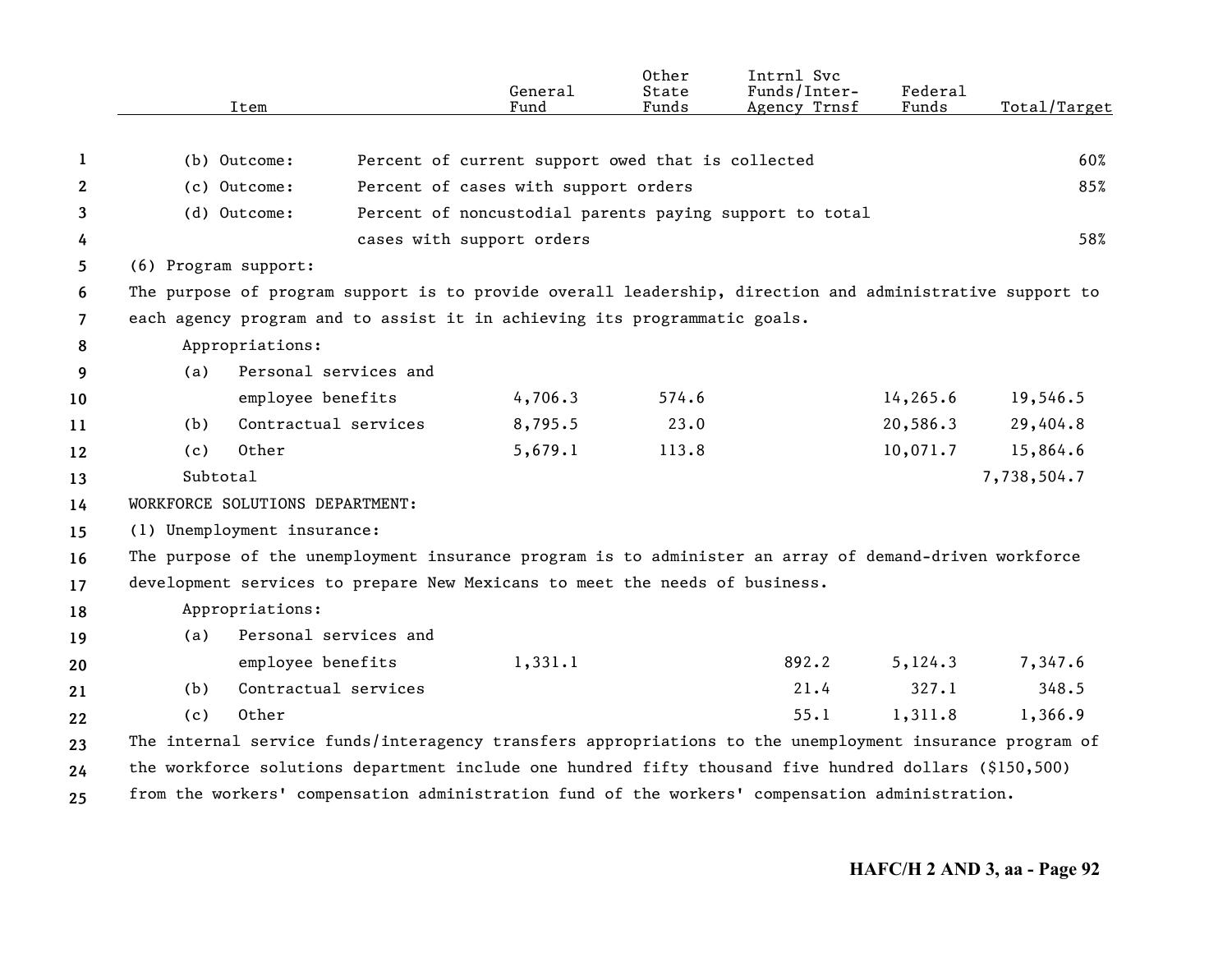|      |         | Other | Intrnl<br>Svc   |                     |                     |
|------|---------|-------|-----------------|---------------------|---------------------|
|      | General | State | Funds/Inter-    | Federa <sub>1</sub> |                     |
| Item | Fund    | Funds | Trnsf<br>Agency | Funds               | Total/<br>$T$ arget |

| Performance measures: |
|-----------------------|
|-----------------------|

**1**

| $\mathbf{2}$      | (a) Output:                                       |                                          | Percent of eligible unemployment insurance claims issued a                                             |       |          |
|-------------------|---------------------------------------------------|------------------------------------------|--------------------------------------------------------------------------------------------------------|-------|----------|
| 3                 |                                                   |                                          | determination within twenty-one days from the date of claim                                            |       | 89%      |
| 4                 | (b) Output:                                       |                                          | Average wait time to speak to a customer service agent in                                              |       |          |
| 5                 |                                                   |                                          | the unemployment insurance operation center to file a new                                              |       |          |
| 6                 |                                                   | unemployment insurance claim, in minutes |                                                                                                        |       | 18       |
|                   | (c) Output:                                       |                                          | Average wait time to speak to a customer service agent in                                              |       |          |
| 8                 |                                                   |                                          | the unemployment insurance operation center to file a                                                  |       |          |
| 9                 |                                                   | weekly certification, in minutes         |                                                                                                        |       | 15       |
| 10 <sup>°</sup>   | (2) Labor relations:                              |                                          |                                                                                                        |       |          |
| 11                |                                                   |                                          | The purpose of the labor relations program is to provide employment rights information and other work- |       |          |
| $12 \overline{ }$ | site-based assistance to employers and employees. |                                          |                                                                                                        |       |          |
| 13                | Appropriations:                                   |                                          |                                                                                                        |       |          |
| 14                | Personal services and<br>(a)                      |                                          |                                                                                                        |       |          |
| 15                | employee benefits                                 | 2,016.4                                  | 490.1                                                                                                  | 4.7   | 2, 511.2 |
| 16                | Contractual services<br>(b)                       |                                          | 20.7                                                                                                   | 21.0  | 41.7     |
| 17                | Other<br>(c)                                      |                                          | 1,953.3                                                                                                | 281.0 | 2,234.3  |
| 18                |                                                   |                                          | The internal service funds/interagency transfers appropriations to the labor relations program of the  |       |          |

**19 20**workforce solutions department include eight hundred forty-nine thousand five hundred dollars (\$849,500) from the workers' compensation administration fund of the workers' compensation administration.

**212223**Performance measures:(a) Output: Percent of discrimination claims investigated and issued a determination within two-hundred days 75%

**24** (3) Workforce technology:

**25** The purpose of the workforce technology program is to provide and maintain customer-focused, effective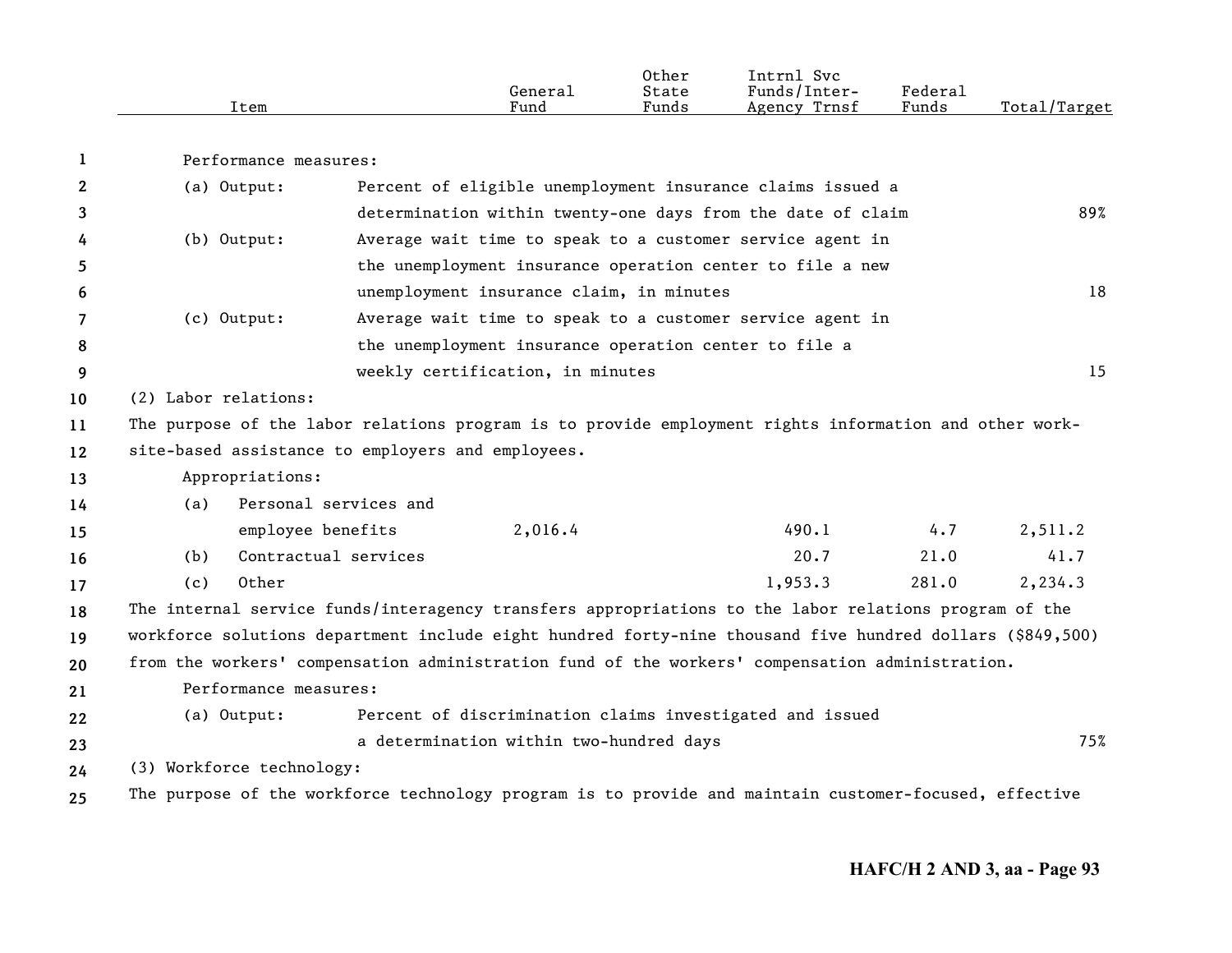|              |     | Item                            |                   | General<br>Fund                                        | Other<br>State<br>Funds | Intrnl Svc<br>Funds/Inter-<br>Agency Trnsf                                                             | Federal<br>Funds | Total/Target |
|--------------|-----|---------------------------------|-------------------|--------------------------------------------------------|-------------------------|--------------------------------------------------------------------------------------------------------|------------------|--------------|
| 1            |     |                                 |                   |                                                        |                         | and innovative information technology services for the department and its service providers.           |                  |              |
| $\mathbf{2}$ |     | Appropriations:                 |                   |                                                        |                         |                                                                                                        |                  |              |
| 3            | (a) | Personal services and           |                   |                                                        |                         |                                                                                                        |                  |              |
| 4            |     | employee benefits               |                   | 663.8                                                  |                         | 67.0                                                                                                   | 3,240.8          | 3,971.6      |
| 5            | (b) | Contractual services            |                   | 3,434.8                                                |                         | 1,505.0                                                                                                | 2,563.6          | 7,503.4      |
| 6            | (c) | Other                           |                   | 1,412.4                                                |                         | 665.5                                                                                                  | 1,776.1          | 3,854.0      |
| 7            |     | Performance measures:           |                   |                                                        |                         |                                                                                                        |                  |              |
| 8            |     | (a) Outcome:                    |                   |                                                        |                         | Percent of time the unemployment framework for automated                                               |                  |              |
| 9            |     |                                 |                   | claims and tax services are available during scheduled |                         |                                                                                                        |                  |              |
| 10           |     |                                 | uptime            |                                                        |                         |                                                                                                        |                  | 99%          |
| 11           |     | (4) Employment services:        |                   |                                                        |                         |                                                                                                        |                  |              |
| 12           |     |                                 |                   |                                                        |                         | The purpose of the employment services program is to provide standardized business solution strategies |                  |              |
| 13           |     |                                 |                   |                                                        |                         | and labor market information through the New Mexico public workforce system that is responsive to the  |                  |              |
| 14           |     | needs of New Mexico businesses. |                   |                                                        |                         |                                                                                                        |                  |              |
| 15           |     | Appropriations:                 |                   |                                                        |                         |                                                                                                        |                  |              |
| 16           | (a) | Personal services and           |                   |                                                        |                         |                                                                                                        |                  |              |
| 17           |     | employee benefits               |                   | 818.9                                                  |                         |                                                                                                        | 6, 295.9         | 7,114.8      |
| 18           | (b) | Contractual services            |                   | 9.1                                                    |                         |                                                                                                        | 1, 197.1         | 1,206.2      |
| 19           | (c) | Other                           |                   | 57.5                                                   |                         |                                                                                                        | 5,497.7          | 5,555.2      |
| 20           |     | Performance measures:           |                   |                                                        |                         |                                                                                                        |                  |              |
| 21           |     | (a) Outcome:                    |                   |                                                        |                         | Percent of unemployed individuals employed after receiving                                             |                  |              |
| 22           |     |                                 |                   | employment services in a connections office            |                         |                                                                                                        |                  | 55%          |
| 23           |     | (b) Outcome:                    |                   | Average six-month earnings of individuals entering     |                         |                                                                                                        |                  |              |
| 24           |     |                                 |                   | employment after receiving employment services in a    |                         |                                                                                                        |                  |              |
| 25           |     |                                 | connection office |                                                        |                         |                                                                                                        |                  | \$13,700     |
|              |     |                                 |                   |                                                        |                         |                                                                                                        |                  |              |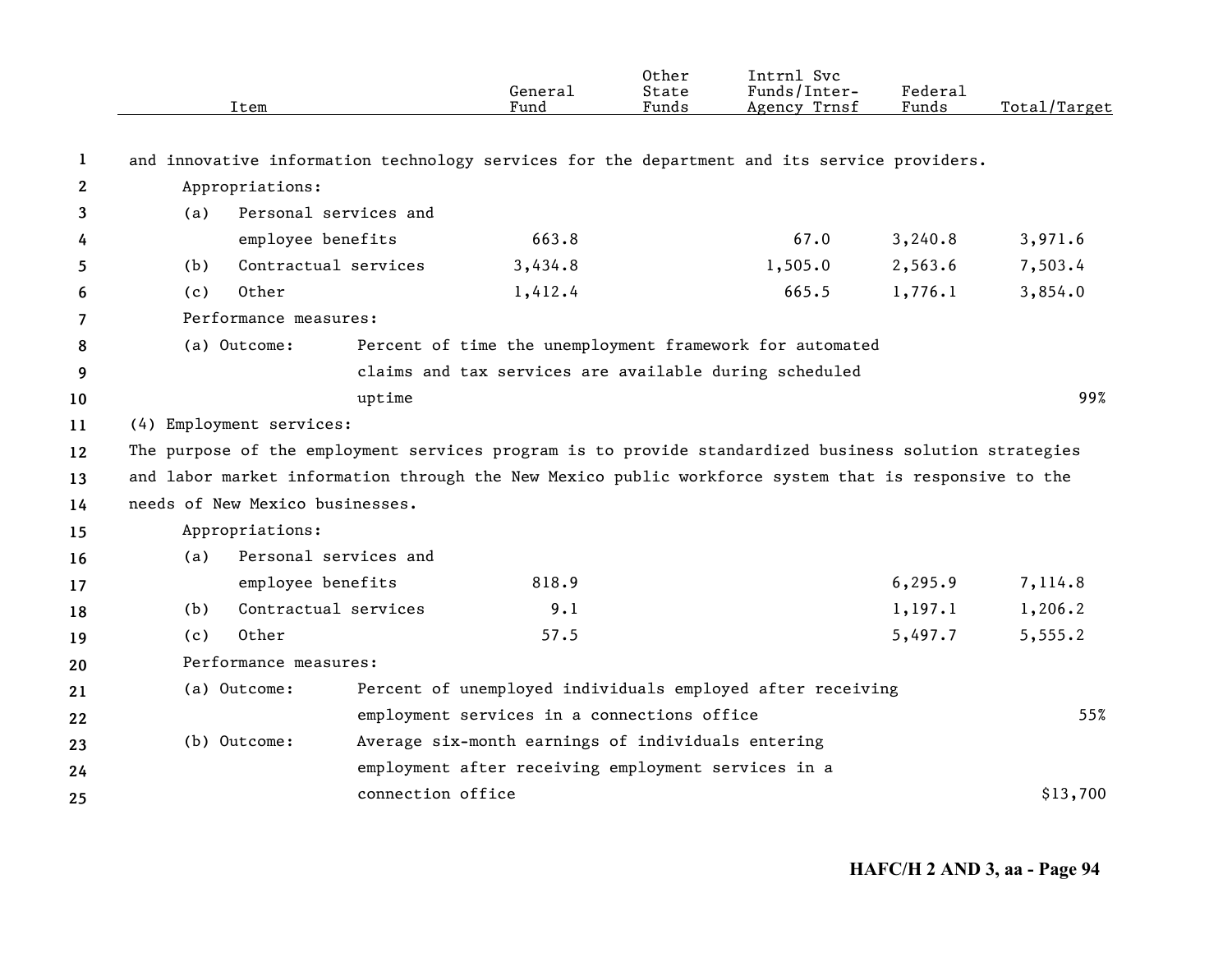|              |                      | Item                                                                                                      | General<br>Fund | 0ther<br>State<br>Funds | Intrnl Svc<br>Funds/Inter-<br>Agency Trnsf                  | Federal<br>Funds | Total/Target |
|--------------|----------------------|-----------------------------------------------------------------------------------------------------------|-----------------|-------------------------|-------------------------------------------------------------|------------------|--------------|
| 1            |                      | (c) Output:                                                                                               |                 |                         | Percent of audited apprenticeship programs deemed compliant |                  | 50%          |
| $\mathbf{2}$ | (5) Program support: |                                                                                                           |                 |                         |                                                             |                  |              |
| 3            |                      | The purpose of program support is to provide overall leadership, direction and administrative support to  |                 |                         |                                                             |                  |              |
| 4            |                      | each agency program to achieve organizational goals and objectives.                                       |                 |                         |                                                             |                  |              |
| 5            |                      | Appropriations:                                                                                           |                 |                         |                                                             |                  |              |
| 6            | (a)                  | Personal services and                                                                                     |                 |                         |                                                             |                  |              |
| 7            |                      | employee benefits                                                                                         | 463.6           |                         | 10.3                                                        | 6,928.0          | 7,401.9      |
| 8            | (b)                  | Contractual services                                                                                      | 10.7            |                         | 91.4                                                        | 807.2            | 909.3        |
| 9            | (c)                  | Other                                                                                                     | 51.5            |                         | 210.4                                                       | 29, 112.7        | 29,374.6     |
| 10           | Subtotal             |                                                                                                           |                 |                         |                                                             |                  | 80,741.2     |
| 11           |                      | WORKERS' COMPENSATION ADMINISTRATION:                                                                     |                 |                         |                                                             |                  |              |
| 12           |                      | (1) Workers' compensation administration:                                                                 |                 |                         |                                                             |                  |              |
| 13           |                      | The purpose of the workers' compensation administration program is to assure the quick and efficient      |                 |                         |                                                             |                  |              |
| 14           |                      | delivery of indemnity and medical benefits to injured and disabled workers at a reasonable cost to        |                 |                         |                                                             |                  |              |
| 15           | employers.           |                                                                                                           |                 |                         |                                                             |                  |              |
| 16           |                      | Appropriations:                                                                                           |                 |                         |                                                             |                  |              |
| 17           | (a)                  | Personal services and                                                                                     |                 |                         |                                                             |                  |              |
| 18           |                      | employee benefits                                                                                         |                 | 8,727.2                 |                                                             |                  | 8,727.2      |
| 19           | (b)                  | Contractual services                                                                                      |                 | 376.1                   |                                                             |                  | 376.1        |
| 20           | (c)                  | Other                                                                                                     |                 | 1,405.8                 |                                                             |                  | 1,405.8      |
| 21           | (d)                  | Other financing uses                                                                                      |                 | 1,000.0                 |                                                             |                  | 1,000.0      |
| 22           |                      | The other state funds appropriation to the workers' compensation administration program of the workers'   |                 |                         |                                                             |                  |              |
| 23           |                      | compensation administration in the other financing uses category includes one hundred fifty thousand five |                 |                         |                                                             |                  |              |
| 24           |                      | hundred dollars (\$150,500) from the workers' compensation administration fund for the unemployment       |                 |                         |                                                             |                  |              |
| 25           |                      | insurance program of the workforce solutions department and eight hundred forty-nine thousand five        |                 |                         |                                                             |                  |              |
|              |                      |                                                                                                           |                 |                         |                                                             |                  |              |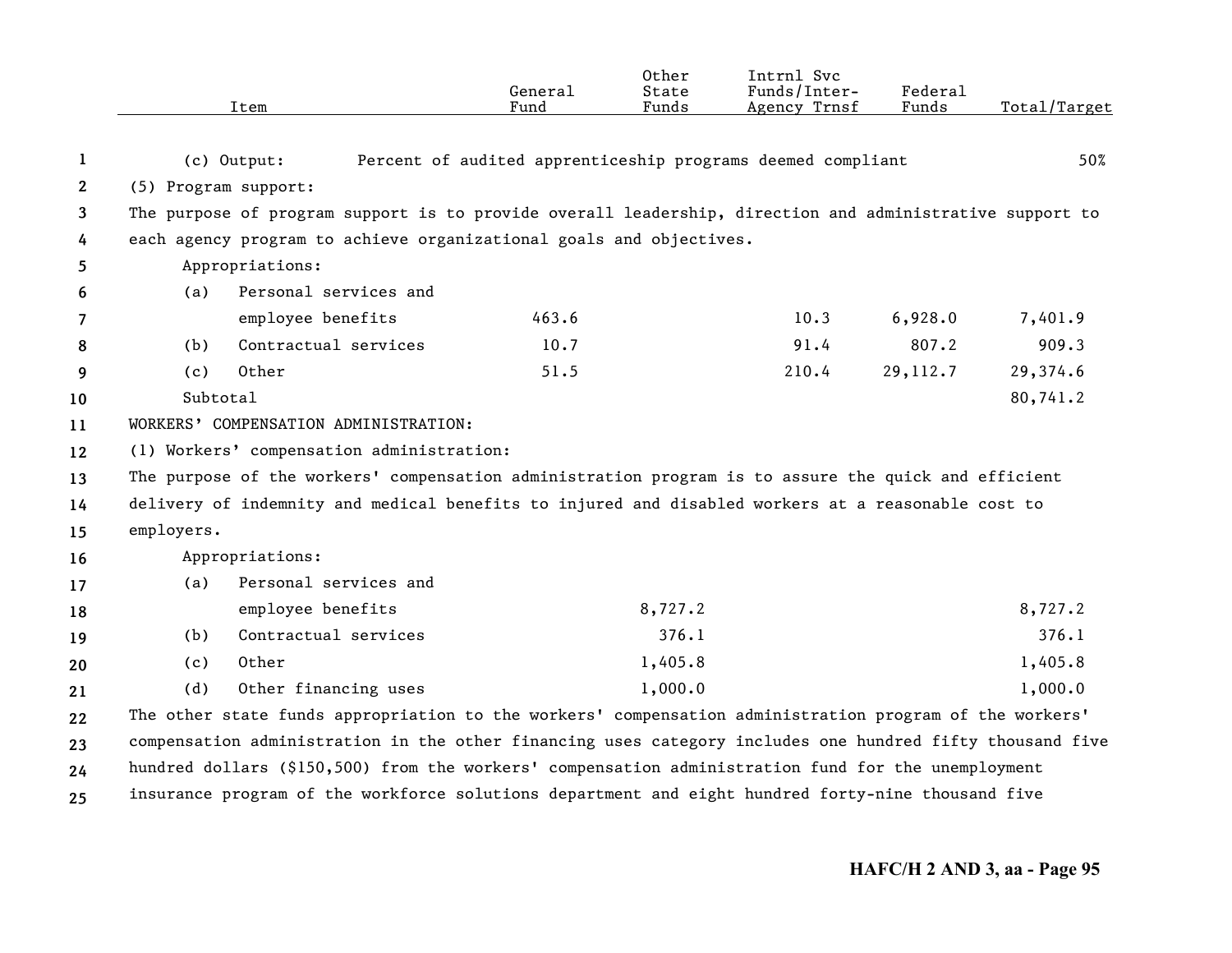|              |               | Item                           |                                                | General<br>Fund                    | Other<br>State<br>Funds | Intrnl Svc<br>Funds/Inter-<br>Agency Trnsf                                                                | Federal<br>Funds | Total/Target |
|--------------|---------------|--------------------------------|------------------------------------------------|------------------------------------|-------------------------|-----------------------------------------------------------------------------------------------------------|------------------|--------------|
| 1            |               |                                |                                                |                                    |                         | hundred dollars (\$849,500) from the workers' compensation administration fund for the labor relations    |                  |              |
| $\mathbf{2}$ |               |                                | program of the workforce solutions department. |                                    |                         |                                                                                                           |                  |              |
| 3            |               | Performance measures:          |                                                |                                    |                         |                                                                                                           |                  |              |
| 4            |               | (a) Outcome:                   |                                                |                                    |                         | Rate of serious injuries and illnesses caused by workplace                                                |                  |              |
| 5            |               |                                |                                                | conditions per one hundred workers |                         |                                                                                                           |                  | ≤ $0.6$      |
| 6            |               | (b) Outcome:                   |                                                |                                    |                         | Percent of employers determined to be in compliance with                                                  |                  |              |
| 7            |               |                                |                                                |                                    |                         | insurance requirements of the Workers' Compensation Act                                                   |                  |              |
| 8            |               |                                |                                                | after initial investigations       |                         |                                                                                                           |                  | $\geq 95\%$  |
| 9            |               | (2) Uninsured employers' fund: |                                                |                                    |                         |                                                                                                           |                  |              |
| 10           |               | Appropriations:                |                                                |                                    |                         |                                                                                                           |                  |              |
| 11           | (a)           |                                | Personal services and                          |                                    |                         |                                                                                                           |                  |              |
| 12           |               | employee benefits              |                                                |                                    | 354.3                   |                                                                                                           |                  | 354.3        |
| 13           | (b)           | Contractual services           |                                                |                                    | 105.5                   |                                                                                                           |                  | 105.5        |
| 14           | (c)           | Other                          |                                                |                                    | 460.5                   |                                                                                                           |                  | 460.5        |
| 15           | Subtotal      |                                |                                                |                                    |                         |                                                                                                           |                  | 12,429.4     |
| 16           |               |                                | DIVISION OF VOCATIONAL REHABILITATION:         |                                    |                         |                                                                                                           |                  |              |
| 17           |               | (1) Rehabilitation services:   |                                                |                                    |                         |                                                                                                           |                  |              |
| 18           |               |                                |                                                |                                    |                         | The purpose of the rehabilitation services program is to promote opportunities for people with            |                  |              |
| 19           |               |                                |                                                |                                    |                         | disabilities to become more independent and productive by empowering individuals with disabilities so     |                  |              |
| 20           |               |                                |                                                |                                    |                         | they may maximize their employment, economic self-sufficiency, independence and inclusion and integration |                  |              |
| 21           | into society. |                                |                                                |                                    |                         |                                                                                                           |                  |              |
| 22           |               | Appropriations:                |                                                |                                    |                         |                                                                                                           |                  |              |
| 23           | (a)           |                                | Personal services and                          |                                    |                         |                                                                                                           |                  |              |
| 24           |               | employee benefits              |                                                |                                    |                         |                                                                                                           | 10,268.7         | 10,268.7     |
| 25           | (b)           | Contractual services           |                                                |                                    |                         |                                                                                                           | 4, 195.5         | 4, 195.5     |
|              |               |                                |                                                |                                    |                         |                                                                                                           |                  |              |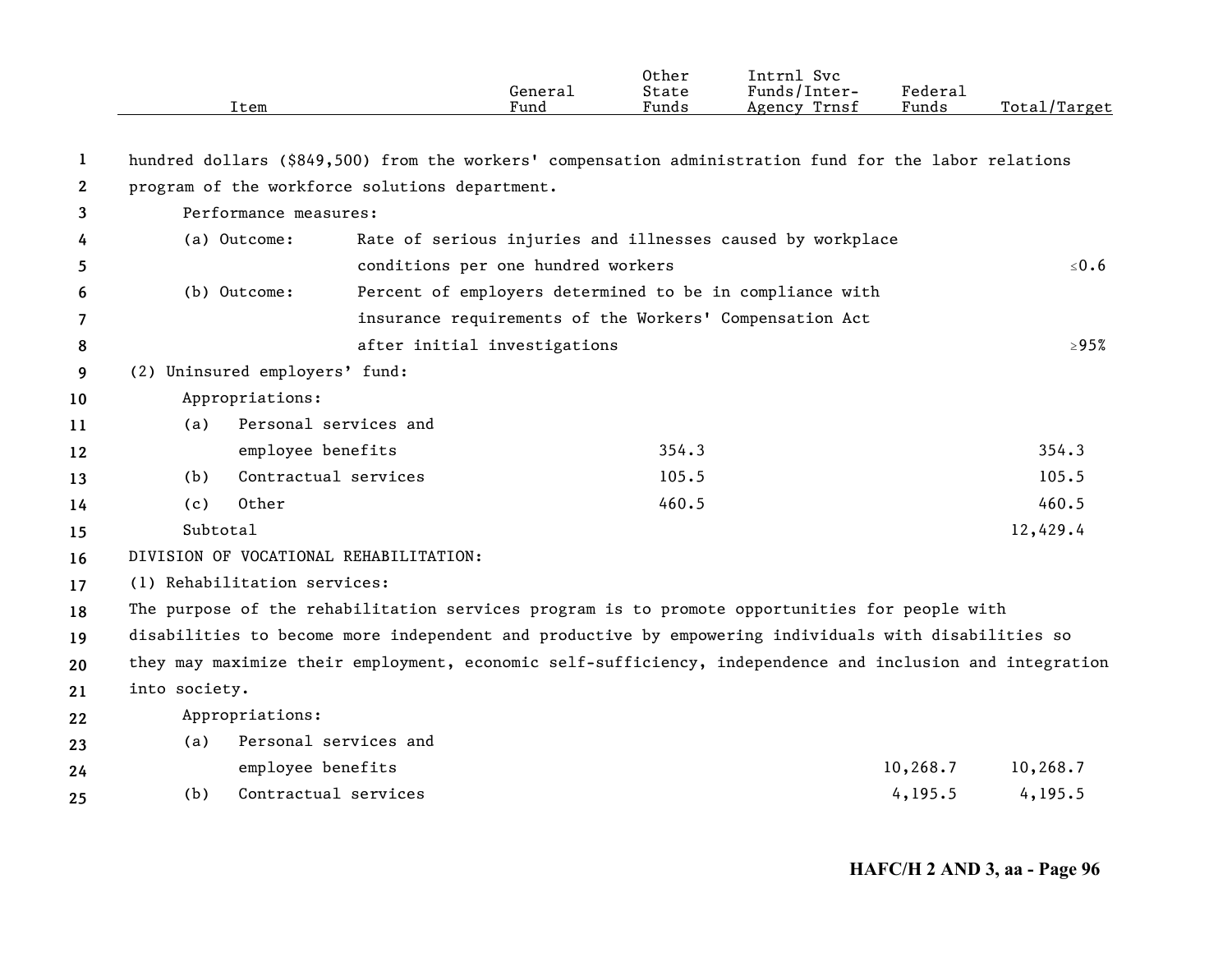|                | Item                                                                                                    | General<br>Fund                                                                                          | Other<br>State<br>Funds | Intrnl Svc<br>Funds/Inter-<br>Agency Trnsf | Federal<br>Funds | Total/Target |  |  |
|----------------|---------------------------------------------------------------------------------------------------------|----------------------------------------------------------------------------------------------------------|-------------------------|--------------------------------------------|------------------|--------------|--|--|
| 1              | Other<br>(c)                                                                                            | 5,998.6                                                                                                  |                         | 191.5                                      | 6,424.3          | 12,614.4     |  |  |
| $\mathbf{2}$   | (d)                                                                                                     | Other financing uses                                                                                     |                         |                                            | 200.0            | 200.0        |  |  |
| 3              |                                                                                                         | The general fund appropriation to the rehabilitation services program of the division of vocational      |                         |                                            |                  |              |  |  |
| 4              |                                                                                                         | rehabilitation in the other category includes five hundred thousand dollars (\$500,000) exeluded from    |                         |                                            |                  |              |  |  |
| 5              |                                                                                                         | state match for federal funds to provide adult vocational rehabilitation services.                       |                         |                                            |                  |              |  |  |
| 6              |                                                                                                         | The internal service funds/interagency transfers appropriation to the rehabilitation services            |                         |                                            |                  |              |  |  |
| $\overline{7}$ |                                                                                                         | program of the division of vocational rehabilitation in the other category includes one hundred thousand |                         |                                            |                  |              |  |  |
| 8              | dollars (\$100,000) from the commission for the blind to match with federal funds to provide            |                                                                                                          |                         |                                            |                  |              |  |  |
| 9              | rehabilitation services to blind or visually impaired New Mexicans.                                     |                                                                                                          |                         |                                            |                  |              |  |  |
| 10             |                                                                                                         | The internal service funds/interagency transfers appropriation to the rehabilitation services            |                         |                                            |                  |              |  |  |
| 11             | program of the division of vocational rehabilitation in the other category includes ninety-one thousand |                                                                                                          |                         |                                            |                  |              |  |  |
| 12             | five hundred dollars (\$91,500) to match with federal funds to support and enhance deaf and hard-of-    |                                                                                                          |                         |                                            |                  |              |  |  |
| 13             | hearing rehabilitation services.                                                                        |                                                                                                          |                         |                                            |                  |              |  |  |
| 14             |                                                                                                         | The federal funds appropriation to the rehabilitation services program of the division of                |                         |                                            |                  |              |  |  |
| 15             |                                                                                                         | vocational rehabilitation in the other financing uses category includes two hundred thousand dollars     |                         |                                            |                  |              |  |  |
| 16             |                                                                                                         | (\$200,000) for the independent living program of the commission for the blind to provide services to    |                         |                                            |                  |              |  |  |
| 17             | blind or visually impaired New Mexicans.                                                                |                                                                                                          |                         |                                            |                  |              |  |  |
| 18             | Performance measures:                                                                                   |                                                                                                          |                         |                                            |                  |              |  |  |
| 19             | (a) Outcome:                                                                                            | Number of clients achieving suitable employment for a                                                    |                         |                                            |                  |              |  |  |
| 20             |                                                                                                         | minimum of ninety days                                                                                   |                         |                                            |                  | 830          |  |  |
| 21             | (b) Outcome:                                                                                            | Percent of clients achieving suitable employment outcomes                                                |                         |                                            |                  |              |  |  |
| 22             |                                                                                                         | of all cases closed after receiving planned services                                                     |                         |                                            |                  | 45%          |  |  |
| 23             | (2) Independent living services:                                                                        |                                                                                                          |                         |                                            |                  |              |  |  |
| 24             |                                                                                                         | The purpose of the independent living services program is to increase access for individuals with        |                         |                                            |                  |              |  |  |
| 25             |                                                                                                         | disabilities to technologies and services needed for various applications in learning, working and home  |                         |                                            |                  |              |  |  |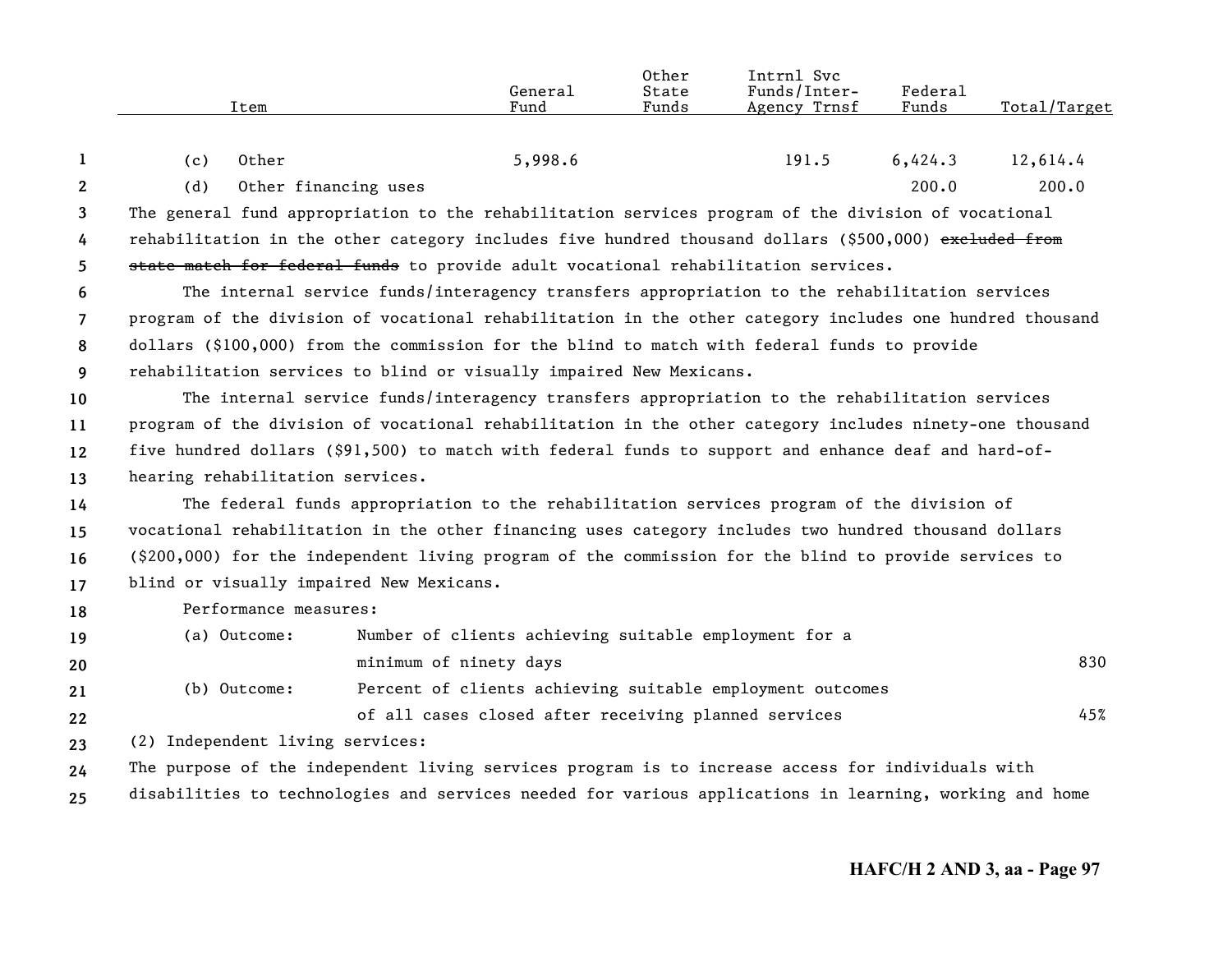|                       | Item                                                                                                      | General<br>Fund                                     | Other<br>State<br>Funds | Intrnl Svc<br>Funds/Inter-<br>Agency Trnsf | Federal<br>Funds | Total/Target |  |
|-----------------------|-----------------------------------------------------------------------------------------------------------|-----------------------------------------------------|-------------------------|--------------------------------------------|------------------|--------------|--|
| 1                     | management.                                                                                               |                                                     |                         |                                            |                  |              |  |
| $\mathbf{2}^{\prime}$ | Appropriations:                                                                                           |                                                     |                         |                                            |                  |              |  |
| 3                     | Contractual services<br>(a)                                                                               |                                                     |                         |                                            | 51.5             | 51.5         |  |
| 4                     | Other<br>(b)                                                                                              | 676.0                                               |                         | 7.1                                        | 277.7            | 960.8        |  |
| 5.                    | Other financing uses<br>(c)                                                                               |                                                     |                         |                                            | 63.5             | 63.5         |  |
| 6                     | The internal service funds/interagency transfers appropriation to the independent living services program |                                                     |                         |                                            |                  |              |  |
| $\overline{7}$        | of the division of vocational rehabilitation in the other category includes seven thousand one hundred    |                                                     |                         |                                            |                  |              |  |
| 8                     | dollars (\$7,100) from the commission for the blind to match with federal funds to provide independent    |                                                     |                         |                                            |                  |              |  |
| 9                     | living services to blind or visually impaired New Mexicans.                                               |                                                     |                         |                                            |                  |              |  |
| 10                    | The federal funds appropriation to the independent living services program of the division of             |                                                     |                         |                                            |                  |              |  |
| 11                    | vocational rehabilitation in the other financing uses category includes sixty-three thousand five hundred |                                                     |                         |                                            |                  |              |  |
| $12 \,$               | dollars (\$63,500) for the independent living program of the commission for the blind to provide services |                                                     |                         |                                            |                  |              |  |
| 13                    | to blind or visually impaired New Mexicans.                                                               |                                                     |                         |                                            |                  |              |  |
| 14                    | Performance measures:                                                                                     |                                                     |                         |                                            |                  |              |  |
| 15                    | (a) Output:                                                                                               | Number of independent living plans developed        |                         |                                            |                  | 650          |  |
| 16                    | (b) Output:                                                                                               | Number of individuals served for independent living |                         |                                            |                  | 700          |  |
| 17                    | (3) Disability determination:                                                                             |                                                     |                         |                                            |                  |              |  |
| 18                    | The purpose of the disability determination program is to produce accurate and timely eligibility         |                                                     |                         |                                            |                  |              |  |
| 19                    | determinations to social security disability applicants so they may receive benefits.                     |                                                     |                         |                                            |                  |              |  |
| 20                    | Appropriations:                                                                                           |                                                     |                         |                                            |                  |              |  |
| 21                    | Personal services and<br>(a)                                                                              |                                                     |                         |                                            |                  |              |  |
| 22                    | employee benefits                                                                                         |                                                     |                         |                                            | 7,618.3          | 7,618.3      |  |
| 23                    | Contractual services<br>(b)                                                                               |                                                     |                         |                                            | 3,902.3          | 3,902.3      |  |
| 24                    | Other<br>(c)                                                                                              |                                                     |                         |                                            | 4,979.4          | 4,979.4      |  |
| 25                    | Performance measures:                                                                                     |                                                     |                         |                                            |                  |              |  |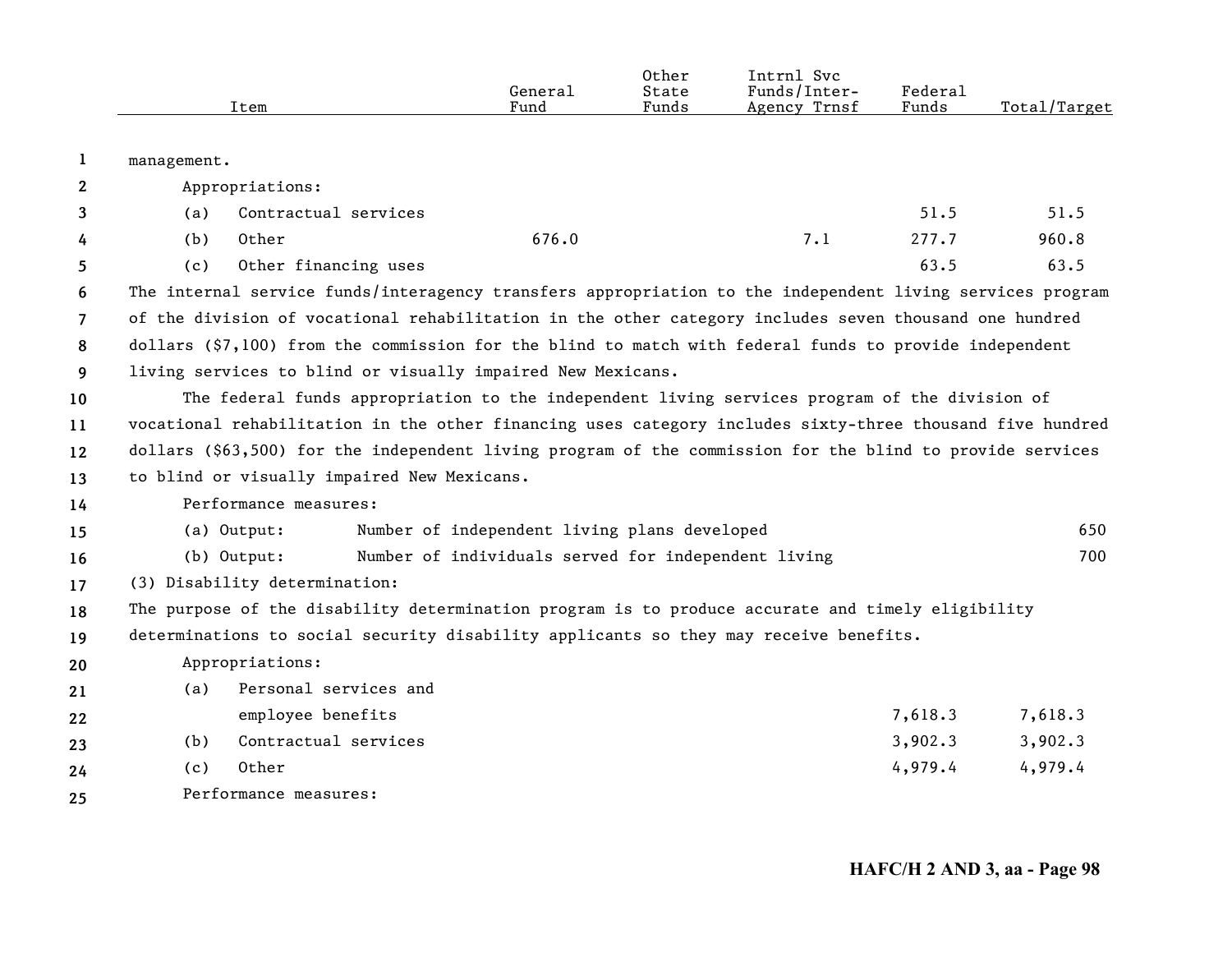|                |          | Item                         |                                                                | General<br>Fund | Other<br>State<br>Funds | Intrnl Svc<br>Funds/Inter-<br>Agency Trnsf                                                                | Federal<br>Funds | Total/Target |
|----------------|----------|------------------------------|----------------------------------------------------------------|-----------------|-------------------------|-----------------------------------------------------------------------------------------------------------|------------------|--------------|
|                |          |                              |                                                                |                 |                         |                                                                                                           |                  |              |
| 1              |          | (a) Efficiency:              |                                                                |                 |                         | Average number of days for completing an initial disability                                               |                  |              |
| $\mathbf{2}$   |          |                              | claim                                                          |                 |                         |                                                                                                           |                  | 100          |
| 3              |          | (4) Administrative services: |                                                                |                 |                         |                                                                                                           |                  |              |
| 4              |          |                              |                                                                |                 |                         | The purpose of the administration services program is to provide leadership, policy development,          |                  |              |
| 5              |          |                              |                                                                |                 |                         | financial analysis, budgetary control, information technology services, administrative support and legal  |                  |              |
| 6              |          |                              |                                                                |                 |                         | services to the division of vocational rehabilitation. The administration services program function is to |                  |              |
| $\overline{7}$ |          |                              |                                                                |                 |                         | ensure the division of vocational rehabilitation achieves a high level of accountability and excellence   |                  |              |
| 8              |          |                              | in services provided to the people of New Mexico.              |                 |                         |                                                                                                           |                  |              |
| 9              |          | Appropriations:              |                                                                |                 |                         |                                                                                                           |                  |              |
| 10             | (a)      | Personal services and        |                                                                |                 |                         |                                                                                                           |                  |              |
| 11             |          | employee benefits            |                                                                |                 |                         |                                                                                                           | 3,458.2          | 3,458.2      |
| 12             | (b)      | Contractual services         |                                                                |                 |                         |                                                                                                           | 457.9            | 457.9        |
| 13             | (c)      | Other                        |                                                                |                 |                         |                                                                                                           | 1,021.5          | 1,021.5      |
| 14             |          |                              |                                                                |                 |                         | Any unexpended balances in the division of vocational rehabilitation remaining at the end of fiscal year  |                  |              |
| 15             |          |                              |                                                                |                 |                         | 2021 from appropriations made from the general fund shall not revert and may be expended in fiscal year   |                  |              |
| 16             | 2022.    |                              |                                                                |                 |                         |                                                                                                           |                  |              |
| 17             | Subtotal |                              |                                                                |                 |                         |                                                                                                           |                  | 49,792.0     |
| 18             |          |                              | GOVERNOR'S COMMISSION ON DISABILITY:                           |                 |                         |                                                                                                           |                  |              |
| 19             |          |                              | (1) Governor's commission on disability:                       |                 |                         |                                                                                                           |                  |              |
| 20             |          |                              |                                                                |                 |                         | The purpose of the governor's commission on disability program is to promote policies and programs that   |                  |              |
| 21             |          |                              |                                                                |                 |                         | focus on common issues faced by New Mexicans with disabilities, regardless of type of disability, age or  |                  |              |
| 22             |          |                              |                                                                |                 |                         | other factors. The commission educates state administrators, legislators and the general public on the    |                  |              |
| 23             |          |                              |                                                                |                 |                         | issues facing New Mexicans with disabilities, especially as they relate to federal Americans with         |                  |              |
| 24             |          |                              |                                                                |                 |                         | Disabilities Act directives, building codes, disability technologies and disability culture so they can   |                  |              |
| 25             |          |                              | improve the quality of life of New Mexicans with disabilities. |                 |                         |                                                                                                           |                  |              |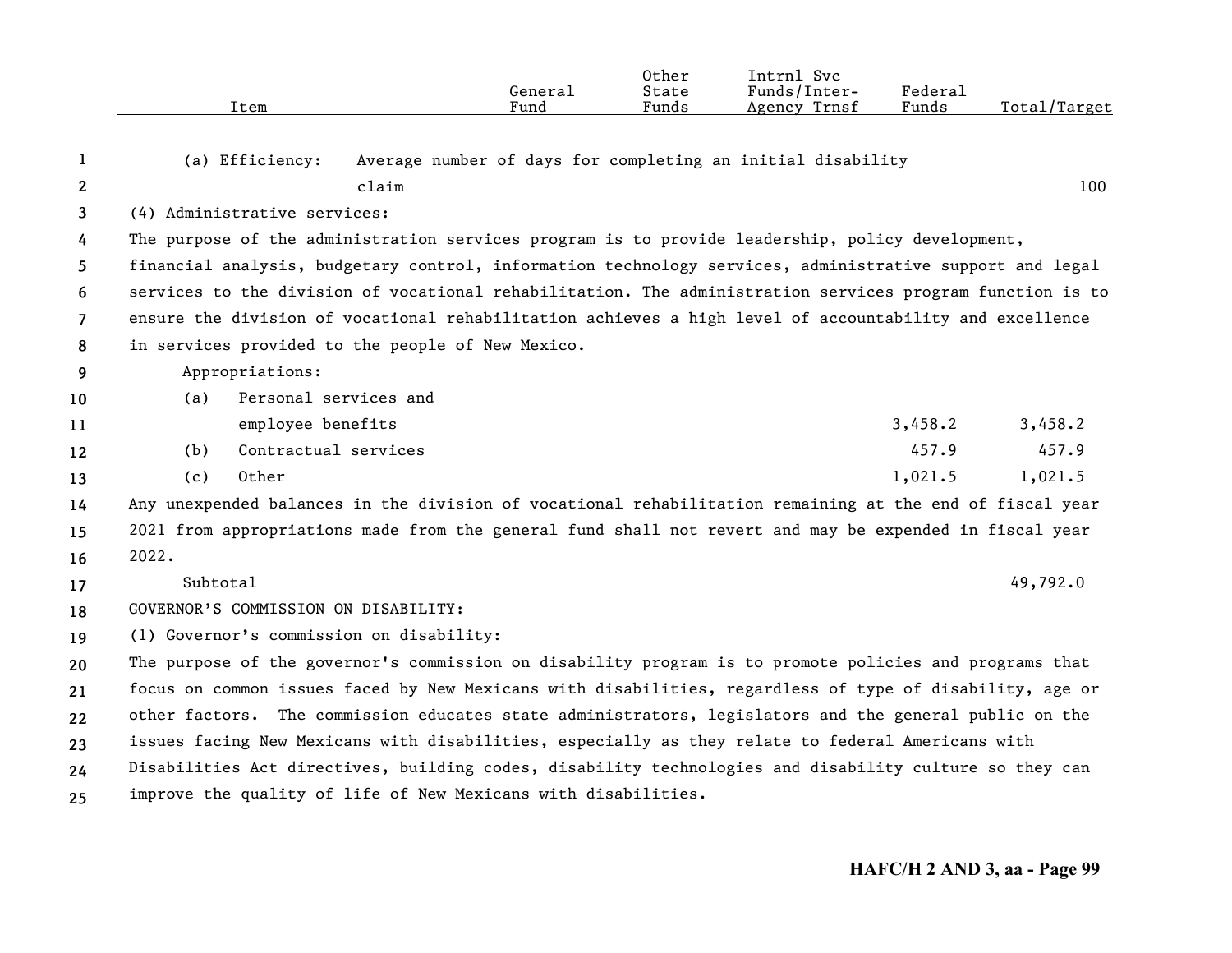|    |          | Item                                                                                                      | General<br>Fund | Other<br>State<br>Funds | Intrnl Svc<br>Funds/Inter-<br>Agency Trnsf               | Federal<br>Funds | Total/Target |
|----|----------|-----------------------------------------------------------------------------------------------------------|-----------------|-------------------------|----------------------------------------------------------|------------------|--------------|
|    |          |                                                                                                           |                 |                         |                                                          |                  |              |
| 1  |          | Appropriations:                                                                                           |                 |                         |                                                          |                  |              |
| 2  | (a)      | Personal services and                                                                                     |                 |                         |                                                          |                  |              |
| 3  |          | employee benefits                                                                                         | 712.8           |                         |                                                          | 323.7            | 1,036.5      |
| 4  | (b)      | Contractual services                                                                                      | 51.0            |                         |                                                          | 100.0            | 151.0        |
| 5  | (c)      | Other                                                                                                     | 445.7           | 100.0                   |                                                          | 102.4            | 648.1        |
| 6  |          | Performance measures:                                                                                     |                 |                         |                                                          |                  |              |
| 7  |          | (a) Outcome:                                                                                              |                 |                         | Percent of requested architectural plan reviews and site |                  |              |
| 8  |          | inspections completed                                                                                     |                 |                         |                                                          |                  | $\geq$ 98%   |
| 9  |          | (2) Brain injury advisory council:                                                                        |                 |                         |                                                          |                  |              |
| 10 |          | The purpose of the brain injury advisory council program is to provide guidance on the use and            |                 |                         |                                                          |                  |              |
| 11 |          | implementation of programs provided through the human services department's brain injury services fund so |                 |                         |                                                          |                  |              |
| 12 |          | the department may align service delivery with needs identified by the brain injury community.            |                 |                         |                                                          |                  |              |
| 13 |          | Appropriations:                                                                                           |                 |                         |                                                          |                  |              |
| 14 | (a)      | Personal services and                                                                                     |                 |                         |                                                          |                  |              |
| 15 |          | employee benefits                                                                                         | 73.3            |                         |                                                          |                  | 73.3         |
| 16 | (b)      | Contractual services                                                                                      | 50.1            |                         |                                                          |                  | 50.1         |
| 17 | (c)      | Other                                                                                                     | 78.9            |                         |                                                          |                  | 78.9         |
| 18 | Subtotal |                                                                                                           |                 |                         |                                                          |                  | 2,037.9      |
| 19 |          | DEVELOPMENTAL DISABILITIES PLANNING COUNCIL:                                                              |                 |                         |                                                          |                  |              |
| 20 |          | (1) Developmental disabilities planning council:                                                          |                 |                         |                                                          |                  |              |
| 21 |          | The purpose of the developmental disabilities planning council program is to provide and produce          |                 |                         |                                                          |                  |              |
| 22 |          | opportunities for persons with disabilities so they may realize their dreams and potential and become     |                 |                         |                                                          |                  |              |
| 23 |          | integrated members of society.                                                                            |                 |                         |                                                          |                  |              |
| 24 |          | Appropriations:                                                                                           |                 |                         |                                                          |                  |              |
| 25 | (a)      | Personal services and                                                                                     |                 |                         |                                                          |                  |              |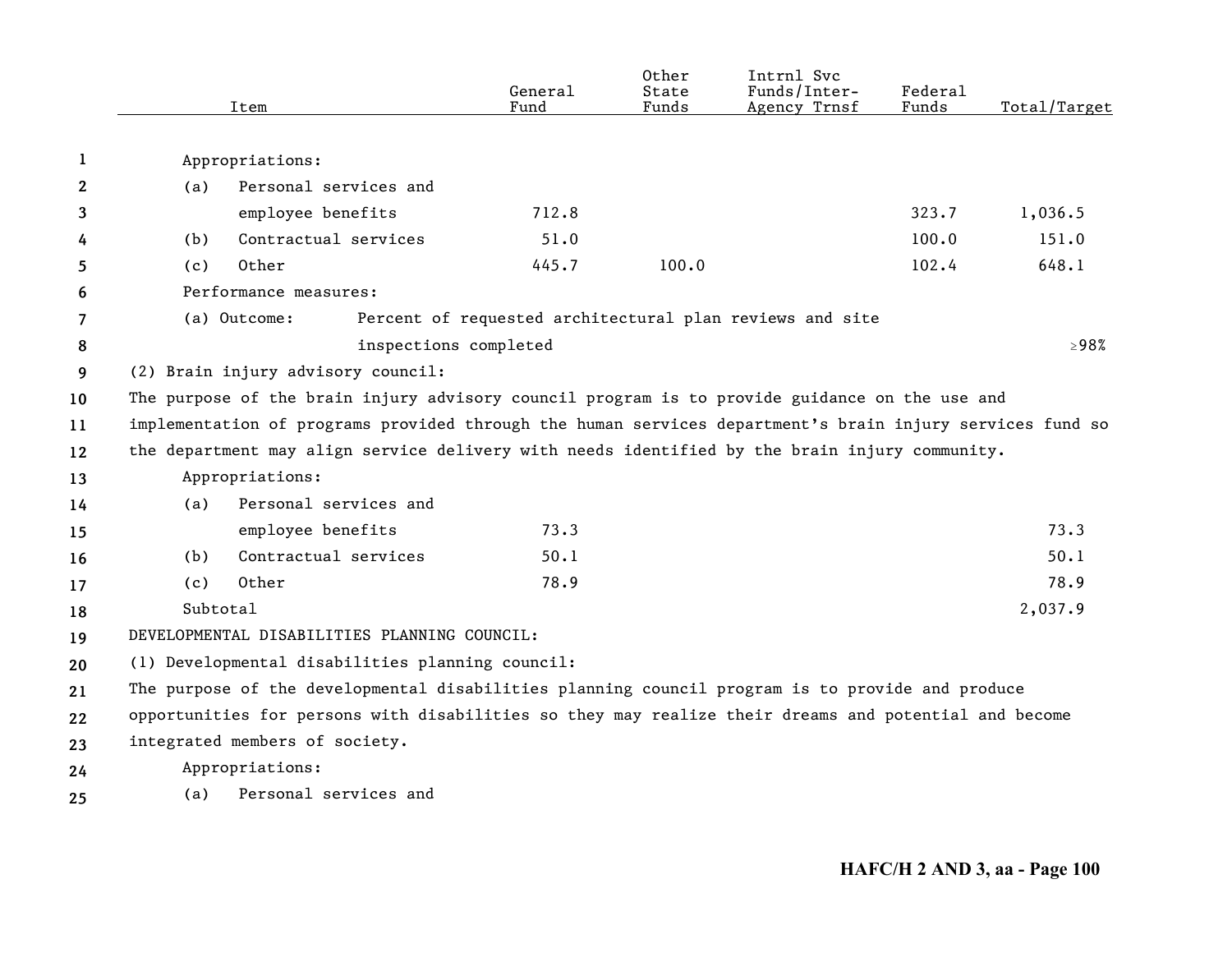|                |                 | Item                                                                                                      | General<br>Fund                                 | Other<br>State<br>Funds | Intrnl Svc<br>Funds/Inter-<br>Agency Trnsf | <b>Federal</b><br>Funds | Total/Target |
|----------------|-----------------|-----------------------------------------------------------------------------------------------------------|-------------------------------------------------|-------------------------|--------------------------------------------|-------------------------|--------------|
|                |                 |                                                                                                           |                                                 |                         |                                            |                         |              |
| 1              |                 | employee benefits                                                                                         | 432.3                                           |                         |                                            | 252.0                   | 684.3        |
| 2              | (b)             | Contractual services                                                                                      | 64.1                                            |                         |                                            | 245.0                   | 309.1        |
| 3              | (c)             | Other                                                                                                     | 317.5                                           |                         | 75.0                                       |                         | 392.5        |
| 4              |                 | (2) Office of guardianship:                                                                               |                                                 |                         |                                            |                         |              |
| 5.             |                 | The purpose of the office of guardianship is to enter into, monitor and enforce guardianship contracts    |                                                 |                         |                                            |                         |              |
| 6              |                 | for income-eligible persons and to help file, investigate and resolve complaints about guardianship       |                                                 |                         |                                            |                         |              |
| $\overline{7}$ |                 | services provided by contractors to maintain the dignity, safety and security of the indigent and         |                                                 |                         |                                            |                         |              |
| 8              |                 | incapacitated adults of the state.                                                                        |                                                 |                         |                                            |                         |              |
| 9              |                 | Appropriations:                                                                                           |                                                 |                         |                                            |                         |              |
| 10             | (a)             | Personal services and                                                                                     |                                                 |                         |                                            |                         |              |
| 11             |                 | employee benefits                                                                                         | 752.9                                           | 150.0                   |                                            |                         | 902.9        |
| 12             | (b)             | Contractual services                                                                                      | 3,726.9                                         | 350.0                   | 550.0                                      |                         | 4,626.9      |
| 13             | (c)             | Other                                                                                                     | 152.5                                           |                         |                                            |                         | 152.5        |
| 14             |                 | Performance measures:                                                                                     |                                                 |                         |                                            |                         |              |
| 15             |                 | (a) Outcome:                                                                                              | Average amount of time spent on wait list       |                         |                                            |                         | 6 months     |
| 16             |                 | (b) Outcome:                                                                                              | Number of guardianship investigations completed |                         |                                            |                         | 20           |
| 17             | Subtotal        |                                                                                                           |                                                 |                         |                                            |                         | 7,068.2      |
| 18             |                 | MINERS' HOSPITAL OF NEW MEXICO:                                                                           |                                                 |                         |                                            |                         |              |
| 19             | (1) Healthcare: |                                                                                                           |                                                 |                         |                                            |                         |              |
| 20             |                 | The purpose of the healthcare program is to provide quality acute care, long-term care and related health |                                                 |                         |                                            |                         |              |
| 21             |                 | services to the beneficiaries of the miners' trust fund of New Mexico and the people of the region so     |                                                 |                         |                                            |                         |              |
| 22             |                 | they can maintain optimal health and quality of life.                                                     |                                                 |                         |                                            |                         |              |
| 23             |                 | Appropriations:                                                                                           |                                                 |                         |                                            |                         |              |
| 24             | (a)             | Personal services and                                                                                     |                                                 |                         |                                            |                         |              |
| 25             |                 | employee benefits                                                                                         |                                                 | 10,490.1                | 3,756.7                                    | 5,418.7                 | 19,665.5     |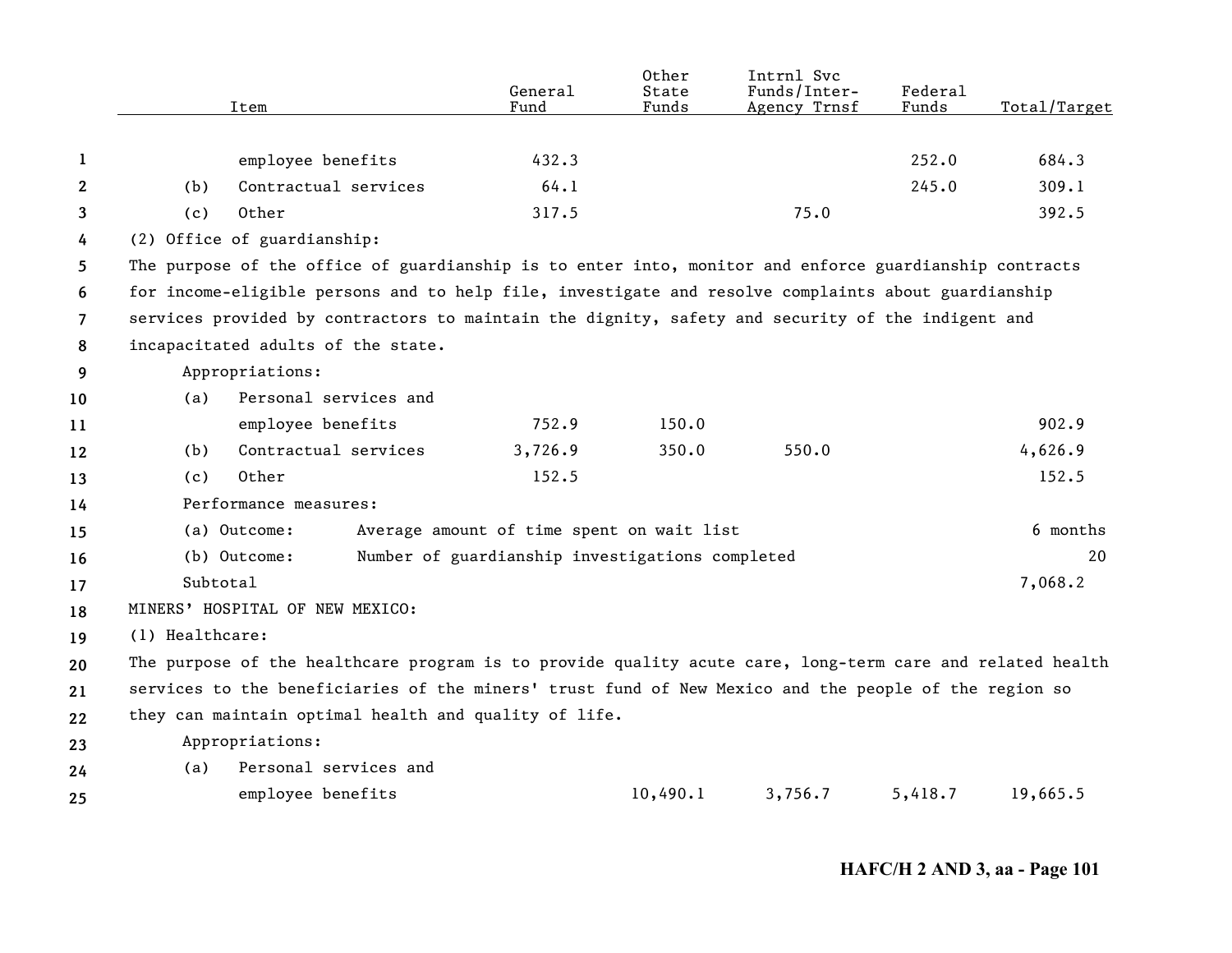|              | Item                                                                                                     | General<br>Fund                                       | Other<br>State<br>Funds | Intrnl Svc<br>Funds/Inter-<br>Agency Trnsf | Federal<br>Funds | Total/Target |
|--------------|----------------------------------------------------------------------------------------------------------|-------------------------------------------------------|-------------------------|--------------------------------------------|------------------|--------------|
|              |                                                                                                          |                                                       |                         |                                            |                  |              |
| 1            | Contractual services<br>(b)                                                                              |                                                       | 4,056.7                 | 1,452.7                                    | 2,095.5          | 7,604.9      |
| $\mathbf{2}$ | Other<br>(c)                                                                                             |                                                       | 3,883.2                 | 1,390.6                                    | 2,005.8          | 7,279.6      |
| 3            | The internal service funds/interagency transfers appropriations to the healthcare program of miners'     |                                                       |                         |                                            |                  |              |
| 4            | hospital of New Mexico include six million six hundred thousand dollars (\$6,600,000) from the miners'   |                                                       |                         |                                            |                  |              |
| 5            | trust fund.                                                                                              |                                                       |                         |                                            |                  |              |
| 6            | Performance measures:                                                                                    |                                                       |                         |                                            |                  |              |
| 7            | (a) Quality:                                                                                             | Percent of patients readmitted to the hospital within |                         |                                            |                  |              |
| 8            |                                                                                                          | thirty days with the same or similar diagnosis        |                         |                                            |                  | $\leq 1\%$   |
| 9            | Subtotal                                                                                                 |                                                       |                         |                                            |                  | 34,550.0     |
| 10           | DEPARTMENT OF HEALTH:                                                                                    |                                                       |                         |                                            |                  |              |
| 11           | (1) Public health:                                                                                       |                                                       |                         |                                            |                  |              |
| 12           | The purpose of the public health program is to provide a coordinated system of community-based public    |                                                       |                         |                                            |                  |              |
| 13           | health services focusing on disease prevention and health promotion to improve health status, reduce     |                                                       |                         |                                            |                  |              |
| 14           | disparities and ensure timely access to quality, culturally competent healthcare.                        |                                                       |                         |                                            |                  |              |
| 15           | Appropriations:                                                                                          |                                                       |                         |                                            |                  |              |
| 16           | Personal services and<br>(a)                                                                             |                                                       |                         |                                            |                  |              |
| 17           | employee benefits                                                                                        | 22,349.5                                              | 4,581.7                 | 2,689.1                                    | 25, 107.1        | 54,727.4     |
| 18           | Contractual services<br>(b)                                                                              | 18,443.6                                              | 3,783.3                 | 12,528.7                                   | 9,514.6          | 44,270.2     |
| 19           | Other<br>(c)                                                                                             | 11,353.3                                              | 31,057.2                | 336.8                                      | 26,714.8         | 69,462.1     |
| 20           | Other financing uses<br>(d)                                                                              | 462.3                                                 |                         |                                            |                  | 462.3        |
| 21           | The internal service funds/interagency transfers appropriations to the public health program of the      |                                                       |                         |                                            |                  |              |
| 22           | department of health include five million four hundred thirty-five thousand two hundred dollars          |                                                       |                         |                                            |                  |              |
| 23           | (\$5,435,200) from the tobacco settlement program fund for smoking cessation and prevention programs,    |                                                       |                         |                                            |                  |              |
| 24           | seven hundred fifteen thousand five hundred dollars (\$715,500) from the tobacco settlement program fund |                                                       |                         |                                            |                  |              |
| 25           | for diabetes prevention and control services, two hundred ninety-three thousand dollars (\$293,000) from |                                                       |                         |                                            |                  |              |
|              |                                                                                                          |                                                       |                         |                                            |                  |              |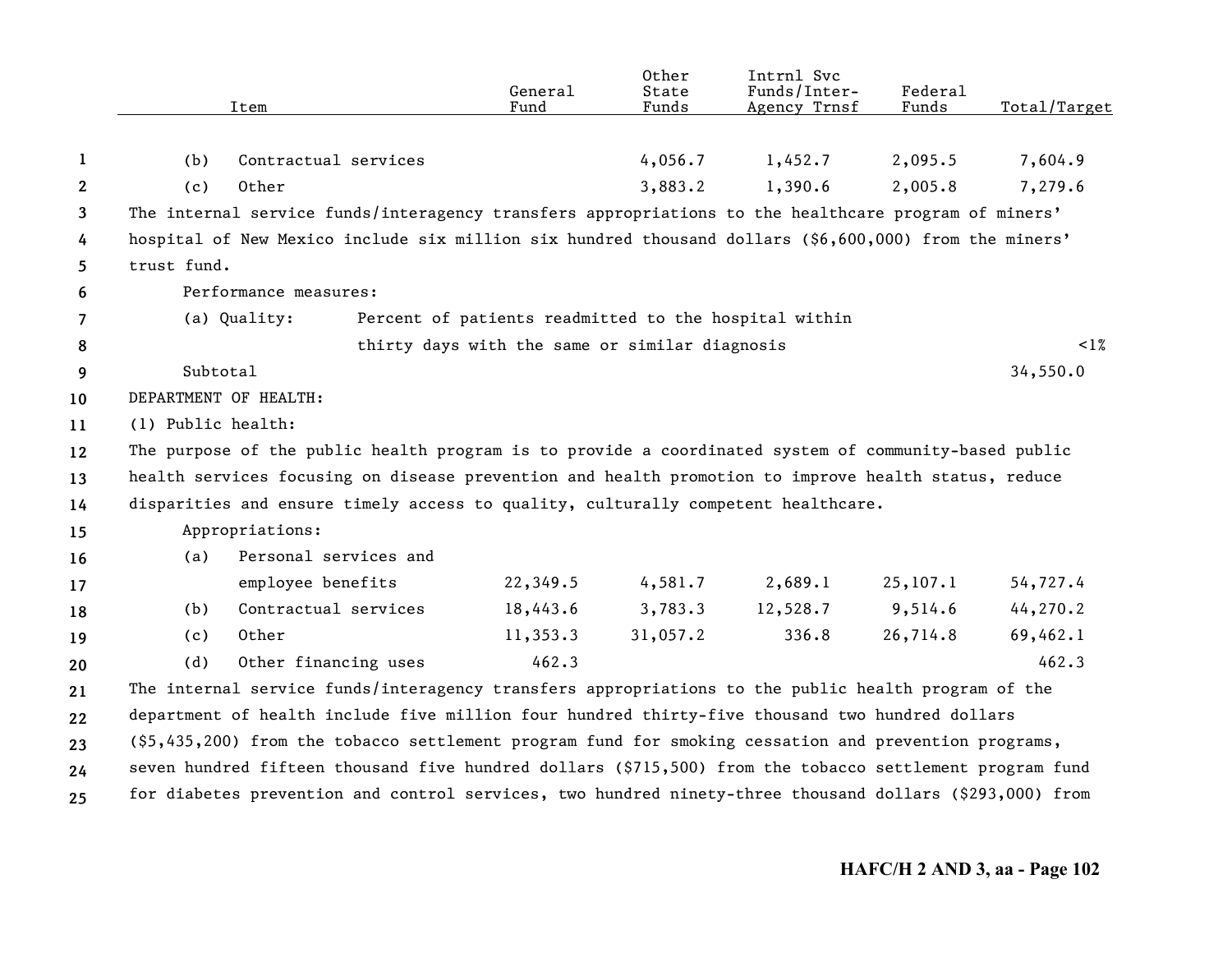|      |         | Other | Svc<br>'ntrnl   |         |              |
|------|---------|-------|-----------------|---------|--------------|
|      | General | State | Funds/Inter-    | Federau |              |
| Item | Fund    | Funds | Trnsf<br>Agency | Funds   | Total/Target |

**123**the tobacco settlement program fund for HIV/AIDS prevention services and medicine, and one hundred twenty-eight thousand six hundred dollars (\$128,600) from the tobacco settlement program fund for breast and cervical cancer screening.

**456**The general fund appropriation to the public health program of the department of health in the other category includes one hundred fifty thousand dollars (\$150,000) for community data support activities related to public health.

**789** The general fund appropriation to the public health program of the department of health in the contractual services category includes fifty thousand dollars (\$50,000) to extend a school-based health center's operating hours to improve access to healthcare in underserved communities.

**101112**The general fund appropriation to the public health program of the department of health in the contractual services category includes four hundred thousand dollars (\$400,000) for cancer survivor services.

**13**Performance measures:

| 14 | (a) Quality: | Percent of female New Mexico department of health's public  |               |
|----|--------------|-------------------------------------------------------------|---------------|
| 15 |              | health office family planning clients, ages fifteen to      |               |
| 16 |              | nineteen, who were provided most or moderately effective    |               |
| 17 |              | contraceptives                                              | $\geq 62.5\%$ |
| 18 | (b) Quality: | Percent of school-based health centers funded by the        |               |
| 19 |              | department of health that demonstrate improvement in their  |               |
| 20 |              | primary care or behavioral healthcare focus area            | $\geq$ 95%    |
| 21 | (c) Outcome: | Percent of preschoolers ages nineteen to thirty-five months |               |
| 22 |              | indicated as being fully immunized                          | $\geq 65\%$   |

**23**(2) Epidemiology and response:

**24**The purpose of the epidemiology and response program is to monitor health, provide health information,

**25**prevent disease and injury, promote health and healthy behaviors, respond to public health events,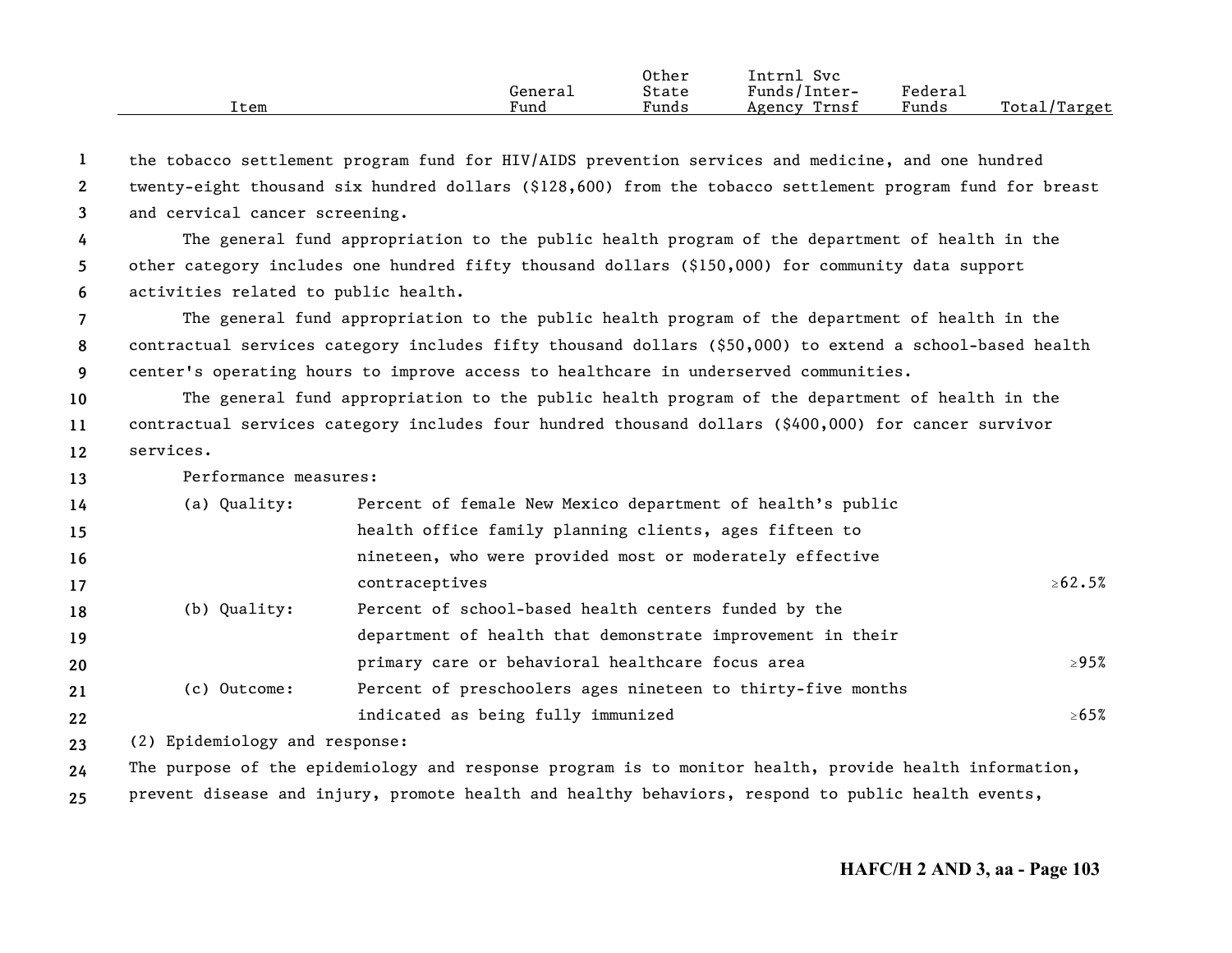|              |                            | Item                  |            | General<br>Fund                                     | Other<br>State<br>Funds | Intrnl Svc<br>Funds/Inter-<br>Agency Trnsf                                                                | Federal<br>Funds | Total/Target |
|--------------|----------------------------|-----------------------|------------|-----------------------------------------------------|-------------------------|-----------------------------------------------------------------------------------------------------------|------------------|--------------|
| 1            |                            |                       |            |                                                     |                         | prepare for health emergencies and provide emergency medical and vital registration services to New       |                  |              |
| $\mathbf{2}$ | Mexicans.                  |                       |            |                                                     |                         |                                                                                                           |                  |              |
| 3            |                            | Appropriations:       |            |                                                     |                         |                                                                                                           |                  |              |
| 4            | (a)                        | Personal services and |            |                                                     |                         |                                                                                                           |                  |              |
| 5            |                            | employee benefits     |            | 5,150.5                                             | 127.2                   | 400.6                                                                                                     | 9,528.0          | 15,206.3     |
| 6            | (b)                        | Contractual services  |            | 1,299.8                                             | 252.6                   | 33.3                                                                                                      | 6,886.1          | 8,471.8      |
| 7            | (c)                        | Other                 |            | 4,680.0                                             | 100.7                   | 80.3                                                                                                      | 2,029.9          | 6,890.9      |
| 8            |                            | Performance measures: |            |                                                     |                         |                                                                                                           |                  |              |
| 9            |                            | (a) Explanatory:      |            |                                                     |                         | Drug overdose death rate per one hundred thousand population                                              |                  |              |
| 10           |                            | (b) Explanatory:      |            | Alcohol-related death rate per one hundred thousand |                         |                                                                                                           |                  |              |
| 11           |                            |                       | population |                                                     |                         |                                                                                                           |                  |              |
| 12           | (c) Outcome:               |                       |            | Percent of retail pharmacies that dispense naloxone |                         |                                                                                                           |                  | 85%          |
| 13           | (d) Outcome:               |                       |            |                                                     |                         | Percent of opioid patients also prescribed benzodiazepines                                                |                  | $\leq 5\%$   |
| 14           | (3) Laboratory services:   |                       |            |                                                     |                         |                                                                                                           |                  |              |
| 15           |                            |                       |            |                                                     |                         | The purpose of the laboratory services program is to provide laboratory analysis and scientific expertise |                  |              |
| 16           |                            |                       |            |                                                     |                         | for policy development for tax-supported public health, environment and toxicology programs in the state  |                  |              |
| 17           |                            |                       |            |                                                     |                         | of New Mexico and to provide timely identification of threats to the health of New Mexicans.              |                  |              |
| 18           |                            | Appropriations:       |            |                                                     |                         |                                                                                                           |                  |              |
| 19           | (a)                        | Personal services and |            |                                                     |                         |                                                                                                           |                  |              |
| 20           |                            | employee benefits     |            | 5,679.0                                             | 1,272.5                 | 119.1                                                                                                     | 1,543.0          | 8,613.6      |
| 21           | (b)                        | Contractual services  |            | 169.3                                               | 30.0                    | 34.5                                                                                                      | 61.2             | 295.0        |
| 22           | (c)                        | Other                 |            | 2,293.2                                             | 497.5                   | 582.9                                                                                                     | 1,551.3          | 4,924.9      |
| 23           | (4) Facilities management: |                       |            |                                                     |                         |                                                                                                           |                  |              |
| 24           |                            |                       |            |                                                     |                         | The purpose of the facilities management program is to provide oversight for department of health         |                  |              |
| 25           |                            |                       |            |                                                     |                         | facilities that provide health and behavioral healthcare services, including mental health, substance     |                  |              |
|              |                            |                       |            |                                                     |                         |                                                                                                           |                  |              |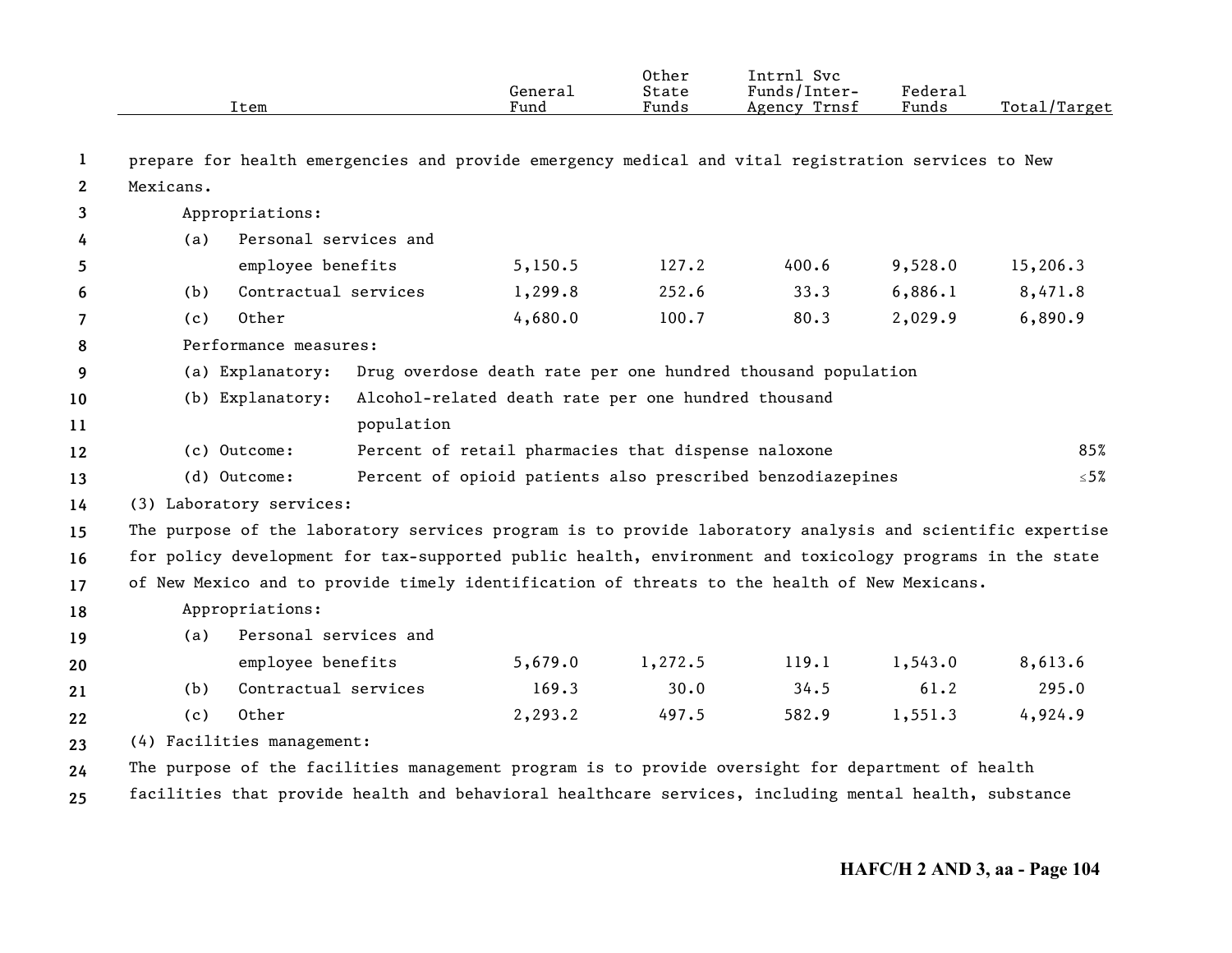|                |     | Item                                    | General<br>Fund                                                                                           | Other<br>State<br>Funds | Intrnl Svc<br>Funds/Inter-<br>Agency Trnsf | Federal<br>Funds | Total/Target |
|----------------|-----|-----------------------------------------|-----------------------------------------------------------------------------------------------------------|-------------------------|--------------------------------------------|------------------|--------------|
| $\mathbf{1}$   |     |                                         | abuse, nursing home and rehabilitation programs in both facility- and community-based settings, and serve |                         |                                            |                  |              |
| $\overline{2}$ |     |                                         | as the safety net for the citizens of New Mexico.                                                         |                         |                                            |                  |              |
| 3              |     | Appropriations:                         |                                                                                                           |                         |                                            |                  |              |
| 4              | (a) | Personal services and                   |                                                                                                           |                         |                                            |                  |              |
| 5              |     | employee benefits                       | 49,043.9                                                                                                  | 54,304.0                | 738.6                                      | 7,739.0          | 111,825.5    |
| 6              | (b) | Contractual services                    | 3,096.6                                                                                                   | 8,285.7                 | 618.7                                      | 808.8            | 12,809.8     |
| 7              | (c) | Other                                   | 10,187.2                                                                                                  | 12,852.0                | 2,648.5                                    | 1,474.8          | 27,162.5     |
| 8              |     | Performance measures:                   |                                                                                                           |                         |                                            |                  |              |
| 9              |     | (a) Efficiency:                         | Percent of eligible third-party revenue collected at all                                                  |                         |                                            |                  |              |
| 10             |     |                                         | agency facilities                                                                                         |                         |                                            |                  | $\geq$ 93%   |
| 11             |     | (b) Quality:                            | Percent of long-term care residents experiencing one or                                                   |                         |                                            |                  |              |
| 12             |     |                                         | more major falls with injury                                                                              |                         |                                            |                  | 4%           |
| 13             |     | (c) Quality:                            | Number of significant medication errors per one hundred                                                   |                         |                                            |                  |              |
| 14             |     | patients                                |                                                                                                           |                         |                                            |                  | $\leq 2$     |
| 15             |     | (5) Developmental disabilities support: |                                                                                                           |                         |                                            |                  |              |
| 16             |     |                                         | The purpose of the developmental disabilities support program is to administer a statewide system of      |                         |                                            |                  |              |
| 17             |     |                                         | community-based services and support to improve the quality of life and increase the independence and     |                         |                                            |                  |              |
| 18             |     |                                         | interdependence of individuals with developmental disabilities and children with or at risk for           |                         |                                            |                  |              |
| 19             |     |                                         | developmental delay or disability and their families.                                                     |                         |                                            |                  |              |
| 20             |     | Appropriations:                         |                                                                                                           |                         |                                            |                  |              |
| 21             | (a) | Personal services and                   |                                                                                                           |                         |                                            |                  |              |
| 22             |     | employee benefits                       | 7,953.3                                                                                                   |                         | 6,427.7                                    |                  | 14,381.0     |
| 23             | (b) | Contractual services                    | 9,900.8                                                                                                   | 25.0                    | 1,451.3                                    |                  | 11,377.1     |
| 24             | (c) | Other                                   | 9,277.9                                                                                                   | 180.0                   | 1,670.9                                    |                  | 11,128.8     |
| 25             | (d) | Other financing uses                    | 143,943.3                                                                                                 |                         |                                            |                  | 143,943.3    |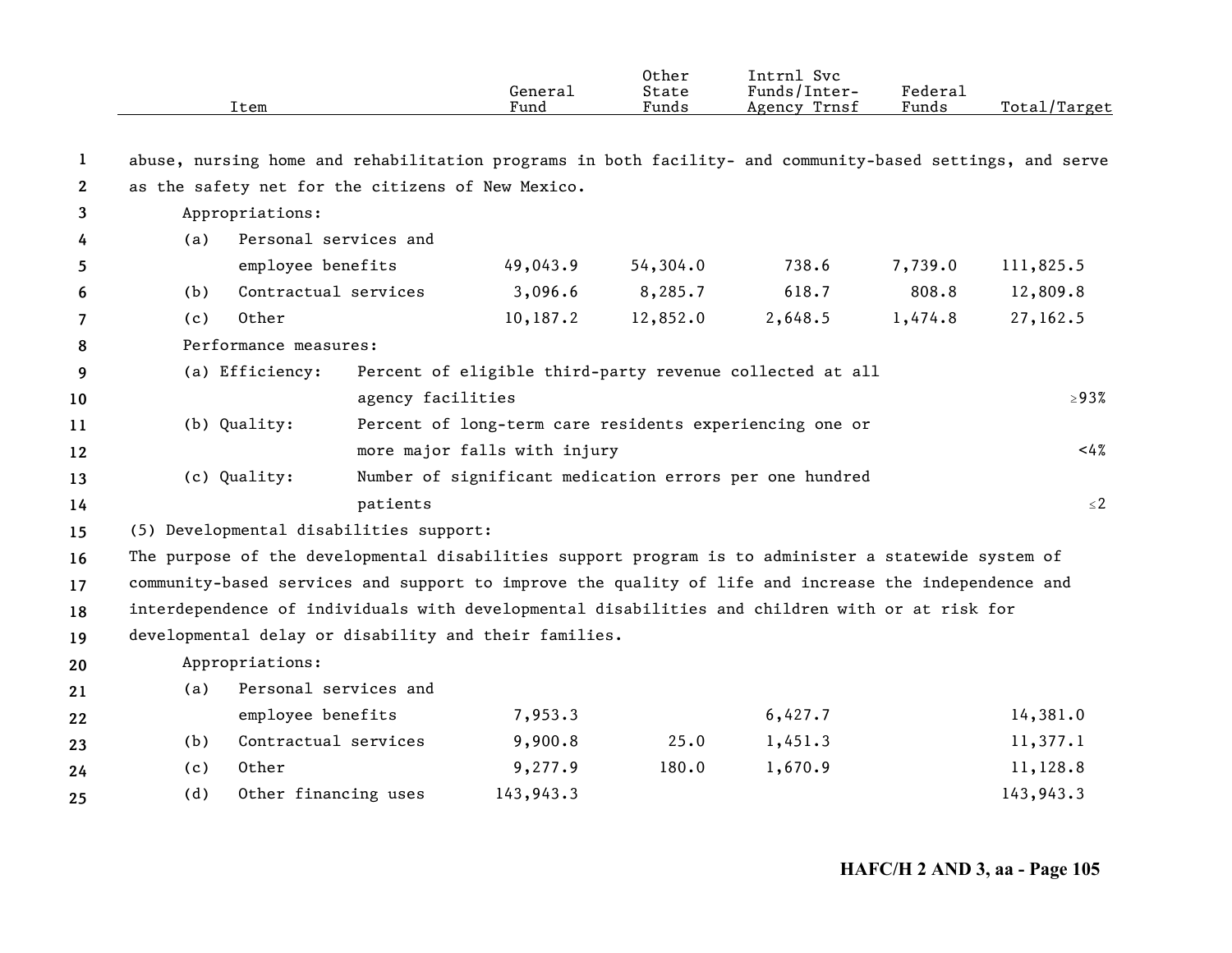| [tem                                                                                                  | General<br>Fund | Other<br>State<br>Funds | Intrnl Svc<br>Funds/Inter-<br>Agency Trnsf | Federal<br>Funds | Total/Target |
|-------------------------------------------------------------------------------------------------------|-----------------|-------------------------|--------------------------------------------|------------------|--------------|
| The general fund appropriation to the developmental disabilities support program of the department of |                 |                         |                                            |                  |              |
| health in the contractual services category includes two hundred thousand dollars (\$200,000) for the |                 |                         |                                            |                  |              |

**3**establishment and operations of a regional office on autism spectrum disorder at New Mexico state

**4**university.

**5**

Performance measures:

**67**(a) Explanatory: Number of individuals receiving developmental disabilities waiver services

# **89** (b) Explanatory: Number of individuals on the developmental disabilities waiver waiting list

**10**(6) Health certification, licensing and oversight:

**11**The purpose of the health certification, licensing and oversight program is to provide health facility

**121314**licensing and certification surveys, community-based oversight and contract compliance surveys and a statewide incident management system so that people in New Mexico have access to quality healthcare and that vulnerable populations are safe from abuse, neglect and exploitation.

## **15**Appropriations:

| 16 | (a)   | Personal services and |         |         |         |         |                                                   |  |
|----|-------|-----------------------|---------|---------|---------|---------|---------------------------------------------------|--|
| 17 |       | employee benefits     | 4,968.9 | 1,782.7 | 4,398.7 | 1,847.9 | 12,998.2                                          |  |
| 18 | (b)   | Contractual services  | 683.5   | 153.2   | 175.8   | 70.6    | $1\,\raisebox{1pt}{\text{\circle*{1.5}}},083\,.1$ |  |
| 19 | ( C ) | Other                 | 403.7   | 110.8   | 498.6   | 493.5   | 1,506.6                                           |  |

**20**Performance measures:

**2122**(a) Explanatory: Abuse rate for developmental disability waiver and mi via waiver clients

- **2324**(b) Explanatory: Re-abuse rate for developmental disabilities waiver and mi via waiver clients
- **25**(c) Quality: Percent of abuse, neglect and exploitation investigations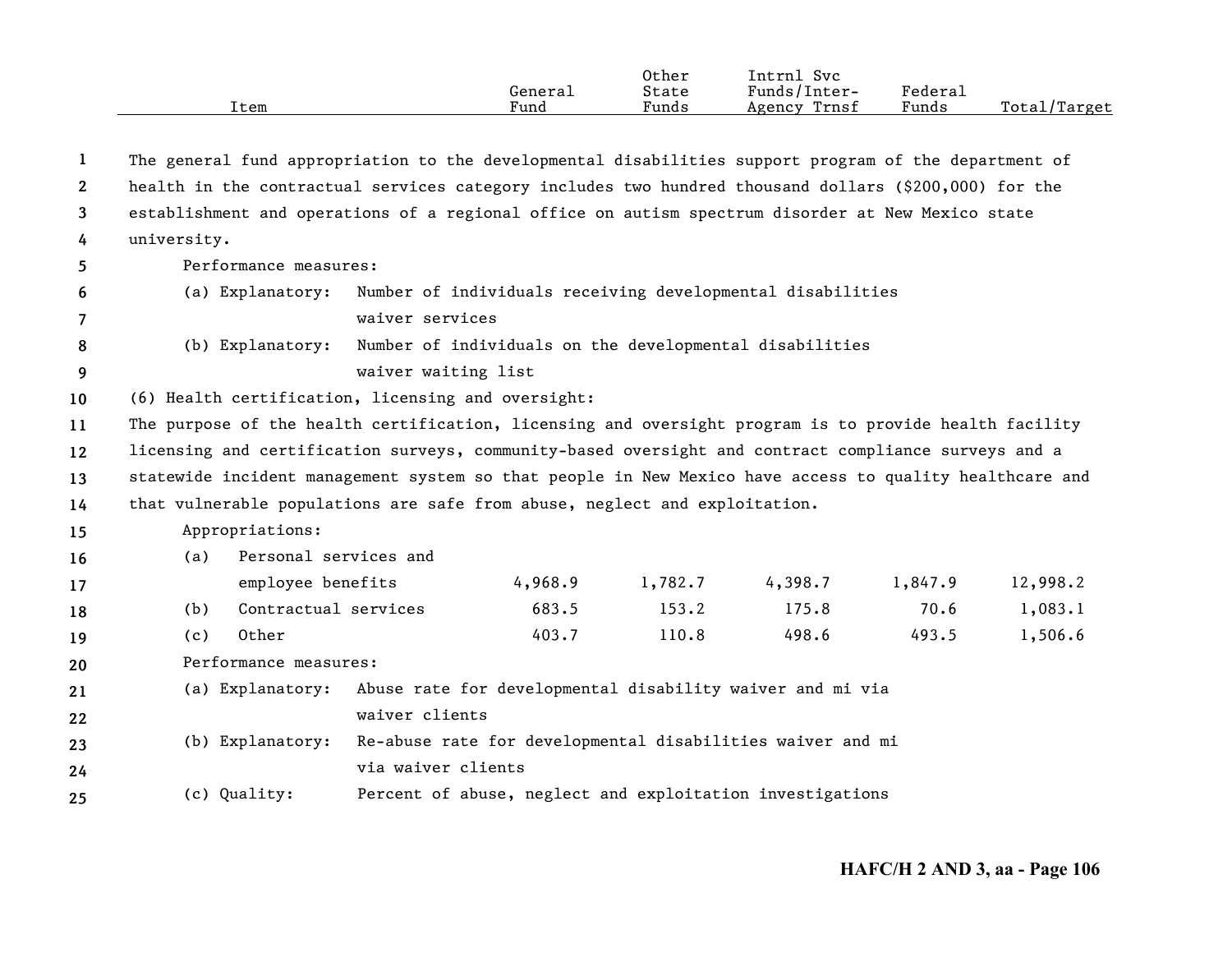|                |                     | Item                                                                                                    | General<br>Fund                              | Other<br>State<br>Funds | Intrnl Svc<br>Funds/Inter-<br>Agency Trnsf | Federal<br>Funds | Total/Target |
|----------------|---------------------|---------------------------------------------------------------------------------------------------------|----------------------------------------------|-------------------------|--------------------------------------------|------------------|--------------|
|                |                     |                                                                                                         |                                              |                         |                                            |                  |              |
| $\mathbf{1}$   |                     |                                                                                                         | completed according to established timelines |                         |                                            |                  | 86%          |
| $\mathbf{2}$   |                     | (7) Medical cannabis:                                                                                   |                                              |                         |                                            |                  |              |
| 3              |                     | The purpose of the medical cannabis program is to provide qualified patients with the means to legally  |                                              |                         |                                            |                  |              |
| 4              |                     | and beneficially consume medical cannabis in a regulated system for alleviating symptoms caused by      |                                              |                         |                                            |                  |              |
| 5              |                     | debilitating medical conditions and their medical treatments and to regulate a system of production and |                                              |                         |                                            |                  |              |
| 6              |                     | distribution of medical cannabis to ensure an adequate supply.                                          |                                              |                         |                                            |                  |              |
| $\overline{7}$ |                     | Appropriations:                                                                                         |                                              |                         |                                            |                  |              |
| 8              | (a)                 | Personal services and                                                                                   |                                              |                         |                                            |                  |              |
| 9              |                     | employee benefits                                                                                       |                                              | 1,938.8                 |                                            |                  | 1,938.8      |
| 10             | (b)                 | Contractual services                                                                                    |                                              | 780.7                   |                                            |                  | 780.7        |
| 11             | (c)                 | Other                                                                                                   |                                              | 545.5                   |                                            |                  | 545.5        |
| 12             | (8) Administration: |                                                                                                         |                                              |                         |                                            |                  |              |
| 13             |                     | The purpose of the administration program is to provide leadership, policy development, information     |                                              |                         |                                            |                  |              |
| 14             |                     | technology, administrative and legal support to the department of health so it achieves a high level of |                                              |                         |                                            |                  |              |
| 15             |                     | accountability and excellence in services provided to the people of New Mexico.                         |                                              |                         |                                            |                  |              |
| 16             |                     | Appropriations:                                                                                         |                                              |                         |                                            |                  |              |
| 17             | (a)                 | Personal services and                                                                                   |                                              |                         |                                            |                  |              |
| 18             |                     | employee benefits                                                                                       | 6, 261.3                                     |                         | 700.0                                      | 5,529.6          | 12,490.9     |
| 19             | (b)                 | Contractual services                                                                                    | 138.5                                        |                         | 1,154.2                                    | 811.6            | 2,104.3      |
| 20             | (c)                 | Other                                                                                                   | 411.0                                        |                         | 104.6                                      | 1,086.6          | 1,602.2      |
| 21             | Subtotal            |                                                                                                         |                                              |                         |                                            |                  | 581,002.8    |
| 22             |                     | DEPARTMENT OF ENVIRONMENT:                                                                              |                                              |                         |                                            |                  |              |
| 23             |                     | (1) Resource protection:                                                                                |                                              |                         |                                            |                  |              |
| 24             |                     | The purpose of the resource protection program is to monitor and provide regulatory oversight of the    |                                              |                         |                                            |                  |              |
| 25             |                     | generation, storage, transportation and disposal of wastes in New Mexico. The program also oversees the |                                              |                         |                                            |                  |              |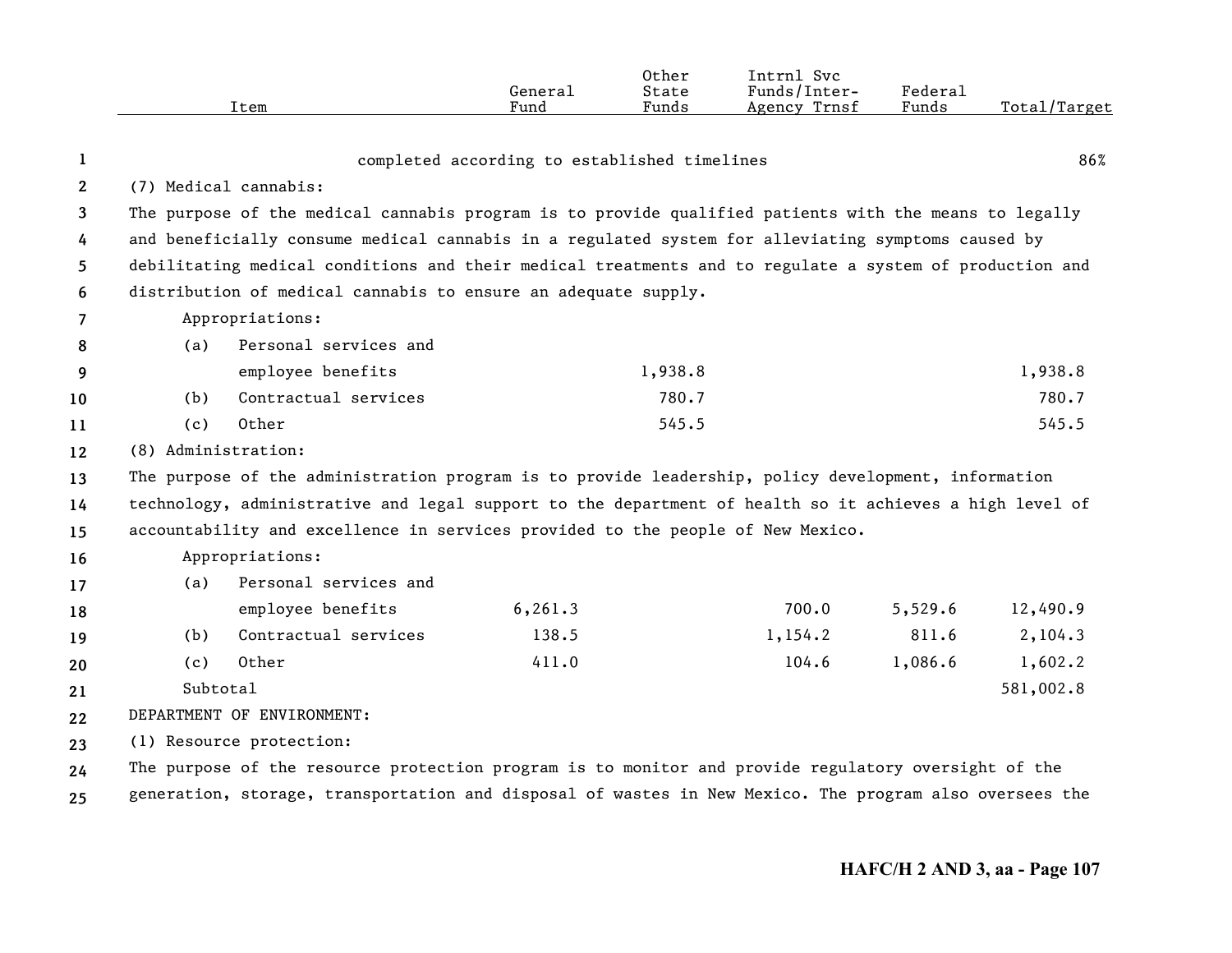|              |                       | Item                                                                                                    | General<br>Fund                                          | Other<br>State<br>Funds | Intrnl Svc<br>Funds/Inter-<br>Agency Trnsf | Federal<br>Funds | Total/Target |
|--------------|-----------------------|---------------------------------------------------------------------------------------------------------|----------------------------------------------------------|-------------------------|--------------------------------------------|------------------|--------------|
| 1            |                       | investigation and cleanup of environmental contamination covered by the Resource Conservation and       |                                                          |                         |                                            |                  |              |
| $\mathbf{2}$ | Recovery Act.         |                                                                                                         |                                                          |                         |                                            |                  |              |
| 3            |                       | Appropriations:                                                                                         |                                                          |                         |                                            |                  |              |
| 4            | (a)                   | Personal services and                                                                                   |                                                          |                         |                                            |                  |              |
| 5            |                       | employee benefits                                                                                       | 1,500.9                                                  |                         | 7,124.0                                    | 2,666.2          | 11,291.1     |
| 6            | (b)                   | Contractual services                                                                                    | 311.6                                                    |                         | 712.6                                      | 1,160.7          | 2,184.9      |
| 7            | (c)                   | Other                                                                                                   | 430.9                                                    |                         | 925.2                                      | 689.9            | 2,046.0      |
| 8            |                       | Performance measures:                                                                                   |                                                          |                         |                                            |                  |              |
| 9            |                       | (a) Outcome:                                                                                            | Percent of solid waste facilities and infectious waste   |                         |                                            |                  |              |
| 10           |                       |                                                                                                         | generators not in compliance with New Mexico solid waste |                         |                                            |                  |              |
| 11           |                       | rules                                                                                                   |                                                          |                         |                                            |                  | 5.           |
| 12           |                       | (b) Outcome:                                                                                            | Percent of underground storage tank facilities not in    |                         |                                            |                  |              |
| 13           |                       |                                                                                                         | compliance with release prevention and release detection |                         |                                            |                  |              |
| 14           |                       | requirements                                                                                            |                                                          |                         |                                            |                  | 15           |
| 15           | (2) Water protection: |                                                                                                         |                                                          |                         |                                            |                  |              |
| 16           |                       | The purpose of the water protection program is to protect and preserve the ground, surface and drinking |                                                          |                         |                                            |                  |              |
| 17           |                       | water resources of the state for present and future generations. The program also helps New Mexico      |                                                          |                         |                                            |                  |              |
| 18           |                       | communities develop sustainable and secure water, waste water and solid waste infrastructure through    |                                                          |                         |                                            |                  |              |
| 19           |                       | funding, technical assistance and project oversight.                                                    |                                                          |                         |                                            |                  |              |
| 20           |                       | Appropriations:                                                                                         |                                                          |                         |                                            |                  |              |
| 21           | (a)                   | Personal services and                                                                                   |                                                          |                         |                                            |                  |              |
| 22           |                       | employee benefits                                                                                       | 2,199.3                                                  | 100.0                   | 5,018.0                                    | 10,671.1         | 17,988.4     |
| 23           | (b)                   | Contractual services                                                                                    | 790.3                                                    |                         | 2,219.1                                    | 3,073.5          | 6,082.9      |
| 24           | (c)                   | Other                                                                                                   | 440.3                                                    |                         | 1,541.7                                    | 3,199.7          | 5,181.7      |
| 25           |                       | Performance measures:                                                                                   |                                                          |                         |                                            |                  |              |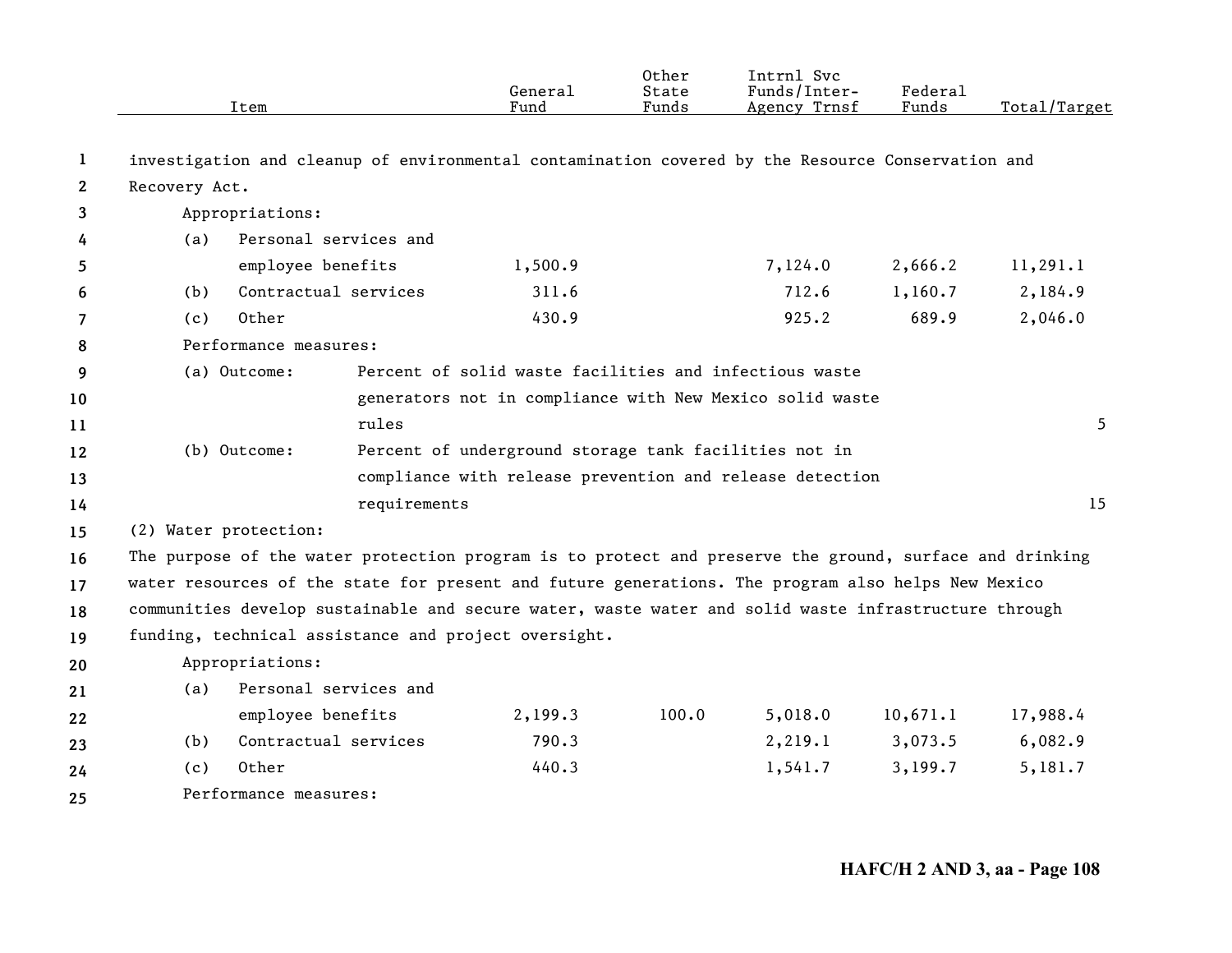|                | Item                                                                                                      | General<br>Fund                                          | Other<br>State<br>Funds | Intrnl Svc<br>Funds/Inter-<br>Agency Trnsf | Federal<br>Funds | Total/Target |
|----------------|-----------------------------------------------------------------------------------------------------------|----------------------------------------------------------|-------------------------|--------------------------------------------|------------------|--------------|
|                |                                                                                                           |                                                          |                         |                                            |                  |              |
| 1              | (a) Output:                                                                                               | Percent of facilities operating under a groundwater      |                         |                                            |                  |              |
| $\mathbf{2}$   |                                                                                                           | discharge permit inspected each year                     |                         |                                            |                  | 66%          |
| 3              | (b) Outcome:                                                                                              | Percent of assessed stream and river miles meeting water |                         |                                            |                  |              |
| 4              |                                                                                                           | quality standards                                        |                         |                                            |                  | 50%          |
| 5.             | (3) Environmental protection:                                                                             |                                                          |                         |                                            |                  |              |
| 6              | The purpose of the environmental protection program is to ensure New Mexicans breathe healthy air, to     |                                                          |                         |                                            |                  |              |
| $\overline{7}$ | protect public health and the environment through specific programs that provide regulatory oversight of  |                                                          |                         |                                            |                  |              |
| 8              | food service and food processing facilities, on-site treatment and disposal of liquid wastes, public      |                                                          |                         |                                            |                  |              |
| 9              | swimming pools and baths and medical radiation and radiological technologists certification and to ensure |                                                          |                         |                                            |                  |              |
| 10             | every employee has safe and healthful working conditions.                                                 |                                                          |                         |                                            |                  |              |
| 11             | Appropriations:                                                                                           |                                                          |                         |                                            |                  |              |
| 12             | Personal services and<br>(a)                                                                              |                                                          |                         |                                            |                  |              |
| 13             | employee benefits                                                                                         | 3,873.3                                                  |                         | 12,026.3                                   | 2,147.6          | 18,047.2     |
| 14             | Contractual services<br>(b)                                                                               | 117.7                                                    |                         | 946.0                                      | 455.1            | 1,518.8      |
| 15             | Other<br>(c)                                                                                              | 1,656.1                                                  |                         | 1,837.8                                    | 1,477.6          | 4,971.5      |
| 16             | Performance measures:                                                                                     |                                                          |                         |                                            |                  |              |
| 17             | (a) Outcome:                                                                                              | Percent of serious worker health and safety violations   |                         |                                            |                  |              |
| 18             |                                                                                                           | corrected within the timeframes designated on issued     |                         |                                            |                  |              |
| 19             | citations                                                                                                 |                                                          |                         |                                            |                  | 96%          |
| 20             | (4) Resource management:                                                                                  |                                                          |                         |                                            |                  |              |
| 21             | The purpose of the resource management program is to provide overall leadership, administrative, legal    |                                                          |                         |                                            |                  |              |
| $22 \,$        | and information management support to all programs within the department. This support allows the         |                                                          |                         |                                            |                  |              |
| 23             | department to operate in the most responsible, efficient and effective manner so the public can receive   |                                                          |                         |                                            |                  |              |
| 24             | the information it needs to hold the department accountable.                                              |                                                          |                         |                                            |                  |              |
| 25             | Appropriations:                                                                                           |                                                          |                         |                                            |                  |              |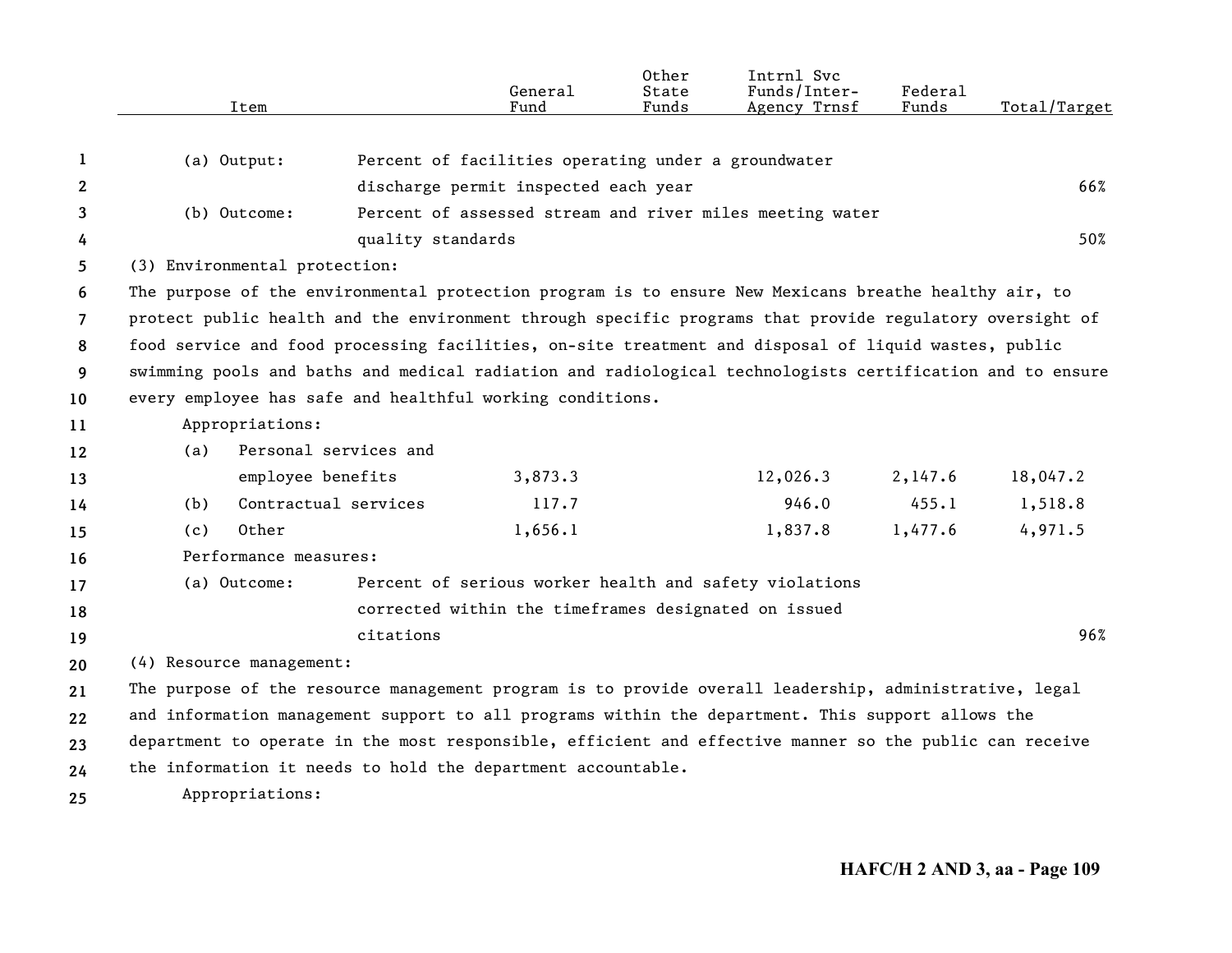|    |          | Item                                                                                                     | General<br>Fund | Other<br>State<br>Funds | Intrnl Svc<br>Funds/Inter-<br>Agency Trnsf | Federal<br>Funds | Total/Target |
|----|----------|----------------------------------------------------------------------------------------------------------|-----------------|-------------------------|--------------------------------------------|------------------|--------------|
|    |          |                                                                                                          |                 |                         |                                            |                  |              |
| 1  | (a)      | Personal services and                                                                                    |                 |                         |                                            |                  |              |
| 2  |          | employee benefits                                                                                        | 2,240.0         | 0.1                     | 2,538.7                                    | 1,805.9          | 6,584.7      |
| 3  | (b)      | Contractual services                                                                                     | 177.3           | 21.0                    | 107.7                                      | 181.7            | 487.7        |
| 4  | (c)      | Other                                                                                                    | 333.6           | 78.9                    | 341.1                                      | 398.7            | 1,152.3      |
| 5  |          | (5) Special revenue funds:                                                                               |                 |                         |                                            |                  |              |
| 6  |          | Appropriations:                                                                                          |                 |                         |                                            |                  |              |
| 7  | (a)      | Contractual services                                                                                     |                 | 4,220.0                 |                                            |                  | 4,220.0      |
| 8  | (b)      | Other                                                                                                    |                 | 10,650.0                |                                            |                  | 10,650.0     |
| 9  | (c)      | Other financing uses                                                                                     |                 | 34,381.3                |                                            |                  | 34,381.3     |
| 10 | Subtotal |                                                                                                          |                 |                         |                                            |                  | 126,788.5    |
| 11 |          | OFFICE OF THE NATURAL RESOURCES TRUSTEE:                                                                 |                 |                         |                                            |                  |              |
| 12 |          | (1) Natural resource damage assessment and restoration:                                                  |                 |                         |                                            |                  |              |
| 13 |          | The purpose of the natural resources trustee program is to restore or replace natural resources injured  |                 |                         |                                            |                  |              |
| 14 |          | or lost due to releases of hazardous substances or oil into the environment.                             |                 |                         |                                            |                  |              |
| 15 |          | Appropriations:                                                                                          |                 |                         |                                            |                  |              |
| 16 | (a)      | Personal services and                                                                                    |                 |                         |                                            |                  |              |
| 17 |          | employee benefits                                                                                        | 463.4           | 23.4                    |                                            |                  | 486.8        |
| 18 | (b)      | Contractual services                                                                                     |                 | 2,008.5                 |                                            |                  | 2,008.5      |
| 19 | (c)      | Other                                                                                                    |                 | 25.1                    |                                            |                  | 25.1         |
| 20 | Subtotal |                                                                                                          |                 |                         |                                            |                  | 2,520.4      |
| 21 |          | VETERANS' SERVICES DEPARTMENT:                                                                           |                 |                         |                                            |                  |              |
| 22 |          | (1) Veterans' services:                                                                                  |                 |                         |                                            |                  |              |
| 23 |          | The purpose of the veterans' services program is to carry out the mandates of the New Mexico legislature |                 |                         |                                            |                  |              |
| 24 |          | and the governor to provide information and assistance to veterans and their eligible dependents to      |                 |                         |                                            |                  |              |
| 25 |          | obtain the benefits to which they are entitled to improve their quality of life.                         |                 |                         |                                            |                  |              |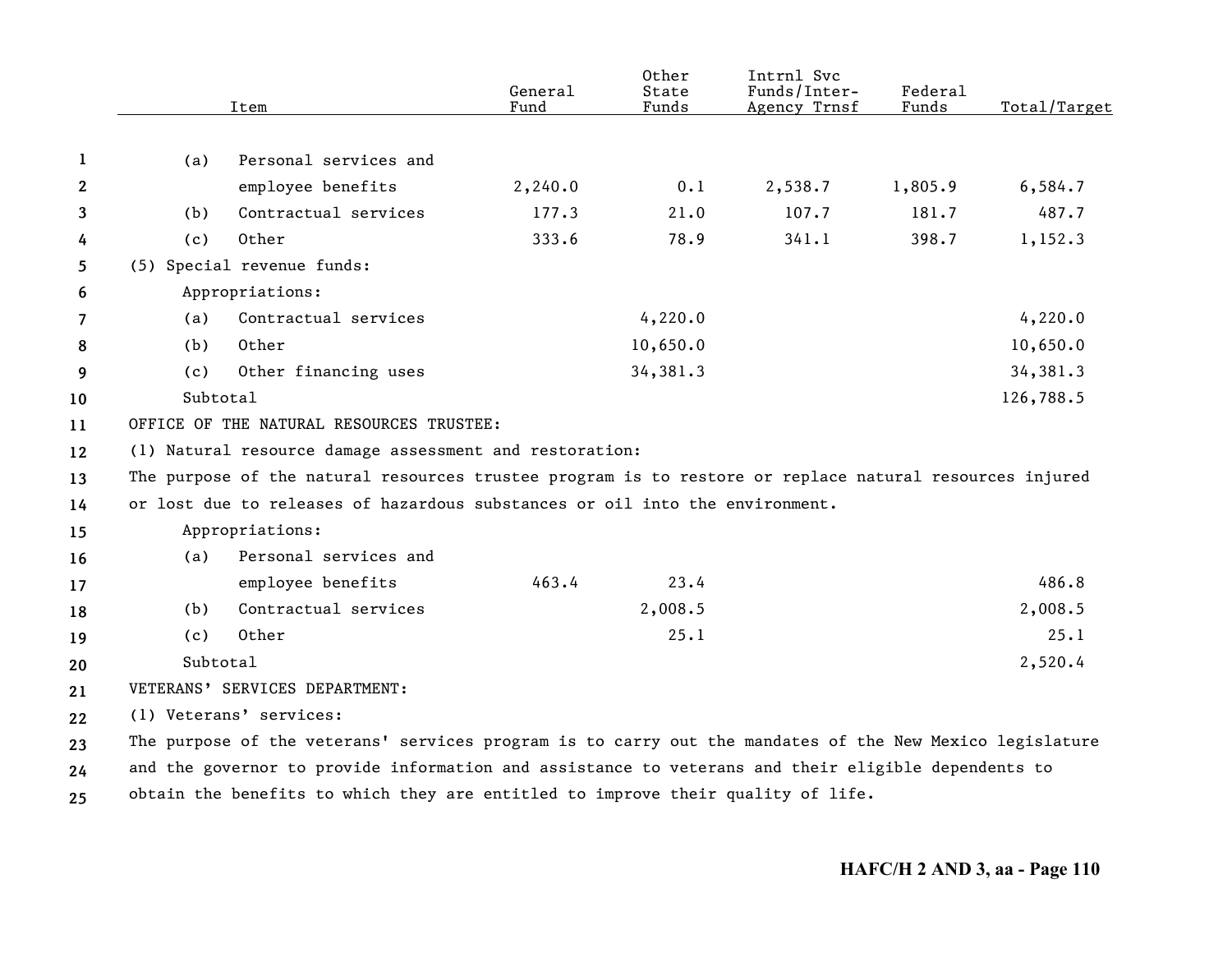|                |          | Item                                                                                                    | General<br>Fund                                 | Other<br>State<br>Funds | Intrnl Svc<br>Funds/Inter-<br>Agency Trnsf                  | Federal<br>Funds | Total/Target |
|----------------|----------|---------------------------------------------------------------------------------------------------------|-------------------------------------------------|-------------------------|-------------------------------------------------------------|------------------|--------------|
| 1              |          | Appropriations:                                                                                         |                                                 |                         |                                                             |                  |              |
| $\mathbf{2}$   | (a)      | Personal services and                                                                                   |                                                 |                         |                                                             |                  |              |
| 3              |          | employee benefits                                                                                       | 4,271.5                                         | 25.0                    |                                                             | 318.3            | 4,614.8      |
| 4              | (b)      | Contractual services                                                                                    | 372.8                                           | 100.0                   |                                                             | 136.7            | 609.5        |
| 5              | (c)      | Other                                                                                                   | 795.0                                           | 25.0                    |                                                             | 140.0            | 960.0        |
| 6              |          | Performance measures:                                                                                   |                                                 |                         |                                                             |                  |              |
| $\overline{7}$ |          | (a) Quality:                                                                                            |                                                 |                         | Percent of veterans surveyed who rate the services provided |                  |              |
| 8              |          |                                                                                                         | by the agency as satisfactory or above          |                         |                                                             |                  | 95%          |
| 9              |          | (b) Outcome:                                                                                            |                                                 |                         | Percent of eligible deceased veterans and family members    |                  |              |
| 10             |          |                                                                                                         | interred in a regional state veterans' cemetery |                         |                                                             |                  | 10%          |
| 11             | Subtotal |                                                                                                         |                                                 |                         |                                                             |                  | 6, 184.3     |
| 12             |          | CHILDREN, YOUTH AND FAMILIES DEPARTMENT:                                                                |                                                 |                         |                                                             |                  |              |
| 13             |          | (1) Juvenile justice facilities:                                                                        |                                                 |                         |                                                             |                  |              |
| 14             |          | The purpose of the juvenile justice facilities program is to provide rehabilitative services to youth   |                                                 |                         |                                                             |                  |              |
| 15             |          | committed to the department, including medical, educational, mental health and other services that will |                                                 |                         |                                                             |                  |              |
| 16             |          | support their rehabilitation.                                                                           |                                                 |                         |                                                             |                  |              |
| 17             |          | Appropriations:                                                                                         |                                                 |                         |                                                             |                  |              |
| 18             | (a)      | Personal services and                                                                                   |                                                 |                         |                                                             |                  |              |
| 19             |          | employee benefits                                                                                       | 53,502.9                                        | 1,742.5                 |                                                             |                  | 55,245.4     |
| 20             | (b)      | Contractual services                                                                                    | 11,440.1                                        | 1,052.4                 | 423.9                                                       | 380.0            | 13,296.4     |
| 21             | (c)      | Other                                                                                                   | 5,824.5                                         | 26.0                    |                                                             | 20.0             | 5,870.5      |
| 22             |          | The general fund appropriation to the juvenile justice facilities program of the children youth and     |                                                 |                         |                                                             |                  |              |
| 23             |          | families department in the contractual services category includes fifty thousand dollars (\$50,000) for |                                                 |                         |                                                             |                  |              |
| 24             |          | mentorship and guidance programs for at-risk youth.                                                     |                                                 |                         |                                                             |                  |              |
|                |          |                                                                                                         |                                                 |                         |                                                             |                  |              |

**25** Performance measures: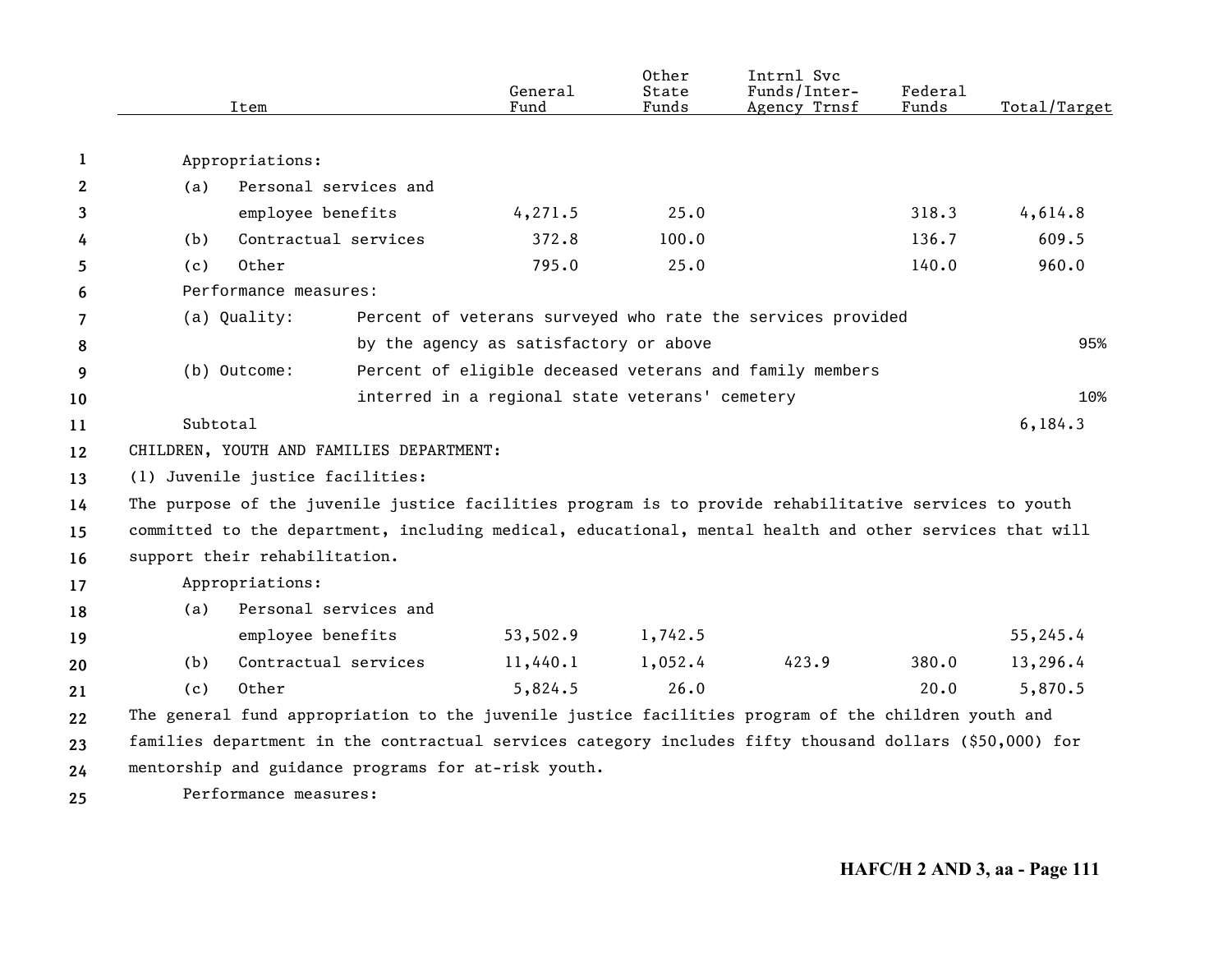|                | Item                                                                                                       |                       | General<br>Fund                                      | Other<br>State<br>Funds | Intrnl Svc<br>Funds/Inter-<br>Agency Trnsf                  | Federal<br>Funds | Total/Target |
|----------------|------------------------------------------------------------------------------------------------------------|-----------------------|------------------------------------------------------|-------------------------|-------------------------------------------------------------|------------------|--------------|
|                |                                                                                                            |                       |                                                      |                         |                                                             |                  |              |
| 1              | (a) Outcome:                                                                                               |                       |                                                      |                         | Recidivism rate for youth discharged from active field      |                  |              |
| $\mathbf{2}$   |                                                                                                            | supervision           |                                                      |                         |                                                             |                  | 12%          |
| 3              | (b) Outcome:                                                                                               |                       | Recidivism rate for youth discharged from commitment |                         |                                                             |                  | 40%          |
| 4              | (c) Outcome:                                                                                               |                       |                                                      |                         | Percent of juvenile justice division facility clients age   |                  |              |
| 5              |                                                                                                            |                       |                                                      |                         | eighteen and older who enter adult corrections within two   |                  |              |
| 6              |                                                                                                            |                       |                                                      |                         | years after discharge from a juvenile justice facility      |                  | $10\%$       |
| $\overline{7}$ | (d) Output:                                                                                                |                       |                                                      |                         | Number of physical assaults in juvenile justice facilities  |                  | < 285        |
| 8              | (2) Protective services:                                                                                   |                       |                                                      |                         |                                                             |                  |              |
| 9              | The purpose of the protective services program is to receive and investigate referrals of child abuse and  |                       |                                                      |                         |                                                             |                  |              |
| 10             | neglect and provide family preservation and treatment and legal services to vulnerable children and their  |                       |                                                      |                         |                                                             |                  |              |
| 11             | families to ensure their safety and well-being.                                                            |                       |                                                      |                         |                                                             |                  |              |
| 12             | Appropriations:                                                                                            |                       |                                                      |                         |                                                             |                  |              |
| 13             | (a)                                                                                                        | Personal services and |                                                      |                         |                                                             |                  |              |
| 14             | employee benefits                                                                                          |                       | 53,756.9                                             |                         | 1,151.6                                                     | 13,941.3         | 68,849.8     |
| 15             | (b)                                                                                                        | Contractual services  | 11,719.0                                             | 167.2                   | 900.0                                                       | 13, 118.1        | 25,904.3     |
| 16             | Other<br>(c)                                                                                               |                       | 36,885.9                                             | 1,643.2                 | 237.8                                                       | 42,396.2         | 81,163.1     |
| 17             | The internal service funds/interagency transfers appropriations to the protective services program of the  |                       |                                                      |                         |                                                             |                  |              |
| 18             | children, youth and families department include nine hundred thousand dollars (\$900,000) from the federal |                       |                                                      |                         |                                                             |                  |              |
| 19             | temporary assistance for needy families block grant to New Mexico for supportive housing.                  |                       |                                                      |                         |                                                             |                  |              |
| 20             | Performance measures:                                                                                      |                       |                                                      |                         |                                                             |                  |              |
| 21             | (a) Output:                                                                                                |                       | Turnover rate for protective service workers         |                         |                                                             |                  | 20%          |
| 22             | (b) Outcome:                                                                                               |                       | Percent of children who are not the subject of       |                         |                                                             |                  |              |
| 23             |                                                                                                            |                       |                                                      |                         | substantiated maltreatment within six months of a prior     |                  |              |
| 24             |                                                                                                            |                       | determination of substantiated maltreatment          |                         |                                                             |                  | 95%          |
| 25             | (c) Outcome:                                                                                               |                       |                                                      |                         | Percent of children in foster care for more than eight days |                  |              |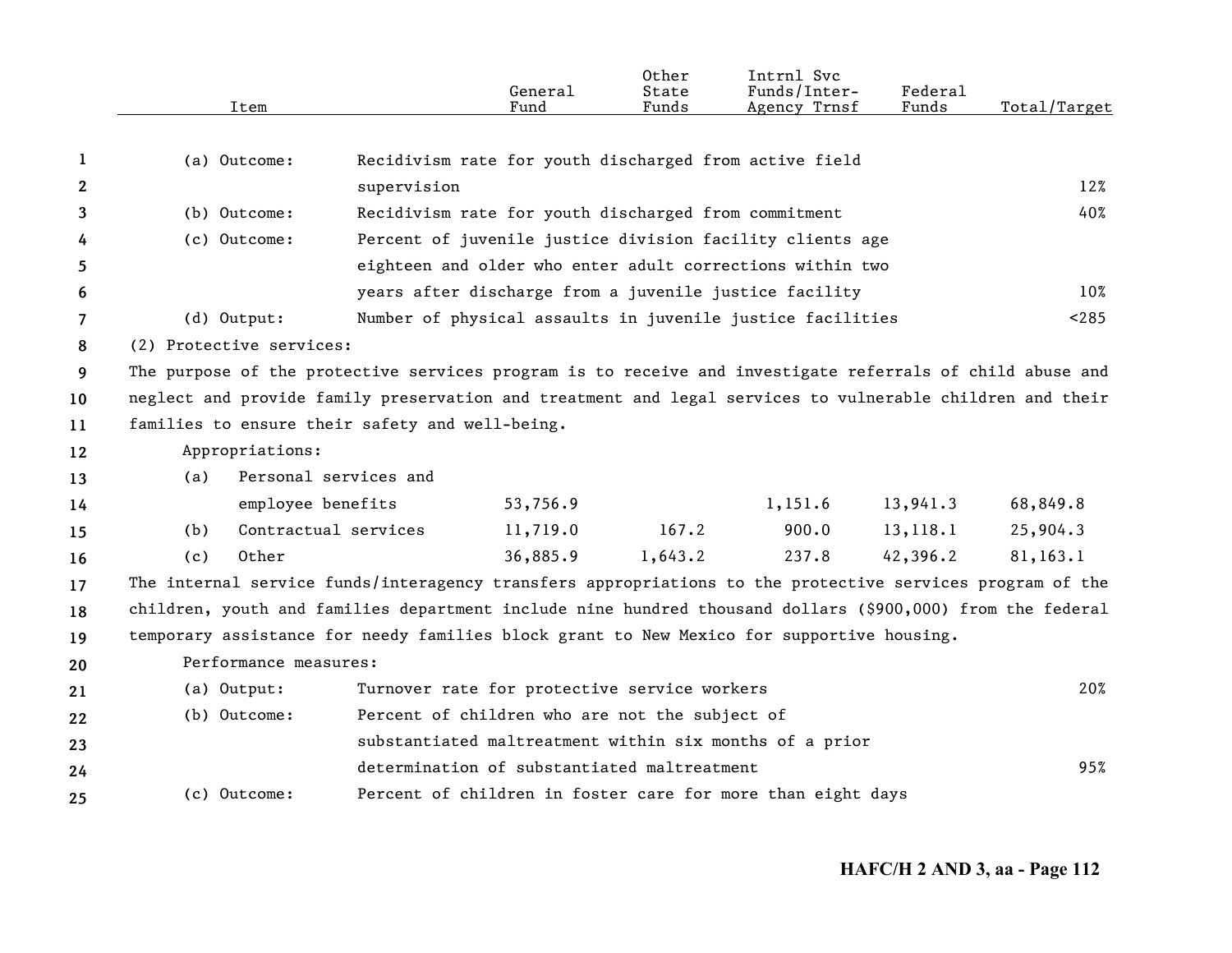|              | Item                                                                                               |                       | General<br>Fund                                             | Other<br>State<br>Funds | Intrnl Svc<br>Funds/Inter-<br>Agency Trnsf | Federal<br>Funds | Total/Target |
|--------------|----------------------------------------------------------------------------------------------------|-----------------------|-------------------------------------------------------------|-------------------------|--------------------------------------------|------------------|--------------|
| 1            |                                                                                                    |                       | who achieve permanency within twelve months of entry into   |                         |                                            |                  |              |
| $\mathbf{2}$ |                                                                                                    | foster care           |                                                             |                         |                                            |                  | 40.5%        |
| 3            | (d) Outcome:                                                                                       |                       | Rate of maltreatment victimizations per one hundred         |                         |                                            |                  |              |
| 4            |                                                                                                    |                       | thousand days in foster care                                |                         |                                            |                  | <8.5%        |
| 5            | (e) Outcome:                                                                                       |                       | Percent of children in foster care for twenty-four months   |                         |                                            |                  |              |
| 6            |                                                                                                    |                       | at the start of a twelve month period who achieve           |                         |                                            |                  |              |
| 7            |                                                                                                    |                       | permanency within that twelve months                        |                         |                                            |                  | 32%          |
| 8            | (f) Outcome:                                                                                       |                       | Percent of children in foster care for twelve to            |                         |                                            |                  |              |
| 9            |                                                                                                    |                       | twenty-three months at the start of a twelve-month period   |                         |                                            |                  |              |
| 10           |                                                                                                    |                       | who achieve permanency within that twelve months            |                         |                                            |                  | 44%          |
| 11           | $(g)$ Outcome:                                                                                     |                       | Percent of children who were victims of a substantiated     |                         |                                            |                  |              |
| 12           |                                                                                                    |                       | maltreatment report during a twelve-month period who were   |                         |                                            |                  |              |
| 13           |                                                                                                    |                       | victims of another substantiated maltreatment allegation    |                         |                                            |                  |              |
| 14           |                                                                                                    |                       | within twelve months of their initial report                |                         |                                            |                  | <9.1%        |
| 15           | (3) Behavioral health services:                                                                    |                       |                                                             |                         |                                            |                  |              |
| 16           | The purpose of the behavioral health services program is to provide coordination and management of |                       |                                                             |                         |                                            |                  |              |
| 17           | behavioral health policy, programs and services for children.                                      |                       |                                                             |                         |                                            |                  |              |
| 18           | Appropriations:                                                                                    |                       |                                                             |                         |                                            |                  |              |
| 19           | (a)                                                                                                | Personal services and |                                                             |                         |                                            |                  |              |
| 20           | employee benefits                                                                                  |                       | 7,532.6                                                     |                         | 406.4                                      | 304.8            | 8,243.8      |
| 21           | (b)                                                                                                | Contractual services  | 27,405.4                                                    | 425.0                   | 31.7                                       | 2,546.4          | 30,408.5     |
| 22           | Other<br>(c)                                                                                       |                       | 905.3                                                       |                         |                                            | 59.4             | 964.7        |
| 23           | Performance measures:                                                                              |                       |                                                             |                         |                                            |                  |              |
| 24           | (a) Outcome:                                                                                       |                       | Percent of infants served by infant mental health teams     |                         |                                            |                  |              |
| 25           |                                                                                                    |                       | with a team recommendation for unification who have not had |                         |                                            |                  |              |
|              |                                                                                                    |                       |                                                             |                         |                                            |                  |              |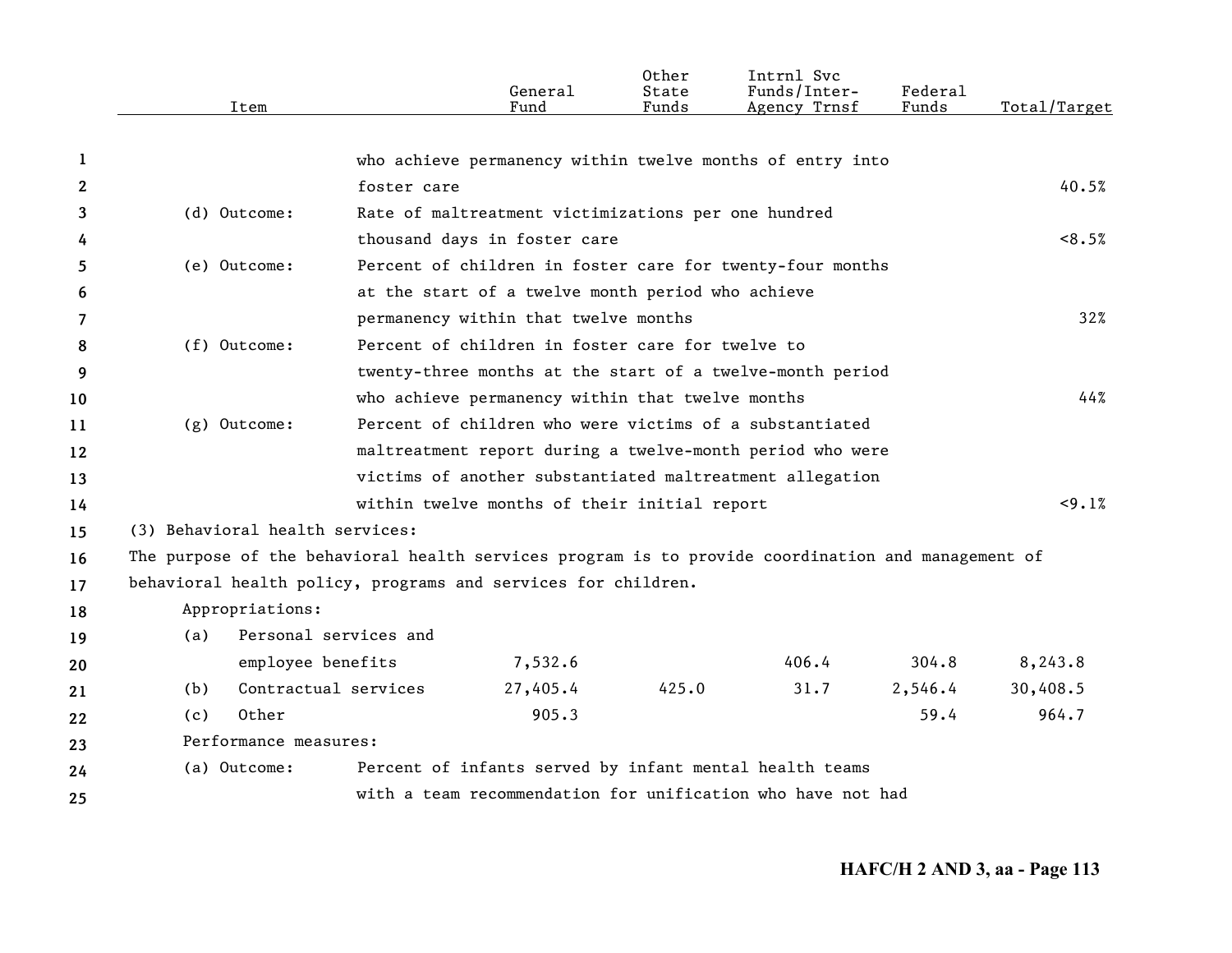|                |                      | Item                              | General<br>Fund                                                                                         | Other<br>State<br>Funds | Intrnl Svc<br>Funds/Inter-<br>Agency Trnsf | Federal<br>Funds | Total/Target |
|----------------|----------------------|-----------------------------------|---------------------------------------------------------------------------------------------------------|-------------------------|--------------------------------------------|------------------|--------------|
|                |                      |                                   |                                                                                                         |                         |                                            |                  |              |
| 1              |                      |                                   | additional referrals to protective services                                                             |                         |                                            |                  | 95%          |
| 2              |                      | (b) Output:                       | Percent of children, youth and families department children                                             |                         |                                            |                  |              |
| 3              |                      |                                   | and youth involved in the estimated target population who                                               |                         |                                            |                  |              |
| 4              |                      |                                   | are receiving services from community behavioral health                                                 |                         |                                            |                  |              |
| 5              |                      |                                   | clinicians                                                                                              |                         |                                            |                  | 75%          |
| 6              | (4) Program support: |                                   |                                                                                                         |                         |                                            |                  |              |
| $\overline{7}$ |                      |                                   | The purpose of program support is to provide the direct services divisions with functional and          |                         |                                            |                  |              |
| 8              |                      |                                   | administrative support so they may provide client services consistent with the department's mission and |                         |                                            |                  |              |
| 9              |                      |                                   | also support the development and professionalism of employees.                                          |                         |                                            |                  |              |
| 10             |                      | Appropriations:                   |                                                                                                         |                         |                                            |                  |              |
| 11             | (a)                  | Personal services and             |                                                                                                         |                         |                                            |                  |              |
| 12             |                      | employee benefits                 | 10,714.3                                                                                                |                         |                                            | 2,513.4          | 13,227.7     |
| 13             | (b)                  | Contractual services              | 1,294.5                                                                                                 |                         | 71.5                                       | 247.1            | 1,613.1      |
| 14             | (c)                  | Other                             | 2,631.5                                                                                                 |                         |                                            | 1,001.5          | 3,633.0      |
| 15             | Subtotal             |                                   |                                                                                                         |                         |                                            |                  | 308,420.3    |
| 16             |                      | TOTAL HEALTH, HOSPITALS AND HUMAN | 2,074,284.8                                                                                             | 298,304.5               | 427,301.7                                  | 6,652,525.4      | 9,452,416.4  |
| 17             | <b>SERVICES</b>      |                                   |                                                                                                         |                         |                                            |                  |              |
| 18             |                      |                                   |                                                                                                         | G. PUBLIC SAFETY        |                                            |                  |              |
| 19             |                      | DEPARTMENT OF MILITARY AFFAIRS:   |                                                                                                         |                         |                                            |                  |              |
| 20             |                      | (1) National guard support:       |                                                                                                         |                         |                                            |                  |              |
| 21             |                      |                                   | The purpose of the national guard support program is to provide administrative, fiscal, personnel,      |                         |                                            |                  |              |
| 22             |                      |                                   | facility construction and maintenance support to the New Mexico national guard in maintaining a high    |                         |                                            |                  |              |
| 23             |                      |                                   | degree of readiness to respond to state and federal missions and to supply an experienced force to      |                         |                                            |                  |              |
| 24             |                      |                                   | protect the public, provide direction for youth and improve the quality of life for New Mexicans.       |                         |                                            |                  |              |
| 25             |                      | Appropriations:                   |                                                                                                         |                         |                                            |                  |              |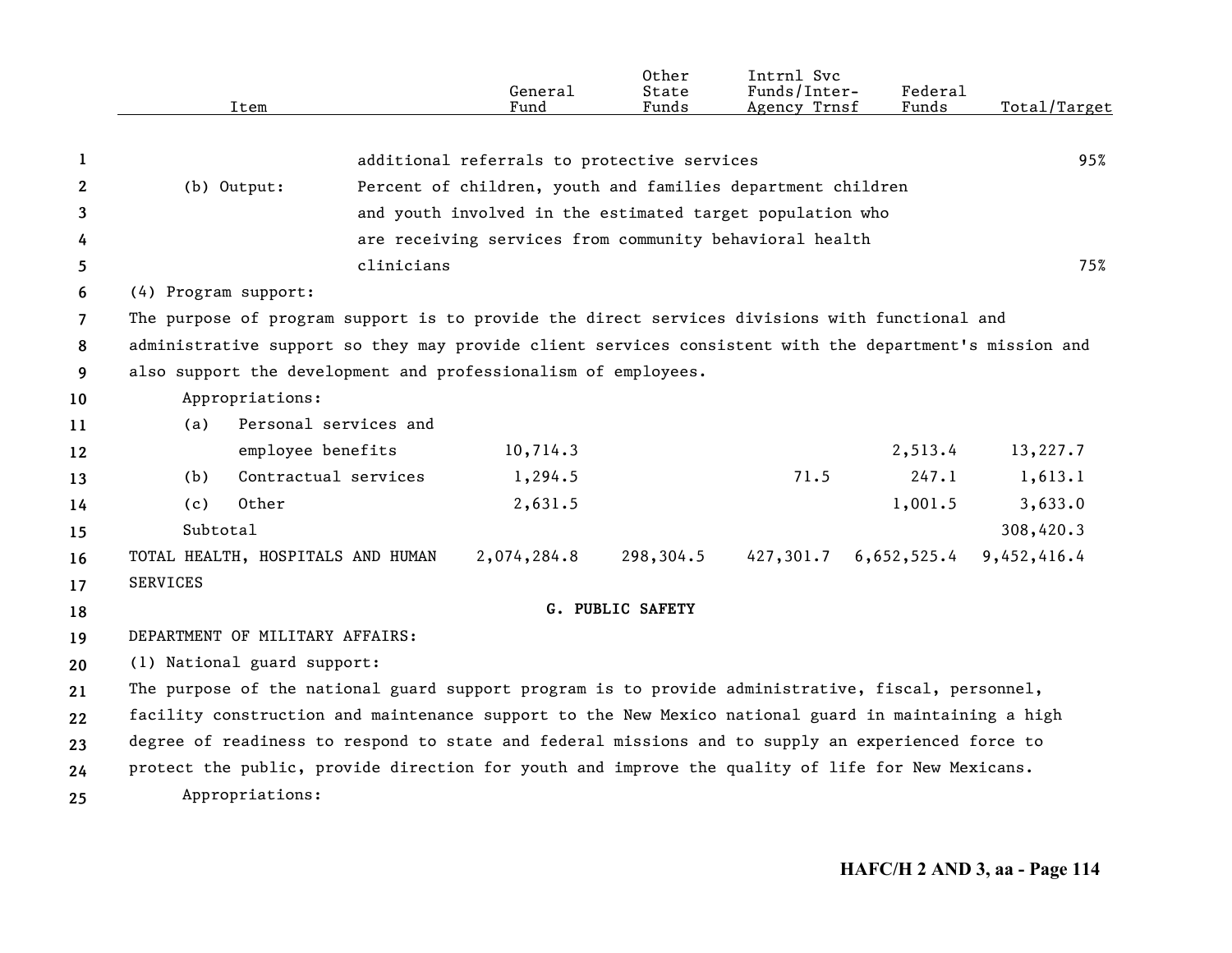|    | Item              |                                                                                                          | General<br>Fund                                       | Other<br>State<br>Funds | Intrnl Svc<br>Funds/Inter-<br>Agency Trnsf                  | Federal<br>Funds | Total/Target |
|----|-------------------|----------------------------------------------------------------------------------------------------------|-------------------------------------------------------|-------------------------|-------------------------------------------------------------|------------------|--------------|
|    |                   |                                                                                                          |                                                       |                         |                                                             |                  |              |
| 1  | (a)               | Personal services and                                                                                    |                                                       |                         |                                                             |                  |              |
| 2  |                   | employee benefits                                                                                        | 3,918.9                                               |                         |                                                             | 7,358.4          | 11,277.3     |
| 3  | (b)               | Contractual services                                                                                     | 425.6                                                 | 10.9                    | 146.9                                                       | 2,999.3          | 3,582.7      |
| 4  | (c)               | Other                                                                                                    | 3, 145.5                                              | 108.4                   |                                                             | 9,809.5          | 13,063.4     |
| 5  |                   | Performance measures:                                                                                    |                                                       |                         |                                                             |                  |              |
| 6  | (a) Outcome:      |                                                                                                          | Percent of strength of the New Mexico national guard  |                         |                                                             |                  | 97%          |
| 7  | (b) Output:       |                                                                                                          | Percent of New Mexico national guard youth challenge  |                         |                                                             |                  |              |
| 8  |                   |                                                                                                          | academy cadets who earn their high school equivalency |                         |                                                             |                  |              |
| 9  |                   | annually                                                                                                 |                                                       |                         |                                                             |                  | 69%          |
| 10 | Subtotal          |                                                                                                          |                                                       |                         |                                                             |                  | 27,923.4     |
| 11 | PAROLE BOARD:     |                                                                                                          |                                                       |                         |                                                             |                  |              |
| 12 | (1) Adult parole: |                                                                                                          |                                                       |                         |                                                             |                  |              |
| 13 |                   | The purpose of the adult parole program is to provide and establish parole conditions and guidelines for |                                                       |                         |                                                             |                  |              |
| 14 |                   | inmates and parolees so they may reintegrate back into the community as law-abiding citizens.            |                                                       |                         |                                                             |                  |              |
| 15 |                   | Appropriations:                                                                                          |                                                       |                         |                                                             |                  |              |
| 16 | (a)               | Personal services and                                                                                    |                                                       |                         |                                                             |                  |              |
| 17 |                   | employee benefits                                                                                        | 454.0                                                 |                         |                                                             |                  | 454.0        |
| 18 | (b)               | Contractual services                                                                                     | 8.6                                                   |                         |                                                             |                  | 8.6          |
| 19 | (c)               | Other                                                                                                    | 153.1                                                 |                         |                                                             |                  | 153.1        |
| 20 |                   | Performance measures:                                                                                    |                                                       |                         |                                                             |                  |              |
| 21 |                   | (a) Efficiency:                                                                                          |                                                       |                         | Percent of revocation hearings held within thirty days of a |                  |              |
| 22 |                   |                                                                                                          | parolee's return to the corrections department        |                         |                                                             |                  | 90%          |
| 23 | Subtotal          |                                                                                                          |                                                       |                         |                                                             |                  | 615.7        |
| 24 |                   | JUVENILE PUBLIC SAFETY ADVISORY BOARD:                                                                   |                                                       |                         |                                                             |                  |              |
| 25 |                   | The purpose of the juvenile public safety advisory board is to monitor each youth's rehabilitative       |                                                       |                         |                                                             |                  |              |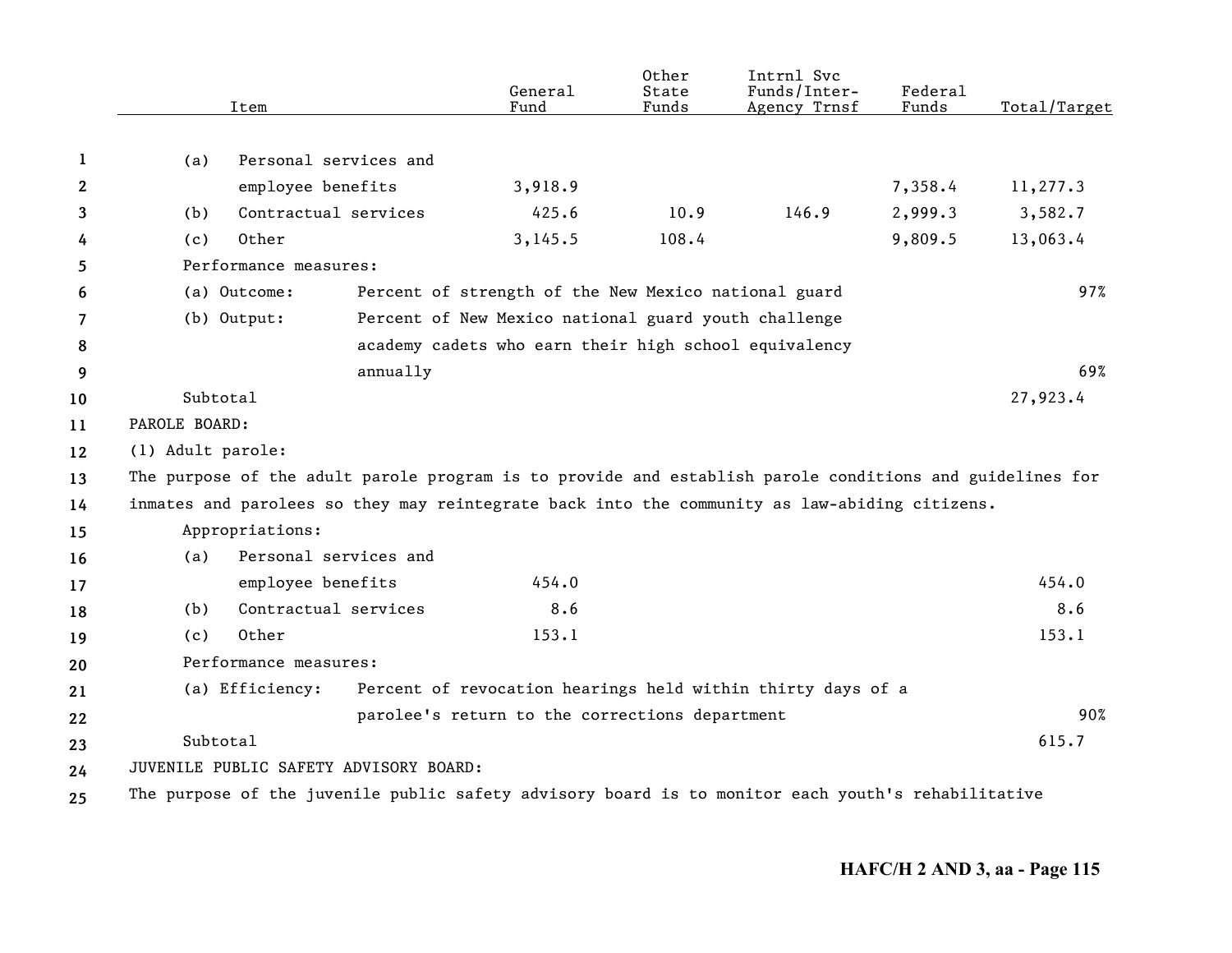|                |            | Item                                                                                                      | General<br>Fund | Other<br>State<br>Funds | Intrnl Svc<br>Funds/Inter-<br>Agency Trnsf                 | Federal<br>Funds | Total/Target |
|----------------|------------|-----------------------------------------------------------------------------------------------------------|-----------------|-------------------------|------------------------------------------------------------|------------------|--------------|
| 1              |            | process through therapy and support services to assure a low risk for reoffending or revictimizing the    |                 |                         |                                                            |                  |              |
| $\mathbf{2}$   | community. |                                                                                                           |                 |                         |                                                            |                  |              |
| 3              |            | Appropriations:                                                                                           |                 |                         |                                                            |                  |              |
| 4              | (a)        | Other                                                                                                     | 8.3             |                         |                                                            |                  | 8.3          |
| 5.             | Subtotal   |                                                                                                           |                 |                         |                                                            |                  | 8.3          |
| 6              |            | CORRECTIONS DEPARTMENT:                                                                                   |                 |                         |                                                            |                  |              |
| $\overline{7}$ |            | (1) Inmate management and control:                                                                        |                 |                         |                                                            |                  |              |
| 8              |            | The purpose of the inmate management and control program is to incarcerate in a humane, professionally    |                 |                         |                                                            |                  |              |
| 9              |            | sound manner offenders sentenced to prison and to provide safe and secure prison operations. This         |                 |                         |                                                            |                  |              |
| 10             |            | includes quality hiring and in-service training of correctional officers, protecting the public from      |                 |                         |                                                            |                  |              |
| 11             |            | escape risks and protecting prison staff, contractors and inmates from violence exposure to the extent    |                 |                         |                                                            |                  |              |
| 12             |            | possible within budgetary resources.                                                                      |                 |                         |                                                            |                  |              |
| 13             |            | Appropriations:                                                                                           |                 |                         |                                                            |                  |              |
| 14             | (a)        | Personal services and                                                                                     |                 |                         |                                                            |                  |              |
| 15             |            | employee benefits                                                                                         | 119,014.2       | 2,473.1                 | 16,444.8                                                   |                  | 137,932.1    |
| 16             | (b)        | Contractual services                                                                                      | 63,572.5        |                         |                                                            |                  | 63,572.5     |
| 17             | (c)        | Other                                                                                                     | 108,651.0       | 297.1                   |                                                            |                  | 108,948.1    |
| 18             |            | The general fund appropriation to the inmate management and control program of the corrections department |                 |                         |                                                            |                  |              |
| 19             |            | in the personal services and employee benefits category includes two million one hundred six thousand     |                 |                         |                                                            |                  |              |
| 20             |            | four hundred dollars (\$2,106,400) to increase compensation for public correctional officers.             |                 |                         |                                                            |                  |              |
| 21             |            | The general fund appropriation to the inmate management and control program of the corrections            |                 |                         |                                                            |                  |              |
| 22             |            | department in the other category includes one million one hundred twenty-one thousand nine hundred        |                 |                         |                                                            |                  |              |
| 23             |            | dollars $(§1, 121, 900)$ to increase per diem rates for private prisons.                                  |                 |                         |                                                            |                  |              |
| 24             |            | Performance measures:                                                                                     |                 |                         |                                                            |                  |              |
| 25             |            | (a) Outcome:                                                                                              |                 |                         | Vacancy rate of correctional officers in public facilities |                  | 20%          |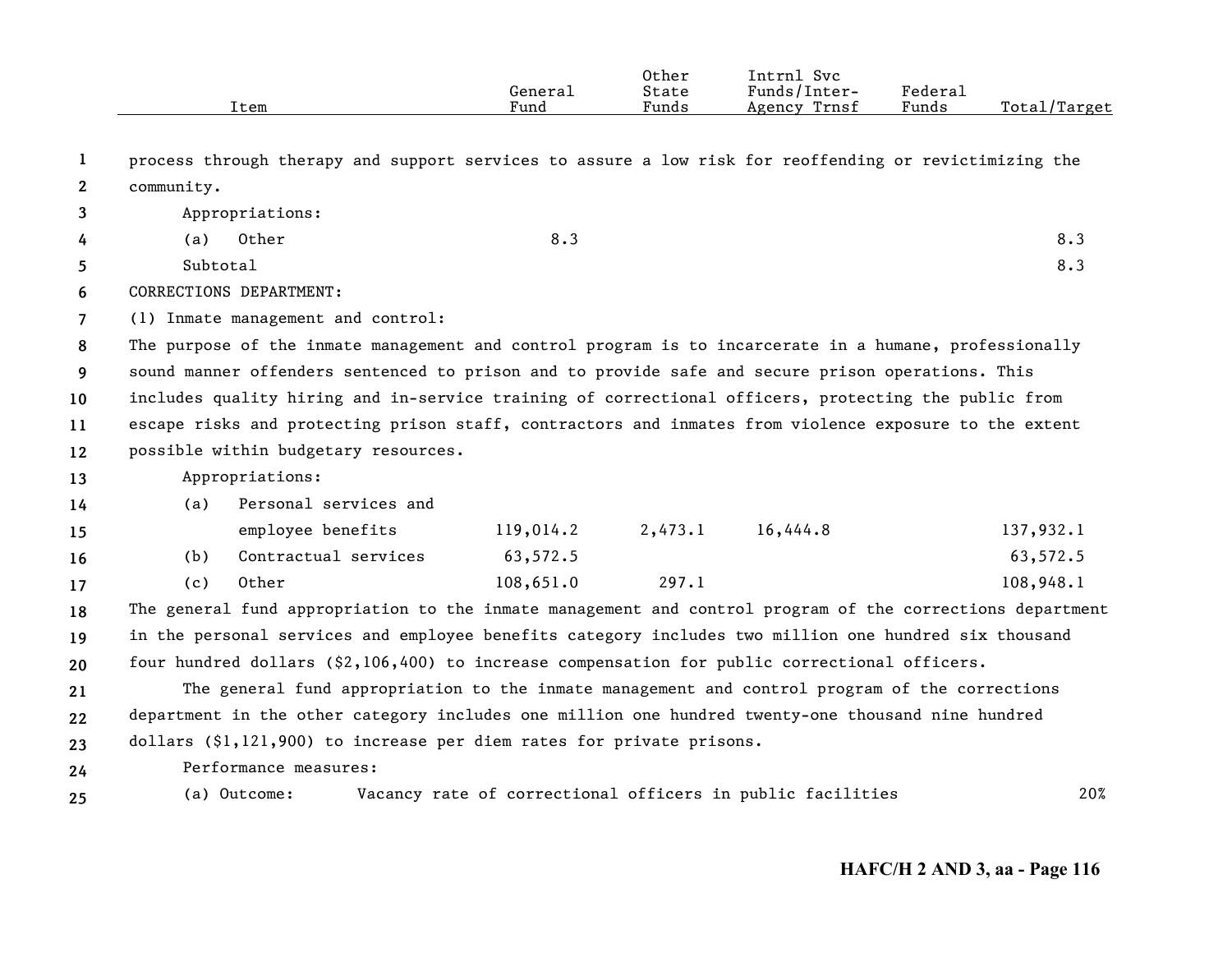|              | Item                        | General<br>Fund                                              | Other<br>State<br>Funds | Intrnl Svc<br>Funds/Inter-<br>Agency Trnsf | Federal<br>Funds | Total/Target |
|--------------|-----------------------------|--------------------------------------------------------------|-------------------------|--------------------------------------------|------------------|--------------|
| 1            | (b) Outcome:                | Vacancy rate of correctional officers in private facilities  |                         |                                            |                  | 20%          |
| $\mathbf{2}$ | (c) Output:                 | Number of inmate-on-inmate assaults with serious injury      |                         |                                            |                  | 15           |
| 3            | (d) Output:                 | Number of inmate-on-staff assaults with serious injury       |                         |                                            |                  | $\mathbf 0$  |
| 4            | (e) Output:                 | Percent of eligible inmates who earn a high school           |                         |                                            |                  |              |
| 5            |                             | equivalency credential                                       |                         |                                            |                  | 80%          |
| 6            | (f) Explanatory:            | Percent of participating inmates who have completed adult    |                         |                                            |                  |              |
| 7            |                             | basic education                                              |                         |                                            |                  |              |
| 8            | $(g)$ Outcome:              | Percent of prisoners reincarcerated within thirty-six        |                         |                                            |                  |              |
| 9            |                             | months due to new charges or pending charges                 |                         |                                            |                  | 17%          |
| 10           | (h) Explanatory:            | Percent of residential drug abuse program graduates          |                         |                                            |                  |              |
| 11           |                             | reincarcerated within thirty-six months of release           |                         |                                            |                  |              |
| 12           | $(i)$ Outcome:              | Percent of sex offenders reincarcerated on a new sex         |                         |                                            |                  |              |
| 13           |                             | offense conviction within thirty-six months of release on    |                         |                                            |                  |              |
| 14           |                             | the previous sex offense conviction                          |                         |                                            |                  | 15%          |
| 15           | $(i)$ Outcome:              | Percent of release-eligible women incarcerated past their    |                         |                                            |                  |              |
| 16           |                             | scheduled release date                                       |                         |                                            |                  | 6%           |
| 17           | (k) Outcome:                | Percent of release-eligible men still incarcerated past      |                         |                                            |                  |              |
| 18           |                             | their scheduled release date                                 |                         |                                            |                  | $6\%$        |
| 19           | $(1)$ Outcome:              | Percent of prisoners reincarcerated within thirty-six months |                         |                                            |                  | 45%          |
| 20           | (m) Outcome:                | Percent of eligible inmates enrolled in educational,         |                         |                                            |                  |              |
| 21           |                             | cognitive, vocational and college programs                   |                         |                                            |                  | 68%          |
| 22           | (n) Output:                 | Number of inmates who earn a high school equivalency         |                         |                                            |                  |              |
| 23           |                             | $c$ redential                                                |                         |                                            |                  | 150          |
| 24           | (2) Corrections industries: |                                                              |                         |                                            |                  |              |
|              |                             |                                                              |                         |                                            |                  |              |

**25** The purpose of the corrections industries program is to provide training and work experience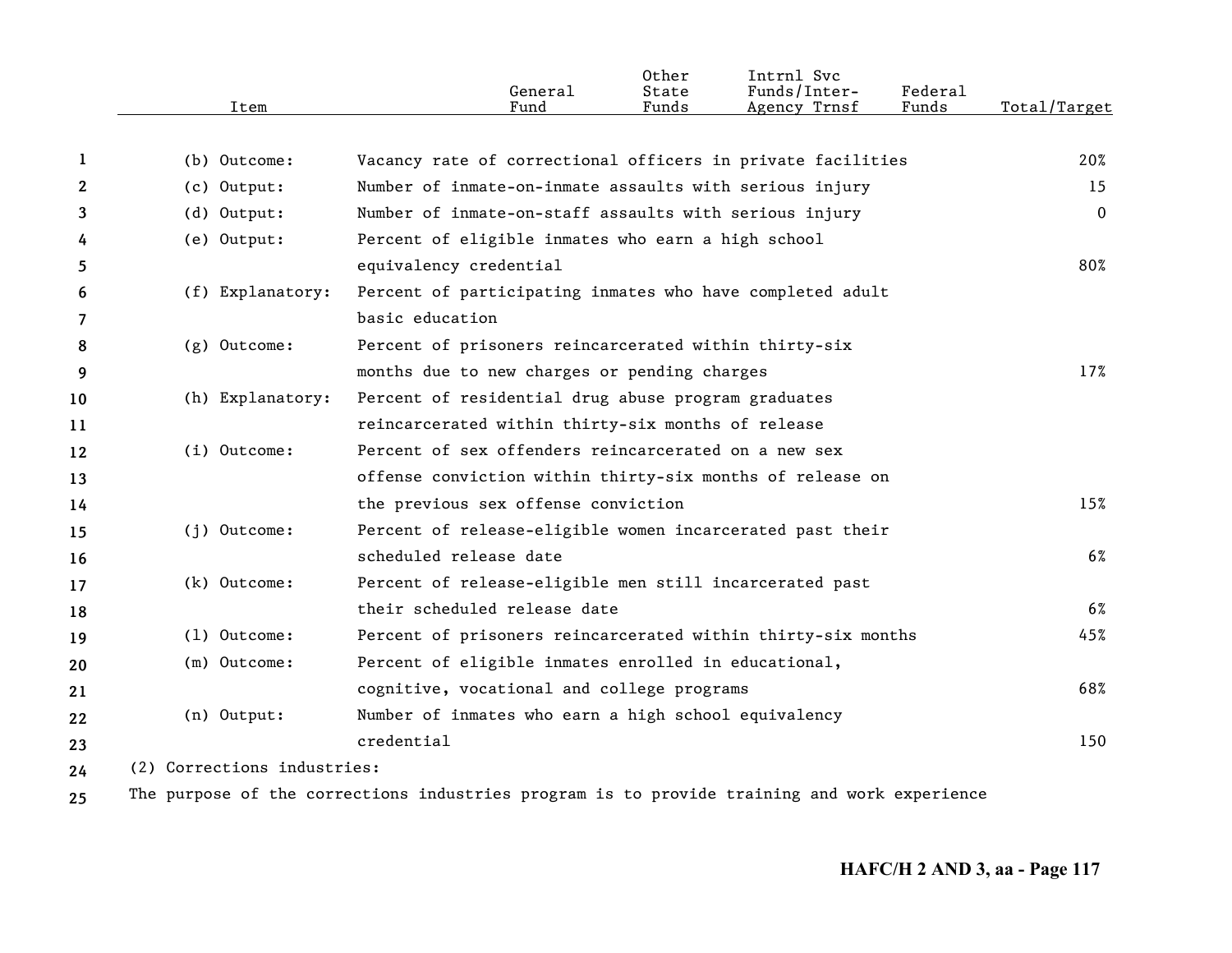|              |     | Item                                                                                                      | General<br>Fund                             | Other<br>State<br>Funds | Intrnl Svc<br>Funds/Inter-<br>Agency Trnsf             | Federal<br>Funds | Total/Target |
|--------------|-----|-----------------------------------------------------------------------------------------------------------|---------------------------------------------|-------------------------|--------------------------------------------------------|------------------|--------------|
| 1            |     | opportunities for inmates to instill a quality work ethic and to prepare them to perform effectively in   |                                             |                         |                                                        |                  |              |
| $\mathbf{2}$ |     | an employment position and to reduce idle time of inmates while in prison.                                |                                             |                         |                                                        |                  |              |
| 3            |     | Appropriations:                                                                                           |                                             |                         |                                                        |                  |              |
| 4            | (a) | Personal services and                                                                                     |                                             |                         |                                                        |                  |              |
| 5            |     | employee benefits                                                                                         |                                             | 2,190.6                 |                                                        |                  | 2,190.6      |
| 6            | (b) | Contractual services                                                                                      |                                             | 51.4                    |                                                        |                  | 51.4         |
| 7            | (c) | Other                                                                                                     |                                             | 8,734.6                 |                                                        |                  | 8,734.6      |
| 8            |     | Performance measures:                                                                                     |                                             |                         |                                                        |                  |              |
| 9            |     | (a) Output:                                                                                               |                                             |                         | Percent of inmates receiving vocational or educational |                  |              |
| 10           |     |                                                                                                           | training assigned to corrections industries |                         |                                                        |                  | 23%          |
| 11           |     | (3) Community offender management:                                                                        |                                             |                         |                                                        |                  |              |
| 12           |     | The purpose of the community offender management program is to provide programming and supervision to     |                                             |                         |                                                        |                  |              |
| 13           |     | offenders on probation and parole, with emphasis on high-risk offenders, to better ensure the probability |                                             |                         |                                                        |                  |              |
| 14           |     | of them becoming law-abiding citizens, to protect the public from undue risk and to provide intermediate  |                                             |                         |                                                        |                  |              |
| 15           |     | sanctions and post-incarceration support services as a cost-effective alternative to incarceration.       |                                             |                         |                                                        |                  |              |
| 16           |     | Appropriations:                                                                                           |                                             |                         |                                                        |                  |              |
| 17           | (a) | Personal services and                                                                                     |                                             |                         |                                                        |                  |              |
| 18           |     | employee benefits                                                                                         | 23,218.1                                    |                         |                                                        |                  | 23,218.1     |
| 19           | (b) | Contractual services                                                                                      | 11,012.5                                    |                         |                                                        |                  | 11,012.5     |
| 20           | (c) | Other                                                                                                     | 4,027.2                                     | 3,196.4                 |                                                        |                  | 7,223.6      |
| 21           |     | The general fund appropriation to the community offender management program of the corrections department |                                             |                         |                                                        |                  |              |
| 22           |     | in the personal services and employee benefits category includes seven hundred fifty thousand dollars     |                                             |                         |                                                        |                  |              |
| 23           |     | (\$750,000) to administer biannual risk-needs assessments to all offenders under supervision.             |                                             |                         |                                                        |                  |              |
| 24           |     | The general fund appropriation to the community offender management program of the corrections            |                                             |                         |                                                        |                  |              |
| 25           |     | department in the contractual services category includes one million dollars (\$1,000,000) to implement   |                                             |                         |                                                        |                  |              |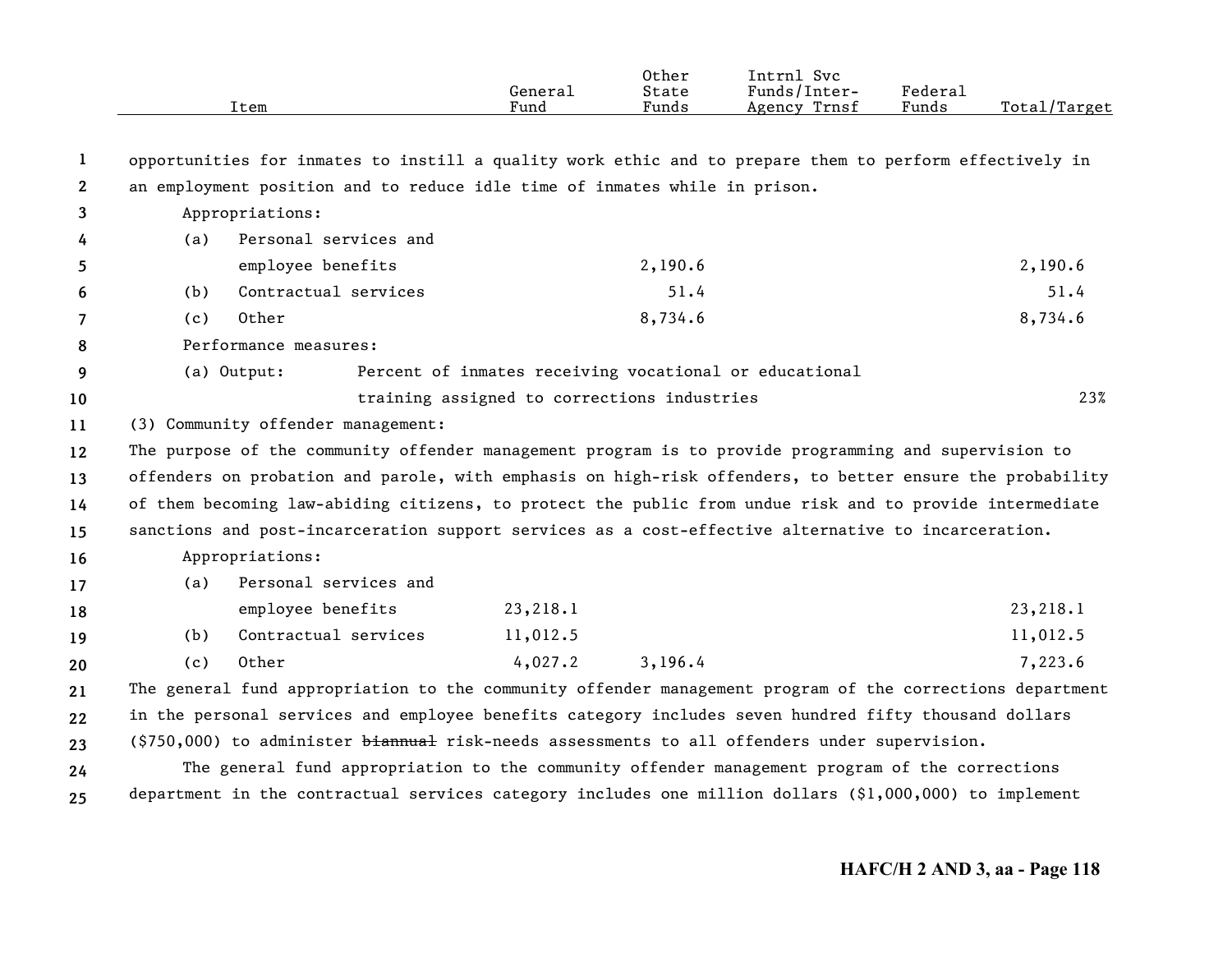|              | Item                                                                                                 |                       | General<br>Fund                                       | Other<br>State<br>Funds | Intrnl Svc<br>Funds/Inter-<br>Agency Trnsf                  | Federal<br>Funds | Total/Target |
|--------------|------------------------------------------------------------------------------------------------------|-----------------------|-------------------------------------------------------|-------------------------|-------------------------------------------------------------|------------------|--------------|
| 1            | highest-rated, evidence-based programming through community corrections.                             |                       |                                                       |                         |                                                             |                  |              |
| $\mathbf{2}$ | Performance measures:                                                                                |                       |                                                       |                         |                                                             |                  |              |
| 3            | (a) Outcome:                                                                                         |                       | Percent of prisoners reincarcerated within thirty-six |                         |                                                             |                  |              |
| 4            |                                                                                                      |                       | months due to technical parole violations             |                         |                                                             |                  | 14%          |
| 5            | (b) Outcome:                                                                                         |                       |                                                       |                         | Percent of contacts per month made with high-risk offenders |                  |              |
| 6            |                                                                                                      | in the community      |                                                       |                         |                                                             |                  | 97%          |
| 7            | (c) Quality:                                                                                         |                       |                                                       |                         | Average standard caseload per probation and parole officer  |                  | 103          |
| 8            | (d) Output:                                                                                          |                       |                                                       |                         | Percent of offenders who graduate from the men's recovery   |                  |              |
| 9            |                                                                                                      |                       |                                                       |                         | center and are reincarcerated within thirty-six months      |                  | 23%          |
| 10           | (e) Output:                                                                                          |                       |                                                       |                         | Percent of offenders who graduate from the women's recovery |                  |              |
| 11           |                                                                                                      |                       |                                                       |                         | center and are reincarcerated within thirty-six months      |                  | 19%          |
| 12           | (f) Outcome:                                                                                         |                       | Vacancy rate of probation and parole officers         |                         |                                                             |                  | 20%          |
| 13           | (4) Program support:                                                                                 |                       |                                                       |                         |                                                             |                  |              |
| 14           | The purpose of program support is to provide quality administrative support and oversight to the     |                       |                                                       |                         |                                                             |                  |              |
| 15           | department operating units to ensure a clean audit, effective budget, personnel management and cost- |                       |                                                       |                         |                                                             |                  |              |
| 16           | effective management information system services.                                                    |                       |                                                       |                         |                                                             |                  |              |
| 17           | Appropriations:                                                                                      |                       |                                                       |                         |                                                             |                  |              |
| 18           | (a)                                                                                                  | Personal services and |                                                       |                         |                                                             |                  |              |
| 19           | employee benefits                                                                                    |                       | 11,140.3                                              |                         |                                                             |                  | 11,140.3     |
| 20           | Contractual services<br>(b)                                                                          |                       | 359.6                                                 |                         | 200.0                                                       |                  | 559.6        |
| 21           | Other<br>(c)                                                                                         |                       | 2,023.8                                               | 154.8                   |                                                             |                  | 2,178.6      |
| 22           | Subtotal                                                                                             |                       |                                                       |                         |                                                             |                  | 376,762.0    |
| 23           | CRIME VICTIMS REPARATION COMMISSION:                                                                 |                       |                                                       |                         |                                                             |                  |              |
| 24           | (1) Victim compensation:                                                                             |                       |                                                       |                         |                                                             |                  |              |
| 25           | The purpose of the victim compensation program is to provide financial assistance and information to |                       |                                                       |                         |                                                             |                  |              |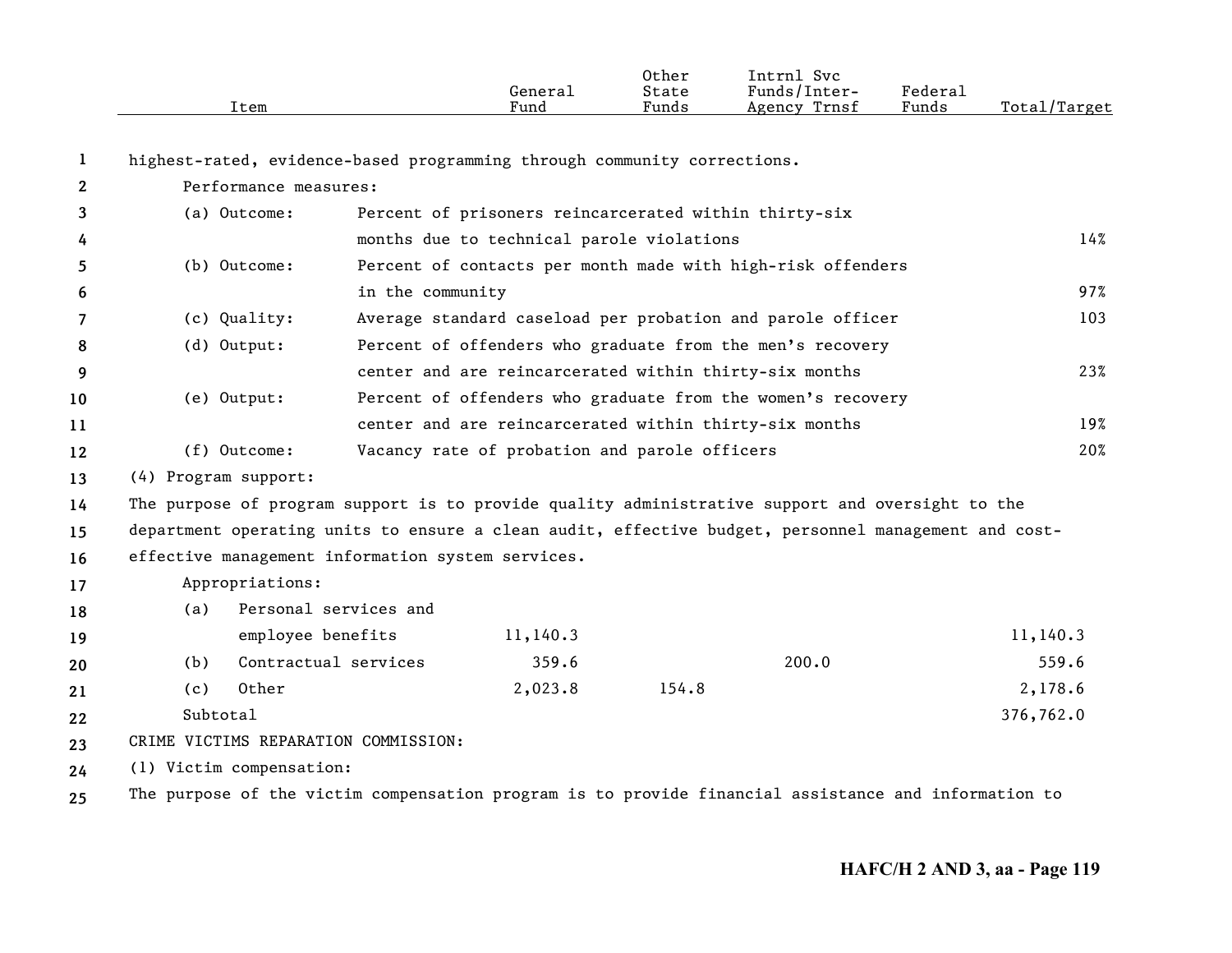|                   | Item                                                                                                     |                       | General<br>Fund | Other<br>State<br>Funds | Intrnl Svc<br>Funds/Inter-<br>Agency Trnsf                 | <b>Federal</b><br>Funds | Total/Target |
|-------------------|----------------------------------------------------------------------------------------------------------|-----------------------|-----------------|-------------------------|------------------------------------------------------------|-------------------------|--------------|
| 1                 | victims of violent crime in New Mexico so they can receive services to restore their lives.              |                       |                 |                         |                                                            |                         |              |
| 2                 | Appropriations:                                                                                          |                       |                 |                         |                                                            |                         |              |
| 3                 | (a)                                                                                                      | Personal services and |                 |                         |                                                            |                         |              |
| 4                 | employee benefits                                                                                        |                       | 1,298.5         |                         |                                                            |                         | 1,298.5      |
| 5                 | (b)                                                                                                      | Contractual services  | 4,531.7         |                         |                                                            |                         | 4,531.7      |
| 6                 | Other<br>(c)                                                                                             |                       | 1,099.1         | 1,248.0                 |                                                            |                         | 2,347.1      |
| 7                 | The general fund appropriation to the victim compensation program of the crime victims reparation        |                       |                 |                         |                                                            |                         |              |
| 8                 | commission in the contractual services category includes four hundred fifty thousand dollars (\$450,000) |                       |                 |                         |                                                            |                         |              |
| 9                 | for services for victims of sexual assault.                                                              |                       |                 |                         |                                                            |                         |              |
| 10                | Performance measures:                                                                                    |                       |                 |                         |                                                            |                         |              |
| 11                | (a) Outcome:                                                                                             |                       |                 |                         | Percent of payment for care and support paid to individual |                         |              |
| $12 \overline{ }$ |                                                                                                          | victims               |                 |                         |                                                            |                         | 100%         |
| 13                | (b) Explanatory:                                                                                         |                       |                 |                         | Number of sexual assault service provider programs funded  |                         |              |
| 14                |                                                                                                          | throughout New Mexico |                 |                         |                                                            |                         |              |
| 15                | (2) Federal grant administration:                                                                        |                       |                 |                         |                                                            |                         |              |
| 16                | The purpose of the federal grant administration program is to provide funding and training to nonprofit  |                       |                 |                         |                                                            |                         |              |
| 17                | providers and public agencies so they can provide services to victims of crime.                          |                       |                 |                         |                                                            |                         |              |
| 18                | Appropriations:                                                                                          |                       |                 |                         |                                                            |                         |              |
| 19                | (a)                                                                                                      | Personal services and |                 |                         |                                                            |                         |              |
| 20                | employee benefits                                                                                        |                       |                 |                         |                                                            | 763.7                   | 763.7        |
| 21                | (b)                                                                                                      | Contractual services  |                 |                         |                                                            | 53.8                    | 53.8         |
| 22                | Other<br>(c)                                                                                             |                       |                 |                         |                                                            | 16,521.7                | 16,521.7     |
| 23                | Performance measures:                                                                                    |                       |                 |                         |                                                            |                         |              |
| 24                | (a) Efficiency:                                                                                          |                       |                 |                         | Percent of subgrantees who receive compliance monitoring   |                         |              |
| 25                |                                                                                                          | via desk audits       |                 |                         |                                                            |                         | 95%          |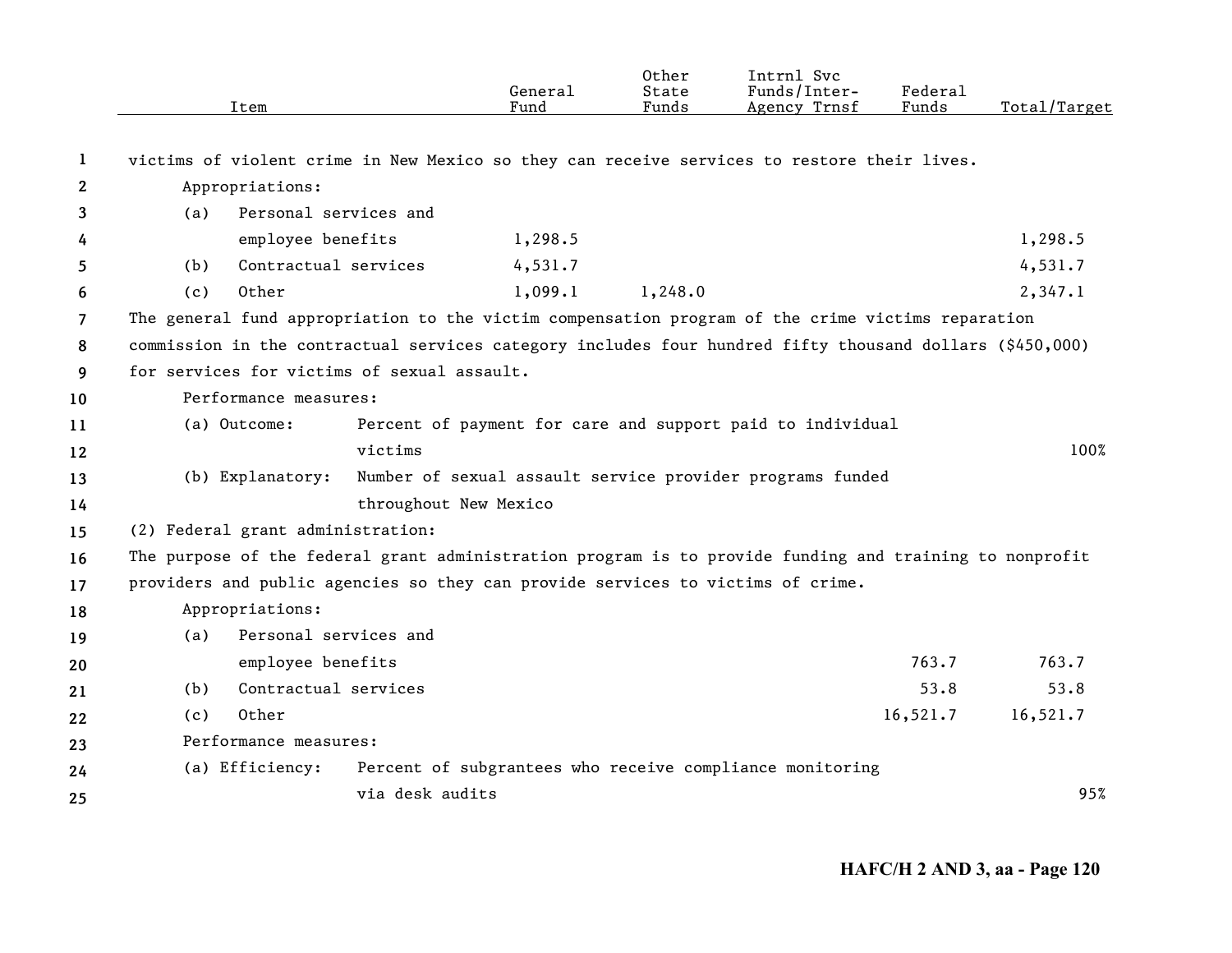|              | Item                                                                                                     | General<br>Fund                                                                                          | Other<br>State<br>Funds | Intrnl Svc<br>Funds/Inter-<br>Agency Trnsf | Federal<br>Funds | Total/Target |
|--------------|----------------------------------------------------------------------------------------------------------|----------------------------------------------------------------------------------------------------------|-------------------------|--------------------------------------------|------------------|--------------|
|              |                                                                                                          |                                                                                                          |                         |                                            |                  |              |
| 1            | (b) Efficiency:                                                                                          | Percent of subgrantees that receive site visits                                                          |                         |                                            |                  | 40%          |
| $\mathbf{2}$ | Subtotal                                                                                                 |                                                                                                          |                         |                                            |                  | 25,516.5     |
| 3            | DEPARTMENT OF PUBLIC SAFETY:                                                                             |                                                                                                          |                         |                                            |                  |              |
| 4            | (1) Law enforcement:                                                                                     |                                                                                                          |                         |                                            |                  |              |
| 5.           | The purpose of the law enforcement program is to provide the highest quality of law enforcement services |                                                                                                          |                         |                                            |                  |              |
| 6            | to the public and ensure a safer state.                                                                  |                                                                                                          |                         |                                            |                  |              |
| 7            | Appropriations:                                                                                          |                                                                                                          |                         |                                            |                  |              |
| 8            | Personal services and<br>(a)                                                                             |                                                                                                          |                         |                                            |                  |              |
| 9            | employee benefits                                                                                        | 93,850.4                                                                                                 | 995.0                   | 3,527.9                                    | 5,002.7          | 103,376.0    |
| 10           | Contractual services<br>(b)                                                                              | 1,307.6                                                                                                  | 70.0                    | 100.0                                      | 1,290.5          | 2,768.1      |
| 11           | (c)<br>Other                                                                                             | 21,973.3                                                                                                 | 1,745.0                 | 2,413.3                                    | 1,597.7          | 27,729.3     |
| 12           | The internal service funds/interagency transfers appropriations to the law enforcement program of the    |                                                                                                          |                         |                                            |                  |              |
| 13           |                                                                                                          | department of public safety include ninety-four thousand five hundred dollars (\$94,500) from the weight |                         |                                            |                  |              |
| 14           | distance tax identification permit fund. Any unexpended balances in the motor transportation bureau of   |                                                                                                          |                         |                                            |                  |              |
| 15           | the law enforcement program of the department of public safety remaining at the end of fiscal year 2021  |                                                                                                          |                         |                                            |                  |              |
| 16           | from appropriations made from the weight distance tax identification permit fund shall revert to the     |                                                                                                          |                         |                                            |                  |              |
| 17           | weight distance tax identification permit fund.                                                          |                                                                                                          |                         |                                            |                  |              |
| 18           | Performance measures:                                                                                    |                                                                                                          |                         |                                            |                  |              |
| 19           | (a) Explanatory:                                                                                         | Graduation rate of the New Mexico state police recruit                                                   |                         |                                            |                  |              |
| 20           |                                                                                                          | school                                                                                                   |                         |                                            |                  |              |
| 21           | (b) Explanatory:                                                                                         | Commissioned state police officer turnover rate                                                          |                         |                                            |                  |              |
| 22           | (c) Explanatory:                                                                                         | Commissioned state police officer vacancy rate                                                           |                         |                                            |                  |              |
| 23           | $(d)$ Output:                                                                                            | Number of commercial motor vehicle safety inspections                                                    |                         |                                            |                  |              |
| 24           |                                                                                                          | conducted                                                                                                |                         |                                            |                  | 95,000       |
| 25           |                                                                                                          | (2) Statewide law enforcement support program:                                                           |                         |                                            |                  |              |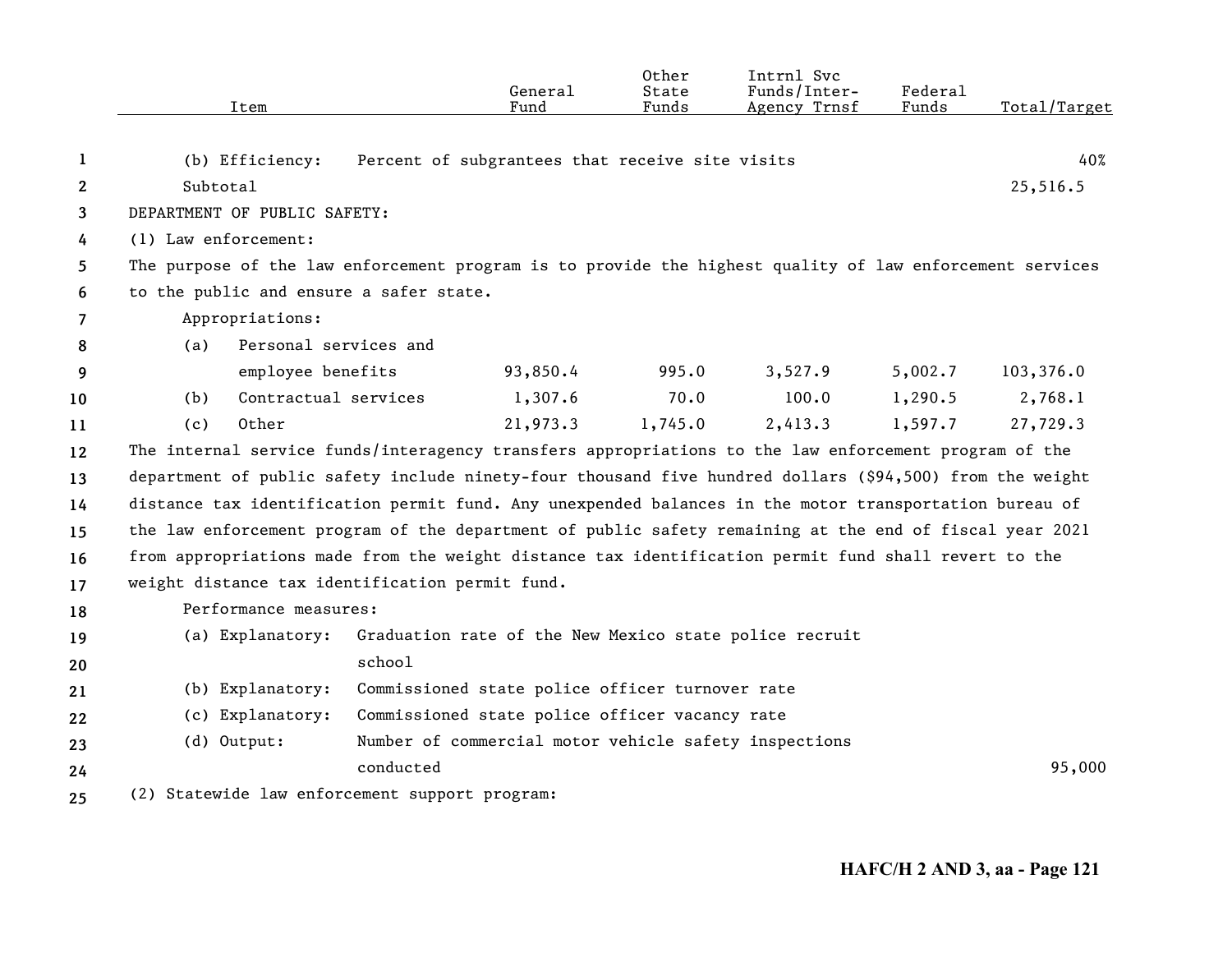|                       | Item                                                                                                     |                       | General<br>Fund                                        | Other<br>State<br>Funds | Intrnl Svc<br>Funds/Inter-<br>Agency Trnsf               | <b>Federal</b><br>Funds | Total/Target   |
|-----------------------|----------------------------------------------------------------------------------------------------------|-----------------------|--------------------------------------------------------|-------------------------|----------------------------------------------------------|-------------------------|----------------|
| 1                     | The purpose of the statewide law enforcement support program is to promote a safe and secure environment |                       |                                                        |                         |                                                          |                         |                |
| $\mathbf{2}^{\prime}$ | for the state of New Mexico through intelligently led policing practices, vital scientific and technical |                       |                                                        |                         |                                                          |                         |                |
| 3                     | support, current and relevant training and innovative leadership for the law enforcement community.      |                       |                                                        |                         |                                                          |                         |                |
| 4                     | Appropriations:                                                                                          |                       |                                                        |                         |                                                          |                         |                |
| 5                     | (a)                                                                                                      | Personal services and |                                                        |                         |                                                          |                         |                |
| 6                     |                                                                                                          | employee benefits     | 9,567.4                                                | 2,097.3                 | 220.0                                                    | 874.7                   | 12,759.4       |
| $\overline{7}$        | (b)                                                                                                      | Contractual services  | 896.0                                                  | 849.0                   | 70.0                                                     | 814.3                   | 2,629.3        |
| 8                     | Other<br>(c)                                                                                             |                       | 3,090.7                                                | 3,087.7                 | 370.0                                                    | 584.0                   | 7,132.4        |
| 9                     | Performance measures:                                                                                    |                       |                                                        |                         |                                                          |                         |                |
| 10                    | (a) Outcome:                                                                                             |                       |                                                        |                         | Number of sexual assault examination kits not completed  |                         |                |
| 11                    | within 180 days of receipt of the kits in the forensic                                                   |                       |                                                        |                         |                                                          |                         |                |
| $12 \,$               |                                                                                                          | laboratory            |                                                        |                         |                                                          |                         | $\overline{0}$ |
| 13                    | (b) Outcome:                                                                                             |                       |                                                        |                         | Percent of forensic firearm and toolmark cases completed |                         | 90%            |
| 14                    | (c) Outcome:                                                                                             |                       | Percent of forensic latent fingerprint cases completed |                         |                                                          |                         | 100%           |
| 15                    | (d) Outcome:                                                                                             |                       | Percent of forensic chemistry cases completed          |                         |                                                          |                         | 90%            |
| 16                    | (3) Program support:                                                                                     |                       |                                                        |                         |                                                          |                         |                |
| 17                    | The purpose of program support is to manage the agency's financial resources, assist in attracting and   |                       |                                                        |                         |                                                          |                         |                |
| 18                    | retaining a quality workforce and provide sound legal advice and a clean, pleasant working environment.  |                       |                                                        |                         |                                                          |                         |                |
| 19                    | Appropriations:                                                                                          |                       |                                                        |                         |                                                          |                         |                |
| 20                    | (a)                                                                                                      | Personal services and |                                                        |                         |                                                          |                         |                |
| 21                    |                                                                                                          | employee benefits     | 3,769.0                                                |                         | 130.2                                                    | 518.2                   | 4,417.4        |
| 22                    | (b)                                                                                                      | Contractual services  | 147.3                                                  |                         | 5.0                                                      |                         | 152.3          |
| 23                    | Other<br>(c)                                                                                             |                       | 390.3                                                  |                         | 6.7                                                      | 3,036.0                 | 3,433.0        |
| 24                    | Subtotal                                                                                                 |                       |                                                        |                         |                                                          |                         | 164,397.2      |
| 25                    | HOMELAND SECURITY AND EMERGENCY MANAGEMENT DEPARTMENT:                                                   |                       |                                                        |                         |                                                          |                         |                |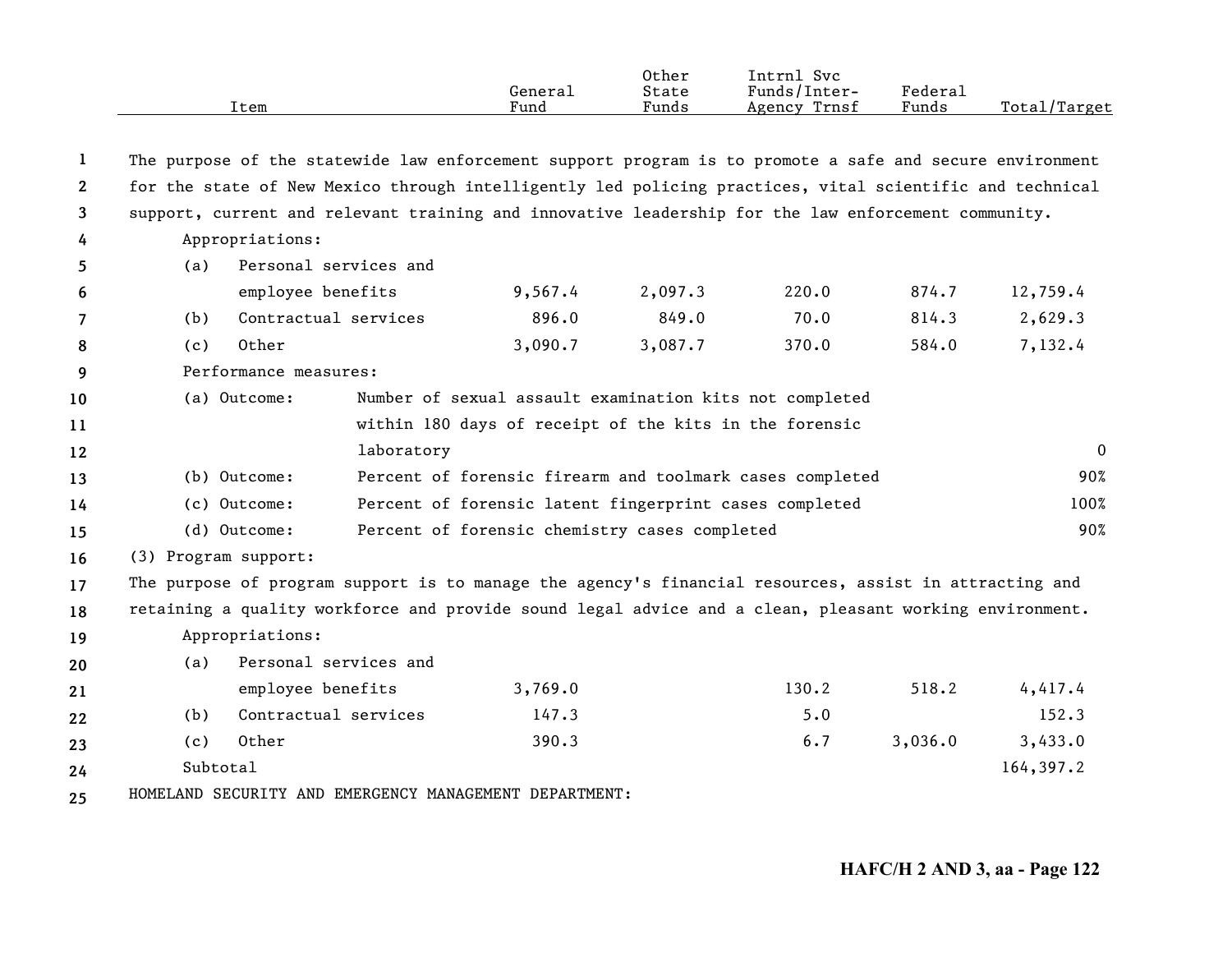| Fund<br>Funds<br>Item | Funds<br>Trnsf<br>Agency | Total<br>'Target' |
|-----------------------|--------------------------|-------------------|
|-----------------------|--------------------------|-------------------|

**1**(1) Homeland security and emergency management program:

**23**The purpose of the homeland security and emergency management program is to provide for and coordinate an integrated, statewide, comprehensive emergency management system for New Mexico, including all agencies,

**4**branches and levels of government for the citizens of New Mexico.

|    |       | Appropriations:       |         |      |       |          |          |
|----|-------|-----------------------|---------|------|-------|----------|----------|
| -6 | (a)   | Personal services and |         |      |       |          |          |
|    |       | employee benefits     | 2,624.7 | 32.4 | 103.0 | 3,130,1  | 5,890.2  |
| 8  | (b)   | Contractual services  | 61.8    |      |       | 811.6    | 873.4    |
| q  | ( C ) | Other                 | 720.8   | 22.6 | 67.0  | 21,227.7 | 22,038.1 |

**10**Performance measures:

**1112**(a) Outcome: Percent compliance with federal grant monitoring requirements 100%

**131415**Subtotal1 and 28,801.7  $\geq 28,801.7$ TOTAL PUBLIC SAFETY 496,461.8 27,364.3 23,804.8 76,393.9 624,024.8 **H. TRANSPORTATION**

**16**DEPARTMENT OF TRANSPORTATION:

**17**(1) Project design and construction:

**18192021**The purpose of the project design and construction program is to provide improvements and additions to the state's highway infrastructure to serve the interest of the general public. These improvements include those activities directly related to highway planning, design and construction necessary for a complete system of highways in the state.

**22**Appropriations:

| 23 | (a) | Personal services and |           |           |           |
|----|-----|-----------------------|-----------|-----------|-----------|
| 24 |     | employee benefits     | 24,523.8  | 1,881.0   | 26,404.8  |
| 25 | (b) | Contractual services  | 152,059.5 | 250,264.7 | 402,324.2 |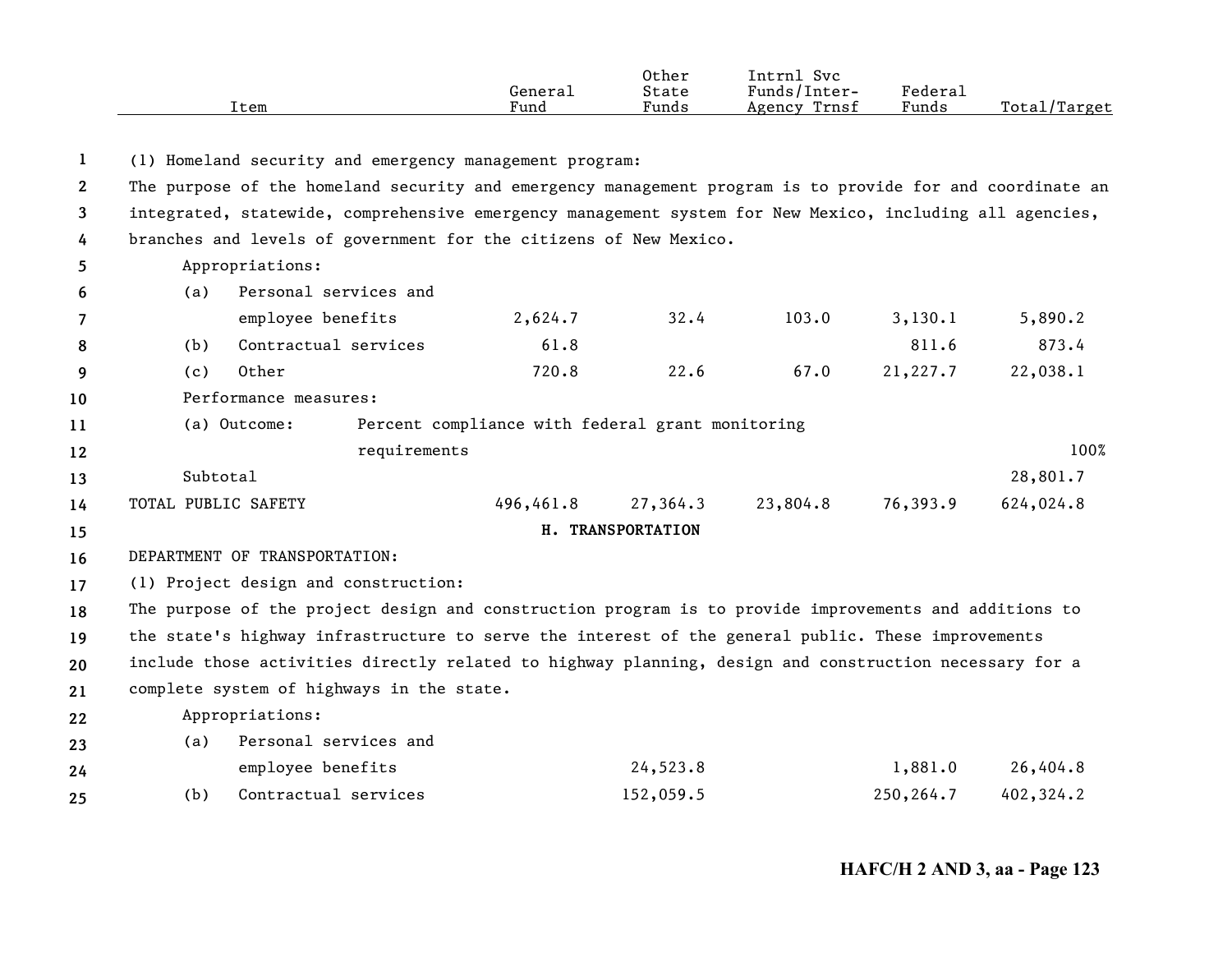|                | Item                                                                                                      | General<br>Fund                                            | Other<br>State<br>Funds | Intrnl Svc<br>Funds/Inter-<br>Agency Trnsf | Federal<br>Funds | Total/Target |
|----------------|-----------------------------------------------------------------------------------------------------------|------------------------------------------------------------|-------------------------|--------------------------------------------|------------------|--------------|
|                |                                                                                                           |                                                            |                         |                                            |                  |              |
| 1              | Other<br>(c)                                                                                              |                                                            | 76,873.6                |                                            | 113,987.3        | 190,860.9    |
| $2^{\circ}$    | Notwithstanding the provisions of Paragraph (1) of Subsection B of Section 6-21-6.8 NMSA 1978, or other   |                                                            |                         |                                            |                  |              |
| 3              | substantive law, any funds received by the New Mexico finance authority from the department of            |                                                            |                         |                                            |                  |              |
| 4              | transportation in fiscal year 2021 as an annual administrative fee for issuing state transportation bonds |                                                            |                         |                                            |                  |              |
| 5              | pursuant to Sections 67-3-59.3 and 67-3-59.4 NMSA 1978 shall not be deposited into the local              |                                                            |                         |                                            |                  |              |
| 6              | transportation infrastructure fund.                                                                       |                                                            |                         |                                            |                  |              |
| $\overline{7}$ | The other state funds appropriations to the project design and construction program of the                |                                                            |                         |                                            |                  |              |
| 8              | department of transportation include sixteen million one hundred eighty thousand dollars (\$16,180,000)   |                                                            |                         |                                            |                  |              |
| 9              | for maintenance, reconstruction and related construction costs of state-managed highways.                 |                                                            |                         |                                            |                  |              |
| 10             | Performance measures:                                                                                     |                                                            |                         |                                            |                  |              |
| 11             | (a) Outcome:                                                                                              | Percent of projects in production let to bid as scheduled  |                         |                                            |                  | >67%         |
| 12             | (b) Quality:                                                                                              | Percent of final cost-over-bid amount, less gross receipts |                         |                                            |                  |              |
| 13             |                                                                                                           | tax, on highway construction projects                      |                         |                                            |                  | $<3\%$       |
| 14             | (c) Outcome:                                                                                              | Percent of projects completed according to schedule        |                         |                                            |                  | >88%         |
| 15             | (2) Highway operations:                                                                                   |                                                            |                         |                                            |                  |              |
| 16             | The purpose of the highway operations program is to maintain and provide improvements to the state's      |                                                            |                         |                                            |                  |              |
| 17             | highway infrastructure to serve the interest of the general public. These improvements include those      |                                                            |                         |                                            |                  |              |
| 18             | activities directly related to preserving roadway integrity and maintaining open highway access           |                                                            |                         |                                            |                  |              |
| 19             | throughout the state system.                                                                              |                                                            |                         |                                            |                  |              |
| 20             | Appropriations:                                                                                           |                                                            |                         |                                            |                  |              |
| 21             | Personal services and<br>(a)                                                                              |                                                            |                         |                                            |                  |              |
| 22             | employee benefits                                                                                         |                                                            | 106,630.8               |                                            | 3,000.0          | 109,630.8    |
| 23             | Contractual services<br>(b)                                                                               |                                                            | 56,874.4                |                                            |                  | 56,874.4     |
| 24             | Other<br>(c)                                                                                              |                                                            | 84,377.4                |                                            |                  | 84,377.4     |
|                | $\mathbf{r}$ $\mathbf{r}$                                                                                 |                                                            |                         |                                            |                  |              |

**25** Performance measures: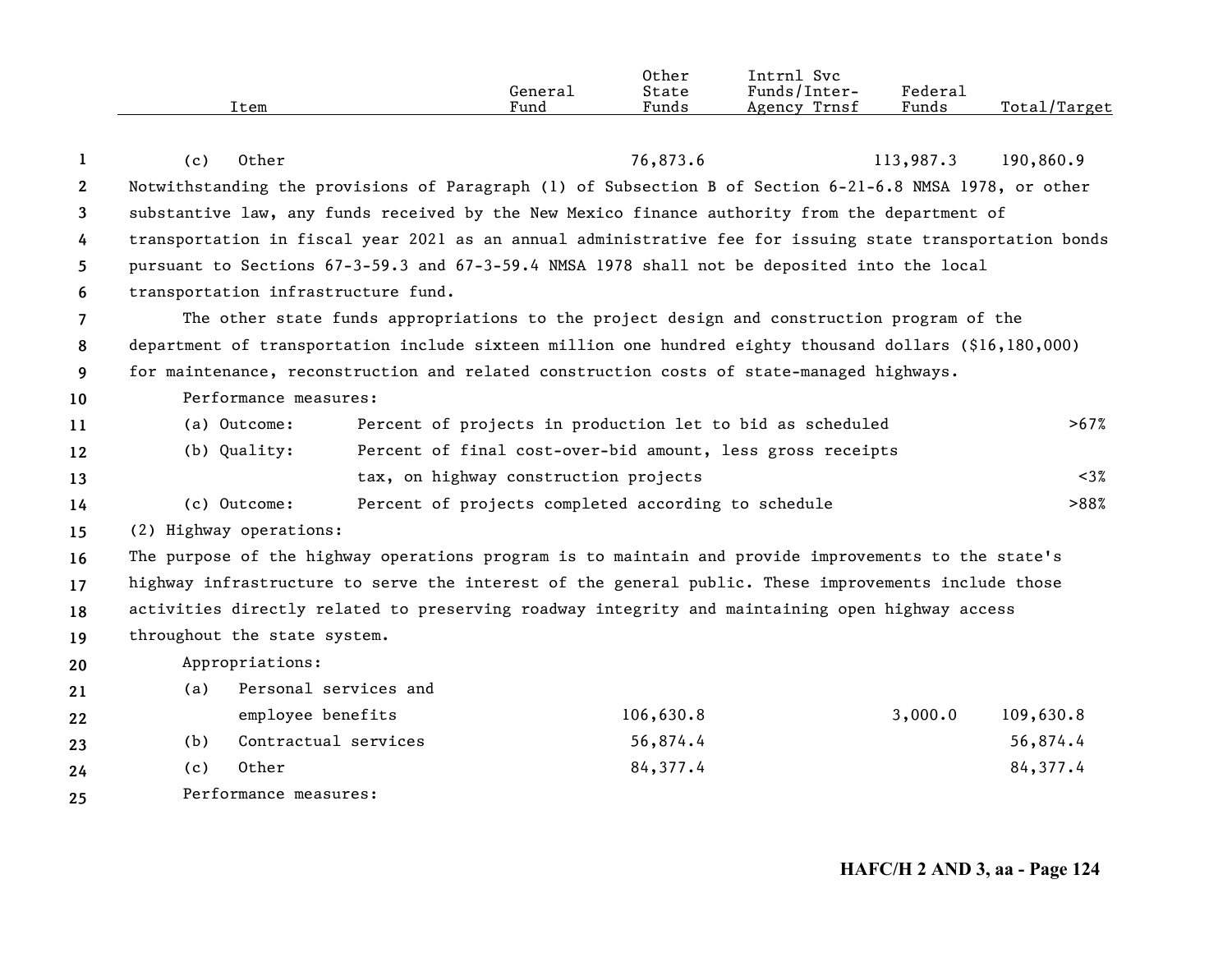|    | Item                  | General<br>Fund                                                                                            | Other<br>State<br>Funds | Intrnl Svc<br>Funds/Inter-<br>Agency Trnsf | Federal<br>Funds | Total/Target |
|----|-----------------------|------------------------------------------------------------------------------------------------------------|-------------------------|--------------------------------------------|------------------|--------------|
| 1  | (a) Output:           | Number of statewide pavement lane miles preserved                                                          |                         |                                            |                  | >3,000       |
| 2  | (b) Outcome:          | Number of combined systemwide lane miles in poor condition                                                 |                         |                                            |                  | < 6,925      |
| 3  | (c) Outcome:          | Percent of bridges in fair, or better, condition based on                                                  |                         |                                            |                  |              |
| 4  |                       | deck area                                                                                                  |                         |                                            |                  | >90%         |
| 5  | (3) Program support:  |                                                                                                            |                         |                                            |                  |              |
| 6  |                       | The purpose of program support is to provide management and administration of financial and human          |                         |                                            |                  |              |
| 7  |                       | resources, custody and maintenance of information and property and the management of construction and      |                         |                                            |                  |              |
| 8  | maintenance projects. |                                                                                                            |                         |                                            |                  |              |
| 9  | Appropriations:       |                                                                                                            |                         |                                            |                  |              |
| 10 | (a)                   | Personal services and                                                                                      |                         |                                            |                  |              |
| 11 | employee benefits     |                                                                                                            | 25,698.5                |                                            |                  | 25,698.5     |
| 12 | (b)                   | Contractual services                                                                                       | 5,425.4                 |                                            |                  | 5,425.4      |
| 13 | Other<br>(c)          |                                                                                                            | 13,482.8                |                                            |                  | 13,482.8     |
| 14 | Performance measures: |                                                                                                            |                         |                                            |                  |              |
| 15 | (a) Explanatory:      | Vacancy rate of all programs                                                                               |                         |                                            |                  |              |
| 16 | $(4)$ Modal:          |                                                                                                            |                         |                                            |                  |              |
| 17 |                       | The purpose of the modal program is to provide federal grants management and oversight of programs with    |                         |                                            |                  |              |
| 18 |                       | dedicated revenues, including transit and rail, traffic safety and aviation.                               |                         |                                            |                  |              |
| 19 | Appropriations:       |                                                                                                            |                         |                                            |                  |              |
| 20 | (a)                   | Personal services and                                                                                      |                         |                                            |                  |              |
| 21 | employee benefits     |                                                                                                            | 3,572.4                 | 3,371.9                                    | 1,361.2          | 8,305.5      |
| 22 | (b)                   | Contractual services                                                                                       | 20,360.4                | 2,000.0                                    | 11,827.3         | 34, 187.7    |
| 23 | 0ther<br>(c)          |                                                                                                            | 8,942.0                 | 1,000.0                                    | 21,816.0         | 31,758.0     |
| 24 |                       | The internal service funds/interagency transfers appropriations to the modal program of the department of  |                         |                                            |                  |              |
| 25 |                       | transportation include six million seventy-one thousand nine hundred dollars (\$6,071,900) from the weight |                         |                                            |                  |              |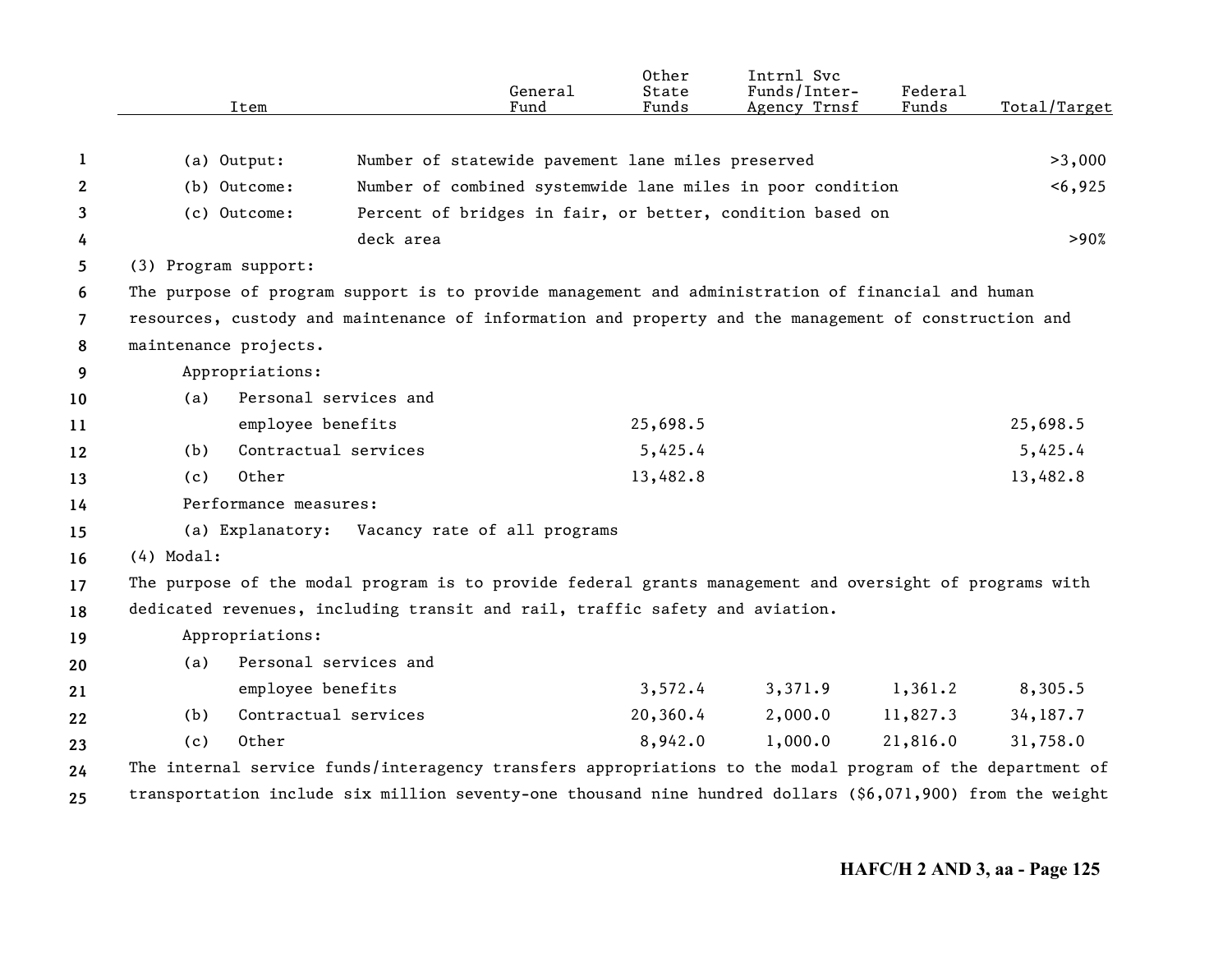|              | Item                                                                                                   |                                                                                                         | General<br>Fund                                        | Other<br>State<br>Funds   | Intrnl Svc<br>Funds/Inter-<br>Agency Trnsf | Federal<br>Funds | Total/Target |  |  |
|--------------|--------------------------------------------------------------------------------------------------------|---------------------------------------------------------------------------------------------------------|--------------------------------------------------------|---------------------------|--------------------------------------------|------------------|--------------|--|--|
| 1            | distance tax identification fund.                                                                      |                                                                                                         |                                                        |                           |                                            |                  |              |  |  |
| $\mathbf{2}$ | Performance measures:                                                                                  |                                                                                                         |                                                        |                           |                                            |                  |              |  |  |
| 3            | (a) Outcome:                                                                                           |                                                                                                         | Number of traffic fatalities                           |                           |                                            |                  | $357$        |  |  |
| 4            | Number of alcohol-related traffic fatalities<br>(b) Outcome:                                           |                                                                                                         |                                                        |                           |                                            |                  |              |  |  |
| 5            | Subtotal                                                                                               |                                                                                                         |                                                        |                           |                                            |                  | 989,330.4    |  |  |
| 6            | TOTAL TRANSPORTATION                                                                                   |                                                                                                         |                                                        | 578,821.0                 | 6,371.9                                    | 404, 137.5       | 989,330.4    |  |  |
| 7            |                                                                                                        |                                                                                                         |                                                        | <b>I. OTHER EDUCATION</b> |                                            |                  |              |  |  |
| 8            | PUBLIC EDUCATION DEPARTMENT:                                                                           |                                                                                                         |                                                        |                           |                                            |                  |              |  |  |
| 9            | The purpose of the public education department is to provide a public education to all students. The   |                                                                                                         |                                                        |                           |                                            |                  |              |  |  |
| 10           |                                                                                                        | secretary of public education is responsible to the governor for the operation of the department. It is |                                                        |                           |                                            |                  |              |  |  |
| 11           | the secretary's duty to manage all operations of the department and to administer and enforce the laws |                                                                                                         |                                                        |                           |                                            |                  |              |  |  |
| 12           | with which the secretary or the department is charged. To do this, the department is focusing on       |                                                                                                         |                                                        |                           |                                            |                  |              |  |  |
| 13           | leadership and support, productivity, building capacity, accountability, communication and fiscal      |                                                                                                         |                                                        |                           |                                            |                  |              |  |  |
| 14           | responsibility.                                                                                        |                                                                                                         |                                                        |                           |                                            |                  |              |  |  |
| 15           | Appropriations:                                                                                        |                                                                                                         |                                                        |                           |                                            |                  |              |  |  |
| 16           | Personal services and<br>(a)                                                                           |                                                                                                         |                                                        |                           |                                            |                  |              |  |  |
| 17           | employee benefits                                                                                      |                                                                                                         | 12,324.6                                               | 3,282.0                   | 45.0                                       | 7,213.2          | 22,864.8     |  |  |
| 18           | Contractual services<br>(b)                                                                            |                                                                                                         | 1,606.4                                                | 720.4                     |                                            | 19,631.9         | 21,958.7     |  |  |
| 19           | Other<br>(c)                                                                                           |                                                                                                         | 988.0                                                  | 372.0                     |                                            | 3,572.1          | 4,932.1      |  |  |
| 20           | Performance measures:                                                                                  |                                                                                                         |                                                        |                           |                                            |                  |              |  |  |
| 21           | (a) Output:                                                                                            |                                                                                                         | Number of local education agencies audited for funding |                           |                                            |                  |              |  |  |
| 22           |                                                                                                        |                                                                                                         | formula components and program compliance              |                           |                                            |                  | 30           |  |  |
| 23           | (b) Explanatory:                                                                                       |                                                                                                         | Number of eligible children served in state-funded     |                           |                                            |                  |              |  |  |
| 24           |                                                                                                        | prekindergarten                                                                                         |                                                        |                           |                                            |                  |              |  |  |
| 25           | (c) Explanatory:                                                                                       |                                                                                                         | Number of eligible children served in K-5 plus         |                           |                                            |                  |              |  |  |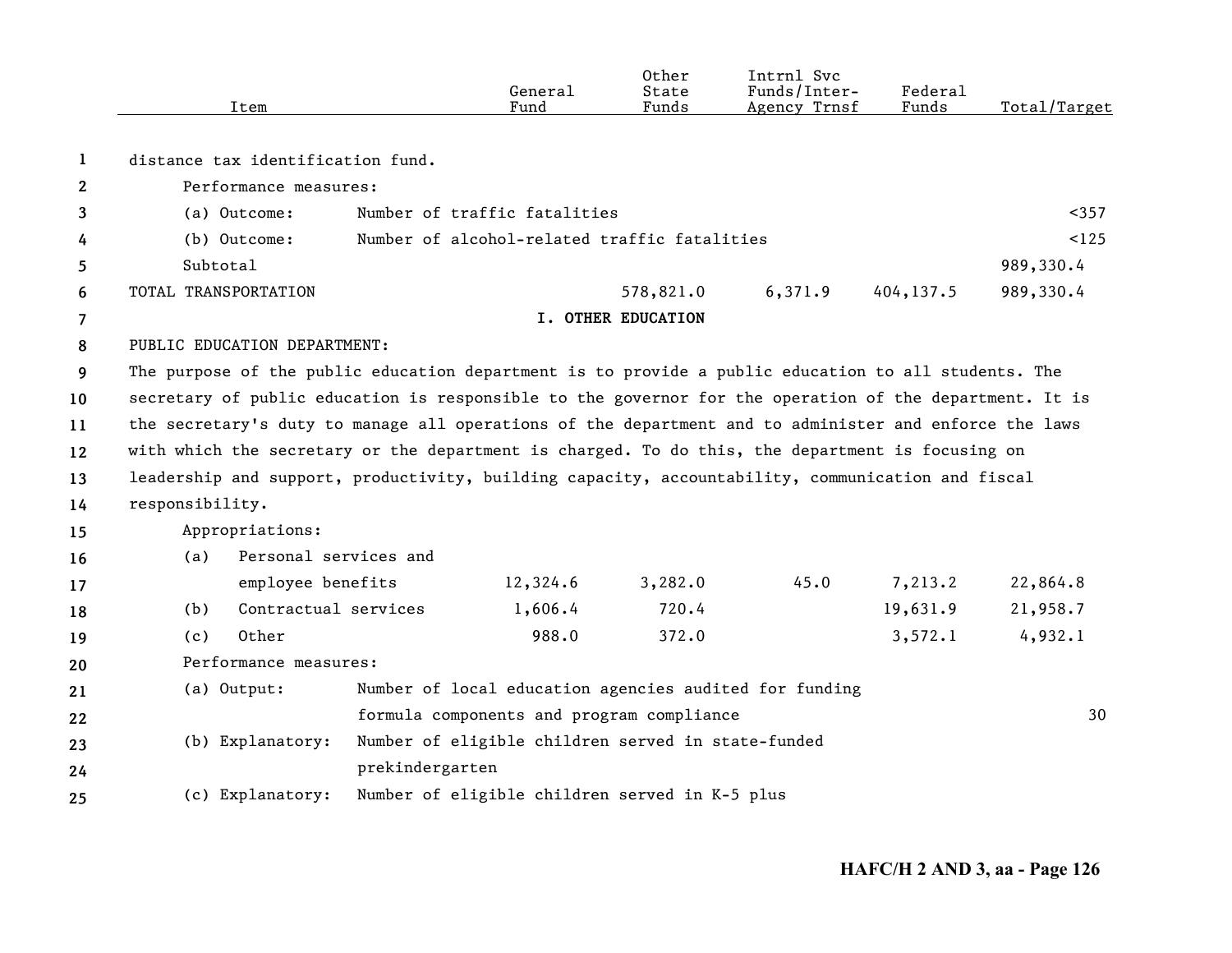|              |          | Item                             |                            | General<br>Fund                                     | Other<br>State<br>Funds | Intrnl Svc<br>Funds/Inter-<br>Agency Trnsf                 | Federal<br>Funds | Total/Target |
|--------------|----------|----------------------------------|----------------------------|-----------------------------------------------------|-------------------------|------------------------------------------------------------|------------------|--------------|
| $\mathbf{1}$ |          | (d) Outcome:                     |                            |                                                     |                         | Percent of students in K-5 plus meeting benchmark on early |                  |              |
| $\mathbf{2}$ |          |                                  | reading skills             |                                                     |                         |                                                            |                  | 75%          |
| 3            | Subtotal |                                  |                            |                                                     |                         |                                                            |                  | 49,755.6     |
| 4            |          | REGIONAL EDUCATION COOPERATIVES: |                            |                                                     |                         |                                                            |                  |              |
| 5            |          | Appropriations:                  |                            |                                                     |                         |                                                            |                  |              |
| 6            | (a)      | Northwest                        |                            | 110.0                                               | 5,797.3                 | 17.9                                                       | 120.3            | 6,045.5      |
| 7            | (b)      | Northeast                        |                            | 110.0                                               | 432.4                   |                                                            | 831.8            | 1,374.2      |
| 8            | (c)      | Lea county                       |                            | 110.0                                               | 4, 237.2                | 100.0                                                      | 1,577.9          | 6,025.1      |
| 9            | (d)      | Pecos valley                     |                            | 110.0                                               | 680.0                   | 107.0                                                      |                  | 897.0        |
| 10           | (e)      | Southwest                        |                            | 110.0                                               | 6,500.0                 | 38.0                                                       | 525.0            | 7,173.0      |
| 11           | (f)      | Central                          |                            | 110.0                                               | 9,191.2                 | 33.5                                                       | 1,220.0          | 10,554.7     |
| 12           | (g)      | High plains                      |                            | 110.0                                               | 7,293.7                 |                                                            | 376.2            | 7,779.9      |
| 13           | (h)      | Clovis                           |                            | 110.0                                               | 2,300.0                 |                                                            |                  | 2,410.0      |
| 14           | (i)      | Ruidoso                          |                            | 110.0                                               | 10,440.6                |                                                            | 2,384.2          | 12,934.8     |
| 15           | (j)      | Four corners                     |                            | 110.0                                               | 500.0                   |                                                            |                  | 610.0        |
| 16           | Subtotal |                                  |                            |                                                     |                         |                                                            |                  | 55,804.2     |
| 17           |          |                                  |                            | PUBLIC EDUCATION DEPARTMENT SPECIAL APPROPRIATIONS: |                         |                                                            |                  |              |
| 18           |          | Appropriations:                  |                            |                                                     |                         |                                                            |                  |              |
| 19           | (a)      | Early literacy and               |                            |                                                     |                         |                                                            |                  |              |
| 20           |          | reading support                  |                            | 2,000.0                                             |                         |                                                            |                  | 2,000.0      |
| 21           | (b)      |                                  | Career technical education |                                                     |                         |                                                            |                  |              |
| 22           |          | education fund                   |                            | 3,000.0                                             |                         |                                                            |                  | 3,000.0      |
| 23           | (c)      | Community school                 |                            |                                                     |                         |                                                            |                  |              |
| 24           |          | initiatives                      |                            | 4,000.0                                             |                         |                                                            |                  | 4,000.0      |
| 25           | (d)      |                                  | Indigenous, multilingual,  |                                                     |                         |                                                            |                  |              |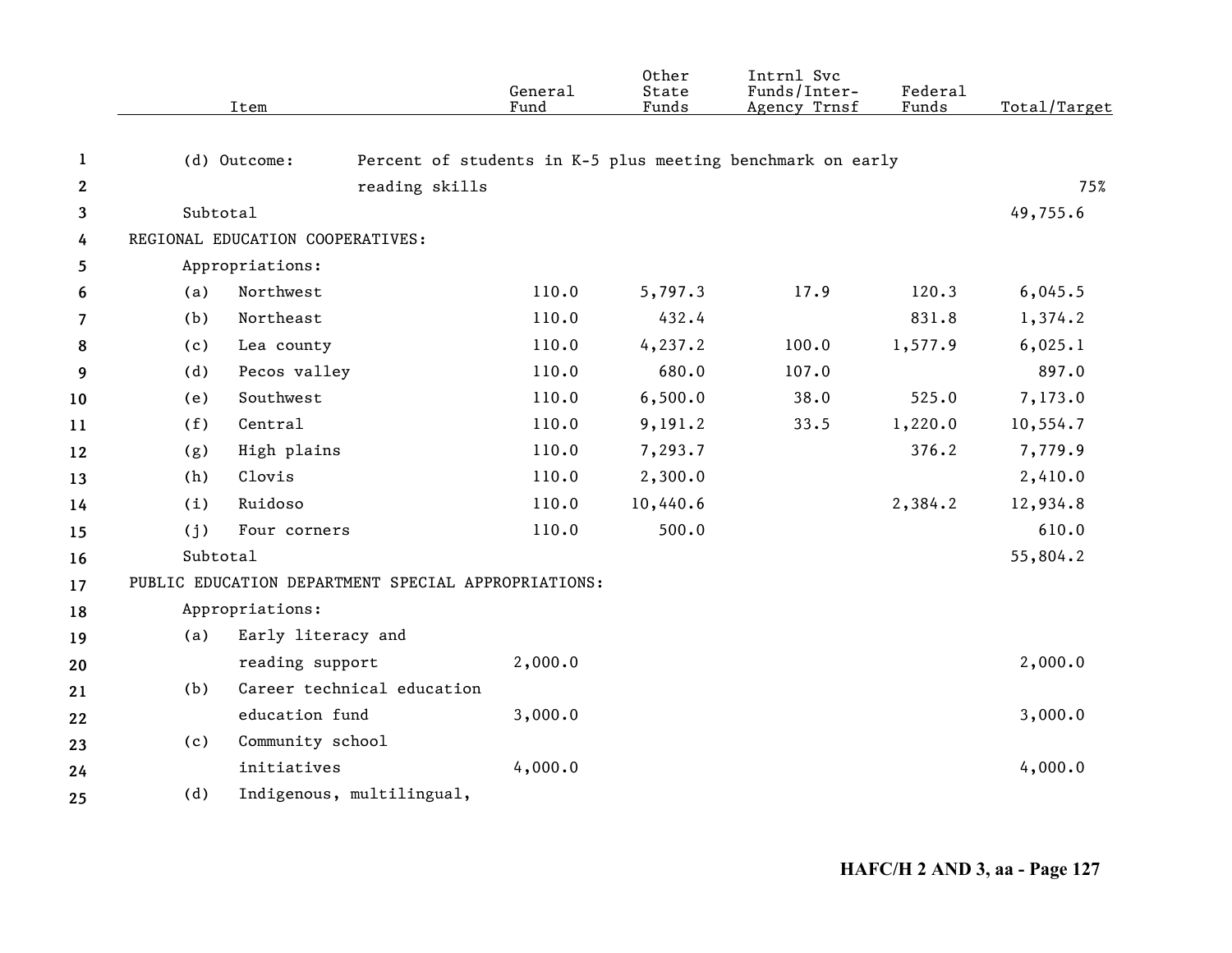| (e)<br>(f)<br>(g) | multicultural and special<br>education<br>Feminine hygiene products<br>Teaching pathways | 5,500.0<br>170.0 |                             | Agency Trnsf | Total/Target |
|-------------------|------------------------------------------------------------------------------------------|------------------|-----------------------------|--------------|--------------|
|                   |                                                                                          |                  |                             |              |              |
|                   |                                                                                          |                  |                             |              |              |
|                   |                                                                                          |                  |                             |              | 5,500.0      |
|                   |                                                                                          |                  |                             |              | 170.0        |
|                   |                                                                                          |                  |                             |              |              |
|                   | coordinator                                                                              | 50.0             |                             |              | 50.0         |
|                   | Principals professional                                                                  |                  |                             |              |              |
|                   | development                                                                              | 3,000.0          |                             |              | 3,000.0      |
| (h)               | Mathematics, engineering,                                                                |                  |                             |              |              |
|                   | science achievement program                                                              | 75.0             |                             |              | 75.0         |
| (i)               | School lunch copayments                                                                  | 650.0            |                             |              | 650.0        |
| (j)               | Teachers professional                                                                    |                  |                             |              |              |
|                   | development                                                                              | 3,455.0          |                             |              | 3,455.0      |
| (k)               | Breakfast for elementary                                                                 |                  |                             |              |              |
|                   | students                                                                                 | 1,600.0          |                             |              | 1,600.0      |
| (1)               | Graduation, reality and                                                                  |                  |                             |              |              |
|                   | dual-role skills program                                                                 | 500.0            |                             | 200.0        | 700.0        |
| (m)               | Advanced placement test                                                                  |                  |                             |              |              |
|                   | assistance                                                                               | 1,500.0          |                             |              | 1,500.0      |
| (n)               | New Mexico grown fresh                                                                   |                  |                             |              |              |
|                   | fruits and vegetables                                                                    | 400.0            |                             |              | 400.0        |
| (0)               | College and career readiness                                                             | 100.0            |                             |              | 100.0        |
| (p)               | Science, technology,                                                                     |                  |                             |              |              |
|                   | engineering, arts and                                                                    |                  |                             |              |              |
|                   | math initiatives                                                                         | 5,000.0          |                             |              | 5,000.0      |
|                   |                                                                                          |                  |                             |              |              |
|                   |                                                                                          |                  | Accountability and regional | (q)          |              |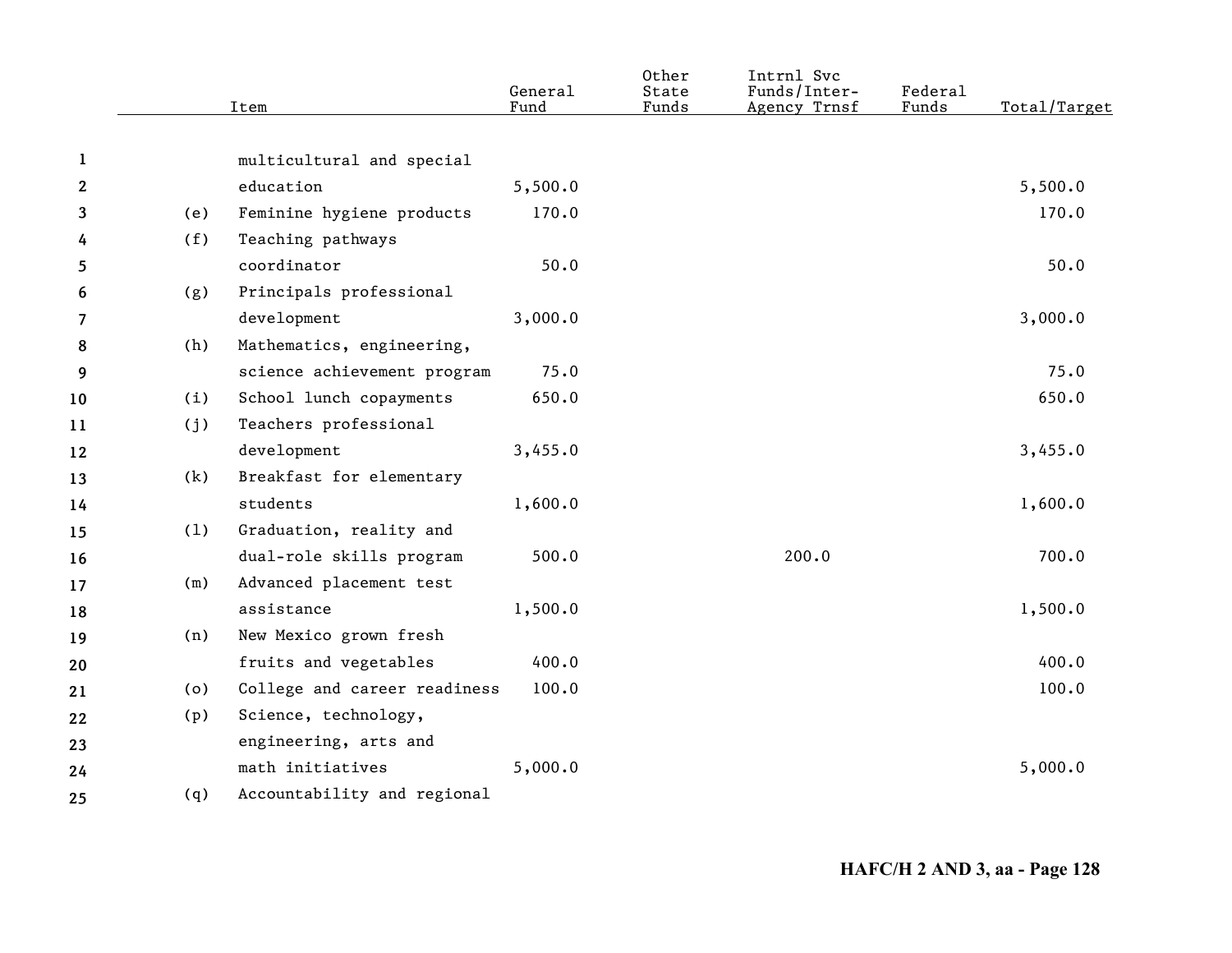|                | Item                        | General<br>Fund                                                                                           | Other<br>State<br>Funds | Intrnl Svc<br>Funds/Inter-<br>Agency Trnsf | <b>Federal</b><br>Funds | Total/Target |
|----------------|-----------------------------|-----------------------------------------------------------------------------------------------------------|-------------------------|--------------------------------------------|-------------------------|--------------|
| 1              | support systems             |                                                                                                           | 1,000.0                 |                                            |                         | 1,000.0      |
| $\mathbf{2}$   | Computer science<br>(r)     |                                                                                                           |                         |                                            |                         |              |
| $\mathbf{3}$   | professional development    | 200.0                                                                                                     |                         |                                            |                         | 200.0        |
| 4              |                             | A school district or charter school may submit an application to the public education department for an   |                         |                                            |                         |              |
| 5              |                             | allocation from the early literacy and reading support appropriation to support literacy interventions    |                         |                                            |                         |              |
| 6              |                             | for students in kindergarten through second grade. The public education department shall prioritize       |                         |                                            |                         |              |
| $\overline{7}$ |                             | awards to school districts or charter schools that budget the portion of the state equalization guarantee |                         |                                            |                         |              |
| 8              |                             | distribution attributable to providing evidence-based literacy interventions and developing literacy      |                         |                                            |                         |              |
| 9              |                             | collaborative models for purposes of improving the reading and writing achievement of students in         |                         |                                            |                         |              |
| 10             |                             | kindergarten through second grade. The public education department shall not make an award to a school    |                         |                                            |                         |              |
| 11             |                             | district or charter school that does not submit an approved educational plan pursuant to Section 22-8-6   |                         |                                            |                         |              |
| 12             |                             | NMSA 1978 or an approved teacher mentorship program report pursuant to Section 22-10A-9 NMSA 1978.        |                         |                                            |                         |              |
| 13             |                             | The general fund appropriation to the career technical education fund, as established in Section          |                         |                                            |                         |              |
| 14             |                             | 22-1-13 NMSA 1978, includes three million dollars (\$3,000,000) for the public education department to    |                         |                                            |                         |              |
| 15             |                             | support high-quality career technical education pilot programs pursuant to Section 22-1-12 NMSA 1978.     |                         |                                            |                         |              |
| 16             |                             | The general fund appropriation to the public education department for community school initiatives        |                         |                                            |                         |              |
| 17             |                             | shall be used to establish or expand community school initiatives pursuant to Section 22-32-4 NMSA 1978.  |                         |                                            |                         |              |
| 18             |                             | The general fund appropriation to the public education department for indigenous, multilingual,           |                         |                                            |                         |              |
| 19             |                             | multicultural and special education includes one million six hundred fifty thousand dollars (\$1,650,000) |                         |                                            |                         |              |
| 20             |                             | to monitor and ensure public schools and educators provide appropriate, evidence-based instruction for    |                         |                                            |                         |              |
| 21             | students with disabilities. |                                                                                                           |                         |                                            |                         |              |
| $22 \,$        |                             | The general fund appropriation to the public education department for indigenous, multilingual,           |                         |                                            |                         |              |
| 23             |                             | multicultural and special education includes one million dollars (\$1,000,000) to the Indian affairs      |                         |                                            |                         |              |
| 24             |                             | department for tribal departments of education to develop early childhood culturally and linguistically   |                         |                                            |                         |              |
| 25             |                             | relevant curriculum, to design culturally and linguistically relevant assessment tools and culturally     |                         |                                            |                         |              |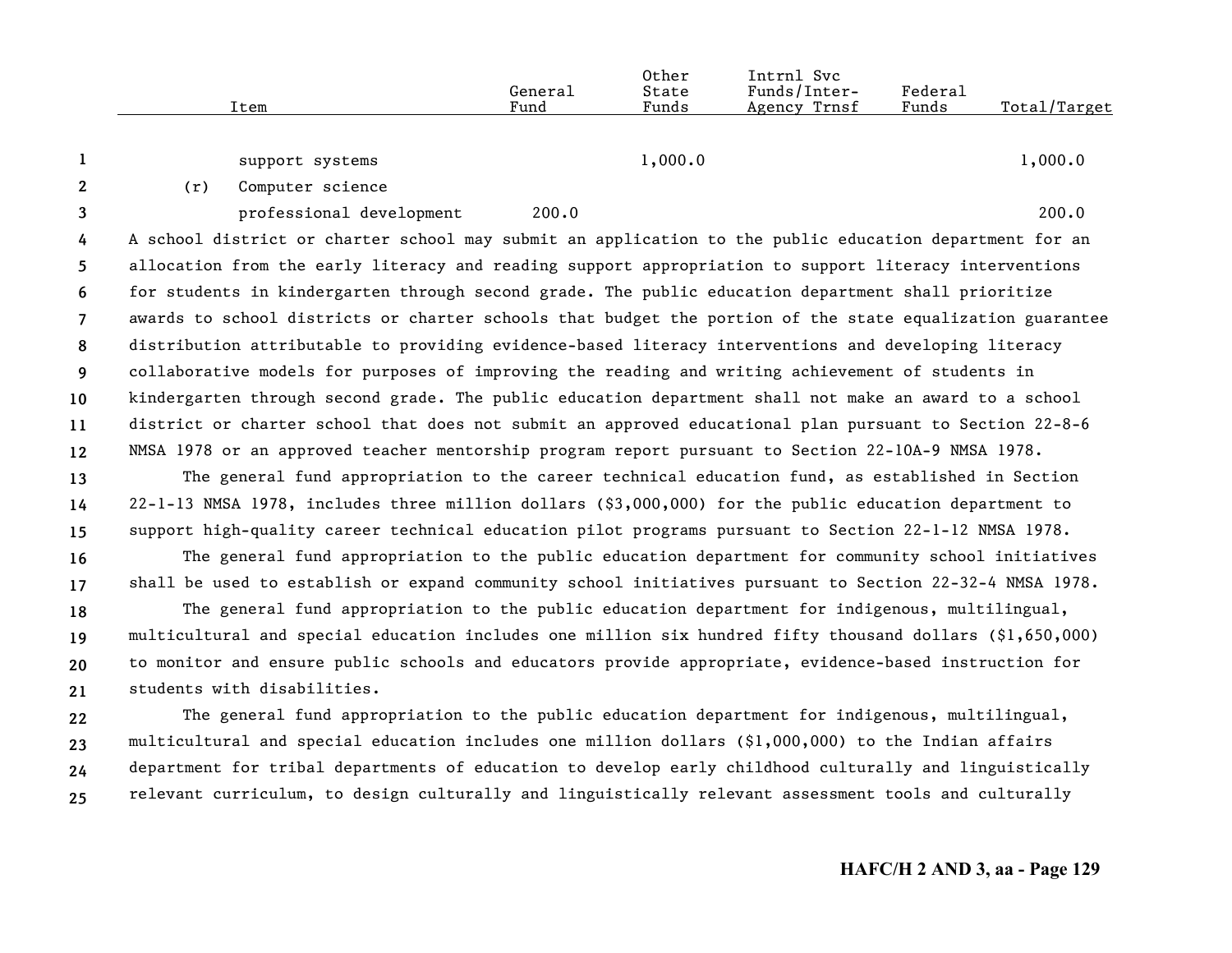|      |         | Other | Svc<br>Intrnl   |                     |                  |
|------|---------|-------|-----------------|---------------------|------------------|
|      | General | State | Funds/Inter-    | Federa <sub>1</sub> |                  |
| Item | Fund    | Funds | Trnsf<br>Agency | Funds               | Total,<br>Target |

**12**appropriate teacher and program evaluation instruments, to conduct needs assessments of early childhood education facilities and to develop plans for constructing needed facilities.

**3456789101112**A school district or charter school may submit an application to the public education department for an allocation from the teachers professional development appropriation to support mentorship and professional development for teachers. The public education department shall prioritize awards to school districts or charter schools that budget the portion of the state equalization guarantee distribution attributable to meeting requirements of Section 22-10A-9 NMSA 1978 and providing targeted and ongoing professional development for purposes of new teacher mentorship, case management, tutoring, data-guided instruction, coaching or other evidence-based practices that improve student outcomes. The public education department shall not make an award to a school district or charter school that does not submit an approved educational plan pursuant to Section 22-8-6 NMSA 1978 or an approved teacher mentorship program pursuant to Section 22-10A-9 NMSA 1978.

**131415**The general fund appropriation to the public education department for teachers professional development shall be used to improve teacher preparation, recruitment, mentorship, professional development, evaluation and retention.

**161718192021**The general fund appropriation to the public education department for teachers professional development includes five hundred thousand dollars (\$500,000) to a school district or charter school that works with a nonprofit organization that recruits recent college graduates and professionals who have demonstrated a record of achievement to teach in low-income urban and rural public schools with a demonstrated success of recruiting teachers in districts with a historic difficulty in recruiting and retaining highly qualified teachers.

**222324**The internal service funds/interagency transfers appropriation to the graduation, reality and dualrole skills program of the public education department is from the federal temporary assistance for needy families block grant to New Mexico.

**25**

The general fund appropriation to the public education department for college and career readiness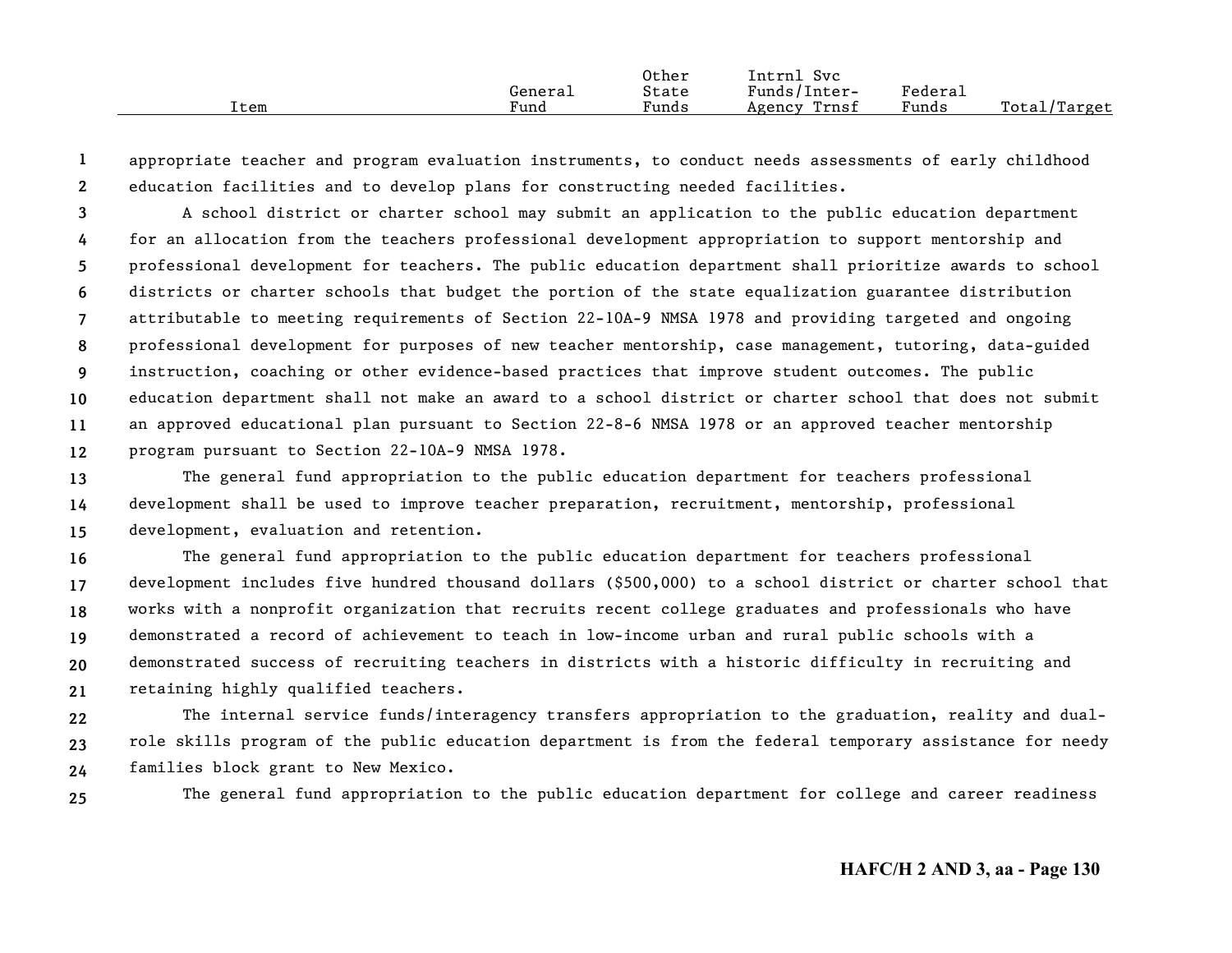|      |         | Other | Intrnl<br>Svc   |         |              |
|------|---------|-------|-----------------|---------|--------------|
|      | General | State | Funds/Inter-    | Federal |              |
| Item | Fund    | Funds | Trnsf<br>Agency | Funds   | Total/Target |

**12345**shall be used to contract with an organization to address long-term economic development throughout the state through increased college and career readiness by providing proven kindergarten through twelfth grade research-based college and career readiness systems that have a long history of a successful track record in New Mexico of serving low-income, Hispanic and Native American students and other generationally underserved populations statewide.

**6789**A school district or charter school may submit an application to the public education department for an allocation from the science, technology, engineering, arts and math initiatives appropriation to develop, in consultation with industry or community partners, programs to improve the pipeline of graduates into high-demand science, technology, engineering, arts or math careers.

**101112**The other state funds appropriation to the public education department for accountability and regional support systems is from the public education reform fund and shall be used to improve regional fiscal and programmatic oversight of public school operations.

**131415**Any unexpended balances in the special appropriations to the public education department remaining at the end of fiscal year 2021 from appropriations made from the general fund shall revert to the general fund.

Subtotal

**16**

 $1$  32,400.0

**17**PUBLIC SCHOOL FACILITIES AUTHORITY:

**18192021**The purpose of the public school facilities oversight program is to oversee public school facilities in all eighty-nine school districts ensuring correct and prudent planning, building and maintenance using state funds and ensuring adequacy of all facilities in accordance with public education department approved educational programs.

**22**Appropriations:

| 23 | (a) | Personal services and |         |         |
|----|-----|-----------------------|---------|---------|
| 24 |     | employee benefits     | 4,302.6 | 4,302.6 |
| 25 | (b) | Contractual services  | 144.0   | 144.0   |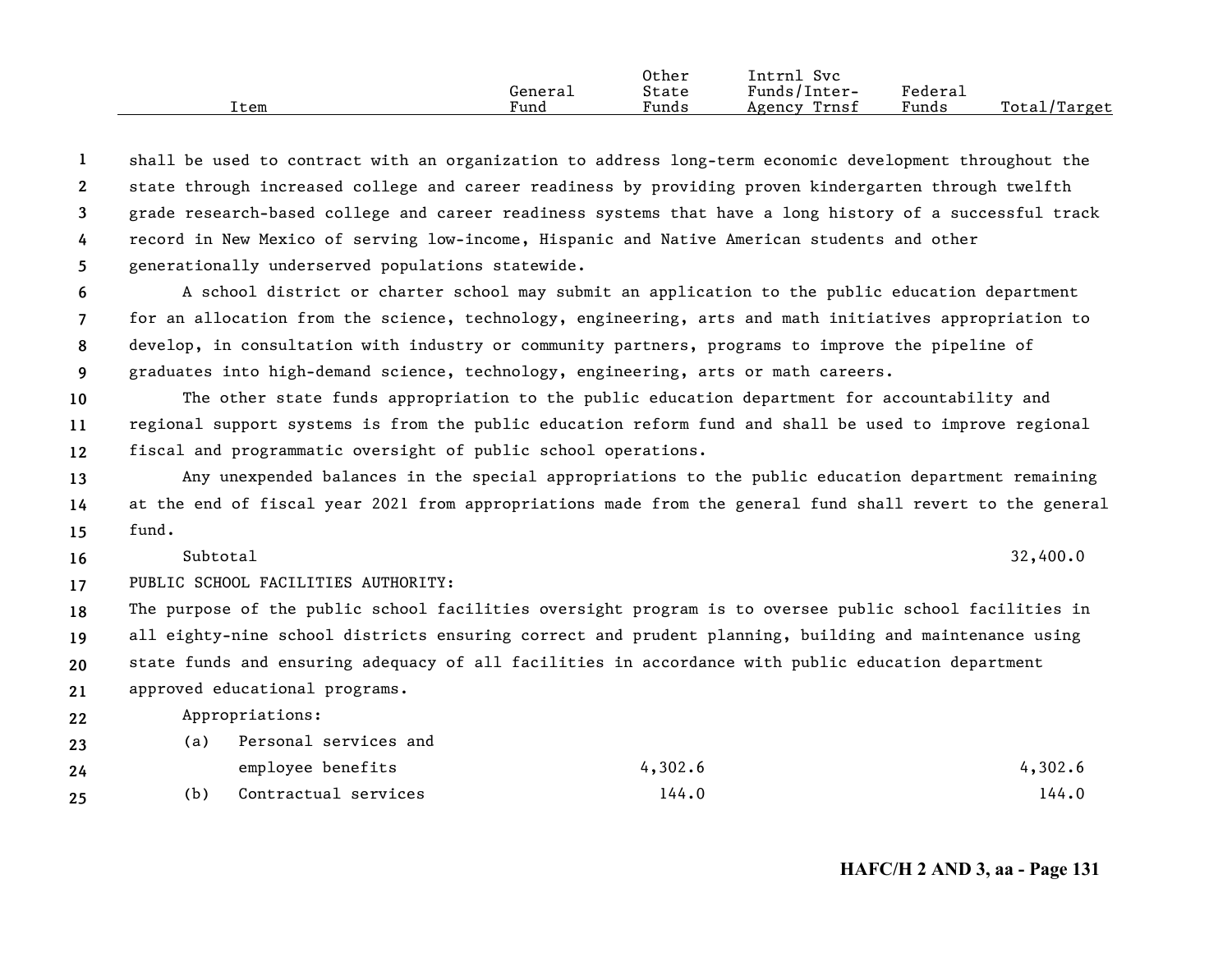|      |         | Other | Svc<br>Intrnl   |         |              |
|------|---------|-------|-----------------|---------|--------------|
|      | General | State | Funds/Inter-    | Federal |              |
| Item | Fund    | Funds | Trnsf<br>Agency | Funds   | Total/Target |

|                | Other<br>(c)          |                                                                                                           |                            | 1,257.9 |          | 1,257.9   |  |
|----------------|-----------------------|-----------------------------------------------------------------------------------------------------------|----------------------------|---------|----------|-----------|--|
| $\overline{2}$ |                       | The other state funds appropriation to the public school facilities authority includes five million seven |                            |         |          |           |  |
| 3              |                       | hundred four thousand five hundred dollars (\$5,704,500) from the public school capital outlay fund less  |                            |         |          |           |  |
| $\frac{1}{4}$  |                       | any amount in excess of the limitation established in Section $22-24-4(G)$ NMSA 1978.                     |                            |         |          |           |  |
| -5             | Subtotal              |                                                                                                           |                            |         |          | 5,704.5   |  |
| -6             | TOTAL OTHER EDUCATION | 47,219.0                                                                                                  | 58,451.3                   | 541.4   | 37,452.6 | 143,664.3 |  |
|                |                       |                                                                                                           | <b>J. HIGHER EDUCATION</b> |         |          |           |  |

**89 10111213**On approval of the higher education department, the state budget division of the department of finance and administration may approve increases in budgets of agencies in this subsection, with the exception of the policy development and institutional financial oversight program of the higher education department, whose other state funds exceed amounts specified. In approving budget increases, the director of the state budget division shall advise the legislature through its officers and appropriate committees, in writing, of the justification for the approval.

**14151617181920212223**The department of finance and administration shall, as directed by the secretary of higher education, withhold from an educational institution or program that the higher education department places under an enhanced fiscal oversight program a portion, up to ten percent, of the institution's or program's general fund allotments. On written notice by the secretary of higher education that the institution or program has made sufficient progress toward satisfying the requirements imposed by the higher education department under the enhanced fiscal oversight program, the department of finance and administration shall release the withheld allotments. Money withheld in accordance with this provision and not released at the end of fiscal year 2021 shall revert to the general fund. The secretary of the department of finance and administration shall advise the legislature through its officers and appropriate committees, in writing, of the status of all withheld allotments.

**2425**Except as otherwise provided, any unexpended balances remaining at the end of fiscal year 2021 shall not revert to the general fund.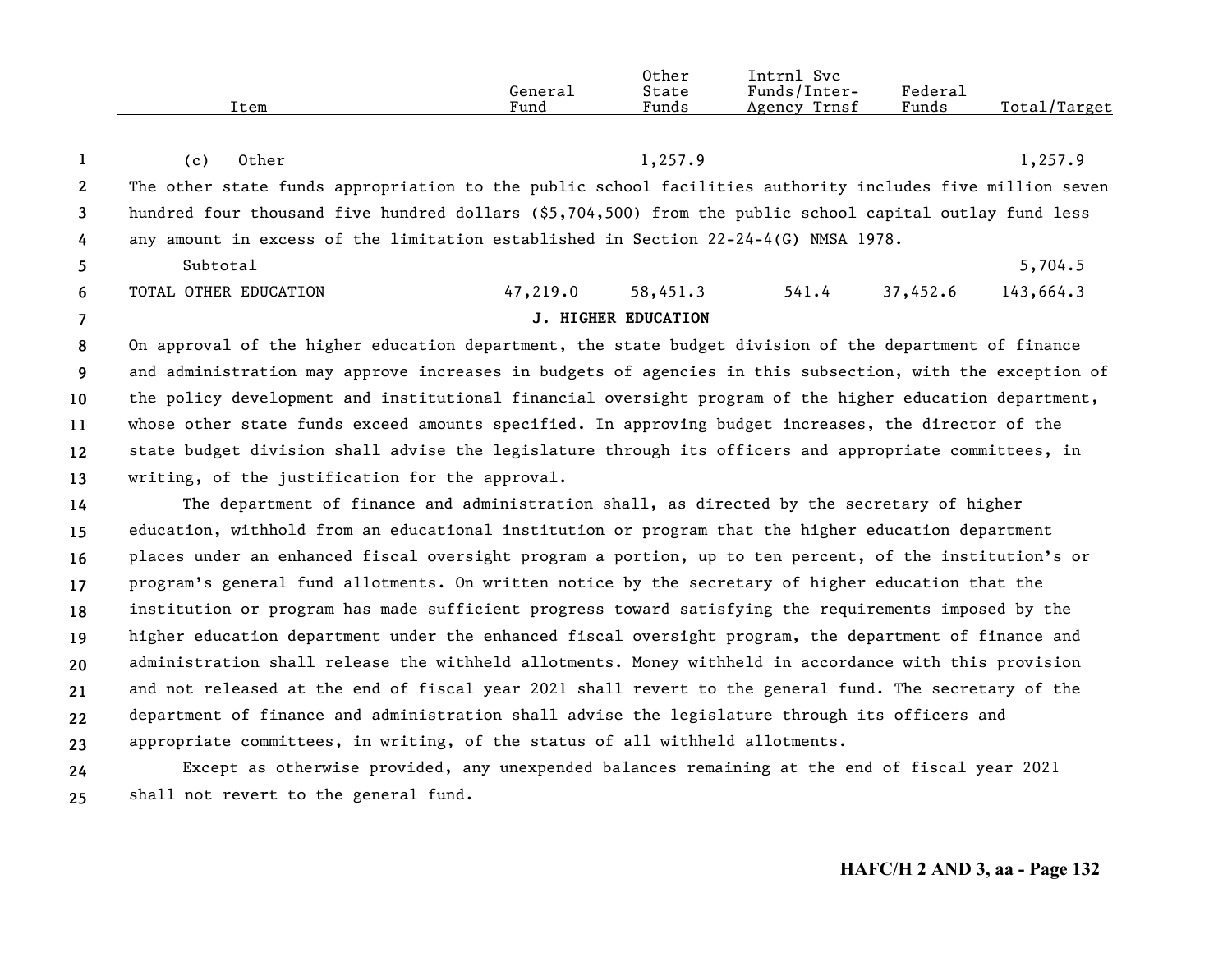|      |         | Other | Intrnl<br>Svc   |         |              |
|------|---------|-------|-----------------|---------|--------------|
|      | General | State | Funds/Inter-    | Federal |              |
| Item | Fund    | Funds | Trnsf<br>Agency | Funds   | Total/Target |

**1**HIGHER EDUCATION DEPARTMENT:

**2**(1) Policy development and institutional financial oversight:

**3456**The purpose of the policy development and institutional financial oversight program is to provide a continuous process of statewide planning and oversight within the department's statutory authority for the state higher education system and to ensure both the efficient use of state resources and progress in implementing a statewide agenda.

**7**Appropriations:

|    | (a)   | Personal services and |          |       |       |         |          |
|----|-------|-----------------------|----------|-------|-------|---------|----------|
|    |       | employee benefits     | 3,153.1  | 300.5 | 43.3  | 404.2   | 3,901.1  |
| 10 | (b)   | Contractual services  | 1,278.0  | 99.6  |       | 347.0   | 1,724.6  |
| 11 | ( C ) | Other                 | 11,719.9 | 114.6 | 292.4 | 3,838.1 | 15,965.0 |

**121314151617181920**The general fund appropriation to the policy development and institutional financial oversight program of the higher education department in the other category includes eight million two hundred thirty-five thousand nine hundred dollars (\$8,235,900) to provide adults with education services and materials and access to high school equivalency tests, one hundred thirty-eight thousand three hundred dollars (\$138,300) for workforce development programs at community colleges that primarily educate and retrain recently displaced workers, four hundred sixty-one thousand one hundred dollars (\$461,100) for the high skills program, one hundred forty-two thousand six hundred dollars (\$142,600) for English-learner teacher preparation, and two hundred sixty-three thousand nine hundred dollars (\$263,900) to the tribal college dual-credit program fund.

**212223**The general fund appropriation to the policy development and institutional financial oversight program of the higher education department in the contractual services category includes seven hundred forty-six thousand one hundred dollars (\$746,100) for an adult literacy program.

**2425**Any unexpended balances in the policy development and institutional financial oversight program of the higher education department remaining at the end of fiscal year 2021 from appropriations made from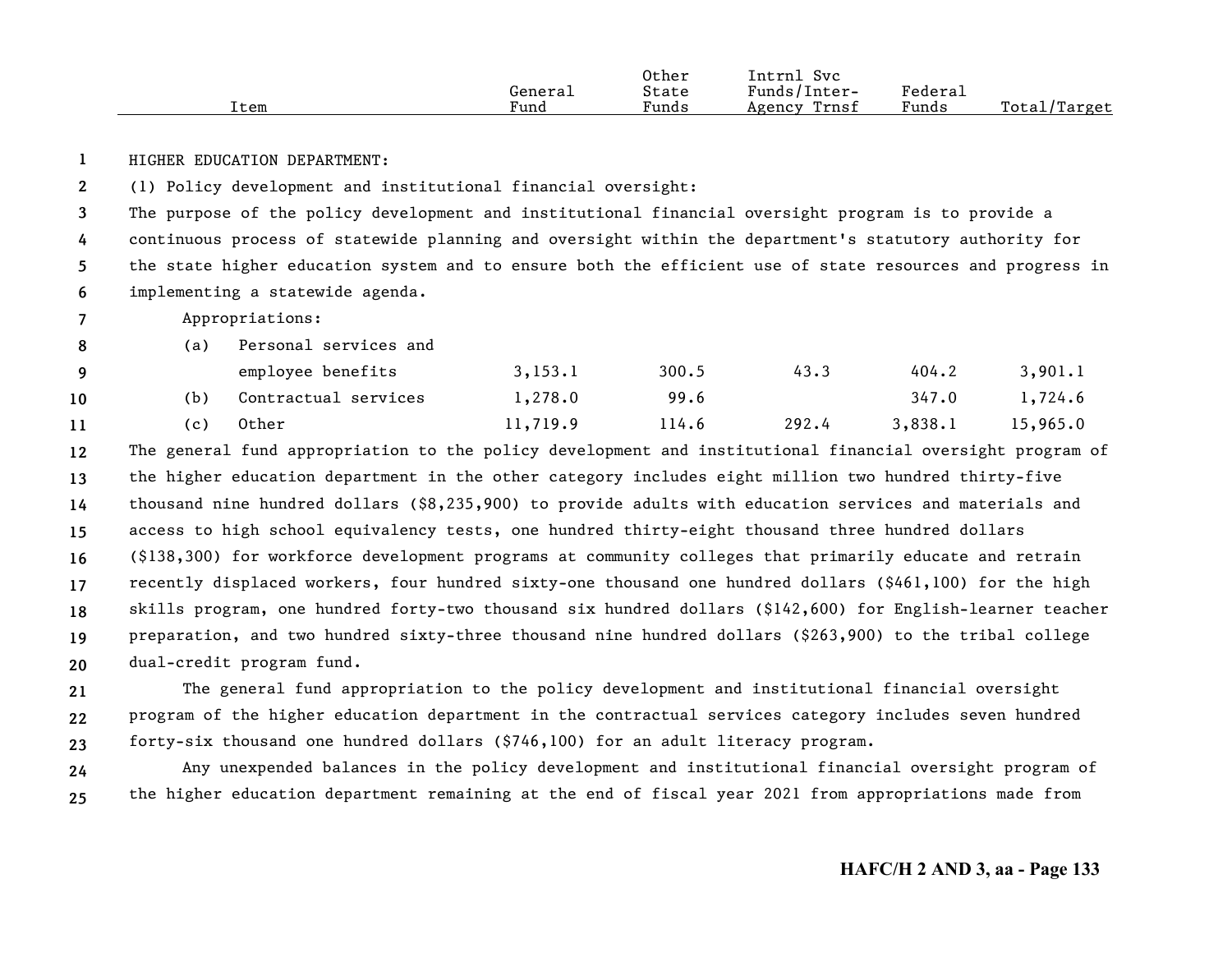|      |         | Other | Intrnl<br>Svc   |         |              |
|------|---------|-------|-----------------|---------|--------------|
|      | Generai | State | Funds/Inter-    | Federau |              |
| Item | Fund    | Funds | Trnsf<br>Agency | Funds   | Total/Target |

**1**the general fund shall revert to the general fund.

**234567891011121314151617181920212223**The secretary of higher education shall not approve the operating budget of a higher education institution or special school that does not prioritize salary increases for faculty and staff or that disproportionately allocates salary increases for high-level administrators, provided that higher education institutions and special schools are encouraged to allocate average salary increase for all institution staff based upon performance and merit. The higher education institutions and special schools shall also submit a compensation salary plan with the operating budget to the legislative finance committee, the department of finance and administration and the higher education department. Performance measures:(a) Outcome: Percent of unemployed adult education students obtaining employment two quarters after exit  $40\%$ (b) Outcome: Percent of adult education high school equivalency test-takers who earn a high school equivalency credential  $80\%$ (c) Outcome: Percent of high-school-equivalency graduates entering postsecondary degree or certificate programs  $45\%$ (2) Student financial aid: The purpose of the student financial aid program is to provide access, affordability and opportunities for success in higher education to students and their families so all New Mexicans may benefit from postsecondary education and training beyond high school. Appropriations: (a) Other 20,343.2 7,150.0 44,230.0 300.0 72,023.2 The general fund appropriation to the student financial aid program of the higher education department includes two hundred fifty thousand dollars (\$250,000) for New Mexico students enrolled in an optometry

**2425**program offered by the professional student exchange program of the western interstate commission for higher education.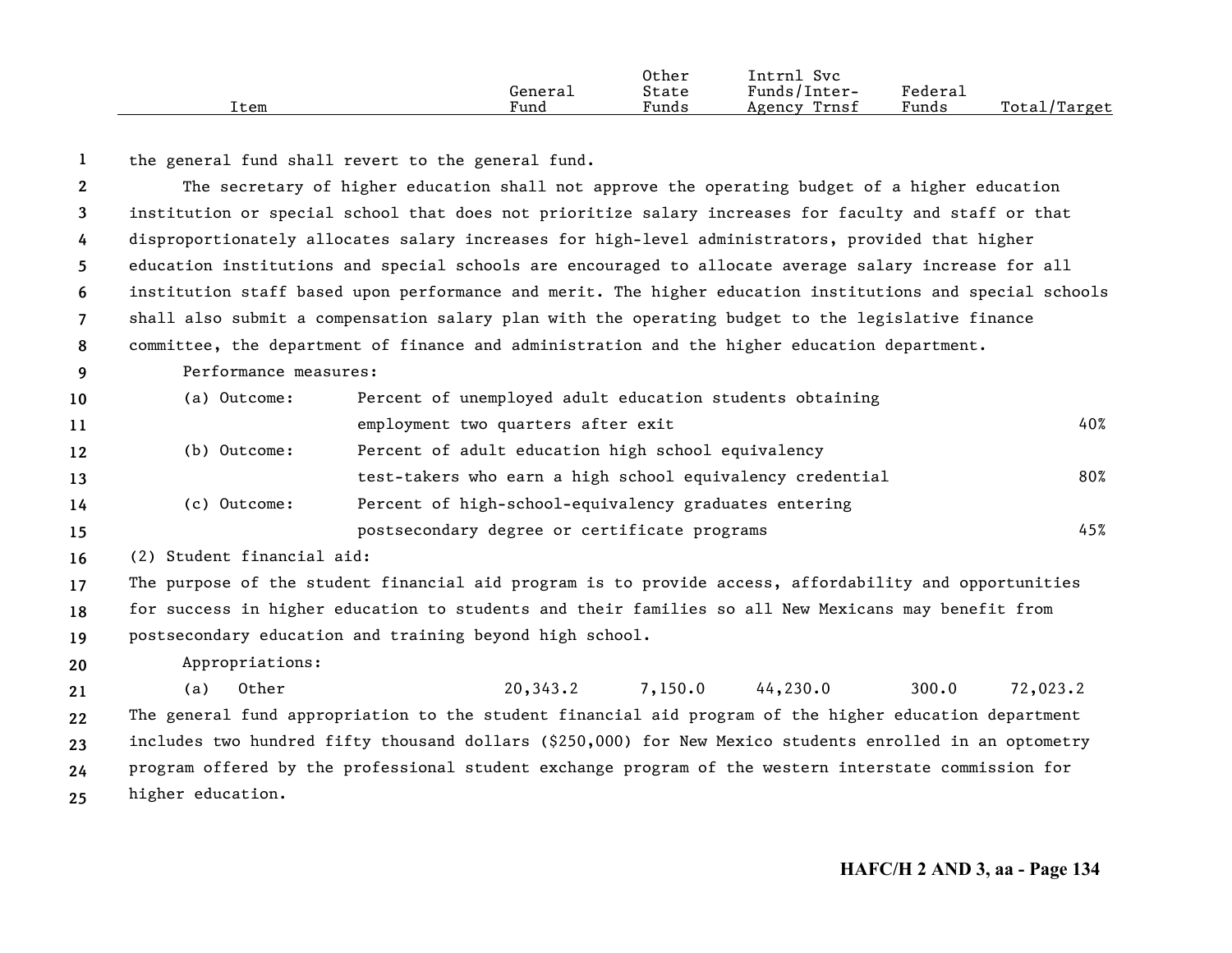|      |         | Other | Intrnl<br>Svc   |         |              |
|------|---------|-------|-----------------|---------|--------------|
|      | Generai | State | Funds/Inter-    | Federal |              |
| Item | Fund    | Funds | Trnsf<br>Agency | Funds   | Total/Target |

**1234**The other state funds appropriation to the student financial aid program of the higher education department in the other category includes five million dollars (\$5,000,000) for the teacher preparation affordability scholarship program and two million dollars (\$2,000,000) for the teacher loan repayment program.

**567**The internal service funds/interagency transfers appropriation to the student financial aid program of the higher education department in the other category includes three million dollars (\$3,000,000) from the college affordability fund.

**8**(3) Opportunity scholarship:

**9** Appropriations:

**10**

(a) Other financing uses  $12,000.0$   $12,000.0$ 

**111213141516171819202122232425**The general fund appropriation to the opportunity scholarship program of the higher education department in the other financing uses category includes twelve million dollars (\$12,000,000) for an opportunity scholarship program in fiscal year 2021 for students attending a public postsecondary educational institution or tribal college. The opportunity scholarship program shall prioritize financial aid based on need to undergraduate, credential-seeking students who are enrolled in a two-year academic program, who have completed the free application for financial student aid or another form of income verification, who are adults or eligible for a lottery tuition scholarship, and who are enrolled full-time taking at least twelve credit hours with a cumulative grade point average of 2.5 on a 4.0 scale. The opportunity scholarship program shall provide financial aid to cover unmet tuition and fee costs of students after state <del>lottery tuition scholarships, other</del> financial aid, institutional financial aid, and private financial aid is used, excluding federal Pell grant awards. The higher education department shall provide a written report summarizing the opportunity scholarship's finances, student participation and sustainability to the department of finance and administration and the legislative finance committee by November 1, 2021. Any unexpended balances remaining at the end of fiscal year 2021 from appropriations made from the general fund shall revert to the general fund.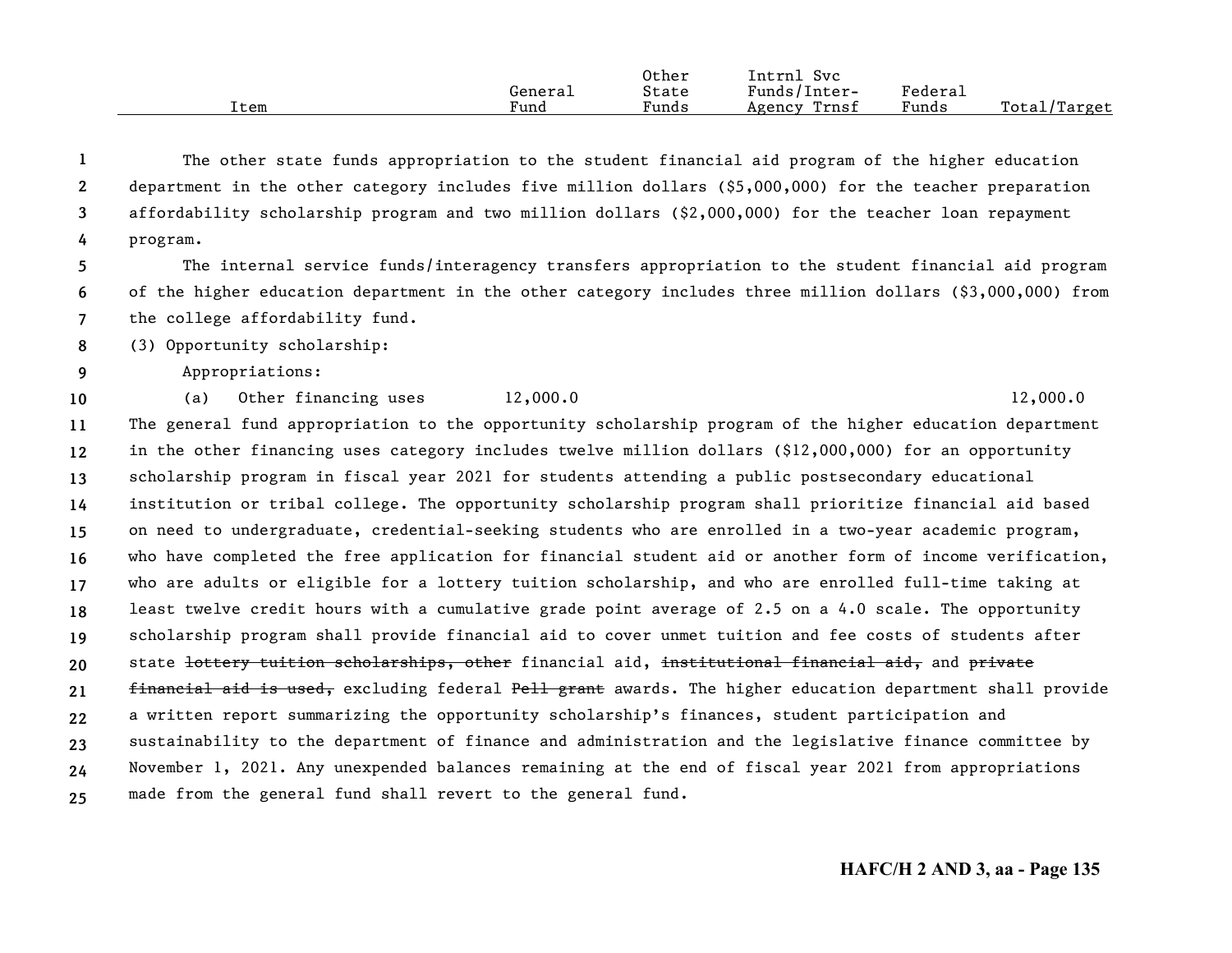|                |                  |                           |                                                                 | General   | Other<br>State | Intrnl Svc<br>Funds/Inter-                                                                                | Federal   |              |
|----------------|------------------|---------------------------|-----------------------------------------------------------------|-----------|----------------|-----------------------------------------------------------------------------------------------------------|-----------|--------------|
|                |                  | Item                      |                                                                 | Fund      | Funds          | Agency Trnsf                                                                                              | Funds     | Total/Target |
|                |                  |                           |                                                                 |           |                |                                                                                                           |           |              |
| 1              | Subtotal         |                           |                                                                 |           |                |                                                                                                           |           | 105,613.9    |
| $\mathbf{2}$   |                  | UNIVERSITY OF NEW MEXICO: |                                                                 |           |                |                                                                                                           |           |              |
| 3              | (1) Main campus: |                           |                                                                 |           |                |                                                                                                           |           |              |
| 4              |                  |                           |                                                                 |           |                | The purpose of the instruction and general program is to provide education services designed to meet the  |           |              |
| 5              |                  |                           |                                                                 |           |                | intellectual, educational and quality of life goals associated with the ability to enter the workforce,   |           |              |
| 6              |                  |                           |                                                                 |           |                | compete and advance in the new economy and contribute to social advancement through informed citizenship. |           |              |
| $\overline{7}$ |                  | Appropriations:           |                                                                 |           |                |                                                                                                           |           |              |
| 8              | (a)              | Other                     |                                                                 |           | 139,534.2      |                                                                                                           | 140,809.3 | 280, 343.5   |
| 9              | (b)              | Instruction and general   |                                                                 |           |                |                                                                                                           |           |              |
| 10             |                  | purposes                  |                                                                 | 199,385.7 | 180,004.1      |                                                                                                           | 3,807.0   | 383,196.8    |
| 11             | (c)              | Athletics                 |                                                                 | 4,018.0   | 28,008.9       |                                                                                                           | 30.6      | 32,057.5     |
| 12             | (d)              | Educational television    |                                                                 | 1,113.8   | 7,044.8        |                                                                                                           |           | 8,158.6      |
| 13             |                  |                           |                                                                 |           |                | The general fund appropriation and the other state funds appropriation to the athletics department of the |           |              |
| 14             |                  |                           |                                                                 |           |                | university of New Mexico shall not be used to repay the athletics department budget deficit reduction     |           |              |
| 15             |                  |                           | plan with the board of regents of the university of New Mexico. |           |                |                                                                                                           |           |              |
| 16             |                  |                           |                                                                 |           |                | The general fund appropriation to the athletics department of the university of New Mexico includes       |           |              |
| 17             |                  |                           |                                                                 |           |                | two hundred twenty-five thousand dollars (\$225,000) for behavioral health programs for student athletes. |           |              |
| 18             |                  | Performance measures:     |                                                                 |           |                |                                                                                                           |           |              |
| 19             |                  | (a) Outcome:              | Percent of a cohort of first-time, full-time,                   |           |                |                                                                                                           |           |              |
| 20             |                  |                           | degree-seeking freshmen who complete a baccalaureate            |           |                |                                                                                                           |           |              |
| 21             |                  |                           | program within one hundred fifty percent of standard            |           |                |                                                                                                           |           |              |
| 22             |                  |                           | graduation time                                                 |           |                |                                                                                                           |           | 54%          |
| 23             |                  | (b) Outcome:              |                                                                 |           |                | Percent of first-time, full-time freshmen retained to the                                                 |           |              |
| 24             |                  |                           | third semester                                                  |           |                |                                                                                                           |           | 80%          |
| 25             | (c) Output:      |                           |                                                                 |           |                | Number of unduplicated awards conferred in the most recent                                                |           |              |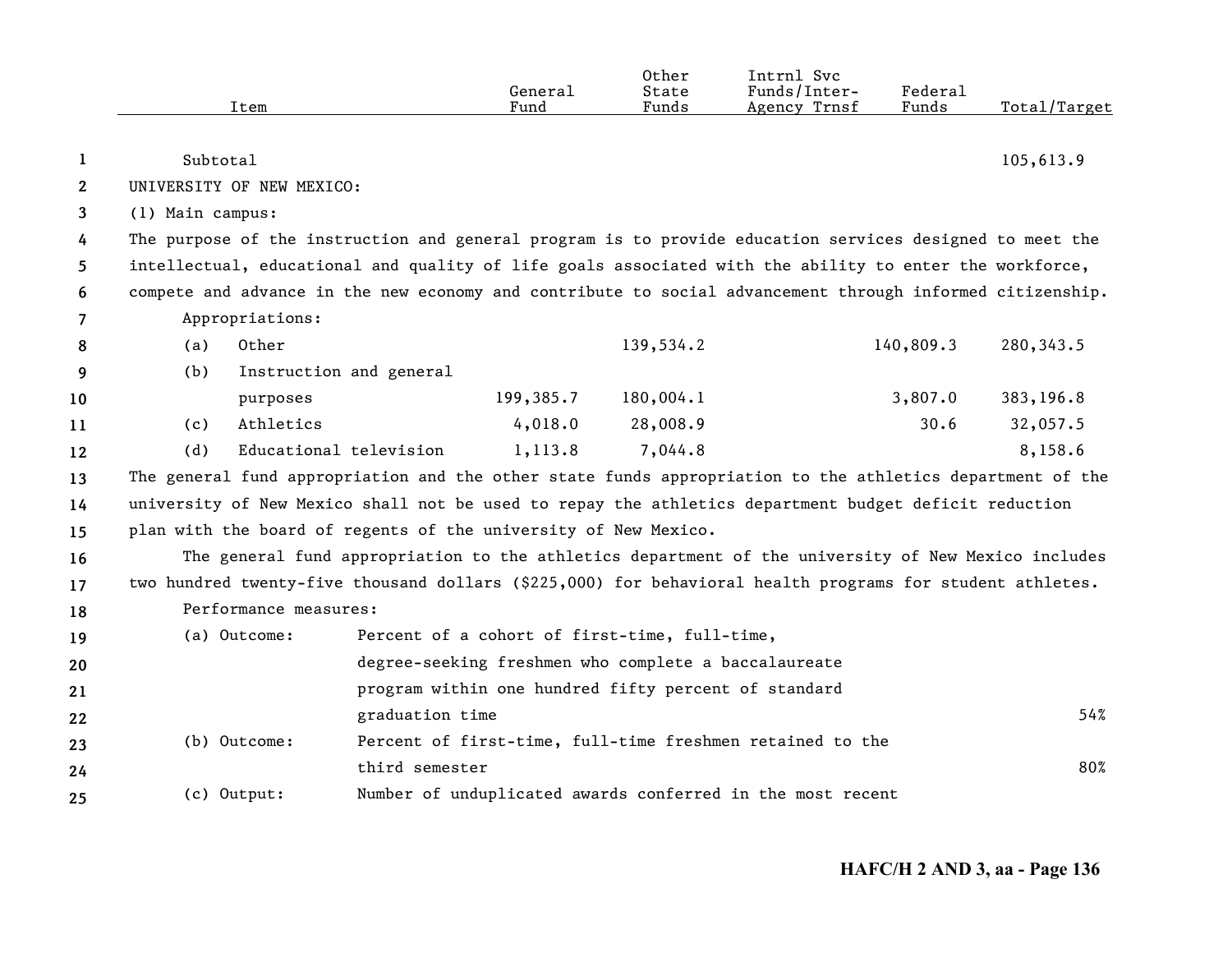|                |                                                                                                          | General                                                     |         | Other<br>State | Intrnl Svc<br>Funds/Inter- | Federal |              |
|----------------|----------------------------------------------------------------------------------------------------------|-------------------------------------------------------------|---------|----------------|----------------------------|---------|--------------|
|                | Item                                                                                                     | Fund                                                        |         | Funds          | Agency Trnsf               | Funds   | Total/Target |
|                |                                                                                                          |                                                             |         |                |                            |         |              |
| 1              |                                                                                                          | academic year                                               |         |                |                            |         | 5,736        |
| $\mathbf{2}$   | $(d)$ Output:                                                                                            | Number of credit hours delivered                            |         |                |                            |         | 594,708      |
| 3              | (e) Output:                                                                                              | Number of unduplicated baccalaureate degrees awarded        |         |                |                            |         | 3,971        |
| 4              | $(f)$ Output:                                                                                            | Number of students enrolled, by headcount                   |         |                |                            |         | 30,000       |
| 5              | $(g)$ Output:                                                                                            | Number of first-time freshmen enrolled, who graduated from  |         |                |                            |         |              |
| 6              |                                                                                                          | a New Mexico high school by headcount                       |         |                |                            |         | 200          |
| $\overline{7}$ | (2) Gallup branch:                                                                                       |                                                             |         |                |                            |         |              |
| 8              | The purpose of the instruction and general program at New Mexico's community colleges is to provide      |                                                             |         |                |                            |         |              |
| 9              | credit and noncredit postsecondary education and training opportunities to New Mexicans so they have the |                                                             |         |                |                            |         |              |
| 10             | skills to be competitive in the new economy and are able to participate in lifelong learning activities. |                                                             |         |                |                            |         |              |
| 11             | Appropriations:                                                                                          |                                                             |         |                |                            |         |              |
| 12             | Other<br>(a)                                                                                             |                                                             |         | 1,502.0        |                            | 824.0   | 2,326.0      |
| 13             | (b)                                                                                                      | Instruction and general                                     |         |                |                            |         |              |
| 14             | purposes                                                                                                 |                                                             | 8,997.2 | 6, 227.0       |                            | 410.0   | 15,634.2     |
| 15             | (c)                                                                                                      | Dual-credit adjustment                                      | 6.2     |                |                            |         | 6.2          |
| 16             | Performance measures:                                                                                    |                                                             |         |                |                            |         |              |
| 17             | (a) Outcome:                                                                                             | Percent of first-time, full-time freshmen retained to the   |         |                |                            |         |              |
| 18             |                                                                                                          | third semester                                              |         |                |                            |         | 65.5%        |
| 19             | $(b)$ Output:                                                                                            | Number of first-time freshmen enrolled, who graduated from  |         |                |                            |         |              |
| 20             |                                                                                                          | a New Mexico high school, by headcount                      |         |                |                            |         | 325          |
| 21             | (c) Output:                                                                                              | Number of students enrolled, by headcount                   |         |                |                            |         | 2,890        |
| 22             | (d) Output:                                                                                              | Number of unduplicated awards conferred in the most recent  |         |                |                            |         |              |
| 23             |                                                                                                          | academic year                                               |         |                |                            |         | 340          |
| 24             | (e) Outcome:                                                                                             | Percent of a cohort of first-time, full-time,               |         |                |                            |         |              |
| 25             |                                                                                                          | degree-seeking freshmen who complete an associate's program |         |                |                            |         |              |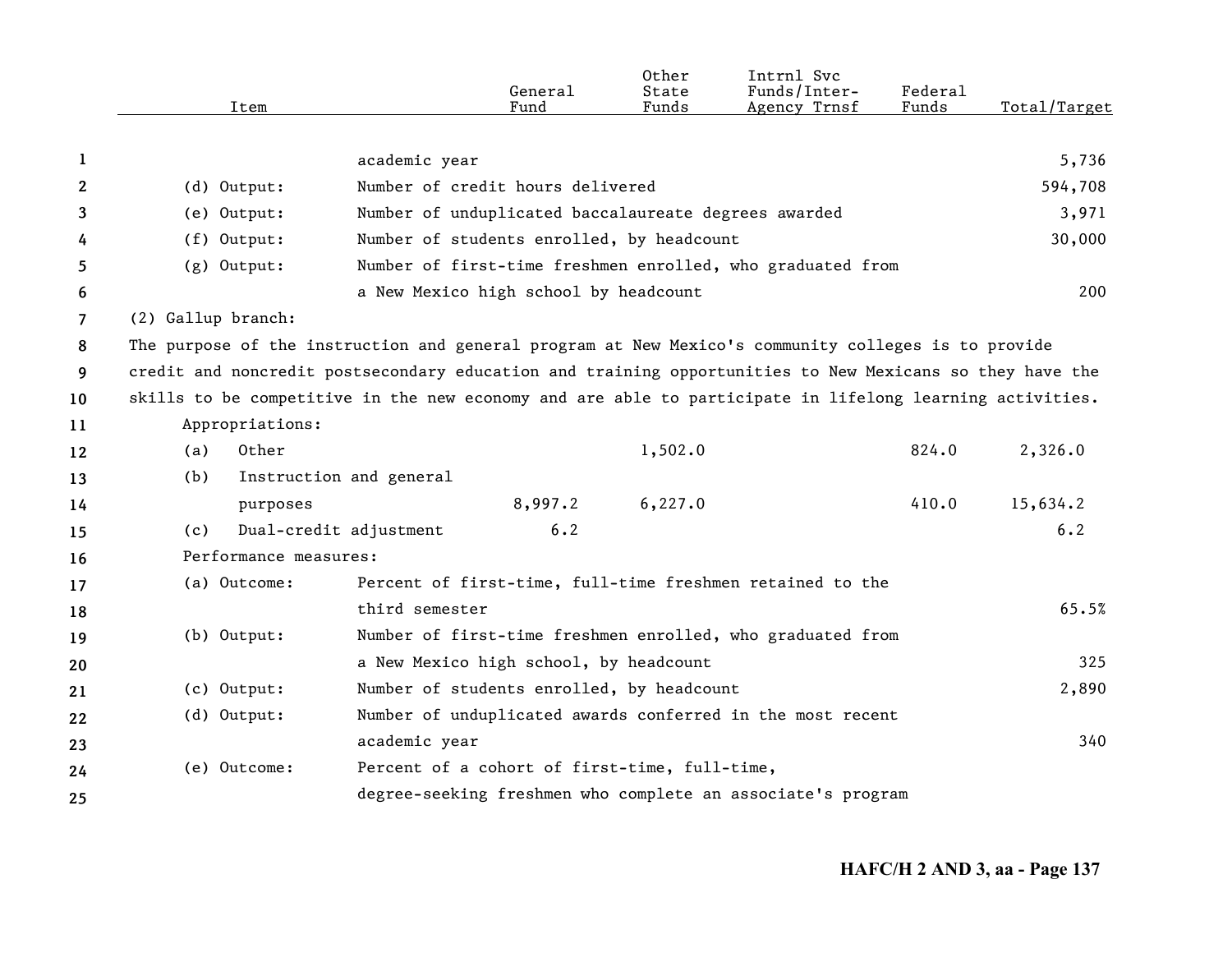|              | Item                   | General<br>Fund                                                                                          | Other<br>State<br>Funds | Intrnl Svc<br>Funds/Inter-<br>Agency Trnsf | <b>Federal</b><br>Funds | Total/Target |
|--------------|------------------------|----------------------------------------------------------------------------------------------------------|-------------------------|--------------------------------------------|-------------------------|--------------|
|              |                        |                                                                                                          |                         |                                            |                         |              |
| 1            |                        | within one hundred fifty percent of standard graduation time                                             |                         |                                            |                         | 15%          |
| $\mathbf{2}$ | (f) Output:            | Number of credit hours delivered                                                                         |                         |                                            |                         | 41,023       |
| 3            | (3) Los Alamos branch: |                                                                                                          |                         |                                            |                         |              |
| 4            |                        | The purpose of the instruction and general program at New Mexico's community colleges is to provide      |                         |                                            |                         |              |
| 5            |                        | credit and noncredit postsecondary education and training opportunities to New Mexicans so they have the |                         |                                            |                         |              |
| 6            |                        | skills to be competitive in the new economy and are able to participate in lifelong learning activities. |                         |                                            |                         |              |
| 7            | Appropriations:        |                                                                                                          |                         |                                            |                         |              |
| 8            | Other<br>(a)           |                                                                                                          | 381.0                   |                                            | 356.0                   | 737.0        |
| 9            | (b)                    | Instruction and general                                                                                  |                         |                                            |                         |              |
| 10           | purposes               | 1,927.6                                                                                                  | 2,717.0                 |                                            | 481.0                   | 5,125.6      |
| 11           | (c)                    | 26.1<br>Dual-credit adjustment                                                                           |                         |                                            |                         | 26.1         |
| 12           | Performance measures:  |                                                                                                          |                         |                                            |                         |              |
| 13           | (a) Outcome:           | Percent of a cohort of first-time, full-time, degree- or                                                 |                         |                                            |                         |              |
| 14           |                        | certificate-seeking community college students who complete                                              |                         |                                            |                         |              |
| 15           |                        | an academic program within one hundred fifty percent of                                                  |                         |                                            |                         |              |
| 16           |                        | standard graduation time                                                                                 |                         |                                            |                         | 11%          |
| 17           | (b) Outcome:           | Percent of first-time, full-time freshmen retained to the                                                |                         |                                            |                         |              |
| 18           |                        | third semester                                                                                           |                         |                                            |                         | 57.5%        |
| 19           | (c) Output:            | Number of students enrolled, by headcount                                                                |                         |                                            |                         | 930          |
| 20           | (d) Output:            | Number of first-time freshmen enrolled, who graduated from                                               |                         |                                            |                         |              |
| 21           |                        | a New Mexico high school, by headcount                                                                   |                         |                                            |                         | 100          |
| 22           | (e) Output:            | Number of unduplicated awards conferred in the most recent                                               |                         |                                            |                         |              |
| 23           |                        | academic year                                                                                            |                         |                                            |                         | 110          |
| 24           | (f) Output:            | Number of credit hours delivered                                                                         |                         |                                            |                         | 14,500       |
| 25           | (4) Valencia branch:   |                                                                                                          |                         |                                            |                         |              |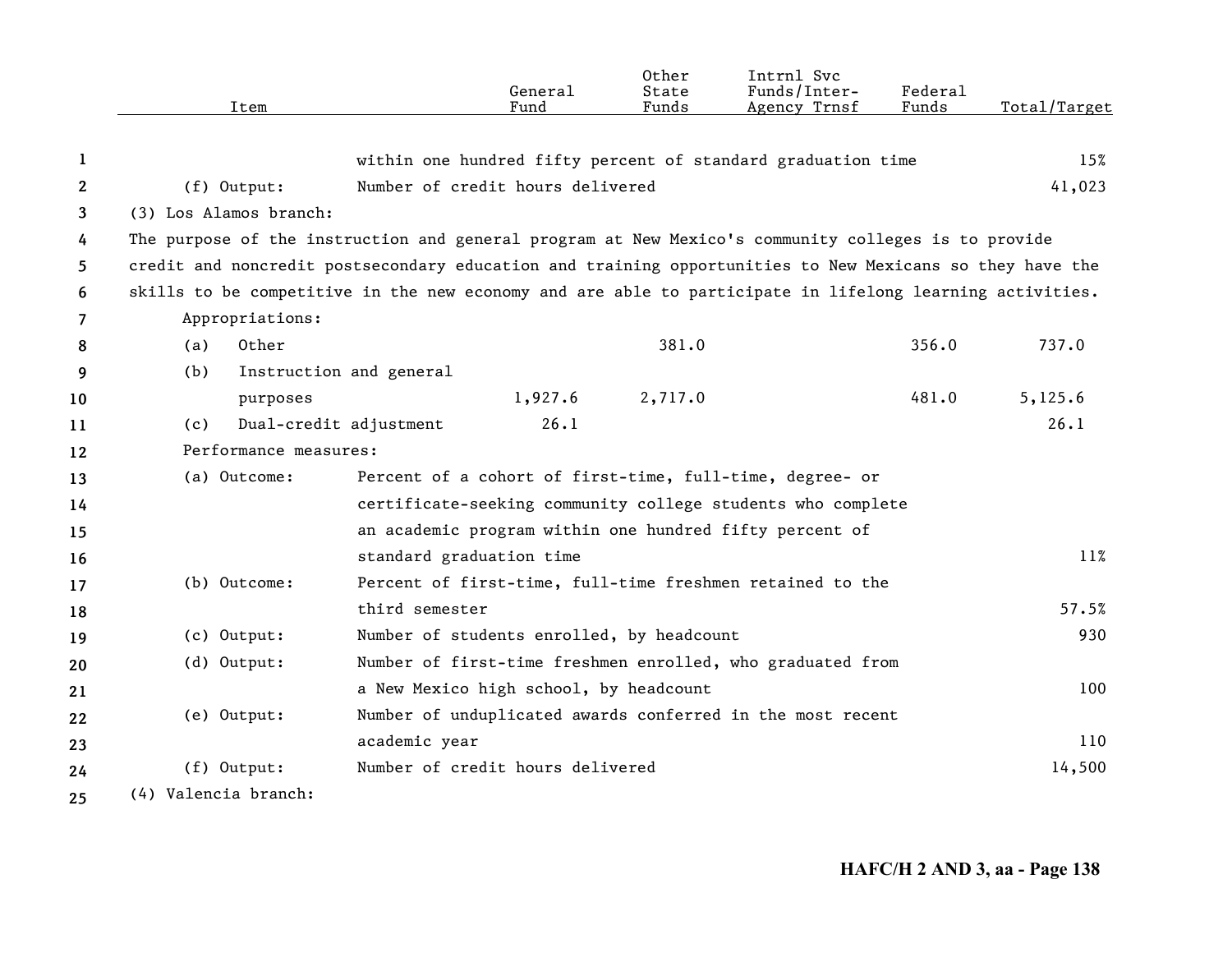|                       |                  | Item                    |                                                       | General<br>Fund | 0ther<br>State<br>Funds | Intrnl Svc<br>Funds/Inter-<br>Agency Trnsf                                                               | Federal<br>Funds | Total/Target |
|-----------------------|------------------|-------------------------|-------------------------------------------------------|-----------------|-------------------------|----------------------------------------------------------------------------------------------------------|------------------|--------------|
| 1                     |                  |                         |                                                       |                 |                         | The purpose of the instruction and general program at New Mexico's community colleges is to provide      |                  |              |
| $\mathbf{2}^{\prime}$ |                  |                         |                                                       |                 |                         | credit and noncredit postsecondary education and training opportunities to New Mexicans so they have the |                  |              |
| 3                     |                  |                         |                                                       |                 |                         | skills to be competitive in the new economy and are able to participate in lifelong learning activities. |                  |              |
| 4                     |                  | Appropriations:         |                                                       |                 |                         |                                                                                                          |                  |              |
| 5                     | (a)              | Other                   |                                                       |                 | 840.3                   |                                                                                                          | 1,975.6          | 2,815.9      |
| 6                     | (b)              | Instruction and general |                                                       |                 |                         |                                                                                                          |                  |              |
| 7                     |                  | purposes                |                                                       | 5,838.4         | 5,004.4                 |                                                                                                          | 430.7            | 11,273.5     |
| 8                     | (c)              | Dual-credit adjustment  |                                                       | 112.9           |                         |                                                                                                          |                  | 112.9        |
| 9                     |                  | Performance measures:   |                                                       |                 |                         |                                                                                                          |                  |              |
| 10                    |                  | (a) Outcome:            | Percent of a cohort of first-time, full-time,         |                 |                         |                                                                                                          |                  |              |
| 11                    |                  |                         |                                                       |                 |                         | degree-seeking freshmen students who complete an associate                                               |                  |              |
| 12                    |                  |                         | program within one hundred fifty percent of standard  |                 |                         |                                                                                                          |                  |              |
| 13                    |                  |                         | graduation time                                       |                 |                         |                                                                                                          |                  | 18%          |
| 14                    |                  | (b) Outcome:            |                                                       |                 |                         | Percent of first-time, full-time freshmen retained to the                                                |                  |              |
| 15                    |                  |                         | third semester                                        |                 |                         |                                                                                                          |                  | 65%          |
| 16                    |                  | (c) Output:             |                                                       |                 |                         | Number of certificates and associate degrees awarded within                                              |                  |              |
| 17                    |                  |                         | the most recent academic year                         |                 |                         |                                                                                                          |                  | 225          |
| 18                    |                  | (d) Output:             | Number of awards conferred to students in high-demand |                 |                         |                                                                                                          |                  |              |
| 19                    |                  |                         | fields in the most recent academic year               |                 |                         |                                                                                                          |                  | 16           |
| 20                    |                  | (e) Output:             | Number of credit hours delivered                      |                 |                         |                                                                                                          |                  | 27,856       |
| 21                    |                  | (f) Output:             |                                                       |                 |                         | Number of first-time freshmen enrolled, who graduated from                                               |                  |              |
| 22                    |                  |                         | a New Mexico high school, by headcount                |                 |                         |                                                                                                          |                  | 256          |
| 23                    |                  | (g) Output:             | Number of students enrolled, by headcount             |                 |                         |                                                                                                          |                  | 3,750        |
| 24                    | (5) Taos branch: |                         |                                                       |                 |                         |                                                                                                          |                  |              |
|                       |                  |                         |                                                       |                 |                         |                                                                                                          |                  |              |

**25** The purpose of the instruction and general program at New Mexico's community colleges is to provide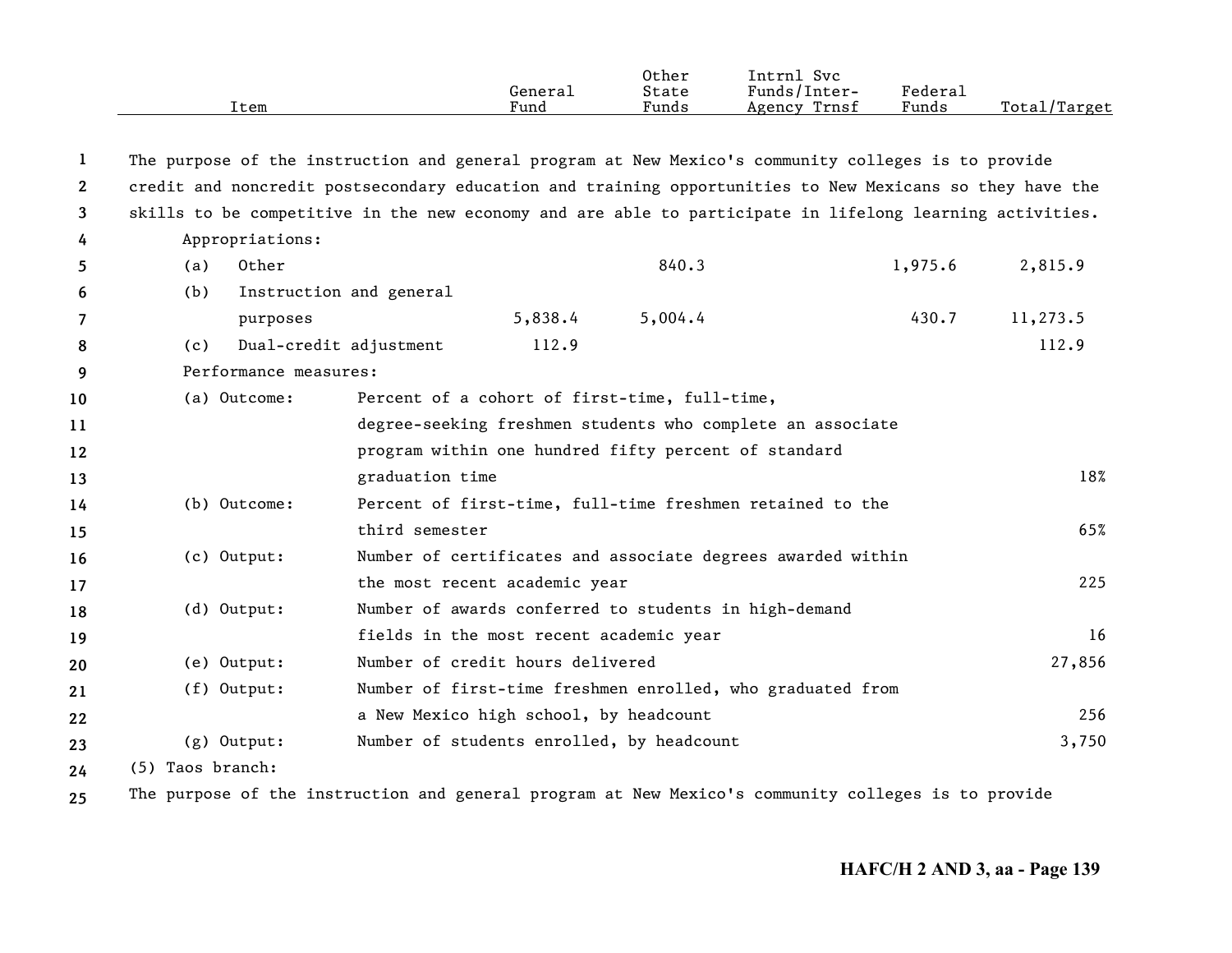|                       | Item                                                                                                     |                                                         | General<br>Fund                           | Other<br>State<br>Funds | Intrnl Svc<br>Funds/Inter-<br>Agency Trnsf                  | Federal<br>Funds | Total/Target |  |
|-----------------------|----------------------------------------------------------------------------------------------------------|---------------------------------------------------------|-------------------------------------------|-------------------------|-------------------------------------------------------------|------------------|--------------|--|
| 1                     | credit and noncredit postsecondary education and training opportunities to New Mexicans so they have the |                                                         |                                           |                         |                                                             |                  |              |  |
| $\mathbf{2}^{\prime}$ | skills to be competitive in the new economy and are able to participate in lifelong learning activities. |                                                         |                                           |                         |                                                             |                  |              |  |
| 3                     | Appropriations:                                                                                          |                                                         |                                           |                         |                                                             |                  |              |  |
| 4                     | Other<br>(a)                                                                                             |                                                         |                                           | 1,196.0                 |                                                             | 1,462.0          | 2,658.0      |  |
| 5                     | (b)                                                                                                      | Instruction and general                                 |                                           |                         |                                                             |                  |              |  |
| 6                     | purposes                                                                                                 |                                                         | 3,837.0                                   | 3,235.0                 |                                                             | 838.0            | 7,910.0      |  |
| 7                     | (c)                                                                                                      | Dual-credit adjustment                                  | 90.8                                      |                         |                                                             |                  | 90.8         |  |
| 8                     | Performance measures:                                                                                    |                                                         |                                           |                         |                                                             |                  |              |  |
| 9                     | (a) Outcome:                                                                                             |                                                         |                                           |                         | Percent of a cohort of first-time, full-time, degree- or    |                  |              |  |
| 10                    |                                                                                                          |                                                         |                                           |                         | certificate-seeking community college students who complete |                  |              |  |
| 11                    |                                                                                                          | an academic program within one hundred fifty percent of |                                           |                         |                                                             |                  |              |  |
| 12                    |                                                                                                          | standard graduation time                                |                                           |                         |                                                             |                  | 15%          |  |
| 13                    | (b) Outcome:                                                                                             |                                                         |                                           |                         | Percent of first-time, full-time freshmen retained to the   |                  |              |  |
| 14                    |                                                                                                          | third semester                                          |                                           |                         |                                                             |                  | 50%          |  |
| 15                    | (c) Output:                                                                                              |                                                         | Number of students enrolled, by headcount |                         |                                                             |                  | 1,200        |  |
| 16                    | (d) Output:                                                                                              |                                                         |                                           |                         | Number of unduplicated awards conferred in the most recent  |                  |              |  |
| 17                    |                                                                                                          | academic year                                           |                                           |                         |                                                             |                  | 135          |  |
| 18                    | (e) Output:                                                                                              |                                                         | Number of credit hours delivered          |                         |                                                             |                  | 12,591       |  |
| 19                    | (6) Research and public service projects:                                                                |                                                         |                                           |                         |                                                             |                  |              |  |
| 20                    | Appropriations:                                                                                          |                                                         |                                           |                         |                                                             |                  |              |  |
| 21                    | (a)                                                                                                      | Chicano and chicana studies                             | 100.0                                     |                         |                                                             |                  | 100.0        |  |
| 22                    | (b)                                                                                                      | Career soft skills and                                  |                                           |                         |                                                             |                  |              |  |
| 23                    |                                                                                                          | technical education                                     | 500.0                                     |                         |                                                             |                  | 500.0        |  |
| 24                    | (c)                                                                                                      | African American student                                |                                           |                         |                                                             |                  |              |  |
| 25                    | services                                                                                                 |                                                         | 50.0                                      |                         |                                                             |                  | 50.0         |  |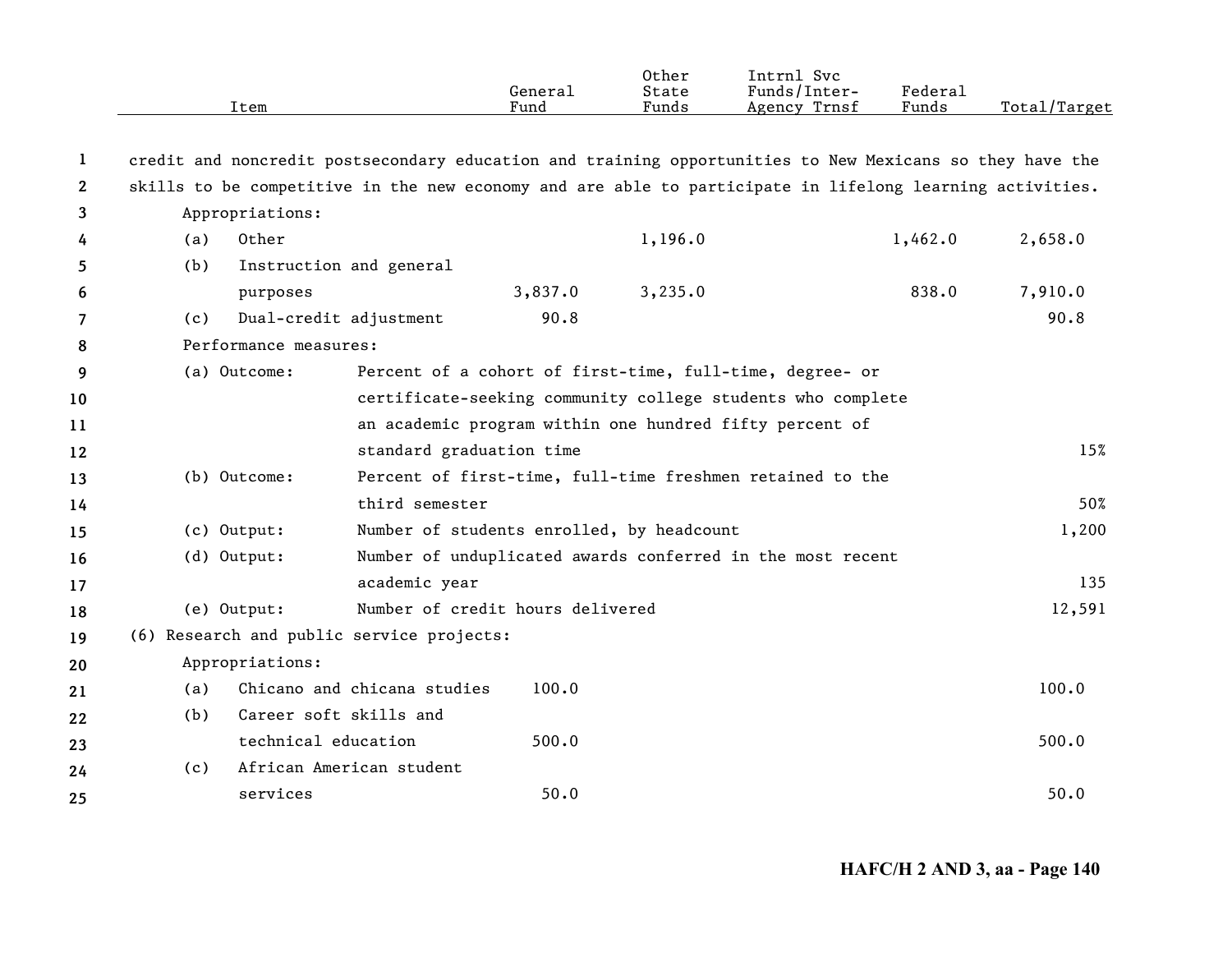|                |     | Item                        | General<br>Fund | Other<br>State<br>Funds | Intrnl Svc<br>Funds/Inter-<br>Agency Trnsf | Federal<br>Funds | Total/Target |
|----------------|-----|-----------------------------|-----------------|-------------------------|--------------------------------------------|------------------|--------------|
|                |     |                             |                 |                         |                                            |                  |              |
| $\mathbf 1$    | (d) | Native American studies     | 200.0           |                         |                                            |                  | 200.0        |
| $\mathbf{2}$   | (e) | Judicial selection          | 52.1            |                         |                                            |                  | 52.1         |
| 3              | (f) | Judicial education center   | 400.0           |                         |                                            |                  | 400.0        |
| 4              | (g) | Southwest research center   | 800.0           |                         |                                            |                  | 800.0        |
| 5              | (h) | Substance abuse program     | 71.7            |                         |                                            |                  | 71.7         |
| 6              | (i) | Resource geographic         |                 |                         |                                            |                  |              |
| $\overline{7}$ |     | information system          | 64.2            |                         |                                            |                  | 64.2         |
| 8              | (j) | Southwest Indian law clinic | 200.5           |                         |                                            |                  | 200.5        |
| 9              | (k) | Geospatial and population   |                 |                         |                                            |                  |              |
| 10             |     | studies/bureau of business  |                 |                         |                                            |                  |              |
| 11             |     | and economic research       | 374.3           |                         |                                            |                  | 374.3        |
| 12             | (1) | New Mexico historical       |                 |                         |                                            |                  |              |
| 13             |     | review                      | 45.5            |                         |                                            |                  | 45.5         |
| 14             | (m) | Ibero-American education    | 85.5            |                         |                                            |                  | 85.5         |
| 15             | (n) | Manufacturing engineering   |                 |                         |                                            |                  |              |
| 16             |     | program                     | 537.0           |                         |                                            |                  | 537.0        |
| 17             | (o) | Wildlife law education      | 93.0            |                         |                                            |                  | 93.0         |
| 18             | (p) | Morrissey hall programs     | 194.2           |                         |                                            |                  | 194.2        |
| 19             | (q) | Africana studies            | 300.0           |                         |                                            |                  | 300.0        |
| 20             | (r) | Disabled student services   | 176.1           |                         |                                            |                  | 176.1        |
| 21             | (s) | Minority student services   | 706.6           |                         |                                            |                  | 706.6        |
| 22             | (t) | Community-based education   | 545.4           |                         |                                            |                  | 545.4        |
| 23             | (u) | Corrine Wolfe children's    |                 |                         |                                            |                  |              |
| 24             |     | law center                  | 165.0           |                         |                                            |                  | 165.0        |
| 25             | (v) | Mock trials program         | 125.0           |                         |                                            |                  | 125.0        |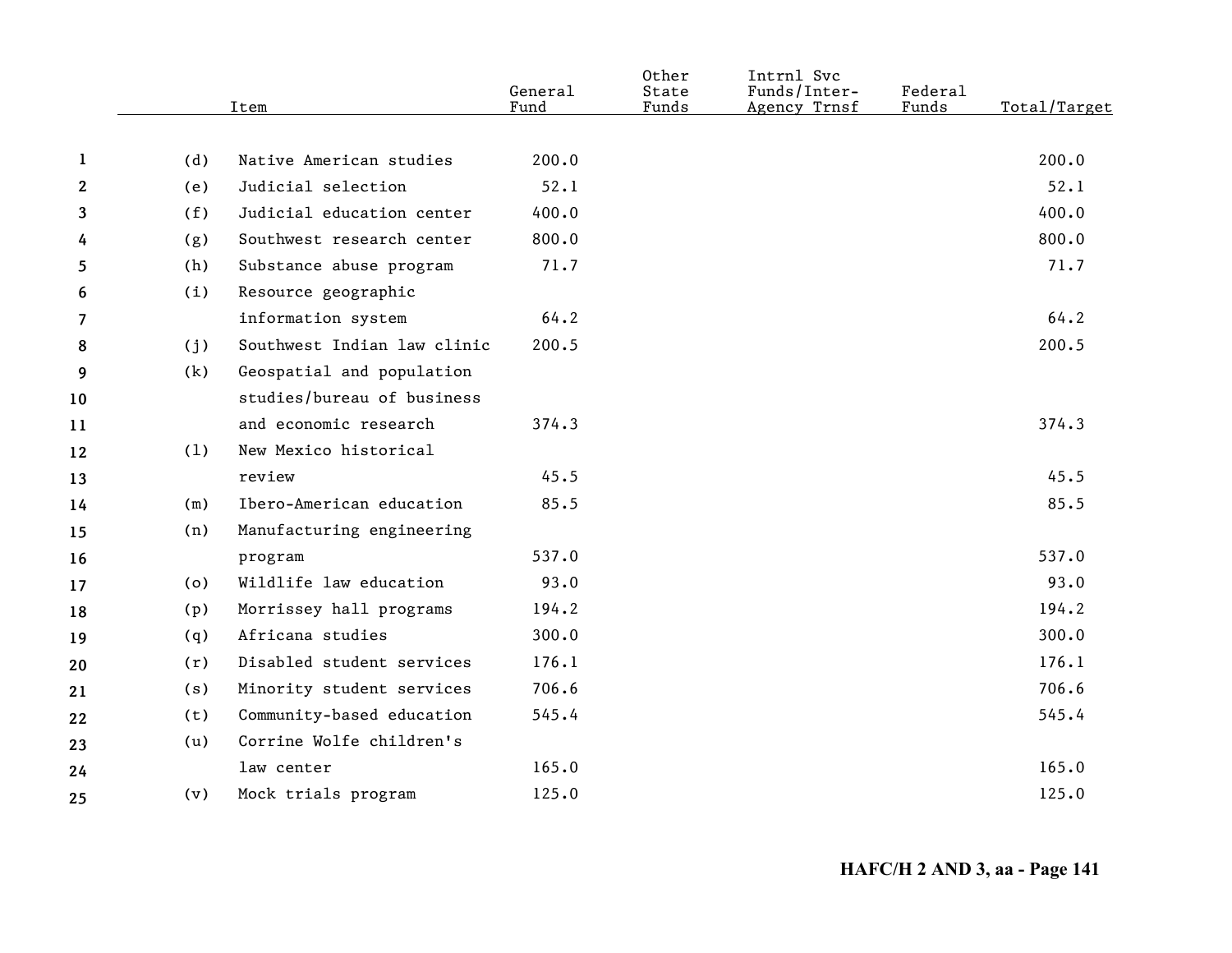|              |           | Item                                                                                                      | General<br>Fund | Other<br>State<br>Funds | Intrnl Svc<br>Funds/Inter-<br>Agency Trnsf | Federal<br>Funds | Total/Target |
|--------------|-----------|-----------------------------------------------------------------------------------------------------------|-----------------|-------------------------|--------------------------------------------|------------------|--------------|
|              |           |                                                                                                           |                 |                         |                                            |                  |              |
| $\mathbf{1}$ | (w)       | Utton transboundary                                                                                       |                 |                         |                                            |                  |              |
| 2            |           | resources center                                                                                          | 430.8           |                         |                                            |                  | 430.8        |
| 3            | (x)       | Student mentoring program                                                                                 | 280.5           |                         |                                            |                  | 280.5        |
| 4            | (y)       | Land grant studies                                                                                        | 124.9           |                         |                                            |                  | 124.9        |
| 5            | (z)       | Veterans center                                                                                           | 250.0           |                         |                                            |                  | 250.0        |
| 6            | (aa)      | Gallup branch - nurse                                                                                     |                 |                         |                                            |                  |              |
| 7            |           | expansion                                                                                                 | 192.1           |                         |                                            |                  | 192.1        |
| 8            | (bb)      | Valencia branch - nurse                                                                                   |                 |                         |                                            |                  |              |
| 9            |           | expansion                                                                                                 | 155.8           |                         |                                            |                  | 155.8        |
| 10           | (cc)      | Taos branch - nurse                                                                                       |                 |                         |                                            |                  |              |
| 11           |           | expansion                                                                                                 | 223.8           |                         |                                            |                  | 223.8        |
| 12           | (dd)      | Gallup branch - workforce                                                                                 |                 |                         |                                            |                  |              |
| 13           |           | development programs                                                                                      | 200.0           |                         |                                            |                  | 200.0        |
| 14           | (ee)      | University of New Mexico                                                                                  |                 |                         |                                            |                  |              |
| 15           |           | press                                                                                                     | 150.0           |                         |                                            |                  | 150.0        |
| 16           | (ff)      | Grow your own teachers                                                                                    |                 |                         |                                            |                  |              |
| 17           |           | network                                                                                                   | 400.0           |                         |                                            |                  | 400.0        |
| 18           |           | (7) Health sciences center:                                                                               |                 |                         |                                            |                  |              |
| 19           |           | The purpose of the instruction and general program of the university of New Mexico health sciences center |                 |                         |                                            |                  |              |
| 20           |           | is to provide educational, clinical and research support for the advancement of the health of all New     |                 |                         |                                            |                  |              |
| 21           | Mexicans. |                                                                                                           |                 |                         |                                            |                  |              |
| 22           |           | Appropriations:                                                                                           |                 |                         |                                            |                  |              |
| 23           | (a)       | Other                                                                                                     |                 | 388,000.0               |                                            | 94,900.0         | 482,900.0    |
| 24           | (b)       | Instruction and general                                                                                   |                 |                         |                                            |                  |              |
| 25           |           | purposes                                                                                                  | 63,148.0        | 62,551.9                |                                            | 4,000.0          | 129,699.9    |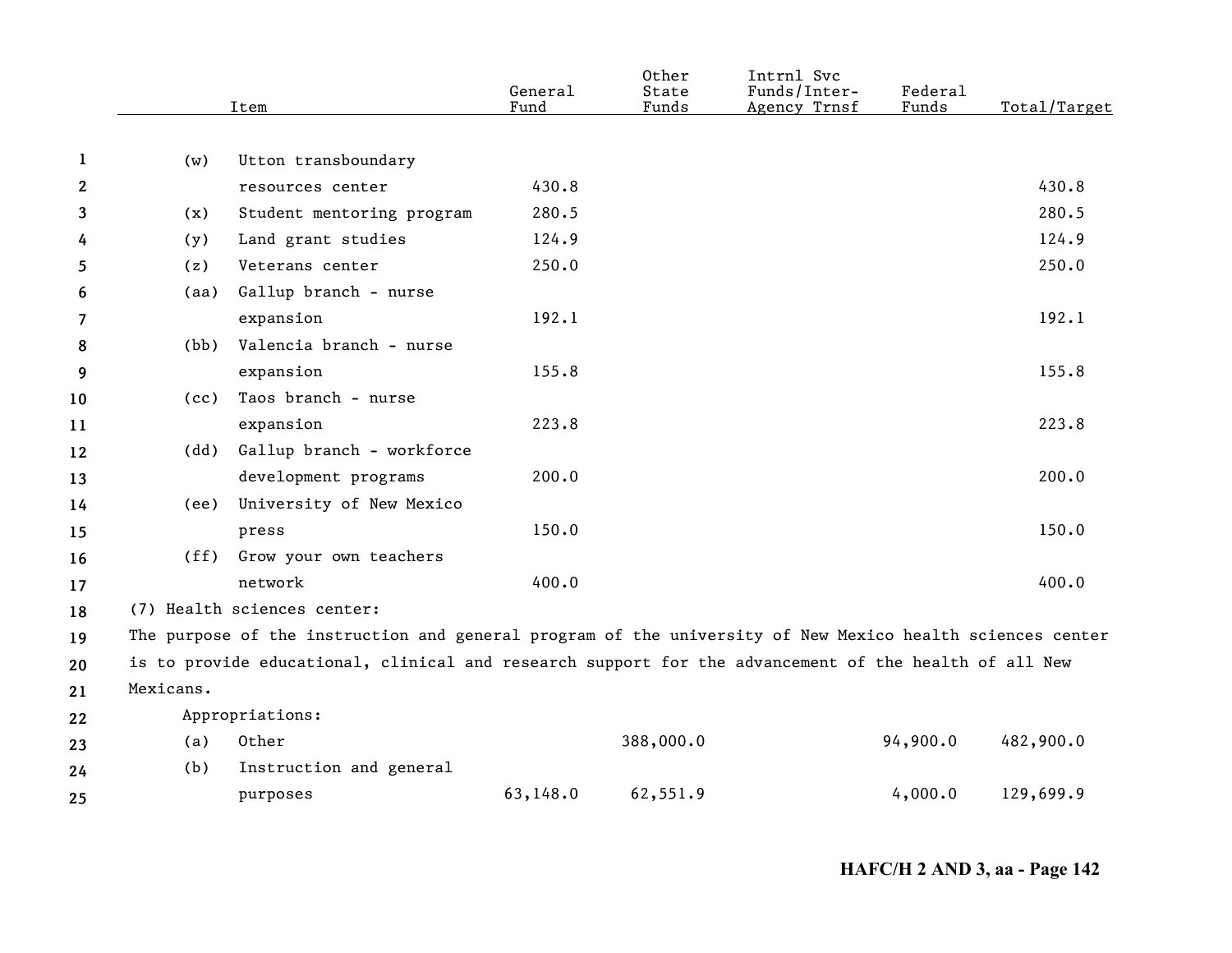|              |                       | Item                                                                                                     | General<br>Fund                                    | Other<br>State<br>Funds | Intrnl Svc<br>Funds/Inter-<br>Agency Trnsf              | Federal<br>Funds | Total/Target |  |  |  |
|--------------|-----------------------|----------------------------------------------------------------------------------------------------------|----------------------------------------------------|-------------------------|---------------------------------------------------------|------------------|--------------|--|--|--|
| 1            |                       | The other state funds appropriation to the health sciences center of the university of New Mexico in the |                                                    |                         |                                                         |                  |              |  |  |  |
| $\mathbf{2}$ |                       | instruction and general purposes category includes five hundred eighty-one thousand five hundred dollars |                                                    |                         |                                                         |                  |              |  |  |  |
| 3            |                       | (\$581,500) from the tobacco settlement program fund.                                                    |                                                    |                         |                                                         |                  |              |  |  |  |
| 4            | Performance measures: |                                                                                                          |                                                    |                         |                                                         |                  |              |  |  |  |
| 5            |                       | (a) Output:                                                                                              |                                                    |                         | Pass rate of medical school students on United States   |                  |              |  |  |  |
| 6            |                       |                                                                                                          |                                                    |                         | medical licensing examination, step two clinical skills |                  |              |  |  |  |
| 7            |                       | exam, on first attempt                                                                                   |                                                    |                         |                                                         |                  | 96%          |  |  |  |
| 8            |                       | (b) Outcome:                                                                                             | Percent of nursing graduates passing the requisite |                         |                                                         |                  |              |  |  |  |
| 9            |                       |                                                                                                          | licensure exam on first attempt                    |                         |                                                         |                  | 80%          |  |  |  |
| 10           |                       | (8) Health sciences center research and public service projects:                                         |                                                    |                         |                                                         |                  |              |  |  |  |
| 11           |                       | Appropriations:                                                                                          |                                                    |                         |                                                         |                  |              |  |  |  |
| 12           | (a)                   | New Mexico bioscience                                                                                    |                                                    |                         |                                                         |                  |              |  |  |  |
| 13           |                       | authority                                                                                                | 313.0                                              | 62.0                    |                                                         |                  | 375.0        |  |  |  |
| 14           | (b)                   | Financial aid for medical                                                                                |                                                    |                         |                                                         |                  |              |  |  |  |
| 15           |                       | school                                                                                                   | 200.0                                              |                         |                                                         |                  | 200.0        |  |  |  |
| 16           | (c)                   | Graduate medical education/                                                                              |                                                    |                         |                                                         |                  |              |  |  |  |
| 17           |                       | residencies                                                                                              | 2,161.9                                            |                         |                                                         |                  | 2,161.9      |  |  |  |
| 18           | (d)                   | Office of medical                                                                                        |                                                    |                         |                                                         |                  |              |  |  |  |
| 19           |                       | investigator                                                                                             | 5,539.3                                            | 4,700.8                 |                                                         |                  | 10, 240.1    |  |  |  |
| 20           | (e)                   | Native American suicide                                                                                  |                                                    |                         |                                                         |                  |              |  |  |  |
| 21           |                       | prevention                                                                                               | 95.4                                               |                         |                                                         |                  | 95.4         |  |  |  |
| 22           | (f)                   | Minority student services                                                                                | 182.9                                              |                         |                                                         |                  | 182.9        |  |  |  |
| 23           | (g)                   | Children's psychiatric                                                                                   |                                                    |                         |                                                         |                  |              |  |  |  |
| 24           |                       | hospital                                                                                                 | 7,891.6                                            | 11,800.0                |                                                         |                  | 19,691.6     |  |  |  |
| 25           | (h)                   | Carrie Tingley hospital                                                                                  | 5,880.1                                            | 16,501.4                |                                                         |                  | 22,381.5     |  |  |  |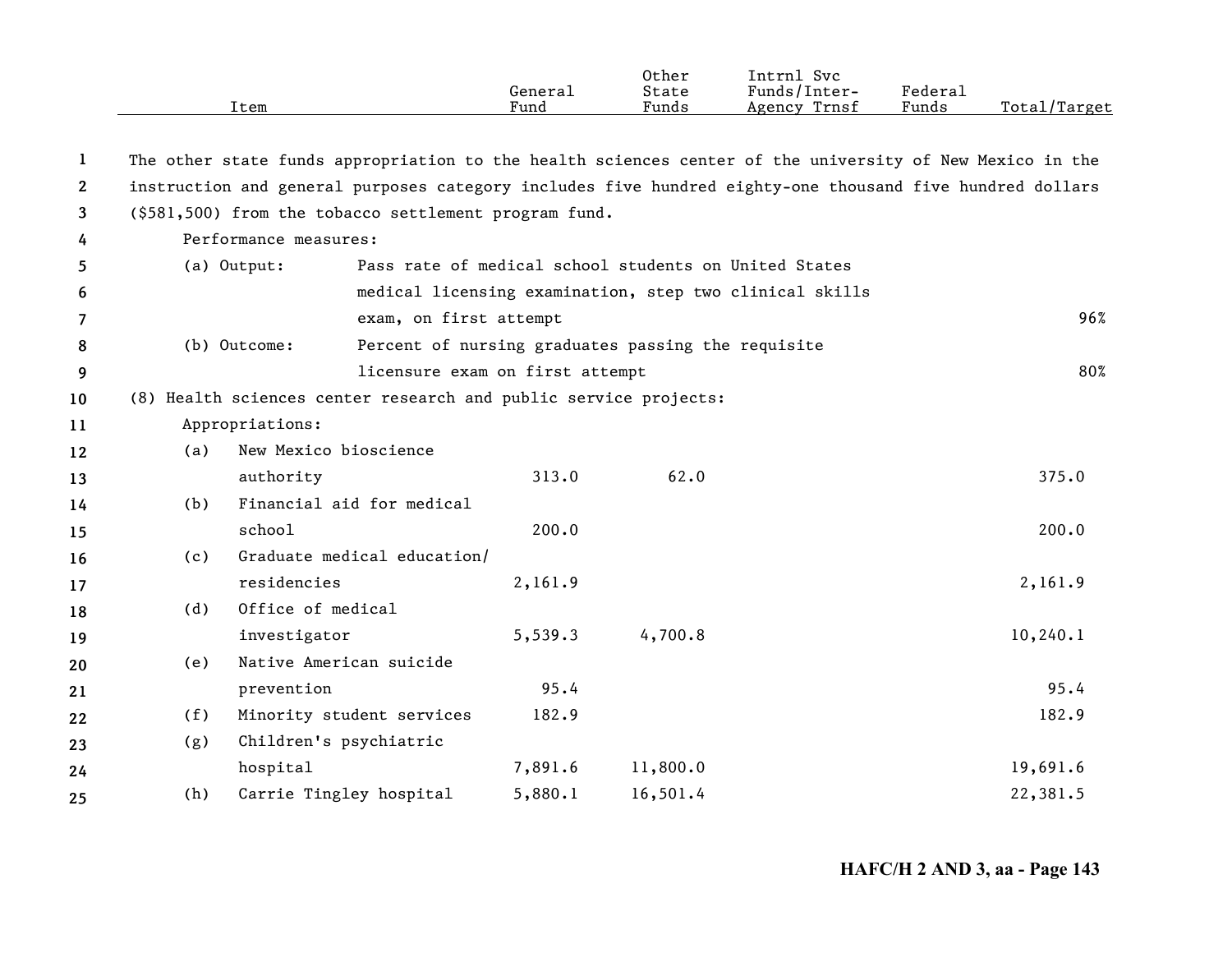|              | Item |                            | General<br>Fund | Other<br>State<br>Funds | Intrnl Svc<br>Funds/Inter-<br>Agency Trnsf | Federal<br>Funds | Total/Target |
|--------------|------|----------------------------|-----------------|-------------------------|--------------------------------------------|------------------|--------------|
|              |      |                            |                 |                         |                                            |                  |              |
| -1           | (i)  | Newborn intensive care     | 3,270.7         | 50.0                    |                                            | 190.3            | 3,511.0      |
| $\mathbf{2}$ | (j)  | Pediatric oncology         | 1,272.3         | 250.0                   |                                            |                  | 1,522.3      |
| 3            | (k)  | Poison and drug            |                 |                         |                                            |                  |              |
| 4            |      | information center         | 1,572.0         | 600.0                   |                                            | 150.0            | 2,322.0      |
| 5            | (1)  | Nurse expansion            | 1,012.3         |                         |                                            |                  | 1,012.3      |
| 6            | (m)  | Medical residents          |                 | 34,394.8                |                                            | 6,969.7          | 41,364.5     |
| 7            | (n)  | Cancer center              | 5,953.2         | 5,733.9                 |                                            | 13,200.0         | 24,887.1     |
| 8            | (o)  | Genomics, biocomputing     |                 |                         |                                            |                  |              |
| 9            |      | and environmental          |                 |                         |                                            |                  |              |
| 10           |      | health research            |                 | 1,300.0                 |                                            | 6,000.0          | 7,300.0      |
| 11           | (p)  | Trauma specialty           |                 |                         |                                            |                  |              |
| 12           |      | education                  |                 | 250.0                   |                                            |                  | 250.0        |
| 13           | (q)  | Pediatrics specialty       |                 |                         |                                            |                  |              |
| 14           |      | education                  |                 | 250.0                   |                                            |                  | 250.0        |
| 15           | (r)  | Native American health     |                 |                         |                                            |                  |              |
| 16           |      | center                     | 261.3           |                         |                                            |                  | 261.3        |
| 17           | (s)  | Graduate nurse education   | 1,758.6         |                         |                                            |                  | 1,758.6      |
| 18           | (t)  | Child abuse evaluation     |                 |                         |                                            |                  |              |
| 19           |      | center                     | 150.0           |                         |                                            |                  | 150.0        |
| 20           | (u)  | Hepatitis community health |                 |                         |                                            |                  |              |
| 21           |      | outcomes                   | 2,756.0         | 557.0                   |                                            |                  | 3,313.0      |
| 22           | (v)  | Comprehensive movement     |                 |                         |                                            |                  |              |
| 23           |      | disorders clinic           | 300.0           |                         |                                            |                  | 300.0        |
| 24           | (w)  | New Mexico nursing         |                 |                         |                                            |                  |              |
| 25           |      | education consortium       | 250.0           |                         |                                            |                  | 250.0        |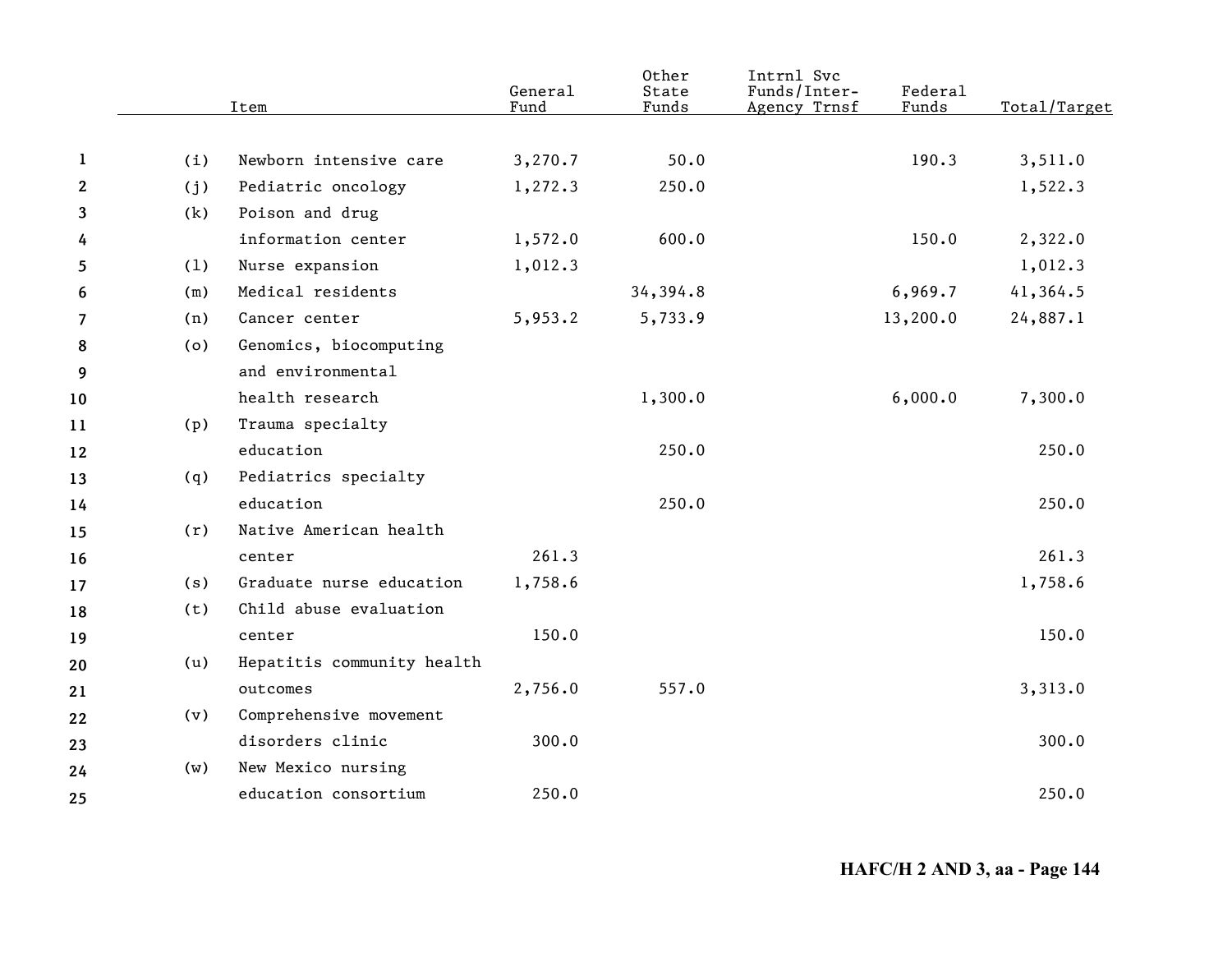|                       |                  | Item                                                                                                      | General<br>Fund | Other<br>State<br>Funds | Intrnl Svc<br>Funds/Inter-<br>Agency Trnsf | Federal<br>Funds | Total/Target |
|-----------------------|------------------|-----------------------------------------------------------------------------------------------------------|-----------------|-------------------------|--------------------------------------------|------------------|--------------|
|                       |                  |                                                                                                           |                 |                         |                                            |                  |              |
| 1                     | (x)              | Office of medical                                                                                         |                 |                         |                                            |                  |              |
| $\mathbf{2}^{\prime}$ |                  | investigator grief services                                                                               | 220.0           | 150.0                   |                                            |                  | 370.0        |
| 3                     | (y)              | Physician assistant program                                                                               |                 |                         |                                            |                  |              |
| 4                     |                  | and nurse practitioners                                                                                   | 373.8           |                         |                                            |                  | 373.8        |
| 5.                    |                  | The general fund appropriation to the cancer center of the health sciences center research and public     |                 |                         |                                            |                  |              |
| 6                     |                  | service projects program of the university of New Mexico includes two hundred fifty thousand dollars      |                 |                         |                                            |                  |              |
| $\overline{7}$        |                  | (\$250,000) for cervical cancer research.                                                                 |                 |                         |                                            |                  |              |
| 8                     |                  | The other state funds appropriations to the health sciences center research and public service            |                 |                         |                                            |                  |              |
| 9                     |                  | projects program of the university of New Mexico include two million two hundred seventy-seven thousand   |                 |                         |                                            |                  |              |
| 10                    |                  | six hundred dollars $(52, 277, 600)$ from the tobacco settlement program fund.                            |                 |                         |                                            |                  |              |
| 11                    | Subtotal         |                                                                                                           |                 |                         |                                            |                  | 1,517,790.8  |
| 12                    |                  | NEW MEXICO STATE UNIVERSITY:                                                                              |                 |                         |                                            |                  |              |
| 13                    | (1) Main campus: |                                                                                                           |                 |                         |                                            |                  |              |
| 14                    |                  | The purpose of the instruction and general program is to provide education services designed to meet the  |                 |                         |                                            |                  |              |
| 15                    |                  | intellectual, educational and quality of life goals associated with the ability to enter the workforce,   |                 |                         |                                            |                  |              |
| 16                    |                  | compete and advance in the new economy and contribute to social advancement through informed citizenship. |                 |                         |                                            |                  |              |
| 17                    |                  | Appropriations:                                                                                           |                 |                         |                                            |                  |              |
| 18                    | (a)              | Other                                                                                                     |                 | 62,700.0                |                                            | 77,600.0         | 140,300.0    |
| 19                    | (b)              | Instruction and general                                                                                   |                 |                         |                                            |                  |              |
| 20                    |                  | purposes                                                                                                  | 122,313.9       | 110,200.0               |                                            | 2,200.0          | 234,713.9    |
| 21                    | (c)              | Athletics                                                                                                 | 3,949.1         | 13,300.0                |                                            |                  | 17,249.1     |
| 22                    | (d)              | Educational television                                                                                    | 1,054.3         | 1,000.0                 |                                            |                  | 2,054.3      |
| 23                    |                  | The general fund appropriation and the other state funds appropriation to the athletics department of New |                 |                         |                                            |                  |              |
| 24                    |                  | Mexico state university shall not be used to repay the athletics department budget deficit reduction plan |                 |                         |                                            |                  |              |
| 25                    |                  | with the board of regents of New Mexico state university.                                                 |                 |                         |                                            |                  |              |

**25**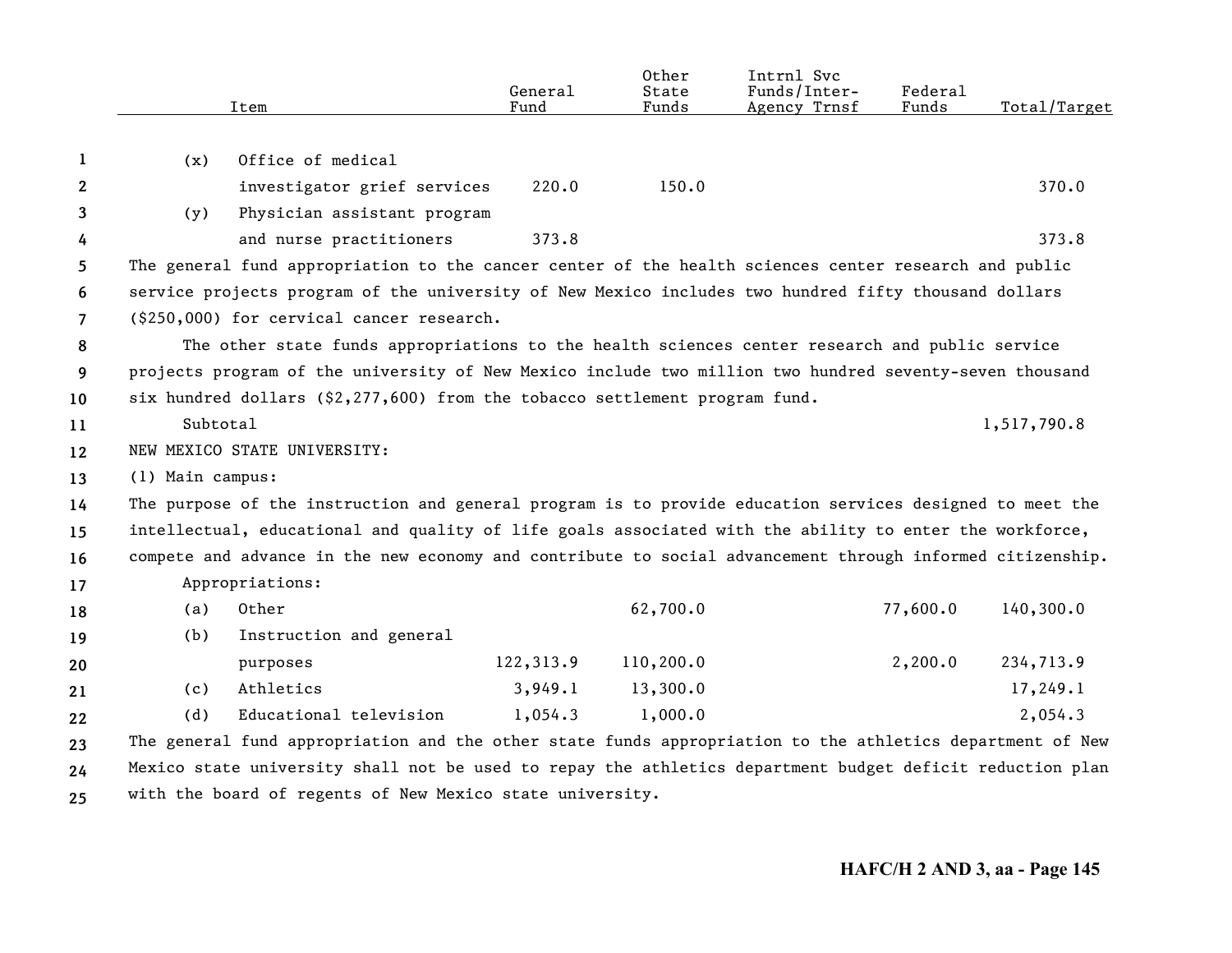|      | General | Other<br>State | Intrn1<br>Svc<br>Funds/Inter- | Federal |                    |
|------|---------|----------------|-------------------------------|---------|--------------------|
| Item | Fund    | Funds          | Trnsf<br>Agency               | Funds   | l/Target<br>Total/ |

| -1           |                        | The general fund appropriation to the athletics department of New Mexico state university includes        |                    |     |
|--------------|------------------------|-----------------------------------------------------------------------------------------------------------|--------------------|-----|
| $\mathbf{2}$ |                        | two hundred twenty-five thousand dollars (\$225,000) for behavioral health programs for student athletes. |                    |     |
| 3            |                        | The college of agriculture, consumer and environmental sciences of New Mexico state university            |                    |     |
| 4            |                        | shall transfer the staff position and funding for the rodeo coach to the athletics department.            |                    |     |
| 5            | Performance measures:  |                                                                                                           |                    |     |
| 6            | (a) Outcome:           | Percent of a cohort of first-time, full-time,                                                             |                    |     |
| 7            |                        | degree-seeking freshmen who complete a baccalaureate                                                      |                    |     |
| 8            |                        | program within one hundred fifty percent of standard                                                      |                    |     |
| 9            |                        | graduation time                                                                                           |                    | 49% |
| 10           | $(b)$ Output:          | Number of unduplicated degree awards in the most recent                                                   |                    |     |
| 11           |                        | academic year, reported by baccalaureate, masters and                                                     |                    |     |
| 12           |                        | doctorate degrees                                                                                         | 3,300              |     |
| 13           | (c) Outcome:           | Percent of first-time, full-time freshmen retained to the                                                 |                    |     |
| 14           |                        | third semester                                                                                            |                    | 76% |
| 15           | $(d)$ Output:          | Number of students enrolled, by headcount                                                                 | 15,000             |     |
| 16           | (e) Output:            | Number of first-time freshmen enrolled, who graduated from                                                |                    |     |
| 17           |                        | a New Mexico high school, by headcount                                                                    | 1,600              |     |
| 18           | $(f)$ Output:          | Number of credit hours delivered                                                                          | 167,000            |     |
| 19           | (2) Alamogordo branch: |                                                                                                           |                    |     |
| 20           |                        | The purpose of the instruction and general program at New Mexico's community colleges is to provide       |                    |     |
| 21           |                        | credit and noncredit postsecondary education and training opportunities to New Mexicans so they have the  |                    |     |
| 22           |                        | skills to be competitive in the new economy and are able to participate in lifelong learning activities.  |                    |     |
| 23           | Appropriations:        |                                                                                                           |                    |     |
| 24           | Other<br>(a)           | 700.0                                                                                                     | 1,574.0<br>2,274.0 |     |
| 25           | (b)                    | Instruction and general                                                                                   |                    |     |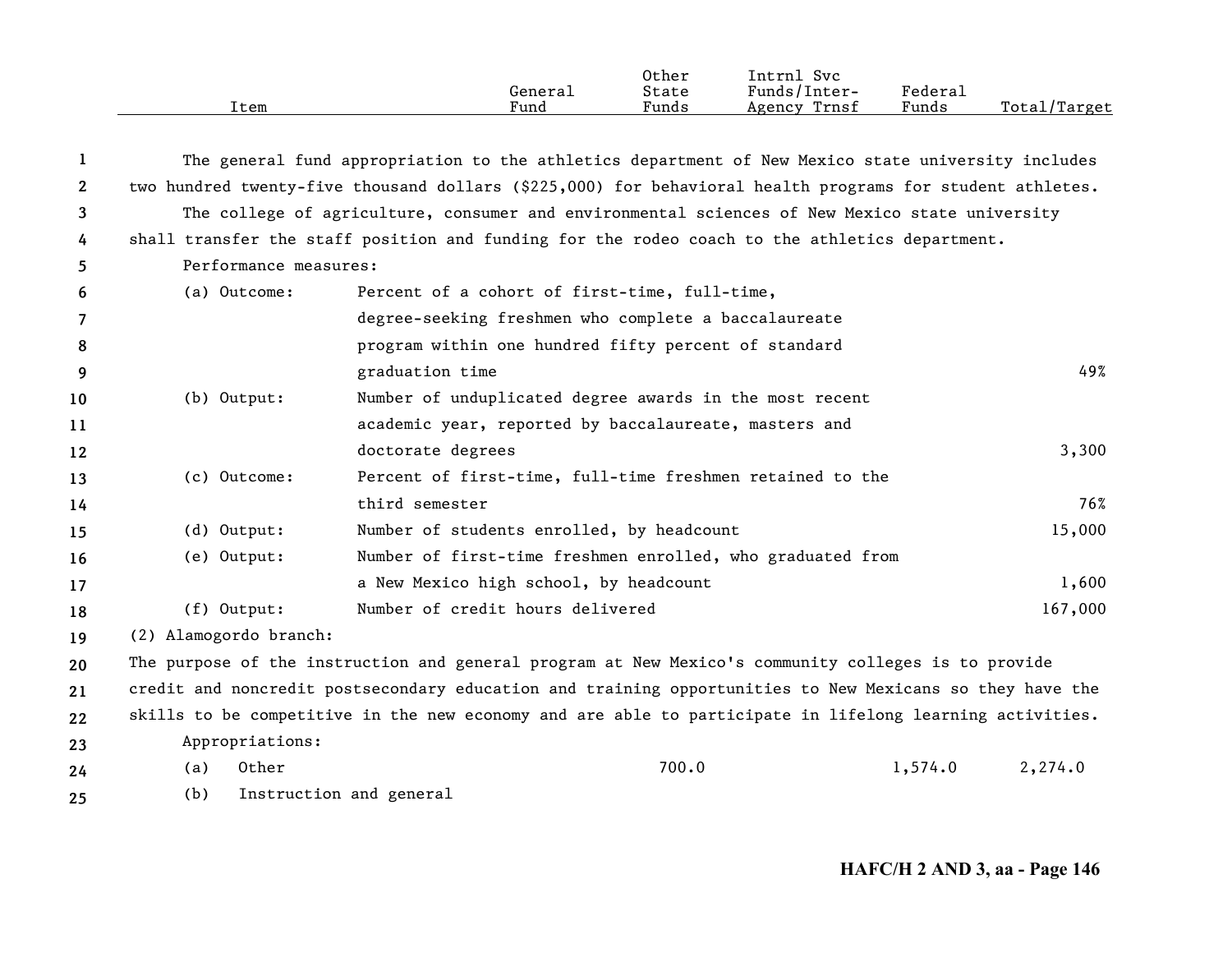|              | Item                                                                                                     |                          | General<br>Fund                                    | Other<br>State<br>Funds | Intrnl Svc<br>Funds/Inter-<br>Agency Trnsf                  | Federal<br>Funds | Total/Target |
|--------------|----------------------------------------------------------------------------------------------------------|--------------------------|----------------------------------------------------|-------------------------|-------------------------------------------------------------|------------------|--------------|
| 1            | purposes                                                                                                 |                          | 7,374.9                                            | 3,600.0                 |                                                             | 400.0            | 11,374.9     |
| $\mathbf{2}$ | (c)                                                                                                      | Dual-credit adjustment   | 34.6                                               |                         |                                                             |                  | 34.6         |
| 3            | Performance measures:                                                                                    |                          |                                                    |                         |                                                             |                  |              |
| 4            | (a) Outcome:                                                                                             |                          |                                                    |                         | Percent of a cohort of first-time, full-time, degree- or    |                  |              |
| 5            |                                                                                                          |                          |                                                    |                         | certificate-seeking community college students who complete |                  |              |
| 6            |                                                                                                          |                          |                                                    |                         | an academic program within one hundred fifty percent of     |                  |              |
| 7            |                                                                                                          | standard graduation time |                                                    |                         |                                                             |                  | 14%          |
| 8            | (b) Outcome:                                                                                             |                          |                                                    |                         | Percent of first-time, full-time freshmen retained to the   |                  |              |
| 9            |                                                                                                          | third semester           |                                                    |                         |                                                             |                  | 55%          |
| 10           | (c) Output:                                                                                              |                          |                                                    |                         | Number of certificates and associate degrees awarded within |                  |              |
| 11           |                                                                                                          |                          | the most recent academic year                      |                         |                                                             |                  | 150          |
| 12           | $(d)$ Output:                                                                                            |                          |                                                    |                         | Number of first-time freshmen enrolled, who graduated from  |                  |              |
| 13           |                                                                                                          |                          | a New Mexico high school, by headcount             |                         |                                                             |                  | 150          |
| 14           | (e) Output:                                                                                              |                          | Number of credit hours delivered                   |                         |                                                             |                  | 24,000       |
| 15           | $(f)$ Output:                                                                                            |                          | Number of students enrolled reported, by headcount |                         |                                                             |                  | 3,115        |
| 16           | (3) Carlsbad branch:                                                                                     |                          |                                                    |                         |                                                             |                  |              |
| 17           | The purpose of the instruction and general program at New Mexico's community colleges is to provide      |                          |                                                    |                         |                                                             |                  |              |
| 18           | credit and noncredit postsecondary education and training opportunities to New Mexicans so they have the |                          |                                                    |                         |                                                             |                  |              |
| 19           | skills to be competitive in the new economy and are able to participate in lifelong learning activities. |                          |                                                    |                         |                                                             |                  |              |
| 20           | Appropriations:                                                                                          |                          |                                                    |                         |                                                             |                  |              |
| 21           | Other<br>(a)                                                                                             |                          |                                                    | 600.0                   |                                                             | 1,500.0          | 2,100.0      |
| 22           | (b)                                                                                                      | Instruction and general  |                                                    |                         |                                                             |                  |              |
| 23           | purposes                                                                                                 |                          | 4,342.3                                            | 14,000.0                |                                                             | 600.0            | 18,942.3     |
| 24           | (c)                                                                                                      | Dual-credit adjustment   | 83.8                                               |                         |                                                             |                  | 83.8         |
| 25           | Performance measures:                                                                                    |                          |                                                    |                         |                                                             |                  |              |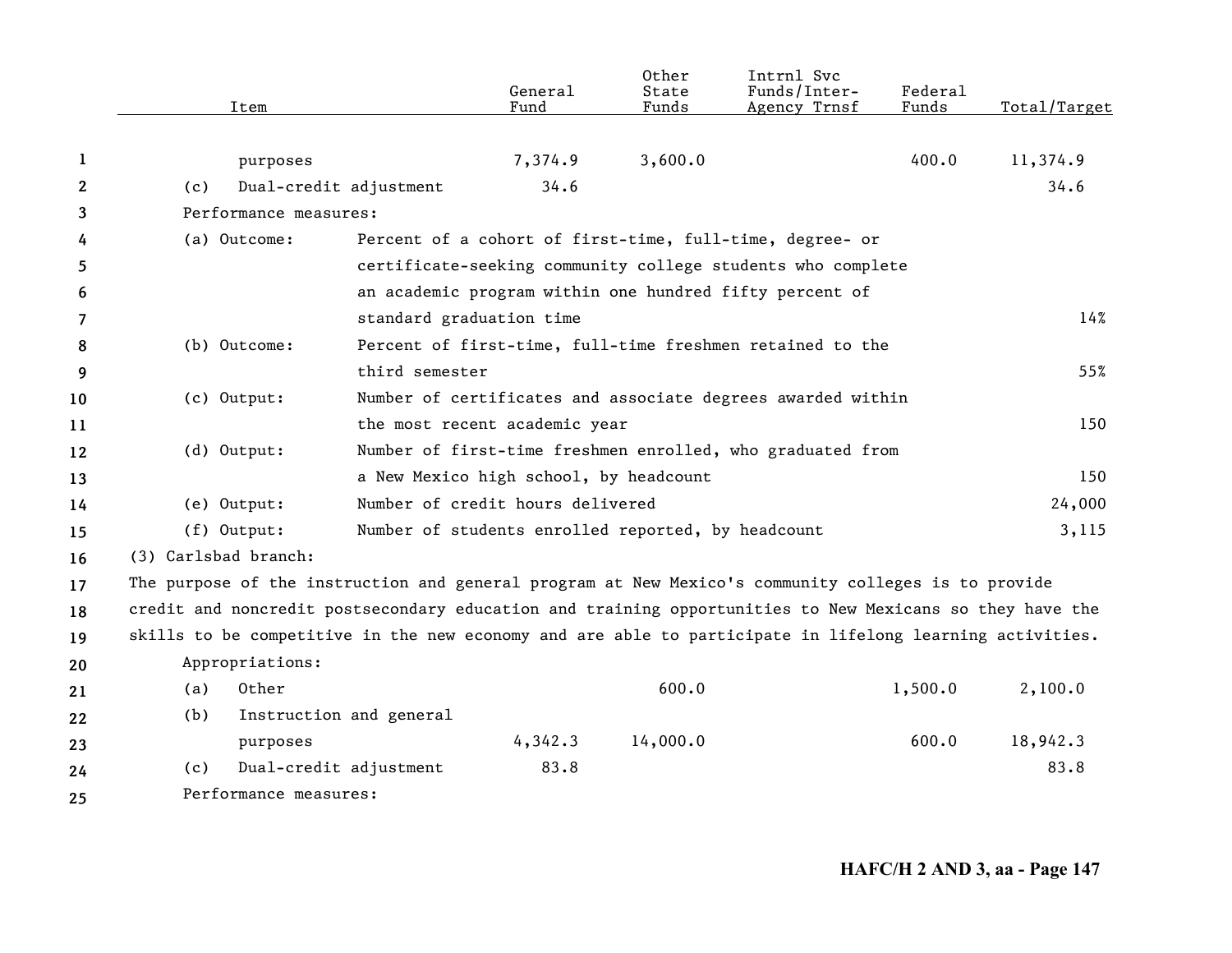|              | Item                                                                                                     |                                               | General<br>Fund | Other<br>State<br>Funds | Intrnl Svc<br>Funds/Inter-<br>Agency Trnsf                   | Federal<br>Funds | Total/Target |
|--------------|----------------------------------------------------------------------------------------------------------|-----------------------------------------------|-----------------|-------------------------|--------------------------------------------------------------|------------------|--------------|
|              |                                                                                                          |                                               |                 |                         |                                                              |                  |              |
| 1            | (a) Output:                                                                                              |                                               |                 |                         | Number of first-time freshmen enrolled, who graduated from   |                  |              |
| $\mathbf{2}$ |                                                                                                          | a New Mexico high school, by headcount        |                 |                         |                                                              |                  | 150          |
| 3            | $(b)$ Output:                                                                                            | Number of students enrolled, by headcount     |                 |                         |                                                              |                  | 3,150        |
| 4            | (c) Outcome:                                                                                             |                                               |                 |                         | Percent of a cohort of first-time, full-time, degree- or     |                  |              |
| 5            |                                                                                                          |                                               |                 |                         | certificate-seeking community college students who complete  |                  |              |
| 6            |                                                                                                          |                                               |                 |                         | an academic program within one hundred fifty percent of      |                  |              |
| 7            |                                                                                                          | standard graduation time                      |                 |                         |                                                              |                  | 18%          |
| 8            | (d) Outcome:                                                                                             |                                               |                 |                         | Percent of first-time, full-time freshmen retained to the    |                  |              |
| 9            |                                                                                                          | third semester                                |                 |                         |                                                              |                  | 53.1%        |
| 10           | (e) Output:                                                                                              |                                               |                 |                         | Number of awards conferred within the most recent academic   |                  |              |
| 11           |                                                                                                          | year                                          |                 |                         |                                                              |                  | 180          |
| 12           | (f) Output:                                                                                              | Number of credit hours delivered              |                 |                         |                                                              |                  | 27,050       |
| 13           | (4) Dona Ana branch:                                                                                     |                                               |                 |                         |                                                              |                  |              |
| 14           | The purpose of the instruction and general program at New Mexico's community colleges is to provide      |                                               |                 |                         |                                                              |                  |              |
| 15           | credit and noncredit postsecondary education and training opportunities to New Mexicans so they have the |                                               |                 |                         |                                                              |                  |              |
| 16           | skills to be competitive in the new economy and are able to participate in lifelong learning activities. |                                               |                 |                         |                                                              |                  |              |
| 17           | Appropriations:                                                                                          |                                               |                 |                         |                                                              |                  |              |
| 18           | Other<br>(a)                                                                                             |                                               |                 | 3,400.0                 |                                                              | 13,000.0         | 16,400.0     |
| 19           | (b)                                                                                                      | Instruction and general                       |                 |                         |                                                              |                  |              |
| 20           | purposes                                                                                                 |                                               | 24,106.4        | 18,200.0                |                                                              | 1,200.0          | 43,506.4     |
| 21           | (c)                                                                                                      | Dual-credit adjustment                        | 202.2           |                         |                                                              |                  | 202.2        |
| 22           | Performance measures:                                                                                    |                                               |                 |                         |                                                              |                  |              |
| 23           | (a) Outcome:                                                                                             | Percent of a cohort of first-time, full-time, |                 |                         |                                                              |                  |              |
| 24           |                                                                                                          |                                               |                 |                         | degree-seeking freshman students who complete an associate   |                  |              |
| 25           |                                                                                                          |                                               |                 |                         | within one hundred fifty percent of standard graduation time |                  | 15%          |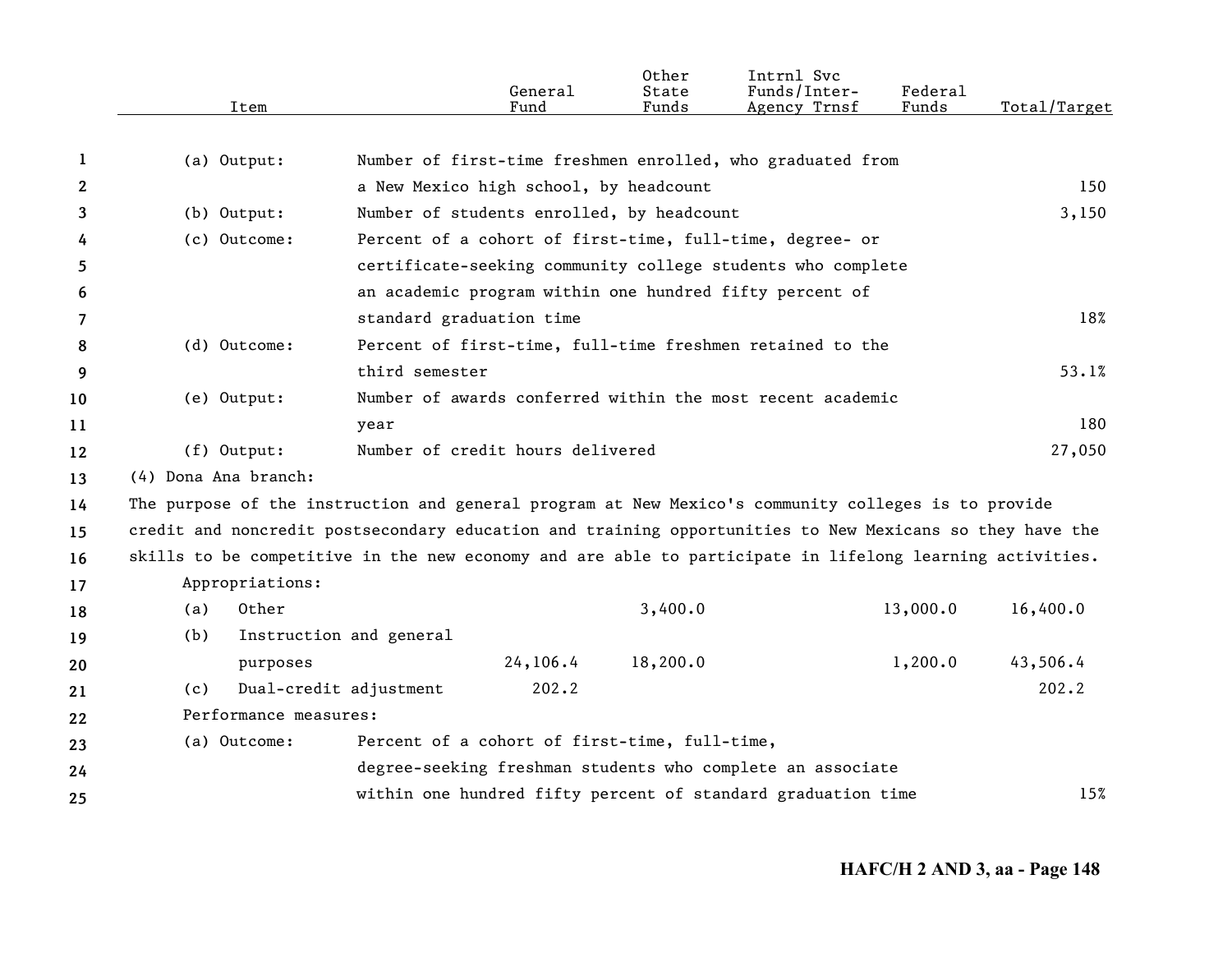|                | Item                                                                                                     |                                                      | General<br>Fund | Other<br>State<br>Funds | Intrnl Svc<br>Funds/Inter-<br>Agency Trnsf                 | Federal<br>Funds | Total/Target |
|----------------|----------------------------------------------------------------------------------------------------------|------------------------------------------------------|-----------------|-------------------------|------------------------------------------------------------|------------------|--------------|
|                |                                                                                                          |                                                      |                 |                         |                                                            |                  |              |
| 1              | (b) Outcome:                                                                                             |                                                      |                 |                         | Percent of first-time, full-time freshmen retained to the  |                  |              |
| $\mathbf{2}$   |                                                                                                          | third semester                                       |                 |                         |                                                            |                  | 62%          |
| 3              | $(c)$ Output:                                                                                            |                                                      |                 |                         | Number of first-time freshmen enrolled, who graduated from |                  |              |
| 4              |                                                                                                          | a New Mexico high school, by headcount               |                 |                         |                                                            |                  | 1,350        |
| 5.             | $(d)$ Output:                                                                                            | Number of students enrolled, by headcount            |                 |                         |                                                            |                  | 10,550       |
| 6              | (e) Output:                                                                                              | Number of credit hours delivered                     |                 |                         |                                                            |                  | 140,000      |
| $\overline{7}$ | (5) Grants branch:                                                                                       |                                                      |                 |                         |                                                            |                  |              |
| 8              | The purpose of the instruction and general program at New Mexico's community colleges is to provide      |                                                      |                 |                         |                                                            |                  |              |
| 9              | credit and noncredit postsecondary education and training opportunities to New Mexicans so they have the |                                                      |                 |                         |                                                            |                  |              |
| 10             | skills to be competitive in the new economy and are able to participate in lifelong learning activities. |                                                      |                 |                         |                                                            |                  |              |
| 11             | Appropriations:                                                                                          |                                                      |                 |                         |                                                            |                  |              |
| 12             | Other<br>(a)                                                                                             |                                                      |                 | 400.0                   |                                                            | 1,700.0          | 2,100.0      |
| 13             | (b)                                                                                                      | Instruction and general                              |                 |                         |                                                            |                  |              |
| 14             | purposes                                                                                                 |                                                      | 3,568.1         | 1,500.0                 |                                                            | 1,200.0          | 6, 268.1     |
| 15             | (c)                                                                                                      | Dual-credit adjustment                               | 51.0            |                         |                                                            |                  | 51.0         |
| 16             | Performance measures:                                                                                    |                                                      |                 |                         |                                                            |                  |              |
| 17             | (a) Outcome:                                                                                             | Percent of a cohort of first-time, full-time,        |                 |                         |                                                            |                  |              |
| 18             |                                                                                                          |                                                      |                 |                         | degree-seeking freshman students who complete an associate |                  |              |
| 19             |                                                                                                          | program within one hundred fifty percent of standard |                 |                         |                                                            |                  |              |
| 20             |                                                                                                          | graduation time                                      |                 |                         |                                                            |                  | 20%          |
| 21             | (b) Outcome:                                                                                             |                                                      |                 |                         | Percent of first-time, full-time freshmen retained to the  |                  |              |
| 22             |                                                                                                          | third semester                                       |                 |                         |                                                            |                  | 53%          |
| 23             | (c) Output:                                                                                              |                                                      |                 |                         | Number of first-time freshmen enrolled, who graduated from |                  |              |
| 24             |                                                                                                          | a New Mexico high school, by headcount               |                 |                         |                                                            |                  | 70           |
| 25             | (d) Output:                                                                                              | Number of students enrolled, by headcount            |                 |                         |                                                            |                  | 1,625        |
|                |                                                                                                          |                                                      |                 |                         |                                                            |                  |              |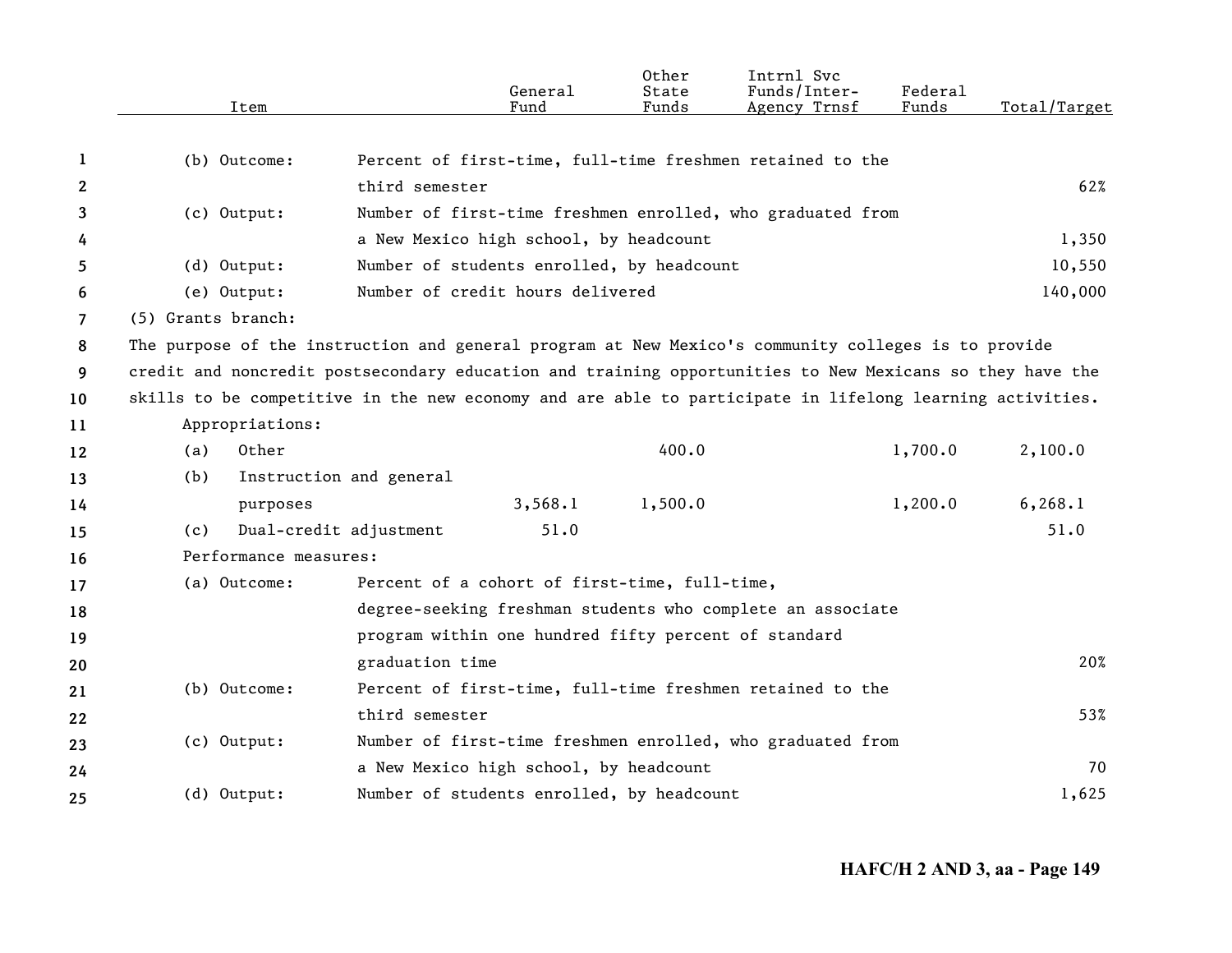|                | Item                                                                                                                 |                                    | General<br>Fund | Other<br>State<br>Funds | Intrnl Svc<br>Funds/Inter-<br>Agency Trnsf                 | Federal<br>Funds | Total/Target |
|----------------|----------------------------------------------------------------------------------------------------------------------|------------------------------------|-----------------|-------------------------|------------------------------------------------------------|------------------|--------------|
| 1              | (e) Output:                                                                                                          |                                    |                 |                         | Number of unduplicated awards conferred in the most recent |                  |              |
| $\mathbf{2}$   |                                                                                                                      | academic year                      |                 |                         |                                                            |                  | 75           |
| 3              | $(f)$ Output:                                                                                                        | Number of credit hours delivered   |                 |                         |                                                            |                  | 1,648        |
| 4              | (6) Department of agriculture:                                                                                       |                                    |                 |                         |                                                            |                  |              |
| 5              | Appropriations:                                                                                                      |                                    |                 |                         |                                                            |                  |              |
| 6              | (a)                                                                                                                  | Department of agriculture 12,596.2 |                 | 5,300.0                 |                                                            | 2,900.0          | 20,796.2     |
| $\overline{7}$ | The general fund appropriation to the department of agriculture includes one hundred thousand dollars                |                                    |                 |                         |                                                            |                  |              |
| 8              | $(\text{\$100},000)$ for veterinary student externships, two hundred thousand dollars (\$200,000) for soil and water |                                    |                 |                         |                                                            |                  |              |
| 9              | conservation districts, and one hundred fifty thousand dollars (\$150,000) for marketing agriculture                 |                                    |                 |                         |                                                            |                  |              |
| 10             | products in new markets.                                                                                             |                                    |                 |                         |                                                            |                  |              |
| 11             | (7) Agricultural experiment station:                                                                                 |                                    |                 |                         |                                                            |                  |              |
| 12             | Appropriations:                                                                                                      |                                    |                 |                         |                                                            |                  |              |
| 13             | (a)                                                                                                                  | Agricultural experiment            |                 |                         |                                                            |                  |              |
| 14             | station                                                                                                              |                                    | 15,148.6        | 4,800.0                 |                                                            | 14,250.0         | 34,198.6     |
| 15             | (b)                                                                                                                  | Sustainable agriculture            |                 |                         |                                                            |                  |              |
| 16             |                                                                                                                      | center of excellence               | 250.0           |                         |                                                            |                  | 250.0        |
| 17             | The general fund appropriation to the agricultural experiment station of New Mexico state university                 |                                    |                 |                         |                                                            |                  |              |
| 18             | includes two hundred thousand dollars (\$200,000) for operational funding to maintain agricultural                   |                                    |                 |                         |                                                            |                  |              |
| 19             | experiment stations located throughout the state.                                                                    |                                    |                 |                         |                                                            |                  |              |
| 20             | (8) Cooperative extension service:                                                                                   |                                    |                 |                         |                                                            |                  |              |
| 21             | Appropriations:                                                                                                      |                                    |                 |                         |                                                            |                  |              |
| 22             | (a)                                                                                                                  | Cooperative extension              |                 |                         |                                                            |                  |              |
| 23             | service                                                                                                              |                                    | 13,735.3        | 4,800.0                 |                                                            | 9,100.0          | 27,635.3     |
| 24             | (9) Research and public service projects:                                                                            |                                    |                 |                         |                                                            |                  |              |
| 25             | Appropriations:                                                                                                      |                                    |                 |                         |                                                            |                  |              |
|                |                                                                                                                      |                                    |                 |                         |                                                            |                  |              |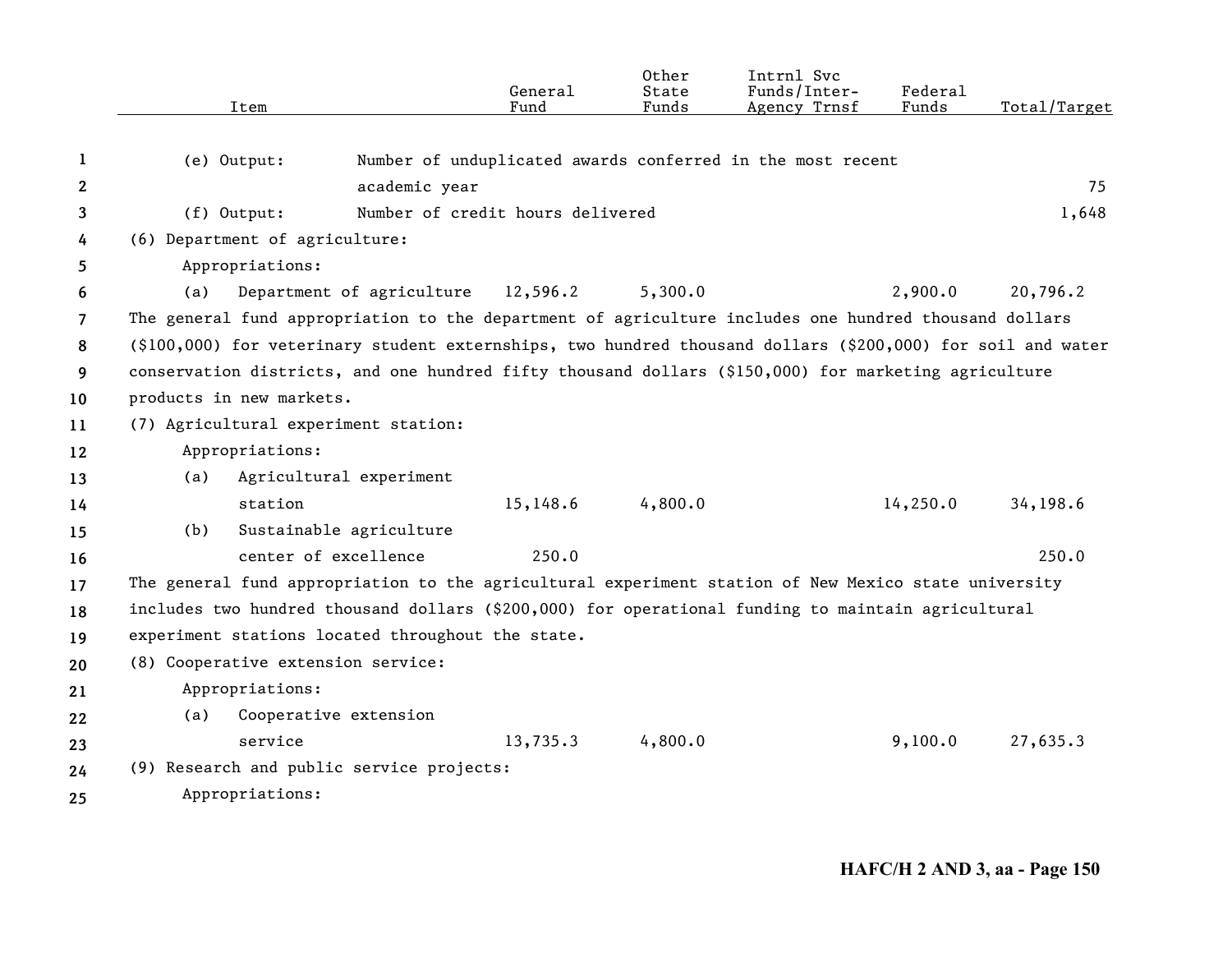|              |     | Item                       | General<br>Fund | Other<br>State<br>Funds | Intrnl Svc<br>Funds/Inter-<br>Agency Trnsf | Federal<br>Funds | Total/Target |
|--------------|-----|----------------------------|-----------------|-------------------------|--------------------------------------------|------------------|--------------|
|              |     |                            |                 |                         |                                            |                  |              |
| $\mathbf{1}$ | (a) | Autism program             | 614.0           |                         |                                            |                  | 614.0        |
| $\mathbf{2}$ | (b) | Sunspot solar observatory  |                 |                         |                                            |                  |              |
| 3            |     | consortium                 | 273.0           |                         |                                            |                  | 273.0        |
| 4            | (c) | STEM alliance for minority |                 |                         |                                            |                  |              |
| 5            |     | participation              | 318.0           |                         |                                            |                  | 318.0        |
| 6            | (d) | Mental health nurse        |                 |                         |                                            |                  |              |
| 7            |     | practitioner               | 1,000.0         |                         |                                            |                  | 1,000.0      |
| 8            | (e) | Water resource research    |                 |                         |                                            |                  |              |
| 9            |     | institute                  | 1,131.9         |                         |                                            |                  | 1,131.9      |
| 10           | (f) | Indian resources           |                 |                         |                                            |                  |              |
| 11           |     | development                | 277.9           | 1,700.0                 |                                            |                  | 1,977.9      |
| 12           | (g) | Manufacturing sector       |                 |                         |                                            |                  |              |
| 13           |     | development program        | 674.6           |                         |                                            |                  | 674.6        |
| 14           | (h) | Arrowhead center for       |                 |                         |                                            |                  |              |
| 15           |     | business development       | 343.9           |                         |                                            | 1,300.0          | 1,643.9      |
| 16           | (i) | Viticulture program        |                 | 1,300.0                 |                                            |                  | 1,300.0      |
| 17           | (j) | Nurse expansion            | 900.2           |                         |                                            |                  | 900.2        |
| 18           | (k) | Alliance teaching and      |                 |                         |                                            |                  |              |
| 19           |     | learning advancement       | 155.9           |                         |                                            |                  | 155.9        |
| 20           | (1) | College assistance         |                 |                         |                                            |                  |              |
| 21           |     | migrant program            | 205.8           |                         |                                            |                  | 205.8        |
| 22           | (m) | Veterans center            | 50.0            |                         |                                            |                  | 50.0         |
| 23           | (n) | Carlsbad branch -          |                 |                         |                                            |                  |              |
| 24           |     | manufacturing sector       |                 |                         |                                            |                  |              |
| 25           |     | development program        | 232.9           |                         |                                            |                  | 232.9        |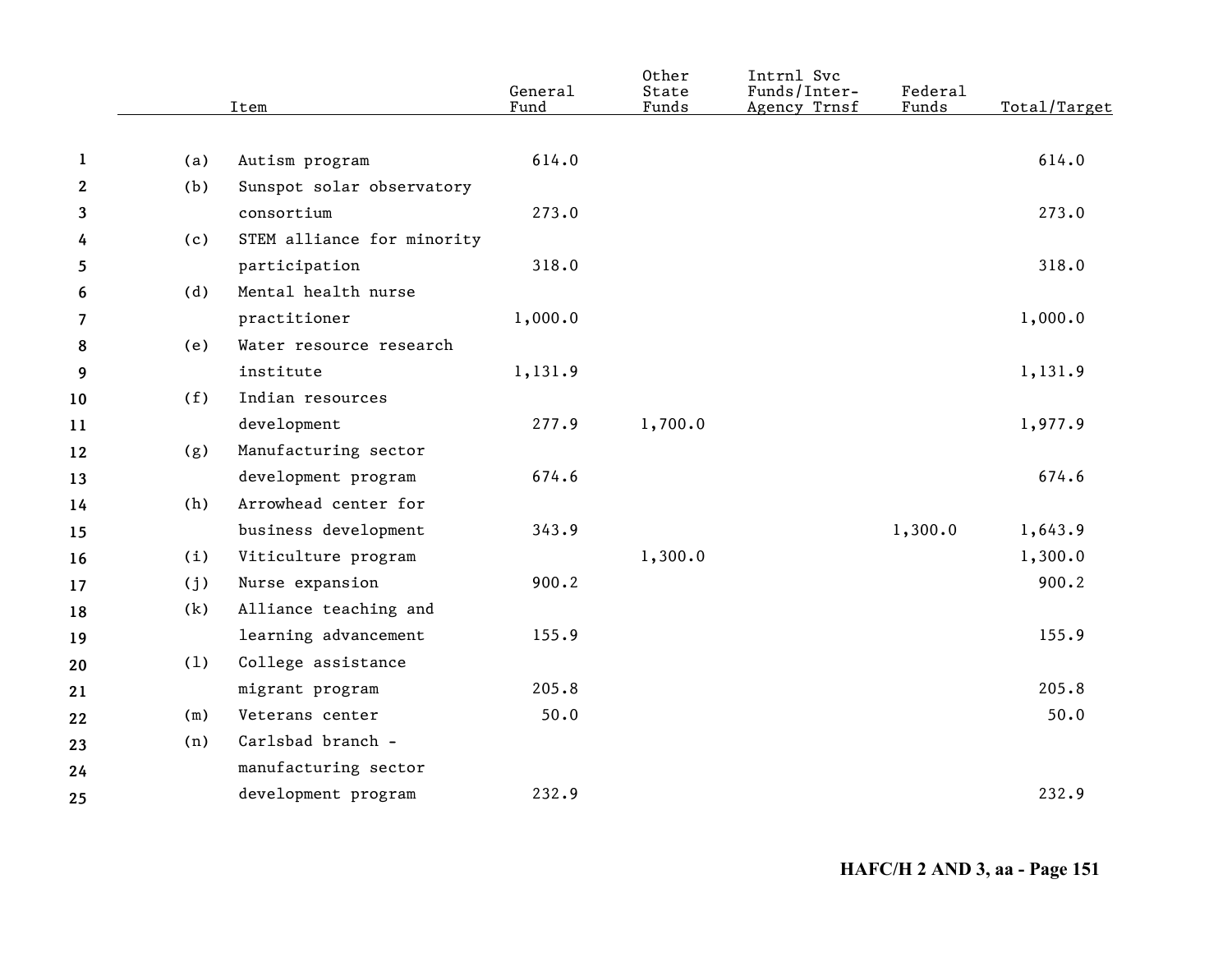|    |                  | Item                                                                                                      | General<br>Fund                               | Other<br>State<br>Funds | Intrnl Svc<br>Funds/Inter-<br>Agency Trnsf              | Federal<br>Funds | Total/Target |
|----|------------------|-----------------------------------------------------------------------------------------------------------|-----------------------------------------------|-------------------------|---------------------------------------------------------|------------------|--------------|
|    |                  |                                                                                                           |                                               |                         |                                                         |                  |              |
| 1  | (o)              | Carlsbad branch - nurse                                                                                   |                                               |                         |                                                         |                  |              |
| 2  |                  | expansion                                                                                                 | 108.9                                         |                         |                                                         |                  | 108.9        |
| 3  | (p)              | Dona Ana branch - dental                                                                                  |                                               |                         |                                                         |                  |              |
| 4  |                  | hygiene program                                                                                           | 306.0                                         |                         |                                                         |                  | 306.0        |
| 5  | (q)              | Dona Ana branch - nurse                                                                                   |                                               |                         |                                                         |                  |              |
| 6  |                  | expansion                                                                                                 | 293.5                                         |                         |                                                         |                  | 293.5        |
| 7  | (r)              | Anna age eight institute                                                                                  | 874.0                                         |                         |                                                         |                  | 874.0        |
| 8  | Subtotal         |                                                                                                           |                                               |                         |                                                         |                  | 592,595.2    |
| 9  |                  | NEW MEXICO HIGHLANDS UNIVERSITY:                                                                          |                                               |                         |                                                         |                  |              |
| 10 | (1) Main campus: |                                                                                                           |                                               |                         |                                                         |                  |              |
| 11 |                  | The purpose of the instruction and general program is to provide education services designed to meet the  |                                               |                         |                                                         |                  |              |
| 12 |                  | intellectual, educational and quality of life goals associated with the ability to enter the workforce,   |                                               |                         |                                                         |                  |              |
| 13 |                  | compete and advance in the new economy and contribute to social advancement through informed citizenship. |                                               |                         |                                                         |                  |              |
| 14 |                  | Appropriations:                                                                                           |                                               |                         |                                                         |                  |              |
| 15 | (a)              | Other                                                                                                     |                                               | 13,500.0                |                                                         | 9,500.0          | 23,000.0     |
| 16 | (b)              | Instruction and general                                                                                   |                                               |                         |                                                         |                  |              |
| 17 |                  | purposes                                                                                                  | 29,320.6                                      | 12,216.7                |                                                         | 172.5            | 41,709.8     |
| 18 | (c)              | Athletics                                                                                                 | 2,376.9                                       | 500.0                   |                                                         |                  | 2,876.9      |
| 19 | (d)              | Dual-credit adjustment                                                                                    | 22.2                                          |                         |                                                         |                  | 22.2         |
| 20 |                  | Performance measures:                                                                                     |                                               |                         |                                                         |                  |              |
| 21 |                  | (a) Output:                                                                                               | Percent of a cohort of first-time, full-time, |                         |                                                         |                  |              |
| 22 |                  |                                                                                                           |                                               |                         | degree-seeking freshmen who complete a baccalaureate    |                  |              |
| 23 |                  |                                                                                                           |                                               |                         | program within one hundred fifty percent of standard    |                  |              |
| 24 |                  | graduation time                                                                                           |                                               |                         |                                                         |                  | 22%          |
| 25 |                  | (b) Output:                                                                                               |                                               |                         | Number of unduplicated degree awards in the most recent |                  |              |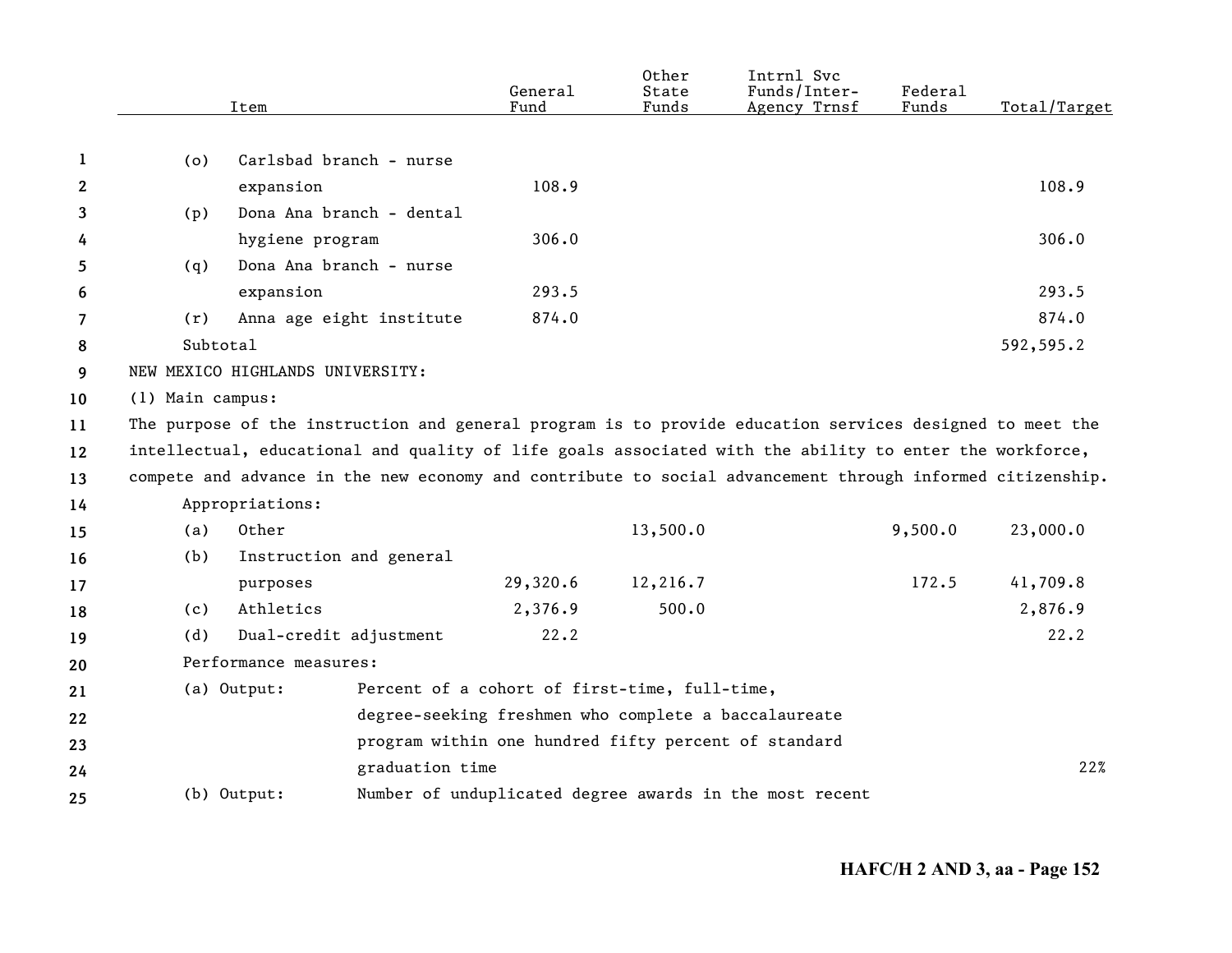|              |               | Item                    |                                           | General<br>Fund | Other<br>State<br>Funds | Intrnl Svc<br>Funds/Inter-<br>Agency Trnsf                 | Federal<br>Funds | Total/Target |
|--------------|---------------|-------------------------|-------------------------------------------|-----------------|-------------------------|------------------------------------------------------------|------------------|--------------|
|              |               |                         |                                           |                 |                         |                                                            |                  |              |
| 1            |               |                         |                                           |                 |                         | academic year, reported by baccalaureate, masters and      |                  |              |
| $\mathbf{2}$ |               |                         | doctorate degrees                         |                 |                         |                                                            |                  | 825          |
| 3            |               | (c) Outcome:            |                                           |                 |                         | Percent of first-time, full-time freshmen retained to the  |                  |              |
| 4            |               |                         | third semester                            |                 |                         |                                                            |                  | 53%          |
| 5            | $(d)$ Output: |                         | Number of credit hours delivered          |                 |                         |                                                            |                  | 60,000       |
| 6            |               | (e) Output:             |                                           |                 |                         | Number of first-time freshmen enrolled, who graduated from |                  |              |
| 7            |               |                         | a New Mexico high school, by headcount    |                 |                         |                                                            |                  | 230          |
| 8            | $(f)$ Output: |                         | Number of students enrolled, by headcount |                 |                         |                                                            |                  | 4,100        |
| 9            |               |                         | (2) Research and public service projects: |                 |                         |                                                            |                  |              |
| 10           |               | Appropriations:         |                                           |                 |                         |                                                            |                  |              |
| 11           | (a)           |                         | Native American social work               |                 |                         |                                                            |                  |              |
| 12           |               | institute               |                                           | 175.0           |                         |                                                            |                  | 175.0        |
| 13           | (b)           | Advanced placement test |                                           |                 |                         |                                                            |                  |              |
| 14           |               | assistance              |                                           | 216.9           |                         |                                                            |                  | 216.9        |
| 15           | (c)           |                         | Minority student services                 | 530.6           |                         |                                                            |                  | 530.6        |
| 16           | (d)           | Forest and watershed    |                                           |                 |                         |                                                            |                  |              |
| 17           |               | institute               |                                           | 304.6           |                         |                                                            |                  | 304.6        |
| 18           | (e)           | Nurse expansion         |                                           | 212.5           |                         |                                                            |                  | 212.5        |
| 19           | (f)           | Acequia and land grant  |                                           |                 |                         |                                                            |                  |              |
| 20           |               | education               |                                           | 50.0            |                         |                                                            |                  | 50.0         |
| 21           | (g)           | Doctor of nurse         |                                           |                 |                         |                                                            |                  |              |
| 22           |               | practitioner expansion  |                                           | 170.0           |                         |                                                            |                  | 170.0        |
| 23           | (h)           | Center for professional |                                           |                 |                         |                                                            |                  |              |
| 24           |               | development and career  |                                           |                 |                         |                                                            |                  |              |
| 25           |               | readiness               |                                           | 175.0           |                         |                                                            |                  | 175.0        |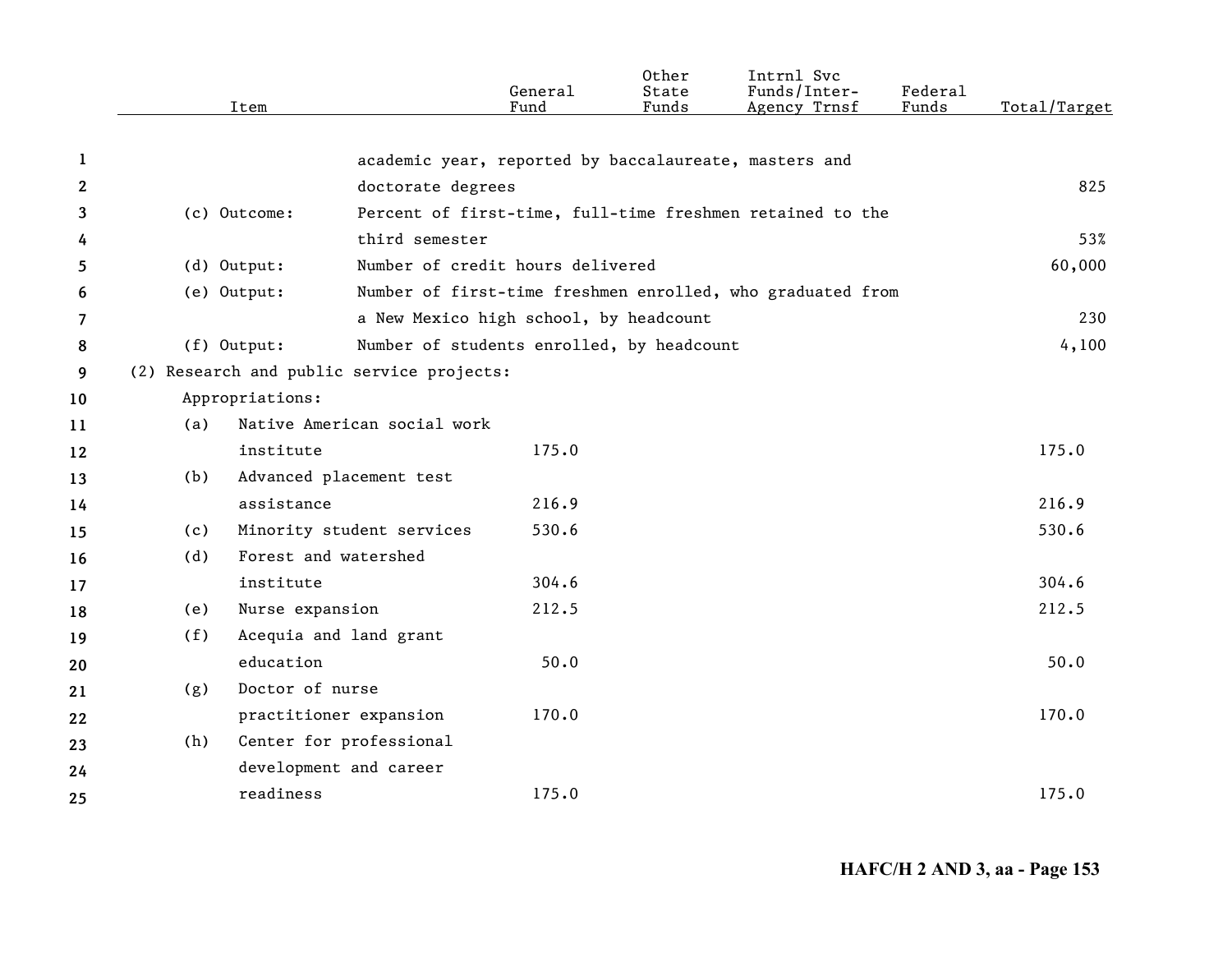|              | Item                                                                                                      |                         | General<br>Fund                                      | Other<br>State<br>Funds | Intrnl Svc<br>Funds/Inter-<br>Agency Trnsf                   | <b>Federal</b><br>Funds | Total/Target |
|--------------|-----------------------------------------------------------------------------------------------------------|-------------------------|------------------------------------------------------|-------------------------|--------------------------------------------------------------|-------------------------|--------------|
| 1            | Subtotal                                                                                                  |                         |                                                      |                         |                                                              |                         | 69,443.5     |
| $\mathbf{2}$ | WESTERN NEW MEXICO UNIVERSITY:                                                                            |                         |                                                      |                         |                                                              |                         |              |
| 3            | (1) Main campus:                                                                                          |                         |                                                      |                         |                                                              |                         |              |
| 4            | The purpose of the instruction and general program is to provide education services designed to meet the  |                         |                                                      |                         |                                                              |                         |              |
| 5            | intellectual, educational and quality of life goals associated with the ability to enter the workforce,   |                         |                                                      |                         |                                                              |                         |              |
| 6            | compete and advance in the new economy and contribute to social advancement through informed citizenship. |                         |                                                      |                         |                                                              |                         |              |
| 7            | Appropriations:                                                                                           |                         |                                                      |                         |                                                              |                         |              |
| 8            | Other<br>(a)                                                                                              |                         |                                                      | 6,600.0                 |                                                              | 7,000.0                 | 13,600.0     |
| 9            | (b)                                                                                                       | Instruction and general |                                                      |                         |                                                              |                         |              |
| 10           | purposes                                                                                                  |                         | 18,905.3                                             | 13,202.0                |                                                              | 200.0                   | 32,307.3     |
| 11           | Athletics<br>(c)                                                                                          |                         | 2,313.9                                              | 800.0                   |                                                              |                         | 3,113.9      |
| 12           | (d)                                                                                                       | Dual-credit adjustment  | 193.1                                                |                         |                                                              |                         | 193.1        |
| 13           | Performance measures:                                                                                     |                         |                                                      |                         |                                                              |                         |              |
| 14           | (a) Output:                                                                                               |                         |                                                      |                         | Number of unduplicated degree awards in the most recent      |                         |              |
| 15           |                                                                                                           |                         |                                                      |                         | academic year, reported by baccalaureate and masters degrees |                         | 550          |
| 16           | (b) Outcome:                                                                                              |                         |                                                      |                         | Percent of first-time, full-time freshmen retained to the    |                         |              |
| 17           |                                                                                                           | third semester          |                                                      |                         |                                                              |                         | 59%          |
| 18           | (c) Output:                                                                                               |                         |                                                      |                         | Number of first-time freshmen enrolled, who graduated from   |                         |              |
| 19           |                                                                                                           |                         | a New Mexico high school, by headcount               |                         |                                                              |                         | 200          |
| 20           | (d) Output:                                                                                               |                         | Number of students enrolled, by headcount            |                         |                                                              |                         | 5,000        |
| 21           | (e) Output:                                                                                               |                         | Number of credit hours delivered                     |                         |                                                              |                         | 45,500       |
| 22           | (f) Output:                                                                                               |                         | Percent of a cohort of first-time, full-time,        |                         |                                                              |                         |              |
| 23           |                                                                                                           |                         | degree-seeking freshmen who complete a baccalaureate |                         |                                                              |                         |              |
| 24           |                                                                                                           |                         | program within one hundred fifty percent of standard |                         |                                                              |                         |              |
| 25           |                                                                                                           | graduation time         |                                                      |                         |                                                              |                         | 30%          |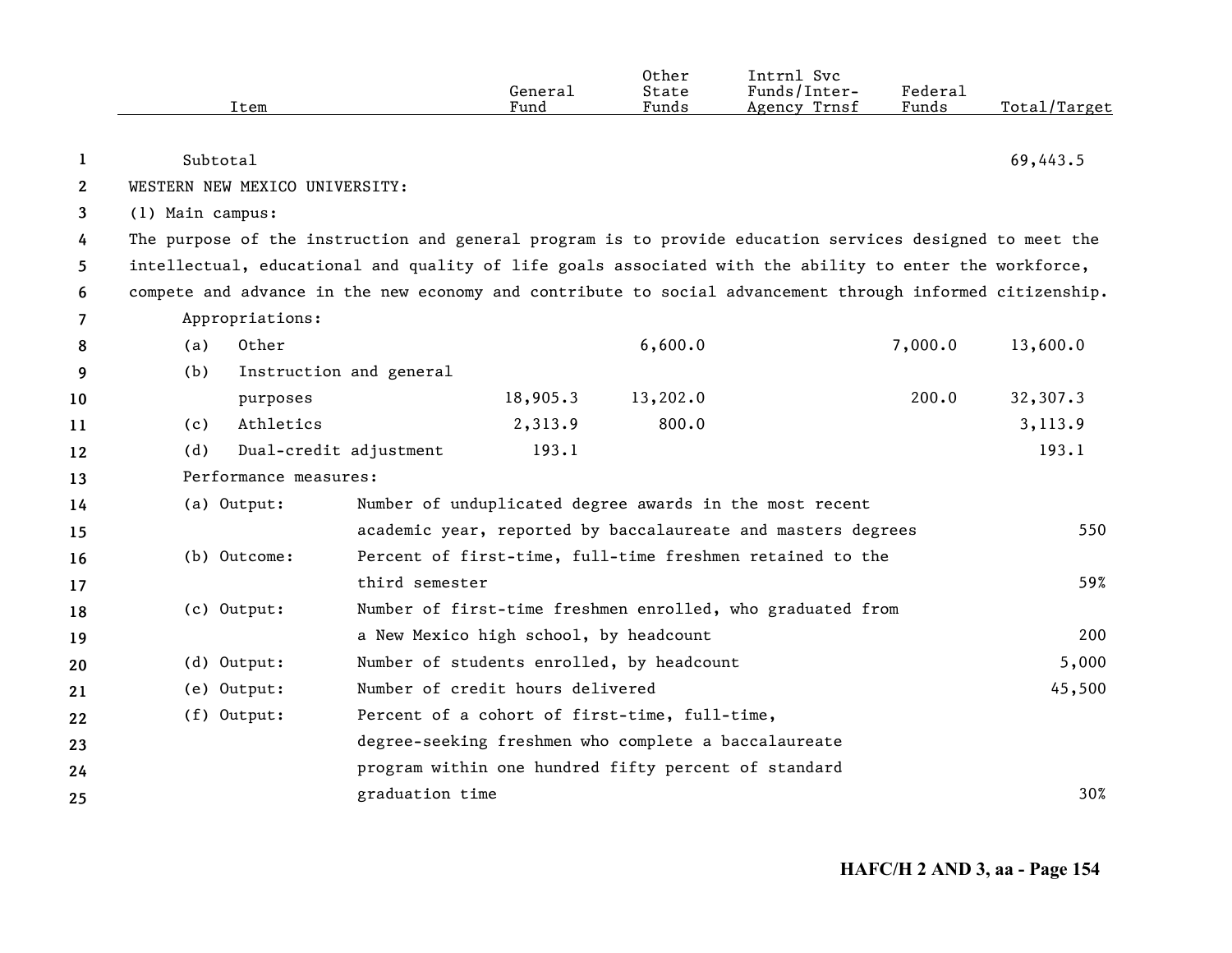|              |                  | Item                                                                                                      | General<br>Fund | Other<br>State<br>Funds | Intrnl Svc<br>Funds/Inter-<br>Agency Trnsf              | Federal<br>Funds | Total/Target |
|--------------|------------------|-----------------------------------------------------------------------------------------------------------|-----------------|-------------------------|---------------------------------------------------------|------------------|--------------|
|              |                  |                                                                                                           |                 |                         |                                                         |                  |              |
| 1            |                  | (2) Research and public service projects:                                                                 |                 |                         |                                                         |                  |              |
| $\mathbf{2}$ |                  | Appropriations:                                                                                           |                 |                         |                                                         |                  |              |
| 3            | (a)              | Instructional television                                                                                  | 72.4            |                         |                                                         |                  | 72.4         |
| 4            | (b)              | Truth or Consequences and                                                                                 |                 |                         |                                                         |                  |              |
| 5.           |                  | Deming nurse expansion                                                                                    | 300.0           |                         |                                                         |                  | 300.0        |
| 6            | (c)              | Pharmacy and phlebotomy                                                                                   |                 |                         |                                                         |                  |              |
| 7            |                  | programs                                                                                                  | 100.0           |                         |                                                         |                  | 100.0        |
| 8            | (d)              | Web-based teacher licensure                                                                               | 129.2           |                         |                                                         |                  | 129.2        |
| 9            | (e)              | Child development center                                                                                  | 305.2           |                         |                                                         |                  | 305.2        |
| 10           | (f)              | Nurse expansion                                                                                           | 957.8           |                         |                                                         |                  | 957.8        |
| 11           | Subtotal         |                                                                                                           |                 |                         |                                                         |                  | 51,078.9     |
| 12           |                  | EASTERN NEW MEXICO UNIVERSITY:                                                                            |                 |                         |                                                         |                  |              |
| 13           | (1) Main campus: |                                                                                                           |                 |                         |                                                         |                  |              |
| 14           |                  | The purpose of the instruction and general program is to provide education services designed to meet the  |                 |                         |                                                         |                  |              |
| 15           |                  | intellectual, educational and quality of life goals associated with the ability to enter the workforce,   |                 |                         |                                                         |                  |              |
| 16           |                  | compete and advance in the new economy and contribute to social advancement through informed citizenship. |                 |                         |                                                         |                  |              |
| 17           |                  | Appropriations:                                                                                           |                 |                         |                                                         |                  |              |
| 18           | (a)              | Other                                                                                                     |                 | 14,000.0                |                                                         | 27,000.0         | 41,000.0     |
| 19           | (b)              | Instruction and general                                                                                   |                 |                         |                                                         |                  |              |
| 20           |                  | purposes                                                                                                  | 30,171.6        | 21,500.0                |                                                         | 2,700.0          | 54,371.6     |
| 21           | (c)              | Athletics                                                                                                 | 2,352.1         | 2,200.0                 |                                                         | 12.0             | 4, 564.1     |
| 22           | (d)              | Educational television                                                                                    | 1,071.7         | 1,300.0                 |                                                         | 25.0             | 2,396.7      |
| 23           | (e)              | Dual-credit adjustment                                                                                    | 184.4           |                         |                                                         |                  | 184.4        |
| 24           |                  | Performance measures:                                                                                     |                 |                         |                                                         |                  |              |
| 25           |                  | (a) Output:                                                                                               |                 |                         | Number of unduplicated degree awards in the most recent |                  |              |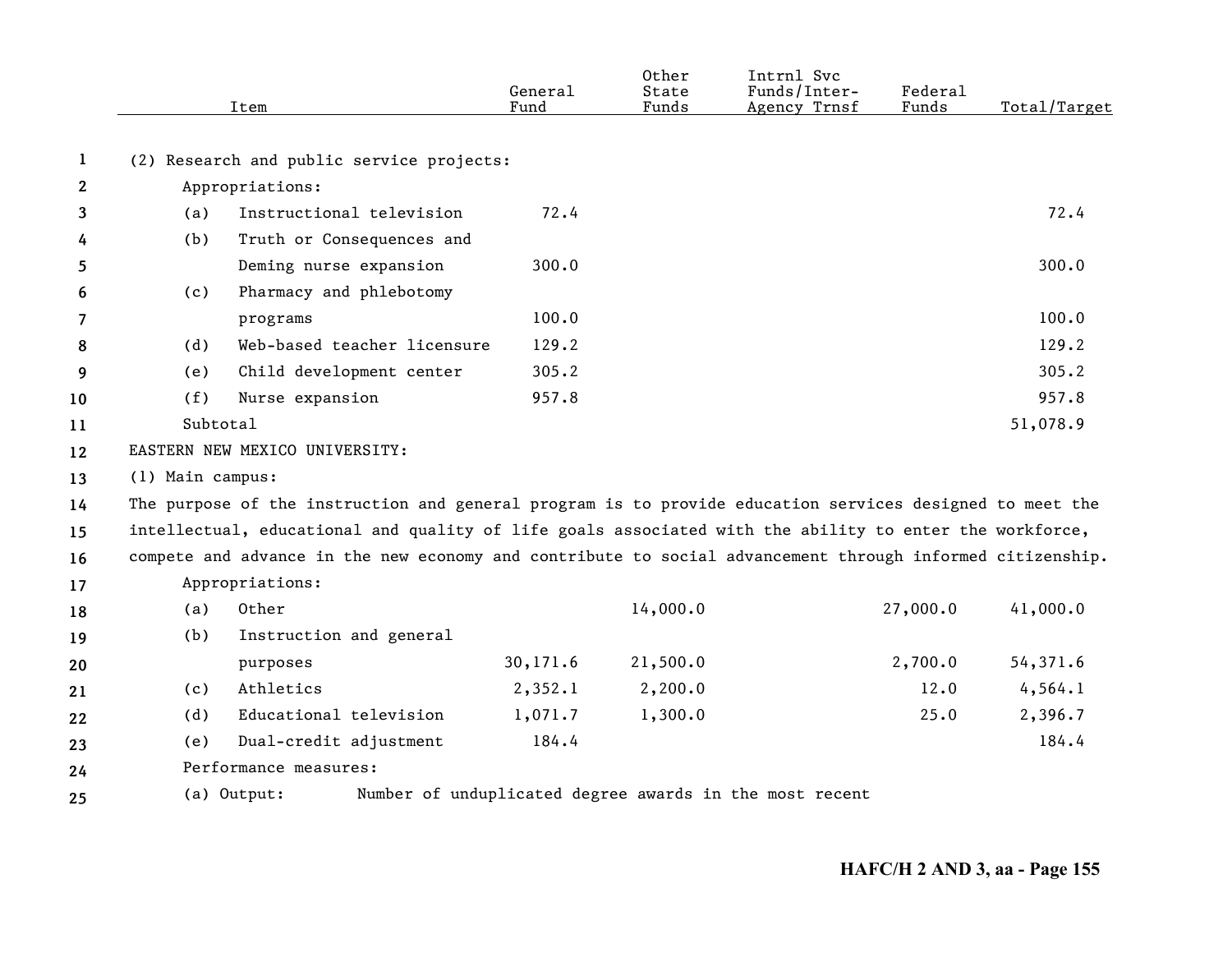|              | Item                                                                                                     |                                                       | General<br>Fund | Other<br>State<br>Funds | Intrnl Svc<br>Funds/Inter-<br>Agency Trnsf                  | Federal<br>Funds | Total/Target |
|--------------|----------------------------------------------------------------------------------------------------------|-------------------------------------------------------|-----------------|-------------------------|-------------------------------------------------------------|------------------|--------------|
|              |                                                                                                          |                                                       |                 |                         |                                                             |                  |              |
| 1            |                                                                                                          | academic year, reported by baccalaureate, masters and |                 |                         |                                                             |                  |              |
| $\mathbf{2}$ |                                                                                                          | doctorate degrees                                     |                 |                         |                                                             |                  | 1,050        |
| 3            | (b) Outcome:                                                                                             |                                                       |                 |                         | Percent of first-time, full-time freshmen retained to the   |                  |              |
| 4            |                                                                                                          | third semester                                        |                 |                         |                                                             |                  | 64%          |
| 5.           | (c) Output:                                                                                              | Number of credit hours delivered                      |                 |                         |                                                             |                  | 105,500      |
| 6            | (d) Output:                                                                                              |                                                       |                 |                         | Number of first-time freshmen enrolled, who graduated from  |                  |              |
| 7            |                                                                                                          | a New Mexico high school, by headcount                |                 |                         |                                                             |                  | 390          |
| 8            | (e) Output:                                                                                              | Number of students enrolled, by headcount             |                 |                         |                                                             |                  | 5,637        |
| 9            | (f) Output:                                                                                              | Percent of a cohort of first-time, full-time,         |                 |                         |                                                             |                  |              |
| 10           |                                                                                                          | degree-seeking freshmen who complete a baccalaureate  |                 |                         |                                                             |                  |              |
| 11           |                                                                                                          | program within one hundred fifty percent of standard  |                 |                         |                                                             |                  |              |
| 12           |                                                                                                          | graduation time                                       |                 |                         |                                                             |                  | 34%          |
| 13           | (2) Roswell branch:                                                                                      |                                                       |                 |                         |                                                             |                  |              |
| 14           | The purpose of the instruction and general program at New Mexico's community colleges is to provide      |                                                       |                 |                         |                                                             |                  |              |
| 15           | credit and noncredit postsecondary education and training opportunities to New Mexicans so they have the |                                                       |                 |                         |                                                             |                  |              |
| 16           | skills to be competitive in the new economy and are able to participate in lifelong learning activities. |                                                       |                 |                         |                                                             |                  |              |
| 17           | Appropriations:                                                                                          |                                                       |                 |                         |                                                             |                  |              |
| 18           | Other<br>(a)                                                                                             |                                                       |                 | 3,700.0                 |                                                             | 6,000.0          | 9,700.0      |
| 19           | (b)                                                                                                      | Instruction and general                               |                 |                         |                                                             |                  |              |
| 20           | purposes                                                                                                 |                                                       | 12,082.9        | 6,500.0                 |                                                             | 1,400.0          | 19,982.9     |
| 21           | (c)                                                                                                      | Dual-credit adjustment                                | 153.3           |                         |                                                             |                  | 153.3        |
| 22           | Performance measures:                                                                                    |                                                       |                 |                         |                                                             |                  |              |
| 23           | (a) Outcome:                                                                                             |                                                       |                 |                         | Percent of a cohort of first-time, full-time, degree- or    |                  |              |
| 24           |                                                                                                          |                                                       |                 |                         | certificate-seeking community college students who complete |                  |              |
| 25           |                                                                                                          |                                                       |                 |                         | an academic program within one hundred fifty percent of     |                  |              |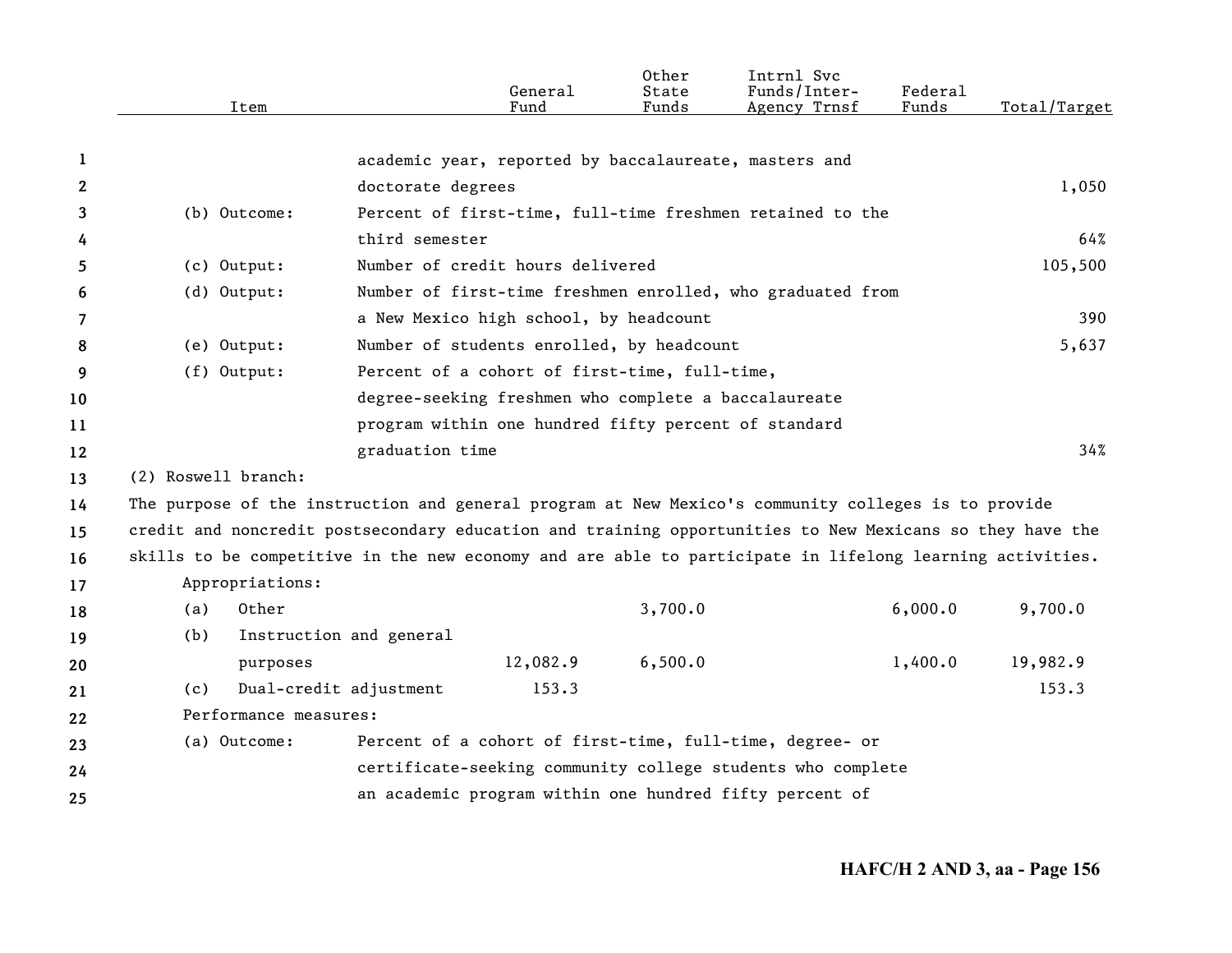|    | Item                                                                                                |                                                                                                          | General<br>Fund                           | Other<br>State<br>Funds | Intrnl Svc<br>Funds/Inter-<br>Agency Trnsf                  | Federal<br>Funds | Total/Target |
|----|-----------------------------------------------------------------------------------------------------|----------------------------------------------------------------------------------------------------------|-------------------------------------------|-------------------------|-------------------------------------------------------------|------------------|--------------|
|    |                                                                                                     |                                                                                                          |                                           |                         |                                                             |                  |              |
| 1  |                                                                                                     |                                                                                                          | standard graduation time                  |                         |                                                             |                  | 30%          |
| 2  | (b) Outcome:                                                                                        |                                                                                                          |                                           |                         | Percent of first-time, full-time freshmen retained to the   |                  |              |
| 3  |                                                                                                     | third semester                                                                                           |                                           |                         |                                                             |                  | 55%          |
| 4  | (c) Output:                                                                                         |                                                                                                          |                                           |                         | Number of unduplicated awards conferred in the most recent  |                  |              |
| 5. |                                                                                                     | academic year                                                                                            |                                           |                         |                                                             |                  | 650          |
| 6  | $(d)$ Output:                                                                                       |                                                                                                          | Number of students enrolled, by headcount |                         |                                                             |                  | 3,000        |
| 7  | (e) Output:                                                                                         |                                                                                                          | Number of credit hours delivered          |                         |                                                             |                  | 47,000       |
| 8  | (f) Output:                                                                                         |                                                                                                          |                                           |                         | Number of first-time freshmen enrolled, who graduated from  |                  |              |
| 9  |                                                                                                     |                                                                                                          | a New Mexico high school, by headcount    |                         |                                                             |                  | 225          |
| 10 | (3) Ruidoso branch:                                                                                 |                                                                                                          |                                           |                         |                                                             |                  |              |
| 11 | The purpose of the instruction and general program at New Mexico's community colleges is to provide |                                                                                                          |                                           |                         |                                                             |                  |              |
| 12 |                                                                                                     | credit and noncredit postsecondary education and training opportunities to New Mexicans so they have the |                                           |                         |                                                             |                  |              |
| 13 |                                                                                                     | skills to be competitive in the new economy and are able to participate in lifelong learning activities. |                                           |                         |                                                             |                  |              |
| 14 | Appropriations:                                                                                     |                                                                                                          |                                           |                         |                                                             |                  |              |
| 15 | Other<br>(a)                                                                                        |                                                                                                          |                                           | 31.2                    |                                                             | 1,500.0          | 1,531.2      |
| 16 | (b)                                                                                                 | Instruction and general                                                                                  |                                           |                         |                                                             |                  |              |
| 17 | purposes                                                                                            |                                                                                                          | 2,134.3                                   | 1,800.0                 |                                                             | 700.0            | 4,634.3      |
| 18 | (c)                                                                                                 | Dual-credit adjustment                                                                                   | 30.5                                      |                         |                                                             |                  | 30.5         |
| 19 | Performance measures:                                                                               |                                                                                                          |                                           |                         |                                                             |                  |              |
| 20 | (a) Outcome:                                                                                        |                                                                                                          |                                           |                         | Percent of a cohort of first-time, full-time, degree- or    |                  |              |
| 21 |                                                                                                     |                                                                                                          |                                           |                         | certificate-seeking community college students who complete |                  |              |
| 22 |                                                                                                     |                                                                                                          |                                           |                         | an academic program within one hundred fifty percent of     |                  |              |
| 23 |                                                                                                     |                                                                                                          | standard graduation time                  |                         |                                                             |                  | 26%          |
| 24 | (b) Outcome:                                                                                        |                                                                                                          |                                           |                         | Percent of first-time, full-time freshmen retained to the   |                  |              |
| 25 |                                                                                                     | third semester                                                                                           |                                           |                         |                                                             |                  | 41%          |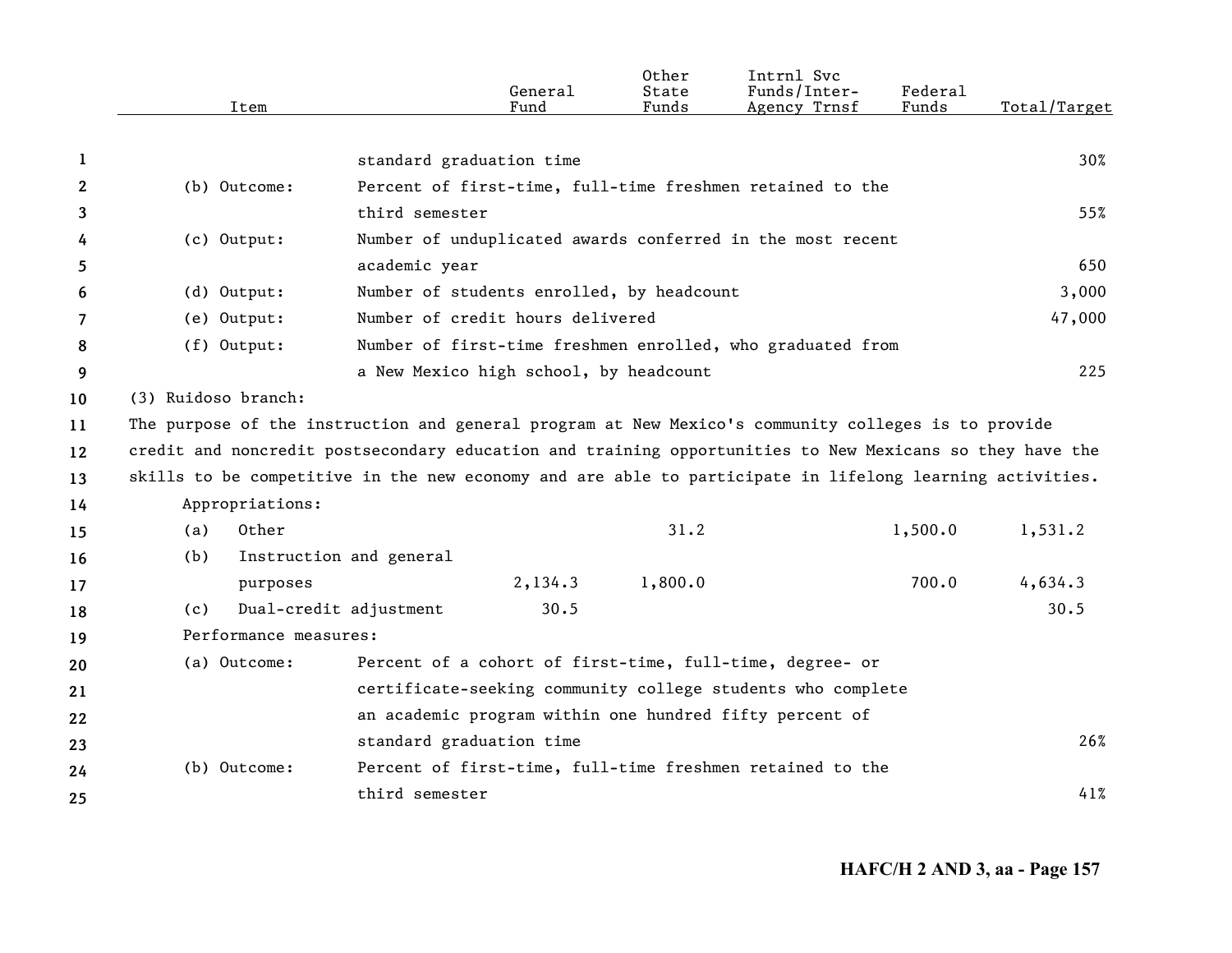|                |             | Item                                      | General<br>Fund | Other<br>State<br>Funds | Intrnl Svc<br>Funds/Inter-<br>Agency Trnsf                  | Federal<br>Funds | Total/Target |
|----------------|-------------|-------------------------------------------|-----------------|-------------------------|-------------------------------------------------------------|------------------|--------------|
| 1              |             |                                           |                 |                         | Number of certificates and associate degrees awarded within |                  |              |
| $\mathbf{2}$   | (c) Output: |                                           |                 |                         |                                                             |                  | 126          |
|                |             | the most recent academic year             |                 |                         |                                                             |                  | 901          |
| 3              | (d) Output: | Number of students enrolled, by headcount |                 |                         |                                                             |                  |              |
| 4              | (e) Output: | headcount                                 |                 |                         | Number of first-time degree-seeking freshmen enrolled, by   |                  | 95           |
| 5              |             | Number of credit hours delivered          |                 |                         |                                                             |                  | 8,361        |
| 6              | (f) Output: |                                           |                 |                         |                                                             |                  |              |
| $\overline{7}$ |             | (4) Research and public service projects: |                 |                         |                                                             |                  |              |
| 8              |             | Appropriations:                           |                 |                         |                                                             |                  |              |
| 9              | (a)         | Blackwater draw site and                  |                 |                         |                                                             |                  |              |
| 10             |             | museum                                    | 92.9            | 42.0                    |                                                             |                  | 134.9        |
| 11             | (b)         | Student success programs                  | 417.0           |                         |                                                             |                  | 417.0        |
| 12             | (c)         | Nurse expansion                           | 328.0           |                         |                                                             |                  | 328.0        |
| 13             | (d)         | At-risk student tutoring                  | 224.6           |                         |                                                             |                  | 224.6        |
| 14             | (e)         | Allied health                             | 142.4           |                         |                                                             |                  | 142.4        |
| 15             | (f)         | Roswell branch - nurse                    |                 |                         |                                                             |                  |              |
| 16             |             | expansion                                 | 270.0           |                         |                                                             |                  | 270.0        |
| 17             | (g)         | Roswell branch - airframe                 |                 |                         |                                                             |                  |              |
| 18             |             | mechanics                                 | 75.1            |                         |                                                             |                  | 75.1         |
| 19             | (h)         | Roswell branch - special                  |                 |                         |                                                             |                  |              |
| 20             |             | services program                          | 118.6           |                         |                                                             |                  | 118.6        |
| 21             | (i)         | Teacher education                         |                 |                         |                                                             |                  |              |
| 22             |             | preparation program                       | 200.0           |                         |                                                             |                  | 200.0        |
| 23             | (j)         | Greyhound promise                         | 100.0           |                         |                                                             |                  | 100.0        |
| 24             | (k)         | Youth challenge                           | 100.0           |                         |                                                             |                  | 100.0        |
| 25             | (1)         | Nursing program                           | 190.0           |                         |                                                             |                  | 190.0        |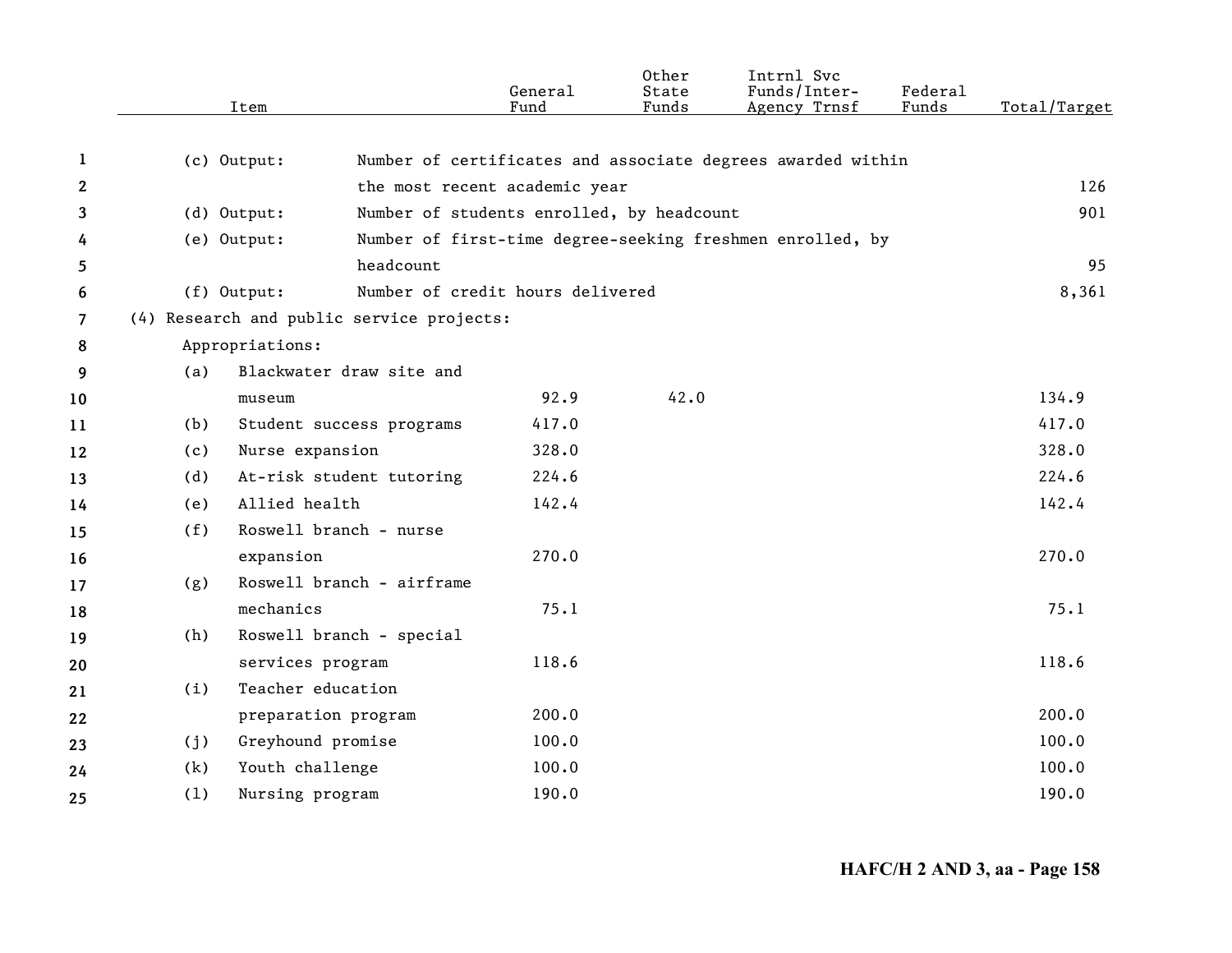|              | Item                                                                                                      |                                                      | General<br>Fund | Other<br>State<br>Funds | Intrnl Svc<br>Funds/Inter-<br>Agency Trnsf                 | <b>Federal</b><br>Funds | Total/Target |
|--------------|-----------------------------------------------------------------------------------------------------------|------------------------------------------------------|-----------------|-------------------------|------------------------------------------------------------|-------------------------|--------------|
| 1            | Subtotal                                                                                                  |                                                      |                 |                         |                                                            |                         | 140,849.6    |
| $\mathbf{2}$ | NEW MEXICO INSTITUTE OF MINING AND TECHNOLOGY:                                                            |                                                      |                 |                         |                                                            |                         |              |
| 3            | (1) Main campus:                                                                                          |                                                      |                 |                         |                                                            |                         |              |
| 4            | The purpose of the instruction and general program is to provide education services designed to meet the  |                                                      |                 |                         |                                                            |                         |              |
| 5            | intellectual, educational and quality of life goals associated with the ability to enter the workforce,   |                                                      |                 |                         |                                                            |                         |              |
| 6            | compete and advance in the new economy and contribute to social advancement through informed citizenship. |                                                      |                 |                         |                                                            |                         |              |
| 7            | Appropriations:                                                                                           |                                                      |                 |                         |                                                            |                         |              |
| 8            | (a)<br>Other                                                                                              |                                                      |                 | 18,000.0                |                                                            | 21,095.0                | 39,095.0     |
| 9            | (b)                                                                                                       | Formula funding adjustment                           | 0.3             |                         |                                                            |                         | 0.3          |
| 10           | (c)                                                                                                       | Instruction and general                              |                 |                         |                                                            |                         |              |
| 11           | purposes                                                                                                  |                                                      | 28,891.2        | 23,126.0                |                                                            |                         | 52,017.2     |
| 12           | Performance measures:                                                                                     |                                                      |                 |                         |                                                            |                         |              |
| 13           | (a) Output:                                                                                               | Percent of a cohort of first-time, full-time,        |                 |                         |                                                            |                         |              |
| 14           |                                                                                                           | degree-seeking freshmen who complete a baccalaureate |                 |                         |                                                            |                         |              |
| 15           |                                                                                                           | program within one hundred fifty percent of standard |                 |                         |                                                            |                         |              |
| 16           |                                                                                                           | graduation time                                      |                 |                         |                                                            |                         | 50%          |
| 17           | (b) Outcome:                                                                                              |                                                      |                 |                         | Retention of first-time, full-time freshmen to the third   |                         |              |
| 18           |                                                                                                           | semester                                             |                 |                         |                                                            |                         | 80%          |
| 19           | (c) Output:                                                                                               | Number of students enrolled, by headcount            |                 |                         |                                                            |                         | 1,900        |
| 20           | (d) Output:                                                                                               |                                                      |                 |                         | Number of first-time freshmen enrolled, who graduated from |                         |              |
| 21           |                                                                                                           | a New Mexico high school, by headcount               |                 |                         |                                                            |                         | 300          |
| 22           | (e) Output:                                                                                               | Number of credit hours delivered                     |                 |                         |                                                            |                         | 45,000       |
| 23           | (f) Output:                                                                                               |                                                      |                 |                         | Number of unduplicated awards conferred in the most recent |                         |              |
| 24           |                                                                                                           | academic year                                        |                 |                         |                                                            |                         | 335          |
| 25           | (2) Bureau of mine safety:                                                                                |                                                      |                 |                         |                                                            |                         |              |

**HAFC/H 2 AND 3, aa - Page 159**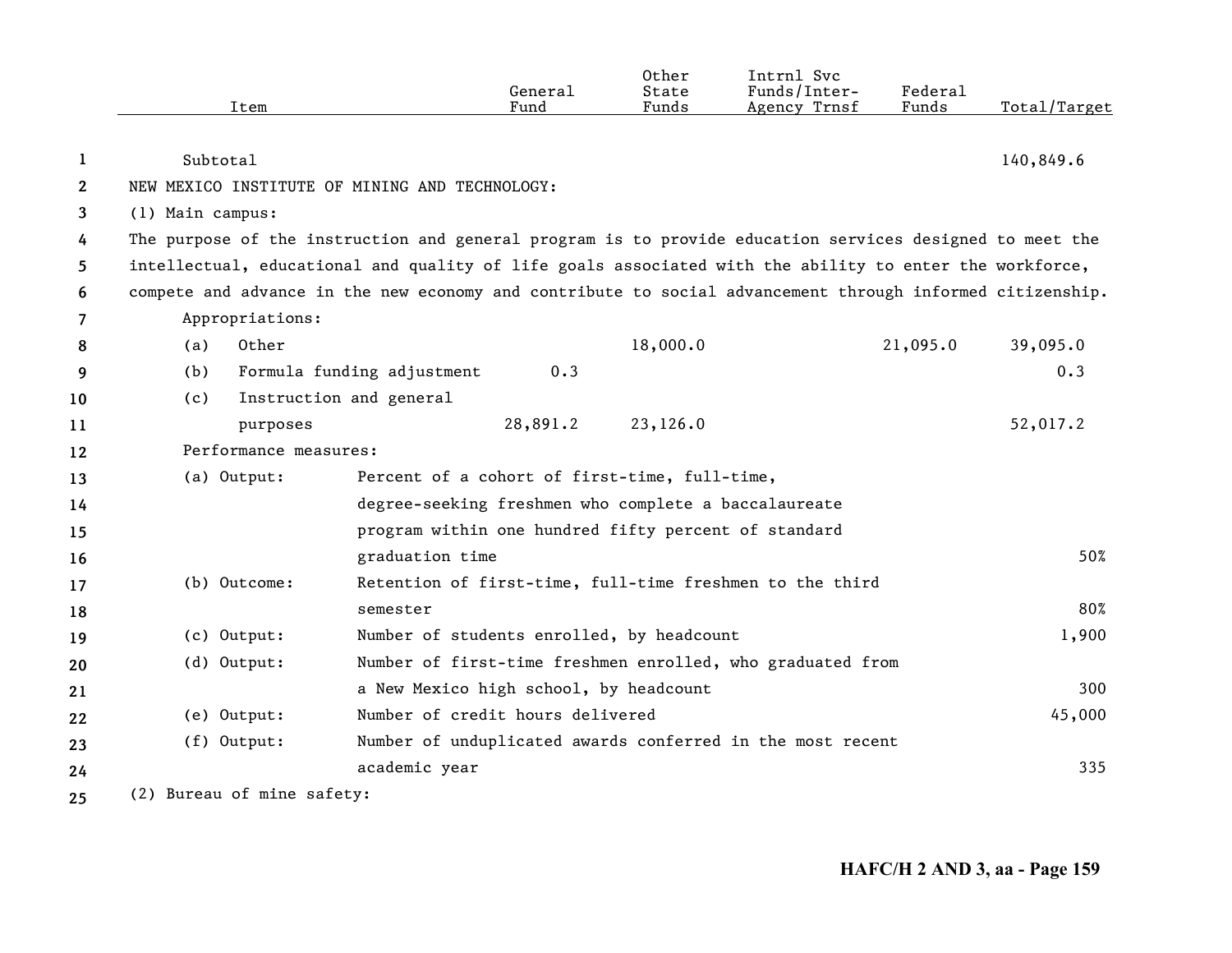|                | Item                             |                                                                                                           | General<br>Fund | Other<br>State<br>Funds | Intrnl Svc<br>Funds/Inter-<br>Agency Trnsf | Federal<br>Funds | Total/Target |
|----------------|----------------------------------|-----------------------------------------------------------------------------------------------------------|-----------------|-------------------------|--------------------------------------------|------------------|--------------|
|                |                                  |                                                                                                           |                 |                         |                                            |                  |              |
| 1              | Appropriations:                  |                                                                                                           |                 |                         |                                            |                  |              |
| 2              | (a)                              | Bureau of mine safety                                                                                     | 321.1           |                         |                                            | 300.0            | 621.1        |
| 3              |                                  | (3) Bureau of geology and mineral resources:                                                              |                 |                         |                                            |                  |              |
| 4              | Appropriations:                  |                                                                                                           |                 |                         |                                            |                  |              |
| 5              | (a)                              | Bureau of geology and mineral                                                                             |                 |                         |                                            |                  |              |
| 6              | resources                        |                                                                                                           | 4,437.7         | 1,035.0                 |                                            | 330.0            | 5,802.7      |
| $\overline{7}$ |                                  | The general fund appropriation to the bureau of geology and mineral resources program of the New Mexico   |                 |                         |                                            |                  |              |
| 8              |                                  | institute of mining and technology includes one hundred thousand dollars (\$100,000) from federal Mineral |                 |                         |                                            |                  |              |
| 9              | Leasing Act receipts.            |                                                                                                           |                 |                         |                                            |                  |              |
| 10             |                                  | (4) Petroleum recovery research center:                                                                   |                 |                         |                                            |                  |              |
| 11             | Appropriations:                  |                                                                                                           |                 |                         |                                            |                  |              |
| 12             | (a)                              | Petroleum recovery research                                                                               |                 |                         |                                            |                  |              |
| 13             | center                           |                                                                                                           | 1,912.0         | 636.0                   |                                            | 4,600.0          | 7,148.0      |
| 14             | (5) Geophysical research center: |                                                                                                           |                 |                         |                                            |                  |              |
| 15             | Appropriations:                  |                                                                                                           |                 |                         |                                            |                  |              |
| 16             | (a)                              | Geophysical research center 1,125.0                                                                       |                 | 1,100.0                 |                                            | 1,900.0          | 4, 125.0     |
| 17             |                                  | (6) Research and public service projects:                                                                 |                 |                         |                                            |                  |              |
| 18             | Appropriations:                  |                                                                                                           |                 |                         |                                            |                  |              |
| 19             | (a)                              | Cybersecurity education and                                                                               |                 |                         |                                            |                  |              |
| 20             |                                  | research center                                                                                           | 150.0           |                         |                                            |                  | 150.0        |
| 21             | (b)                              | Energetic materials research                                                                              |                 |                         |                                            |                  |              |
| 22             | center                           |                                                                                                           | 811.5           | 4,300.0                 |                                            | 28,500.0         | 33,611.5     |
| 23             | (c)                              | Science and engineering fair                                                                              | 207.5           |                         |                                            |                  | 207.5        |
| 24             | (d)                              | Institute for complex                                                                                     |                 |                         |                                            |                  |              |
| 25             |                                  | additive systems analysis                                                                                 | 1,000.0         | 1,014.0                 |                                            | 1,000.0          | 3,014.0      |
|                |                                  |                                                                                                           |                 |                         |                                            |                  |              |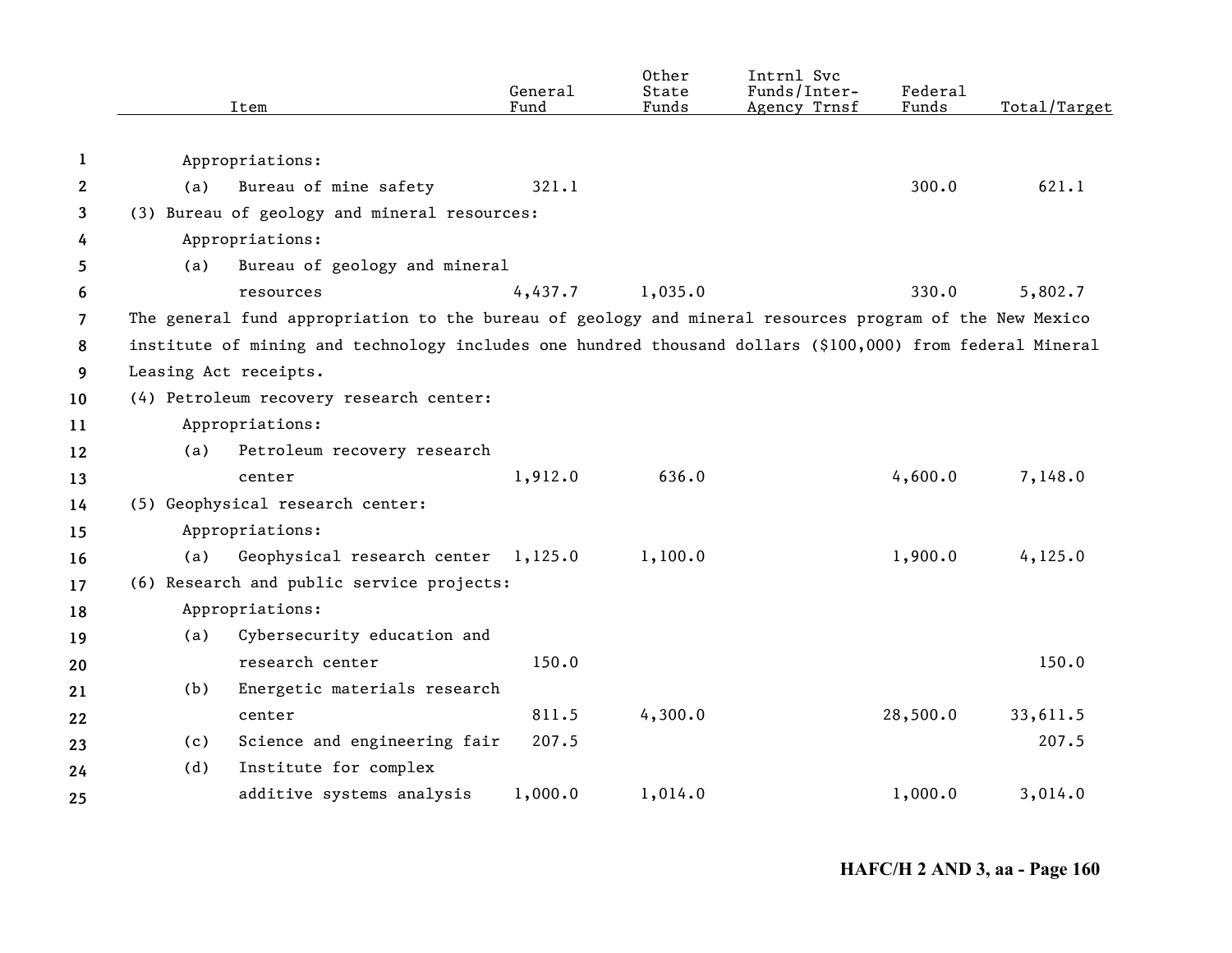|                |                  |                                                                                                           | General   | Other<br>State | Intrnl Svc<br>Funds/Inter-                              | Federal | Total/Target |
|----------------|------------------|-----------------------------------------------------------------------------------------------------------|-----------|----------------|---------------------------------------------------------|---------|--------------|
|                |                  | Item                                                                                                      | Fund      | Funds          | Agency Trnsf                                            | Funds   |              |
| 1              | (e)              | Cave and karst research                                                                                   | 365.7     | 62.0           |                                                         |         | 427.7        |
| $\mathbf{2}$   | (f)              | Homeland security center                                                                                  | 531.4     |                |                                                         | 2,187.0 | 2,718.4      |
| 3              | (g)              | Cybersecurity center of                                                                                   |           |                |                                                         |         |              |
| 4              |                  | excellence                                                                                                | 250.0     |                |                                                         |         | 250.0        |
| 5              | (h)              | Rural economic development                                                                                | 25.0      |                |                                                         |         | 25.0         |
| 6              | (i)              | Chemical engineering student                                                                              |           |                |                                                         |         |              |
| $\overline{7}$ |                  | assistanceships                                                                                           | 87.0      |                |                                                         |         | 87.0         |
| 8              | Subtotal         |                                                                                                           |           |                |                                                         |         | 149,300.4    |
| 9              |                  | NORTHERN NEW MEXICO COLLEGE:                                                                              |           |                |                                                         |         |              |
| 10             | (1) Main campus: |                                                                                                           |           |                |                                                         |         |              |
| 11             |                  | The purpose of the instruction and general program is to provide education services designed to meet the  |           |                |                                                         |         |              |
| 12             |                  | intellectual, educational and quality of life goals associated with the ability to enter the workforce,   |           |                |                                                         |         |              |
| 13             |                  | compete and advance in the new economy and contribute to social advancement through informed citizenship. |           |                |                                                         |         |              |
| 14             |                  | Appropriations:                                                                                           |           |                |                                                         |         |              |
| 15             | (a)              | Other                                                                                                     |           | 2,900.0        |                                                         | 4,700.0 | 7,600.0      |
| 16             | (b)              | Instruction and general                                                                                   |           |                |                                                         |         |              |
| 17             |                  | purposes                                                                                                  | 10, 525.3 | 5,000.0        |                                                         | 4,200.0 | 19,725.3     |
| 18             | (c)              | Athletics                                                                                                 | 570.7     | 200.0          |                                                         |         | 770.7        |
| 19             | (d)              | Dual-credit adjustment                                                                                    | 56.0      |                |                                                         |         | 56.0         |
| 20             |                  | Performance measures:                                                                                     |           |                |                                                         |         |              |
| 21             |                  | Percent of a cohort of first-time, full-time,<br>(a) Output:                                              |           |                |                                                         |         |              |
| 22             |                  | degree-seeking freshmen who complete a baccalaureate                                                      |           |                |                                                         |         |              |
| 23             |                  | program within one hundred fifty percent of standard                                                      |           |                |                                                         |         |              |
| 24             |                  | graduation time                                                                                           |           |                |                                                         |         | 25%          |
| 25             |                  | (b) Output:                                                                                               |           |                | Number of unduplicated degree awards in the most recent |         |              |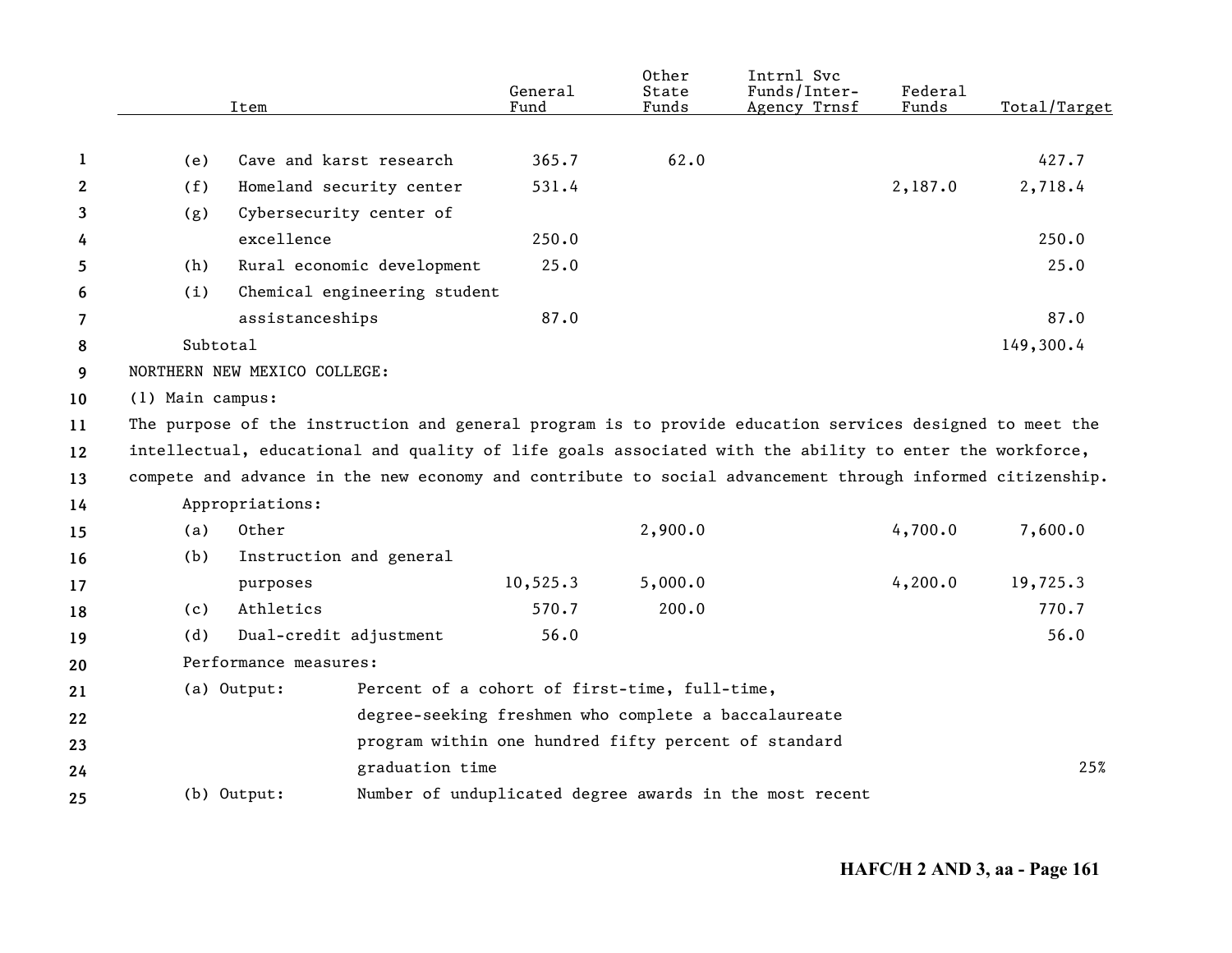|    | Item                                      | General<br>Fund                                                                                          | Other<br>State<br>Funds | Intrnl Svc<br>Funds/Inter-<br>Agency Trnsf | Federal<br>Funds | Total/Target |
|----|-------------------------------------------|----------------------------------------------------------------------------------------------------------|-------------------------|--------------------------------------------|------------------|--------------|
|    |                                           |                                                                                                          |                         |                                            |                  |              |
| 1  |                                           | academic year, reported by baccalaureate, masters and                                                    |                         |                                            |                  |              |
| 2  |                                           | doctorate degrees                                                                                        |                         |                                            |                  | 80           |
| 3  | (c) Outcome:                              | Percent of first-time, full-time freshmen retained to the                                                |                         |                                            |                  |              |
| 4  |                                           | third semester                                                                                           |                         |                                            |                  | 66.5%        |
| 5  | $(d)$ Output:                             | Number of students enrolled, by headcount                                                                |                         |                                            |                  | 1,400        |
| 6  | (e) Output:                               | Number of first-time freshmen enrolled, who graduated from                                               |                         |                                            |                  |              |
| 7  |                                           | a New Mexico high school, by headcount                                                                   |                         |                                            |                  | 210          |
| 8  | (f) Output:                               | Number of credit hours delivered                                                                         |                         |                                            |                  | 23,700       |
| 9  | (2) Research and public service projects: |                                                                                                          |                         |                                            |                  |              |
| 10 | Appropriations:                           |                                                                                                          |                         |                                            |                  |              |
| 11 | Nurse expansion<br>(a)                    |                                                                                                          | 400.0                   |                                            |                  | 400.0        |
| 12 | (b)                                       | Science, technology,                                                                                     |                         |                                            |                  |              |
| 13 |                                           | engineering, arts and math                                                                               |                         |                                            |                  |              |
| 14 | initiatives                               |                                                                                                          | 137.3                   |                                            |                  | 137.3        |
| 15 | Veterans center<br>(c)                    |                                                                                                          | 127.5                   |                                            |                  | 127.5        |
| 16 | (d)                                       | Academic program evaluation                                                                              | 50.0                    |                                            |                  | 50.0         |
| 17 | Subtotal                                  |                                                                                                          |                         |                                            |                  | 28,866.8     |
| 18 | SANTA FE COMMUNITY COLLEGE:               |                                                                                                          |                         |                                            |                  |              |
| 19 | (1) Main campus:                          |                                                                                                          |                         |                                            |                  |              |
| 20 |                                           | The purpose of the instruction and general program at New Mexico's community colleges is to provide      |                         |                                            |                  |              |
| 21 |                                           | credit and noncredit postsecondary education and training opportunities to New Mexicans so they have the |                         |                                            |                  |              |
| 22 |                                           | skills to be competitive in the new economy and are able to participate in lifelong learning activities. |                         |                                            |                  |              |
| 23 | Appropriations:                           |                                                                                                          |                         |                                            |                  |              |
| 24 | Other<br>(a)                              |                                                                                                          | 1,374.0                 |                                            | 15,477.0         | 16,851.0     |
| 25 | (b)                                       | Instruction and general                                                                                  |                         |                                            |                  |              |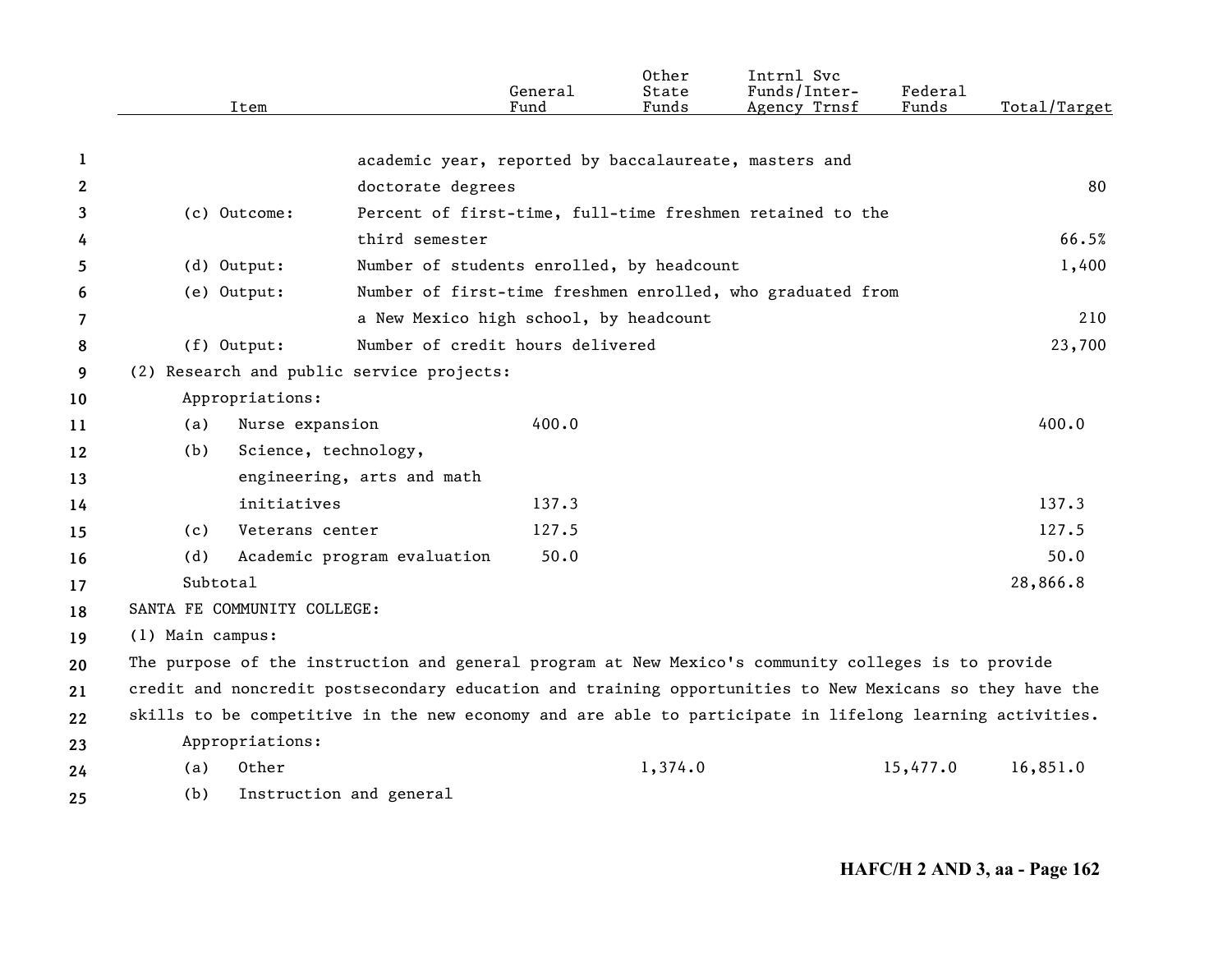|              | Item                                      |                               | General<br>Fund                           | Other<br>State<br>Funds | Intrnl Svc<br>Funds/Inter-<br>Agency Trnsf                  | Federal<br>Funds | Total/Target |
|--------------|-------------------------------------------|-------------------------------|-------------------------------------------|-------------------------|-------------------------------------------------------------|------------------|--------------|
| 1            | purposes                                  |                               | 10,670.8                                  | 26,473.0                |                                                             | 3,300.0          | 40,443.8     |
| $\mathbf{2}$ | (c)                                       | Dual-credit adjustment        | 74.9                                      |                         |                                                             |                  | 74.9         |
| 3            | Performance measures:                     |                               |                                           |                         |                                                             |                  |              |
| 4            | (a) Outcome:                              |                               |                                           |                         | Percent of a cohort of first-time, full-time, degree- or    |                  |              |
| 5            |                                           |                               |                                           |                         | certificate-seeking community college students who complete |                  |              |
| 6            |                                           |                               |                                           |                         | an academic program within one hundred fifty percent of     |                  |              |
| 7            |                                           | standard graduation time      |                                           |                         |                                                             |                  | 10%          |
| 8            | (b) Outcome:                              |                               |                                           |                         | Percent of first-time, full-time freshmen retained to the   |                  |              |
| 9            |                                           | third semester                |                                           |                         |                                                             |                  | 60%          |
| 10           | (c) Output:                               |                               |                                           |                         | Total number of certificates and associate degrees awarded  |                  |              |
| 11           |                                           |                               | within the most recent academic year      |                         |                                                             |                  | 750          |
| 12           | (d) Output:                               |                               | Number of students enrolled, by headcount |                         |                                                             |                  | 7,240        |
| 13           | (e) Output:                               |                               | Number of credit hours delivered          |                         |                                                             |                  | 59,900       |
| 14           | (2) Research and public service projects: |                               |                                           |                         |                                                             |                  |              |
| 15           | Appropriations:                           |                               |                                           |                         |                                                             |                  |              |
| 16           | (a)                                       | First born, home visiting and |                                           |                         |                                                             |                  |              |
| 17           |                                           | technical assistance          | 150.0                                     |                         |                                                             |                  | 150.0        |
| 18           | (b)                                       | Teacher education expansion   | 150.0                                     |                         |                                                             |                  | 150.0        |
| 19           | (c)                                       | Small business development    |                                           |                         |                                                             |                  |              |
| 20           | centers                                   |                               | 4, 161.3                                  |                         |                                                             | 2,600.0          | 6,761.3      |
| 21           | Nurse expansion<br>(d)                    |                               | 353.9                                     |                         |                                                             |                  | 353.9        |
| 22           | (e)                                       | EMS mental health resiliency  |                                           |                         |                                                             |                  |              |
| 23           | pilot                                     |                               | 100.0                                     |                         |                                                             |                  | 100.0        |
| 24           | Subtotal                                  |                               |                                           |                         |                                                             |                  | 64,884.9     |
| 25           | CENTRAL NEW MEXICO COMMUNITY COLLEGE:     |                               |                                           |                         |                                                             |                  |              |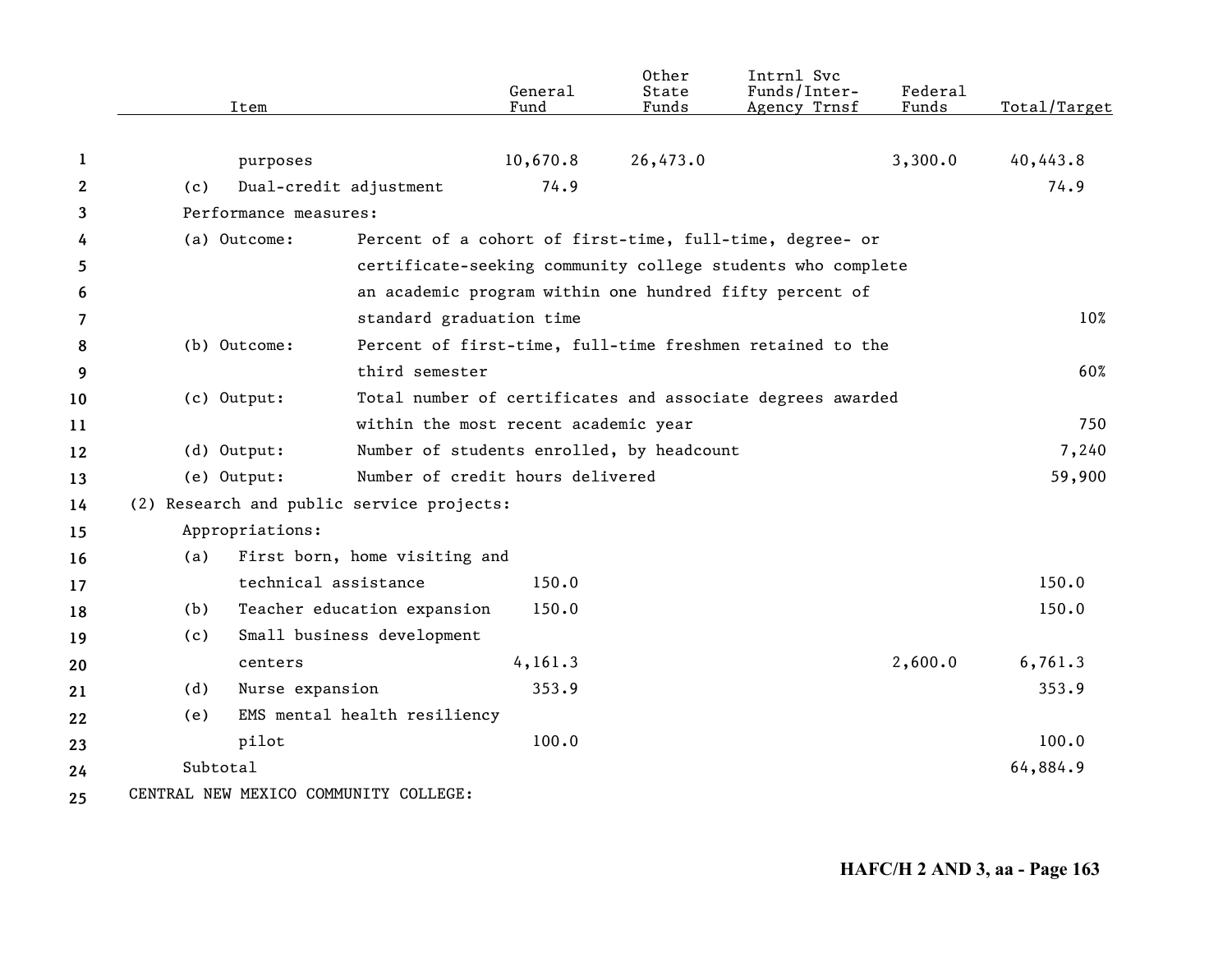|              | Item                                                                                                     |                                                         | General<br>Fund | Other<br>State<br>Funds | Intrnl Svc<br>Funds/Inter-<br>Agency Trnsf                  | Federal<br>Funds | Total/Target |
|--------------|----------------------------------------------------------------------------------------------------------|---------------------------------------------------------|-----------------|-------------------------|-------------------------------------------------------------|------------------|--------------|
| 1            | (1) Main campus:                                                                                         |                                                         |                 |                         |                                                             |                  |              |
| $\mathbf{2}$ | The purpose of the instruction and general program at New Mexico's community colleges is to provide      |                                                         |                 |                         |                                                             |                  |              |
| 3            | credit and noncredit postsecondary education and training opportunities to New Mexicans so they have the |                                                         |                 |                         |                                                             |                  |              |
| 4            | skills to be competitive in the new economy and are able to participate in lifelong learning activities. |                                                         |                 |                         |                                                             |                  |              |
| 5            | Appropriations:                                                                                          |                                                         |                 |                         |                                                             |                  |              |
| 6            | Other<br>(a)                                                                                             |                                                         |                 | 6,100.0                 |                                                             | 19,800.0         | 25,900.0     |
| 7            | (b)                                                                                                      | Instruction and general                                 |                 |                         |                                                             |                  |              |
| 8            | purposes                                                                                                 |                                                         | 61,594.0        | 87,000.0                |                                                             | 3,500.0          | 152,094.0    |
| 9            | (c)                                                                                                      | Dual-credit adjustment                                  | 397.5           |                         |                                                             |                  | 397.5        |
| 10           | Performance measures:                                                                                    |                                                         |                 |                         |                                                             |                  |              |
| 11           | (a) Outcome:                                                                                             |                                                         |                 |                         | Percent of a cohort of first-time, full-time, degree- or    |                  |              |
| 12           |                                                                                                          |                                                         |                 |                         | certificate-seeking community college students who complete |                  |              |
| 13           |                                                                                                          | an academic program within one hundred fifty percent of |                 |                         |                                                             |                  |              |
| 14           |                                                                                                          | standard graduation time                                |                 |                         |                                                             |                  | 28%          |
| 15           | (b) Outcome:                                                                                             |                                                         |                 |                         | Percent of first-time, full-time freshmen retained to the   |                  |              |
| 16           |                                                                                                          | third semester                                          |                 |                         |                                                             |                  | 63.5%        |
| 17           | (c) Output:                                                                                              |                                                         |                 |                         | Number of certificates and associate degrees awarded within |                  |              |
| 18           |                                                                                                          | the most recent academic year                           |                 |                         |                                                             |                  | 8,000        |
| 19           | (d) Output:                                                                                              | Number of students enrolled, by headcount               |                 |                         |                                                             |                  | 32,500       |
| 20           | (e) Output:                                                                                              |                                                         |                 |                         | Number of first-time freshmen enrolled, who graduated from  |                  |              |
| 21           |                                                                                                          | a New Mexico high school, by headcount                  |                 |                         |                                                             |                  | 4,720        |
| 22           | $(f)$ Output:                                                                                            | Number of credit hours delivered                        |                 |                         |                                                             |                  | 355,215      |
| 23           | (2) Research and public service projects:                                                                |                                                         |                 |                         |                                                             |                  |              |
| 24           | Appropriations:                                                                                          |                                                         |                 |                         |                                                             |                  |              |
| 25           | Nurse expansion<br>(a)                                                                                   |                                                         | 179.6           |                         |                                                             |                  | 179.6        |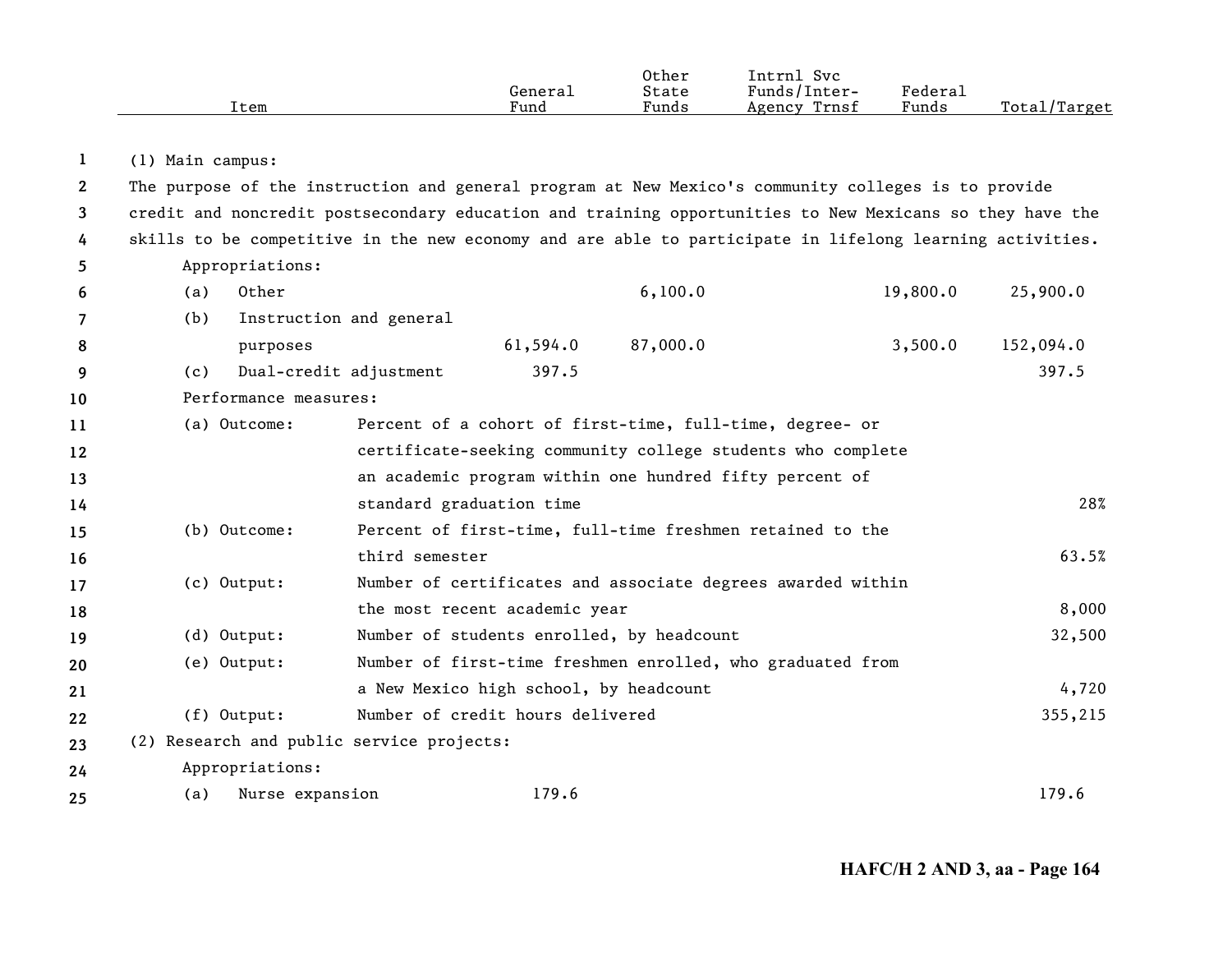|                |                  | Item                    |                          | General<br>Fund                           | Other<br>State<br>Funds | Intrnl Svc<br>Funds/Inter-<br>Agency Trnsf                                                               | Federal<br>Funds | Total/Target |
|----------------|------------------|-------------------------|--------------------------|-------------------------------------------|-------------------------|----------------------------------------------------------------------------------------------------------|------------------|--------------|
| 1              | Subtotal         |                         |                          |                                           |                         |                                                                                                          |                  | 178,571.1    |
| $\mathbf{2}$   |                  | LUNA COMMUNITY COLLEGE: |                          |                                           |                         |                                                                                                          |                  |              |
| 3              | (1) Main campus: |                         |                          |                                           |                         |                                                                                                          |                  |              |
| 4              |                  |                         |                          |                                           |                         | The purpose of the instruction and general program at New Mexico's community colleges is to provide      |                  |              |
| 5              |                  |                         |                          |                                           |                         | credit and noncredit postsecondary education and training opportunities to New Mexicans so they have the |                  |              |
| 6              |                  |                         |                          |                                           |                         | skills to be competitive in the new economy and are able to participate in lifelong learning activities. |                  |              |
| $\overline{7}$ |                  | Appropriations:         |                          |                                           |                         |                                                                                                          |                  |              |
| 8              | (a)              | Other                   |                          |                                           | 1,808.3                 |                                                                                                          | 58.3             | 1,866.6      |
| 9              | (b)              |                         | Instruction and general  |                                           |                         |                                                                                                          |                  |              |
| 10             |                  | purposes                |                          | 7,063.5                                   | 87.1                    |                                                                                                          | 182.1            | 7,332.7      |
| 11             | (c)              | Athletics               |                          | 497.0                                     |                         |                                                                                                          |                  | 497.0        |
| 12             | (d)              |                         | Dual-credit adjustment   | 21.6                                      |                         |                                                                                                          |                  | 21.6         |
| 13             |                  | Performance measures:   |                          |                                           |                         |                                                                                                          |                  |              |
| 14             |                  | (a) Outcome:            |                          |                                           |                         | Percent of a cohort of first-time, full-time, degree- or                                                 |                  |              |
| 15             |                  |                         |                          |                                           |                         | certificate-seeking community college students who complete                                              |                  |              |
| 16             |                  |                         |                          |                                           |                         | an academic program within one hundred fifty percent of                                                  |                  |              |
| 17             |                  |                         | standard graduation time |                                           |                         |                                                                                                          |                  | 37%          |
| 18             |                  | (b) Outcome:            |                          |                                           |                         | Percent of first-time, full-time freshmen retained to the                                                |                  |              |
| 19             |                  |                         | third semester           |                                           |                         |                                                                                                          |                  | 50%          |
| 20             |                  | $(c)$ Output:           |                          |                                           |                         | Number of certificates and associate degrees awarded within                                              |                  |              |
| 21             |                  |                         |                          | the most recent academic year             |                         |                                                                                                          |                  | 154          |
| 22             |                  | (d) Output:             |                          | Number of students enrolled, by headcount |                         |                                                                                                          |                  | 1,807        |
| 23             |                  | (e) Output:             |                          |                                           |                         | Number of first-time freshmen enrolled, who graduated from                                               |                  |              |
| 24             |                  |                         |                          | a New Mexico high school, by headcount    |                         |                                                                                                          |                  | 118          |
| 25             |                  | (f) Output:             |                          | Number of credit hours delivered          |                         |                                                                                                          |                  | 18,122       |

**HAFC/H 2 AND 3, aa - Page 165**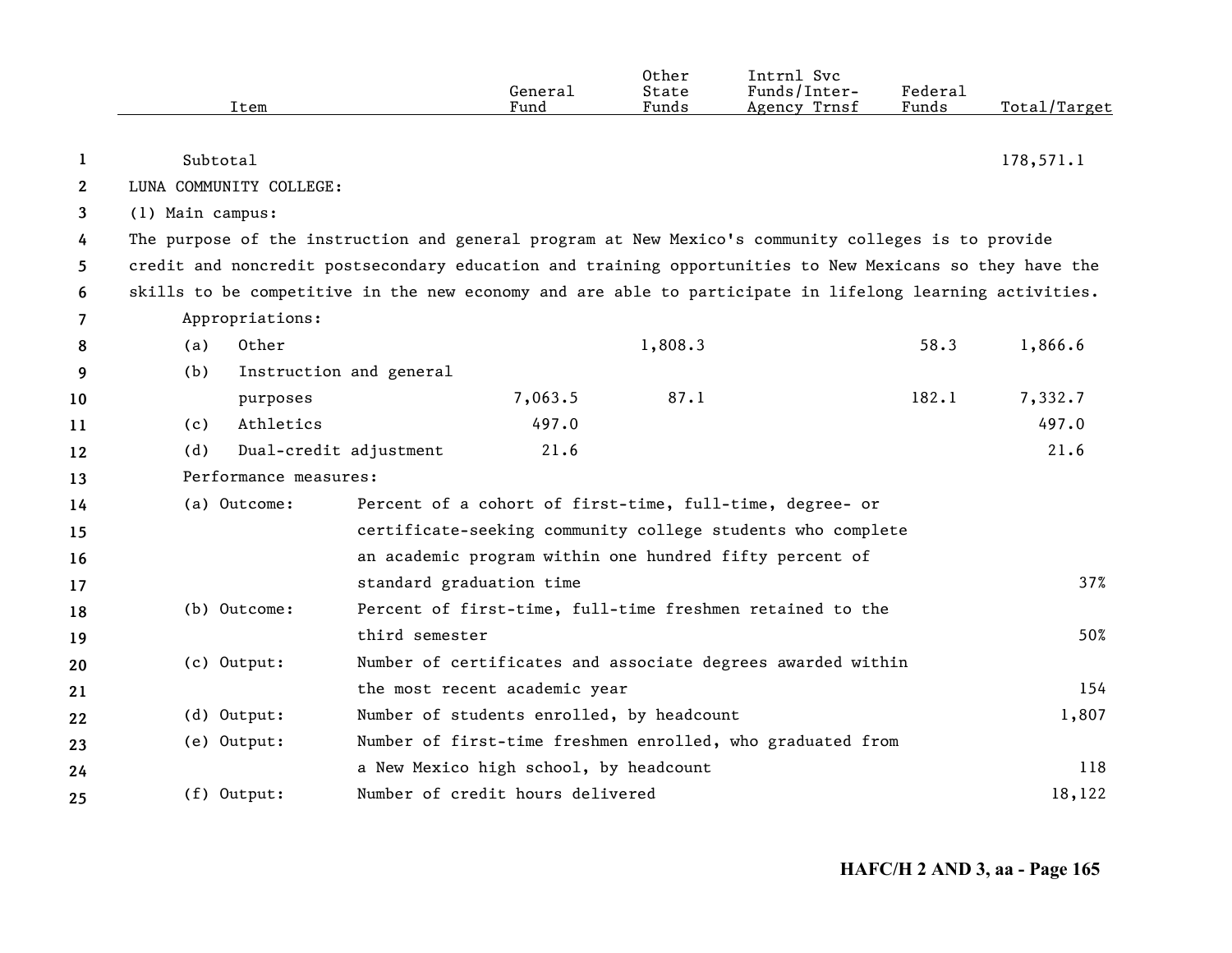|     | Item       |                                                                                                                  | General<br>Fund                                                                                                                                        | Other<br>State<br>Funds                                                                                   | Intrnl Svc<br>Funds/Inter-<br>Agency Trnsf | Federal<br>Funds                                        | Total/Target                                                                                                                                                                                                                                                                                                                                                                                                                                                                                                        |
|-----|------------|------------------------------------------------------------------------------------------------------------------|--------------------------------------------------------------------------------------------------------------------------------------------------------|-----------------------------------------------------------------------------------------------------------|--------------------------------------------|---------------------------------------------------------|---------------------------------------------------------------------------------------------------------------------------------------------------------------------------------------------------------------------------------------------------------------------------------------------------------------------------------------------------------------------------------------------------------------------------------------------------------------------------------------------------------------------|
|     |            |                                                                                                                  |                                                                                                                                                        |                                                                                                           |                                            |                                                         |                                                                                                                                                                                                                                                                                                                                                                                                                                                                                                                     |
|     |            |                                                                                                                  |                                                                                                                                                        |                                                                                                           |                                            |                                                         |                                                                                                                                                                                                                                                                                                                                                                                                                                                                                                                     |
|     |            |                                                                                                                  |                                                                                                                                                        |                                                                                                           |                                            |                                                         |                                                                                                                                                                                                                                                                                                                                                                                                                                                                                                                     |
|     |            |                                                                                                                  |                                                                                                                                                        |                                                                                                           |                                            |                                                         | 267.0                                                                                                                                                                                                                                                                                                                                                                                                                                                                                                               |
|     |            |                                                                                                                  |                                                                                                                                                        |                                                                                                           |                                            |                                                         |                                                                                                                                                                                                                                                                                                                                                                                                                                                                                                                     |
|     |            |                                                                                                                  |                                                                                                                                                        |                                                                                                           |                                            |                                                         | 530.6                                                                                                                                                                                                                                                                                                                                                                                                                                                                                                               |
|     |            |                                                                                                                  |                                                                                                                                                        |                                                                                                           |                                            |                                                         | 10,515.5                                                                                                                                                                                                                                                                                                                                                                                                                                                                                                            |
|     |            |                                                                                                                  |                                                                                                                                                        |                                                                                                           |                                            |                                                         |                                                                                                                                                                                                                                                                                                                                                                                                                                                                                                                     |
|     |            |                                                                                                                  |                                                                                                                                                        |                                                                                                           |                                            |                                                         |                                                                                                                                                                                                                                                                                                                                                                                                                                                                                                                     |
|     |            |                                                                                                                  |                                                                                                                                                        |                                                                                                           |                                            |                                                         |                                                                                                                                                                                                                                                                                                                                                                                                                                                                                                                     |
|     |            |                                                                                                                  |                                                                                                                                                        |                                                                                                           |                                            |                                                         |                                                                                                                                                                                                                                                                                                                                                                                                                                                                                                                     |
|     |            |                                                                                                                  |                                                                                                                                                        |                                                                                                           |                                            |                                                         |                                                                                                                                                                                                                                                                                                                                                                                                                                                                                                                     |
|     |            |                                                                                                                  |                                                                                                                                                        |                                                                                                           |                                            |                                                         |                                                                                                                                                                                                                                                                                                                                                                                                                                                                                                                     |
| (a) | Other      |                                                                                                                  |                                                                                                                                                        | 600.0                                                                                                     |                                            | 700.0                                                   | 1,300.0                                                                                                                                                                                                                                                                                                                                                                                                                                                                                                             |
| (b) |            |                                                                                                                  |                                                                                                                                                        |                                                                                                           |                                            |                                                         |                                                                                                                                                                                                                                                                                                                                                                                                                                                                                                                     |
|     | purposes   |                                                                                                                  | 4,236.9                                                                                                                                                | 962.0                                                                                                     |                                            | 550.0                                                   | 5,748.9                                                                                                                                                                                                                                                                                                                                                                                                                                                                                                             |
| (c) | Athletics  |                                                                                                                  | 229.8                                                                                                                                                  |                                                                                                           |                                            |                                                         | 229.8                                                                                                                                                                                                                                                                                                                                                                                                                                                                                                               |
| (d) |            |                                                                                                                  | 35.0                                                                                                                                                   |                                                                                                           |                                            |                                                         | 35.0                                                                                                                                                                                                                                                                                                                                                                                                                                                                                                                |
|     |            |                                                                                                                  |                                                                                                                                                        |                                                                                                           |                                            |                                                         |                                                                                                                                                                                                                                                                                                                                                                                                                                                                                                                     |
|     |            |                                                                                                                  |                                                                                                                                                        |                                                                                                           |                                            |                                                         |                                                                                                                                                                                                                                                                                                                                                                                                                                                                                                                     |
|     |            |                                                                                                                  |                                                                                                                                                        |                                                                                                           |                                            |                                                         |                                                                                                                                                                                                                                                                                                                                                                                                                                                                                                                     |
|     |            |                                                                                                                  |                                                                                                                                                        |                                                                                                           |                                            |                                                         |                                                                                                                                                                                                                                                                                                                                                                                                                                                                                                                     |
|     |            |                                                                                                                  |                                                                                                                                                        |                                                                                                           |                                            |                                                         | 41%                                                                                                                                                                                                                                                                                                                                                                                                                                                                                                                 |
|     |            |                                                                                                                  |                                                                                                                                                        |                                                                                                           |                                            |                                                         |                                                                                                                                                                                                                                                                                                                                                                                                                                                                                                                     |
|     |            |                                                                                                                  |                                                                                                                                                        |                                                                                                           |                                            |                                                         | 65%                                                                                                                                                                                                                                                                                                                                                                                                                                                                                                                 |
|     |            |                                                                                                                  |                                                                                                                                                        |                                                                                                           |                                            |                                                         |                                                                                                                                                                                                                                                                                                                                                                                                                                                                                                                     |
|     | (a)<br>(b) | Appropriations:<br>completion<br>Subtotal<br>(1) Main campus:<br>Appropriations:<br>(a) Outcome:<br>(b) Outcome: | Nurse expansion<br>Student retention and<br>MESALANDS COMMUNITY COLLEGE:<br>Instruction and general<br>Dual-credit adjustment<br>Performance measures: | (2) Research and public service projects:<br>267.0<br>530.6<br>standard graduation time<br>third semester |                                            | an academic program within one hundred fifty percent of | The purpose of the instruction and general program at New Mexico's community colleges is to provide<br>credit and noncredit postsecondary education and training opportunities to New Mexicans so they have the<br>skills to be competitive in the new economy and are able to participate in lifelong learning activities.<br>Percent of a cohort of first-time, full-time, degree- or<br>certificate-seeking community college students who complete<br>Percent of first-time, full-time freshmen retained to the |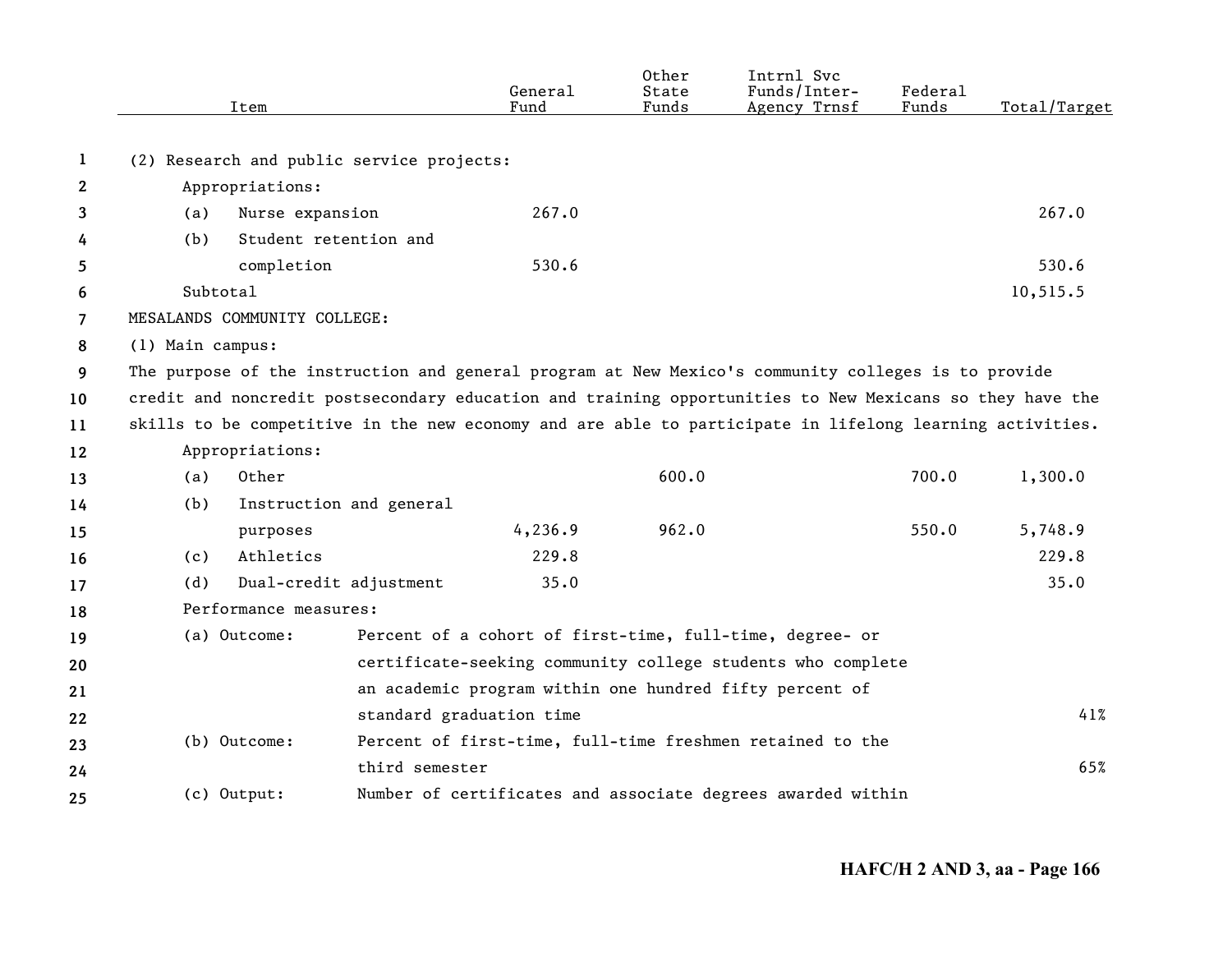|                | Item                                                                                                     |                          | General<br>Fund                           | Other<br>State<br>Funds | Intrnl Svc<br>Funds/Inter-<br>Agency Trnsf                  | Federal<br>Funds | Total/Target |
|----------------|----------------------------------------------------------------------------------------------------------|--------------------------|-------------------------------------------|-------------------------|-------------------------------------------------------------|------------------|--------------|
|                |                                                                                                          |                          |                                           |                         |                                                             |                  |              |
| 1              |                                                                                                          |                          | the most recent academic year             |                         |                                                             |                  | 300          |
| $\mathbf{2}$   | $(d)$ Output:                                                                                            |                          | Number of students enrolled, by headcount |                         |                                                             |                  | 1,525        |
| 3              | (e) Output:                                                                                              |                          |                                           |                         | Number of first-time freshmen enrolled, who graduated from  |                  |              |
| 4              |                                                                                                          |                          | a New Mexico high school, by headcount    |                         |                                                             |                  | 10           |
| 5              | $(f)$ Output:                                                                                            |                          | Number of credit hours delivered          |                         |                                                             |                  | 6,500        |
| 6              | (2) Research and public service projects:                                                                |                          |                                           |                         |                                                             |                  |              |
| $\overline{7}$ | Appropriations:                                                                                          |                          |                                           |                         |                                                             |                  |              |
| 8              | (a)                                                                                                      | Wind training center     | 113.4                                     |                         |                                                             |                  | 113.4        |
| 9              | Subtotal                                                                                                 |                          |                                           |                         |                                                             |                  | 7,427.1      |
| 10             | NEW MEXICO JUNIOR COLLEGE:                                                                               |                          |                                           |                         |                                                             |                  |              |
| 11             | (1) Main campus:                                                                                         |                          |                                           |                         |                                                             |                  |              |
| 12             | The purpose of the instruction and general program at New Mexico's community colleges is to provide      |                          |                                           |                         |                                                             |                  |              |
| 13             | credit and noncredit postsecondary education and training opportunities to New Mexicans so they have the |                          |                                           |                         |                                                             |                  |              |
| 14             | skills to be competitive in the new economy and are able to participate in lifelong learning activities. |                          |                                           |                         |                                                             |                  |              |
| 15             | Appropriations:                                                                                          |                          |                                           |                         |                                                             |                  |              |
| 16             | Other<br>(a)                                                                                             |                          |                                           | 3,600.0                 |                                                             | 2,000.0          | 5,600.0      |
| 17             | (b)                                                                                                      | Instruction and general  |                                           |                         |                                                             |                  |              |
| 18             | purposes                                                                                                 |                          | 5,833.7                                   | 15,000.0                |                                                             | 450.0            | 21,283.7     |
| 19             | Athletics<br>(c)                                                                                         |                          | 569.7                                     |                         |                                                             |                  | 569.7        |
| 20             | (d)                                                                                                      | Dual-credit adjustment   | 54.8                                      |                         |                                                             |                  | 54.8         |
| 21             | Performance measures:                                                                                    |                          |                                           |                         |                                                             |                  |              |
| 22             | (a) Outcome:                                                                                             |                          |                                           |                         | Percent of a cohort of first-time, full-time, degree- or    |                  |              |
| 23             |                                                                                                          |                          |                                           |                         | certificate-seeking community college students who complete |                  |              |
| 24             |                                                                                                          |                          |                                           |                         | an academic program within one hundred fifty percent of     |                  |              |
| 25             |                                                                                                          | standard graduation time |                                           |                         |                                                             |                  | 36%          |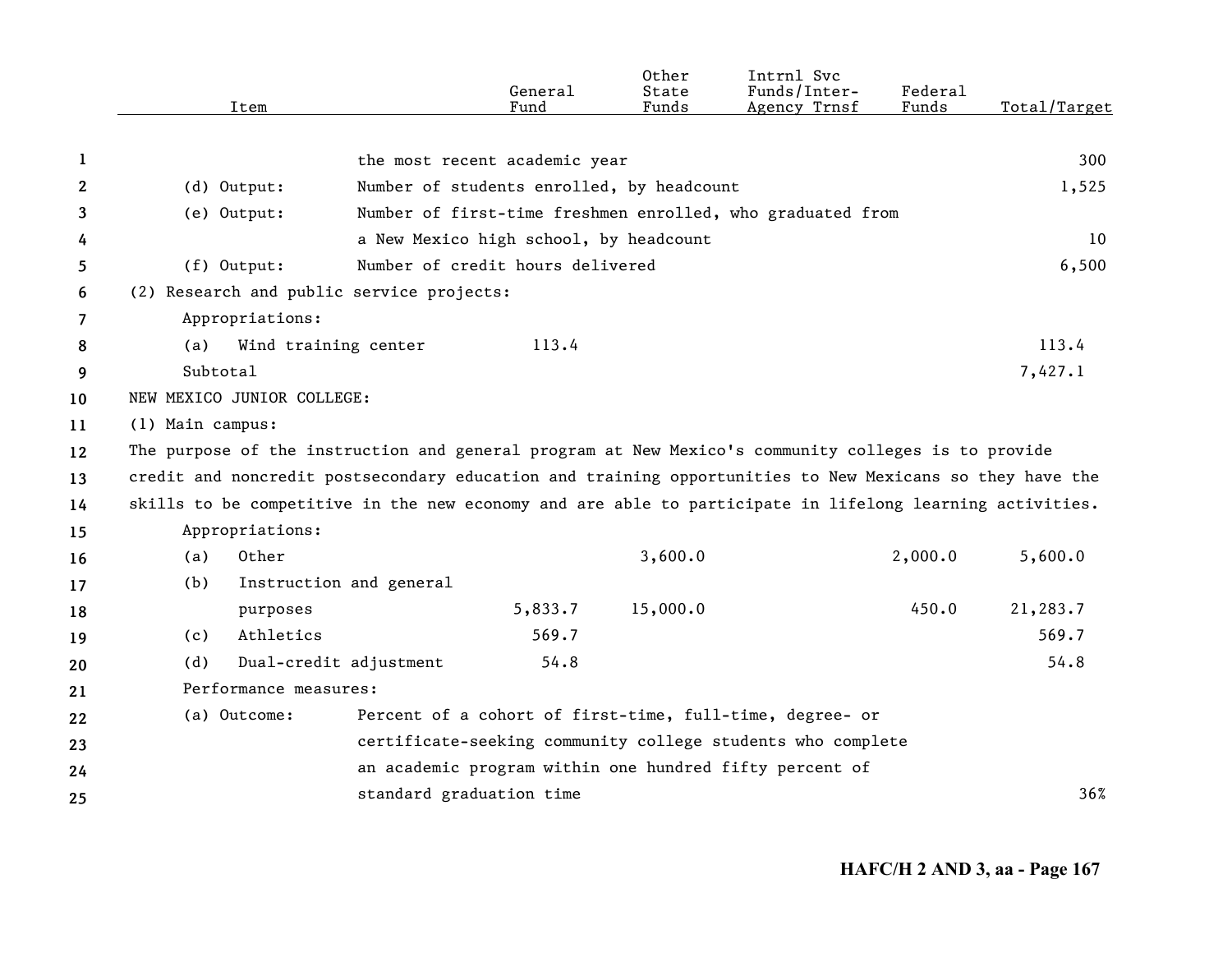|              | Item                                                                                                     |                                      | General<br>Fund                           | Other<br>State<br>Funds | Intrnl Svc<br>Funds/Inter-<br>Agency Trnsf                  | Federal<br>Funds | Total/Target |
|--------------|----------------------------------------------------------------------------------------------------------|--------------------------------------|-------------------------------------------|-------------------------|-------------------------------------------------------------|------------------|--------------|
| 1            | (b) Outcome:                                                                                             |                                      |                                           |                         | Percent of first-time, full-time freshmen retained to the   |                  |              |
| $\mathbf{2}$ |                                                                                                          | third semester                       |                                           |                         |                                                             |                  | 60%          |
| 3            |                                                                                                          |                                      |                                           |                         |                                                             |                  |              |
|              | (c) Output:                                                                                              |                                      | the most recent academic year             |                         | Number of certificates and associate degrees awarded within |                  | 350          |
| 4            | (d) Output:                                                                                              |                                      | Number of students enrolled, by headcount |                         |                                                             |                  | 3,500        |
| 5            | (e) Output:                                                                                              |                                      |                                           |                         | Number of first-time freshmen enrolled, who graduated from  |                  |              |
| 6            |                                                                                                          |                                      | a New Mexico high school, by headcount    |                         |                                                             |                  | 500          |
| 7            |                                                                                                          |                                      | Number of credit hours delivered          |                         |                                                             |                  | 50,000       |
| 8            | (f) Output:                                                                                              |                                      |                                           |                         |                                                             |                  |              |
| 9            | (2) Research and public service projects:                                                                |                                      |                                           |                         |                                                             |                  |              |
| 10           | Appropriations:                                                                                          |                                      |                                           |                         |                                                             |                  | 171.3        |
| 11           | (a)                                                                                                      | Oil and gas management program 171.3 |                                           |                         |                                                             |                  |              |
| 12           | Nurse expansion<br>(b)                                                                                   |                                      | 299.9                                     |                         |                                                             |                  | 299.9        |
| 13           | Lea county distance<br>(c)                                                                               |                                      |                                           |                         |                                                             |                  |              |
| 14           |                                                                                                          | education consortium                 | 29.2                                      |                         |                                                             |                  | 29.2         |
| 15           | Subtotal                                                                                                 |                                      |                                           |                         |                                                             |                  | 28,008.6     |
| 16           | SAN JUAN COLLEGE:                                                                                        |                                      |                                           |                         |                                                             |                  |              |
| 17           | (1) Main campus:                                                                                         |                                      |                                           |                         |                                                             |                  |              |
| 18           | The purpose of the instruction and general program at New Mexico's community colleges is to provide      |                                      |                                           |                         |                                                             |                  |              |
| 19           | credit and noncredit postsecondary education and training opportunities to New Mexicans so they have the |                                      |                                           |                         |                                                             |                  |              |
| 20           | skills to be competitive in the new economy and are able to participate in lifelong learning activities. |                                      |                                           |                         |                                                             |                  |              |
| 21           | Appropriations:                                                                                          |                                      |                                           |                         |                                                             |                  |              |
| 22           | Other<br>(a)                                                                                             |                                      |                                           | 14,000.0                |                                                             | 22,000.0         | 36,000.0     |
| 23           | (b)                                                                                                      | Instruction and general              |                                           |                         |                                                             |                  |              |
| 24           | purposes                                                                                                 |                                      | 25,029.4                                  | 34,000.0                |                                                             | 6,000.0          | 65,029.4     |
| 25           | (c)                                                                                                      | Dual-credit adjustment               | 107.9                                     |                         |                                                             |                  | 107.9        |

**HAFC/H 2 AND 3, aa - Page 168**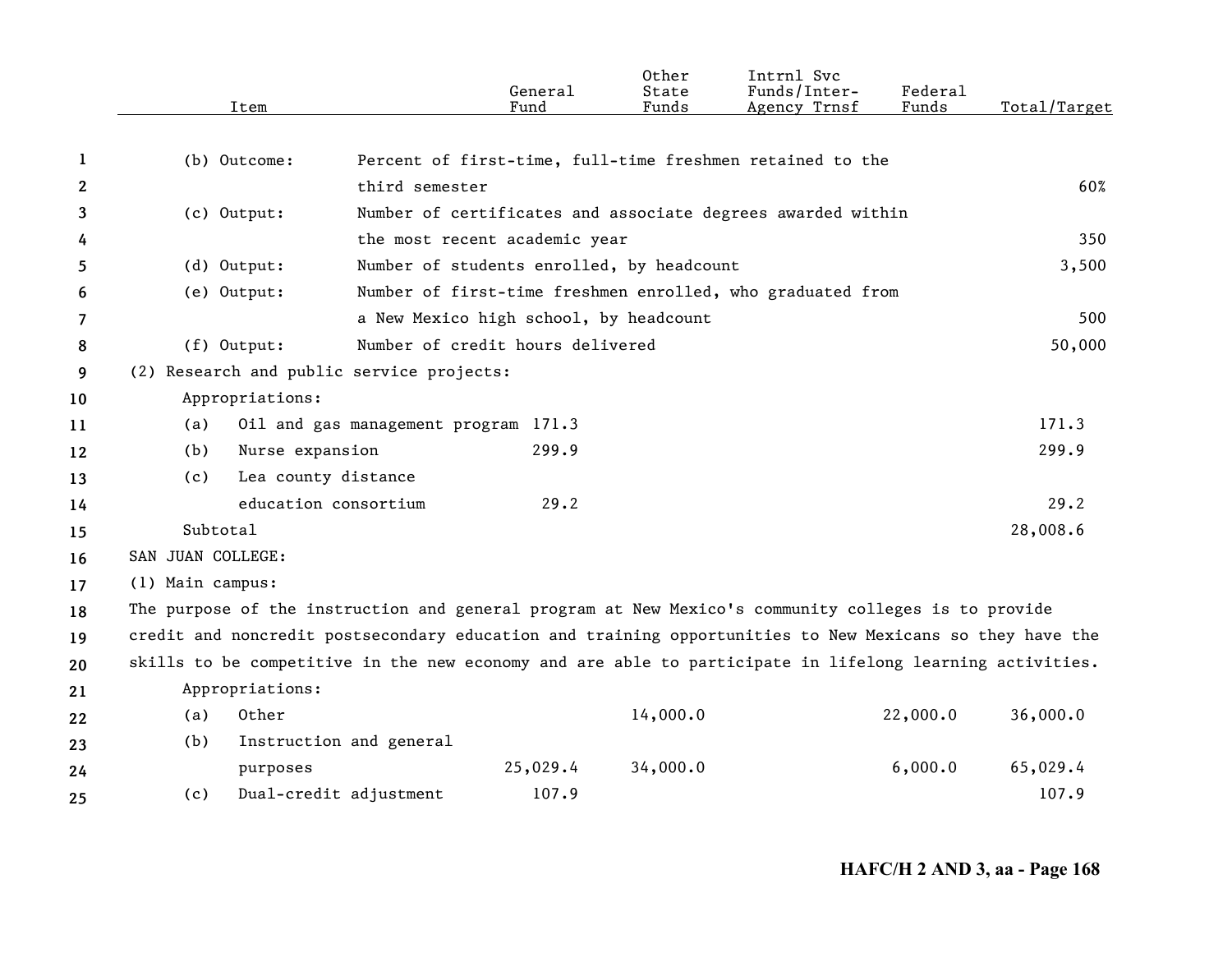|      |         | Other | Intrnl<br>Svc   |                                    |                  |
|------|---------|-------|-----------------|------------------------------------|------------------|
|      | Genera⊥ | State | Funds/Inter-    | ${}_{\rm \texttt{Federa}_{\perp}}$ |                  |
| Item | Fund    | Funds | Trnsf<br>Agency | Funds                              | Total<br>'Target |

Performance measures:

**1**

| $\overline{2}$ |                  | (a) Outcome:              |                                           | Percent of a cohort of first-time, full-time, degree- or                                                 |           |
|----------------|------------------|---------------------------|-------------------------------------------|----------------------------------------------------------------------------------------------------------|-----------|
| 3              |                  |                           |                                           | certificate-seeking community college students who complete                                              |           |
| 4              |                  |                           |                                           | an academic program within one hundred fifty percent of                                                  |           |
| 5              |                  |                           | standard graduation time                  |                                                                                                          | 26%       |
| 6              |                  | (b) Outcome:              |                                           | Percent of first-time, full-time freshmen retained to the                                                |           |
| 7              |                  |                           | third semester                            |                                                                                                          | 61%       |
| 8              |                  | (c) Output:               |                                           | Number of certificates and associate degrees awarded within                                              |           |
| 9              |                  |                           | the most recent academic year             |                                                                                                          | 1,475     |
| 10             |                  | $(d)$ Output:             |                                           | Number of students enrolled, by headcount                                                                | 10,500    |
| 11             |                  | (e) Output:               |                                           | Number of first-time freshmen enrolled, who graduated from                                               |           |
| 12             |                  |                           |                                           | a New Mexico high school, by headcount                                                                   | 730       |
| 13             |                  | $(f)$ Output:             | Number of credit hours delivered          |                                                                                                          | 130,000   |
| 14             |                  |                           | (2) Research and public service projects: |                                                                                                          |           |
| 15             |                  | Appropriations:           |                                           |                                                                                                          |           |
| 16             | (a)              | Dental hygiene program    |                                           | 175.0                                                                                                    | 175.0     |
| 17             | (b)              | Nurse expansion           |                                           | 250.0                                                                                                    | 250.0     |
| 18             | (c)              | Renewable energy center   |                                           |                                                                                                          |           |
| 19             |                  | of excellence             |                                           | 250.0                                                                                                    | 250.0     |
| 20             | Subtotal         |                           |                                           |                                                                                                          | 101,812.3 |
| 21             |                  | CLOVIS COMMUNITY COLLEGE: |                                           |                                                                                                          |           |
| 22             | (1) Main campus: |                           |                                           |                                                                                                          |           |
| 23             |                  |                           |                                           | The purpose of the instruction and general program at New Mexico's community colleges is to provide      |           |
| 24             |                  |                           |                                           | credit and noncredit postsecondary education and training opportunities to New Mexicans so they have the |           |

**25** skills to be competitive in the new economy and are able to participate in lifelong learning activities.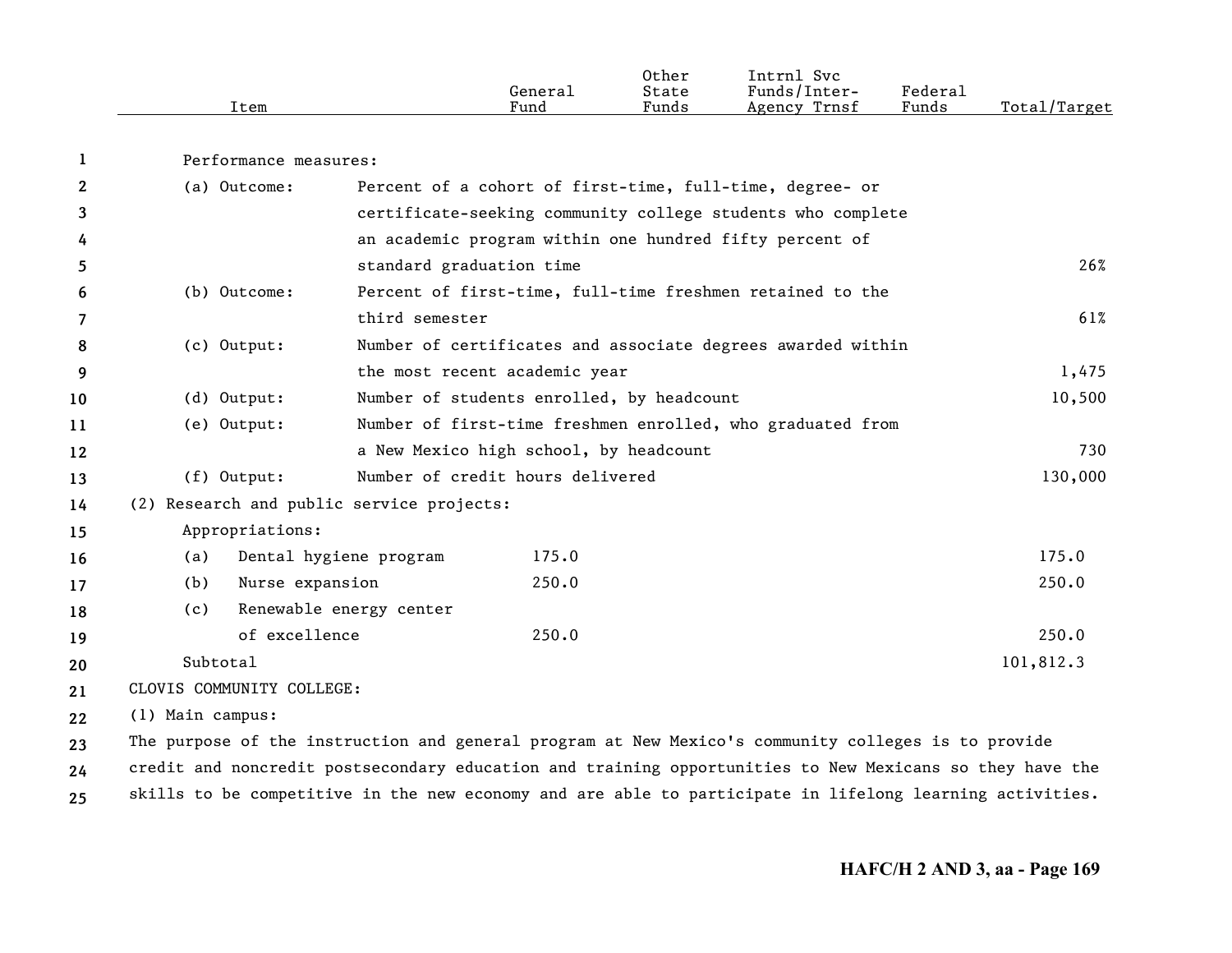|              | Item                                                                                                   |                          | General<br>Fund                           | Other<br>State<br>Funds | Intrnl Svc<br>Funds/Inter-<br>Agency Trnsf                  | Federal<br>Funds | Total/Target |
|--------------|--------------------------------------------------------------------------------------------------------|--------------------------|-------------------------------------------|-------------------------|-------------------------------------------------------------|------------------|--------------|
| 1            | Appropriations:                                                                                        |                          |                                           |                         |                                                             |                  |              |
| $\mathbf{2}$ | Other<br>(a)                                                                                           |                          |                                           | 500.0                   |                                                             | 5,900.0          | 6,400.0      |
| 3            | (b)                                                                                                    | Instruction and general  |                                           |                         |                                                             |                  |              |
| 4            | purposes                                                                                               |                          | 10,012.1                                  | 5,500.0                 |                                                             | 1,200.0          | 16,712.1     |
| 5            | (c)                                                                                                    | Dual-credit adjustment   | 97.1                                      |                         |                                                             |                  | 97.1         |
| 6            | Performance measures:                                                                                  |                          |                                           |                         |                                                             |                  |              |
| 7            | (a) Outcome:                                                                                           |                          |                                           |                         | Percent of a cohort of first-time, full-time, degree- or    |                  |              |
| 8            |                                                                                                        |                          |                                           |                         | certificate-seeking community college students who complete |                  |              |
| 9            |                                                                                                        |                          |                                           |                         | an academic program within one hundred fifty percent of     |                  |              |
| 10           |                                                                                                        | standard graduation time |                                           |                         |                                                             |                  | 35%          |
| 11           | (b) Outcome:                                                                                           |                          |                                           |                         | Percent of first-time, full-time freshmen retained to the   |                  |              |
| 12           |                                                                                                        | third semester           |                                           |                         |                                                             |                  | 63%          |
| 13           | (c) Output:                                                                                            |                          |                                           |                         | Number of certificates and associate degrees awarded within |                  |              |
| 14           |                                                                                                        |                          | the most recent academic year             |                         |                                                             |                  | 550          |
| 15           | (d) Output:                                                                                            |                          | Number of students enrolled, by headcount |                         |                                                             |                  | 5,200        |
| 16           | (e) Output:                                                                                            |                          |                                           |                         | Number of first-time freshmen enrolled, who graduated from  |                  |              |
| 17           |                                                                                                        |                          | a New Mexico high school, by headcount    |                         |                                                             |                  | 260          |
| 18           | $(f)$ Output:                                                                                          |                          | Number of credit hours delivered          |                         |                                                             |                  | 48,000       |
| 19           | (2) Research and public service projects:                                                              |                          |                                           |                         |                                                             |                  |              |
| 20           | Appropriations:                                                                                        |                          |                                           |                         |                                                             |                  |              |
| 21           | Nurse expansion<br>(a)                                                                                 |                          | 272.9                                     |                         |                                                             |                  | 272.9        |
| 22           | Subtotal                                                                                               |                          |                                           |                         |                                                             |                  | 23,482.1     |
| 23           | NEW MEXICO MILITARY INSTITUTE:                                                                         |                          |                                           |                         |                                                             |                  |              |
| 24           | (1) Main campus:                                                                                       |                          |                                           |                         |                                                             |                  |              |
| 25           | The purpose of the New Mexico military institute program is to provide college-preparatory instruction |                          |                                           |                         |                                                             |                  |              |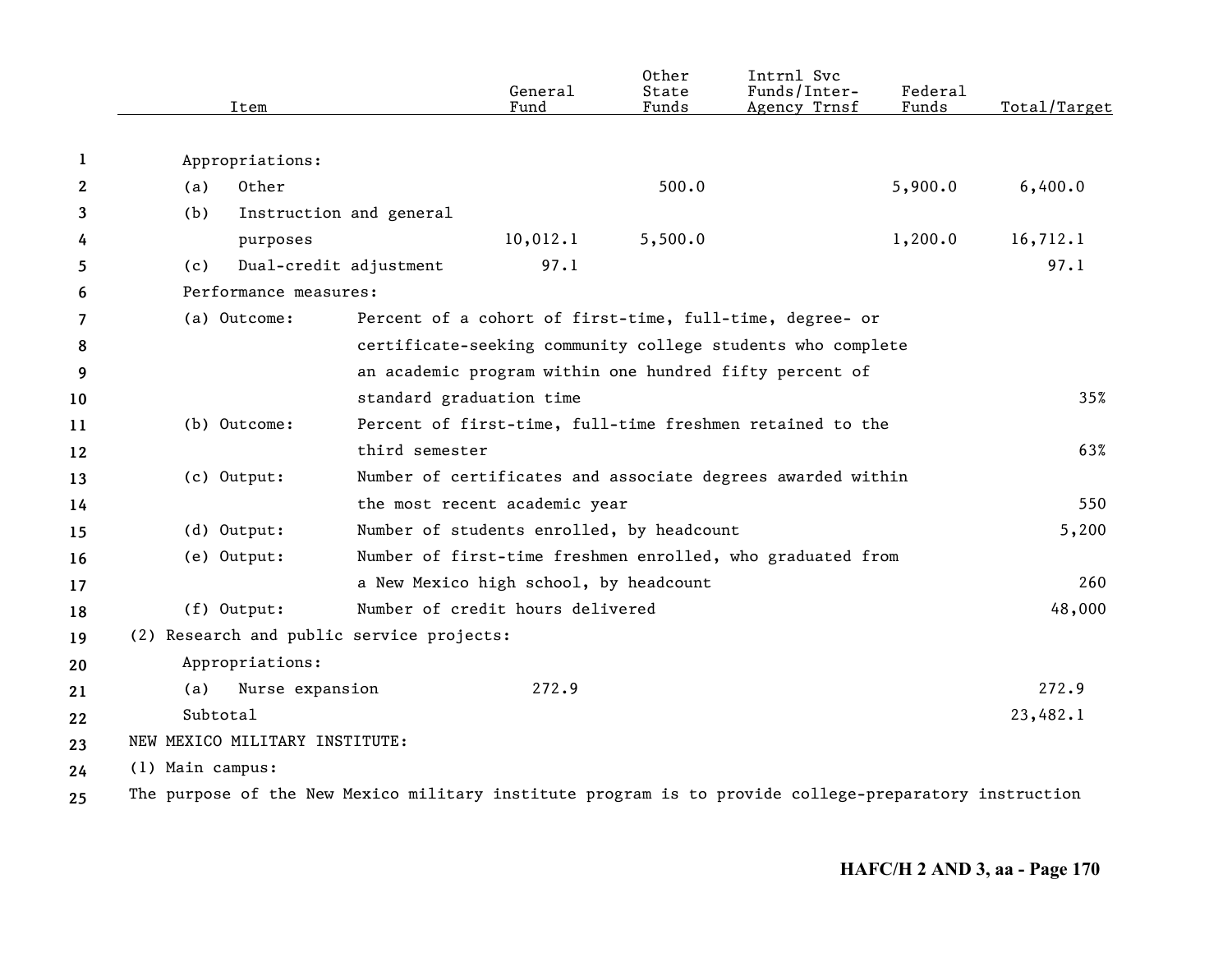|              | Item                  |                                                                                                         | General<br>Fund                                      | Other<br>State<br>Funds | Intrnl Svc<br>Funds/Inter-<br>Agency Trnsf                | Federal<br>Funds | Total/Target |
|--------------|-----------------------|---------------------------------------------------------------------------------------------------------|------------------------------------------------------|-------------------------|-----------------------------------------------------------|------------------|--------------|
| 1            |                       | for students in a residential, military environment culminating in a high school diploma or associates  |                                                      |                         |                                                           |                  |              |
| $\mathbf{2}$ | degree.               |                                                                                                         |                                                      |                         |                                                           |                  |              |
| 3            | Appropriations:       |                                                                                                         |                                                      |                         |                                                           |                  |              |
| 4            | Other<br>(a)          |                                                                                                         |                                                      | 7,800.0                 |                                                           | 1,140.0          | 8,940.0      |
| 5            | (b)                   | Instruction and general                                                                                 |                                                      |                         |                                                           |                  |              |
| 6            | purposes              |                                                                                                         | 1,373.6                                              | 26,800.0                |                                                           | 233.0            | 28,406.6     |
| 7            | Athletics<br>(c)      |                                                                                                         | 353.2                                                | 435.0                   |                                                           |                  | 788.2        |
| 8            | Performance measures: |                                                                                                         |                                                      |                         |                                                           |                  |              |
| 9            | (a) Outcome:          |                                                                                                         | Average American college testing composite score for |                         |                                                           |                  |              |
| 10           |                       |                                                                                                         | graduating high school seniors                       |                         |                                                           |                  | 22           |
| 11           | (b) Outcome:          |                                                                                                         |                                                      |                         | Proficiency profile reading scores for graduating college |                  |              |
| 12           |                       | sophomores                                                                                              |                                                      |                         |                                                           |                  | 115          |
| 13           |                       | (2) Research and public service projects:                                                               |                                                      |                         |                                                           |                  |              |
| 14           | Appropriations:       |                                                                                                         |                                                      |                         |                                                           |                  |              |
| 15           | (a)                   | Knowles legislative                                                                                     |                                                      |                         |                                                           |                  |              |
| 16           |                       | scholarship program                                                                                     | 1,484.7                                              |                         |                                                           |                  | 1,484.7      |
| 17           | Subtotal              |                                                                                                         |                                                      |                         |                                                           |                  | 39,619.5     |
| 18           |                       | NEW MEXICO SCHOOL FOR THE BLIND AND VISUALLY IMPAIRED:                                                  |                                                      |                         |                                                           |                  |              |
| 19           | (1) Main campus:      |                                                                                                         |                                                      |                         |                                                           |                  |              |
| 20           |                       | The purpose of the New Mexico school for the blind and visually impaired program is to provide the      |                                                      |                         |                                                           |                  |              |
| 21           |                       | training, support and resources necessary to prepare blind and visually impaired children of New Mexico |                                                      |                         |                                                           |                  |              |
| 22           |                       | to participate fully in their families, communities and workforce and to lead independent, productive   |                                                      |                         |                                                           |                  |              |
| 23           | lives.                |                                                                                                         |                                                      |                         |                                                           |                  |              |
| 24           | Appropriations:       |                                                                                                         |                                                      |                         |                                                           |                  |              |
| 25           | (a)                   | Instruction and general                                                                                 |                                                      |                         |                                                           |                  |              |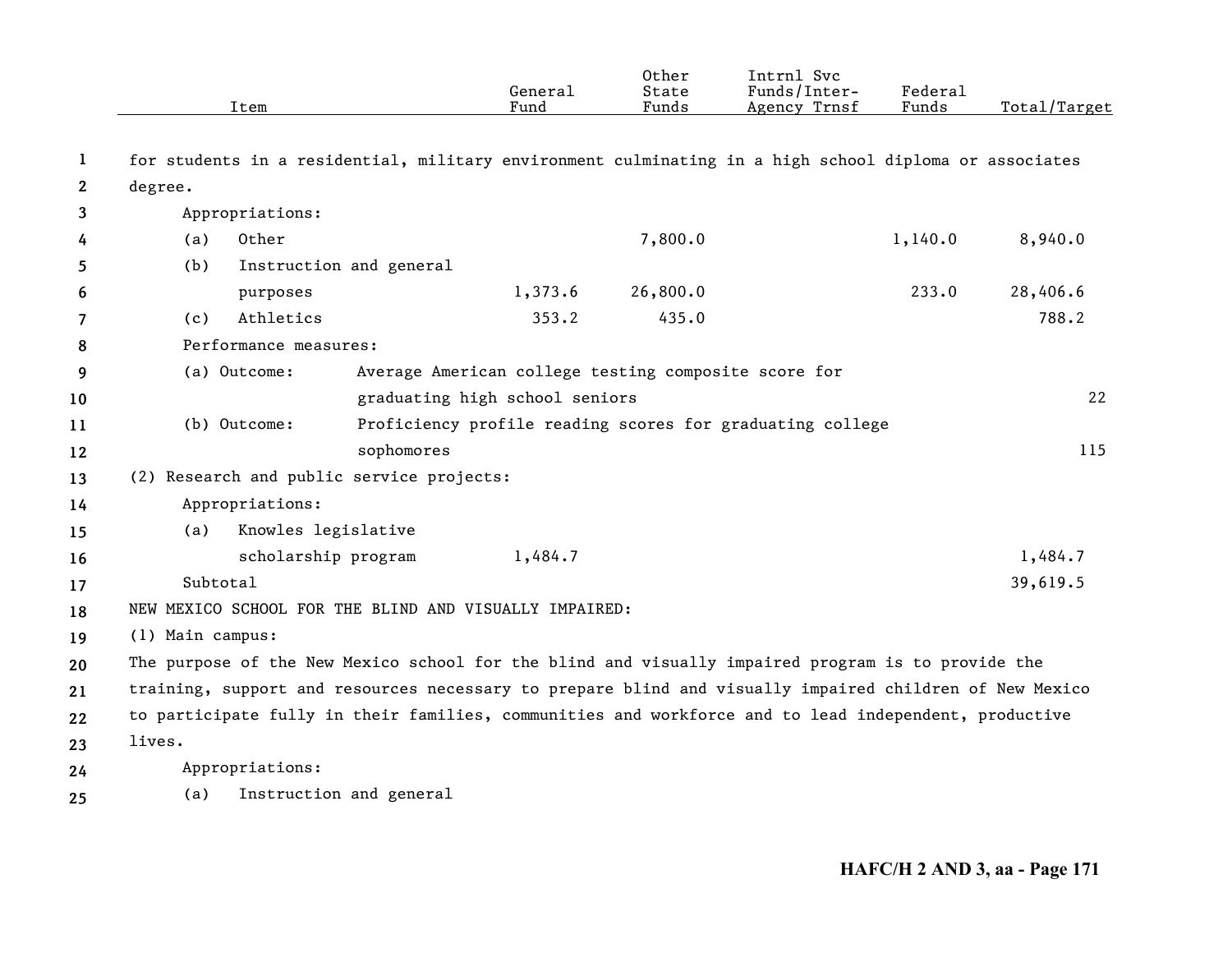|              | Item                                                                                                      |                                                | General<br>Fund | Other<br>State<br>Funds | Intrnl Svc<br>Funds/Inter-<br>Agency Trnsf                  | Federal<br>Funds | Total/Target |
|--------------|-----------------------------------------------------------------------------------------------------------|------------------------------------------------|-----------------|-------------------------|-------------------------------------------------------------|------------------|--------------|
|              |                                                                                                           |                                                |                 |                         |                                                             |                  |              |
| 1            | purposes                                                                                                  |                                                | 1,072.4         | 16, 261.0               |                                                             | 237.5            | 17,570.9     |
| $\mathbf{2}$ | Performance measures:                                                                                     |                                                |                 |                         |                                                             |                  |              |
| 3            | (a) Output:                                                                                               |                                                |                 |                         | Number of New Mexico teachers who complete a personnel      |                  |              |
| 4            |                                                                                                           |                                                |                 |                         | preparation program to become a teacher of the visually     |                  |              |
| 5            |                                                                                                           | impaired                                       |                 |                         |                                                             |                  | 12           |
| 6            | (2) Research and public service projects:                                                                 |                                                |                 |                         |                                                             |                  |              |
| 7            | Appropriations:                                                                                           |                                                |                 |                         |                                                             |                  |              |
| 8            | (a)                                                                                                       | Early childhood center                         | 361.9           |                         |                                                             |                  | 361.9        |
| 9            | (b)                                                                                                       | Low vision clinic programs                     | 111.1           |                         |                                                             |                  | 111.1        |
| 10           | Subtotal                                                                                                  |                                                |                 |                         |                                                             |                  | 18,043.9     |
| 11           | NEW MEXICO SCHOOL FOR THE DEAF:                                                                           |                                                |                 |                         |                                                             |                  |              |
| 12           | (1) Main campus:                                                                                          |                                                |                 |                         |                                                             |                  |              |
| 13           | The purpose of the New Mexico school for the deaf program is to provide a school-based comprehensive,     |                                                |                 |                         |                                                             |                  |              |
| 14           | fully accessible and language-rich learning environment for its students who are deaf and hard-of-hearing |                                                |                 |                         |                                                             |                  |              |
| 15           | and to work collaboratively with families, agencies and communities throughout the state to meet the      |                                                |                 |                         |                                                             |                  |              |
| 16           | unique communication, language and learning needs of children and youth who are deaf and hard-of-hearing. |                                                |                 |                         |                                                             |                  |              |
| 17           | Appropriations:                                                                                           |                                                |                 |                         |                                                             |                  |              |
| 18           | (a)                                                                                                       | Instruction and general                        |                 |                         |                                                             |                  |              |
| 19           | purposes                                                                                                  |                                                | 4,151.8         | 12,100.0                |                                                             | 300.0            | 16,551.8     |
| 20           | Performance measures:                                                                                     |                                                |                 |                         |                                                             |                  |              |
| 21           | (a) Outcome:                                                                                              | Rate of transition to postsecondary education, |                 |                         |                                                             |                  |              |
| 22           |                                                                                                           |                                                |                 |                         | vocational-technical training school, junior colleges, work |                  |              |
| 23           |                                                                                                           |                                                |                 |                         | training or employment for graduates based on a three-year  |                  |              |
| 24           |                                                                                                           | rolling average                                |                 |                         |                                                             |                  | 100%         |
| 25           | (b) Outcome:                                                                                              |                                                |                 |                         | Percent of first-year signers who demonstrate improvement   |                  |              |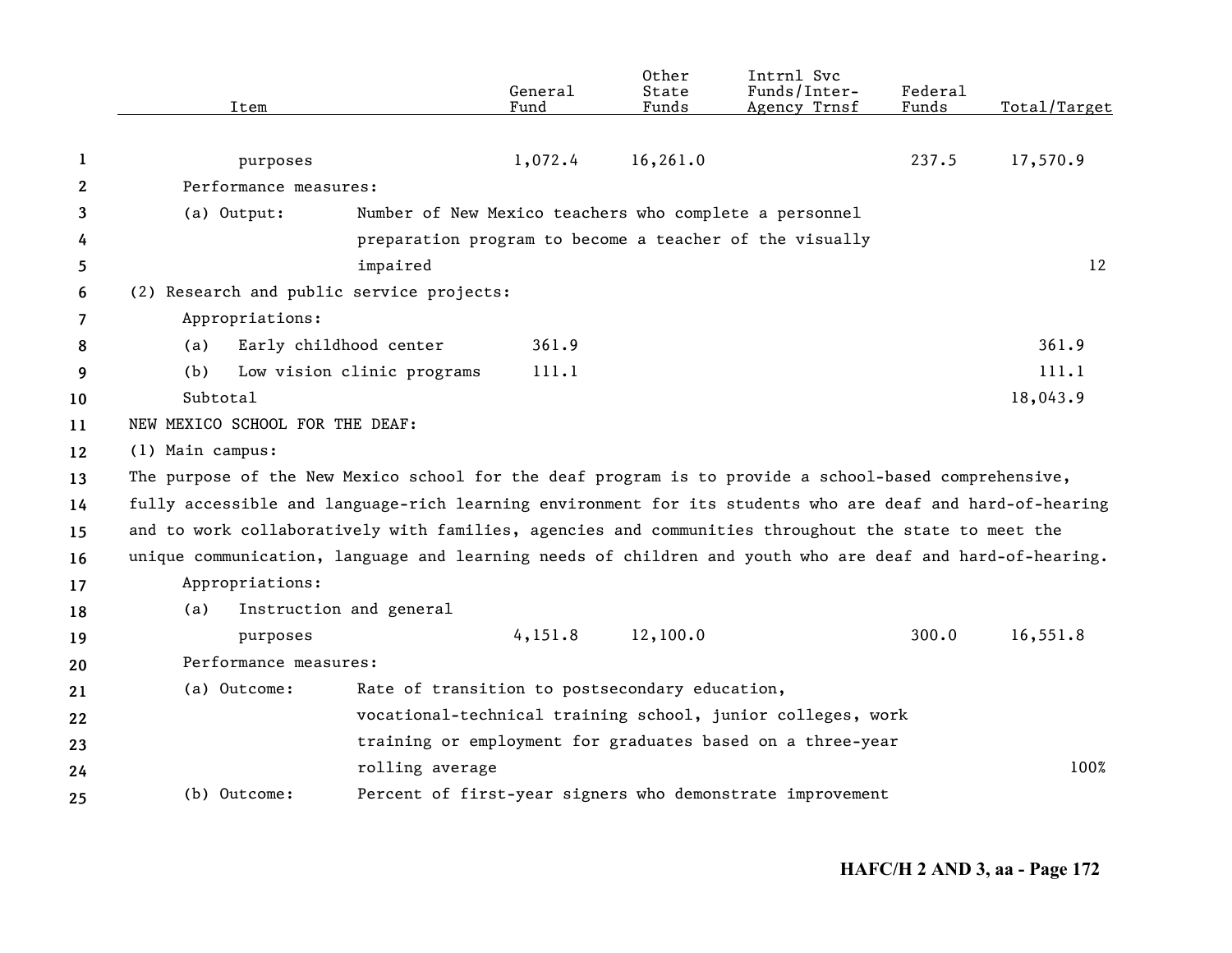|                | Item                                                                                                      | General<br>Fund | Other<br>State<br>Funds                           | Intrnl Svc<br>Funds/Inter-<br>Agency Trnsf | <b>Federal</b><br>Funds | Total/Target  |
|----------------|-----------------------------------------------------------------------------------------------------------|-----------------|---------------------------------------------------|--------------------------------------------|-------------------------|---------------|
| 1              |                                                                                                           |                 | in American sign language based on fall or spring |                                            |                         |               |
| 2              | assessments                                                                                               |                 |                                                   |                                            |                         | 100%          |
| 3              | (2) Research and public service projects:                                                                 |                 |                                                   |                                            |                         |               |
| 4              | Appropriations:                                                                                           |                 |                                                   |                                            |                         |               |
| 5              | Statewide outreach services<br>(a)                                                                        | 236.6           |                                                   |                                            |                         | 236.6         |
| 6              | Subtotal                                                                                                  |                 |                                                   |                                            |                         | 16,788.4      |
| $\overline{7}$ | TOTAL HIGHER EDUCATION                                                                                    | 905,553.4       | 1,573,676.5                                       | 44, 565.7                                  | 620,896.9               | 3, 144, 692.5 |
| 8              |                                                                                                           |                 | K. PUBLIC SCHOOL SUPPORT                          |                                            |                         |               |
| 9              | Except as otherwise provided, unexpended balances of appropriations made in this subsection shall not     |                 |                                                   |                                            |                         |               |
| 10             | revert at the end of fiscal year 2021.                                                                    |                 |                                                   |                                            |                         |               |
| 11             | PUBLIC SCHOOL SUPPORT:                                                                                    |                 |                                                   |                                            |                         |               |
| 12             | (1) State equalization guarantee distribution:                                                            |                 |                                                   |                                            |                         |               |
| 13             | The purpose of public school support is to carry out the mandate to establish and maintain a uniform      |                 |                                                   |                                            |                         |               |
| 14             | system of free public schools sufficient for the education of, and open to, all the children of school    |                 |                                                   |                                            |                         |               |
| 15             | age in the state.                                                                                         |                 |                                                   |                                            |                         |               |
| 16             | Appropriations:                                                                                           | 3,237,323.3     | 7,000.0                                           |                                            |                         | 3,244,323.3   |
| 17             | The rate of distribution of the state equalization guarantee distribution shall be based on a program     |                 |                                                   |                                            |                         |               |
| 18             | unit value determined by the secretary of public education. The secretary of public education shall       |                 |                                                   |                                            |                         |               |
| 19             | establish a preliminary unit value to establish budgets for the 2020-2021 school year and then, on        |                 |                                                   |                                            |                         |               |
| 20             | verification of the number of units statewide for fiscal year 2021 but no later than January 31, 2021,    |                 |                                                   |                                            |                         |               |
| 21             | the secretary of public education may adjust the program unit value. In setting the preliminary unit      |                 |                                                   |                                            |                         |               |
| 22             | value and the final unit value in January, the public education department shall consult with the         |                 |                                                   |                                            |                         |               |
| 23             | department of finance and administration, the legislative finance committee and the legislative education |                 |                                                   |                                            |                         |               |
| 24             | study committee.                                                                                          |                 |                                                   |                                            |                         |               |
| 25             | The secretary of public education shall ensure that during fiscal year 2021 no full-time level one        |                 |                                                   |                                            |                         |               |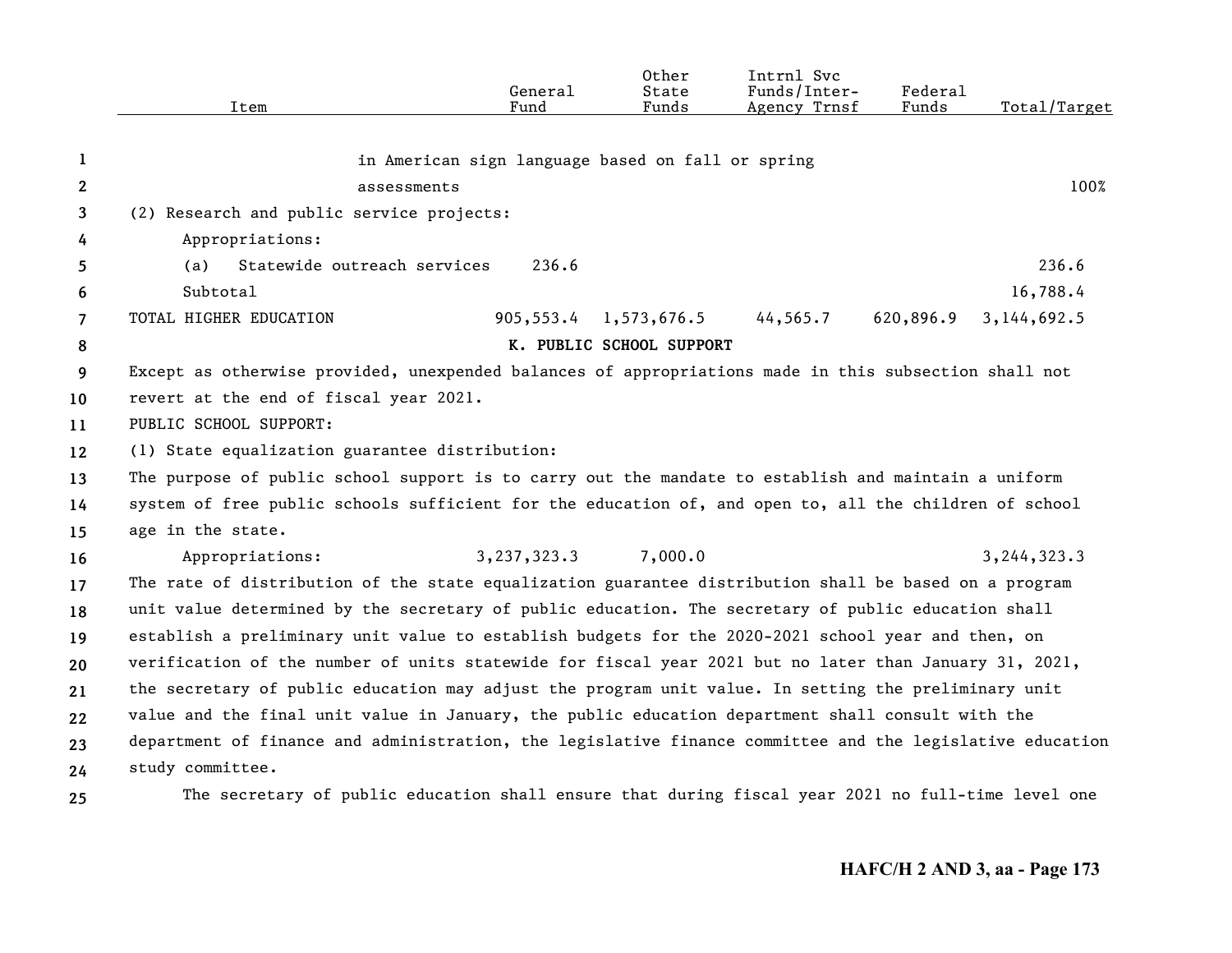|      |         | Other | Intrnl<br>Svc   |         |              |
|------|---------|-------|-----------------|---------|--------------|
|      | Generai | State | Funds/Inter-    | Federai |              |
| Item | Fund    | Funds | Trnsf<br>Agency | Funds   | Total/Target |

**1**teacher receives a base salary less than forty-one thousand dollars (\$41,000).

**234567**The general fund appropriation to the state equalization guarantee distribution includes fifty-nine million one hundred eighty thousand two hundred dollars (\$59,180,200) to provide an average four percent salary increase to all licensed teachers whose primary duty is classroom instruction. The secretary of public education shall not approve the operating budget of a school district or charter school that does not provide an average four percent salary increase for all licensed teachers whose primary duty is classroom instruction.

**89 10111213**The general fund appropriation to the state equalization guarantee distribution includes thirtythree million four hundred forty-seven thousand four hundred dollars (\$33,447,400) to provide an average four percent salary increase for all school personnel, other than licensed teachers whose primary duty is classroom instruction. The secretary of public education shall not approve the operating budget of a school district or charter school that does not provide an average four percent salary increase for all school personnel, other than licensed teachers whose primary duty is classroom instruction.

**14151617**The general fund appropriation to the state equalization guarantee distribution includes fifty million one hundred fifty-two thousand one hundred dollars (\$50,152,100) contingent on enactment of a bill in the second session of the fifty-fourth legislature amending the Public School Finance Act to increase the at-risk index multiplier to three-tenths.

**1819202122232425**The general fund appropriation to the state equalization guarantee distribution includes seventyone million three hundred ninety-four thousand one hundred dollars (\$71,394,100) for extended learning time programs pursuant to Section 22-8-23.10 NMSA 1978. The secretary of public education shall consider those extended learning time programs eligible for state financial support and the amount of state funding available for extended learning time programs and determine, in consultation with the department of finance and administration, legislative finance committee and legislative education study committee, the programs and consequent numbers of students in extended learning time programs that will be used to calculate the number of additional program units for extended learning time programs. Any amount of the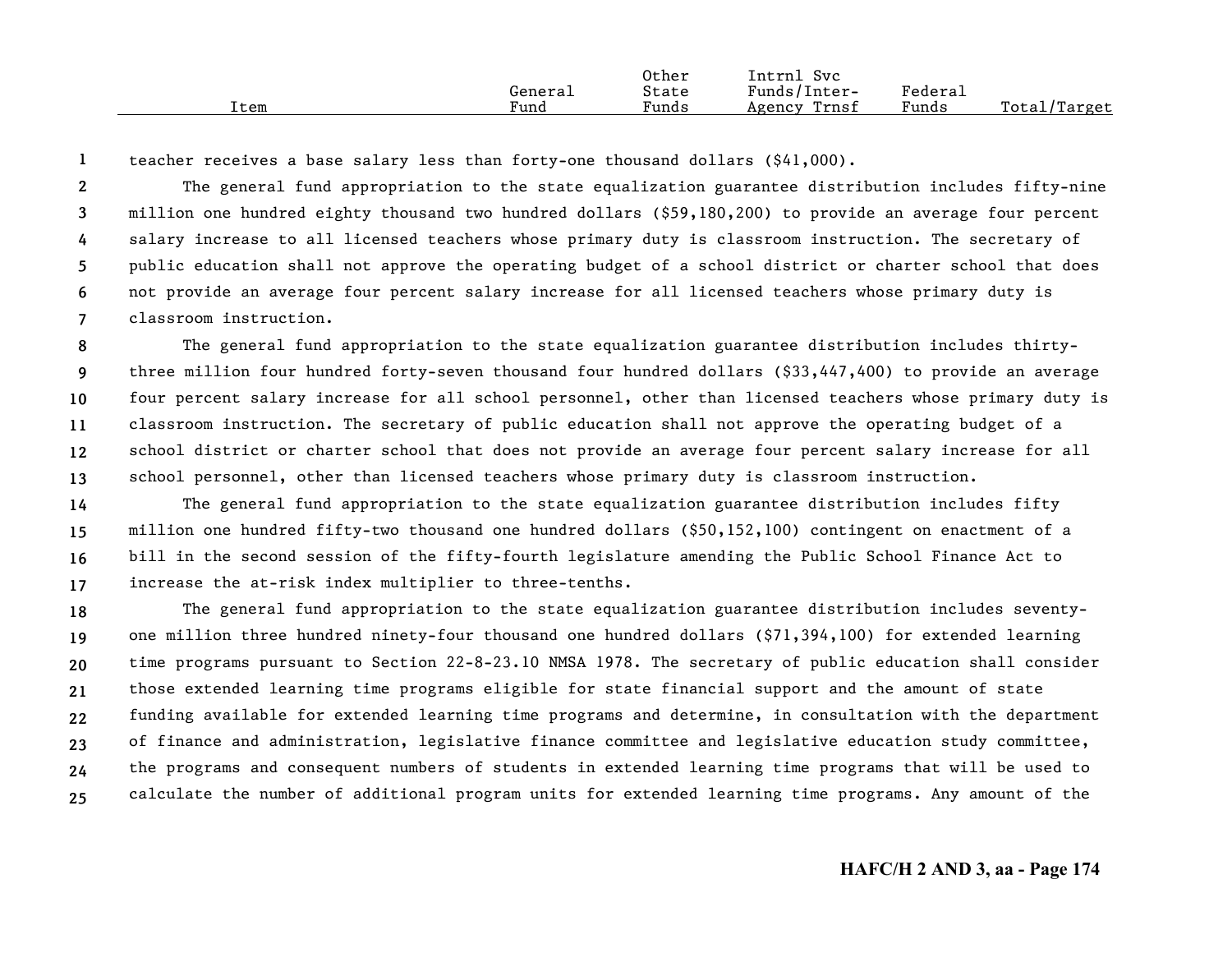|      |         | Other | Intrnl<br>Syc   |                     |                   |
|------|---------|-------|-----------------|---------------------|-------------------|
|      | General | State | Funds/Inter-    | Federa <sub>1</sub> |                   |
| Item | Fund    | Funds | Trnsf<br>Agency | Funds               | Total,<br>'Target |

**12345**seventy-one million three hundred ninety-four thousand one hundred dollar (\$71,394,100) appropriation that is not distributed through the extended learning time program factor, calculated by multiplying the final program unit value set for the 2020-2021 school year by the total extended learning time program units and subtracting that product from seventy-one million three hundred ninety-four thousand one hundred dollars (\$71,394,100), shall be transferred to the public education reform fund.

**6789 101112131415161718**The general fund appropriation to the state equalization guarantee distribution includes one hundred nineteen million eight hundred ninety-five thousand nine hundred dollars (\$119,895,900) for K-5 plus programs pursuant to the K-5 Plus Act. The secretary of public education shall consider those K-5 plus programs eligible for state financial support and the amount of state funding available for K-5 plus programs and determine, in consultation with the department of finance and administration, legislative finance committee and legislative education study committee, the programs and consequent numbers of students in K-5 plus programs that will be used to calculate the number of additional program units for K-5 plus programs. Any amount of the one hundred nineteen million eight hundred ninety-five thousand nine hundred dollars (\$119,895,900) appropriation that is not distributed through the K-5 plus program factor, calculated by multiplying the final program unit value set for the 2020-2021 school year by the total K-5 plus program units and subtracting that product from one hundred nineteen million eight hundred ninetyfive thousand nine hundred dollars (\$119,895,900), shall be transferred to the public education reform fund.

**19202122232425**For fiscal year 2021, in approving schools for participation in the K-5 plus program, the public education department shall prioritize approval for school districts or charter schools that provide the program to all elementary students. A school district or charter school that provides a departmentapproved K-5 plus program as defined in Section 22-13D-2.B. NMSA 1978 to all elementary school students in the school district or charter school in fiscal year 2021 shall be eligible to generate K-5 plus program units using the total average number of elementary school students enrolled on the second and third reporting date of the 2019-2020 school year multiplied by the cost differential factor of three-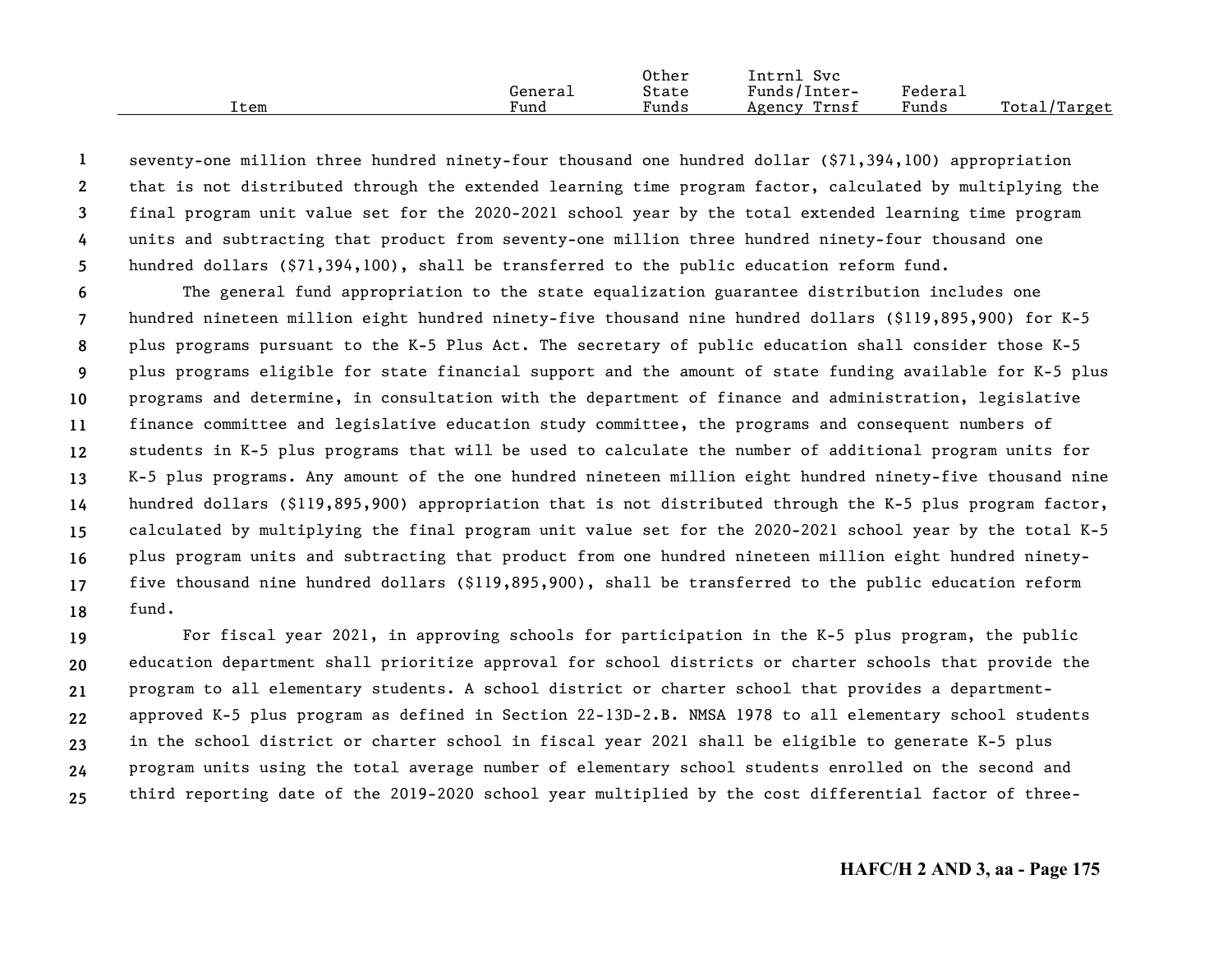|      |         | Other | Svc<br>Intrnl   |         |              |
|------|---------|-------|-----------------|---------|--------------|
|      | General | State | Funds/Inter-    | Federai |              |
| Item | Fund    | Funds | Trnsf<br>Agency | Funds   | Total/Target |

```
1tenths as established in Section 22-8-23.11 NMSA 1978.
```
**23456789**For fiscal year 2021, if the general fund appropriation to the state equalization guarantee distribution for extended learning time programs is insufficient to meet the level of state support required for department-approved extended learning time programs and the secretary of public education certifies to the department of finance and administration, legislative finance committee and legislative education study committee that sufficient funds are available for department-approved K-5 plus programs, up to thirty-five million dollars (\$35,000,000) of the general fund appropriation to the state equalization guarantee distribution for K-5 plus programs may be used for extended learning time programs.

**1011121314**For fiscal year 2021, the secretary of public education may allow an elementary school starting a new K-5 plus program with at least eighty percent of students that participate in the K-5 plus program staying with the same teacher and cohort of students during the regular school year to be eligible for K-5 plus program units in fiscal year 2021, provided the elementary school shall meet all requirements of Subsection B of Section 22-13D-2.B. NMSA 1978 by fiscal year 2022.

**15161718192021**For fiscal year 2021, if the program cost made available is insufficient to meet the level of state support required by the special education maintenance of effort requirements of Part B of the federal Individuals with Disabilities Education Act, the public education department shall reduce the program cost in an amount that equals the projected shortfall and distribute that amount to school districts and charter schools in the same manner and on the same basis as the state equalization guarantee distribution to meet the level of support required by Part B of the federal Individuals with Disabilities Education Act for fiscal year 2021 and shall reduce the final unit value to account for the reduction.

**22232425**The general fund appropriation to the state equalization guarantee distribution includes six million dollars (\$6,000,000) for elementary physical education programs. After considering those elementary physical education programs eligible for state financial support and the amount of state funding available for elementary physical education, the secretary of public education shall annually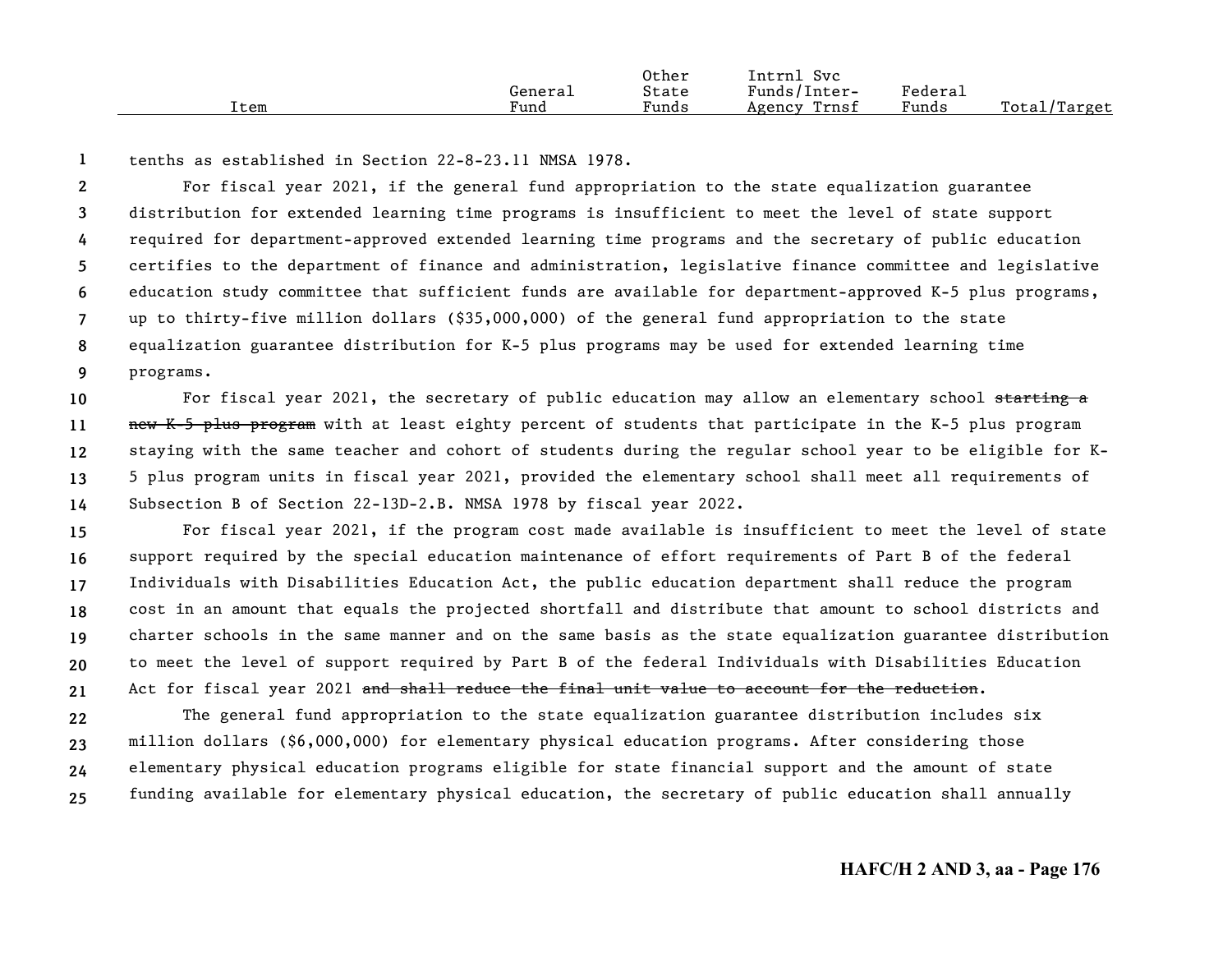|      |         | Other | Intrnl<br>Svc   |                     |                  |
|------|---------|-------|-----------------|---------------------|------------------|
|      | General | State | Funds/Inter-    | Federa <sub>1</sub> |                  |
| Item | Fund    | Funds | Trnsf<br>Agency | Funds               | Total/<br>Target |

**123456**determine the programs and the consequent numbers of students in elementary physical education that will be used to calculate the number of elementary physical education program units, provided that no school district or charter school shall generate elementary physical education program units in fiscal year 2021 in excess of the total average number of elementary school students enrolled on the second and third reporting date of the 2019-2020 school year multiplied by the cost differential factor of six onehundredths as established in Section 22-8-23.7 NMSA 1978.

**789101112**The public education department shall monitor and evaluate the ways in which school districts and individual schools use funding distributed for at-risk program units, bilingual and multicultural education program units, extended learning time program units, K-5 plus program units, special education program units, instructional materials, new teacher mentorship and classroom instruction in fiscal year 2021 and report its findings and recommendations to the governor, legislative education study committee and legislative finance committee on or before November 1, 2020.

**13141516171819**The general fund appropriation to the state equalization guarantee distribution includes thirty million dollars (\$30,000,000) for school districts and charter schools to purchase culturally and linguistically appropriate instructional materials for eligible students. A school district or charter school that does not use the allocation for instructional materials shall provide the public education department a description of how the allocation was used and demonstrate that budgeted spending levels for instructional materials are sufficient to provide a free and appropriate public education to all students.

**202122232425**The public education department shall monitor and evaluate the extent to which schools purchase and use instructional materials relevant to the cultures, languages, history and experiences of culturally and linguistically diverse students and report its findings and recommendations to the governor, legislative education study committee and legislative finance committee on or before November 1, 2020. The general fund appropriation to the state equalization guarantee distribution includes eleven million dollars (\$11,000,000) for school districts and charter schools to meet requirements of Section 22-10A-9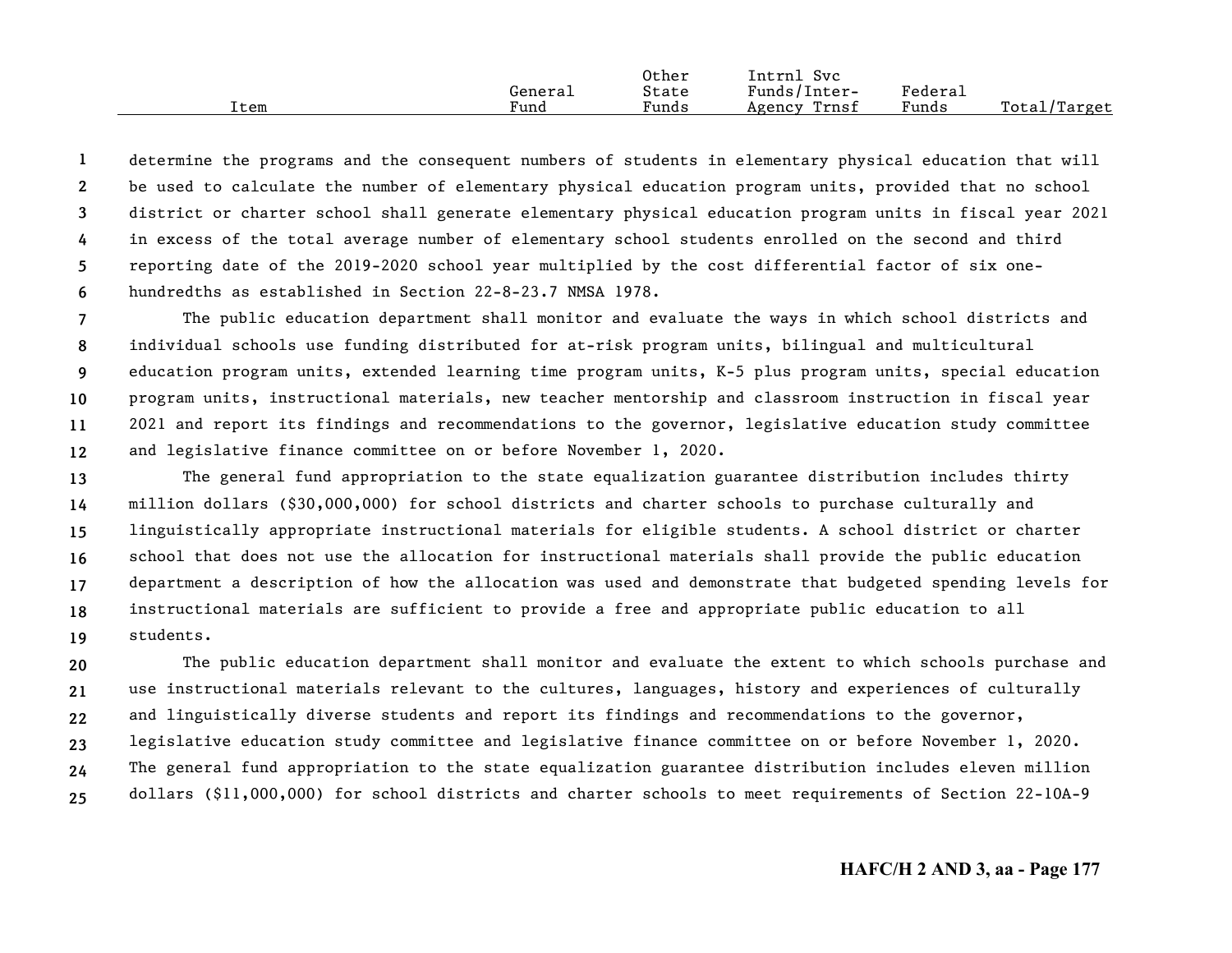|      |         | Other | Intrnl<br>Svc   |                     |                  |
|------|---------|-------|-----------------|---------------------|------------------|
|      | General | State | Funds/Inter-    | Federa <sub>1</sub> |                  |
| Item | Fund    | Funds | Trnsf<br>Agency | Funds               | Total/<br>Target |

**123456**NMSA 1978, create an educational plan pursuant to Section 22-8-6 NMSA 1978 and provide targeted and ongoing professional development focused on case management, tutoring, data-guided instruction, coaching or other evidence-based practices that improve student outcomes. The public education department shall monitor and evaluate the ways in which school districts and individual schools use funding for mentorship and professional development and report its findings and recommendations to the governor, legislative education study committee and legislative finance committee on or before November 1, 2020.

**7891011121314**The general fund appropriation to the state equalization guarantee distribution includes ten million dollars (\$10,000,000) for school districts and charter schools to provide evidence-based structured literacy interventions and develop literacy collaborative models that lead to improved reading and writing achievement of students in kindergarten through second grade. The public education department shall monitor and evaluate the ways in which school districts and individual schools use funding distributed for early literacy interventions and collaborative models and report its findings and recommendations to the governor, legislative education study committee and legislative finance committee on or before November 1, 2020.

**151617**The public education department shall not approve the operating budget of any school district or charter school to operate a four-day school week during the 2020-2021 school year that did not provide a four-day school week during the 2019-2020 school year.

**18192021222324**The public education department shall not approve the operating budget of any school district or charter school with less than fifty thousand students that spends less than one standard deviation below the average expenditure rate of comparable school districts and charter schools on instruction, student support services and instructional support services unless that school district or charter school demonstrates the budgeted spending level for instruction, student support services and instructional support services is an increase from the prior year and is sufficient to provide a free and appropriate public education to all students.

**25**

The public education department shall not approve the operating budget of any school district or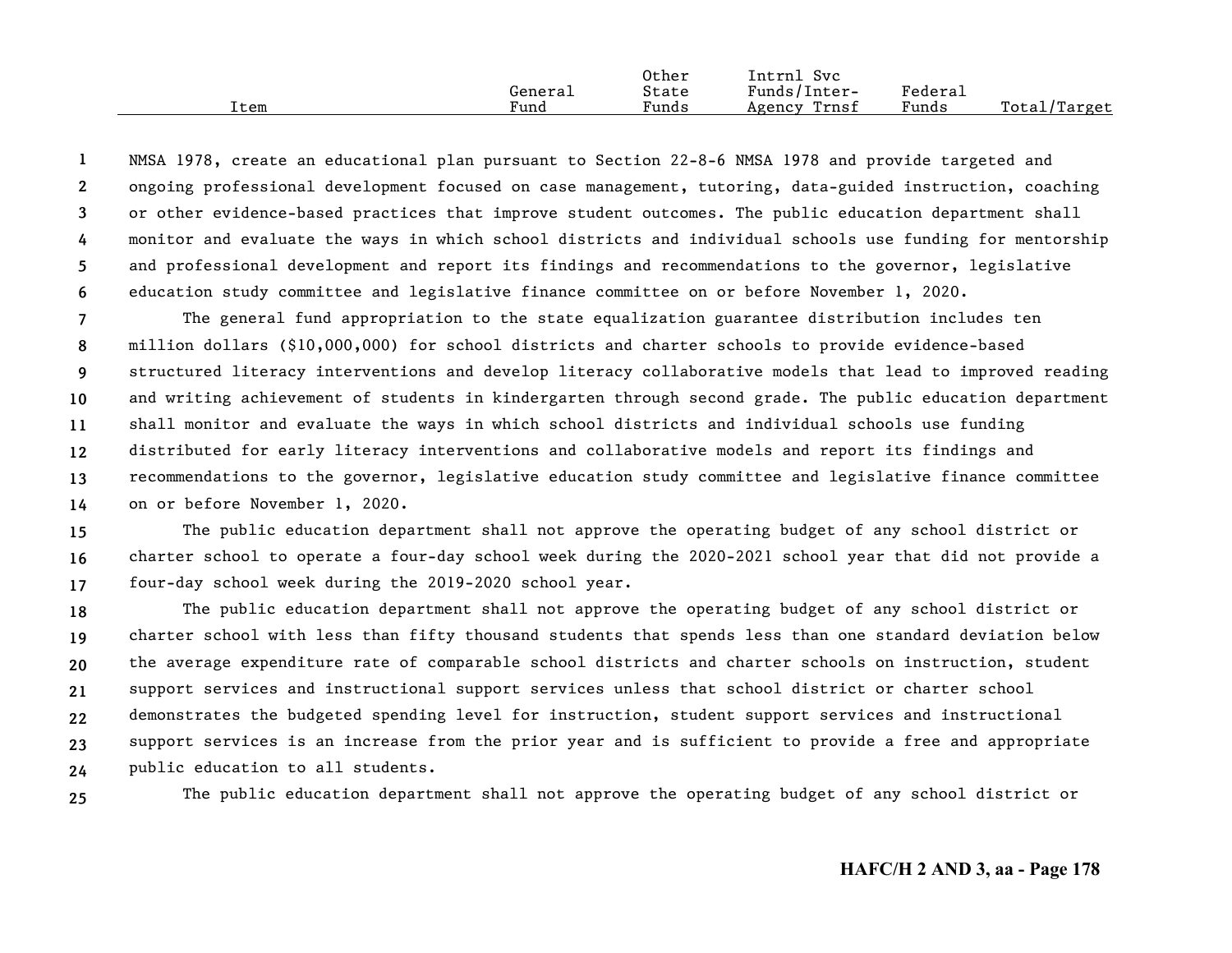|      |         | Other | Intrnl<br>Svc   |                     |                  |
|------|---------|-------|-----------------|---------------------|------------------|
|      | General | State | Funds/Inter-    | Federa <sub>1</sub> |                  |
| Item | Fund    | Funds | Trnst<br>Agency | Funds               | Total/<br>Target |

**12345**charter school with greater than or equal to fifty thousand students that spends less than eighty percent of general fund appropriations on instruction, student support services and instructional support services unless that school district or charter school demonstrates the budgeted spending level for instruction, student support services and instructional support services is an increase from the prior year and is sufficient to provide a free and appropriate public education to all students.

**678910**Funds appropriated from the general fund to the state equalization guarantee distribution or any cash balances derived from appropriations from the general fund to the state equalization guarantee distribution in any year shall not be used to fund any litigation against the state unless or until a court issues a final decision in favor of a plaintiff school district or charter school and all legal remedies have been exhausted.

**111213**The general fund appropriation to the public school fund shall be reduced by the amounts transferred to the public school fund from the current school fund and from federal Mineral Leasing Act receipts otherwise unappropriated.

**14151617**The general fund appropriation to the state equalization guarantee distribution reflects the deduction of federal revenue pursuant to Paragraph (2) of Subsection C of Section 22-8-25 NMSA 1978 that includes payments to school districts and charter schools commonly known as "impact aid funds" pursuant to 20 U.S.C. 7701 et seq., and formerly known as "PL874 funds."

**1819**The other state funds appropriation is from the balances received by the public education department pursuant to Section 66-5-44 NMSA 1978.

**202122**Within thirty calendar days of initial submission, the secretary of public education shall process and pay each request for reimbursement submitted to the public education department by a school district or charter school.

**232425**The department of finance and administration may adjust a school district's or charter school's monthly state equalization guarantee progress payment to provide flexibility to meet cash flow needs, provided that no school district or charter school shall receive an annual state equalization guarantee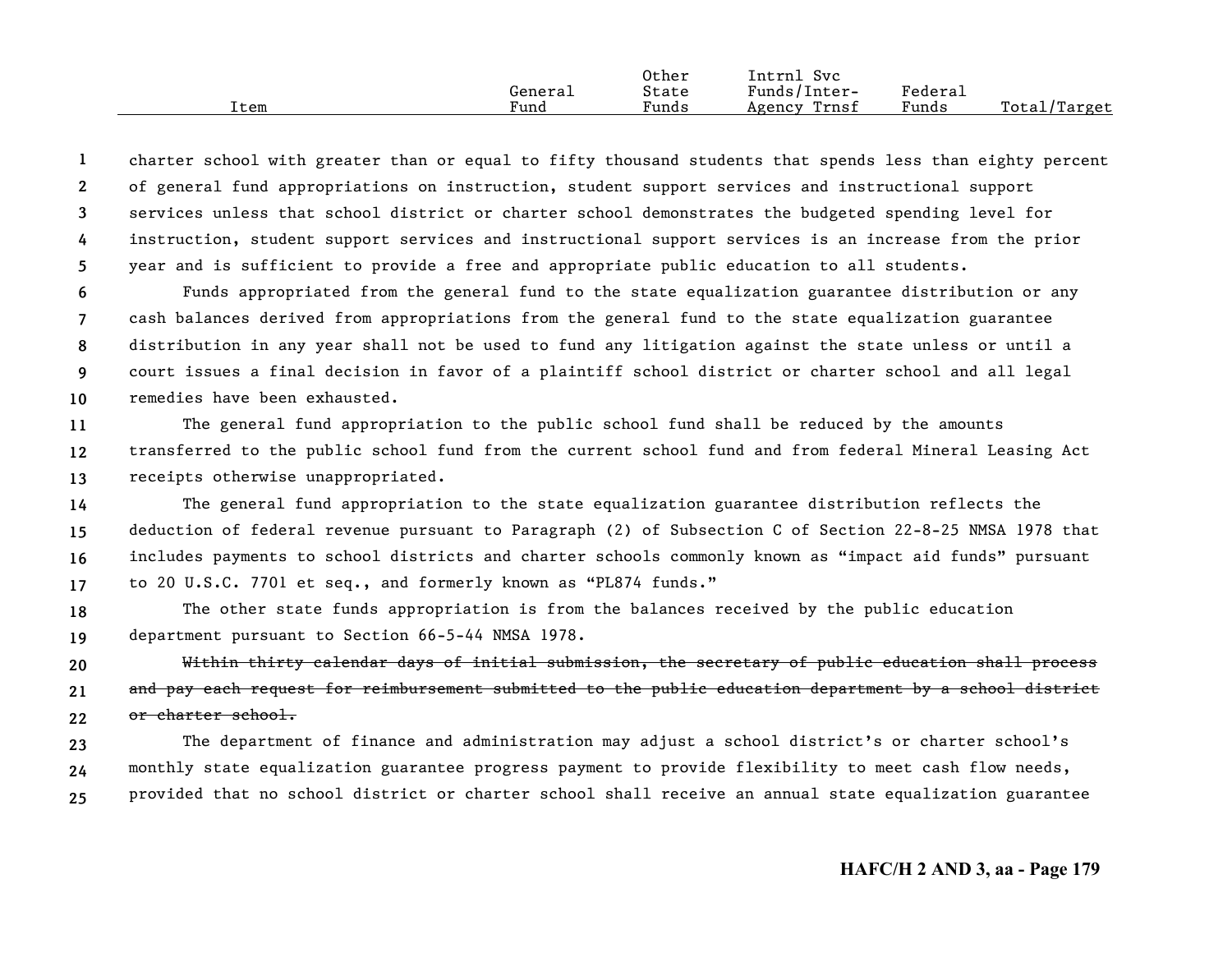|              | Item                                                                                             | General<br>Fund                                                                  | Other<br>State<br>Funds | Intrnl Svc<br>Funds/Inter-<br>Agency Trnsf | Federal<br>Funds | Total/Target |  |  |
|--------------|--------------------------------------------------------------------------------------------------|----------------------------------------------------------------------------------|-------------------------|--------------------------------------------|------------------|--------------|--|--|
|              |                                                                                                  |                                                                                  |                         |                                            |                  |              |  |  |
| 1            |                                                                                                  | distribution that is more than their proportionate fiscal year 2021 share.       |                         |                                            |                  |              |  |  |
| $\mathbf{2}$ | Any unexpended balances in the authorized distributions remaining at the end of fiscal year 2021 |                                                                                  |                         |                                            |                  |              |  |  |
| 3            |                                                                                                  | from appropriations made from the general fund shall revert to the general fund. |                         |                                            |                  |              |  |  |
| 4            | Performance measures:                                                                            |                                                                                  |                         |                                            |                  |              |  |  |
| 5.           | (a) Outcome:                                                                                     | Percent of fourth-grade students who achieve proficiency or                      |                         |                                            |                  |              |  |  |
| 6            |                                                                                                  | above on the standards-based assessment in reading                               |                         |                                            |                  | 34%          |  |  |
| 7            | (b) Outcome:                                                                                     | Percent of fourth-grade students who achieve proficiency or                      |                         |                                            |                  |              |  |  |
| 8            |                                                                                                  | above on the standards-based assessment in mathematics                           |                         |                                            |                  | 34%          |  |  |
| 9            | (c) Outcome:                                                                                     | Percent of eighth-grade students who achieve proficiency or                      |                         |                                            |                  |              |  |  |
| 10           |                                                                                                  | above on the standards-based assessment in reading                               |                         |                                            |                  | 34%          |  |  |
| 11           | (d) Outcome:                                                                                     | Percent of eighth-grade students who achieve proficiency or                      |                         |                                            |                  |              |  |  |
| 12           |                                                                                                  | above on the standards-based assessment in mathematics                           |                         |                                            |                  | 34%          |  |  |
| 13           | (e) Quality:                                                                                     | Current four-year cohort graduation rate using shared                            |                         |                                            |                  |              |  |  |
| 14           |                                                                                                  | accountability                                                                   |                         |                                            |                  | 75%          |  |  |
| 15           | (f) Outcome:                                                                                     | Percent of dollars budgeted by districts with fewer than                         |                         |                                            |                  |              |  |  |
| 16           |                                                                                                  | 750 members for instructional support, budget categories                         |                         |                                            |                  |              |  |  |
| 17           |                                                                                                  | 1000, 2100 and 2200                                                              |                         |                                            |                  | 65%          |  |  |
| 18           | (g) Outcome:                                                                                     | Percent of dollars budgeted by districts with 750 members                        |                         |                                            |                  |              |  |  |
| 19           |                                                                                                  | or greater for instructional support, budget categories                          |                         |                                            |                  |              |  |  |
| 20           |                                                                                                  | 1000, 2100 and 2200                                                              |                         |                                            |                  | 75%          |  |  |
| 21           | (h) Outcome:                                                                                     | Percent of dollars budgeted by charter schools for                               |                         |                                            |                  |              |  |  |
| 22           |                                                                                                  | instructional support, budget categories 1000, 2100 and 2200                     |                         |                                            |                  | 68%          |  |  |
| 23           | $(i)$ Outcome:                                                                                   | Percent of economically disadvantaged eighth-grade students                      |                         |                                            |                  |              |  |  |
| 24           |                                                                                                  | who achieve proficiency or above on the standards-based                          |                         |                                            |                  |              |  |  |
| 25           |                                                                                                  | assessment in mathematics                                                        |                         |                                            |                  | 34%          |  |  |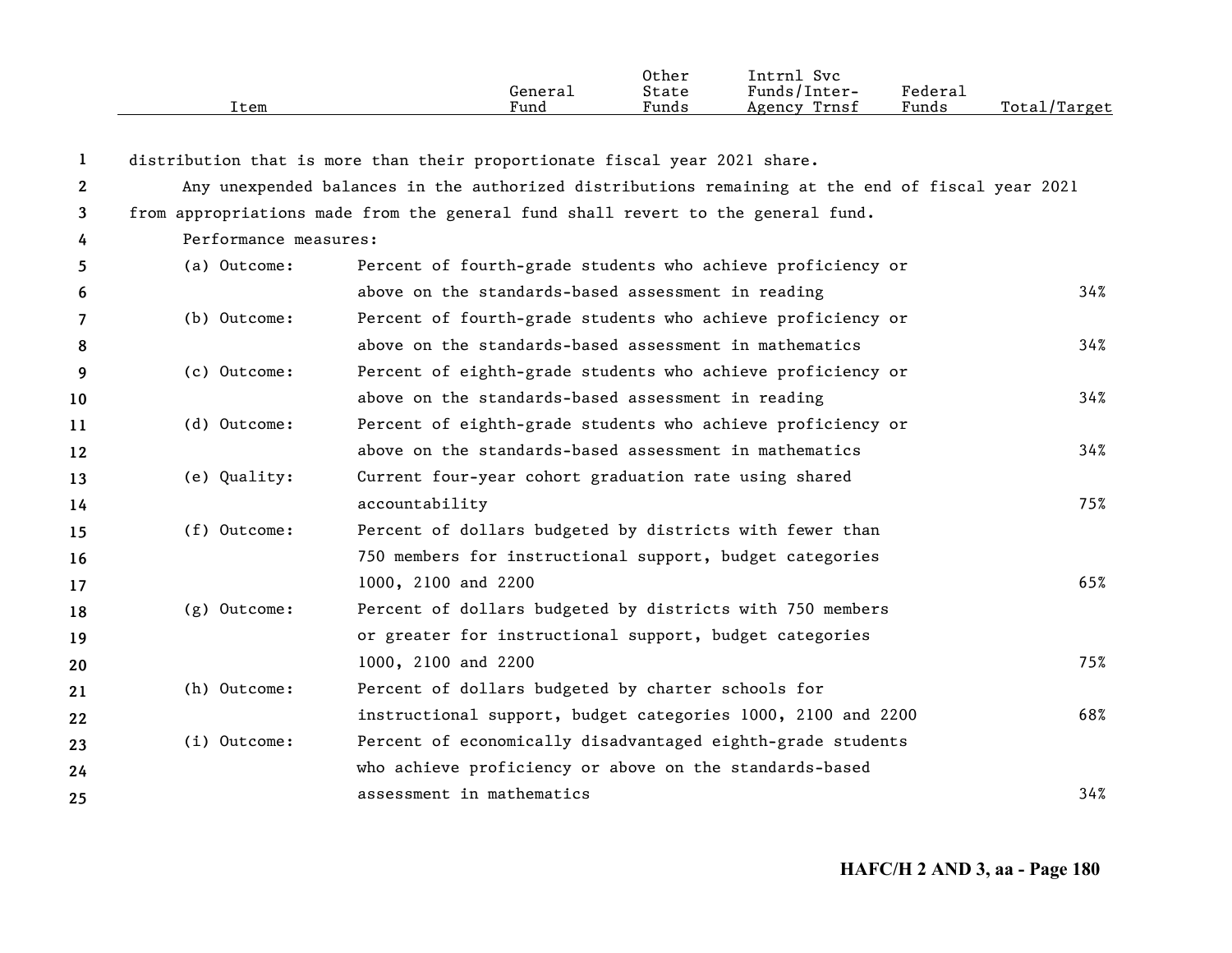|              | Item                             | General<br>Fund                                                                                           | Other<br>State<br>Funds | Intrnl Svc<br>Funds/Inter-<br>Agency Trnsf | Federal<br>Funds | Total/Target |
|--------------|----------------------------------|-----------------------------------------------------------------------------------------------------------|-------------------------|--------------------------------------------|------------------|--------------|
|              |                                  |                                                                                                           |                         |                                            |                  |              |
| 1            | (j) Outcome:                     | Percent of economically disadvantaged eighth-grade students                                               |                         |                                            |                  |              |
| $\mathbf{2}$ |                                  | who achieve proficiency or above on the standards-based                                                   |                         |                                            |                  |              |
| 3            |                                  | assessment in reading                                                                                     |                         |                                            |                  | 34%          |
| 4            | (k) Outcome:                     | Percent of economically disadvantaged fourth-grade students                                               |                         |                                            |                  |              |
| 5            |                                  | who achieve proficiency or above on the standards-based                                                   |                         |                                            |                  |              |
| 6            |                                  | assessment in reading                                                                                     |                         |                                            |                  | 34%          |
| 7            | $(1)$ Outcome:                   | Percent of economically disadvantaged fourth-grade students                                               |                         |                                            |                  |              |
| 8            |                                  | who achieve proficiency or above on the standards-based                                                   |                         |                                            |                  |              |
| 9            |                                  | assessment in mathematics                                                                                 |                         |                                            |                  | 34%          |
| 10           | (m) Explanatory:                 | Percent of funds generated by the at-risk index associated                                                |                         |                                            |                  |              |
| 11           |                                  | with at-risk services                                                                                     |                         |                                            |                  |              |
| 12           | (n) Outcome:                     | Chronic absenteeism rate among students in middle school                                                  |                         |                                            |                  | $10\%$       |
| 13           | (o) Outcome:                     | Chronic absenteeism rate among students in high school                                                    |                         |                                            |                  | $10\%$       |
| 14           | (p) Outcome:                     | Chronic absenteeism rate among students in elementary school                                              |                         |                                            |                  | $10\%$       |
| 15           | (2) Transportation distribution: |                                                                                                           |                         |                                            |                  |              |
| 16           | Appropriations:                  | 116,013.5                                                                                                 |                         |                                            |                  | 116,013.5    |
| 17           |                                  | The general fund appropriation to the transportation distribution includes three million seven hundred    |                         |                                            |                  |              |
| 18           |                                  | seven thousand three hundred dollars (\$3,707,300) for transportation of students to extended learning    |                         |                                            |                  |              |
| 19           |                                  | time programs. If a school district or state-chartered charter school does not transport students to      |                         |                                            |                  |              |
| 20           |                                  | extended learning time programs, the school district's or state-chartered charter school's proportionate  |                         |                                            |                  |              |
| 21           |                                  | share of the three million seven hundred seven thousand three hundred dollar $(93,707,300)$ appropriation |                         |                                            |                  |              |
| 22           |                                  | to the transportation distribution for extended learning time programs shall be transferred to the public |                         |                                            |                  |              |
| 23           | education reform fund.           |                                                                                                           |                         |                                            |                  |              |
| 24           |                                  | The general fund appropriation to the transportation distribution includes three million eight            |                         |                                            |                  |              |
| 25           |                                  | hundred eighteen thousand nine hundred dollars (\$3,818,900) for transportation of students to K-5 plus   |                         |                                            |                  |              |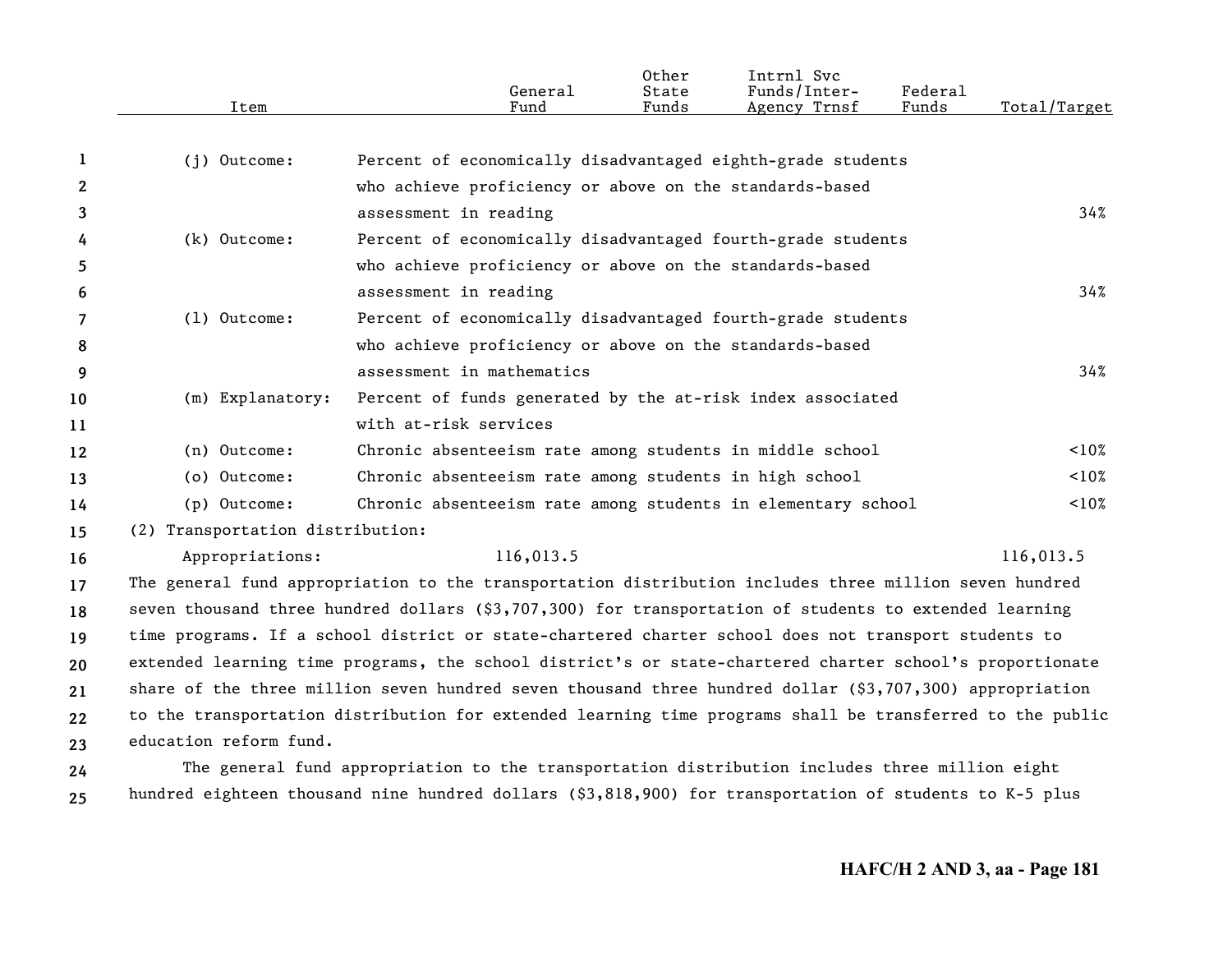|      | General | Other<br>State | Intrnl<br>Svc<br>Funds/Inter- | Federal |              |
|------|---------|----------------|-------------------------------|---------|--------------|
| Item | Fund    | Funds          | Trnsf<br>Agency               | Funds   | Total/Target |

| 1                 | programs. If a school district or state-chartered charter school does not transport students to K-5 plus  |
|-------------------|-----------------------------------------------------------------------------------------------------------|
| 2                 | programs, the school district's or state-chartered charter school's proportionate share of the three      |
| 3                 | million eight hundred eighteen thousand nine hundred dollar (\$3,818,900) appropriation to the            |
| 4                 | transportation distribution for K-5 plus programs shall be transferred to the public education reform     |
| 5.                | fund.                                                                                                     |
| 6                 | The general fund appropriation to the transportation distribution includes one million five hundred       |
| $\overline{7}$    | ninety-four thousand dollars (\$1,594,000) to provide an average four percent salary increase for all     |
| 8                 | public school transportation personnel. The secretary of public education shall not approve the operating |
| 9                 | budget of a school district or charter school that does not provide an average four percent salary        |
| 10                | increase for public school transportation personnel.                                                      |
| 11                | (3) Supplemental distribution:                                                                            |
| $12 \overline{ }$ | Appropriations:                                                                                           |
| 13                | 285.0<br>Out-of-state tuition<br>285.0<br>(a)                                                             |
| 14                | Emergency supplemental<br>2,000.0<br>2,000.0<br>(b)                                                       |
| 15                | The secretary of public education shall not distribute any emergency supplemental funds to a school       |
| 16                | district or charter school that is not in compliance with the Audit Act or that has cash and invested     |
| 17                | reserves, or other resources or any combination thereof, equaling five percent or more of their operating |
| 18                | budget.                                                                                                   |
| 19                | Any unexpended balances in the supplemental distribution of the public education department               |
| 20                | remaining at the end of fiscal year 2021 from appropriations made from the general fund shall revert to   |
| 21                | the general fund.                                                                                         |
| 22                | Subtotal<br>3,362,621.8                                                                                   |
| 23                | FEDERAL FLOW THROUGH:                                                                                     |
| 24                | 486,300.0<br>486,300.0<br>Appropriations:                                                                 |
| 25                | Subtotal<br>486,300.0                                                                                     |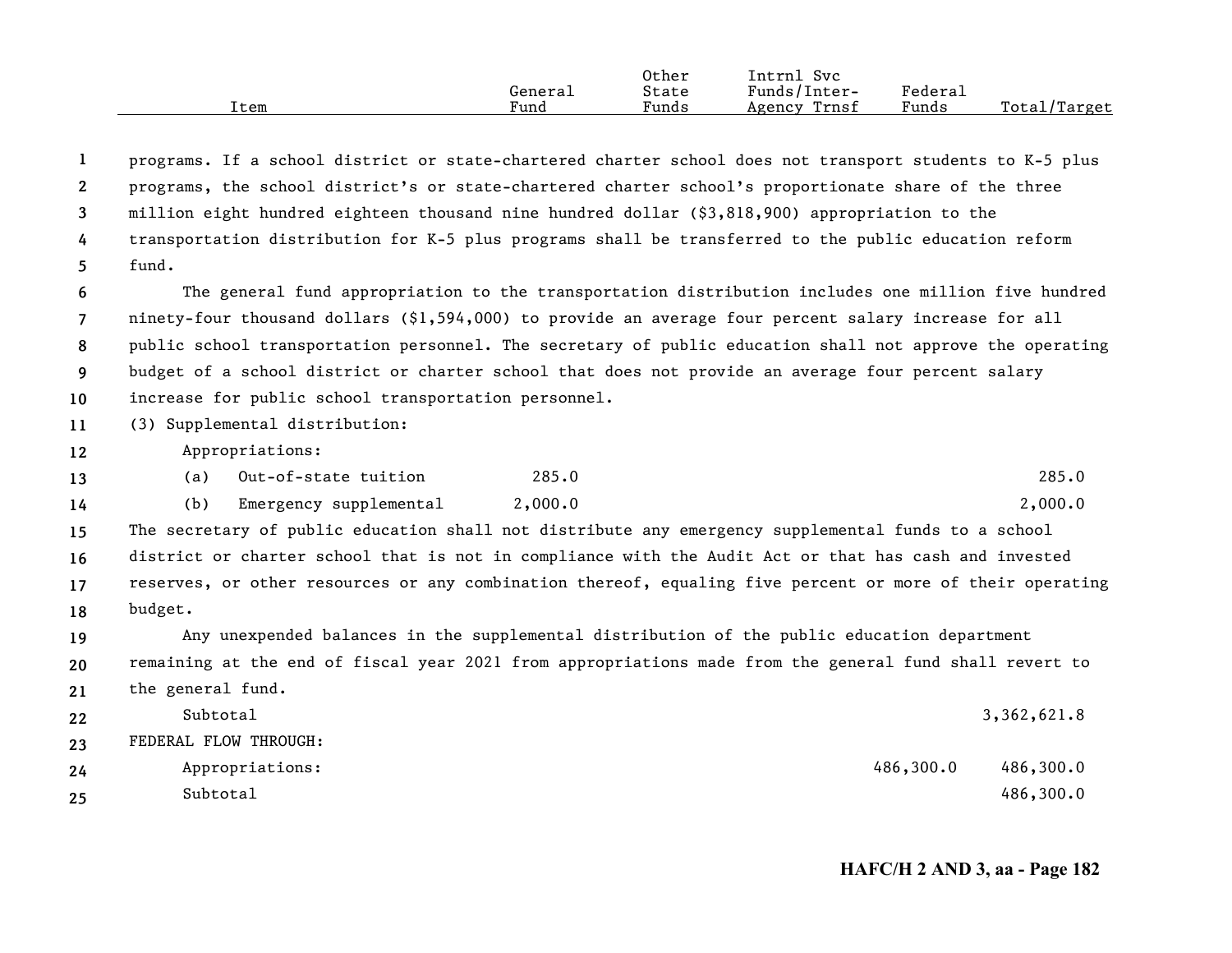|      |         | Other           | Intrnl<br>Svc   |                     |                     |
|------|---------|-----------------|-----------------|---------------------|---------------------|
|      | Generai | State           | Funds/Inter-    | Federa <sub>1</sub> |                     |
| Item | Fund    | $\sim$<br>Funds | Trnsf<br>Agency | Funds               | Total,<br>$T$ arget |

**1**INSTRUCTIONAL MATERIALS:

**2**(1) Dual-credit instructional materials:

**345678910111213141516171819202122232425**Appropriations: 1,500.0 1,500.0 1,500.0 1,500.0 The general fund appropriation to the public education department for dual-credit instructional materials shall be used by the department to reimburse school districts, charter schools, state-supported schools and bureau of Indian education high schools in New Mexico for the cost of required textbooks and other course supplies for students enrolled in the dual-credit program to the extent of the available funds. Any unexpended balances in the dual-credit instructional materials appropriation remaining at the end of fiscal year 2021 from appropriations made from the general fund shall revert to the general fund. Subtotal $1,500.0$ INDIAN EDUCATION FUND:Appropriations: 6,000.0 6,000 6,000 6,000 6,000 6,000 6,000 6,000 6,000 6,000 6,000 6,000 6,000 6,000 6,000 6,0 Subtotal $1\,$  6,000.0 STANDARDS-BASED ASSESSMENTS:Appropriations: 8,000.0 8,000 8,000 8,000 8,000 8,000 8,000 8,000 8,000 8,000 8,000 8,000 8,000 8,000 8,000 8,0 Any unexpended balances in the standards-based assessments appropriation remaining at the end of fiscal year 2021 from appropriations made from the general fund shall revert to the general fund. Subtotal 8,000.0 TOTAL PUBLIC SCHOOL SUPPORT 3,371,121.8 7,000.0 486,300.0 3,864,421.8 GRAND TOTAL FISCAL YEAR 2021APPROPRIATIONS 20,889,465.3 Section 5. **SPECIAL APPROPRIATIONS.--**The following amounts are appropriated from the general fund or other funds as indicated for the purposes specified. Unless otherwise indicated, the appropriation may be expended in fiscal years 2020 and 2021. Unless otherwise indicated, any unexpended balances of the appropriations remaining at the end of fiscal year 2021 shall revert to the appropriate fund.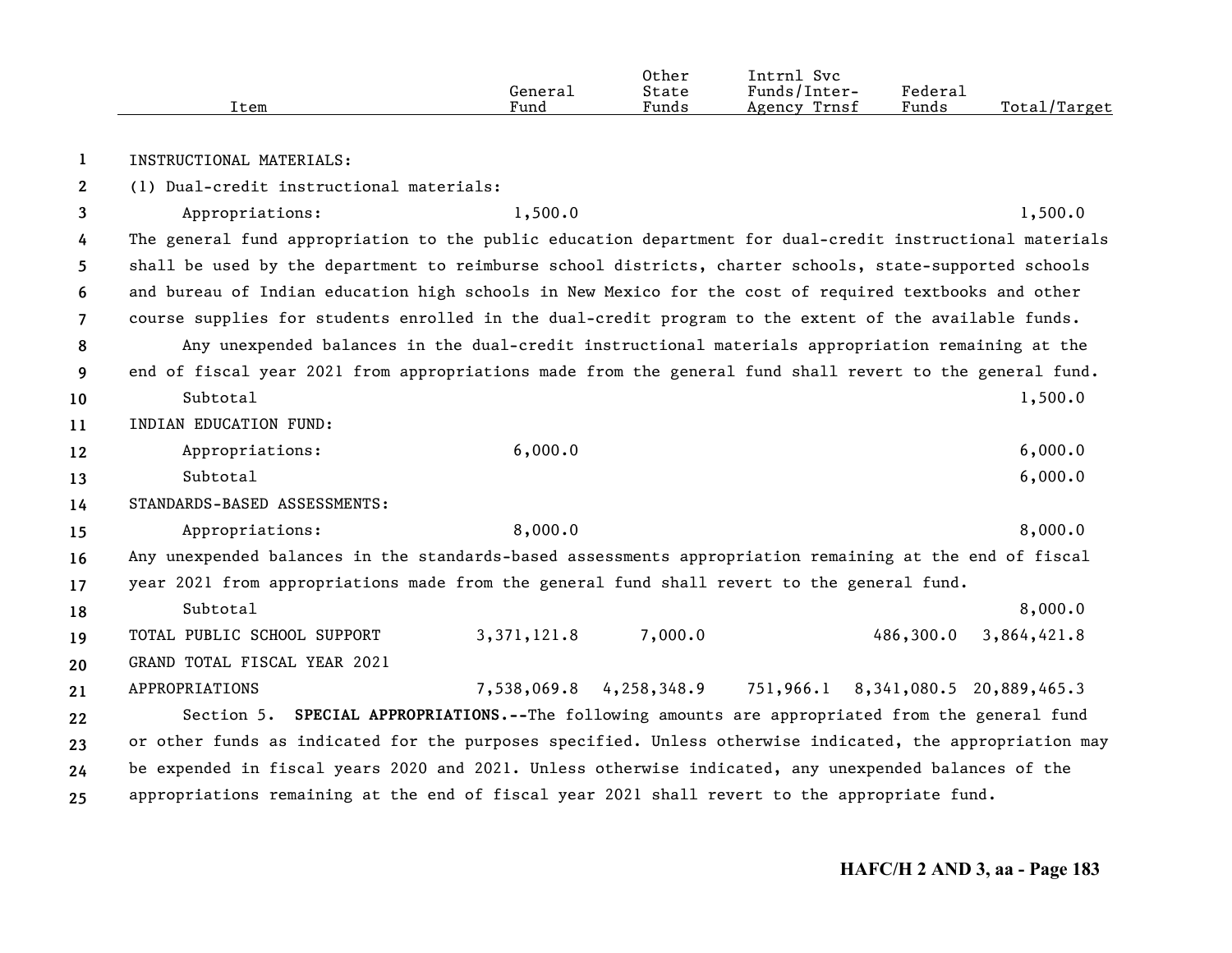|              | Item                                                                                                       | General<br>Fund | Other<br>State<br>Funds | Intrnl Svc<br>Funds/Inter-<br>Agency Trnsf | Federal<br>Funds | Total/Target |
|--------------|------------------------------------------------------------------------------------------------------------|-----------------|-------------------------|--------------------------------------------|------------------|--------------|
|              |                                                                                                            |                 |                         |                                            |                  |              |
| 1            | LEGISLATURE<br>(1)                                                                                         |                 | 1,500.0                 |                                            |                  | 1,500.0      |
| $\mathbf{2}$ | For redistricting expenses. Any unexpended balances remaining at the end of fiscal year 2021 from this     |                 |                         |                                            |                  |              |
| 3            | appropriation shall not revert and shall be expended in fiscal year 2022 for the same purpose. The other   |                 |                         |                                            |                  |              |
| 4            | state funds appropriation is from legislative cash balances.                                               |                 |                         |                                            |                  |              |
| 5            | LEGISLATURE<br>(2)                                                                                         |                 | 200.0                   |                                            |                  | 200.0        |
| 6            | For the capitol buildings planning commission for master planning and statewide inventory purposes. The    |                 |                         |                                            |                  |              |
| 7            | other state funds appropriation is from legislative cash balances.                                         |                 |                         |                                            |                  |              |
| 8            | NEW MEXICO COMPILATION<br>(3)                                                                              |                 |                         |                                            |                  |              |
| 9            | COMMISSION                                                                                                 | 100.0           |                         |                                            |                  | 100.0        |
| 10           | To add additional content to New Mexico OneSource, the free public access website.                         |                 |                         |                                            |                  |              |
| 11           | ADMINISTRATIVE OFFICE<br>(4)                                                                               |                 |                         |                                            |                  |              |
| 12           | OF THE COURTS                                                                                              | 500.0           |                         |                                            |                  | 500.0        |
| 13           | To upgrade information technology systems at district courts.                                              |                 |                         |                                            |                  |              |
| 14           | ADMINISTRATIVE OFFICE<br>(5)                                                                               |                 |                         |                                            |                  |              |
| 15           | OF THE COURTS                                                                                              | 200.0           |                         |                                            |                  | 200.0        |
| 16           | For a unified appropriation to the administrative office of the courts for equipment and vehicles at the   |                 |                         |                                            |                  |              |
| 17           | district courts.                                                                                           |                 |                         |                                            |                  |              |
| 18           | ADMINISTRATIVE OFFICE<br>(6)                                                                               |                 |                         |                                            |                  |              |
| 19           | OF THE COURTS                                                                                              |                 |                         |                                            |                  |              |
| 20           | The period of time for expending the one million eight hundred thousand dollars (\$1,800,000) appropriated |                 |                         |                                            |                  |              |
| 21           | from other state funds in Subsection 8 of Section 5 of Chapter 271 of Laws 2019 to redact personally       |                 |                         |                                            |                  |              |
| 22           | identifiable information from historical court case filings is extended through fiscal year 2021. The      |                 |                         |                                            |                  |              |
| 23           | other state funds appropriation is from the electronic services fund.                                      |                 |                         |                                            |                  |              |
| 24           | ADMINISTRATIVE OFFICE<br>(7)                                                                               |                 |                         |                                            |                  |              |
| 25           | OF THE COURTS                                                                                              | 100.0           |                         |                                            |                  | 100.0        |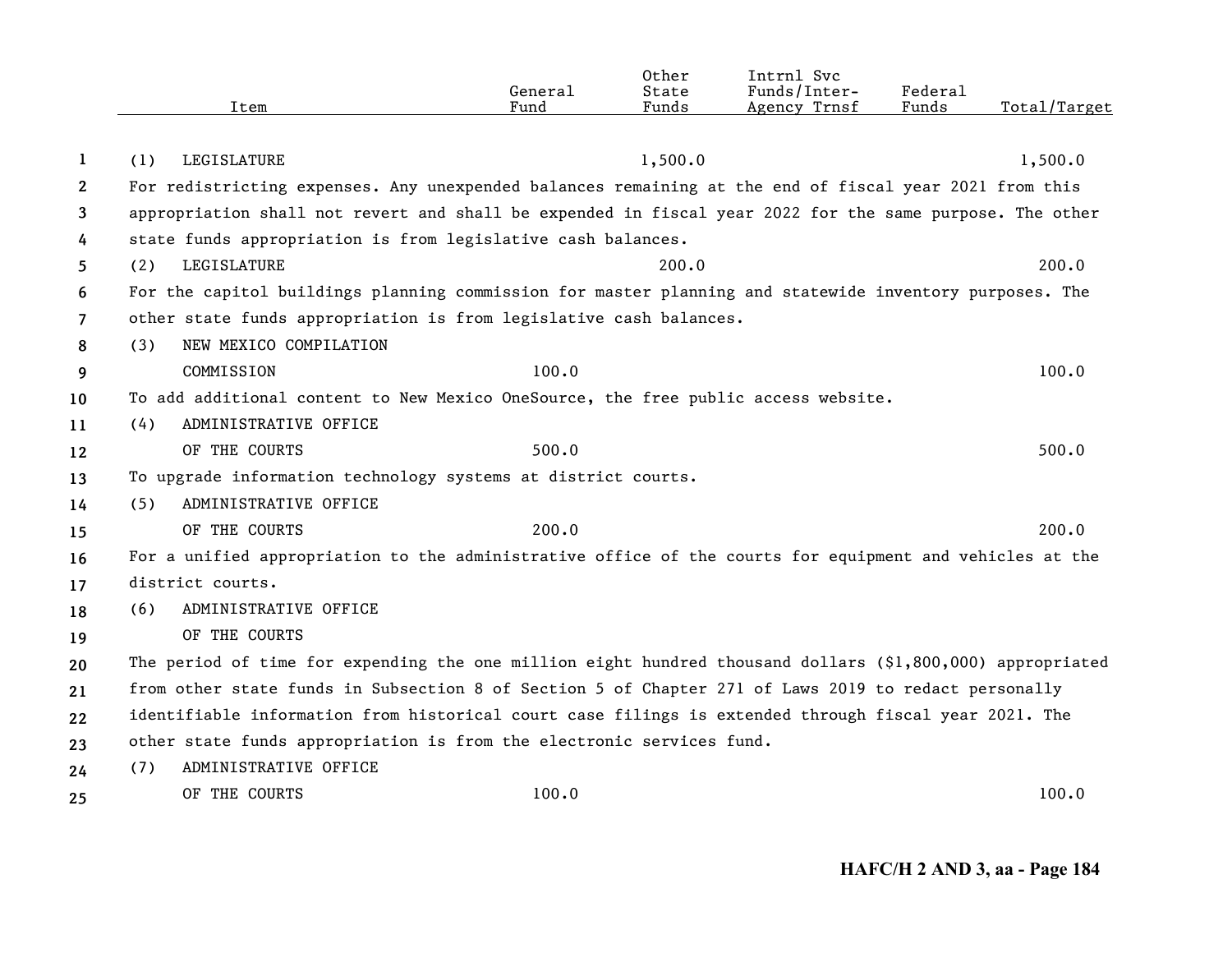|              | Item                                                                                                      | General<br>Fund | Other<br>State<br>Funds | Intrnl Svc<br>Funds/Inter-<br>Agency Trnsf | Federal<br>Funds | Total/Target |
|--------------|-----------------------------------------------------------------------------------------------------------|-----------------|-------------------------|--------------------------------------------|------------------|--------------|
| 1            | For a pro tem judge in McKinley county to clear driving-while-intoxicated case backlog.                   |                 |                         |                                            |                  |              |
| $\mathbf{2}$ | ADMINISTRATIVE OFFICE<br>(8)                                                                              |                 |                         |                                            |                  |              |
| 3            | OF THE COURTS                                                                                             | 1,000.0         |                         |                                            |                  | 1,000.0      |
| 4            | To purchase and install furniture and equipment and convert permanent and long-term retention case files  |                 |                         |                                            |                  |              |
| 5.           | to digitization at magistrate courts.                                                                     |                 |                         |                                            |                  |              |
| 6            | ADMINISTRATIVE OFFICE<br>(9)                                                                              |                 |                         |                                            |                  |              |
| 7            | OF THE COURTS                                                                                             | 1,000.0         |                         |                                            |                  | 1,000.0      |
| 8            | For a unified appropriation for magistrate court security personnel.                                      |                 |                         |                                            |                  |              |
| 9            | ADMINISTRATIVE OFFICE<br>(10)                                                                             |                 |                         |                                            |                  |              |
| 10           | OF THE COURTS                                                                                             | 400.0           |                         |                                            |                  | 400.0        |
| 11           | To implement a statewide information management system for problem-solving courts.                        |                 |                         |                                            |                  |              |
| 12           | (11) ADMINISTRATIVE OFFICE                                                                                |                 |                         |                                            |                  |              |
| 13           | OF THE COURTS                                                                                             | 80.0            |                         |                                            |                  | 80.0         |
| 14           | For temporary relocation and renovation costs for the magistrate court in Grant county.                   |                 |                         |                                            |                  |              |
| 15           | ADMINISTRATIVE OFFICE<br>(12)                                                                             |                 |                         |                                            |                  |              |
| 16           | OF THE COURTS                                                                                             |                 |                         |                                            |                  |              |
| 17           | The period of time for expending one million dollars (\$1,000,000) appropriated from the general fund in  |                 |                         |                                            |                  |              |
| 18           | Subsection 5 of Section 5 of Chapter 73 of Laws 2018 for reforming the New Mexico guardianship system is  |                 |                         |                                            |                  |              |
| 19           | extended through fiscal year 2021.                                                                        |                 |                         |                                            |                  |              |
| 20           | (13) ADMINISTRATIVE OFFICE                                                                                |                 |                         |                                            |                  |              |
| 21           | OF THE COURTS                                                                                             | 564.0           | 934.0                   |                                            |                  | 1,498.0      |
| 22           | For moving and related costs. The other state funds appropriation is from the consumer settlement fund at |                 |                         |                                            |                  |              |
| 23           | the office of the attorney general.                                                                       |                 |                         |                                            |                  |              |
| 24           | (14) FIRST JUDICIAL                                                                                       |                 |                         |                                            |                  |              |
| 25           | DISTRICT COURT                                                                                            | 19.2            |                         |                                            |                  | 19.2         |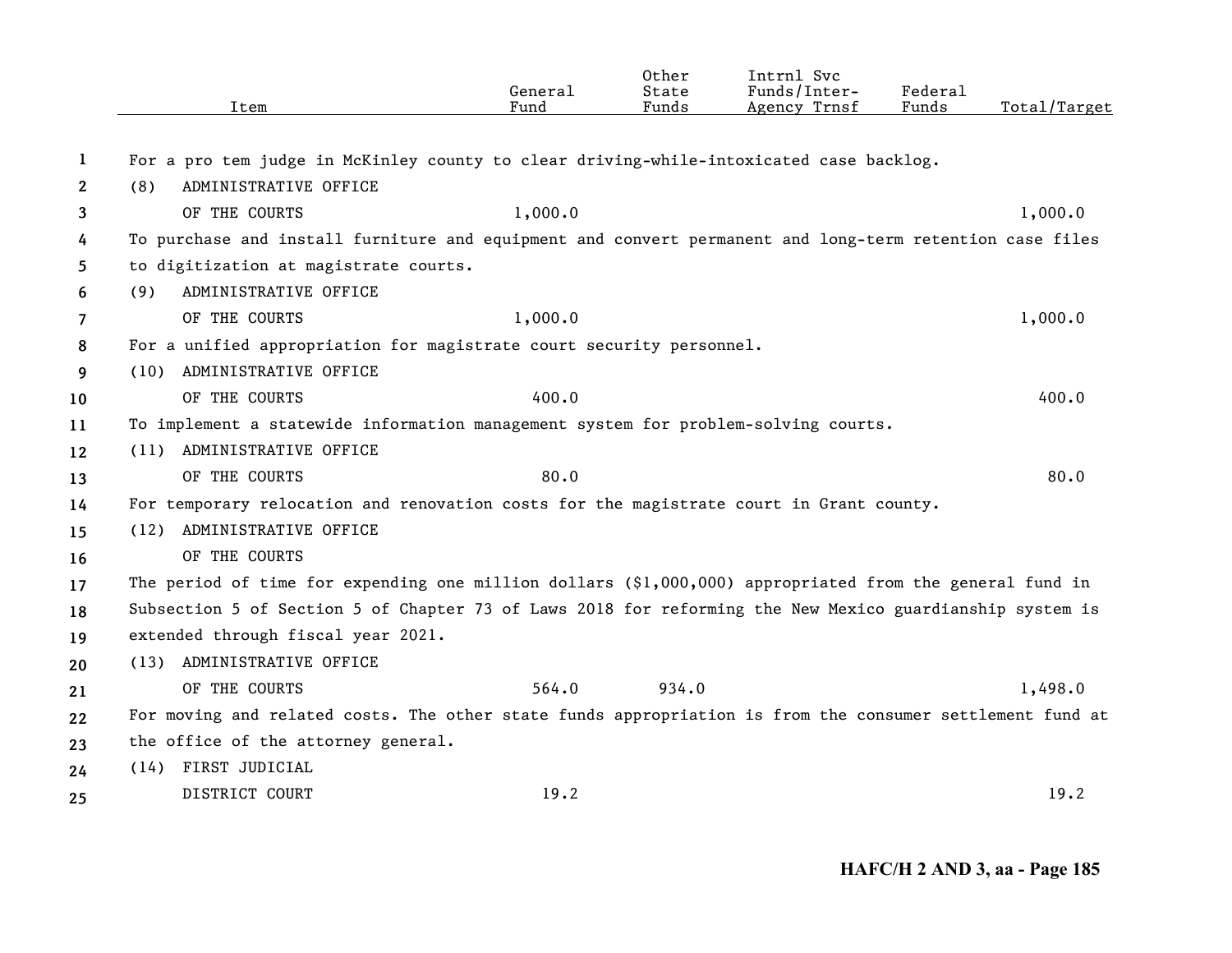|                | Item                                                                                                      | General<br>Fund | Other<br>State<br>Funds | Intrnl Svc<br>Funds/Inter-<br>Agency Trnsf | Federal<br>Funds | Total/Target |
|----------------|-----------------------------------------------------------------------------------------------------------|-----------------|-------------------------|--------------------------------------------|------------------|--------------|
| 1              | To digitize human resource records.                                                                       |                 |                         |                                            |                  |              |
| $\mathbf{2}$   | (15) FIRST JUDICIAL                                                                                       |                 |                         |                                            |                  |              |
| 3              | DISTRICT COURT                                                                                            | 100.0           |                         |                                            |                  | 100.0        |
| 4              | To purchase and install network switches.                                                                 |                 |                         |                                            |                  |              |
| 5              | (16) FIRST JUDICIAL                                                                                       |                 |                         |                                            |                  |              |
| 6              | DISTRICT COURT                                                                                            | 50.0            |                         |                                            |                  | 50.0         |
| $\overline{7}$ | To upgrade magistrate court phone systems.                                                                |                 |                         |                                            |                  |              |
| 8              | (17) FIRST JUDICIAL                                                                                       |                 |                         |                                            |                  |              |
| 9              | DISTRICT COURT                                                                                            | 10.0            |                         |                                            |                  | 10.0         |
| 10             | To upgrade the court voicemail system.                                                                    |                 |                         |                                            |                  |              |
| 11             | (18) BERNALILLO COUNTY                                                                                    |                 |                         |                                            |                  |              |
| 12             | METROPOLITAN COURT                                                                                        | 299.0           |                         |                                            |                  | 299.0        |
| 13             | To pay an approved emergency loan from the board of finance to purchase the lot adjacent to the north of  |                 |                         |                                            |                  |              |
| 14             | the court.                                                                                                |                 |                         |                                            |                  |              |
| 15             | (19) FIRST JUDICIAL                                                                                       |                 |                         |                                            |                  |              |
| 16             | DISTRICT ATTORNEY                                                                                         | 100.0           |                         |                                            |                  | 100.0        |
| 17             | To purchase office furniture and telephones.                                                              |                 |                         |                                            |                  |              |
| 18             | (20) SECOND JUDICIAL                                                                                      |                 |                         |                                            |                  |              |
| 19             | DISTRICT ATTORNEY                                                                                         |                 |                         |                                            |                  |              |
| 20             | The period of time for expending the six hundred thousand dollars (\$600,000) appropriated from the       |                 |                         |                                            |                  |              |
| 21             | general fund and five hundred thousand dollars (\$500,000) appropriated from the ignition interlock fund  |                 |                         |                                            |                  |              |
| 22             | in Subsection 13 of Section 5 of Chapter 73 of Laws 2018 for a data-driven prosecution pilot program, the |                 |                         |                                            |                  |              |
| 23             | six hundred thousand dollars (\$600,000) appropriated from the general fund in Subsection 14 of Section 5 |                 |                         |                                            |                  |              |
| 24             | of Chapter 73 of Laws 2018 for case prosecution, and the eight hundred thousand dollars (\$800,000)       |                 |                         |                                            |                  |              |
| 25             | appropriated from the general fund in Subsection 15 of Section 5 of Chapter 73 of Laws 2018 to address    |                 |                         |                                            |                  |              |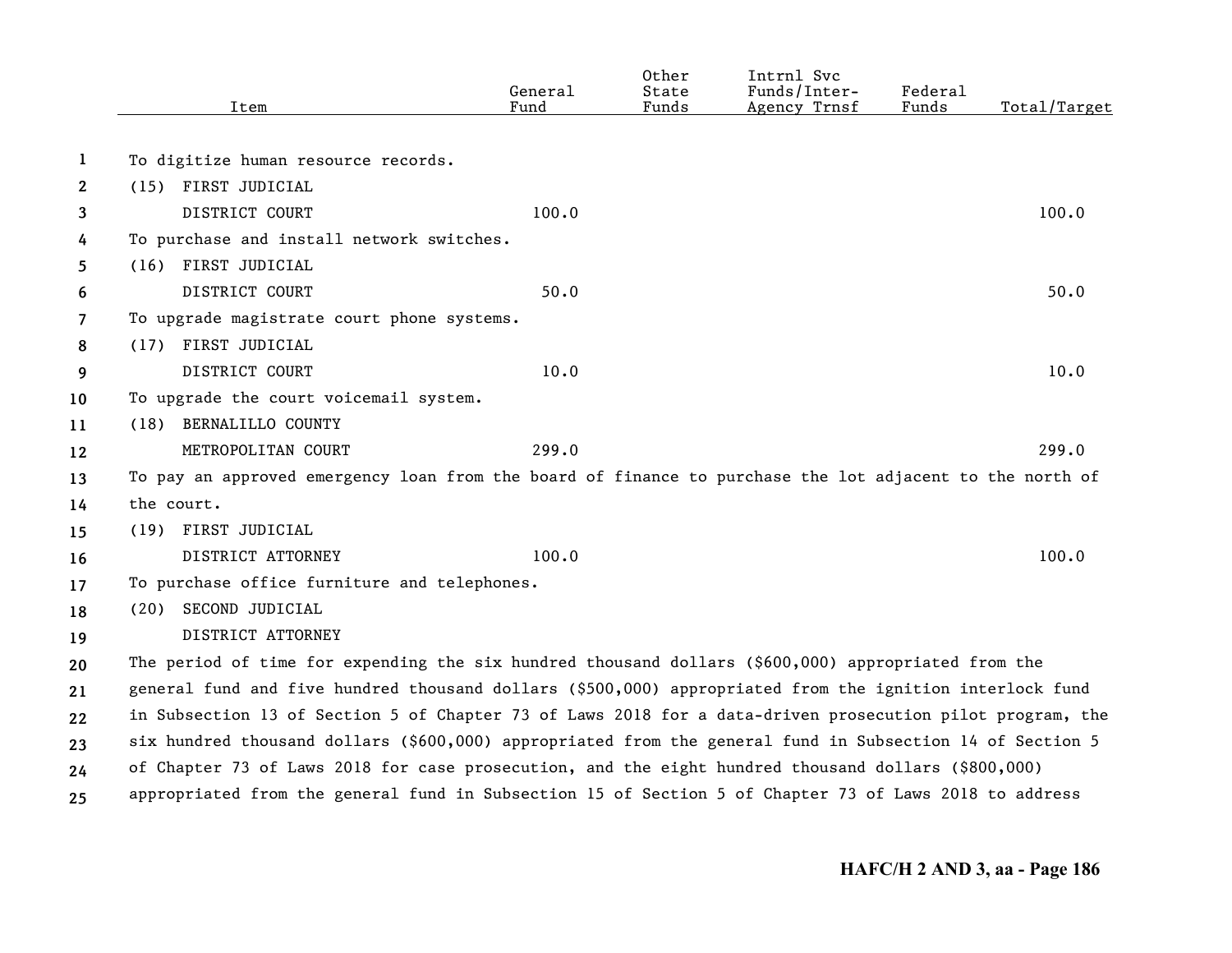|      |         | Other | Intrn.<br>Svc   |                       |                  |
|------|---------|-------|-----------------|-----------------------|------------------|
|      | Genera⊥ | State | Funds/Inter-    | Federa <sub>1</sub>   |                  |
| Item | Fund    | Funds | Trnsf<br>Agency | $\mathbf{r}$<br>Funds | Total/<br>Target |

**1**case backlog is extended through fiscal year 2021 and may be used for other purposes.

**2**(21) ADMINISTRATIVE OFFICE OF

**3**THE DISTRICT ATTORNEYS

**456789101112**Any unexpended balances remaining at the end of fiscal year 2020 from revenues received in fiscal year 2020 and prior years by a district attorney or the administrative office of the district attorneys from the United States department of justice pursuant to the southwest border prosecution initiative shall not revert and shall remain with the recipient district attorney's office for expenditure in fiscal year 2021. Prior to November 1, 2020, the administrative office of the district attorneys shall provide to the department of finance and administration and the legislative finance committee a detailed report documenting the amount of all southwest border prosecution initiative funds that do not revert at the end of fiscal year 2020 for each of the district attorneys and the administrative office of the district attorneys.

**13**(22) ADMINISTRATIVE OFFICE OF

**14**

## THE DISTRICT ATTORNEYS

**15161718192021222324**Any unexpended balances remaining at the end of fiscal year 2020 from revenues received in fiscal year 2020 and prior years by a district attorney from any Native American tribe, pueblo or political subdivision pursuant to a contract, memorandum of understanding, joint powers agreement or grant shall not revert and shall remain with the recipient district attorney's office for expenditure in fiscal year 2021. Prior to November 1, 2020, the administrative office of the district attorneys shall provide to the department of finance and administration and the legislative finance committee a detailed report documenting the amount of all funds received from Native American tribes, pueblos and political subdivisions pursuant to a contract, memorandum of understanding, joint powers agreement or grant that do not revert at the end of fiscal year 2020 for each of the district attorneys and the administrative office of the district attorneys.

**25**(23) PUBLIC DEFENDER DEPARTMENT 49.7 49.7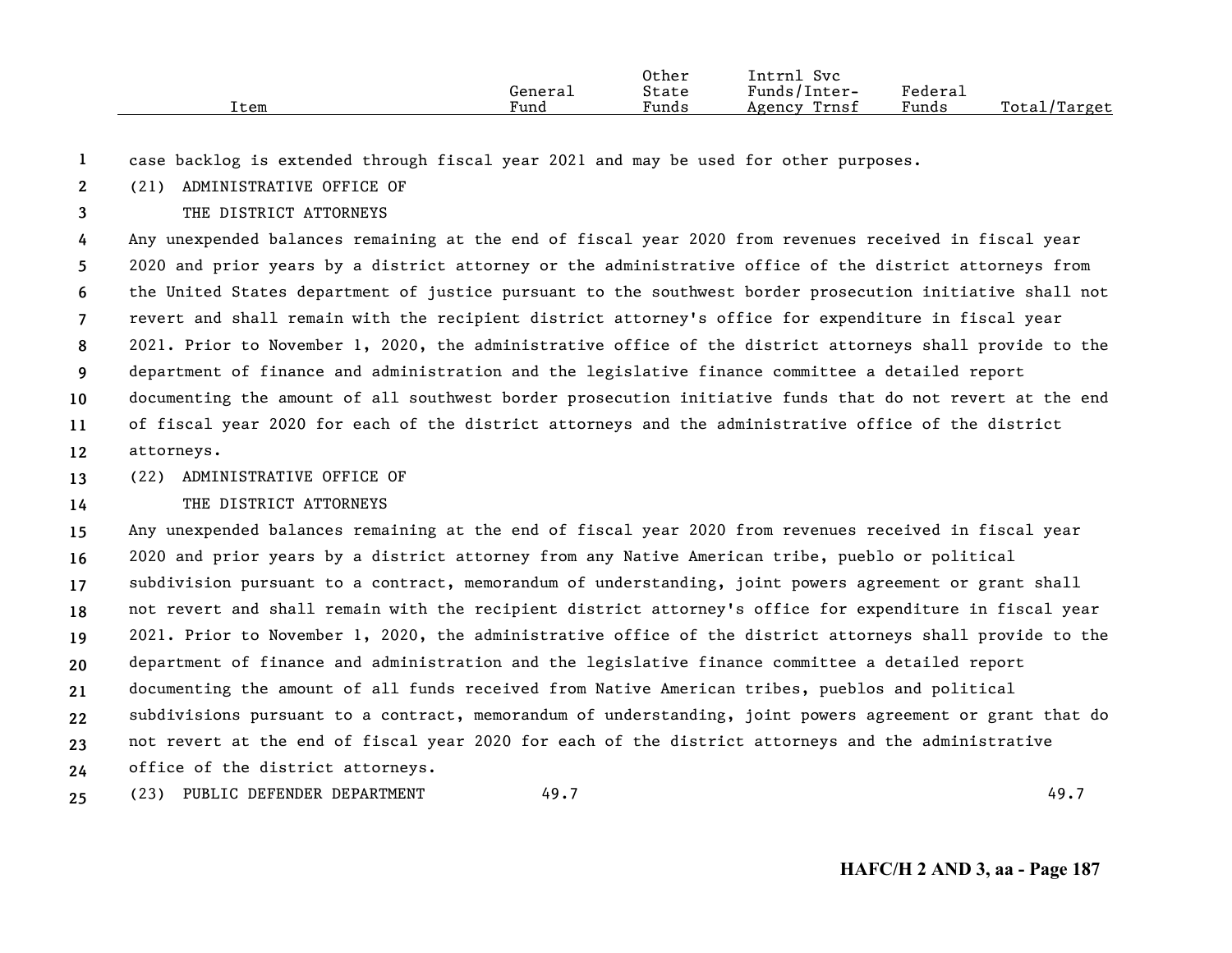|                | Item                                                                                                     | General<br>Fund | Other<br>State<br>Funds | Intrnl Svc<br>Funds/Inter-<br>Agency Trnsf | Federal<br>Funds | Total/Target |
|----------------|----------------------------------------------------------------------------------------------------------|-----------------|-------------------------|--------------------------------------------|------------------|--------------|
| 1              | To purchase legal software for discovery research.                                                       |                 |                         |                                            |                  |              |
| $\mathbf{2}$   | (24) PUBLIC DEFENDER DEPARTMENT                                                                          | 160.0           |                         |                                            |                  | 160.0        |
| 3              | To purchase vehicles.                                                                                    |                 |                         |                                            |                  |              |
| 4              | (25) ATTORNEY GENERAL                                                                                    |                 |                         | 450.0                                      |                  | 450.0        |
| 5              | For warrant round up initiative. The internal service funds/interagency transfers appropriation is from  |                 |                         |                                            |                  |              |
| 6              | the consumer settlement fund.                                                                            |                 |                         |                                            |                  |              |
| $\overline{7}$ | (26) ATTORNEY GENERAL                                                                                    |                 |                         | 4,500.0                                    |                  | 4,500.0      |
| 8              | For interstate water litigation costs. The internal service funds/interagency transfers appropriation is |                 |                         |                                            |                  |              |
| 9              | from the consumer settlement fund.                                                                       |                 |                         |                                            |                  |              |
| 10             | (27) ATTORNEY GENERAL                                                                                    |                 |                         | 300.0                                      |                  | 300.0        |
| 11             | For tobacco litigation. The internal service funds/interagency transfers appropriation is from the       |                 |                         |                                            |                  |              |
| 12             | consumer settlement fund.                                                                                |                 |                         |                                            |                  |              |
| 13             | (28) ATTORNEY GENERAL                                                                                    |                 |                         | 1,000.0                                    |                  | 1,000.0      |
| 14             | For extraordinary litigation expenses, including litigation regarding the tobacco master settlement and  |                 |                         |                                            |                  |              |
| 15             | the investigation and prosecution of clergy abuse in New Mexico. The internal service funds/interagency  |                 |                         |                                            |                  |              |
| 16             | transfers appropriation is from the consumer settlement fund.                                            |                 |                         |                                            |                  |              |
| 17             | (29) TAXATION AND REVENUE                                                                                |                 |                         |                                            |                  |              |
| 18             | <b>DEPARTMENT</b>                                                                                        |                 |                         |                                            |                  |              |
| 19             | On certification by the secretary of the department of finance and administration that enactment of      |                 |                         |                                            |                  |              |
| 20             | legislation in the second session of the fifty-fourth legislature resulted in significant changes to the |                 |                         |                                            |                  |              |
| 21             | tax code and that no other funding is available to implement the changes, the state board of finance may |                 |                         |                                            |                  |              |
| 22             | approve a transfer from the appropriation contingency fund to the taxation and revenue department up to  |                 |                         |                                            |                  |              |
| 23             | five million dollars (\$5,000,000) in fiscal year 2021.                                                  |                 |                         |                                            |                  |              |
| 24             | (30) DEPARTMENT OF FINANCE                                                                               |                 |                         |                                            |                  |              |
| 25             | AND ADMINISTRATION                                                                                       |                 |                         |                                            |                  |              |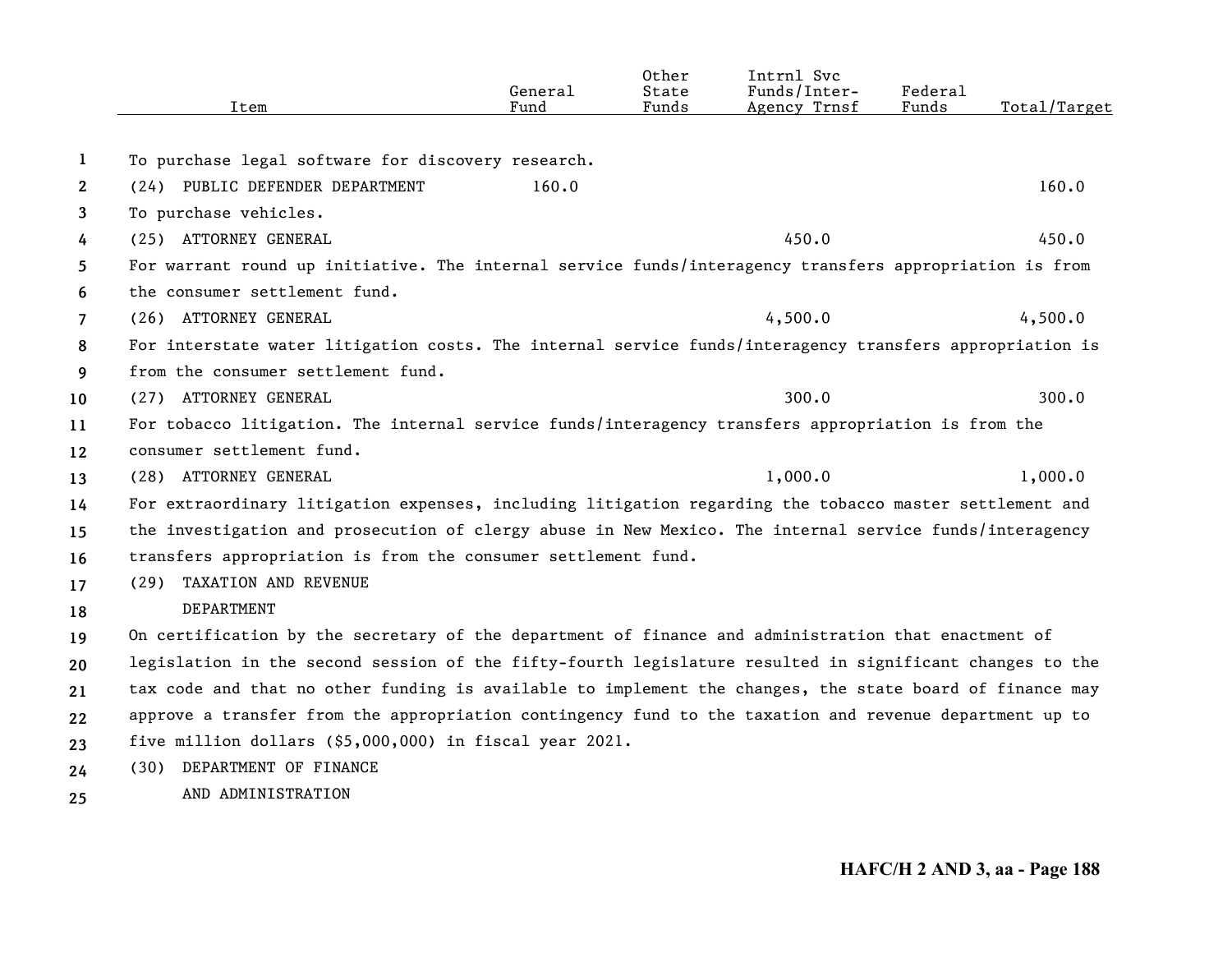|                | Item                                                                                                      | General<br>Fund     | Other<br>State<br>Funds | Intrnl Svc<br>Funds/Inter-<br>Agency Trnsf | Federal<br>Funds | Total/Target     |
|----------------|-----------------------------------------------------------------------------------------------------------|---------------------|-------------------------|--------------------------------------------|------------------|------------------|
|                |                                                                                                           |                     |                         |                                            |                  |                  |
| 1              | The period of time for expending the five hundred thousand dollars (\$500,000) appropriated from the      |                     |                         |                                            |                  |                  |
| $\mathbf{2}$   | general fund in Subsection 42 of Section 5 of Chapter 271 of Laws 2019 for a comprehensive review and     |                     |                         |                                            |                  |                  |
| 3              | reengineering of the existing state chart of accounts is extended through fiscal year 2021.               |                     |                         |                                            |                  |                  |
| 4              | (31) DEPARTMENT OF FINANCE                                                                                |                     |                         |                                            |                  |                  |
| 5              | AND ADMINISTRATION                                                                                        | 75.0                |                         |                                            |                  | 75.0             |
| 6              | For a youth symphony music program and concerts in Roswell, New Mexico.                                   |                     |                         |                                            |                  |                  |
| $\overline{7}$ | (32) DEPARTMENT OF FINANCE                                                                                |                     |                         |                                            |                  |                  |
| 8              | AND ADMINISTRATION                                                                                        | 250.0               |                         |                                            |                  | 250.0            |
| 9              | For disbursement to the renewable energy transmission authority for operating costs. The renewable energy |                     |                         |                                            |                  |                  |
| 10             | transmission authority shall report to the New Mexico finance authority oversight committee on the status |                     |                         |                                            |                  |                  |
| 11             | of the agency's operating budget.                                                                         |                     |                         |                                            |                  |                  |
| 12             | (33) DEPARTMENT OF FINANCE                                                                                |                     |                         |                                            |                  |                  |
| 13             | AND ADMINISTRATION                                                                                        | 50.0                |                         |                                            |                  | 50.0             |
| 14             | For the civil legal services fund. Any unexpended balances remaining at the end of fiscal year 2021 shall |                     |                         |                                            |                  |                  |
| 15             | not revert and may be expended in subsequent fiscal years.                                                |                     |                         |                                            |                  |                  |
| 16             | (34) DEPARTMENT OF FINANCE                                                                                |                     |                         |                                            |                  |                  |
| 17             | AND ADMINISTRATION                                                                                        | 100.0               |                         |                                            |                  | 100.0            |
| 18             | For the local government division to work with Los Lunas to plan for a new hospital.                      |                     |                         |                                            |                  |                  |
| 19             | (35) DEPARTMENT OF FINANCE                                                                                |                     |                         |                                            |                  |                  |
| 20             | AND ADMINISTRATION                                                                                        | $+50.0$             |                         |                                            |                  | 150.0            |
| 21             | For the planning and design of a route 66 west central center on history and low-rider culture in         |                     |                         |                                            |                  |                  |
| 22             | Albuquerque, New Mexico.                                                                                  |                     |                         |                                            |                  |                  |
| 23             | (36) DEPARTMENT OF FINANCE                                                                                |                     |                         |                                            |                  |                  |
| 24             | AND ADMINISTRATION                                                                                        | <del>-100.0 -</del> |                         |                                            |                  | <del>100.0</del> |
| 25             | To install solar panels at the Abe Montoya recreation center in Las Vegas, New Mexico.                    |                     |                         |                                            |                  |                  |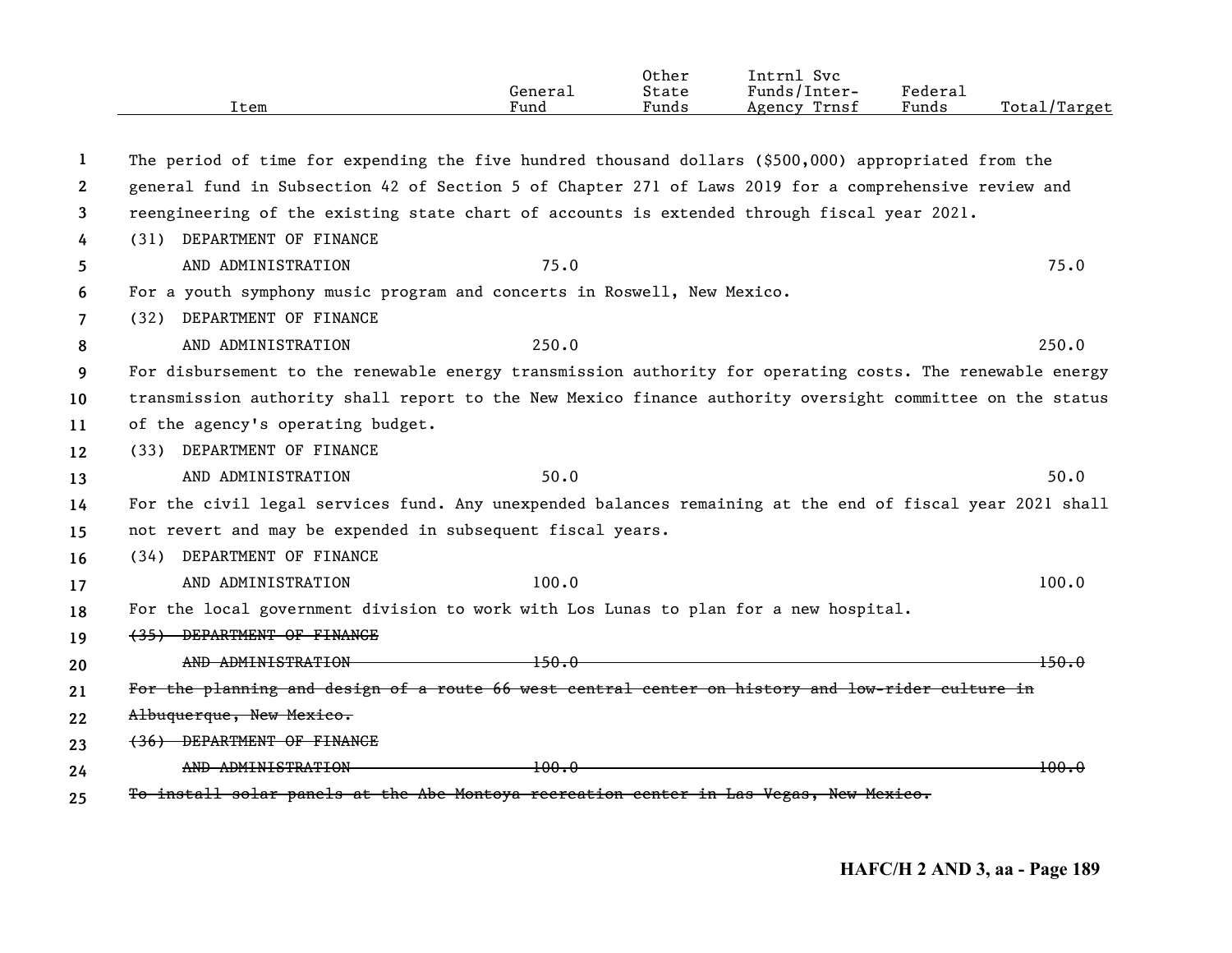|                | Item                                                                                                      | General<br>Fund | Other<br>State<br>Funds | Intrnl Svc<br>Funds/Inter-<br>Agency Trnsf | Federal<br>Funds | Total/Target |
|----------------|-----------------------------------------------------------------------------------------------------------|-----------------|-------------------------|--------------------------------------------|------------------|--------------|
| 1              | (37) GENERAL SERVICES DEPARTMENT                                                                          | 3,000.0         |                         |                                            |                  | 3,000.0      |
| $\mathbf{2}$   | To purchase vehicles.                                                                                     |                 |                         |                                            |                  |              |
| 3              | (38) EDUCATIONAL RETIREMENT BOARD                                                                         |                 |                         |                                            |                  |              |
|                | The period of time for expending the one million five hundred forty-five thousand nine hundred dollars    |                 |                         |                                            |                  |              |
| 4              |                                                                                                           |                 |                         |                                            |                  |              |
| 5              | (\$1,545,900) appropriated from other state funds in Subsection 44 of Section 5 of Chapter 271 of Laws    |                 |                         |                                            |                  |              |
| 6              | 2019 for expenditures required to implement and conduct a data cleanse project is extended through fiscal |                 |                         |                                            |                  |              |
| $\overline{7}$ | year 2021. The other state funds appropriation is from the educational retirement fund.                   |                 |                         |                                            |                  |              |
| 8              | (39) NEW MEXICO SENTENCING                                                                                |                 |                         |                                            |                  |              |
| 9              | <b>COMMISSION</b>                                                                                         |                 |                         |                                            |                  |              |
| 10             | The period of time for expending the five hundred ten thousand dollars (\$510,000) appropriated from the  |                 |                         |                                            |                  |              |
| 11             | general fund in Section 41 of Chapter 279 of Laws 2019 to support data governance structure is extended   |                 |                         |                                            |                  |              |
| 12             | through fiscal year 2021.                                                                                 |                 |                         |                                            |                  |              |
| 13             | (40) NEW MEXICO SENTENCING                                                                                |                 |                         |                                            |                  |              |
| 14             | <b>COMMISSION</b>                                                                                         |                 |                         |                                            |                  |              |
| 15             | The period of time for expending the one hundred seventy-eight thousand five hundred dollars (\$178,500)  |                 |                         |                                            |                  |              |
| 16             | appropriated from the general fund in Section 40 of Chapter 278 of Laws 2019 to award grants to support a |                 |                         |                                            |                  |              |
| 17             | criminal justice data-sharing network is extended through fiscal year 2021.                               |                 |                         |                                            |                  |              |
| 18             | NEW MEXICO SENTENCING<br>(41)                                                                             |                 |                         |                                            |                  |              |
| 19             | COMMISSION                                                                                                |                 |                         |                                            |                  |              |
| 20             | The period of time for expending the two hundred eighteen thousand five hundred dollars (\$218,500)       |                 |                         |                                            |                  |              |
| 21             | appropriated from the general fund in Section 10 of Chapter 278 of Laws 2019 for crime reduction grants   |                 |                         |                                            |                  |              |
| 22             | to support a criminal justice data-sharing network is extended through fiscal year 2021.                  |                 |                         |                                            |                  |              |
| 23             | (42) DEPARTMENT OF                                                                                        |                 |                         |                                            |                  |              |
| 24             | INFORMATION TECHNOLOGY                                                                                    | 2,000.0         |                         |                                            |                  | 2,000.0      |
| 25             | For the replacement or upgrade of outdated information technology equipment and software. The department  |                 |                         |                                            |                  |              |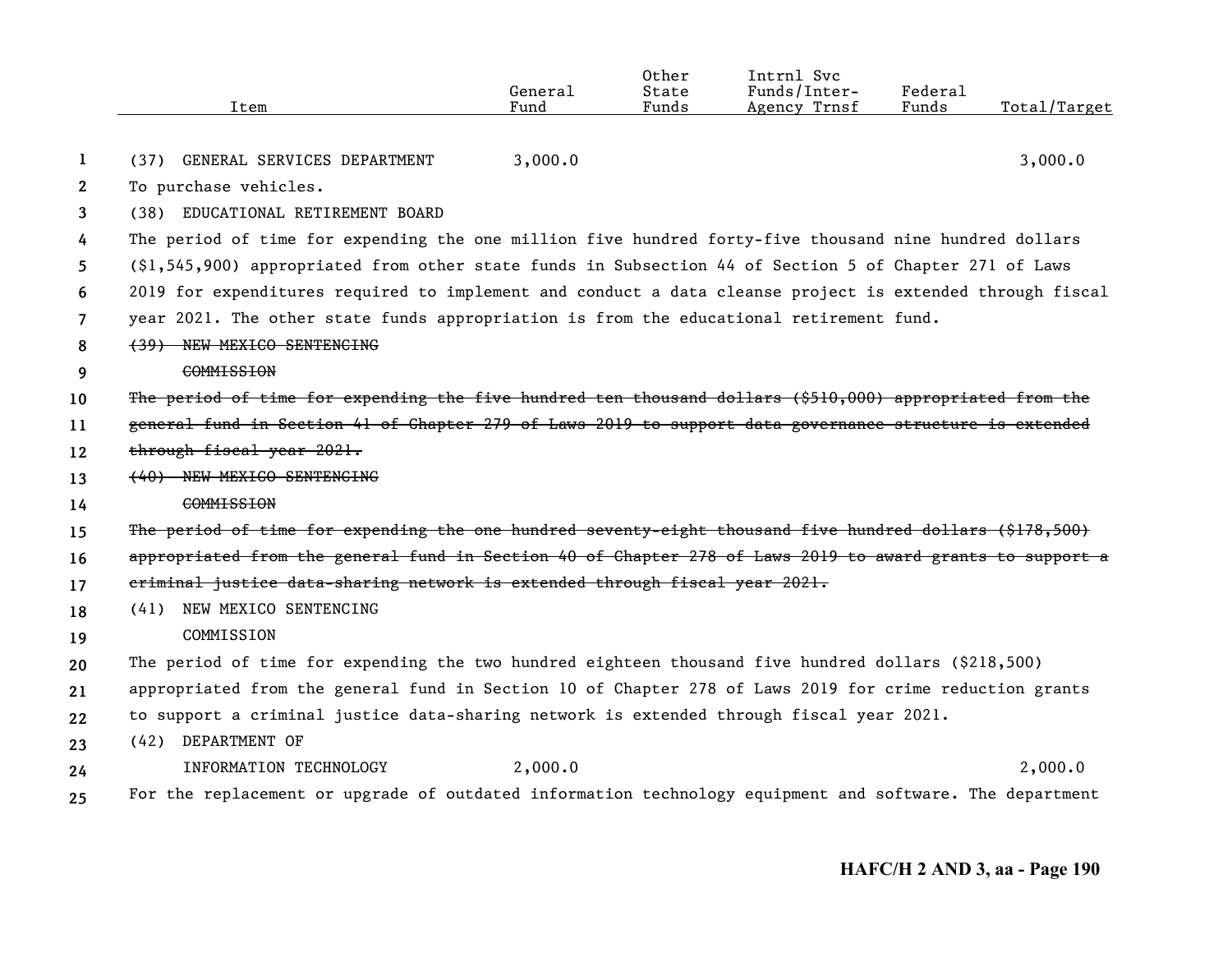|                       | Item                                                                                                       | General<br>Fund | Other<br>State<br>Funds | Intrnl Svc<br>Funds/Inter-<br>Agency Trnsf | Federal<br>Funds | Total/Target |
|-----------------------|------------------------------------------------------------------------------------------------------------|-----------------|-------------------------|--------------------------------------------|------------------|--------------|
| 1                     | of information technology in consultation with the department of finance and administration shall manage   |                 |                         |                                            |                  |              |
| $\mathbf{2}^{\prime}$ | the process of deploying these funds to state agencies based on updated inventory and replacement          |                 |                         |                                            |                  |              |
| 3                     | schedules.                                                                                                 |                 |                         |                                            |                  |              |
| 4                     | (43) SECRETARY OF STATE                                                                                    | 313.5           |                         |                                            |                  | 313.5        |
| 5                     | For secured containers and video surveillance equipment for return of absentee voter mailed ballots in     |                 |                         |                                            |                  |              |
| 6                     | all counties.                                                                                              |                 |                         |                                            |                  |              |
| $\overline{7}$        | (44) SECRETARY OF STATE                                                                                    | 127.0           |                         |                                            |                  | 127.0        |
| 8                     | For Americans with Disabilities Act compliant equipment at Native American voting sites.                   |                 |                         |                                            |                  |              |
| 9                     | (45) TOURISM DEPARTMENT                                                                                    | 200.0           |                         |                                            |                  | 200.0        |
| 10                    | For branded partnerships between New Mexico true and the special olympics.                                 |                 |                         |                                            |                  |              |
| 11                    | (46) TOURISM DEPARTMENT                                                                                    |                 |                         |                                            |                  |              |
| 12                    | The period of time for expending the six hundred thousand dollars (\$600,000) appropriated from the        |                 |                         |                                            |                  |              |
| 13                    | general fund in Subsection 51 of Section 5 of Chapter 271 of Laws 2019 for the marketing and promotion of  |                 |                         |                                            |                  |              |
| 14                    | the inaugural Virgin Galactic flight in New Mexico is extended through fiscal year 2021.                   |                 |                         |                                            |                  |              |
| 15                    | (47) ECONOMIC DEVELOPMENT                                                                                  |                 |                         |                                            |                  |              |
| 16                    | DEPARTMENT                                                                                                 | 300.0           |                         |                                            |                  | 300.0        |
| 17                    | For a twenty-year, statewide economic development plan.                                                    |                 |                         |                                            |                  |              |
| 18                    | (48) ECONOMIC DEVELOPMENT                                                                                  |                 |                         |                                            |                  |              |
| 19                    | DEPARTMENT                                                                                                 | 10,000.0        |                         |                                            |                  | 10,000.0     |
| 20                    | For economic development projects in Cibola and McKinley counties including nine million dollars           |                 |                         |                                            |                  |              |
| 21                    | (\$9,000,000) pursuant to the Local Economic Development Act, five hundred thousand dollars (\$500,000) to |                 |                         |                                            |                  |              |
| 22                    | the New Mexico institute of mining and technology, and five hundred thousand dollars (\$500,000) to New    |                 |                         |                                            |                  |              |
| 23                    | Mexico state university for education and retraining workers currently or formerly employed by an          |                 |                         |                                            |                  |              |
| 24                    | operating coal-fueled electricity generating facility that is owned by a noninvestor-owned electric        |                 |                         |                                            |                  |              |
| 25                    | utility or a coal-fueled electric generating facility that is owned by a noninvestor-owned electric        |                 |                         |                                            |                  |              |
|                       |                                                                                                            |                 |                         |                                            |                  |              |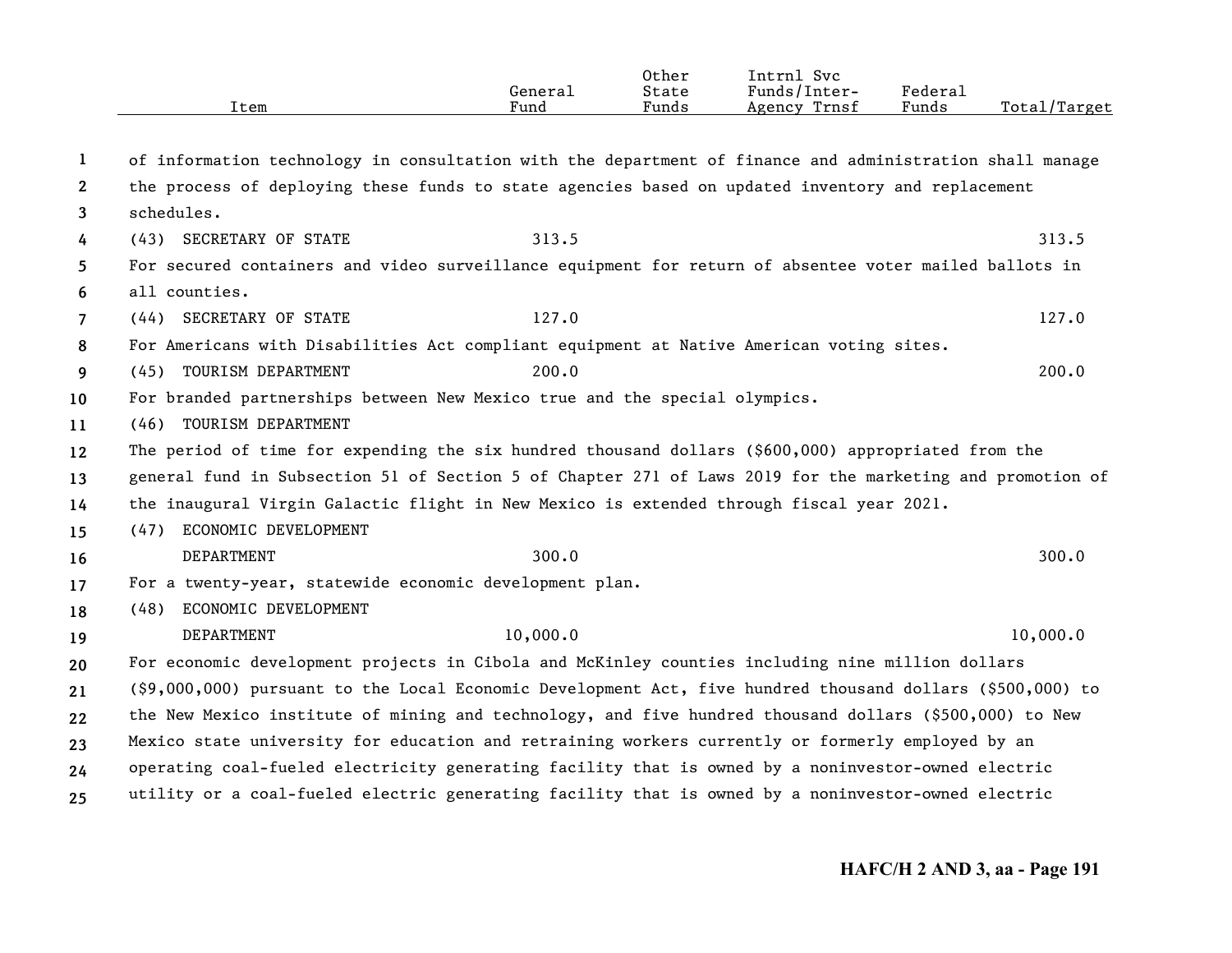|      | General | Other<br>State | Svc<br>Intrnl<br>Funds/Inter- | Federal |              |
|------|---------|----------------|-------------------------------|---------|--------------|
| Item | Fund    | Funds          | Trnsf<br>Agency               | Funds   | Total/Target |

| 1            |                                             | utility and has been or is in the process of being retired. This appropriation is contingent on           |          |
|--------------|---------------------------------------------|-----------------------------------------------------------------------------------------------------------|----------|
| $\mathbf{2}$ |                                             | certification by the secretary of the department of finance and administration that the operator of the   |          |
| 3            |                                             | coal-fueled electric generating facility has committed five million dollars (\$5,000,000) to complement   |          |
| 4            |                                             | this appropriation. Any unexpended balances remaining at the end of the fiscal year 2021 shall not revert |          |
| 5.           | and may be expended in future fiscal years. |                                                                                                           |          |
| 6            | (49) ECONOMIC DEVELOPMENT                   |                                                                                                           |          |
| 7            | DEPARTMENT                                  | 15,000.0                                                                                                  | 15,000.0 |
| 8            |                                             | For economic development projects pursuant to the Local Economic Development Act. Any unexpended balances |          |
| 9            |                                             | remaining at the end of the fiscal year 2021 shall not revert and may be expended in future fiscal years. |          |
| 10           | ECONOMIC DEVELOPMENT<br>(50)                |                                                                                                           |          |
| 11           | DEPARTMENT                                  |                                                                                                           |          |
| 12           |                                             | Any unexpended balances remaining from appropriations and extensions to appropriations made from the      |          |
| 13           |                                             | general fund in Section 5 of Chapter 271 of Laws 2019, any unexpended balances remaining from             |          |
| 14           |                                             | appropriations made from the mortgage regulatory fund in Section 70 of Chapter 3 of Laws 2015 in the      |          |
| 15           |                                             | first special session of 2015 and any unexpended balances remaining from the rural infrastructure         |          |
| 16           |                                             | revolving loan fund in Section 77 of Chapter 3 of Laws 2015 in the first special session of 2015 shall    |          |
| 17           |                                             | not revert and shall be available for expenditure in future fiscal years.                                 |          |
| 18           | ECONOMIC DEVELOPMENT<br>(51)                |                                                                                                           |          |
| 19           | <b>DEPARTMENT</b>                           | 4,000.0                                                                                                   | 4,000.0  |
| 20           |                                             | To the development training fund for the job training incentive program.                                  |          |
| 21           | REGULATION AND LICENSING<br>(52)            |                                                                                                           |          |
| 22           | DEPARTMENT                                  | 400.0                                                                                                     | 400.0    |
| 23           | To purchase vehicles.                       |                                                                                                           |          |
| 24           | REGULATION AND LICENSING<br>(53)            |                                                                                                           |          |
| 25           | DEPARTMENT                                  | 265.4                                                                                                     | 265.4    |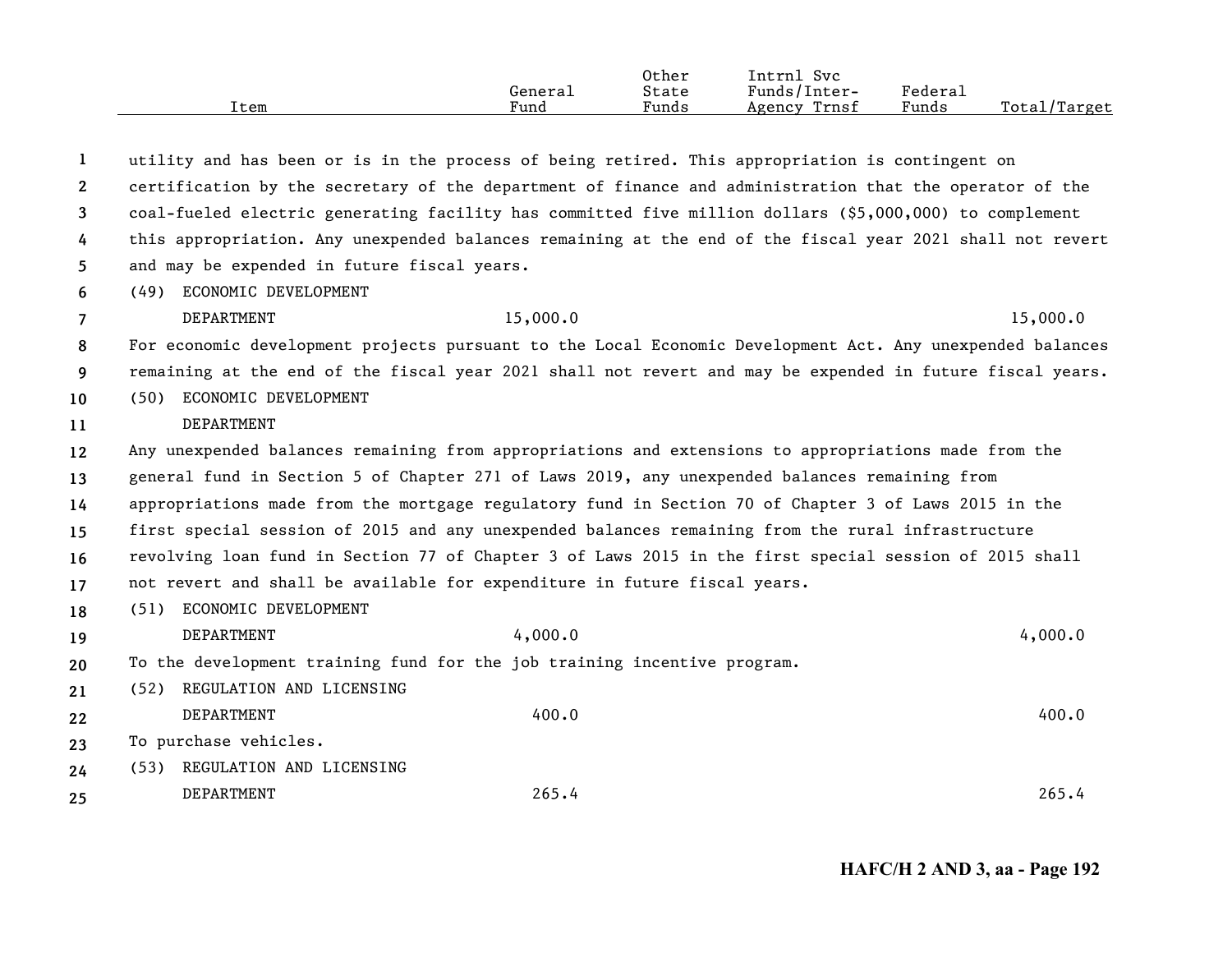|                       |                                                                                                           | General<br>Fund | Other<br>State | Intrnl Svc<br>Funds/Inter- | <b>Federal</b><br>Funds | Total/Target |
|-----------------------|-----------------------------------------------------------------------------------------------------------|-----------------|----------------|----------------------------|-------------------------|--------------|
|                       | Item                                                                                                      |                 | Funds          | Agency Trnsf               |                         |              |
| $\mathbf{1}$          | To upgrade alcoholic beverage control licensing software. The appropriation is contingent on the          |                 |                |                            |                         |              |
| $\mathbf{2}^{\prime}$ | regulation and licensing department following the project certification process described in Section 7 of |                 |                |                            |                         |              |
| 3                     | this act.                                                                                                 |                 |                |                            |                         |              |
| 4                     | (54) OFFICE OF THE                                                                                        |                 |                |                            |                         |              |
| 5.                    | SUPERINTENDENT OF INSURANCE                                                                               | 89.0            |                |                            |                         | 89.0         |
| 6                     | For actuarial studies.                                                                                    |                 |                |                            |                         |              |
| $\overline{7}$        | (55) OFFICE OF THE                                                                                        |                 |                |                            |                         |              |
| 8                     | SUPERINTENDENT OF INSURANCE                                                                               | 42.0            |                |                            |                         | 42.0         |
| 9                     | For information technology security.                                                                      |                 |                |                            |                         |              |
| 10                    | (56) OFFICE OF MILITARY BASE                                                                              |                 |                |                            |                         |              |
| 11                    | PLANNING AND SUPPORT                                                                                      |                 |                |                            |                         |              |
| 12                    | On certification of the secretary of the department of finance and administration that federal            |                 |                |                            |                         |              |
| 13                    | legislation initiated a base realignment closure process, the state board of finance may approve a        |                 |                |                            |                         |              |
| 14                    | transfer of five hundred thousand dollars (\$500,000) from the appropriation contingency fund to the      |                 |                |                            |                         |              |
| 15                    | office of military base planning.                                                                         |                 |                |                            |                         |              |
| 16                    | (57) CULTURAL AFFAIRS DEPARTMENT                                                                          |                 |                |                            |                         |              |
| 17                    | The balance of the general fund appropriation in Subsection 66 of Section 5 of Chapter 271 of Laws 2019   |                 |                |                            |                         |              |
| 18                    | for design, site preparation, construction and equipment for storage expansion at the center for New      |                 |                |                            |                         |              |
| 19                    | Mexico archaeology in Santa Fe county shall not be expended for the original purpose but is appropriated  |                 |                |                            |                         |              |
| 20                    | to expand storage for the cultural affairs department.                                                    |                 |                |                            |                         |              |
| 21                    | (58) CULTURAL AFFAIRS DEPARTMENT                                                                          |                 |                |                            |                         |              |
| 22                    | The period of time for expending the two hundred thousand dollars (\$200,000) appropriated from the       |                 |                |                            |                         |              |
| 23                    | general fund to the cultural affairs department in Subsection 67 of Section 5 of Chapter 271 of Laws 2019 |                 |                |                            |                         |              |
| 24                    | for planning and initiation of operations at the contemporary art space in the Santa Fe railyard building |                 |                |                            |                         |              |
| 25                    | owned by the cultural affairs department, the New Mexico museum of art Vladem contemporary, is extended   |                 |                |                            |                         |              |
|                       |                                                                                                           |                 |                |                            |                         |              |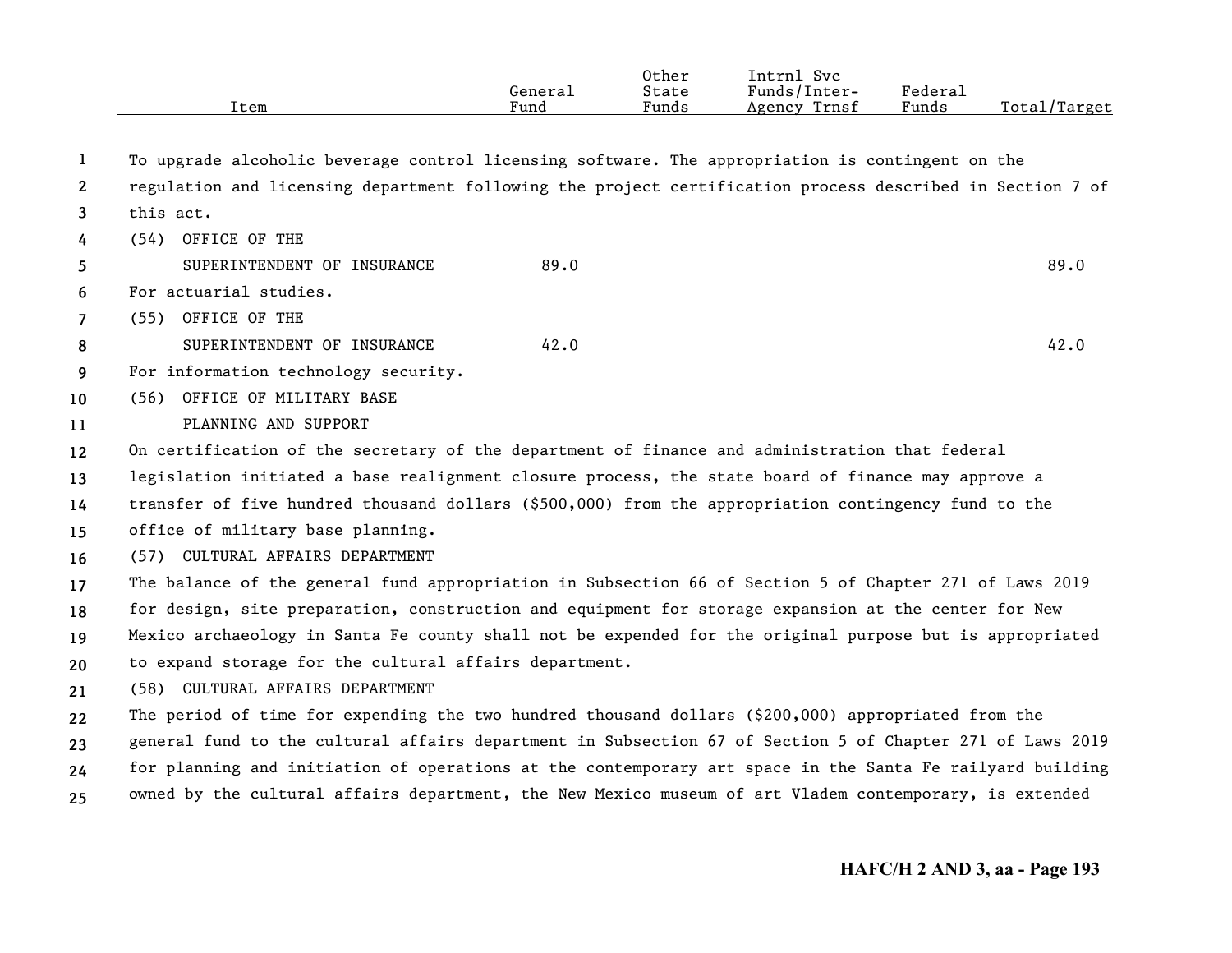|              | Item                                                                                                     | General<br>Fund | Other<br>State<br>Funds | Intrnl Svc<br>Funds/Inter-<br>Agency Trnsf | Federal<br>Funds | Total/Target     |
|--------------|----------------------------------------------------------------------------------------------------------|-----------------|-------------------------|--------------------------------------------|------------------|------------------|
| $\mathbf{1}$ | through fiscal year 2021.                                                                                |                 |                         |                                            |                  |                  |
| $\mathbf{2}$ | (59) DEPARTMENT OF GAME AND FISH                                                                         |                 | <del>500.0</del>        |                                            |                  | <del>500.0</del> |
| 3            | For the management and protection of threatened and endangered species. The other state funds            |                 |                         |                                            |                  |                  |
| 4            | appropriation is from the game protection fund.                                                          |                 |                         |                                            |                  |                  |
| 5            | (60) ENERGY, MINERALS AND                                                                                |                 |                         |                                            |                  |                  |
| 6            | NATURAL RESOURCES DEPARTMENT                                                                             |                 |                         |                                            |                  |                  |
| 7            | The appropriation to the energy, minerals and natural resources department for the Carlsbad brine well   |                 |                         |                                            |                  |                  |
| 8            | remediation fund in Subsection 67 of Section 5 of Chapter 73 of Laws 2018 for expenditure in fiscal year |                 |                         |                                            |                  |                  |
| 9            | 2021 may be expended in fiscal years 2020 and 2021.                                                      |                 |                         |                                            |                  |                  |
| 10           | (61) ENERGY, MINERALS AND                                                                                |                 |                         |                                            |                  |                  |
| 11           | NATURAL RESOURCES DEPARTMENT                                                                             |                 | 2,000.0                 |                                            |                  | 2,000.0          |
| 12           | For the Carlsbad brine well remediation fund for expenditure in fiscal years 2020 and 2021 contingent on |                 |                         |                                            |                  |                  |
| 13           | one million six hundred thousand dollars (\$1,600,000) of matching funds from the city of Carlsbad, Eddy |                 |                         |                                            |                  |                  |
| 14           | county or other sources. The other state funds appropriation is from the corrective action fund.         |                 |                         |                                            |                  |                  |
| 15           | (62) ENERGY, MINERALS AND                                                                                |                 |                         |                                            |                  |                  |
| 16           | NATURAL RESOURCES DEPARTMENT                                                                             | 500.0           |                         |                                            |                  | 500.0            |
| 17           | To promote cost effective investments in clean energy production and management for the purposes of      |                 |                         |                                            |                  |                  |
| 18           | growing the economy.                                                                                     |                 |                         |                                            |                  |                  |
| 19           | (63) INTERTRIBAL CEREMONIAL                                                                              |                 |                         |                                            |                  |                  |
| 20           | OFFICE                                                                                                   | 100.0           |                         |                                            |                  | 100.0            |
| 21           | For event production and strategic development of the intertribal ceremonial event.                      |                 |                         |                                            |                  |                  |
| 22           | INTERTRIBAL CEREMONIAL<br>(64)                                                                           |                 |                         |                                            |                  |                  |
| 23           | OFFICE                                                                                                   | 50.0            |                         |                                            |                  | 50.0             |
| 24           | To inventory, appraise and secure Native cultural artifacts.                                             |                 |                         |                                            |                  |                  |
| 25           | (65) STATE ENGINEER                                                                                      | 225.0           |                         |                                            |                  | 225.0            |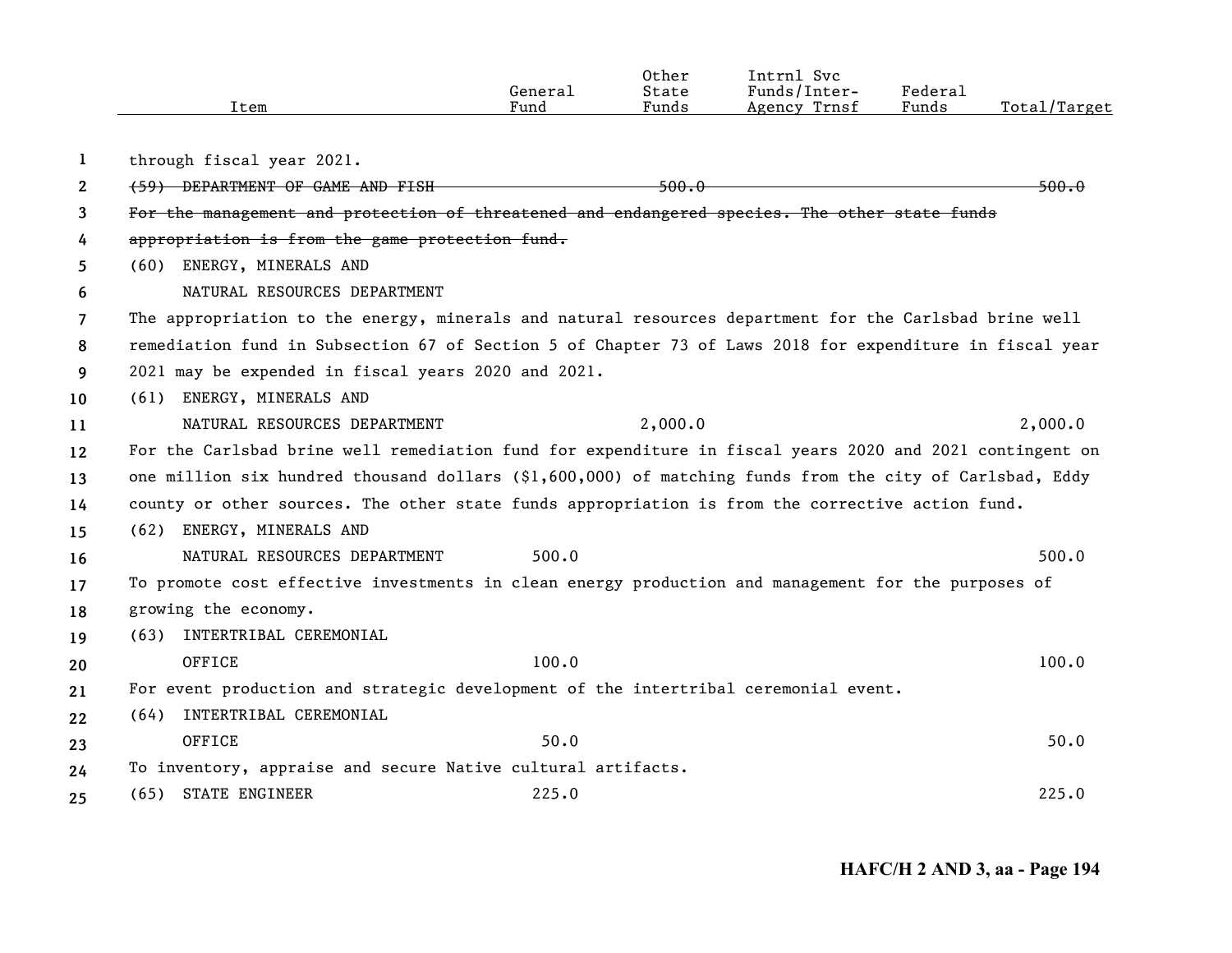|                       | Item                                                                                                      | General<br>Fund | 0ther<br>State<br>Funds | Intrnl Svc<br>Funds/Inter-<br>Agency Trnsf | Federal<br>Funds | Total/Target |
|-----------------------|-----------------------------------------------------------------------------------------------------------|-----------------|-------------------------|--------------------------------------------|------------------|--------------|
| 1                     | For initiation and planning phase to improve or replace the water rights adjudication tracking system.    |                 |                         |                                            |                  |              |
| $\mathbf{2}^{\prime}$ | (66) STATE ENGINEER                                                                                       | 1,000.0         |                         |                                            |                  | 1,000.0      |
| 3                     | For statewide dam projects.                                                                               |                 |                         |                                            |                  |              |
| 4                     | (67) STATE ENGINEER                                                                                       | 17,000.0        |                         |                                            |                  | 17,000.0     |
| 5                     | For the interstate stream compact compliance and water development program to develop and fund a water    |                 |                         |                                            |                  |              |
| 6                     | management pilot project for the Lower Rio Grande for fiscal years 2020 through 2023. No more than two    |                 |                         |                                            |                  |              |
| 7                     | million dollars (\$2,000,000) from this appropriation may be expended for startup costs in fiscal years   |                 |                         |                                            |                  |              |
| 8                     | 2020 and 2021 and no more than five million dollars (\$5,000,000) from this appropriation may be expended |                 |                         |                                            |                  |              |
| 9                     | in each fiscal year from fiscal years 2021 through 2023. Local entities shall be responsible for cost-    |                 |                         |                                            |                  |              |
| 10                    | share contributions beginning in fiscal year 2021.                                                        |                 |                         |                                            |                  |              |
| 11                    | (68) STATE ENGINEER                                                                                       | 250.0           |                         |                                            |                  | 250.0        |
| 12                    | For litigation, settlement and compliance activities related to the Pecos river compact.                  |                 |                         |                                            |                  |              |
| 13                    | (69) STATE ENGINEER                                                                                       | 3,500.0         | 1,000.0                 |                                            |                  | 4,500.0      |
| 14                    | For litigation, settlement and compliance activities related to the Rio Grande compact. The other state   |                 |                         |                                            |                  |              |
| 15                    | funds appropriation is from the consumer settlement fund.                                                 |                 |                         |                                            |                  |              |
| 16                    | (70) STATE ENGINEER                                                                                       |                 |                         |                                            |                  |              |
| 17                    | The period of time for expending the three hundred fifty thousand dollars (\$350,000) appropriated from   |                 |                         |                                            |                  |              |
| 18                    | the general fund in Subsection 71 of Section 5 of Chapter 273 of Laws 2019 for salt basin project         |                 |                         |                                            |                  |              |
| 19                    | development matching funds, contingent on matching federal funds secured by the United States bureau of   |                 |                         |                                            |                  |              |
| 20                    | reclamation, is extended through fiscal year 2021.                                                        |                 |                         |                                            |                  |              |
| 21                    | (71) STATE ENGINEER                                                                                       | 140.0           |                         |                                            |                  | 140.0        |
| 22                    | For a pilot operation and maintenance program for aging water measurement and metering stations.          |                 |                         |                                            |                  |              |
| 23                    | (72) COMMISSION ON THE                                                                                    |                 |                         |                                            |                  |              |
| 24                    | STATUS OF WOMEN                                                                                           |                 |                         |                                            |                  |              |
| 25                    | The period of time for expending the one hundred thousand dollars (\$100,000) appropriated from the       |                 |                         |                                            |                  |              |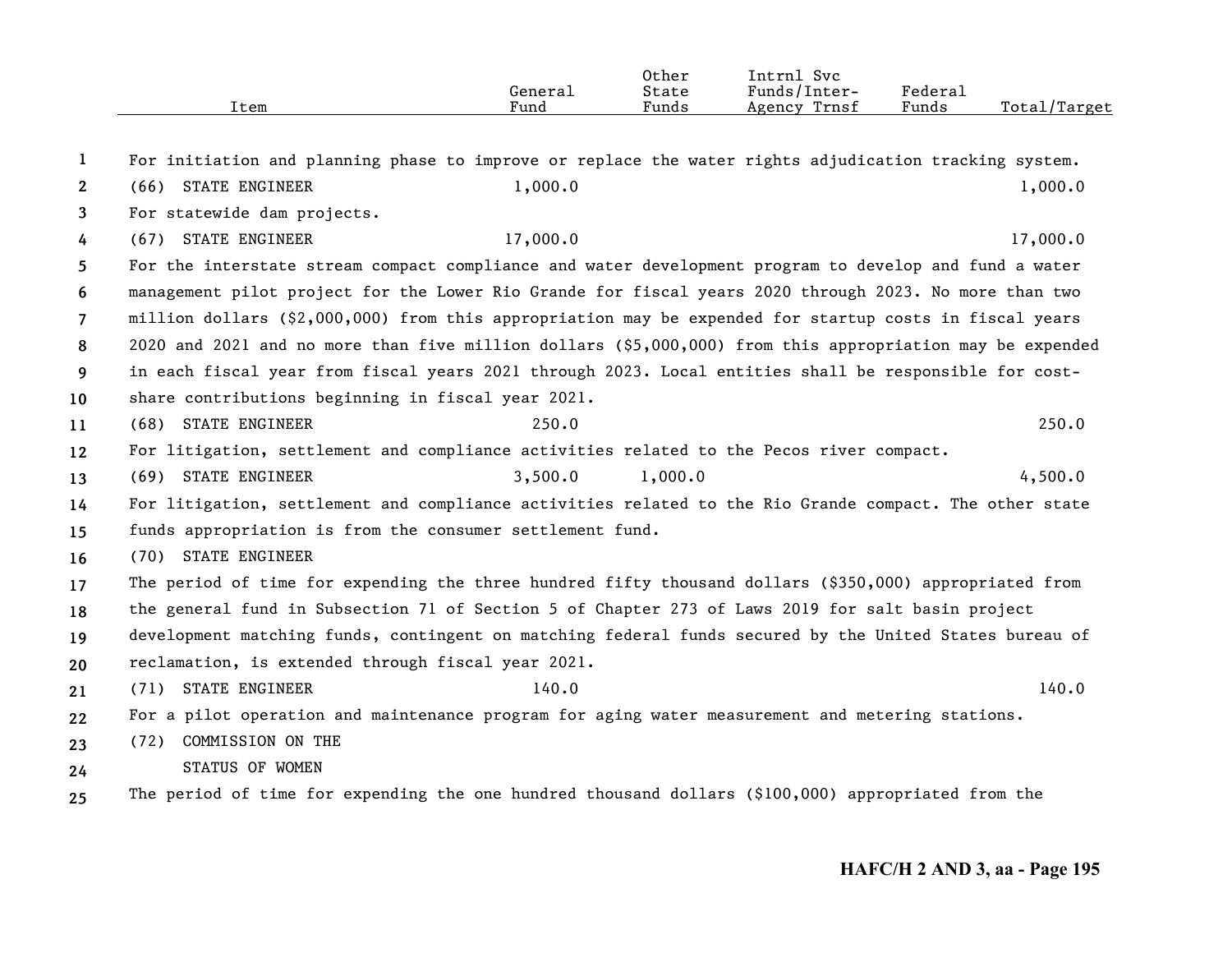| Item | General<br>Fund | Other<br>State<br>Funds | Intrnl Svc<br>Funds/Inter-<br>Agency Trnsf | Federal<br>Funds | Total/Target |
|------|-----------------|-------------------------|--------------------------------------------|------------------|--------------|
|      |                 |                         |                                            |                  |              |

| -1             | general fund in Section 17 of Chapter 278 of Laws 2019 to fund the commission on the status of women      |       |       |         |
|----------------|-----------------------------------------------------------------------------------------------------------|-------|-------|---------|
| $\mathbf{2}$   | pursuant to Section 28-3-2 NMSA 1978, the fifty thousand dollars (\$50,000) appropriated from the general |       |       |         |
| 3              | fund in Section 58 of Chapter 278 of Laws 2019 for operational expenses, the fifty-five thousand dollars  |       |       |         |
| 4              | (\$55,000) appropriated from the general fund in Section 13 of Chapter 279 of Laws 2019 for operational   |       |       |         |
| 5.             | expenses and the eighty thousand dollars (\$80,000) appropriated from the general fund in Section 48 of   |       |       |         |
| 6              | Chapter 279 of Laws 2019 for operational expenses is extended through fiscal year 2021.                   |       |       |         |
| $\overline{7}$ | (73) COMMISSION FOR DEAF AND                                                                              |       |       |         |
| 8              | HARD-OF-HEARING PERSONS                                                                                   | 500.0 | 500.0 | 1,000.0 |
| 9              | For operational and service funding to supplement telecommunications relay service fund collections       |       |       |         |
| 10             | contingent on revenue collections shortfall. The other state funds appropriation is from cash balances.   |       |       |         |
| 11             | (74) INDIAN AFFAIRS DEPARTMENT                                                                            | 100.0 |       | 100.0   |
| 12             | To support urban Native Americans.                                                                        |       |       |         |
| 13             | (75) INDIAN AFFAIRS DEPARTMENT                                                                            | 75.0  |       | 75.0    |
| 14             | For the missing and murdered indigenous women task force.                                                 |       |       |         |
| 15             | (76) INDIAN AFFAIRS DEPARTMENT                                                                            | 100.0 |       | 100.0   |
| 16             | To preserve and protect the records, documents, transcripts, photos, recordings and news accounts related |       |       |         |
| 17             | to the return of blue lake to the Taos pueblo and for the development of a documentary and education      |       |       |         |
| 18             | programs and materials.                                                                                   |       |       |         |
| 19             | (77) EARLY CHILDHOOD EDUCATION                                                                            |       |       |         |
| 20             | AND CARE DEPARTMENT                                                                                       |       |       |         |
| 21             | The period of time for expending the one million two hundred fifty thousand dollars $(91, 250, 000)$      |       |       |         |
| 22             | appropriated from the general fund in Subsection 38 of Section 5 of Chapter 271 of Laws 2019 for          |       |       |         |
| 23             | establishing the early childhood education and care department is extended through fiscal year 2021.      |       |       |         |
| 24             | (78) EARLY CHILDHOOD EDUCATION                                                                            |       |       |         |
| 25             | AND CARE DEPARTMENT                                                                                       | 500.0 |       | 500.0   |
|                |                                                                                                           |       |       |         |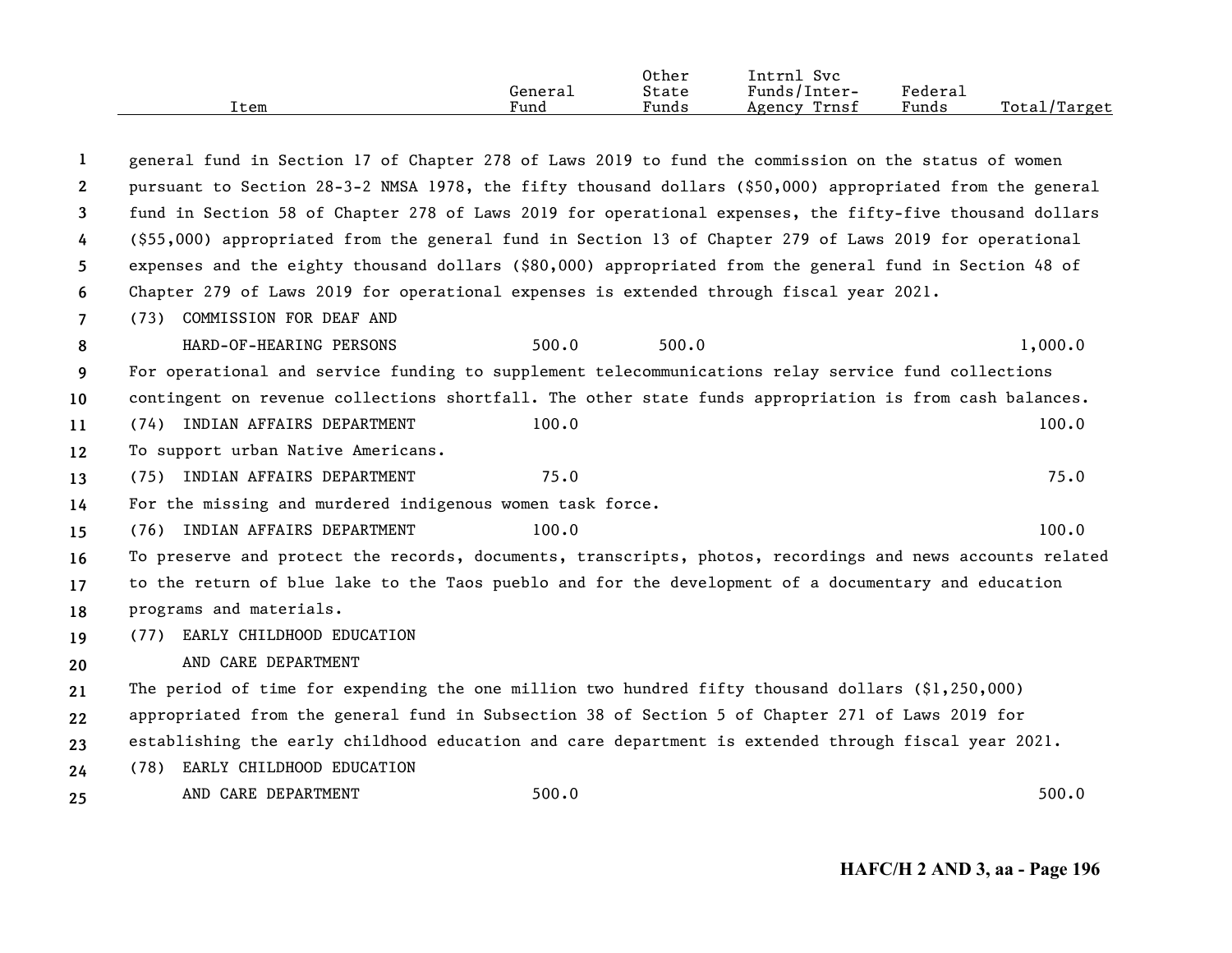|                       | Item                                                                                                      | General<br>Fund | Other<br>State<br>Funds | Intrnl Svc<br>Funds/Inter-<br>Agency Trnsf | Federal<br>Funds | Total/Target |
|-----------------------|-----------------------------------------------------------------------------------------------------------|-----------------|-------------------------|--------------------------------------------|------------------|--------------|
| 1                     | For risk and other assessments, agency audit services, lease of office space and other operational needs. |                 |                         |                                            |                  |              |
| $\mathbf{2}^{\prime}$ | (79) AGING AND LONG-TERM                                                                                  |                 |                         |                                            |                  |              |
| 3                     | SERVICES DEPARTMENT                                                                                       | 808.0           |                         |                                            |                  | 808.0        |
| 4                     | For current and projected shortfalls in the other costs category to provide adequate funding for area     |                 |                         |                                            |                  |              |
| 5                     | agencies on aging and providers.                                                                          |                 |                         |                                            |                  |              |
| 6                     | AGING AND LONG-TERM<br>(80)                                                                               |                 |                         |                                            |                  |              |
| 7                     | SERVICES DEPARTMENT                                                                                       | 600.0           |                         |                                            |                  | 600.0        |
| 8                     | For a reserve for emergency advancements in the aging network.                                            |                 |                         |                                            |                  |              |
| 9                     | (81) AGING AND LONG-TERM                                                                                  |                 |                         |                                            |                  |              |
| 10                    | SERVICES DEPARTMENT                                                                                       | 7,300.0         |                         |                                            |                  | 7,300.0      |
| 11                    | For the Kiki Saavedra senior dignity fund contingent on enactment of House Bill 225 or similar            |                 |                         |                                            |                  |              |
| 12                    | legislation in the second session of the fifty-fourth legislature.                                        |                 |                         |                                            |                  |              |
| 13                    | (82) HUMAN SERVICES DEPARTMENT                                                                            | 500.0           |                         |                                            |                  | 500.0        |
| 14                    | To assist food banks in meeting the needs of food insecure New Mexicans.                                  |                 |                         |                                            |                  |              |
| 15                    | (83) DEVELOPMENTAL DISABILITIES                                                                           |                 |                         |                                            |                  |              |
| 16                    | PLANNING COUNCIL                                                                                          | 24.0            |                         |                                            |                  | 24.0         |
| 17                    | To replace information technology equipment.                                                              |                 |                         |                                            |                  |              |
| 18                    | (84) DEVELOPMENTAL DISABILITIES                                                                           |                 |                         |                                            |                  |              |
| 19                    | PLANNING COUNCIL                                                                                          |                 |                         |                                            |                  |              |
| 20                    | Any unexpended balances in the office of guardianship program of the developmental disabilities planning  |                 |                         |                                            |                  |              |
| 21                    | council remaining at the end of fiscal year 2020 from appropriations made from the general fund and       |                 |                         |                                            |                  |              |
| 22                    | internal service funds/interagency transfers shall not revert.                                            |                 |                         |                                            |                  |              |
| 23                    | (85) DEVELOPMENTAL DISABILITIES                                                                           |                 |                         |                                            |                  |              |
| 24                    | PLANNING COUNCIL                                                                                          |                 | 60.0                    |                                            |                  | 60.0         |
| 25                    | For a consultant to assess and propose improvements to the database for the office of guardianship. The   |                 |                         |                                            |                  |              |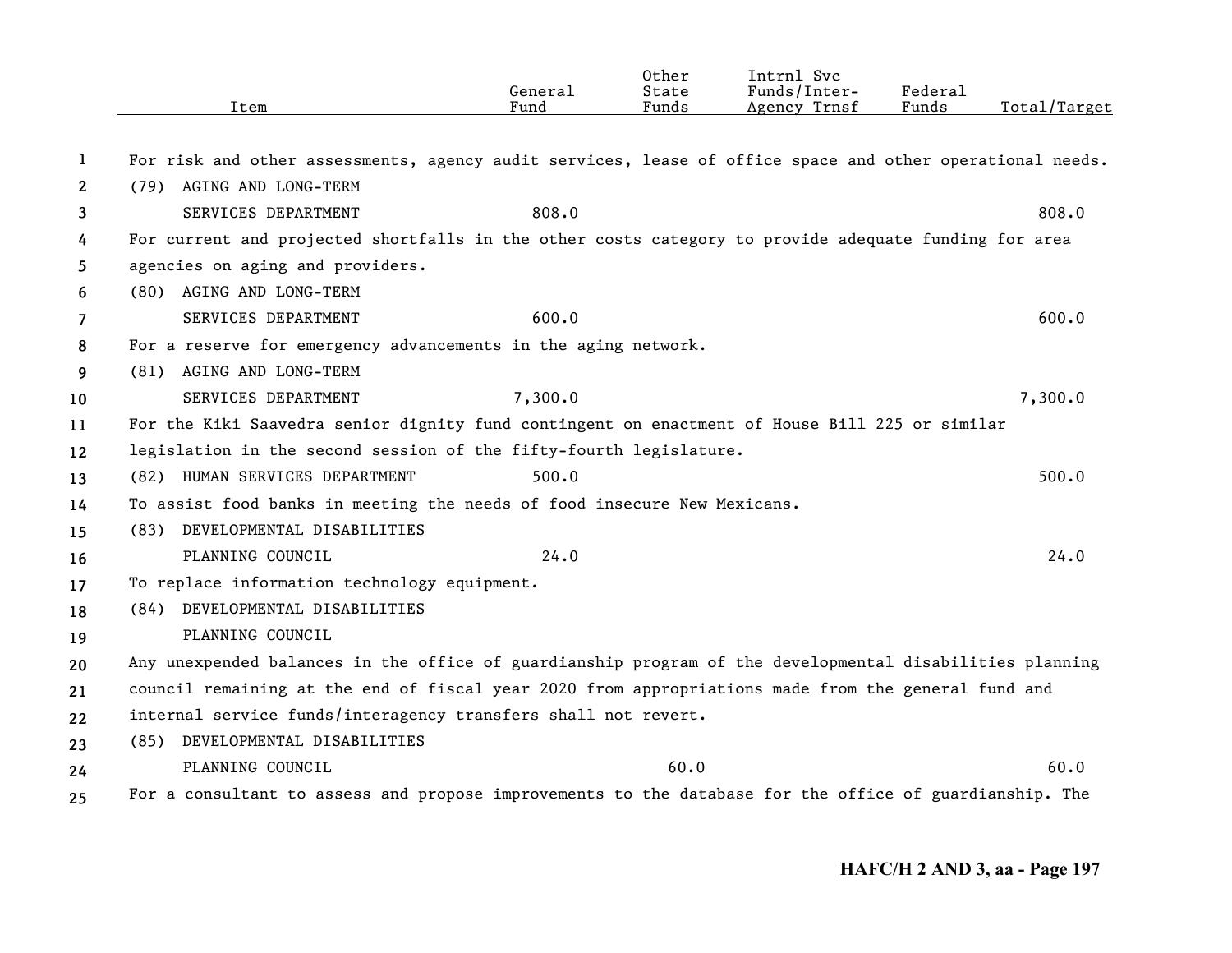|      |                                  | Other | Intrnl<br><b>SVC</b> |                                        |                   |
|------|----------------------------------|-------|----------------------|----------------------------------------|-------------------|
|      | Generai                          | State | Funds/Inter-         | ${}_{\rm \tiny \text{Federa}_{\perp}}$ |                   |
| Item | $\overline{\phantom{a}}$<br>Fund | Funds | Trnsf<br>Agency      | Funds                                  | Total,<br>'Target |

**1**other state funds appropriation is from fund balances.

**2**(86) DEVELOPMENTAL DISABILITIES

**3**PLANNING COUNCIL 60.0 60.0

**45**For a rate study to determine appropriate fees for legal professional, professional guardian and treatment guardian contractors.

**6**(87) DEPARTMENT OF HEALTH

**7**Any unexpended balances in the health certification and licensing division remaining at the end of fiscal

**8**year 2020 from appropriations made from all funds shall not revert and shall be expended in fiscal year

- **9**2021 for receivership services.
- **10**(88) DEPARTMENT OF HEALTH

**11121314**Any unexpended balances in the administrative program in all categories remaining at the end of fiscal year 2020 from appropriations made from federal indirect funds shall not revert and shall be expended in fiscal year 2021 to support the administrative services division to ensure adequate staffing is available to support all business areas of the department of health.

**15**(89) DEPARTMENT OF HEALTH

**1617**Any unexpended balances in the developmental disabilities support program of the department of health remaining at the end of fiscal year 2020 from appropriations made from all funds shall not revert and

**18**shall be expended in fiscal year 2021 to support the developmental disabilities waiver and support

- **19**waiver.
- **2021222324**(90) DEPARTMENT OF HEALTH 300.0 300.0 300.0 300.0 300.0 300.0 300.0 300.0 300.0 300.0 300.0 300.0 300.0 300.0 300.0 300.0 300.0 300.0 300.0 300.0 300.0 300.0 300.0 300.0 300.0 300.0 300.0 300.0 300.0 300.0 300.0 300.0 300. For planning, designing, applying for and implementing a wholesale drug importation program for New Mexico contingent on enactment of Senate Bill 1 or similar legislation in the second session of the fifty-fourth legislature. (91) DEPARTMENT OF HEALTH 800.0 800.0 800.0 800.0 800.0 800.0 800.0 800.0 800.0 800.0 800.0 800.0 800.0 800.0 800.0 800.0 80
- **25**To continue the long-acting reversible contraception mentorship program.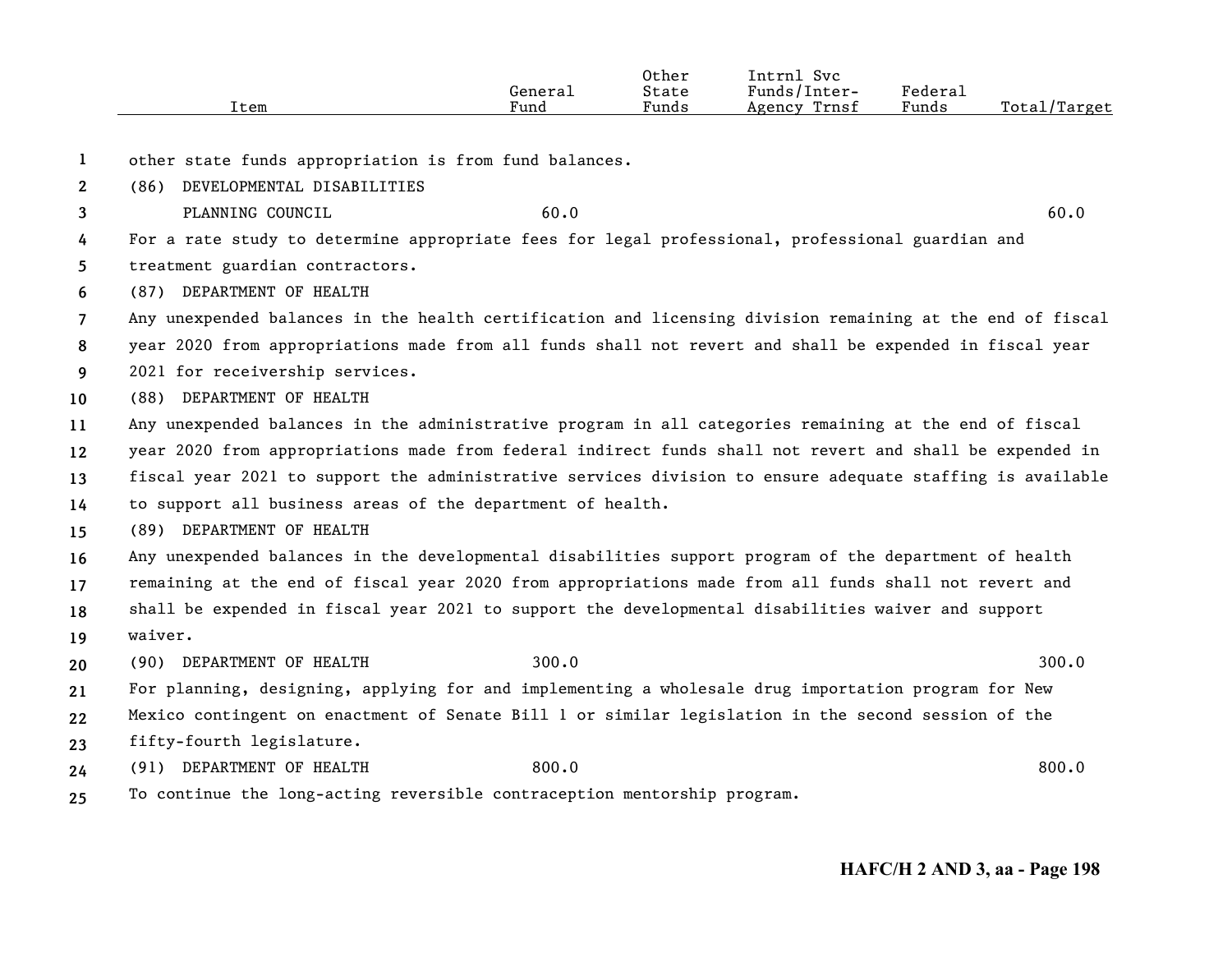|                |                                                                                                            | General | Other<br>State | Intrnl Svc<br>Funds/Inter- | Federal |              |
|----------------|------------------------------------------------------------------------------------------------------------|---------|----------------|----------------------------|---------|--------------|
|                | Item                                                                                                       | Fund    | Funds          | Agency Trnsf               | Funds   | Total/Target |
| 1              | (92) DEPARTMENT OF HEALTH                                                                                  | 750.0   |                |                            |         | 750.0        |
| $\mathbf{2}$   | To provide naloxone for local law enforcement agencies.                                                    |         |                |                            |         |              |
| 3              | (93) DEPARTMENT OF HEALTH                                                                                  | 400.0   |                |                            |         | 400.0        |
| 4              | For master planning assessments for five department of health hospitals.                                   |         |                |                            |         |              |
| 5.             | (94) DEPARTMENT OF HEALTH                                                                                  | 5,451.2 |                |                            |         | 5,451.2      |
| 6              | For past and projected shortfalls in the personal services and employee benefit costs category in the      |         |                |                            |         |              |
| $\overline{7}$ | facilities management program for the New Mexico veterans home.                                            |         |                |                            |         |              |
| 8              | (95) DEPARTMENT OF HEALTH                                                                                  |         |                |                            |         |              |
| 9              | The period of time for expending the two million dollars $(§2,000,000)$ appropriated from the general fund |         |                |                            |         |              |
| 10             | in Subsection 85 of Section 5 of Chapter 271 of Laws 2019 for Jackson lawsuit trial expenses is extended   |         |                |                            |         |              |
| 11             | through fiscal year 2021.                                                                                  |         |                |                            |         |              |
| 12             | (96) DEPARTMENT OF HEALTH                                                                                  |         |                |                            |         |              |
| 13             | Any unexpended balances in the vital records and health statistics bureau of the epidemiology and          |         |                |                            |         |              |
| 14             | response program remaining at the end of fiscal year 2020 from appropriations made from the general fund   |         |                |                            |         |              |
| 15             | and federal funds shall not revert and shall be expended in fiscal year 2021.                              |         |                |                            |         |              |
| 16             | (97) DEPARTMENT OF ENVIRONMENT                                                                             | 100.0   |                |                            |         | 100.0        |
| 17             | For a well testing program for signs of contaminated drinking and agricultural water resources in Curry    |         |                |                            |         |              |
| 18             | and Roosevelt counties.                                                                                    |         |                |                            |         |              |
| 19             | (98) DEPARTMENT OF ENVIRONMENT                                                                             | 1,000.0 |                |                            |         | 1,000.0      |
| 20             | For ongoing litigation and protection planning related to the release of per- and poly-fluorinated alkyl   |         |                |                            |         |              |
| 21             | substances by the United States department of defense in New Mexico.                                       |         |                |                            |         |              |
| 22             | (99) DEPARTMENT OF ENVIRONMENT                                                                             | 200.0   |                |                            |         | 200.0        |
| 23             | For a cost share for clean up of the Pecos mine and El Molino operable units.                              |         |                |                            |         |              |
| 24             | (100) DEPARTMENT OF ENVIRONMENT                                                                            | 700.0   |                |                            |         | 700.0        |
| 25             | For personal services and employee benefits costs.                                                         |         |                |                            |         |              |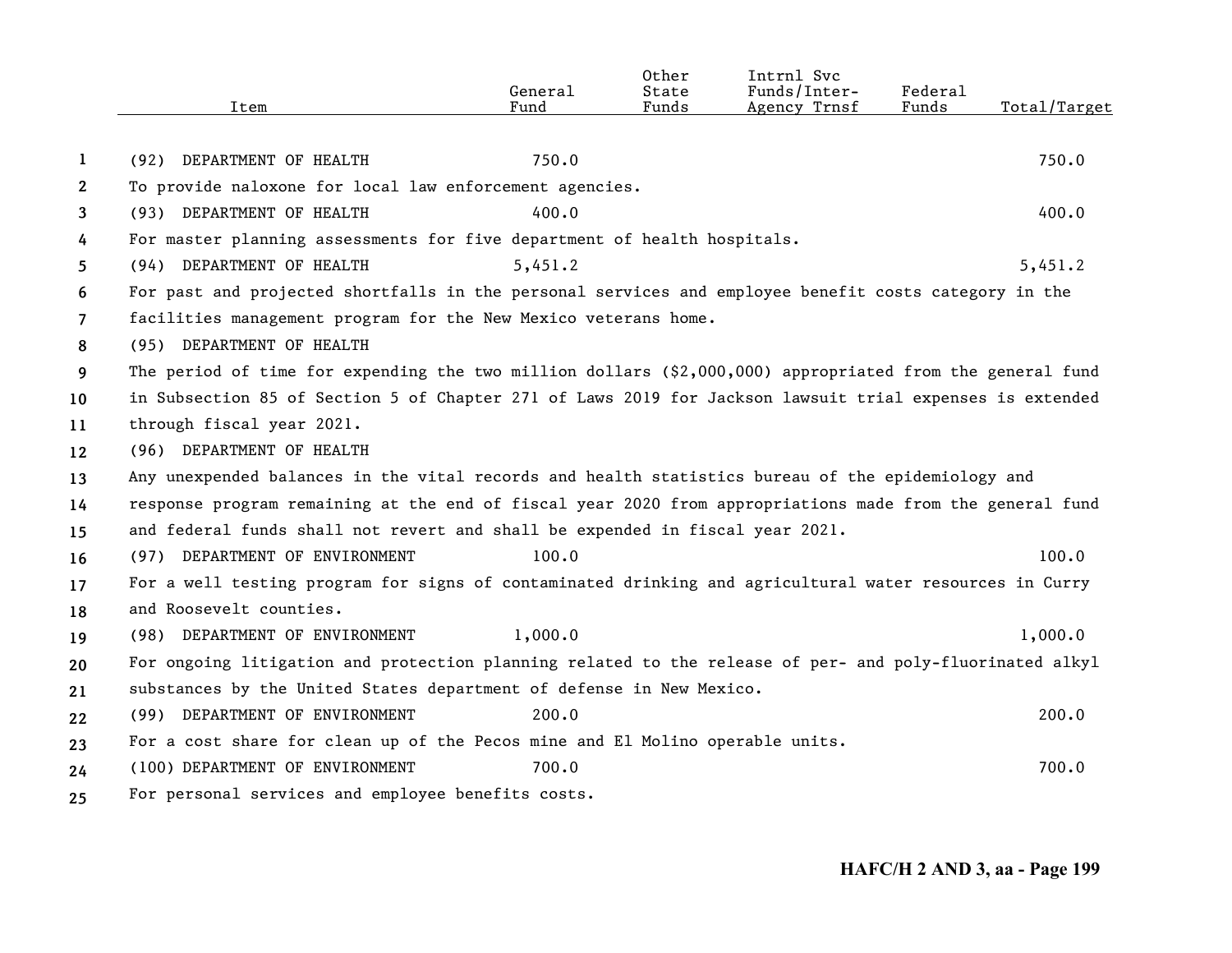|                | Item                                                                                                      | General<br>Fund | Other<br>State<br>Funds | Intrnl Svc<br>Funds/Inter-<br>Agency Trnsf | Federal<br>Funds | Total/Target |
|----------------|-----------------------------------------------------------------------------------------------------------|-----------------|-------------------------|--------------------------------------------|------------------|--------------|
|                |                                                                                                           |                 |                         |                                            |                  |              |
| 1              | (101) OFFICE OF THE                                                                                       |                 |                         |                                            |                  |              |
| $\mathbf{2}$   | NATURAL RESOURCES TRUSTEE                                                                                 | 2,500.0         |                         |                                            |                  | 2,500.0      |
| 3              | For the natural resources trustee fund.                                                                   |                 |                         |                                            |                  |              |
| 4              | (102) CHILDREN, YOUTH AND                                                                                 |                 |                         |                                            |                  |              |
| 5              | FAMILIES DEPARTMENT                                                                                       | 1,000.0         |                         |                                            |                  | 1,000.0      |
| 6              | For new behavioral health programs.                                                                       |                 |                         |                                            |                  |              |
| $\overline{7}$ | (103) CORRECTIONS DEPARTMENT                                                                              |                 | 200.0                   |                                            |                  | 200.0        |
| 8              | For a recidivism-reduction programming plan and supplies for programs to reduce recidivism. The           |                 |                         |                                            |                  |              |
| 9              | corrections department shall present the recidivism-reduction programming plan for fiscal years 2023      |                 |                         |                                            |                  |              |
| 10             | through 2025, including a current program inventory, program capacity and enrollment, number of inmates   |                 |                         |                                            |                  |              |
| 11             | whose risk-needs assessments indicate they should participate in each program but are not enrolled,       |                 |                         |                                            |                  |              |
| 12             | incentives for participation, program cost and metrics of program effectiveness to the legislative        |                 |                         |                                            |                  |              |
| 13             | finance committee and the department of finance and administration by September 1, 2021. The other state  |                 |                         |                                            |                  |              |
| 14             | funds appropriation is from the penitentiary income fund.                                                 |                 |                         |                                            |                  |              |
| 15             | (104) CORRECTIONS DEPARTMENT                                                                              | 3,000.0         | 22,000.0                |                                            |                  | 25,000.0     |
| 16             | For hepatitis c treatment and planning. The corrections department shall report to the legislative        |                 |                         |                                            |                  |              |
| 17             | finance committee and the department of finance and administration quarterly on the number of inmates     |                 |                         |                                            |                  |              |
| 18             | infected with and treated for hepatitis c, the rate of treatment success, expenditures from all funding   |                 |                         |                                            |                  |              |
| 19             | sources for hepatitis c drugs and other treatment costs and anticipated future hepatitis c treatment      |                 |                         |                                            |                  |              |
| 20             | needs. The corrections department shall coordinate with the human services department to prioritize       |                 |                         |                                            |                  |              |
| 21             | medicaid-funded treatment for individuals incarcerated in county jails likely to enter the prison system. |                 |                         |                                            |                  |              |
| 22             | The other state funds appropriation is from the penitentiary income fund. Any unexpended balances from    |                 |                         |                                            |                  |              |
| 23             | this appropriation remaining at the end of fiscal year 2021 shall not revert and may be expended through  |                 |                         |                                            |                  |              |
| 24             | fiscal year 2022.                                                                                         |                 |                         |                                            |                  |              |
| 25             | (105) CORRECTIONS DEPARTMENT                                                                              |                 | 100.0                   |                                            |                  | 100.0        |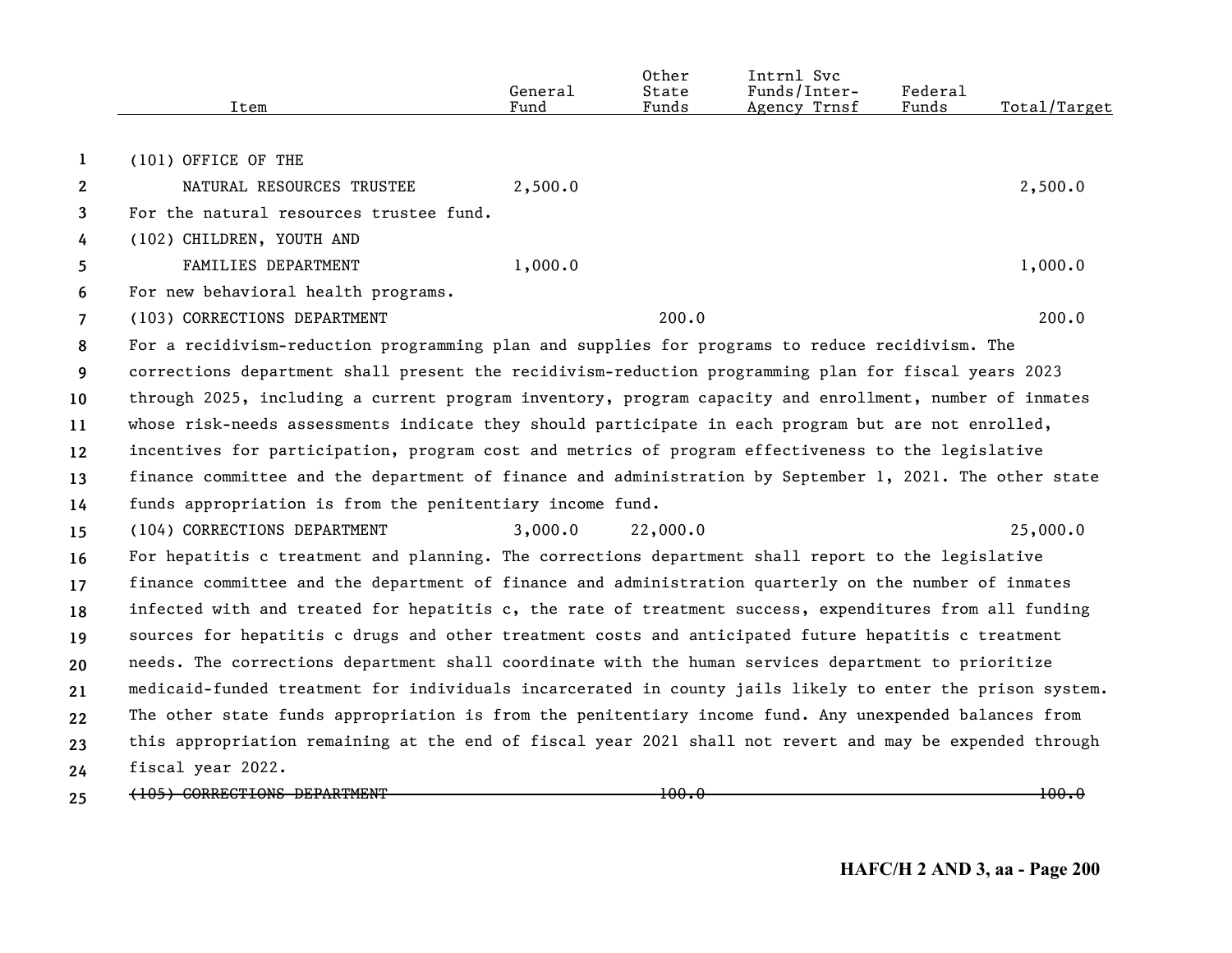|      |         | Other | Intrn.<br>Svc   |                              |                  |
|------|---------|-------|-----------------|------------------------------|------------------|
|      | Genera⊥ | State | Funds/Inter-    | ${}_{\text{Federa}_{\perp}}$ |                  |
| Item | Funo    | Funds | Trnsf<br>Agency | Funds                        | Total<br>'Target |
|      |         |       |                 |                              |                  |

| 1                     | For a pilot program with the taxation and revenue department to provide inmates near release with valid   |       |
|-----------------------|-----------------------------------------------------------------------------------------------------------|-------|
| $\mathbf{2}^{\prime}$ | state identification. The other state funds appropriation is from the penitentiary income fund.           |       |
| 3                     | (106) CORRECTIONS DEPARTMENT<br>300.0                                                                     | 300.0 |
| 4                     | To pilot and study re-entry programming, including employment counseling, housing assistance and case     |       |
| 5.                    | management, with a randomized control trial in at least two counties. The corrections department shall    |       |
| 6                     | report to the legislative finance committee and the department of finance and administration by October   |       |
| $\overline{7}$        | 1, 2020 on the proposed design of the study, and by October 1, 2022 on the results of the study including |       |
| 8                     | the impact of programming on one-year recidivism rates among study participants.                          |       |
| 9                     | 350.0<br>(107) CORRECTIONS DEPARTMENT                                                                     | 350.0 |
| 10                    | For independent validation of the correctional offender management profiling for alternative sanctions    |       |
| 11                    | risk-needs assessment tool and to pilot risk-needs assessments for all inmates within one year of         |       |
| 12                    | release. The other state funds appropriation is from the penitentiary income fund.                        |       |
| 13                    | 240.0<br>(108) CORRECTIONS DEPARTMENT                                                                     | 240.0 |
| 14                    | To pilot satellite training academies statewide. The other state funds appropriation is from the          |       |
| 15                    | penitentiary income fund.                                                                                 |       |
| 16                    | 411.0<br>(109) DEPARTMENT OF PUBLIC SAFETY                                                                | 411.0 |
| 17                    | To purchase a robot for the New Mexico state police bomb squad.                                           |       |
| 18                    | (110) DEPARTMENT OF PUBLIC SAFETY<br>250.0                                                                | 250.0 |
| 19                    | For computer-aided dispatch information technology hardware.                                              |       |
| 20                    | (111) DEPARTMENT OF PUBLIC SAFETY<br>350.0                                                                | 350.0 |
| 21                    | For a data-sharing project with the administrative office of the courts.                                  |       |
| 22                    | (112) DEPARTMENT OF PUBLIC SAFETY                                                                         |       |
| 23                    | The period of time to expend the one hundred thousand dollars (\$100,000) appropriated from the general   |       |
| 24                    | fund in Subsection 98 of Section 5 of Chapter 73 of Laws 2018 to maintain a flash roll for criminal       |       |
| 25                    | investigations by the New Mexico state police is extended through fiscal year 2021.                       |       |

**25**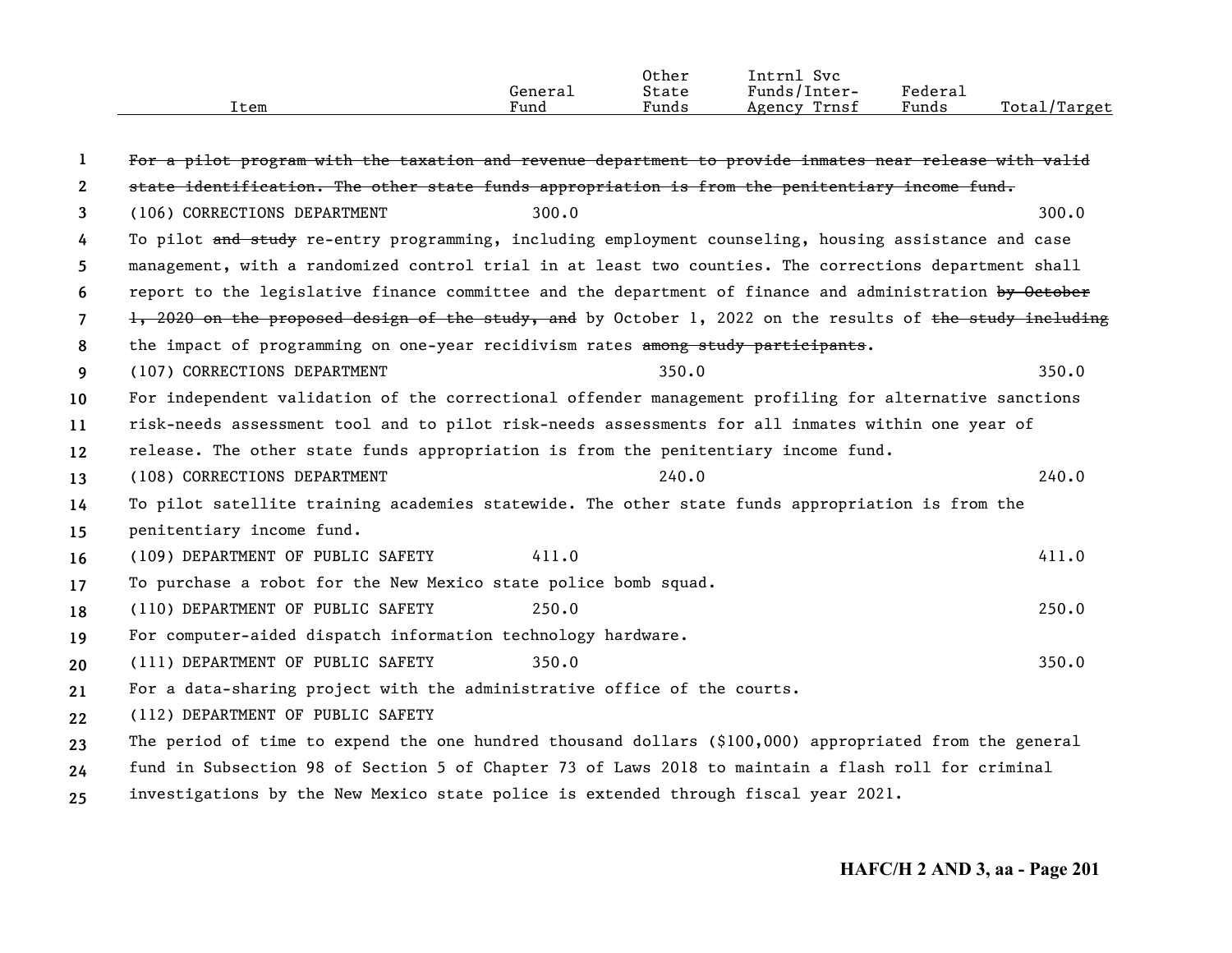|                | Item                                                                                                     | General<br>Fund | Other<br>State<br>Funds | Intrnl Svc<br>Funds/Inter-<br>Agency Trnsf | Federal<br>Funds | Total/Target |
|----------------|----------------------------------------------------------------------------------------------------------|-----------------|-------------------------|--------------------------------------------|------------------|--------------|
|                |                                                                                                          |                 |                         |                                            |                  |              |
| 1              | (113) DEPARTMENT OF PUBLIC SAFETY                                                                        | 5,100.0         |                         |                                            |                  | 5,100.0      |
| $\mathbf{2}$   | To purchase and equip law enforcement vehicles.                                                          |                 |                         |                                            |                  |              |
| 3              | (114) HOMELAND SECURITY AND                                                                              |                 |                         |                                            |                  |              |
| 4              | EMERGENCY MANAGEMENT                                                                                     | 1,350.0         |                         |                                            |                  | 1,350.0      |
| 5              | For border security, public health and communications including one hundred thousand dollars (\$100,000) |                 |                         |                                            |                  |              |
| 6              | for distribution to law enforcement agencies in border counties.                                         |                 |                         |                                            |                  |              |
| $\overline{7}$ | (115) HOMELAND SECURITY AND                                                                              |                 |                         |                                            |                  |              |
| 8              | EMERGENCY MANAGEMENT                                                                                     | 500.0           |                         |                                            |                  | 500.0        |
| 9              | For information technology hardware and software.                                                        |                 |                         |                                            |                  |              |
| 10             | (116) HOMELAND SECURITY AND                                                                              |                 |                         |                                            |                  |              |
| 11             | EMERGENCY MANAGEMENT                                                                                     | 68.6            |                         |                                            |                  | 68.6         |
| 12             | For office furniture.                                                                                    |                 |                         |                                            |                  |              |
| 13             | (117) HOMELAND SECURITY AND                                                                              |                 |                         |                                            |                  |              |
| 14             | EMERGENCY MANAGEMENT                                                                                     | 950.0           |                         |                                            |                  | 950.0        |
| 15             | To purchase vehicles.                                                                                    |                 |                         |                                            |                  |              |
| 16             | (118) DEPARTMENT OF TRANSPORTATION                                                                       |                 |                         |                                            |                  |              |
| 17             | Any unexpended balances in the project design and construction program, the highway operations program   |                 |                         |                                            |                  |              |
| 18             | and the modal program of the department of transportation remaining at the end of fiscal year 2020 from  |                 |                         |                                            |                  |              |
| 19             | appropriations made from other state funds shall not revert and shall be expended in fiscal year 2021.   |                 |                         |                                            |                  |              |
| 20             | (119) PUBLIC EDUCATION DEPARTMENT                                                                        |                 | 2,000.0                 |                                            |                  | 2,000.0      |
| 21             | For career technical education programs that support targeted online learning experiences that integrate |                 |                         |                                            |                  |              |
| 22             | algebra and geometry into career technical education coursework and develop career pathways and career   |                 |                         |                                            |                  |              |
| 23             | readiness and career technical education programming, including work-based learning, professional        |                 |                         |                                            |                  |              |
| 24             | development and apprenticeships. The other state funds appropriation is from the public education reform |                 |                         |                                            |                  |              |
| 25             | fund.                                                                                                    |                 |                         |                                            |                  |              |
|                |                                                                                                          |                 |                         |                                            |                  |              |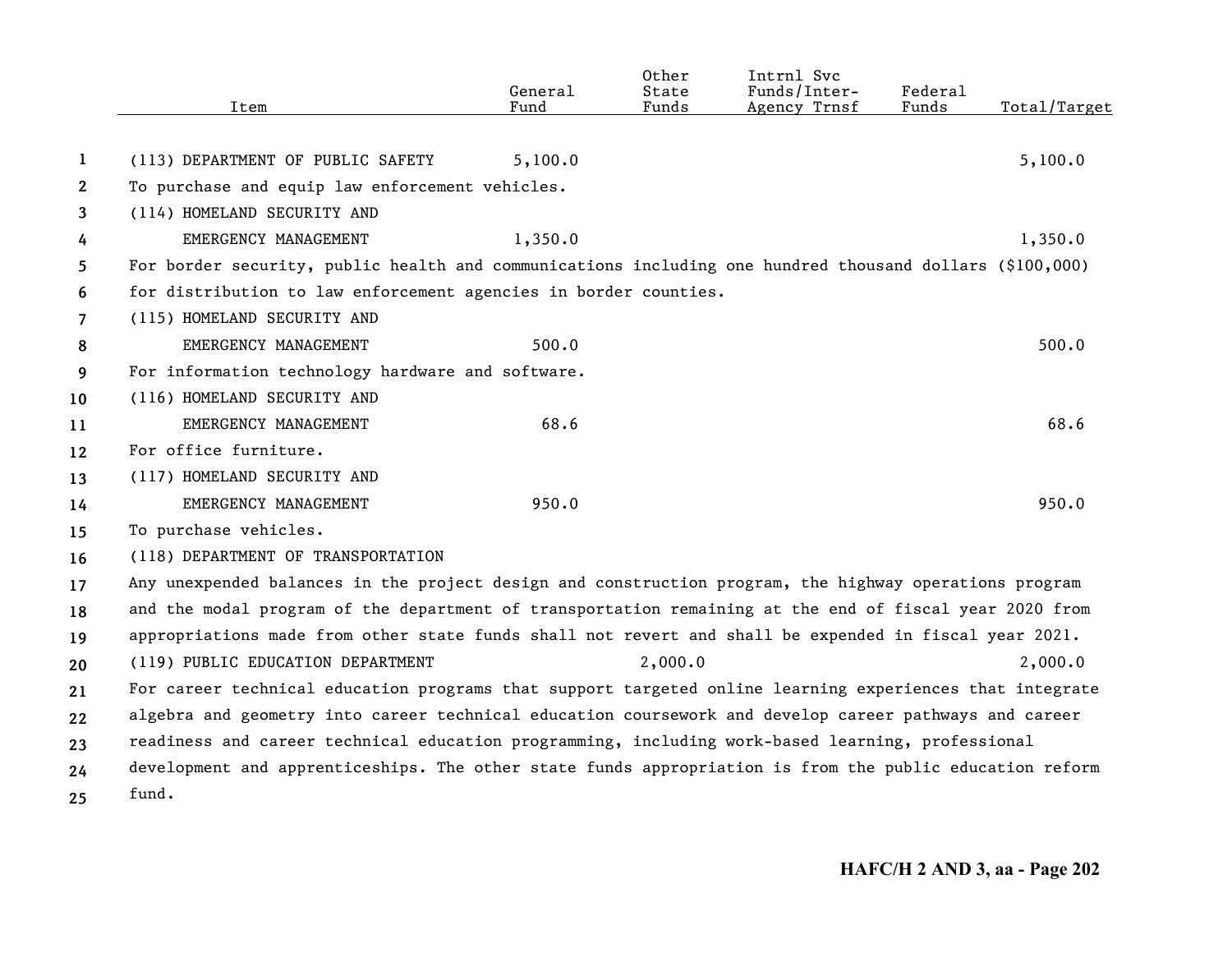|                       | Item                                                                                                      | General<br>Fund | Other<br>State<br>Funds | Intrnl Svc<br>Funds/Inter-<br>Agency Trnsf | Federal<br>Funds | Total/Target |
|-----------------------|-----------------------------------------------------------------------------------------------------------|-----------------|-------------------------|--------------------------------------------|------------------|--------------|
|                       |                                                                                                           |                 |                         |                                            |                  |              |
| 1                     | (120) PUBLIC EDUCATION DEPARTMENT                                                                         |                 | 9,000.0                 |                                            |                  | 9,000.0      |
| $\mathbf{2}^{\prime}$ | To develop culturally and linguistically appropriate instructional materials and curricula. The other     |                 |                         |                                            |                  |              |
| 3                     | state funds appropriation is from the public education reform fund.                                       |                 |                         |                                            |                  |              |
| 4                     | (121) PUBLIC EDUCATION DEPARTMENT                                                                         |                 | 500.0                   |                                            |                  | 500.0        |
| 5                     | For cybersecurity and data systems upgrades. The other state funds appropriation is from the public       |                 |                         |                                            |                  |              |
| 6                     | education reform fund.                                                                                    |                 |                         |                                            |                  |              |
| $\overline{7}$        | (122) PUBLIC EDUCATION DEPARTMENT                                                                         |                 | 875.0                   |                                            |                  | 875.0        |
| 8                     | For an early literacy summer professional development program and other early literacy initiatives. The   |                 |                         |                                            |                  |              |
| 9                     | other state funds appropriation is from the public education reform fund.                                 |                 |                         |                                            |                  |              |
| 10                    | (123) PUBLIC EDUCATION DEPARTMENT                                                                         | 100.0           |                         |                                            |                  | 100.0        |
| 11                    | For a biliteracy framework study.                                                                         |                 |                         |                                            |                  |              |
| 12                    | (124) PUBLIC EDUCATION DEPARTMENT                                                                         |                 | 3,000.0                 |                                            |                  | 3,000.0      |
| 13                    | For a school budget transparency website contingent on enactment of Senate Bill 96 or similar legislation |                 |                         |                                            |                  |              |
| 14                    | in the second session the fifty-fourth legislature. The other state funds appropriation is from the       |                 |                         |                                            |                  |              |
| 15                    | public education reform fund.                                                                             |                 |                         |                                            |                  |              |
| 16                    | (125) PUBLIC EDUCATION DEPARTMENT                                                                         |                 | 1,000.0                 |                                            |                  | 1,000.0      |
| 17                    | For an educator evaluation system. The other state funds appropriation is from the public education       |                 |                         |                                            |                  |              |
| 18                    | reform fund.                                                                                              |                 |                         |                                            |                  |              |
| 19                    | (126) PUBLIC EDUCATION DEPARTMENT                                                                         |                 | 500.0                   |                                            |                  | 500.0        |
| 20                    | For national board certification grants contingent on enactment of House Bill 102 or similar legislation  |                 |                         |                                            |                  |              |
| 21                    | in the second session of the fifty-fourth legislature. The other state funds appropriation is from the    |                 |                         |                                            |                  |              |
| 22                    | public education reform fund.                                                                             |                 |                         |                                            |                  |              |
| 23                    | (127) PUBLIC EDUCATION DEPARTMENT                                                                         |                 | 2,933.1                 |                                            |                  | 2,933.1      |
| 24                    | For school improvement grants at public schools previously identified as a more rigorous intervention     |                 |                         |                                            |                  |              |
| 25                    | school by the public education department. The other state funds appropriation is from the public         |                 |                         |                                            |                  |              |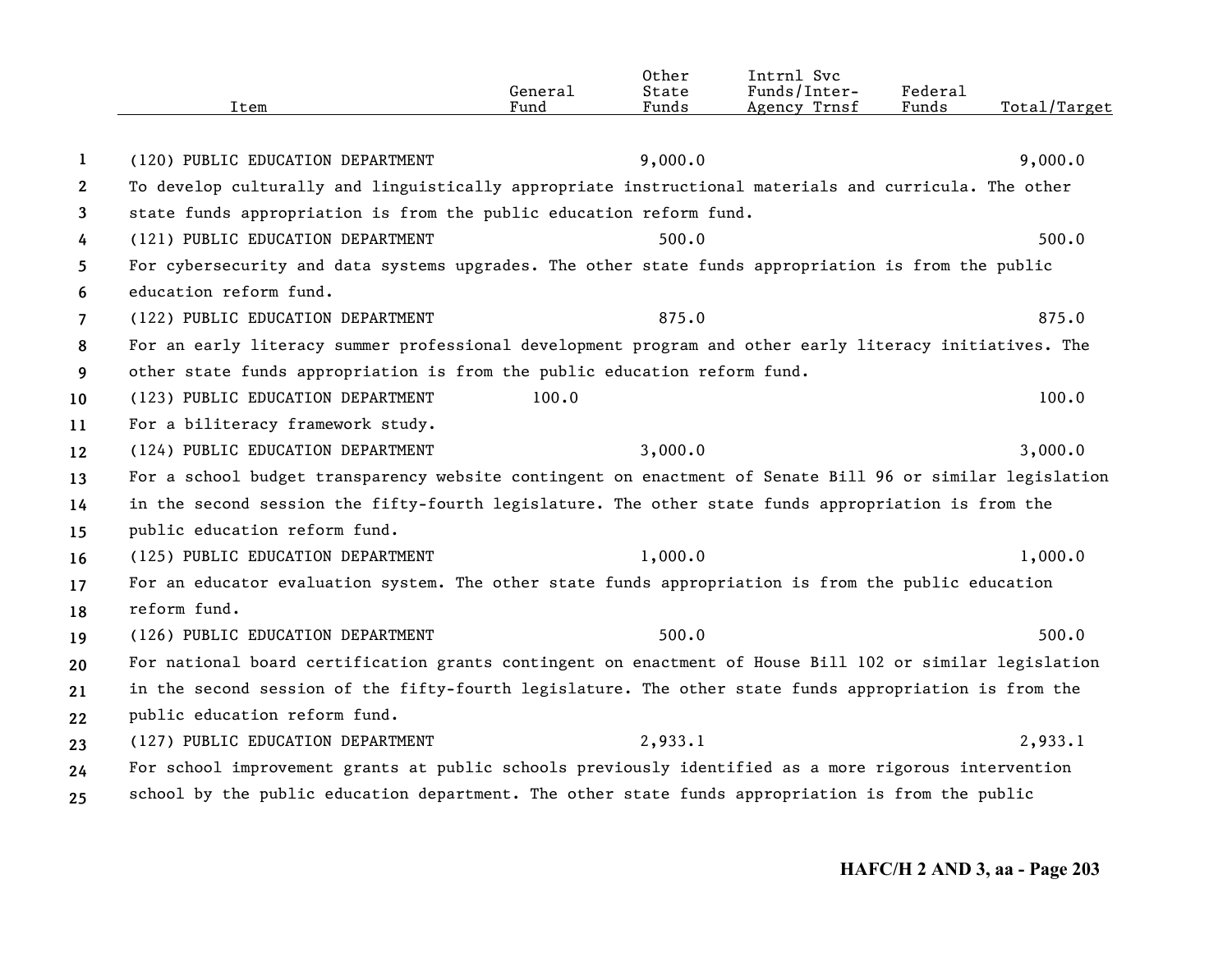|                       | Item                                                                                                      | General<br>Fund | Other<br>State<br>Funds | Intrnl Svc<br>Funds/Inter-<br>Agency Trnsf | Federal<br>Funds | Total/Target |
|-----------------------|-----------------------------------------------------------------------------------------------------------|-----------------|-------------------------|--------------------------------------------|------------------|--------------|
|                       |                                                                                                           |                 |                         |                                            |                  |              |
| 1                     | education reform fund.                                                                                    |                 |                         |                                            |                  |              |
| $\mathbf{2}^{\prime}$ | (128) PUBLIC EDUCATION DEPARTMENT                                                                         |                 | 500.0                   |                                            |                  | 500.0        |
| 3                     | For the grow your own teachers fund. The other state funds appropriation is from the public education     |                 |                         |                                            |                  |              |
| 4                     | reform fund.                                                                                              |                 |                         |                                            |                  |              |
| 5                     | (129) PUBLIC EDUCATION DEPARTMENT                                                                         |                 | 750.0                   |                                            |                  | 750.0        |
| 6                     | For a statewide special education convening. The other state funds appropriation is from the public       |                 |                         |                                            |                  |              |
| $\overline{7}$        | education reform fund.                                                                                    |                 |                         |                                            |                  |              |
| 8                     | (130) PUBLIC EDUCATION DEPARTMENT                                                                         | 750.0           |                         |                                            |                  | 750.0        |
| 9                     | For legal fees related to defending the state in Martinez v. state of New Mexico No. D-101-CV-2014-00793  |                 |                         |                                            |                  |              |
| 10                    | and Yazzie v. state of New Mexico No. D-101-CV-2014-02224.                                                |                 |                         |                                            |                  |              |
| 11                    | (131) PUBLIC EDUCATION DEPARTMENT                                                                         |                 | 1,000.0                 |                                            |                  | 1,000.0      |
| 12                    | To place teachers in hard-to-staff schools and provide ongoing support and development. The other state   |                 |                         |                                            |                  |              |
| 13                    | funds appropriation is from the public education reform fund.                                             |                 |                         |                                            |                  |              |
| 14                    | (132) PUBLIC EDUCATION DEPARTMENT                                                                         |                 | 2,000.0                 |                                            |                  | 2,000.0      |
| 15                    | For teacher residencies contingent on enactment of a bill in the second session of the fifty-fourth       |                 |                         |                                            |                  |              |
| 16                    | legislature amending the Public School Code to establish a teacher residency pilot. The other state funds |                 |                         |                                            |                  |              |
| 17                    | appropriation is from the public education reform fund.                                                   |                 |                         |                                            |                  |              |
| 18                    | (133) PUBLIC SCHOOL FACILITIES                                                                            |                 |                         |                                            |                  |              |
| 19                    | <b>AUTHORITY</b>                                                                                          |                 | 18,867.0                |                                            |                  | 18,867.0     |
| 20                    | For maintenance, repairs and other infrastructure expenditures in school districts and state-chartered    |                 |                         |                                            |                  |              |
| 21                    | charter schools that receive federal impact payments for students residing on Indian lands. The public    |                 |                         |                                            |                  |              |
| 22                    | school facilities authority shall allocate an amount to each school district and state-chartered charter  |                 |                         |                                            |                  |              |
| 23                    | school that is proportionate to their share of federal revenue pursuant to Paragraph (2) of Subsection C  |                 |                         |                                            |                  |              |
| 24                    | of Section 22-8-25 NMSA 1978 for students residing on Indian lands. The other state funds appropriation   |                 |                         |                                            |                  |              |
| 25                    | is from the public school capital outlay fund.                                                            |                 |                         |                                            |                  |              |
|                       |                                                                                                           |                 |                         |                                            |                  |              |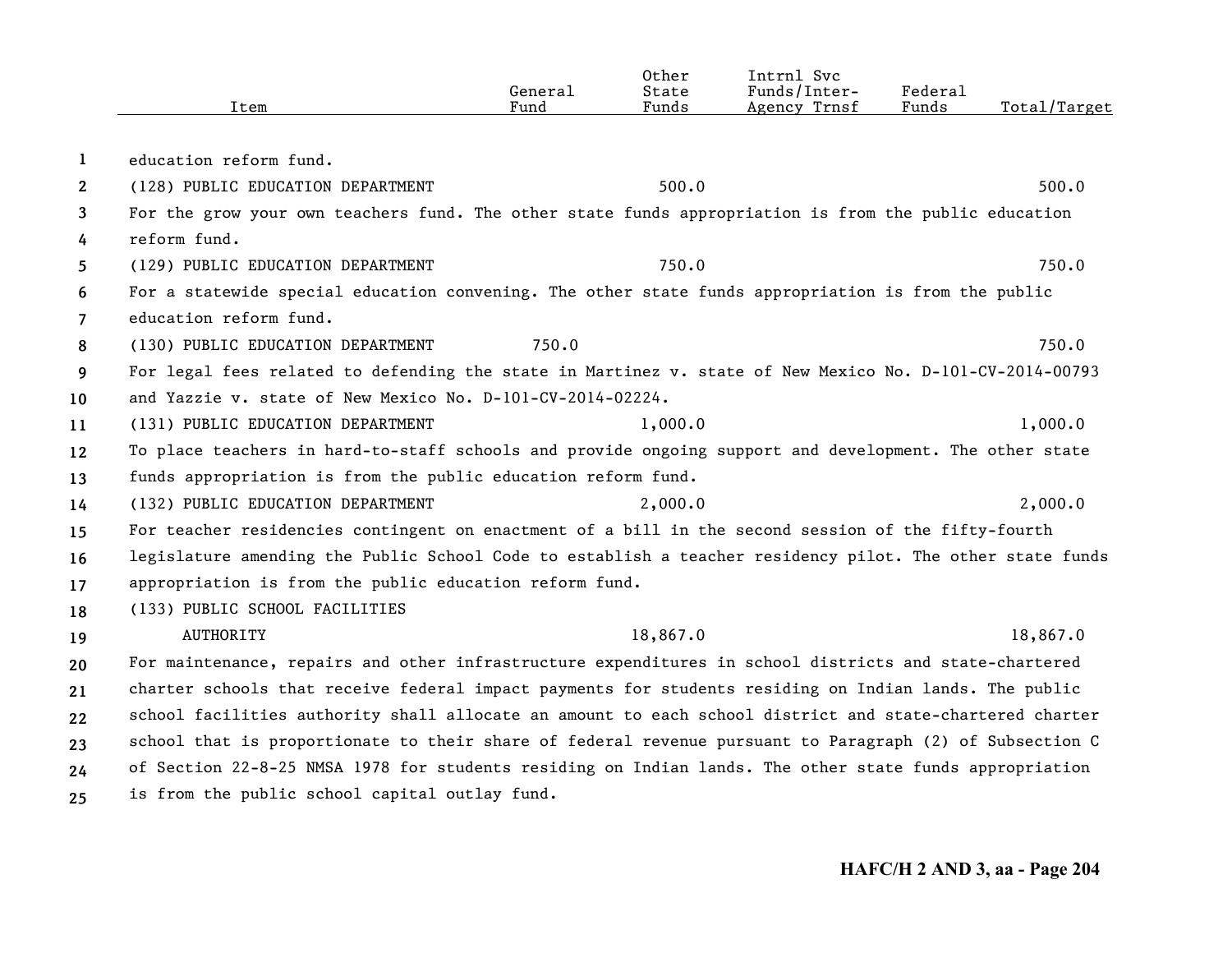|                | Item                                                                                                       | General<br>Fund | Other<br>State<br>Funds | Intrnl Svc<br>Funds/Inter-<br>Agency Trnsf | <b>Federal</b><br>Funds | Total/Target |
|----------------|------------------------------------------------------------------------------------------------------------|-----------------|-------------------------|--------------------------------------------|-------------------------|--------------|
| 1              | (134) PUBLIC SCHOOL FACILITIES                                                                             |                 |                         |                                            |                         |              |
| $\mathbf{2}$   | <b>AUTHORITY</b>                                                                                           | 95.0            | 1,500.0                 |                                            |                         | 1,595.0      |
| 3              | For safety and statewide deployment of mobile panic buttons at public schools. The public school capital   |                 |                         |                                            |                         |              |
| 4              | outlay council shall require a local match pursuant to Subsection B of Section 22-24-5 NMSA 1978 for any   |                 |                         |                                            |                         |              |
| 5              | grants made from this appropriation. The other state funds appropriation is from the public education      |                 |                         |                                            |                         |              |
| 6              | reform fund.                                                                                               |                 |                         |                                            |                         |              |
| $\overline{7}$ | (135) HIGHER EDUCATION DEPARTMENT                                                                          | 20,000.0        |                         |                                            |                         | 20,000.0     |
| 8              | For financial aid for low-income students. The appropriation includes nine million seven hundred thousand  |                 |                         |                                            |                         |              |
| 9              | dollars (\$9,700,000) for the legislative lottery tuition fund, five million dollars (\$5,000,000) for the |                 |                         |                                            |                         |              |
| 10             | teacher preparation affordability scholarship fund, five million dollars (\$5,000,000) for the opportunity |                 |                         |                                            |                         |              |
| 11             | scholarship, and three hundred thousand dollars (\$300,000) for collaborative projects between the higher  |                 |                         |                                            |                         |              |
| $12 \,$        | education department and public higher education institutions to increase student completion of the free   |                 |                         |                                            |                         |              |
| 13             | application for federal student aid.                                                                       |                 |                         |                                            |                         |              |
| 14             | (136) UNIVERSITY OF NEW MEXICO                                                                             | 1,250.0         |                         |                                            |                         | 1,250.0      |
| 15             | To the cancer center of the university of New Mexico health sciences center.                               |                 |                         |                                            |                         |              |
| 16             | (137) UNIVERSITY OF NEW MEXICO                                                                             | 100.0           |                         |                                            |                         | 100.0        |
| 17             | To the university of New Mexico bureau of business and economic research to conduct a study and present    |                 |                         |                                            |                         |              |
| 18             | to taxation and revenue department and the revenue stabilization and tax policy committee no later than    |                 |                         |                                            |                         |              |
| 19             | October 1, 2020.                                                                                           |                 |                         |                                            |                         |              |
| 20             | (138) NEW MEXICO STATE UNIVERSITY                                                                          | 1,800.0         |                         |                                            |                         | 1,800.0      |
| 21             | To the New Mexico department of agriculture for the soil and water conservation commission for a pilot     |                 |                         |                                            |                         |              |
| 22             | agricultural and natural resources grant program. No more than six hundred thousand dollars (\$600,000)    |                 |                         |                                            |                         |              |
| 23             | from this appropriation may be expended in each fiscal year from fiscal years 2021 through 2023.           |                 |                         |                                            |                         |              |
| 24             | (139) COMPUTER SYSTEM                                                                                      |                 |                         |                                            |                         |              |
| 25             | ENHANCEMENT FUND                                                                                           | 51,663.8        |                         |                                            |                         | 51,663.8     |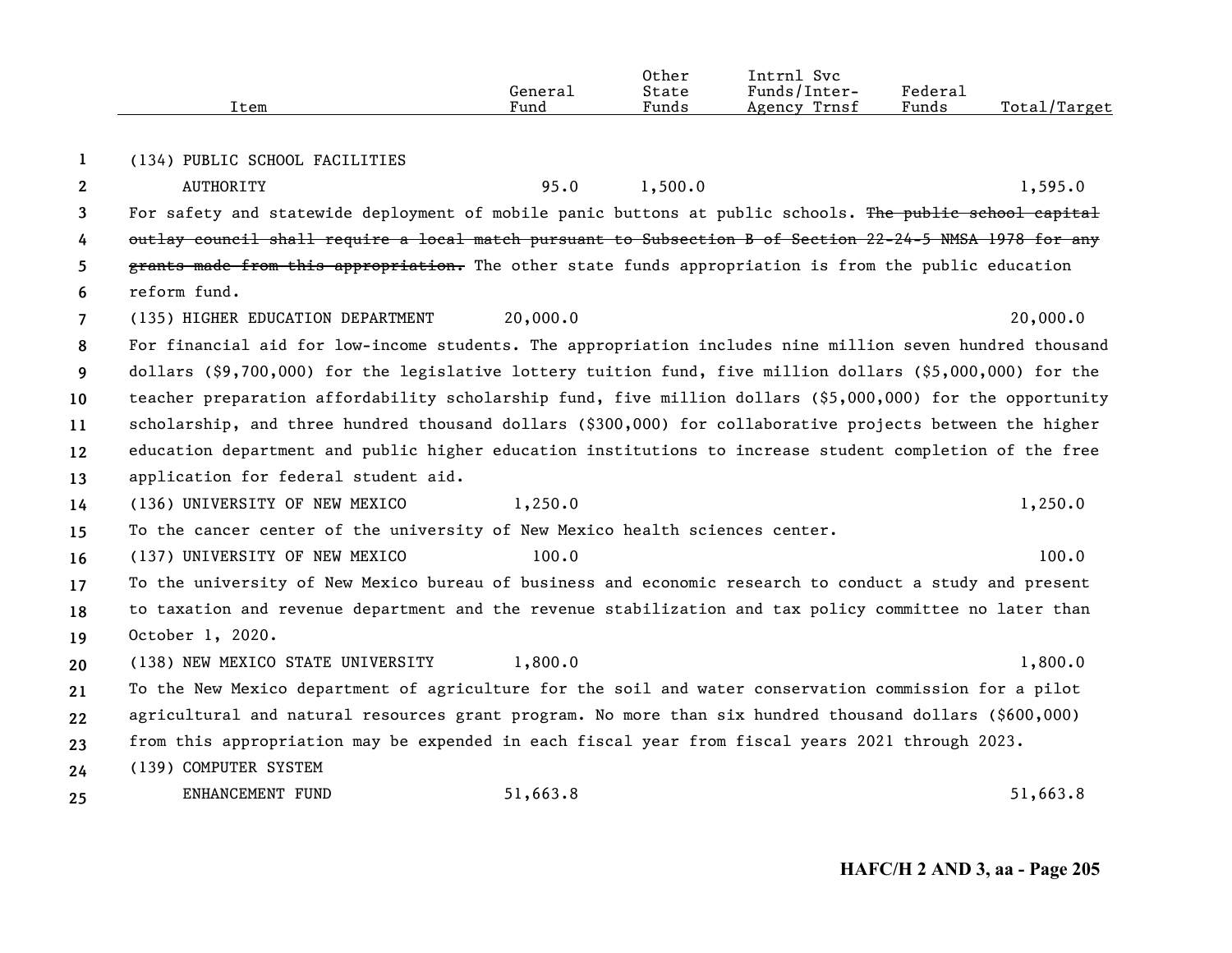|      |         | Other | Intrnl<br>Svc   |                                                    |                  |
|------|---------|-------|-----------------|----------------------------------------------------|------------------|
|      | General | State | Funds/Inter-    | $\mathbf{r}$<br>${}_{\rm \texttt{Federa}_{\perp}}$ |                  |
| Item | Fund    | Funds | Trnsf<br>Agency | Funds                                              | Total<br>'Target |

**1**For transfer to the computer systems enhancement fund for system replacements or enhancements.

**2**(140) PUBLIC SCHOOL SUPPORT 5,000.0 5,000.0

**3456789101112**To pilot summer extended learning opportunities in historically defined Indian impacted school districts or charter schools and school districts with a membership of fewer than two hundred, including early childhood education full-time-equivalent membership. The secretary of public education shall ensure summer extended learning opportunities include a minimum of twenty-five days of instruction and shall prioritize awards to historically defined Indian impacted school districts or charter schools that conduct a needs assessment pursuant to Section 22-23A-9 NMSA 1978. The public education department shall monitor and evaluate the efficacy of summer extended learning opportunities on improving student academic outcomes and report its findings and recommendations to the governor, legislative education study committee and legislative finance committee on or before November 1, 2020. The other state funds appropriation is from the public education reform fund.

**13**(141) PUBLIC SCHOOL SUPPORT 4,500.0 4,500.0

**141516171819202122**For instructional materials. The public education department shall distribute an amount to each school district and charter school that is proportionate to each school district's and charter school's share of total program units computed pursuant to Section 22-8-18 NMSA 1978. The secretary of public education shall not make an award to a school district or charter school that does not provide a description of how the portion of the state equalization guarantee distribution attributable to instructional materials was used. The secretary of public education shall not make an award to a school district or charter school that demonstrates budgeted spending levels for instructional materials are sufficient to provide a free and appropriate public education to all students. The other state funds appropriation is from the public education reform fund.

**232425**(142) PUBLIC SCHOOL SUPPORT 30,000.0 30,000.0 To pilot K-12 plus programs and support public schools establishing partial K-5 plus programs that will fully comply with all provisions of the K-5 Plus Act by fiscal year 2023. The secretary of public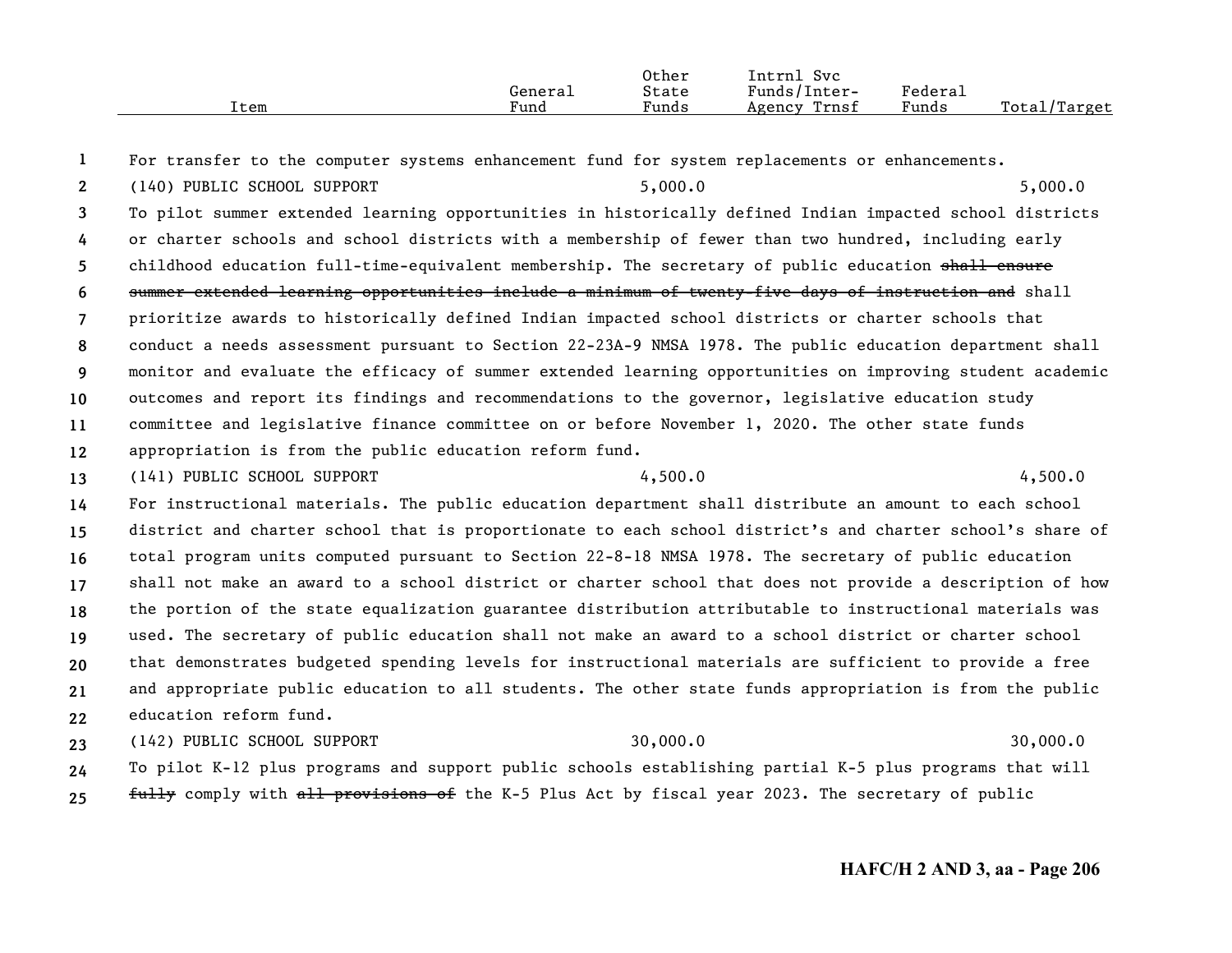|      |         | Other | Intrnl<br>Svc   |         |              |
|------|---------|-------|-----------------|---------|--------------|
|      | General | State | Funds/Inter-    | Federau |              |
| Item | Fund    | Funds | Trnsf<br>Agency | Funds   | Total/Target |

**123456789 101112131415**education may permit a school district or charter school to pilot K-12 plus programs at elementary schools, middle schools and high schools, provided that students in a K-12 plus program receive no fewer than twenty-five additional instructional days beyond the regular school year, teachers in the K-12 plus program receive collaboration time to align K-12 plus programming to state standards and K-12 plus programs are implemented for an entire grade level. The public education department shall monitor and evaluate the efficacy of K-12 plus pilot programs and partial K-5 plus programs on improving student academic outcomes and report its findings and recommendations to the governor, legislative education study committee and legislative finance committee on or before November 1, 2020. The other state funds appropriation is from the public education reform fund. The public education department may use up to three hundred thousand dollars (\$300,000) of this appropriation for marketing activities to promote K-12 plus and extended learning opportunities. TOTAL SPECIAL APPROPRIATIONS 175,765.4 113,509.1 6,250.0 295,524.5 Section 6. **SUPPLEMENTAL AND DEFICIENCY APPROPRIATIONS.--**The following amounts are appropriated from the general fund or other funds as indicated for expenditure in fiscal year 2020 for the purposes specified. Disbursement of these amounts shall be subject to certification by the agency to the

**16171819**department of finance and administration and the legislative finance committee that no other funds are available in fiscal year 2020 for the purpose specified and approval by the department of finance and administration. Any unexpended balances remaining at the end of fiscal year 2020 shall revert to the appropriate fund.

**20**(1) ADMINISTRATIVE OFFICE

OF THE COURTS 100.0 100.0 100.0 100.0 100.0 100.0 100.0 100.0 100.0 100.0 100.0 100.0 100.0 100.0 100.0 100.0 100.0 100.0 100.0 100.0 100.0 100.0 100.0 100.0 100.0 100.0 100.0 100.0 100.0 100.0 100.0 100.0 100.0 100.0 100.

**21**

**2223**For a unified supplemental appropriation for shortfalls related to the consolidation of magistrate courts statewide.

**24**(2) TWELFTH JUDICIAL

**25**DISTRICT ATTORNEY 40.0 40.0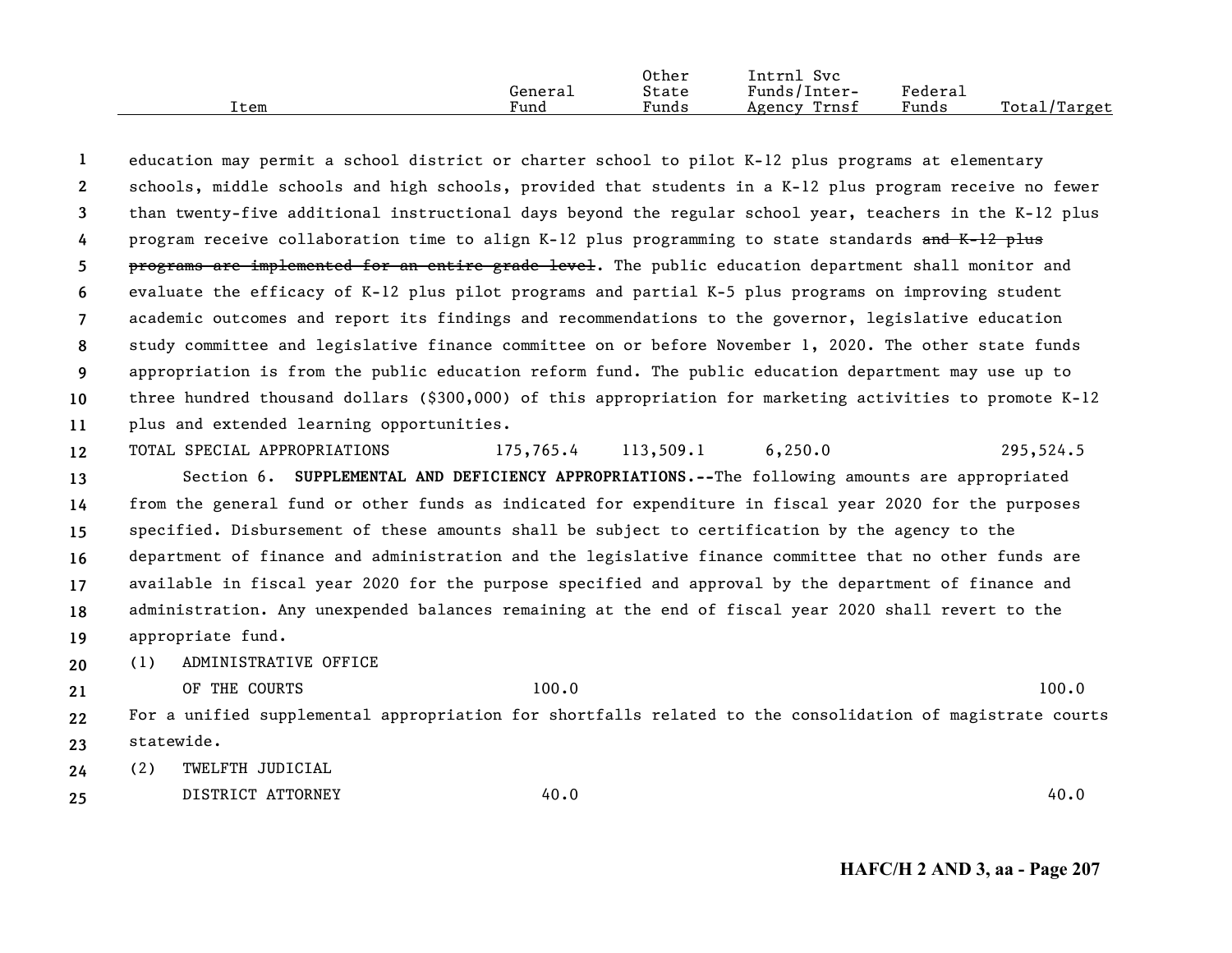|              | Item                                                                                                    | General<br>Fund | Other<br>State<br>Funds | Intrnl Svc<br>Funds/Inter-<br>Agency Trnsf | Federal<br>Funds | Total/Target |
|--------------|---------------------------------------------------------------------------------------------------------|-----------------|-------------------------|--------------------------------------------|------------------|--------------|
|              |                                                                                                         |                 |                         |                                            |                  |              |
| 1            | For expert witness fees in capital trials.                                                              |                 |                         |                                            |                  |              |
| $\mathbf{2}$ | TWELFTH JUDICIAL<br>(3)                                                                                 |                 |                         |                                            |                  |              |
| 3            | DISTRICT ATTORNEY                                                                                       | 40.0            |                         |                                            |                  | 40.0         |
| 4            | To purchase vehicles.                                                                                   |                 |                         |                                            |                  |              |
| 5.           | LAW OFFICES OF THE<br>(4)                                                                               |                 |                         |                                            |                  |              |
| 6            | PUBLIC DEFENDER                                                                                         | 500.0           |                         |                                            |                  | 500.0        |
| 7            | For contract defense attorneys and expert litigation services.                                          |                 |                         |                                            |                  |              |
| 8            | DEPARTMENT OF FINANCE<br>(5)                                                                            |                 |                         |                                            |                  |              |
| 9            | AND ADMINISTRATION                                                                                      | 156.5           |                         |                                            |                  | 156.5        |
| 10           | For a unified supplemental appropriation for agencies with prior year budget deficits due to            |                 |                         |                                            |                  |              |
| 11           | overreversions.                                                                                         |                 |                         |                                            |                  |              |
| 12           | PUBLIC SCHOOL<br>(6)                                                                                    |                 |                         |                                            |                  |              |
| 13           | INSURANCE AUTHORITY                                                                                     | 10,000.0        |                         |                                            |                  | 10,000.0     |
| 14           | To the public school insurance fund to pay insurance claims.                                            |                 |                         |                                            |                  |              |
| 15           | GENERAL SERVICES DEPARTMENT<br>(7)                                                                      | 2,044.5         |                         |                                            |                  | 2,044.5      |
| 16           | For prior year shortfalls in the other category of the employee group health benefits program. This     |                 |                         |                                            |                  |              |
| 17           | appropriation is contingent on convening of the risk management advisory board and monthly reporting to |                 |                         |                                            |                  |              |
| 18           | the department of finance and administration and the legislative finance committee on risk and benefit  |                 |                         |                                            |                  |              |
| 19           | program funds.                                                                                          |                 |                         |                                            |                  |              |
| 20           | GENERAL SERVICES DEPARTMENT<br>(8)                                                                      | 8,000.0         |                         |                                            |                  | 8,000.0      |
| 21           | For projected shortfalls in the other category of the employee group health benefits program. This      |                 |                         |                                            |                  |              |
| 22           | appropriation is contingent on convening of the risk management advisory board and monthly reporting to |                 |                         |                                            |                  |              |
| 23           | the department of finance and administration and the legislative finance committee on risk and benefit  |                 |                         |                                            |                  |              |
| 24           | program funds.                                                                                          |                 |                         |                                            |                  |              |
| 25           | GENERAL SERVICES DEPARTMENT<br>(9)                                                                      | 300.0           |                         |                                            |                  | 300.0        |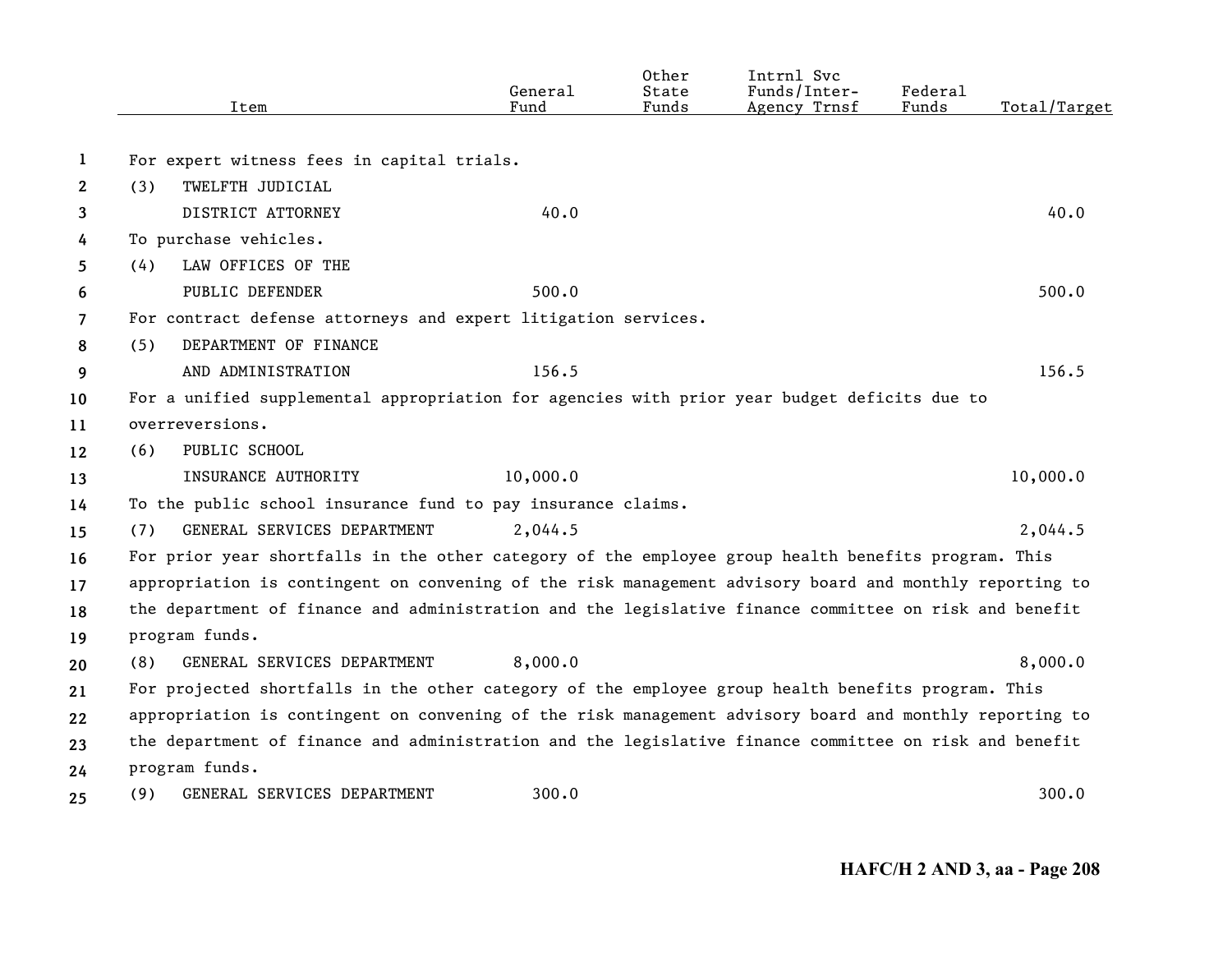|                | Item                                                                                                     | General<br>Fund | Other<br>State<br>Funds | Intrnl Svc<br>Funds/Inter-<br>Agency Trnsf | Federal<br>Funds | Total/Target |
|----------------|----------------------------------------------------------------------------------------------------------|-----------------|-------------------------|--------------------------------------------|------------------|--------------|
|                |                                                                                                          |                 |                         |                                            |                  |              |
| 1              | To address a payroll deficiency at the child wellness center.                                            |                 |                         |                                            |                  |              |
| $\mathbf{2}$   | (10) SECRETARY OF STATE                                                                                  | 1,800.3         |                         |                                            |                  | 1,800.3      |
| 3              | For costs of conducting and administering the 2019 regular local election.                               |                 |                         |                                            |                  |              |
| 4              | (11) SECRETARY OF STATE                                                                                  | 1,191.4         |                         |                                            |                  | 1,191.4      |
| 5              | For shortfalls in the 2020 elections program.                                                            |                 |                         |                                            |                  |              |
| 6              | (12) PUBLIC EMPLOYEE LABOR                                                                               |                 |                         |                                            |                  |              |
| $\overline{7}$ | RELATIONS BOARD                                                                                          | 1.5             |                         |                                            |                  | 1.5          |
| 8              | For past unpaid bills to the general services department for public liability, surety bond and workers   |                 |                         |                                            |                  |              |
| 9              | compensation insurances.                                                                                 |                 |                         |                                            |                  |              |
| 10             | (13) ETHICS COMMISSION                                                                                   | 200.0           |                         |                                            |                  | 200.0        |
| 11             | To hire staff and contractors, to purchase information technology and services, furniture, equipment and |                 |                         |                                            |                  |              |
| 12             | for other operating expenses.                                                                            |                 |                         |                                            |                  |              |
| 13             | (14) REGULATION AND LICENSING                                                                            |                 |                         |                                            |                  |              |
| 14             | DEPARTMENT                                                                                               | 91.0            |                         |                                            |                  | 91.0         |
| 15             | For a shortfall in the personal services and employee benefits category.                                 |                 |                         |                                            |                  |              |
| 16             | (15) STATE RACING COMMISSION                                                                             | 100.0           |                         |                                            |                  | 100.0        |
| 17             | For information technology equipment and supplies for equine testing.                                    |                 |                         |                                            |                  |              |
| 18             | (16) STATE RACING COMMISSION                                                                             | 125.3           |                         |                                            |                  | 125.3        |
| 19             | For deficiencies as listed in audits from fiscal year 2017 and prior years related to sweeps of funds.   |                 |                         |                                            |                  |              |
| 20             | (17) SPACEPORT AUTHORITY                                                                                 | 250.0           | 1,221.0                 |                                            |                  | 1,471.0      |
| 21             | For shortfalls in the personal services and employee benefits and contractual services categories. The   |                 |                         |                                            |                  |              |
| 22             | other state funds appropriation is from customer revenues.                                               |                 |                         |                                            |                  |              |
| 23             | (18) NEW MEXICO LIVESTOCK BOARD                                                                          | 200.0           |                         |                                            |                  | 200.0        |
| 24             | For personal services and employee benefits costs.                                                       |                 |                         |                                            |                  |              |
| 25             | (19) INTERTRIBAL CEREMONIAL OFFICE                                                                       | 50.0            |                         |                                            |                  | 50.0         |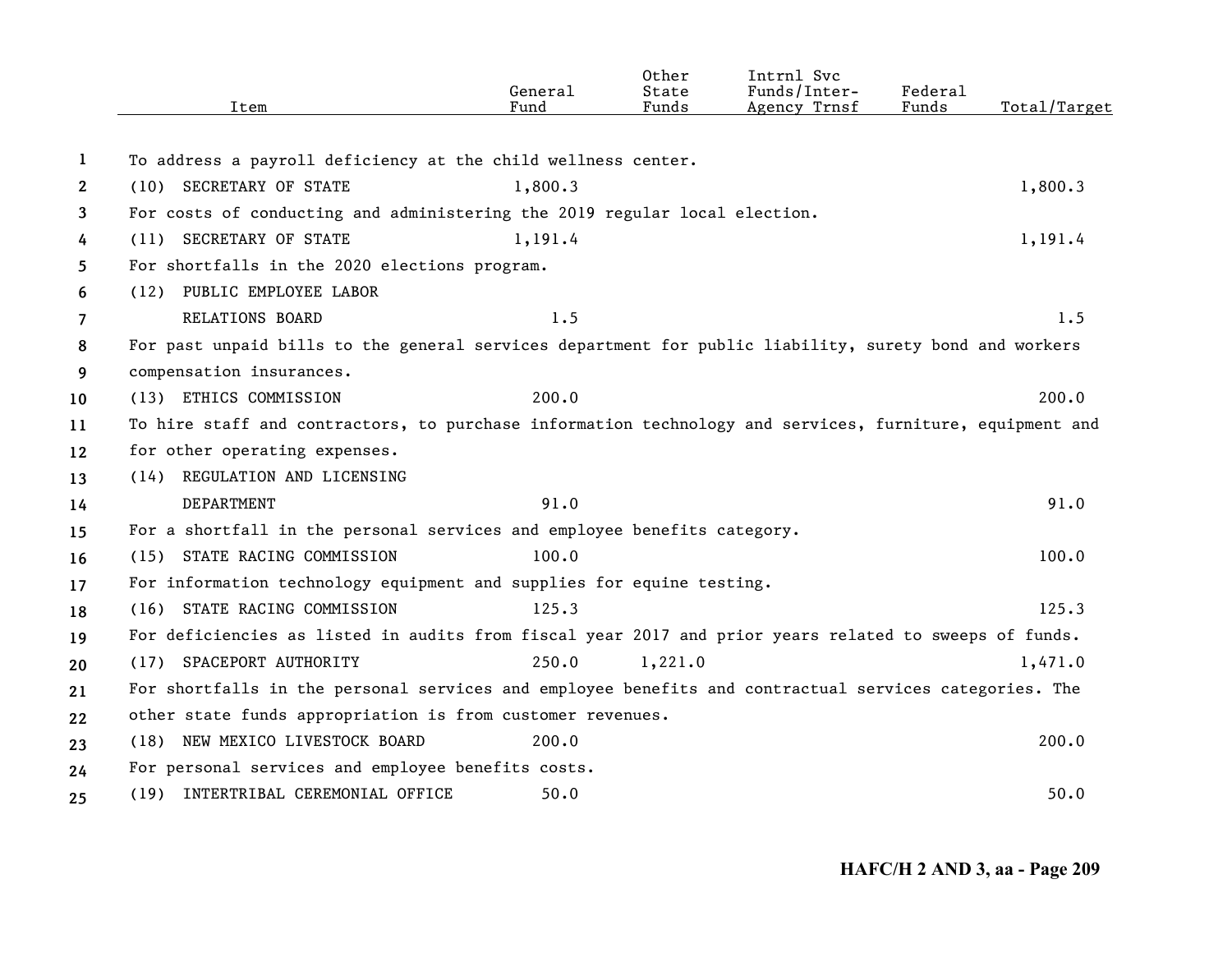|                       | Item                                                                                                    | General<br>Fund | Other<br>State<br>Funds | Intrnl Svc<br>Funds/Inter-<br>Agency Trnsf | Federal<br>Funds | Total/Target |
|-----------------------|---------------------------------------------------------------------------------------------------------|-----------------|-------------------------|--------------------------------------------|------------------|--------------|
|                       |                                                                                                         |                 |                         |                                            |                  |              |
| 1                     | For personal services and employee benefits costs for an agency director and part-time administrative   |                 |                         |                                            |                  |              |
| $\mathbf{2}^{\prime}$ | assistant.                                                                                              |                 |                         |                                            |                  |              |
| 3                     | (20) HUMAN SERVICES DEPARTMENT                                                                          | 1,200.0         |                         |                                            | 2,461.9          | 3,661.9      |
| 4                     | For modifications to the automated system program and eligibility network to comply with federal and    |                 |                         |                                            |                  |              |
| 5                     | Debra Hatten-Gonzales lawsuit requirements and meet the federal food and nutrition service requirements |                 |                         |                                            |                  |              |
| 6                     | for state investment.                                                                                   |                 |                         |                                            |                  |              |
| $\overline{7}$        | (21) HUMAN SERVICES DEPARTMENT                                                                          | 10,000.0        |                         |                                            |                  | 10,000.0     |
| 8                     | For litigation settlement with five behavioral health providers.                                        |                 |                         |                                            |                  |              |
| 9                     | (22) HUMAN SERVICES DEPARTMENT                                                                          |                 |                         | 31,666.8                                   | 76,252.6         | 107,919.4    |
| 10                    | To implement the Health Care Quality Surcharge Act, contingent on certification by the department of    |                 |                         |                                            |                  |              |
| 11                    | finance and administration of adequate balances in the health care facility fund and disability health  |                 |                         |                                            |                  |              |
| 12                    | care facility fund. The internal service funds/interagency transfers appropriation is from the health   |                 |                         |                                            |                  |              |
| 13                    | care facility fund and the disability health care facility fund.                                        |                 |                         |                                            |                  |              |
| 14                    | DEVELOPMENTAL DISABILITIES<br>(23)                                                                      |                 |                         |                                            |                  |              |
| 15                    | PLANNING COUNCIL                                                                                        |                 | 13.0                    |                                            |                  | 13.0         |
| 16                    | For training and licensing of guardianship staff. The other state funds appropriation is from fund      |                 |                         |                                            |                  |              |
| 17                    | balances.                                                                                               |                 |                         |                                            |                  |              |
| 18                    | (24) DEPARTMENT OF HEALTH                                                                               | 200.0           |                         |                                            |                  | 200.0        |
| 19                    | For shortfalls in the personal services and employee benefits category in the administration program.   |                 |                         |                                            |                  |              |
| 20                    | (25) DEPARTMENT OF HEALTH                                                                               | 2,000.0         |                         |                                            |                  | 2,000.0      |
| 21                    | For personal services and employee benefits costs in the facilities management program.                 |                 |                         |                                            |                  |              |
| 22                    | (26) DEPARTMENT OF HEALTH                                                                               | 500.0           |                         |                                            |                  | 500.0        |
| 23                    | To address the projected increase in the number of children referred to and determined eligible for the |                 |                         |                                            |                  |              |
| 24                    | family, infant, toddler program.                                                                        |                 |                         |                                            |                  |              |
| 25                    | (27) DEPARTMENT OF HEALTH                                                                               | 385.8           |                         |                                            |                  | 385.8        |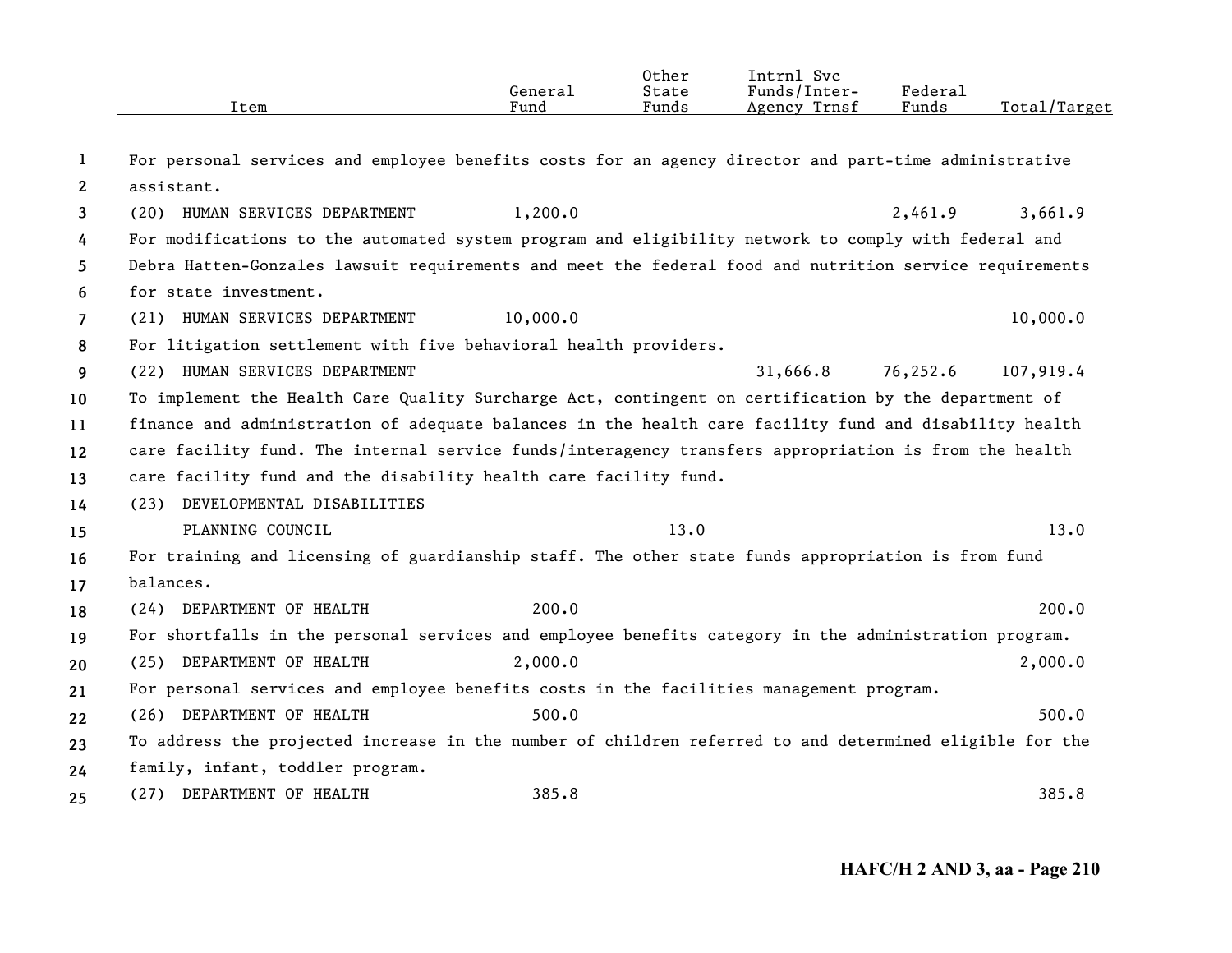|              | Item                                                                                                      | General<br>Fund | Other<br>State<br>Funds | Intrnl Svc<br>Funds/Inter-<br>Agency Trnsf | Federal<br>Funds | Total/Target |
|--------------|-----------------------------------------------------------------------------------------------------------|-----------------|-------------------------|--------------------------------------------|------------------|--------------|
|              |                                                                                                           |                 |                         |                                            |                  |              |
| 1            | To replace hospital beds, mattresses and support equipment at the Fort Bayard medical center.             |                 |                         |                                            |                  |              |
| $\mathbf{2}$ | (28) DEPARTMENT OF HEALTH                                                                                 | 600.0           |                         |                                            |                  | 600.0        |
| 3            | For staff positions to expand the licensing and regulatory oversight to assisted living centers, boarding |                 |                         |                                            |                  |              |
| 4            | homes and crisis triage centers statewide.                                                                |                 |                         |                                            |                  |              |
| 5            | (29) DEPARTMENT OF HEALTH                                                                                 | 500.0           |                         |                                            |                  | 500.0        |
| 6            | For shortfalls in the personal service and employee benefits, contractual services and other categories   |                 |                         |                                            |                  |              |
| 7            | in the laboratory services program.                                                                       |                 |                         |                                            |                  |              |
| 8            | (30) DEPARTMENT OF ENVIRONMENT                                                                            | 168.5           |                         |                                            |                  | 168.5        |
| 9            | For shortfalls in the environmental protection program.                                                   |                 |                         |                                            |                  |              |
| 10           | (31) DEPARTMENT OF ENVIRONMENT                                                                            | 125.0           |                         |                                            |                  | 125.0        |
| 11           | For water pollution prevention and control programs.                                                      |                 |                         |                                            |                  |              |
| 12           | (32) CORRECTIONS DEPARTMENT                                                                               |                 | 2,600.0                 |                                            |                  | 2,600.0      |
| 13           | For a projected shortfall in operating costs in the inmate management and control program. The other      |                 |                         |                                            |                  |              |
| 14           | state funds appropriation is from the penitentiary income fund.                                           |                 |                         |                                            |                  |              |
| 15           | (33) CORRECTIONS DEPARTMENT                                                                               | 2,000.0         |                         |                                            |                  | 2,000.0      |
| 16           | For a projected shortfall in medical and pharmaceutical costs in the inmate management and control        |                 |                         |                                            |                  |              |
| 17           | program.                                                                                                  |                 |                         |                                            |                  |              |
| 18           | (34) HIGHER EDUCATION DEPARTMENT                                                                          |                 | 1,100.0                 |                                            |                  | 1,100.0      |
| 19           | For the teacher loan repayment program. The other state funds appropriation is from the teacher loan      |                 |                         |                                            |                  |              |
| 20           | repayment fund.                                                                                           |                 |                         |                                            |                  |              |
| 21           | (35) HIGHER EDUCATION DEPARTMENT                                                                          |                 | 2,200.0                 |                                            |                  | 2,200.0      |
| 22           | For the teacher preparation affordability scholarship program. The other state funds appropriation is     |                 |                         |                                            |                  |              |
| 23           | from the teacher preparation affordability scholarship fund.                                              |                 |                         |                                            |                  |              |
| 24           | (36) PUBLIC SCHOOL SUPPORT                                                                                |                 |                         |                                            |                  |              |
| 25           | A school district or charter school that provides a department-approved K-5 plus program as defined in    |                 |                         |                                            |                  |              |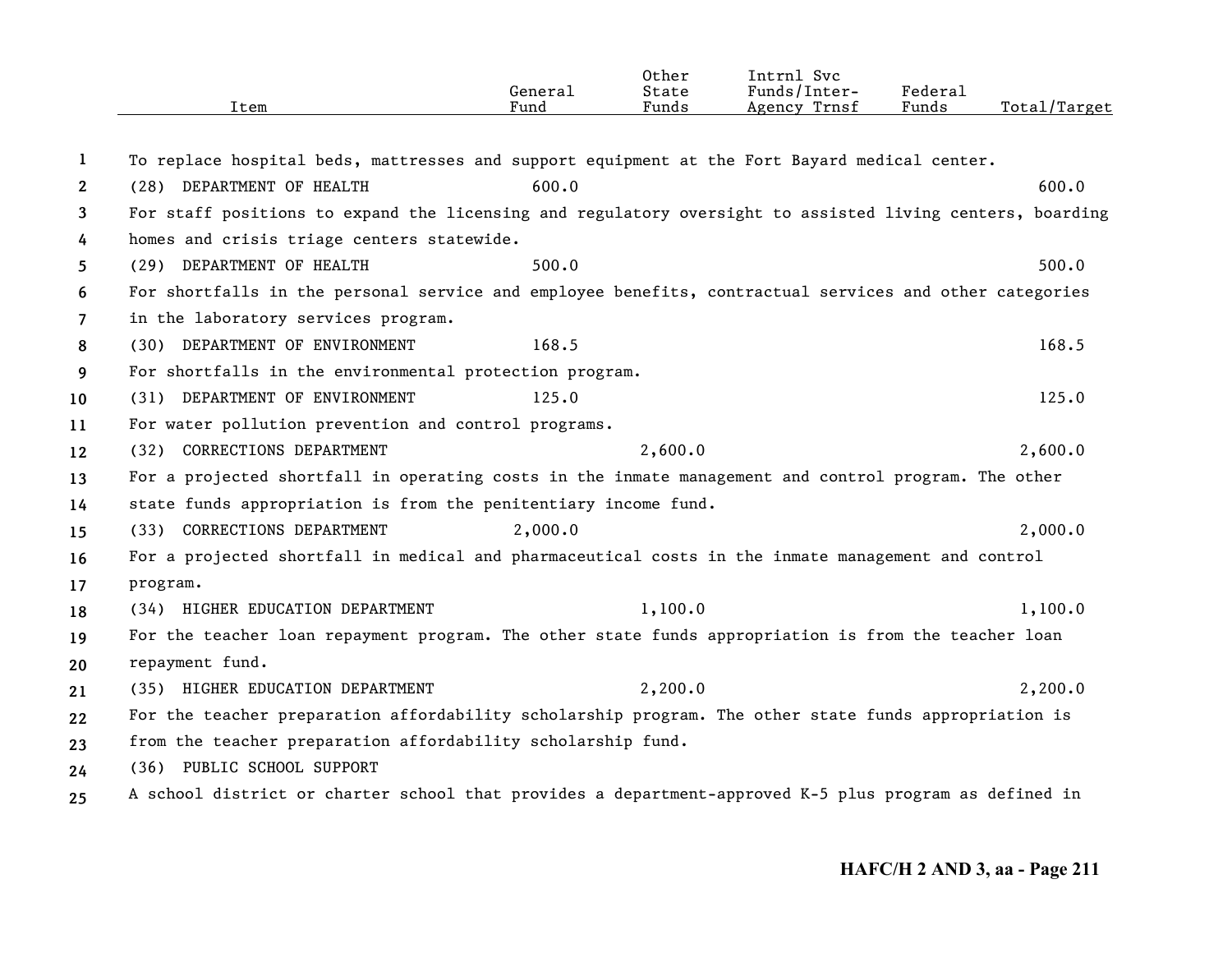|      |         | Other | Svc<br>Intrnl   |         |                   |
|------|---------|-------|-----------------|---------|-------------------|
|      | General | State | Funds/Inter-    | Federau |                   |
| Item | Fund    | Funds | Trnsf<br>Agency | Funds   | Total/<br>/Target |

**1234**Section 22-13D-2.B. NMSA 1978 to all elementary school students in fiscal year 2020 shall be eligible to generate K-5 plus program units using the total average number of elementary school students enrolled on the second and third reporting date of the 2018-2019 school year multiplied by the cost differential factor of three-tenths as established in Section 22-8-23.11 NMSA 1978.

**5**TOTAL SUPPLEMENTAL AND

**6789 101112131415161718192021**DEFICIENCY APPROPRIATIONS 42,869.8 7,134.0 31,666.8 78,714.5 160,385.1 Section 7. **INFORMATION TECHNOLOGY APPROPRIATIONS.--**The following amounts are appropriated from the computer systems enhancement fund, or other funds as indicated, for the purposes specified. Unless otherwise indicated, the appropriation may be expended in fiscal years 2020, 2021 and 2022. Unless otherwise indicated, any unexpended balances remaining at the end of fiscal year 2022 shall revert to the computer systems enhancement fund or other funds as indicated. For each executive branch agency project, the state chief information officer shall certify compliance with the project certification process prior to the allocation of fifty-one million six hundred sixty-three thousand eight hundred dollars (\$51,663,800) by the department of finance and administration from the funds for the purposes specified. The judicial information systems council shall certify compliance to the department of finance and administration for judicial branch projects. For executive branch agencies, all hardware and software purchases funded through appropriations made in Sections 4, 5, 6 and 7 of this act shall be procured using consolidated purchasing led by the state chief information officer and state purchasing division to achieve economies of scale and to provide the state with the best unit price. (1) ADMINISTRATIVE OFFICE OF THE COURTS 500.0 500.0 500.0 500.0 500.0 500.0 500.0 500.0 500.0 500.0 500.0 500.0 500.0 500.0 500.0 500.0 500.0 500.0 500.0 500.0 500.0 500.0 500.0 500.0 500.0 500.0 500.0 500.0 500.0 500.0 500.0 500.0 500.0 500.0 500.

**22**To implement a statewide criminal justice data-sharing system.

**23**(2) ADMINISTRATIVE OFFICE

**24**OF THE COURTS 112.6 112.6

**25**To implement an integrated electronic court notices solution for the court's case management system.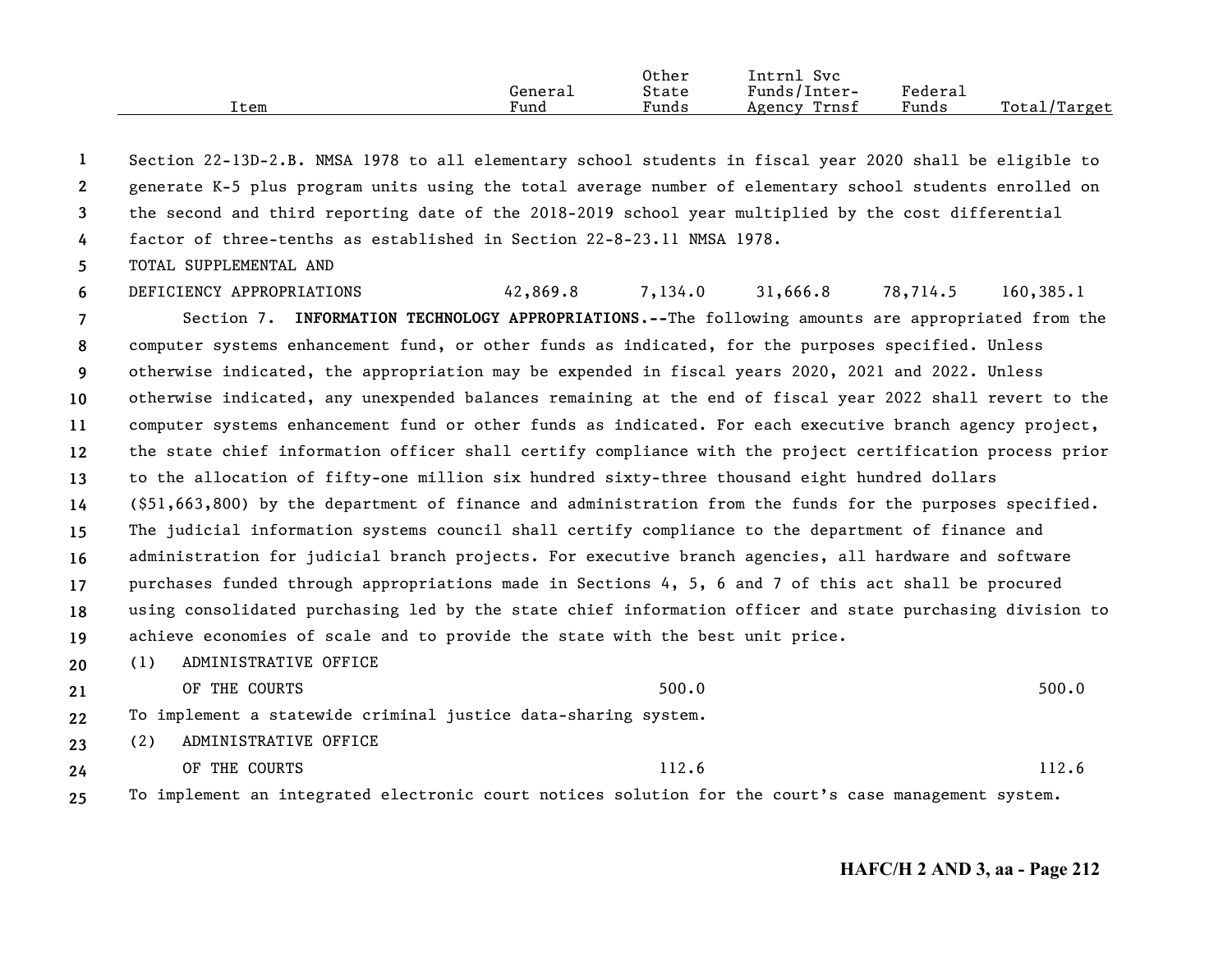|                | Item                                                                                                      | General<br>Fund | Other<br>State<br>Funds | Intrnl Svc<br>Funds/Inter-<br>Agency Trnsf | Federal<br>Funds | Total/Target |
|----------------|-----------------------------------------------------------------------------------------------------------|-----------------|-------------------------|--------------------------------------------|------------------|--------------|
|                |                                                                                                           |                 |                         |                                            |                  |              |
| 1              | PUBLIC DEFENDER DEPARTMENT<br>(3)                                                                         |                 | 2,140.0                 |                                            |                  | 2,140.0      |
| $\mathbf{2}$   | To implement an integrated document management system and a redundant storage system for digital          |                 |                         |                                            |                  |              |
| 3              | archives.                                                                                                 |                 |                         |                                            |                  |              |
| 4              | PUBLIC DEFENDER DEPARTMENT<br>(4)                                                                         |                 | 355.0                   |                                            |                  | 355.0        |
| 5              | To implement an employee access and security control system.                                              |                 |                         |                                            |                  |              |
| 6              | (5)<br>TAXATION AND REVENUE DEPARTMENT                                                                    |                 | 8,436.4                 |                                            |                  | 8,436.4      |
| $\overline{7}$ | To implement enhancements for combined reporting in the tax administration software system of the         |                 |                         |                                            |                  |              |
| 8              | taxation and revenue department.                                                                          |                 |                         |                                            |                  |              |
| 9              | TAXATION AND REVENUE<br>(6)                                                                               |                 |                         |                                            |                  |              |
| 10             | DEPARTMENT                                                                                                |                 |                         |                                            |                  |              |
| 11             | The period of time for expending the two million dollars $(\$2,000,000)$ appropriated from the delinquent |                 |                         |                                            |                  |              |
| 12             | property tax fund in Subsection 6 of Section 7 of Chapter 11 of Laws 2016 as extended in Subsection 7 of  |                 |                         |                                            |                  |              |
| 13             | Section 7 of Chapter 73 of Laws 2018 as extended in Subsection 8 of Section 7 of Chapter 271 of Laws 2019 |                 |                         |                                            |                  |              |
| 14             | to modernize the property tax business system is extended through fiscal year 2021.                       |                 |                         |                                            |                  |              |
| 15             | DEPARTMENT OF FINANCE<br>(7)                                                                              |                 |                         |                                            |                  |              |
| 16             | AND ADMINISTRATION                                                                                        |                 | 500.0                   |                                            |                  | 500.0        |
| 17             | To develop a web-based interface for the comprehensive annual financial report system software.           |                 |                         |                                            |                  |              |
| 18             | DEPARTMENT OF FINANCE<br>(8)                                                                              |                 |                         |                                            |                  |              |
| 19             | AND ADMINISTRATION                                                                                        |                 |                         |                                            |                  |              |
| 20             | The period of time for expending the one million two hundred fifty thousand dollars $(91, 250, 000)$      |                 |                         |                                            |                  |              |
| 21             | appropriated from the computer systems enhancement fund in Subsection 8 of Section 7 of Chapter 73 of     |                 |                         |                                            |                  |              |
| 22             | Laws 2018 to implement an enterprise budgeting system is extended through fiscal year 2021.               |                 |                         |                                            |                  |              |
| 23             | GENERAL SERVICES DEPARTMENT<br>(9)                                                                        |                 | 1,900.0                 |                                            |                  | 1,900.0      |
| 24             | To configure and implement the strategic sourcing module in the statewide human resource accounting and   |                 |                         |                                            |                  |              |
| 25             | reporting system. The appropriation is contingent on the general services department's coordination with  |                 |                         |                                            |                  |              |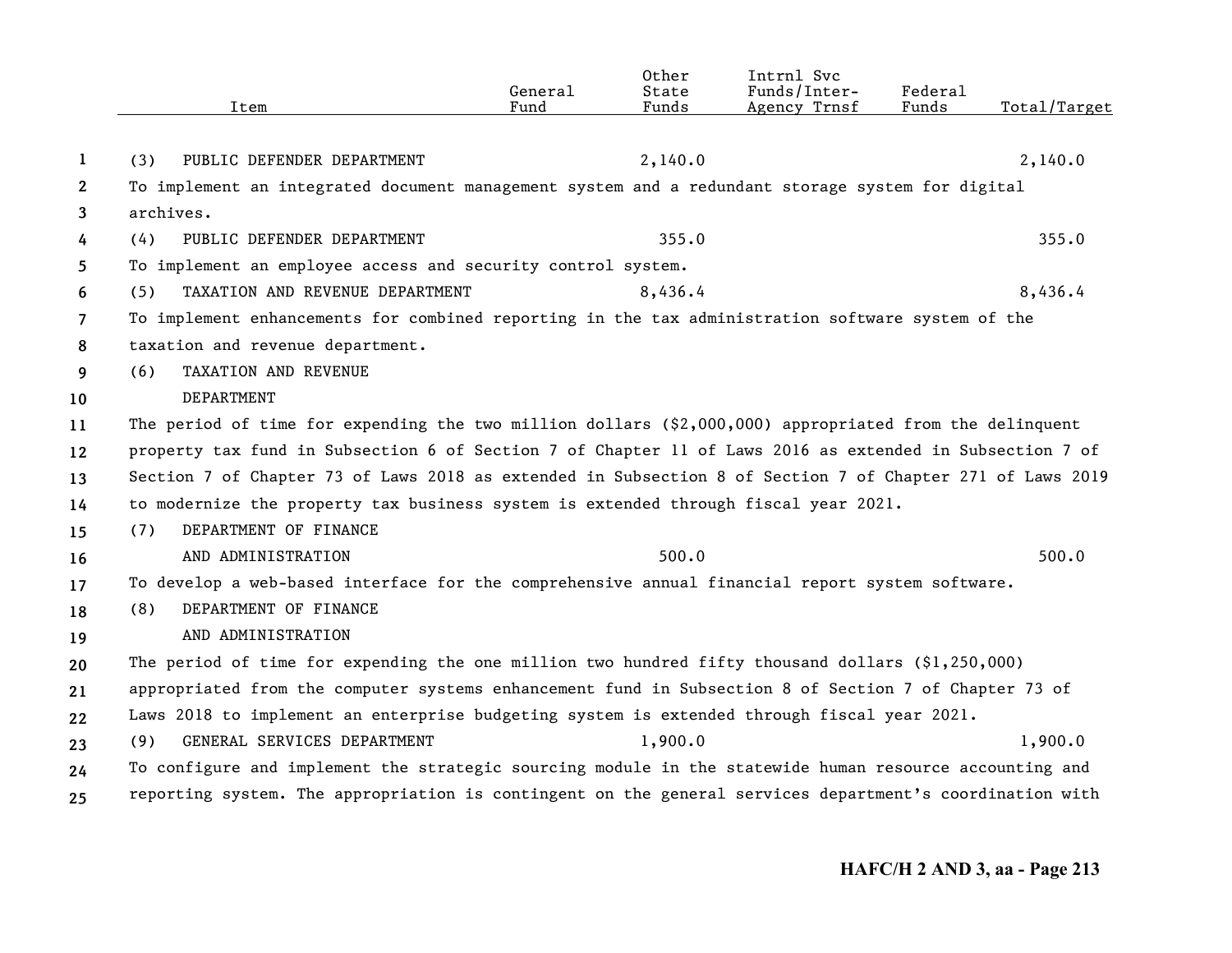|      |                      | Other | $ -$<br>Svc<br>Intrnl |                     |                   |
|------|----------------------|-------|-----------------------|---------------------|-------------------|
|      | General              | State | Funds/Inter-          | Federa <sub>1</sub> |                   |
| ⊥tem | $\mathbf{r}$<br>Fund | Funds | Trnsf<br>Agency       | Funds               | Total,<br>/Target |

| 1  | the department of information technology to ensure configuration meets the general services department's  |         |         |  |  |  |
|----|-----------------------------------------------------------------------------------------------------------|---------|---------|--|--|--|
| 2  | business requirements.                                                                                    |         |         |  |  |  |
| 3  | (10) SECRETARY OF STATE                                                                                   | 1,000.0 | 1,000.0 |  |  |  |
| 4  | For the initiation and planning phase to implement a commercial off-the-shelf business filing software    |         |         |  |  |  |
| 5  | solution.                                                                                                 |         |         |  |  |  |
| 6  | (11) SECRETARY OF STATE                                                                                   |         |         |  |  |  |
| 7  | The period of time for expending the nine hundred eighty-five thousand dollars (\$985,000) appropriated   |         |         |  |  |  |
| 8  | from the computer systems enhancement fund in Subsection 14 of Section 7 of Chapter 73 of Laws 2018 to    |         |         |  |  |  |
| 9  | purchase and implement a campaign finance information system is extended through fiscal year 2021.        |         |         |  |  |  |
| 10 | (12) PERSONNEL BOARD                                                                                      | 2,500.0 | 2,500.0 |  |  |  |
| 11 | To implement additional functionality in the human capital management module in the statewide human       |         |         |  |  |  |
| 12 | resource accounting and reporting system. The appropriation is contingent on the personnel board's        |         |         |  |  |  |
| 13 | coordination with the department of information technology to ensure configuration meets the personnel    |         |         |  |  |  |
| 14 | board's business requirements and providing the department of information technology, the department of   |         |         |  |  |  |
| 15 | finance and administration and the legislative finance committee quarterly project status reports,        |         |         |  |  |  |
| 16 | including an estimated completion date, estimated total costs and expected deliverables.                  |         |         |  |  |  |
| 17 | (13) TOURISM DEPARTMENT                                                                                   | 582.9   | 582.9   |  |  |  |
| 18 | To purchase and install interactive technology at four statewide visitor information centers.             |         |         |  |  |  |
| 19 | (14) REGULATION AND LICENSING                                                                             |         |         |  |  |  |
| 20 | DEPARTMENT                                                                                                | 3,250.0 | 3,250.0 |  |  |  |
| 21 | To continue the modernization of the regulation and licensing permitting and inspection software. Two     |         |         |  |  |  |
| 22 | million dollars (\$2,000,000) of the other state funds appropriation is from fund balances. The           |         |         |  |  |  |
| 23 | appropriation is contingent on the regulation and licensing department's successful implementation of the |         |         |  |  |  |
| 24 | pilot for manufactured housing division and the estimated completion date, estimated total costs and      |         |         |  |  |  |
| 25 | expected deliverables for phase two implementation of construction industries division and providing      |         |         |  |  |  |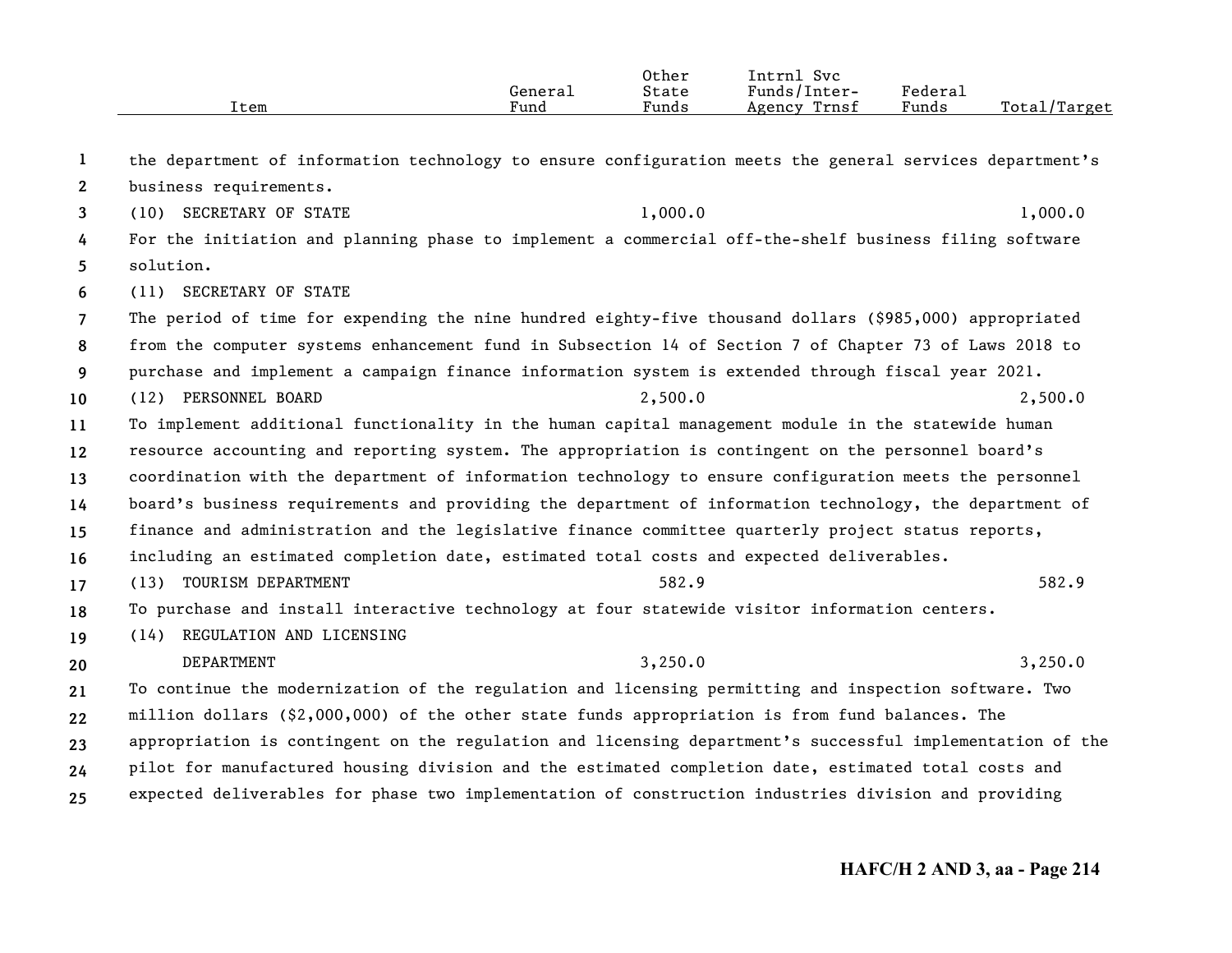|                   | Item                                                                                                      | General<br>Fund | Other<br>State<br>Funds | Intrnl Svc<br>Funds/Inter-<br>Agency Trnsf | Federal<br>Funds | Total/Target |
|-------------------|-----------------------------------------------------------------------------------------------------------|-----------------|-------------------------|--------------------------------------------|------------------|--------------|
| 1                 | quarterly project status reports to the department of information technology, the department of finance   |                 |                         |                                            |                  |              |
| $\mathbf{2}$      | and administration and the legislative finance committee.                                                 |                 |                         |                                            |                  |              |
| 3                 | (15) GAMING CONTROL BOARD                                                                                 |                 | 2,500.0                 |                                            |                  | 2,500.0      |
| 4                 | To purchase and implement a gaming central monitoring system.                                             |                 |                         |                                            |                  |              |
| 5                 | (16) CULTURAL AFFAIRS DEPARTMENT                                                                          |                 | 100.0                   |                                            |                  | 100.0        |
| 6                 | To upgrade the cultural resources information system to include online payments, improve security and to  |                 |                         |                                            |                  |              |
| $\overline{7}$    | meet payment card industry compliance. The other state funds appropriation is from fund balances.         |                 |                         |                                            |                  |              |
| 8                 | (17) CULTURAL AFFAIRS DEPARTMENT                                                                          |                 |                         |                                            |                  |              |
| 9                 | The period of time for expending the three hundred fifty thousand dollars (\$350,000) appropriated from   |                 |                         |                                            |                  |              |
| 10                | the computer systems enhancement fund in Subsection 17 of Section 7 of Chapter 73 of Laws 2018 to         |                 |                         |                                            |                  |              |
| 11                | purchase and implement a commercial off-the-shelf ticketing and admission system is extended through      |                 |                         |                                            |                  |              |
| $12 \overline{ }$ | fiscal year 2021.                                                                                         |                 |                         |                                            |                  |              |
| 13                | (18) COMMISSIONER OF PUBLIC LANDS                                                                         |                 | 1,450.0                 |                                            |                  | 1,450.0      |
| 14                | To purchase and install hardware and software for satellite imagery analytics. The other state funds      |                 |                         |                                            |                  |              |
| 15                | appropriation is from the state lands maintenance fund.                                                   |                 |                         |                                            |                  |              |
| 16                | (19) COMMISSIONER OF PUBLIC LANDS                                                                         |                 |                         |                                            |                  |              |
| 17                | The period of time for expending the five million dollars (\$5,000,000) appropriated from the state lands |                 |                         |                                            |                  |              |
| 18                | maintenance fund in Subsection 19 of Section 7 of Chapter 73 of Laws 2018 to continue the replacement of  |                 |                         |                                            |                  |              |
| 19                | the oil and natural gas administration revenue database royalty administration functionality is extended  |                 |                         |                                            |                  |              |
| 20                | through fiscal year 2021.                                                                                 |                 |                         |                                            |                  |              |
| 21                | (20) COMMISSIONER OF PUBLIC LANDS                                                                         |                 | 1,850.0                 |                                            |                  | 1,850.0      |
| 22                | To continue the replacement of the oil and natural gas administration revenue database royalty            |                 |                         |                                            |                  |              |
| 23                | administration functionality. The other state funds appropriation is from the state lands maintenance     |                 |                         |                                            |                  |              |
| 24                | fund.                                                                                                     |                 |                         |                                            |                  |              |
|                   |                                                                                                           |                 |                         |                                            |                  |              |

**25** (21) AGING AND LONG-TERM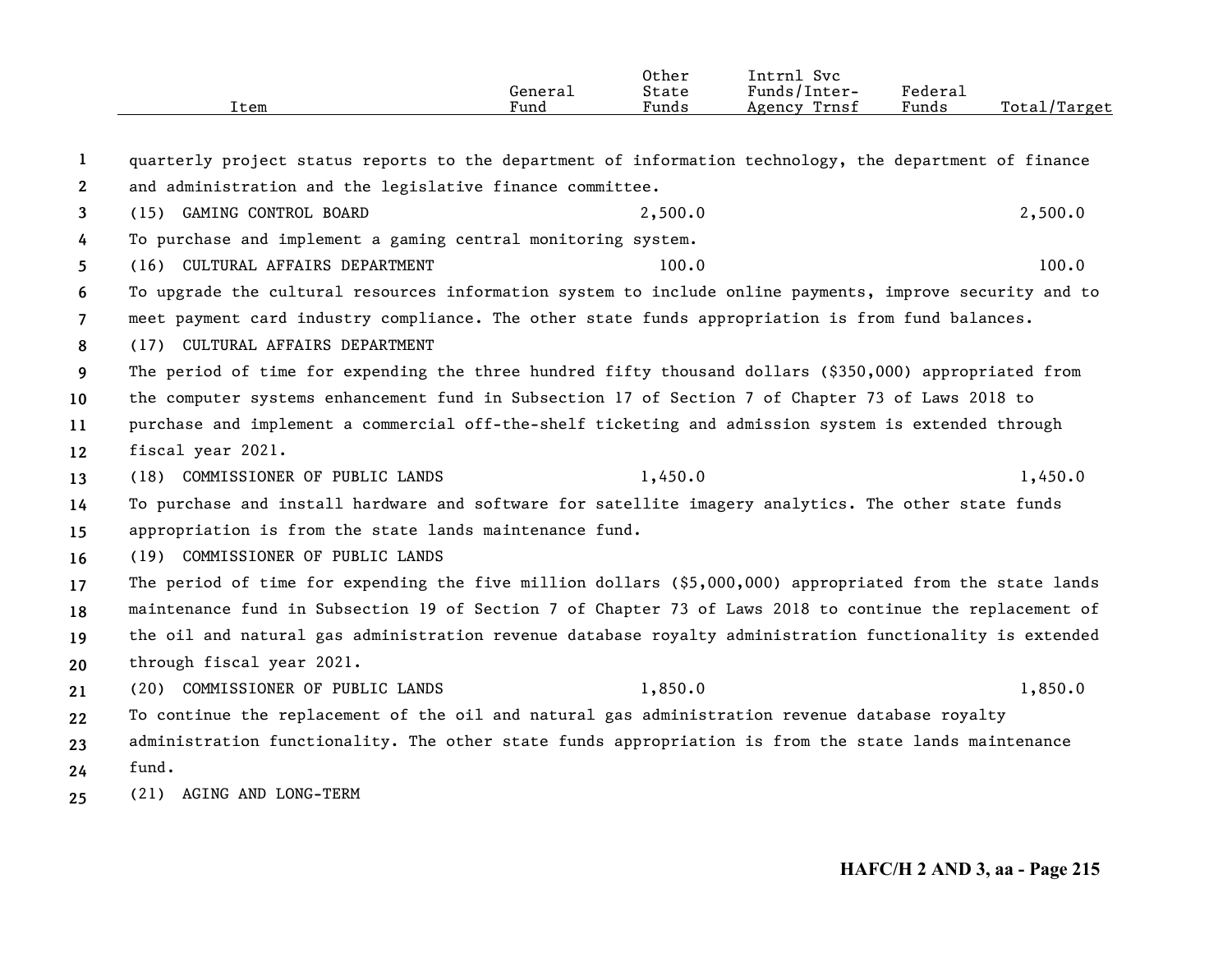|                       | Item                                                                                                      | General<br>Fund | Other<br>State<br>Funds | Intrnl Svc<br>Funds/Inter-<br>Agency Trnsf | Federal<br>Funds | Total/Target |  |
|-----------------------|-----------------------------------------------------------------------------------------------------------|-----------------|-------------------------|--------------------------------------------|------------------|--------------|--|
| 1                     | SERVICES DEPARTMENT                                                                                       |                 | 280.3                   |                                            | 2,291.6          | 2,571.9      |  |
| $\mathbf{2}^{\prime}$ | To consolidate and modernize information technology systems for integration with the human services       |                 |                         |                                            |                  |              |  |
| 3                     | department's medicaid management information system replacement project.                                  |                 |                         |                                            |                  |              |  |
| 4                     | (22) HUMAN SERVICES DEPARTMENT                                                                            |                 | 2,832.5                 |                                            | 5,498.4          | 8,330.9      |  |
| 5                     | To continue to enhance or replace the current child support enforcement system.                           |                 |                         |                                            |                  |              |  |
| 6                     | (23) HUMAN SERVICES DEPARTMENT                                                                            |                 | 4, 104.1                |                                            | 36, 146.3        | 40,250.4     |  |
| $\overline{7}$        | To continue the implementation phase of the medicaid management information system replacement project.   |                 |                         |                                            |                  |              |  |
| 8                     | (24) HUMAN SERVICES DEPARTMENT                                                                            |                 |                         |                                            |                  |              |  |
| 9                     | The period of time for expending the five million dollars (\$5,000,000) appropriated from the computer    |                 |                         |                                            |                  |              |  |
| 10                    | systems enhancement fund in Subsection 9 of Section 7 of Chapter 135 of Laws 2017 as extended in          |                 |                         |                                            |                  |              |  |
| 11                    | Subsection 19 of Section 7 of Chapter 271 of Laws 2019 for replacement of the medicaid management         |                 |                         |                                            |                  |              |  |
| 12                    | information system is extended through fiscal year 2021.                                                  |                 |                         |                                            |                  |              |  |
| 13                    | (25) HUMAN SERVICES DEPARTMENT                                                                            |                 |                         |                                            |                  |              |  |
| 14                    | The period of time for expending the three million four hundred thousand dollars $(93,400,000)$           |                 |                         |                                            |                  |              |  |
| 15                    | appropriated from other state funds in Subsection 19 of Section 7 of Chapter 101 of Laws 2015 as extended |                 |                         |                                            |                  |              |  |
| 16                    | in Subsection 8 of Section 7 of Chapter 135 of Laws 2017 as extended in Subsection 20 of Section 7 of     |                 |                         |                                            |                  |              |  |
| 17                    | Chapter 271 of Laws 2019 for the planning phase to enhance or replace the current child support           |                 |                         |                                            |                  |              |  |
| 18                    | enforcement system is extended through fiscal year 2021. The other state funds appropriation is from fund |                 |                         |                                            |                  |              |  |
| 19                    | balances.                                                                                                 |                 |                         |                                            |                  |              |  |
| 20                    | (26) HUMAN SERVICES DEPARTMENT                                                                            |                 |                         |                                            |                  |              |  |
| 21                    | The period of time for expending the six million eight hundred one thousand nine hundred dollars          |                 |                         |                                            |                  |              |  |
| 22                    | (\$6,801,900) appropriated from the computer systems enhancement fund in Subsection 21 of Section 7 of    |                 |                         |                                            |                  |              |  |
| 23                    | Chapter 73 of Laws 2018 to continue the implementation of the medicaid management information system      |                 |                         |                                            |                  |              |  |
| 24                    | replacement project is extended through fiscal year 2021.                                                 |                 |                         |                                            |                  |              |  |
| 25                    | (27) DEPARTMENT OF HEALTH                                                                                 |                 | 900.0                   |                                            |                  | 900.0        |  |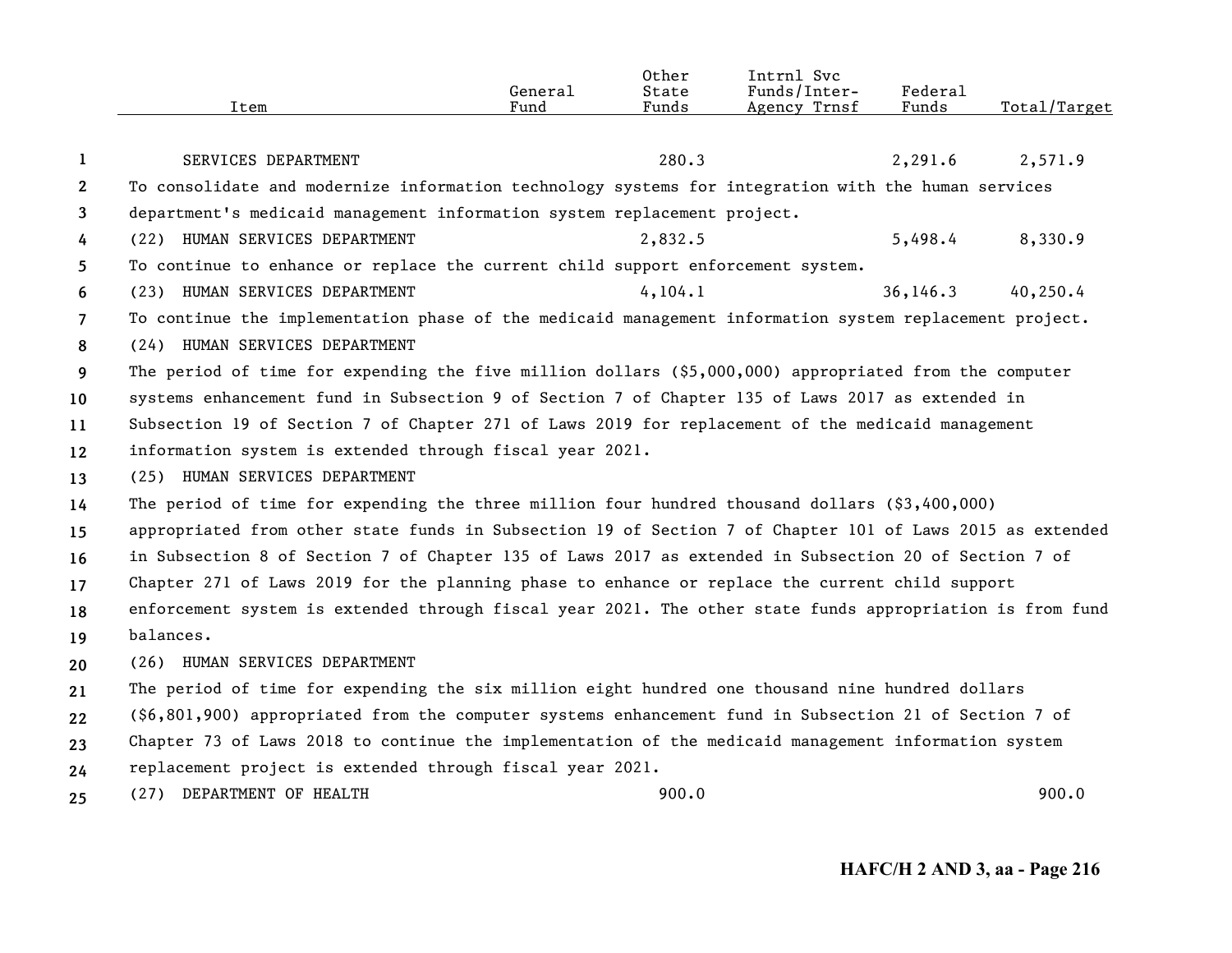| Federa <sub>1</sub><br>Funds/<br>State<br>Inter-<br>General<br>Funds<br>Funds<br>Total<br>$\mathbf{r}$<br>Trnsf<br>$\sqrt{m}$<br>Item<br>Fund |  | Other | <b>Tntrn</b><br>Svc |       |
|-----------------------------------------------------------------------------------------------------------------------------------------------|--|-------|---------------------|-------|
|                                                                                                                                               |  |       |                     |       |
|                                                                                                                                               |  |       | Agency              | ırget |

- **1**To continue the implementation of a database for healthcare cost data.
- **2**(28) DEPARTMENT OF HEALTH 3,500.0 3,500.0 3,500.0

**3**To continue the implementation of an enterprise electronic health records system.

**4**(29) DEPARTMENT OF HEALTH

**5**The period of time for expending the twenty thousand dollars (\$20,000) appropriated from the computer

- **6**systems enhancement fund in Subsection 25 of Section 7 of Chapter 73 of Laws 2018 to purchase and
- **7**implement a commercial off-the-shelf incident management system is extended through fiscal year 2021.
- **8**(30) DEPARTMENT OF HEALTH

**9**The period of time for expending the twenty thousand dollars (\$20,000) appropriated from the computer

**10**systems enhancement fund in Subsection 22 of Section 7 of Chapter 73 of Laws 2018 to upgrade the

**11**children's medical services medicaid provider enrollment system to integrate with the human services

- **1213**department's medicaid management information system replacement project is extended through fiscal year 2021.
- **14**(31) DEPARTMENT OF HEALTH

**15**The period of time for expending the thirty-five thousand dollars (\$35,000) appropriated from the

**16**computer systems enhancement fund in Subsection 23 of Section 7 of Chapter 73 of Laws 2018 to purchase

**17**hardware and software to implement a facilities licensing system is extended through fiscal year 2021.

**18**(32) DEPARTMENT OF HEALTH

**192021**The period of time for expending the twenty-five thousand dollars (\$25,000) appropriated from the computer systems enhancement fund in Subsection 24 of Section 7 of Chapter 73 of Laws 2018 to integrate the families first medicaid eligibility system with the human services department's medicaid management

- **22**information system replacement project is extended through fiscal year 2021.
- **23**(33) DEPARTMENT OF HEALTH
- **2425**The period of time for expending the two million four hundred thousand dollars (\$2,400,000) appropriated from the computer systems enhancement fund in Subsection 10 of Section 7 of Chapter 135 of Laws 2017 as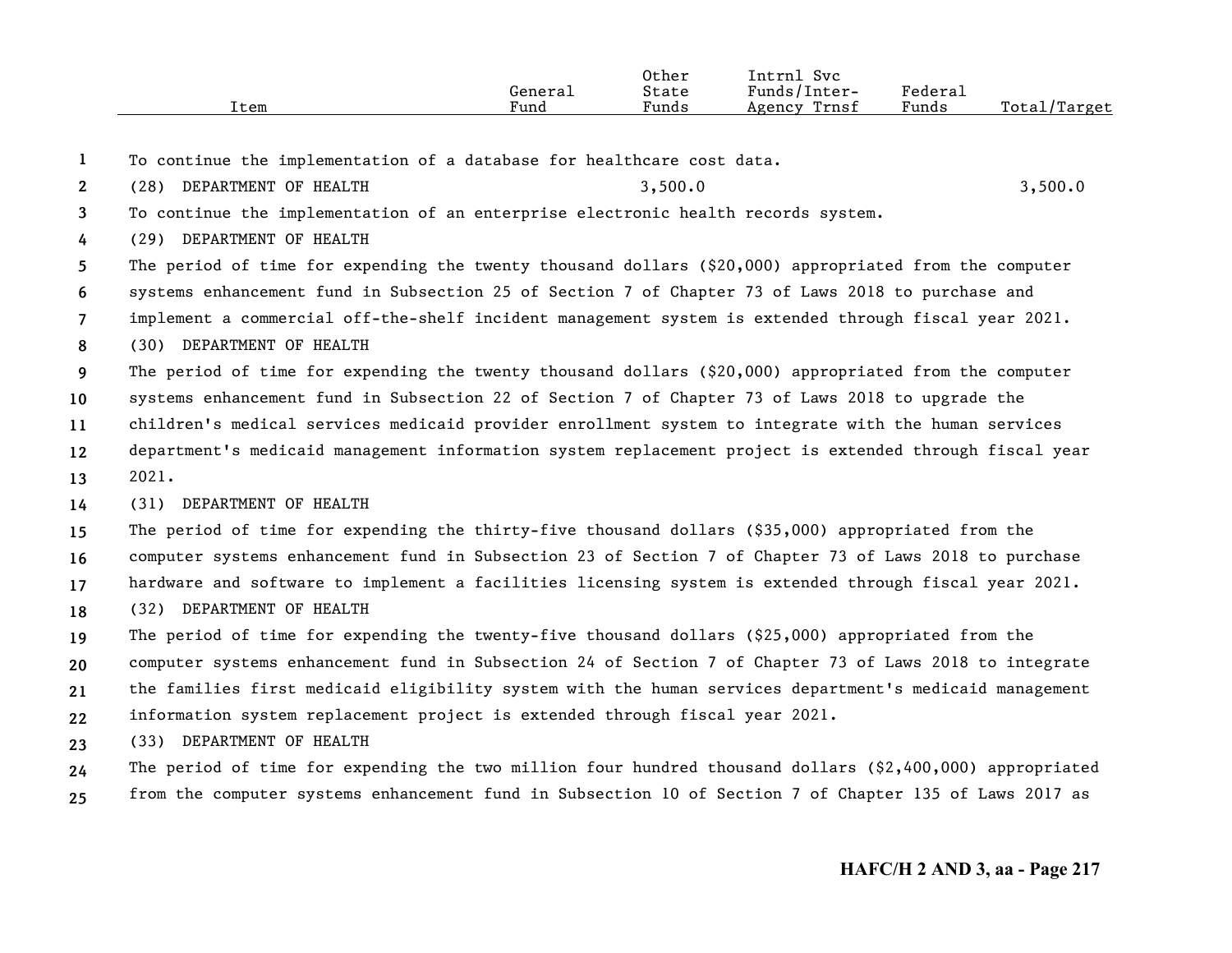| Item | General<br>Fund | Other<br>State<br>Funds | Intrnl<br>Svc<br>Funds/Inter-<br>Trnsf<br>Agency | Federal<br>Funds | Total/Target |
|------|-----------------|-------------------------|--------------------------------------------------|------------------|--------------|
|      |                 |                         |                                                  |                  |              |

| -1             | extended in Subsection 25 of Section 7 of Chapter 271 of Laws 2019 to continue the implementation of the  |         |          |          |
|----------------|-----------------------------------------------------------------------------------------------------------|---------|----------|----------|
| $\mathbf{2}$   | developmental disabilities client management support system is extended through fiscal year 2021.         |         |          |          |
| 3              | (34) DEPARTMENT OF HEALTH                                                                                 |         |          |          |
| 4              | The period of time for expending the two million seven hundred fifty thousand dollars $(2,750,000)$       |         |          |          |
| 5              | appropriated from the computer systems enhancement fund in Subsection 26 of Section 7 of Chapter 73 of    |         |          |          |
| 6              | Laws 2018 to purchase and implement an integrated document management system and upgrade the vital        |         |          |          |
| $\overline{7}$ | records database is extended through fiscal year 2021.                                                    |         |          |          |
| 8              | (35) DEPARTMENT OF ENVIRONMENT                                                                            | 1,581.0 |          | 1,581.0  |
| 9              | To implement an enterprise environmental information system for the department of environment programs.   |         |          |          |
| 10             | (36) CHILDREN, YOUTH AND                                                                                  |         |          |          |
| 11             | FAMILIES DEPARTMENT                                                                                       |         |          |          |
| 12             | The balance of the computer systems enhancement fund appropriation in Subsection 28 of Section 7 of       |         |          |          |
| 13             | Chapter 271 of Laws 2019 to continue planning the modernization of the comprehensive child welfare        |         |          |          |
| 14             | information system shall not be expended for the original purpose but is appropriated for planning and    |         |          |          |
| 15             | implementation of the comprehensive child welfare information system.                                     |         |          |          |
| 16             | (37) CHILDREN, YOUTH AND FAMILIES DEPARTMENT                                                              | 7,000.0 | 10,900.0 | 17,900.0 |
| 17             | To continue the modernization of the comprehensive child welfare information system. The appropriation is |         |          |          |
| 18             | contingent on the children, youth and families department's successful implementation of the pilot and    |         |          |          |
| 19             | federal approval.                                                                                         |         |          |          |
| 20             | (38) CHILDREN, YOUTH AND                                                                                  |         |          |          |
| 21             | FAMILIES DEPARTMENT                                                                                       |         |          |          |
| 22             | The period of time for expending the five hundred thousand dollars (\$500,000) appropriated from the      |         |          |          |
| 23             | computer systems enhancement fund in Subsection 27 of Section 7 of Chapter 73 of Laws 2018 to plan the    |         |          |          |
| 24             | modernization of the comprehensive child welfare information system is extended through fiscal year 2021. |         |          |          |
| 25             | (39) CORRECTIONS DEPARTMENT                                                                               | 750.0   |          | 750.0    |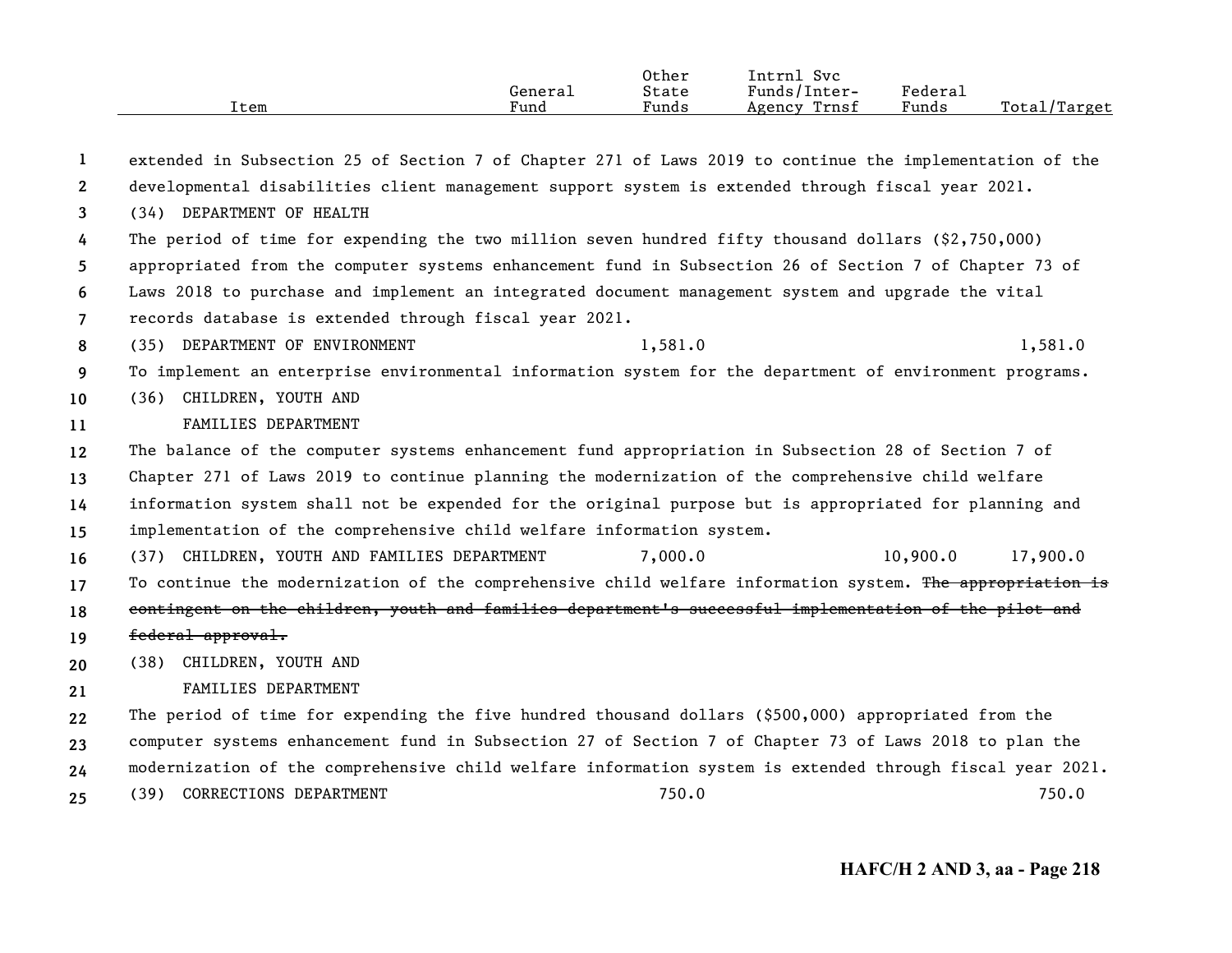| Item | General<br>Fund | Other<br>State<br>Funds | Svc<br>Intrnl<br>Funds/Inter-<br>Trnsf<br>Agency | ${}_{\rm \tiny \text{Federal}}$<br>Funds | Total/Target |
|------|-----------------|-------------------------|--------------------------------------------------|------------------------------------------|--------------|
|      |                 |                         |                                                  |                                          |              |

| 1  | For the initiation and planning phase to implement an electronic health records system with a commercial   |         |       |         |
|----|------------------------------------------------------------------------------------------------------------|---------|-------|---------|
| 2  | off-the-shelf solution.                                                                                    |         |       |         |
| 3  | (40) CORRECTIONS DEPARTMENT                                                                                |         |       |         |
| 4  | The period of time for expending the two million two hundred ninety thousand dollars $(2,290,000)$         |         |       |         |
| 5. | appropriated from the computer systems enhancement fund in Subsection 29 of Section 7 of Chapter 73 of     |         |       |         |
| 6  | Laws 2018 to continue the implementation of the commercial off-the-shelf offender management system is     |         |       |         |
| 7  | extended through fiscal year 2021.                                                                         |         |       |         |
| 8  | (41) DEPARTMENT OF PUBLIC SAFETY                                                                           | 3,000.0 |       | 3,000.0 |
| 9  | To upgrade the computer-aided dispatch system.                                                             |         |       |         |
| 10 | (42) DEPARTMENT OF PUBLIC SAFETY                                                                           |         |       |         |
| 11 | The period of time for expending the one million five hundred thousand dollars $(§1,500,000)$ appropriated |         |       |         |
| 12 | from the computer systems enhancement fund in Subsection 32 of Section 7 of Chapter 73 of Laws 2018 to     |         |       |         |
| 13 | implement a commercial off-the-shelf records management system is extended through fiscal year 2021.       |         |       |         |
| 14 | (43) DEPARTMENT OF PUBLIC SAFETY                                                                           | 5,465.0 |       | 5,465.0 |
| 15 | To continue the implementation of a commercial off-the-shelf records management system.                    |         |       |         |
| 16 | (44) HOMELAND SECURITY AND                                                                                 |         |       |         |
| 17 | EMERGENCY MANAGEMENT                                                                                       | 200.0   | 200.0 | 400.0   |
| 18 | To implement a web-based emergency management system.                                                      |         |       |         |
| 19 | (45) PUBLIC EDUCATION DEPARTMENT                                                                           | 254.3   |       | 254.3   |
| 20 | To develop and implement an integrated data exchange system for educator preparation programs. The other   |         |       |         |
| 21 | state funds appropriation is from the public education reform fund.                                        |         |       |         |
| 22 | (46) PUBLIC EDUCATION DEPARTMENT                                                                           | 1,558.4 |       | 1,558.4 |
| 23 | To develop and implement a consolidated grant management system for local education agencies and tribal    |         |       |         |
| 24 | partners to manage federal and state grants. The other state funds appropriation is from the public        |         |       |         |
| 25 | education reform fund.                                                                                     |         |       |         |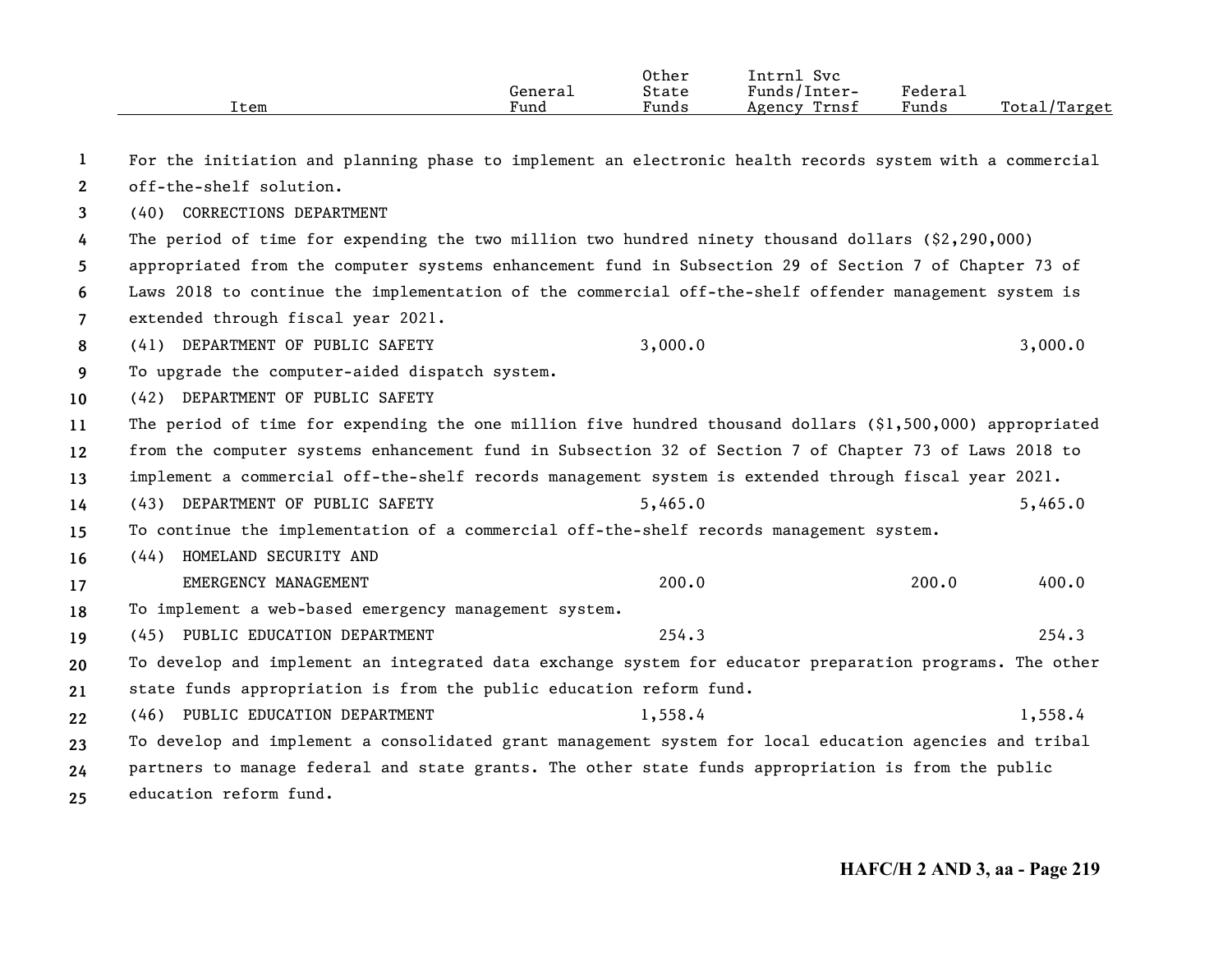|                       | Item                                                                                                     | General<br>Fund | Other<br>State<br>Funds | Intrnl Svc<br>Funds/Inter-<br>Agency Trnsf | Federal<br>Funds | Total/Target |
|-----------------------|----------------------------------------------------------------------------------------------------------|-----------------|-------------------------|--------------------------------------------|------------------|--------------|
| $\mathbf{1}$          | (47) PUBLIC EDUCATION DEPARTMENT                                                                         |                 | 1,144.6                 |                                            |                  | 1,144.6      |
| $\mathbf{2}^{\prime}$ | To implement a statewide real-time data management system. The other state funds appropriation is from   |                 |                         |                                            |                  |              |
| 3                     | the public education reform fund.                                                                        |                 |                         |                                            |                  |              |
| 4                     | (48) HIGHER EDUCATION DEPARTMENT                                                                         |                 | 274.0                   |                                            |                  | 274.0        |
| 5                     | For the initiation and planning phase for a longitudinal data system.                                    |                 |                         |                                            |                  |              |
| 6                     | TOTAL INFORMATION TECHNOLOGY APPROPRIATIONS                                                              |                 | 60,021.1                |                                            | 55,036.3         | 115,057.4    |
| $\overline{7}$        | Section 8. COMPENSATION APPROPRIATIONS.--                                                                |                 |                         |                                            |                  |              |
| 8                     | A. Sixty-three million eighty-five thousand one hundred dollars (\$63,085,100) is                        |                 |                         |                                            |                  |              |
| 9                     | appropriated from the general fund to the department of finance and administration for expenditure in    |                 |                         |                                            |                  |              |
| 10                    | fiscal year 2021 to provide salary increases to employees in budgeted positions who have completed their |                 |                         |                                            |                  |              |
| 11                    | probationary period subject to satisfactory job performance. Police officers of the department of public |                 |                         |                                            |                  |              |
| 12                    | safety shall be exempt from the requirement to complete their probationary period. The salary increases  |                 |                         |                                            |                  |              |
| 13                    | shall be effective the first full pay period after July 1, 2020 and distributed as follows:              |                 |                         |                                            |                  |              |
| 14                    | (1) five hundred twenty-three thousand five hundred dollars (\$523,500) to provide                       |                 |                         |                                            |                  |              |
| 15                    | permanent legislative employees, including permanent employees of the legislative council service,       |                 |                         |                                            |                  |              |
| 16                    | legislative finance committee, legislative education study committee, legislative building services, the |                 |                         |                                            |                  |              |
| 17                    | house and senate, house and senate chief clerks' offices and house and senate leadership with an average |                 |                         |                                            |                  |              |
| 18                    | salary increase of four percent;                                                                         |                 |                         |                                            |                  |              |
| 19                    | (2) seven million eight hundred thirty-one thousand nine hundred dollars (\$7,831,900)                   |                 |                         |                                            |                  |              |
| 20                    | to provide all judicial permanent employees excluding judges, all district attorney permanent employees, |                 |                         |                                            |                  |              |
| 21                    | all public defender department permanent employees, judicial child support hearing officers and judicial |                 |                         |                                            |                  |              |
| 22                    | special commissioners with an average salary increase of four percent;                                   |                 |                         |                                            |                  |              |
| 23                    | (3) one million one hundred seventy-nine thousand three hundred dollars (\$1,179,300),                   |                 |                         |                                            |                  |              |
| 24                    | in combination with appropriations in Subsection B of Section 4 of this Act, to provide judges and       |                 |                         |                                            |                  |              |
| 25                    | magistrates a salary increase of seven percent;                                                          |                 |                         |                                            |                  |              |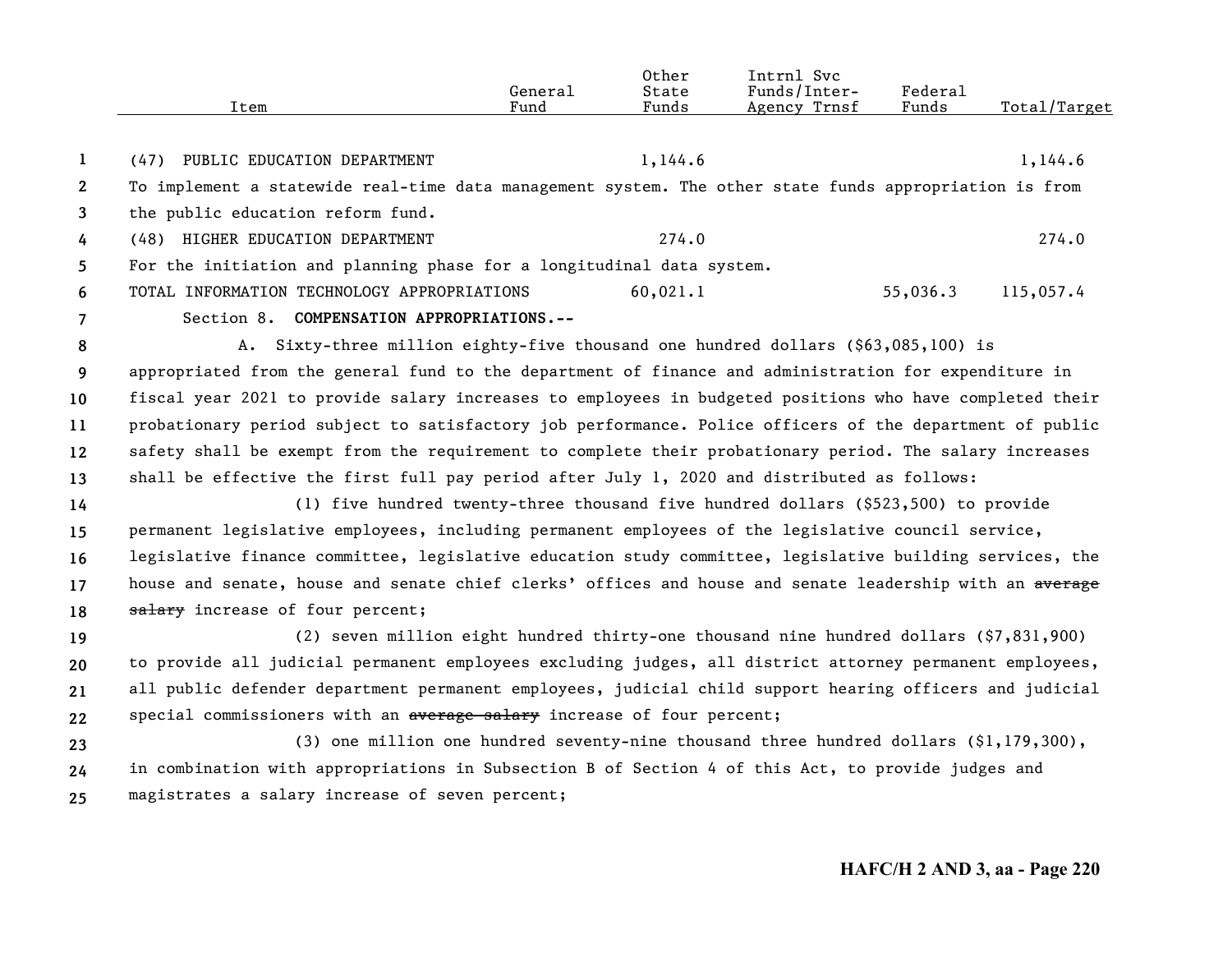|      |         | Other | Svc<br>Intrnl   |         |                   |
|------|---------|-------|-----------------|---------|-------------------|
|      | General | State | Funds/Inter-    | Federau |                   |
| ⊥tem | Fund    | Funds | Trnsf<br>Agency | Funds   | Total/<br>/Target |

**1234**(4) twenty million five hundred eighteen thousand seven hundred dollars (\$20,518,700) to provide incumbents in agencies governed by the State Personnel Act, the New Mexico state police career pay system, attorney general employees, workers' compensation judges and executive exempt employees with an average salary increase of four percent;

**5678**(5) thirty-three million thirty-one thousand seven hundred dollars (\$33,031,700) to the higher education department to provide faculty and staff of two-year and four-year public postsecondary educational institutions, New Mexico military institute, New Mexico school for the blind and visually impaired and New Mexico school for the deaf with an average salary increase of four percent.

- **9 101112**B. The department of finance and administration shall distribute a sufficient amount to each agency to provide the appropriate increases for those employees whose salaries are received as a result of the general fund appropriation in the General Appropriation Act of 2020. Any unexpended or unencumbered balances remaining at the end of fiscal year 2021 shall revert to the general fund.
- **131415161718**C. For those state employees whose salaries are referenced in or received as a result of nongeneral fund appropriations in the General Appropriation Act of 2020, the department of finance and administration shall transfer from the appropriate fund to the appropriate agency the amount required for the salary increases equivalent to those provided for in this section. Such amounts are appropriated for expenditure in fiscal year 2021. Any unexpended or unencumbered balances remaining at the end of fiscal year 2021 shall revert to the appropriate fund.

**19202122232425**D. Two million seven hundred eighty-five thousand eight hundred dollars (\$2,785,800) is appropriated from the general fund to the department of finance and administration to provide incumbents in positions covered by state general member coverage plan 3 an employer-paid pension increase contingent on enactment of Senate Bill 72 or similar legislation in the second session of the fifty-fourth legislature increasing employer-paid pension contributions by one-half percent. Any unexpended or unencumbered balances remaining at the end of fiscal year 2021 shall revert to the general fund. Section 9. **SPECIAL TRANSPORTATION APPROPRIATIONS.--**The following amounts are appropriated from the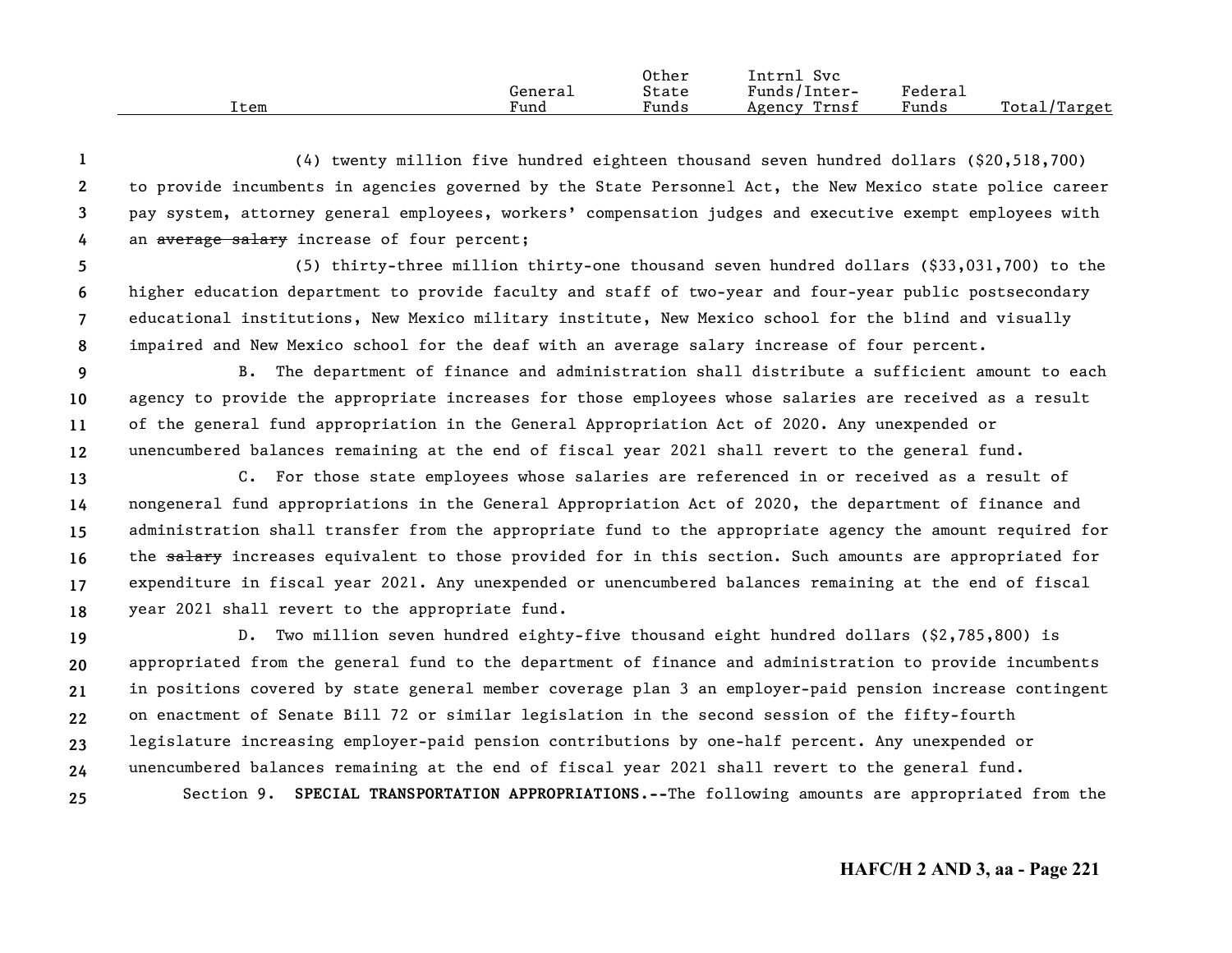|      |         | Other | Intrnl<br>Svc   |         |                    |
|------|---------|-------|-----------------|---------|--------------------|
|      | Generai | State | Funds/Inter-    | Federai |                    |
| Item | Fund    | Funds | Trnsf<br>Agency | Funds   | Total,<br>./Target |

**1234**general fund to the department of transportation for the purposes specified. Unless otherwise indicated, the appropriation may be expended in fiscal year 2020 and subsequent fiscal years. Unless otherwise indicated, any unexpended balances of the appropriations remaining at the end of a fiscal year shall not revert.

**56789 10111213141516171819202122232425**(1) DEPARTMENT OF TRANSPORTATION 180,000.0 180,000 180,000.0 For acquisition of rights of way, planning, design, construction, equipment, and statewide rest area improvements and to match federal and other state funds for projects. Appropriations made in this Section may be used for projects including: nine million five hundred thousand dollars (\$9,500,000) for interstate 10 in transportation district one; ten million five hundred thousand dollars (\$10,500,000) for interstate 25 in transportation district one; ten million five hundred thousand dollars (\$10,500,000) for U.S. highway 70 in transportation district two; one million two hundred fifty thousand dollars (\$1,250,000) for a study of U.S. highway 60/84 between Fort Sumner and Clovis in transportation district two; eight million two hundred fifty thousand dollars (\$8,250,000) for U.S. highway 60/84 between Melrose and Clovis in transportation district two; eleven million dollars (\$11,000,000) for an interchange on interstate 25 south of Bobby Foster road in transportation district three; two million three hundred thousand dollars (\$2,300,000) for New Mexico highway 45 in transportation district three; two million one hundred thousand dollars (\$2,100,000) for New Mexico highway 556 in transportation district three; sixty thousand dollars (\$60,000) for interstate 40 in transportation district three; five million five hundred thousand dollars (\$5,500,000) for interstate 25 in transportation district three; eight million dollars (\$8,000,000) for interstate 40 in transportation district four; twelve million dollars (\$12,000,000) for New Mexico highway 39 in transportation district four; eleven million three hundred fifty thousand dollars (\$11,350,000) for U.S. highway 64 in transportation district five; six million seven hundred fifty thousand dollars (\$6,750,000) for New Mexico highway 68 in transportation district five; five hundred thousand dollars (\$500,000) for interstate 40 in transportation district five; one million fifty thousand dollars (\$1,050,000) for New Mexico highway 74 in transportation district five; three hundred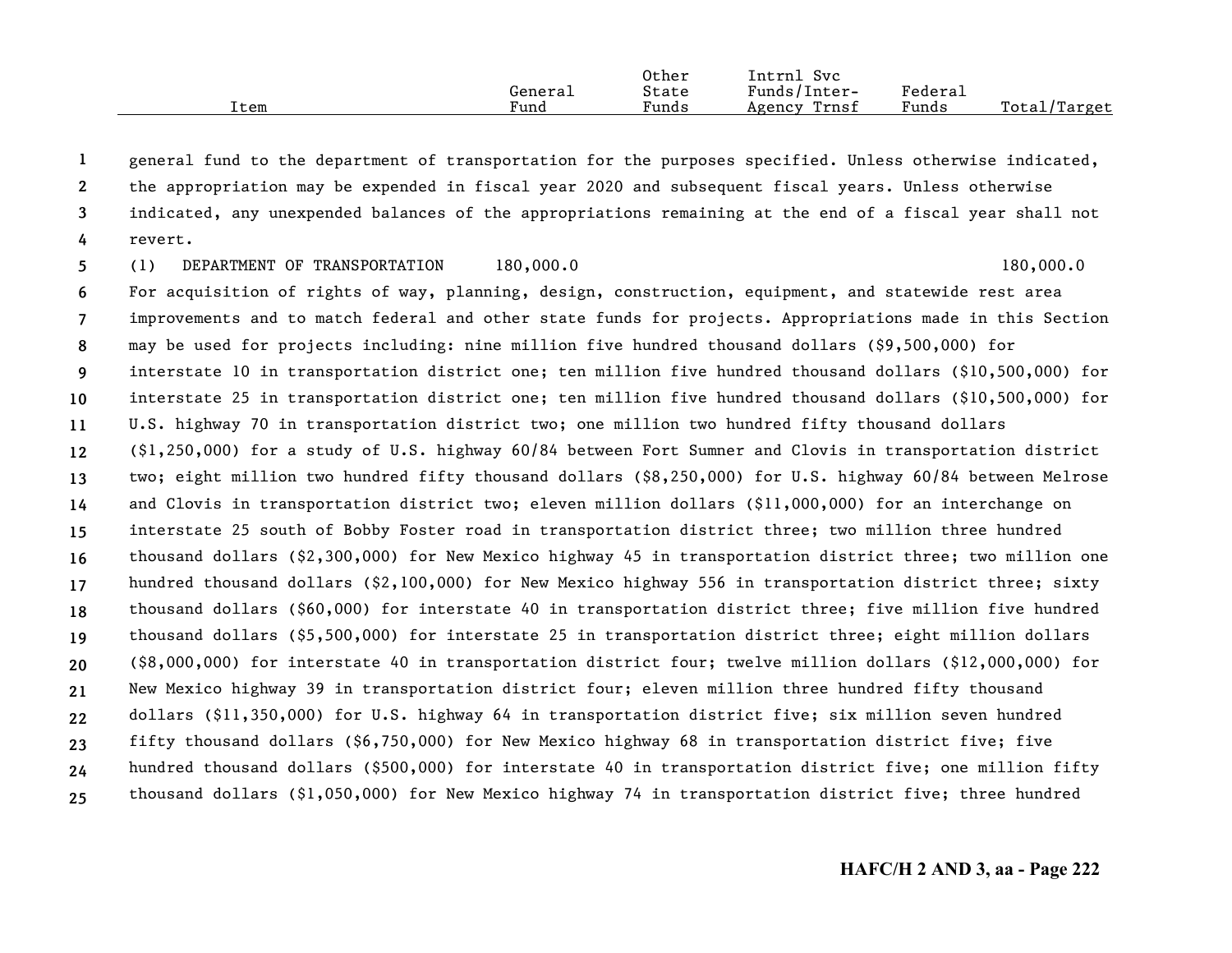|      | General | Other<br>State | Intrnl Svc<br>Funds/Inter- | Federal |              |
|------|---------|----------------|----------------------------|---------|--------------|
| Item | Fund    | Funds          | Agency Trnsf               | Funds   | Total/Target |

| 1              | fifty thousand dollars (\$350,000) for New Mexico highway 341 in transportation district five; thirteen    |  |
|----------------|------------------------------------------------------------------------------------------------------------|--|
| $\mathbf{2}$   | million five hundred thousand dollars (\$13,500,000) for interstate 40 in transportation district six; one |  |
| 3              | million five hundred thousand dollars (\$1,500,000) for exit 85 off of interstate 40 in transportation     |  |
| 4              | district six; one million dollars $(91,000,000)$ for exit 53 off of interstate 40 in transportation        |  |
| 5              | district six; two million dollars (\$2,000,000) for the intersection of New Mexico highway 118 and county  |  |
| 6              | road 19 in transportation district six; and one million dollars (\$1,000,000) for New Mexico highway 531   |  |
| $\overline{7}$ | in transportation district six. Any unexpended balance remaining from this appropriation at the end of     |  |
| 8              | fiscal year 2023 shall revert to the general fund.                                                         |  |
| 9              | TOTAL SPECIAL TRANSPORTATION                                                                               |  |
| 10             | 180,000.0<br>APPROPRIATIONS<br>180,000.0                                                                   |  |
| 11             | Section 10. FUND TRANSFERS.--The following amounts are appropriated from the general fund or other         |  |
| 12             | funds as indicated for the purposes specified. Unless otherwise indicated, the appropriation may be        |  |
| 13             | expended in fiscal years 2020 and 2021. Unless otherwise indicated, any unexpended balances of the         |  |
| 14             | appropriations remaining at the end of fiscal year 2021 shall revert to the appropriate fund.              |  |
| 15             | DEPARTMENT OF FINANCE<br>(1)                                                                               |  |
| 16             | 320,000.0<br>320,000.0<br>AND ADMINISTRATION                                                               |  |
| 17             | To the early childhood endowment fund in fiscal year 2021 contingent on enactment of House Bill 83 or      |  |
| 18             | similar legislation creating the fund in the second session of the fifty-fourth legislature.               |  |
| 19             | PUBLIC EMPLOYEES<br>(2)                                                                                    |  |
| 20             | 55,000.0<br>55,000.0<br>RETIREMENT ASSOCIATION                                                             |  |
| 21             | To the retirement reserve fund in fiscal year 2020 contingent on enactment Senate Bill 72 or similar       |  |
| 22             | legislation providing a noncompounding cost-of-living adjustment in the second session of the fifty-       |  |
| 23             | fourth legislature.                                                                                        |  |
| 24             | 2,000.0<br>2,000.0<br>CULTURAL AFFAIRS DEPARTMENT<br>(3)                                                   |  |
| 25             | To the rural libraries endowment fund in fiscal year 2020.                                                 |  |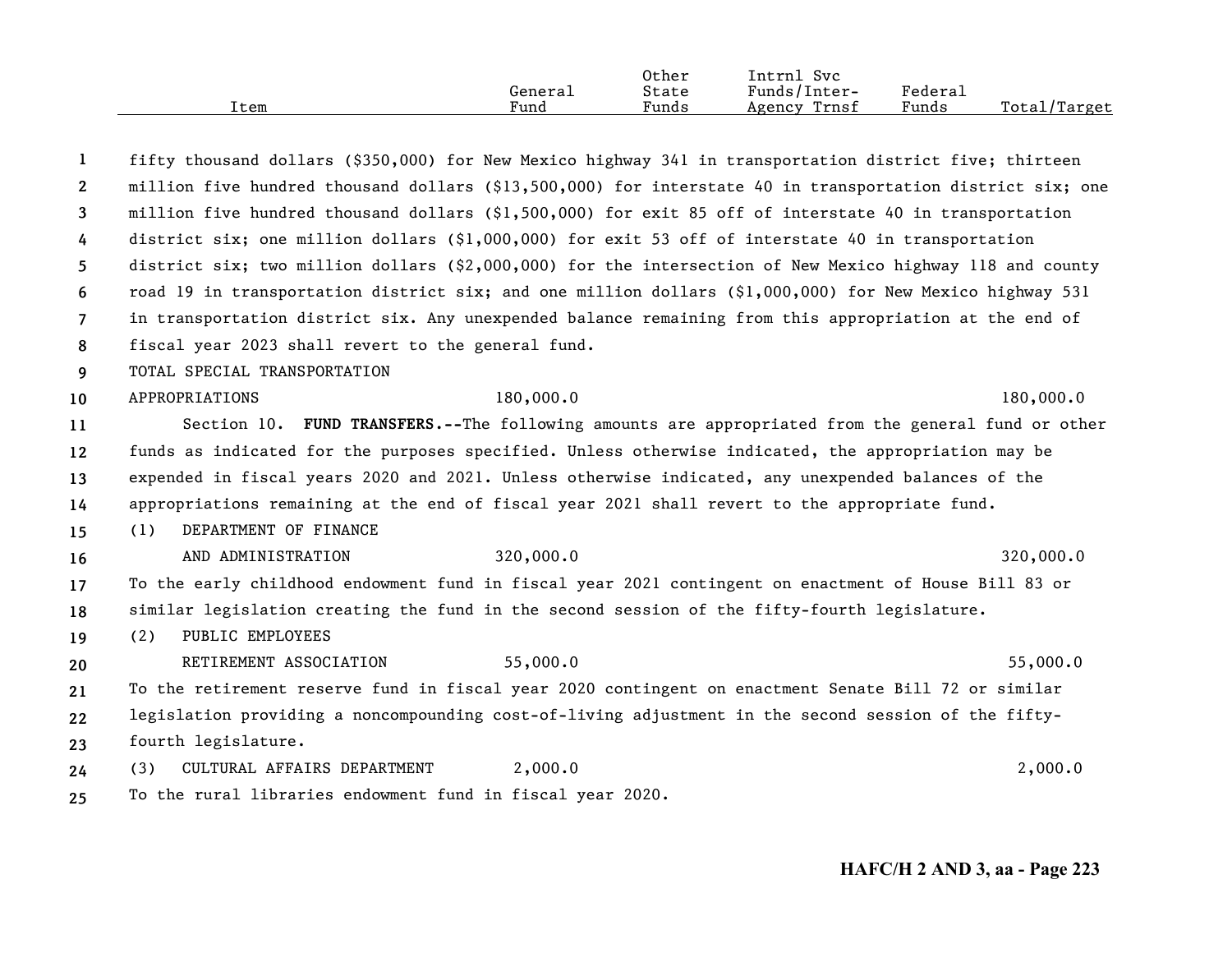|      |         | Other | Intrnl<br>Svc   |                     |                    |
|------|---------|-------|-----------------|---------------------|--------------------|
|      | General | State | Funds/Inter-    | Federa <sub>1</sub> |                    |
| Item | Fund    | Funds | Trnsf<br>Agency | Funds               | Total/<br>./Target |

**12345**TOTAL FUND TRANSFERS 377,000.0 377,000.0 Section 11. **ADDITIONAL FISCAL YEAR 2020 BUDGET ADJUSTMENT AUTHORITY.--**During fiscal year 2020, subject to review and approval by the department of finance and administration, pursuant to Sections 6-3- 23 through 6-3-25 NMSA 1978, in addition to the budget adjustment authority in the General Appropriation Act of 2019:

**6789 10111213**A. the first judicial district court may request budget increases up to one hundred eight thousand dollars (\$108,000) from internal service funds/interagency transfers to provide treatment services to clients enrolled in the Santa Fe magistrate driving-while-intoxicated court, may request budget increases up to twenty thousand dollars (\$20,000) from internal service funds/interagency transfers to provide drug and alcohol testing services to clients enrolled in the Santa Fe magistrate driving-while-intoxicated court and may request budget increases up to fifteen thousand dollars (\$15,000) from internal service funds/interagency transfers to operate the court-appointed special advocates program;

**14151617**B. the fifth judicial district court may request budget increases up to seventy thousand dollars (\$70,000) from other state funds from duplication fees for operating expenses and may request budget increases up to twenty-seven thousand dollars (\$27,000) from other state funds for the family reunification drug-court program for operating expenses;

**181920**C. the seventh judicial district court may request budget increases up to seven thousand five hundred dollars (\$7,500) from internal service funds/interagency transfers from the administrative office of the courts for court-appointed special advocate operating expenses;

**212223**D. the eleventh judicial district and magistrate courts may request budget increases up to one hundred twenty-five thousand dollars (\$125,000) from other state funds for mediation salary and benefits, contractual services and other operating expenses;

**2425**E. the thirteenth judicial district court may request budget increases up to eighteen thousand two hundred eighteen dollars (\$18,218) from other state funds for a court-appointed special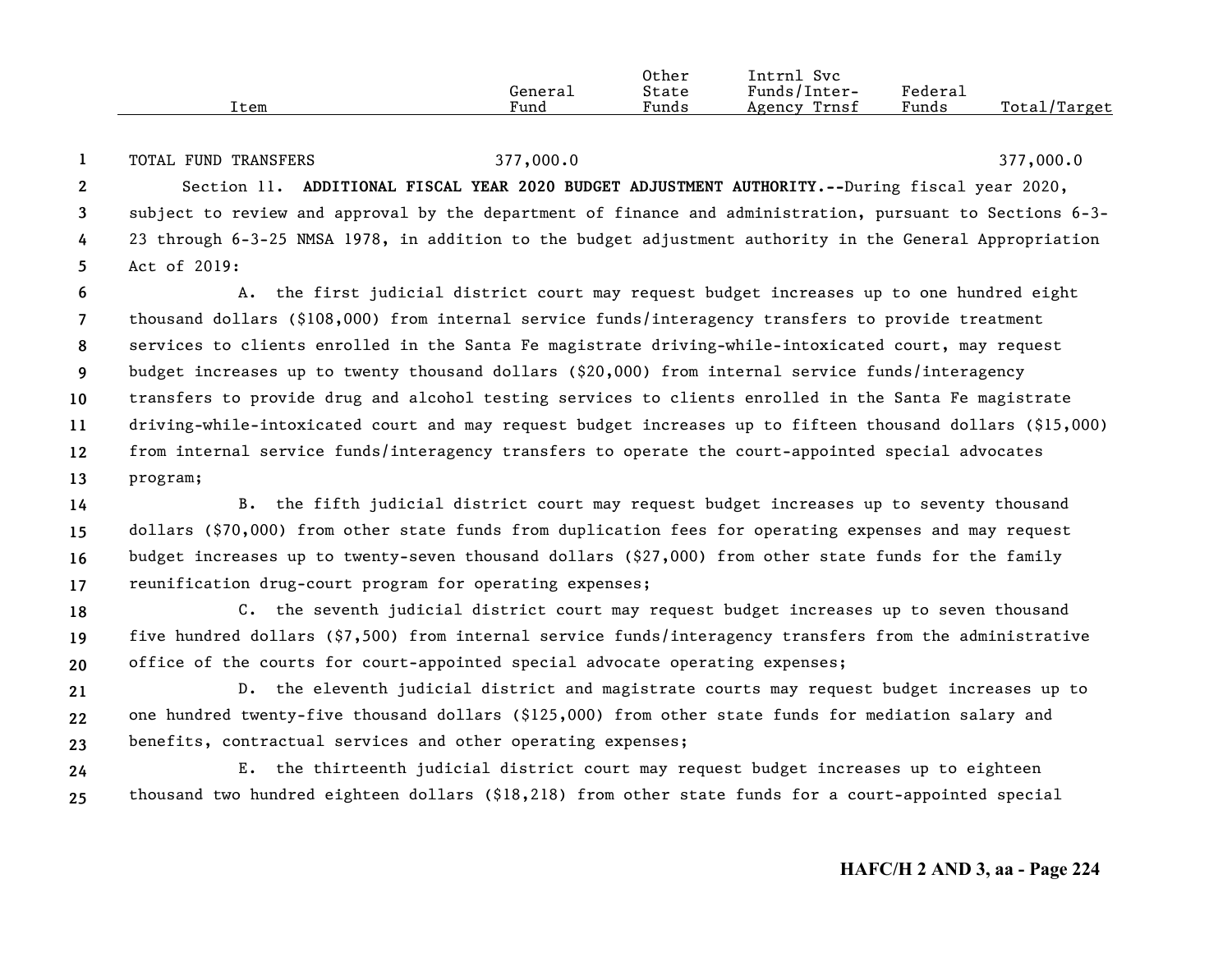|      |         | Other | Intrnl<br>Sv c  |                     |                  |
|------|---------|-------|-----------------|---------------------|------------------|
|      | General | State | Funds/Inter-    | Federa <sub>1</sub> |                  |
| ⊥tem | Fund    | Funds | Trnsf<br>Agency | Funds               | Total<br>'Target |

**12345**advocate, may request budget increases up to two hundred thirty-four thousand dollars (\$234,000) from other state funds for drug-court funding, may request budget increases of fifty thousand dollars (\$50,000) from other state funds to provide for a case manager for adult drug-courts and may request budget increases up to seventy-five thousand dollars (\$75,000) from other state funds to provide case management services to inmates;

**678**F. the Bernalillo county metropolitan court may request budget adjustment increases up to thirty thousand dollars (\$30,000) from other state funds from mediation funds for personal services and employee benefits;

**9 1011121314**G. the eleventh judicial district attorney, division II may request up to fifty thousand dollars (\$50,000) from internal service funds/interagency transfers and other state funds from any political subdivision of the state or from Native American tribes for the prosecution of crimes within McKinley county and may request budget increases up to seventy-five thousand dollars (\$75,000) from internal service funds/interagency transfers and other state funds received from forfeiture revenues pursuant to Section 31-27-1 NMSA 1978, for the prosecution of cases;

**151617**H. the public defender department may request budget increases up to five hundred thousand dollars (\$500,000) from other state funds and internal service funds/interagency transfers from the public defender automation fund and from other grant agreements for operating expenses;

**181920**I. the motor vehicle program of the taxation and revenue department may request budget increases up to one million dollars (\$1,000,000) from other state funds for operating expenses, including support and maintenance of the motor vehicle administration information technology system of record;

**212223**J. the board of examiners for architects may request budget increases up to eighty thousand dollars (\$80,000) from other state funds from fund balance to comply with payment card industry standards;

**2425**K. the gaming control board may request budget increases up to four hundred six thousand eight hundred dollars (\$406,800) from fund balances for the gaming control board central monitoring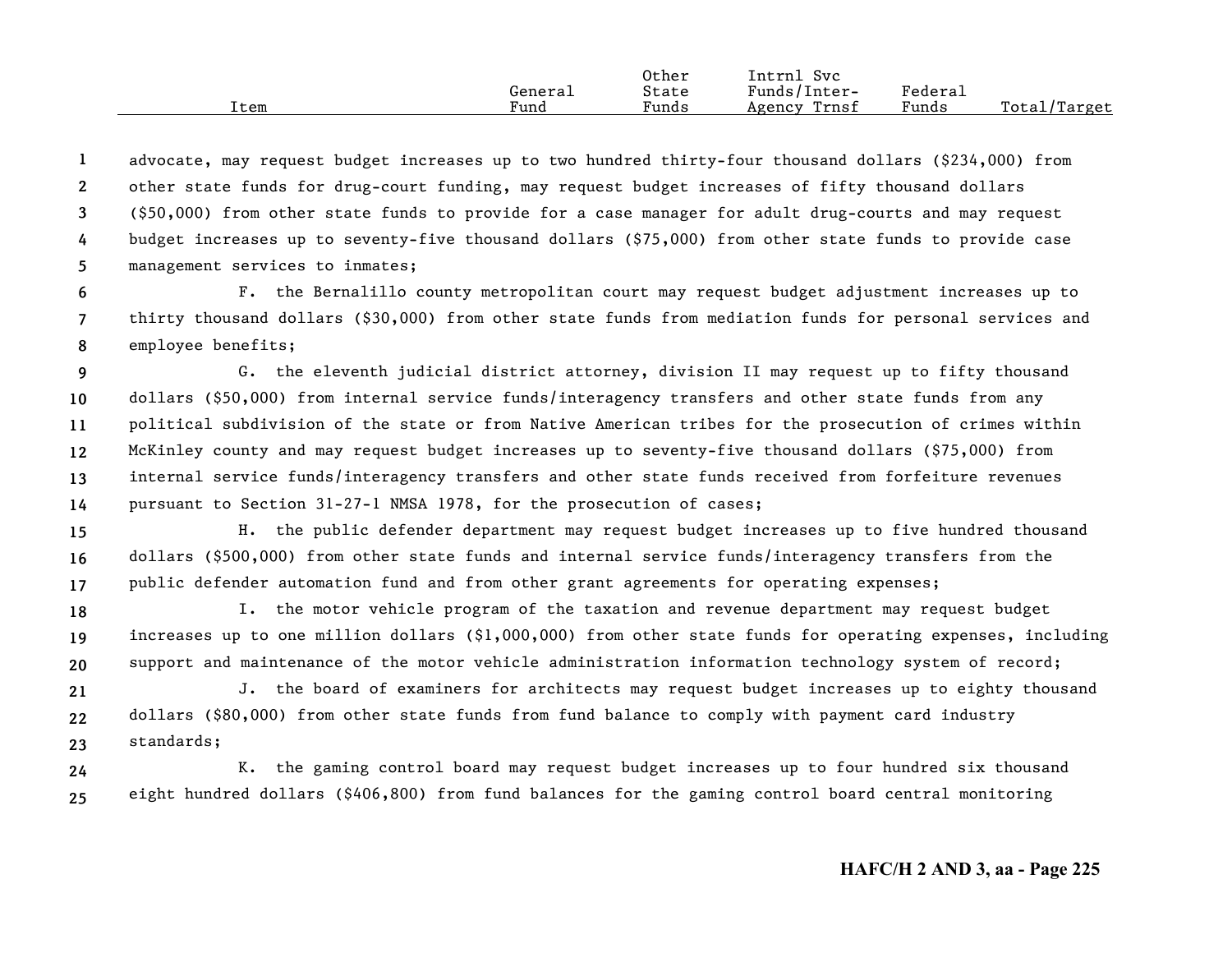|      |         | Other | <b>Intrni</b><br>Svc |         |              |
|------|---------|-------|----------------------|---------|--------------|
|      | General | State | Funds/Inter-         | Federau |              |
| Item | Fund    | Funds | Trnsf<br>Agency      | Funds   | Total/Target |

**1**system contract;

**234**L. the board of veterinary medicine may request budget increases up to one hundred thousand dollars (\$100,000) from other state funds to make disbursements from the animal care and facility fund to qualifying animal shelters;

**56**M. the commission for the blind may request budget increases up to two hundred thousand dollars (\$200,000) from other state funds for program shortfalls;

**789 1011**N. the independent living services program of the division of vocational rehabilitation may request budget increases up to two hundred thousand dollars (\$200,000) from other state funds for independent living services for the disabled and the rehabilitation services program of the division of vocational rehabilitation may request budget increases up to forty thousand dollars (\$40,000) from other state funds for rehabilitation services for the disabled;

**121314151617181920**O. the environmental protection program of the department of environment may request budget increases up to six hundred thousand dollars (\$600,000) from other state funds and internal service funds/interagency transfers from the food service sanitation fund to support the costs of administering regulations promulgated by the board to carry out provisions of the Food Services Sanitation Act and the Hemp Manufacturing Act and the water protection program of the department of environment may request budget increases from other state funds and internal service funds/interagency transfers up to the available balance from the rural infrastructure revolving loan fund and may request budget increases from other state funds and internal service funds/interagency transfers up to the available balance from the wastewater facility construction loan fund;

**2122**P. the veterans' services department may request budget increases up to seventy-five thousand dollars (\$75,000) from other state funds from license plate revenues for operating expenses;

**232425**Q. the department of transportation may request budget increases up to thirty-five million dollars (\$35,000,000) from other state funds and fund balances to meet federal matching requirements, for debt service and related costs, intergovernmental agreements, lawsuits and construction- and maintenance-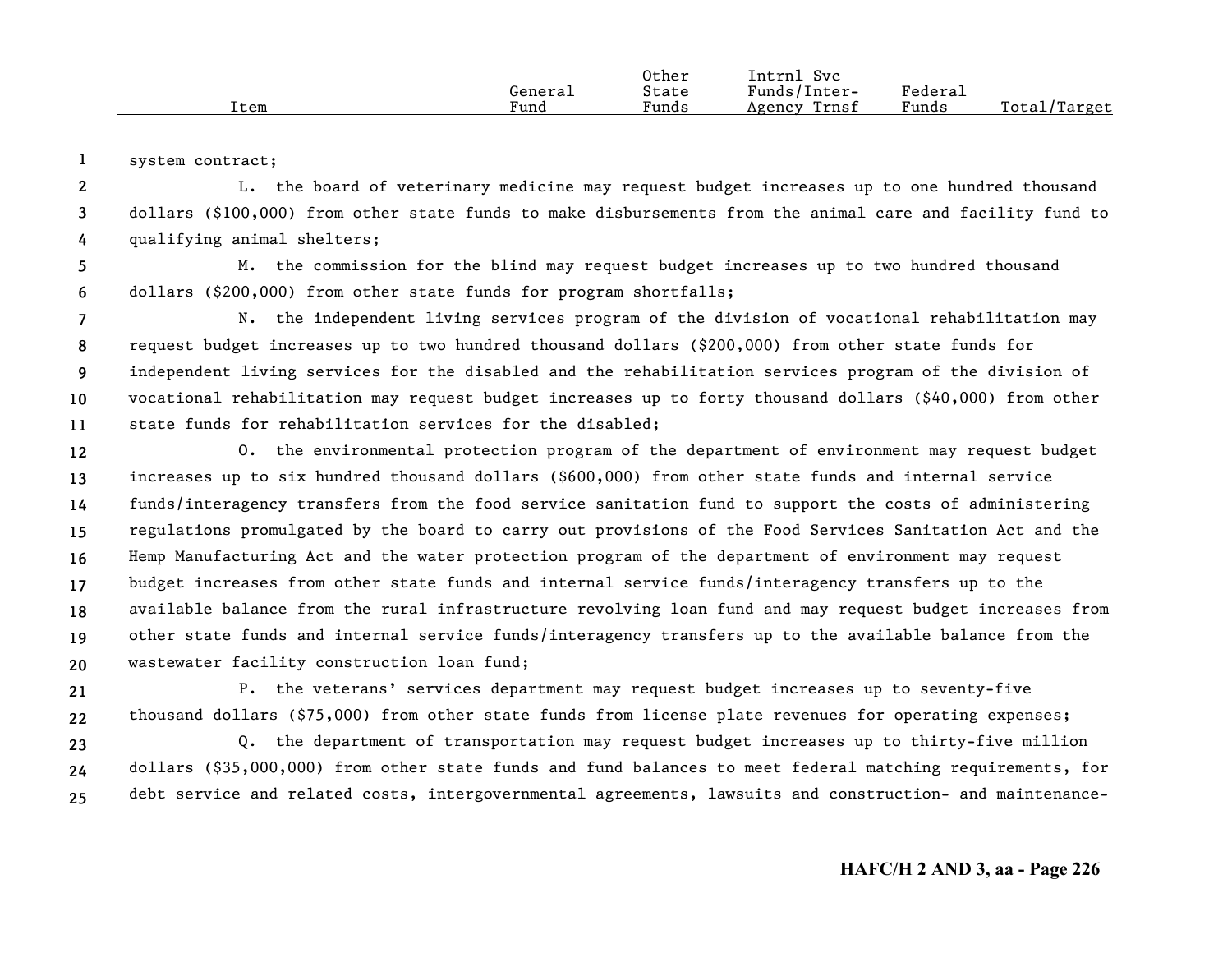|      | Generaı | Other<br>State | Intrnl<br>Svc<br>Funds/Inter- | Federal |              |
|------|---------|----------------|-------------------------------|---------|--------------|
| Item | Fund    | Funds          | Trnsf<br>Agency               | Funds   | Total/Target |

**1**related costs; and

**6**

**234**R. the student financial aid program of the higher education department may request budget increases up to six million dollars (\$6,000,000) from internal service funds/interagency transfers to the legislative lottery tuition fund.

**5**Section 12. **CERTAIN FISCAL YEAR 2021 BUDGET ADJUSTMENTS AUTHORIZED.--**

A. As used in this section and Section 11 of the General Appropriation Act of 2020:

**789**(1) "budget category" means an item or an aggregation of related items that represents the object of an appropriation. Budget categories include personal services and employee benefits, contractual services, other and other financing uses;

**1011**(2) "budget increase" means an approved increase in expenditures by an agency from a specific source;

**121314**(3) "category transfer" means an approved transfer of funds from one budget category to another budget category, provided that a category transfer does not include a transfer of funds between divisions; and

**1516**(4) "program transfer" means an approved transfer of funds from one program of an agency to another program of that agency.

**1718**B. Pursuant to Sections 6-3-23 through 6-3-25 NMSA 1978, those budget adjustments specified in this section are authorized for fiscal year 2020.

**19202122**C. In addition to the specific category transfers authorized in Subsection E of this section and unless a conflicting category transfer is authorized in Subsection E of this section, all agencies, including legislative agencies, may request category transfers among personal services and employee benefits, contractual services and other.

**232425**D. Unless a conflicting budget increase is authorized in Subsection E of this section, a program with internal service funds/interagency transfers appropriations or other state funds appropriations that collects money in excess of those appropriated may request budget increases in an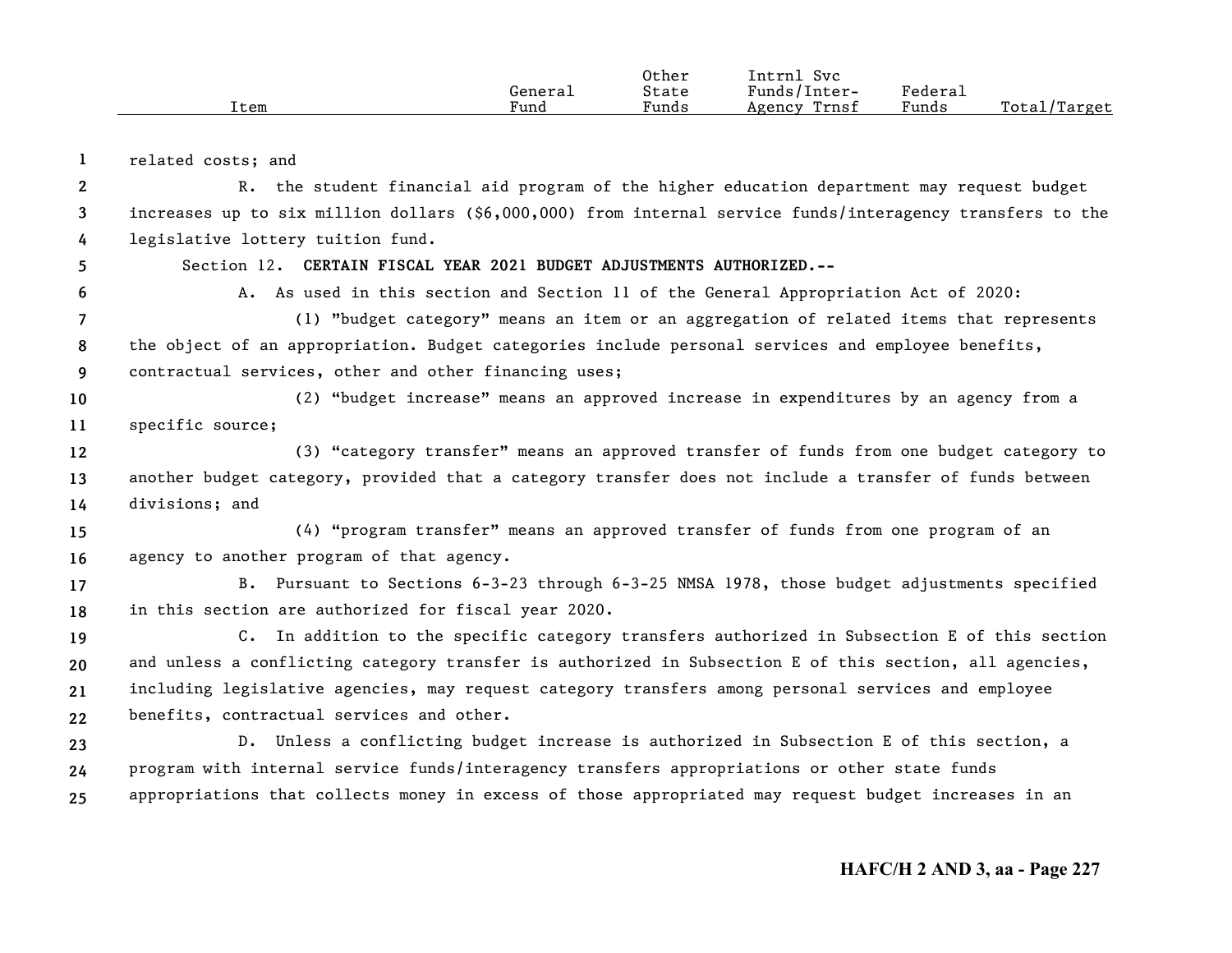|      |                      | Other | Intrnl<br><b>Svc</b> |         |                   |
|------|----------------------|-------|----------------------|---------|-------------------|
|      | Generai              | State | Funds/Inter-         | Federau |                   |
| ⊥tem | $\mathbf{r}$<br>Fund | Funds | Trnsf<br>Agency      | Funds   | Total/<br>/Target |

**12345**amount not to exceed five percent of its internal service funds/interagency transfers or other state funds appropriation contained in Section 4 of the General Appropriation Act of 2020. To track the five percent transfer limitation, agencies shall report cumulative budget adjustment request totals on each budget request submitted. The department of finance and administration shall certify agency reporting of these cumulative totals.

- **67**E. In addition to the budget authority otherwise provided in the General Appropriation Act of 2020, the following agencies may request specified budget adjustments:
- **89** (1) the New Mexico compilation commission may request budget increases from internal service funds/interagency transfers and other state funds for publishing expenses;
- **1011**(2) the judicial standards commission may request up to thirty thousand dollars (\$30,000) from other state funds from investigation and trial cost reimbursements;
- **12131415161718**(3) the first judicial district court may request budget increases up to fifty-four thousand dollars (\$54,000) from internal service funds/interagency transfers to provide treatment services to clients enrolled in the Santa Fe magistrate driving-while-intoxicated court, may request budget increases up to sixty thousand dollars (\$60,000) from internal service funds/interagency transfers to provide drug and alcohol testing services to clients enrolled in the Santa Fe magistrate drivingwhile-intoxicated court, may request budget increases up to fifteen thousand dollars (\$15,000) from internal service funds/interagency transfers to operate the court-appointed special advocates program;

**192021222324**(4) the second judicial district court may request budget increases up to an additional fifty thousand dollars (\$50,000) from other state funds for other program revenue received from the collection of adult drug-court fees, may request budget increases up to an additional twenty thousand dollars (\$20,000) from internal services funds/interagency transfers and other state funds for funds received from copies, tapes and parking reimbursements and may request budget increases up to four hundred thousand dollars (\$400,000) from other state funds received from Bernalillo county; (5) the fourth judicial district court may request budget increases up to twenty-five

**25**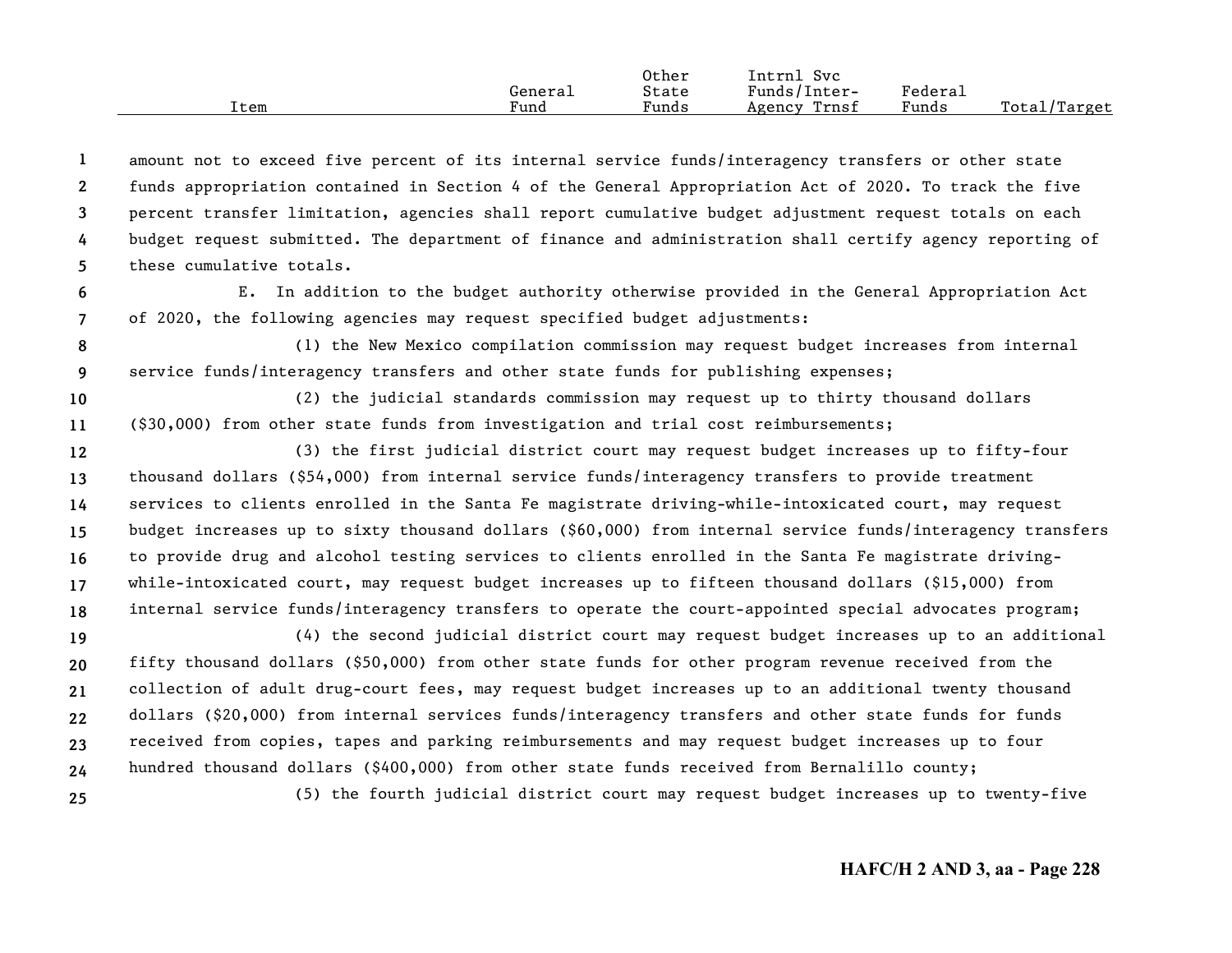|      |         | Other | Intrnl<br>Sv c  |         |                  |
|------|---------|-------|-----------------|---------|------------------|
|      | Genera⊥ | State | Funds/Inter-    | Federai |                  |
| Item | Fund    | Funds | Trnsf<br>Agency | Funds   | Total<br>'Target |

**1234**thousand dollars (\$25,000) from other state funds from mediation fees for operating expenses, may request budget increases up to ten thousand dollars (\$10,000) from other state funds from alternative dispute resolution fees for operating expenses and may request budget increases up to fifteen thousand dollars (\$15,000) from other state funds from copy fees for operating expenses;

**567891011**(6) the eleventh judicial district and magistrate courts may request budget increases up to seventy-five thousand dollars (\$75,000) from drug-court fund balances for treatment services, may request budget increases up to fifty thousand dollars (\$50,000) from internal service funds/interagency transfers from drug-court fees for treatment services, may request budget increases up to one hundred twenty-five thousand dollars (\$125,000) from other state funds for mediation operating expenses and may request budget increases up to twenty-five thousand dollars (\$25,000) from internal service funds/interagency transfers from mediation services for mediation operating expenses;

**1213141516171819**(7) the twelfth judicial district court may request budget increases up to seven thousand five hundred dollars (\$7,500) from other state funds from mediation fees for operating expenses, may request budget increases up to five thousand dollars (\$5,000) from other state funds from alternative dispute resolution fees for operating expenses, may request budget increases up to five thousand dollars (\$5,000) from other state funds for adult drug-court for operating expenses, may request budget increases up to three thousand dollars (\$3,000) from other state funds from copy and tape fees for operating expenses and may request budget increases up to fifteen thousand dollars (\$15,000) from other state funds for operating expenses;

**202122**(8) the second judicial district attorney may request budget increases up to three million dollars (\$3,000,000) from internal service/interagency transfers and other state funds from grants, local governments and federal agencies for case prosecution and related support services;

**232425**(9) the twelfth judicial district attorney may request budget increases up to five hundred thousand dollars (\$500,000) from internal service funds/interagency transfers and from other state funds from any political subdivision of the state or from Native American tribes to assist in the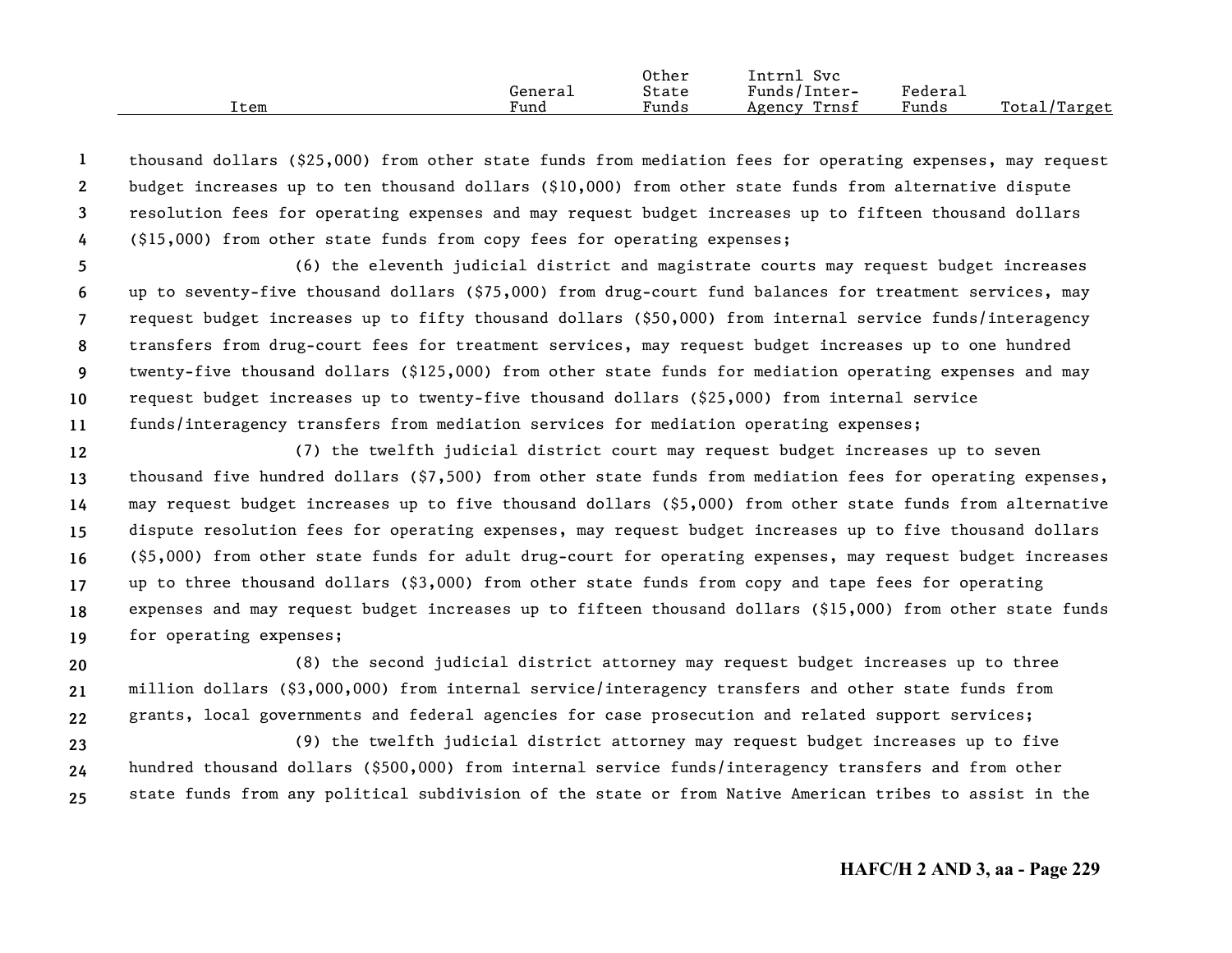|      | Generai | Other<br>State | Intrnl<br>Svc<br>Funds/Inter- | Federal |              |
|------|---------|----------------|-------------------------------|---------|--------------|
| Item | Fund    | Funds          | Trnsf<br>Agency               | Funds   | Total/Target |

| 1                     | prosecution of crimes within Otero and Lincoln counties;                                                  |
|-----------------------|-----------------------------------------------------------------------------------------------------------|
| $\mathbf{2}^{\prime}$ | (10) the attorney general may request budget increases up to four hundred and fifty                       |
| 3                     | thousand dollars (\$450,000) from other state funds from the consumer settlement fund for operating       |
| 4                     | expenses and may request budget increases from the medicaid fraud fund for federal matching requirements; |
| 5.                    | (11) the taxation and revenue department may request program transfers up to two                          |
| 6                     | million dollars (\$2,000,000) from other programs into the tax administration act program for operating   |
| $\overline{7}$        | expenses;                                                                                                 |
| 8                     | (12) the state investment council may request budget increases from other state funds                     |
| 9                     | for investment-related management fees and to meet emergencies or unexpected physical plant failures that |
| 10                    | might impact the health and safety of workers or visitors to the agency;                                  |
| 11                    | (13) the administrative hearings office may request budget increases up to fifty                          |
| 12                    | thousand dollars (\$50,000) from other state funds received from other state agencies for conducting and  |
| 13                    | adjudicating administrative hearings;                                                                     |
| 14                    | (14) the benefits, risk and program support programs of the public school insurance                       |
| 15                    | authority may request budget increases from internal service funds/interagency transfers, other state     |
| 16                    | funds and fund balances for claims;                                                                       |
| 17                    | (15) the healthcare benefits administration program of the retiree health care                            |
| 18                    | authority may request budget increases from other state funds for claims;                                 |
| 19                    | (16) the procurement services program of the general services department may request                      |
| 20                    | budget increases up to five hundred thousand dollars (\$500,000) from other state funds for operating     |
| 21                    | expenses and the state printing services program of the general services department may request budget    |
| 22                    | increases up to two hundred thousand dollars (\$200,000) from other state funds;                          |
| 23                    | (17) the educational retirement board may request budget increases from other state                       |
| 24                    | funds for investment-related asset management fees and to meet emergencies or unexpected physical plant   |
| 25                    | failures that might impact the health and safety of workers or visitors to the agency;                    |
|                       |                                                                                                           |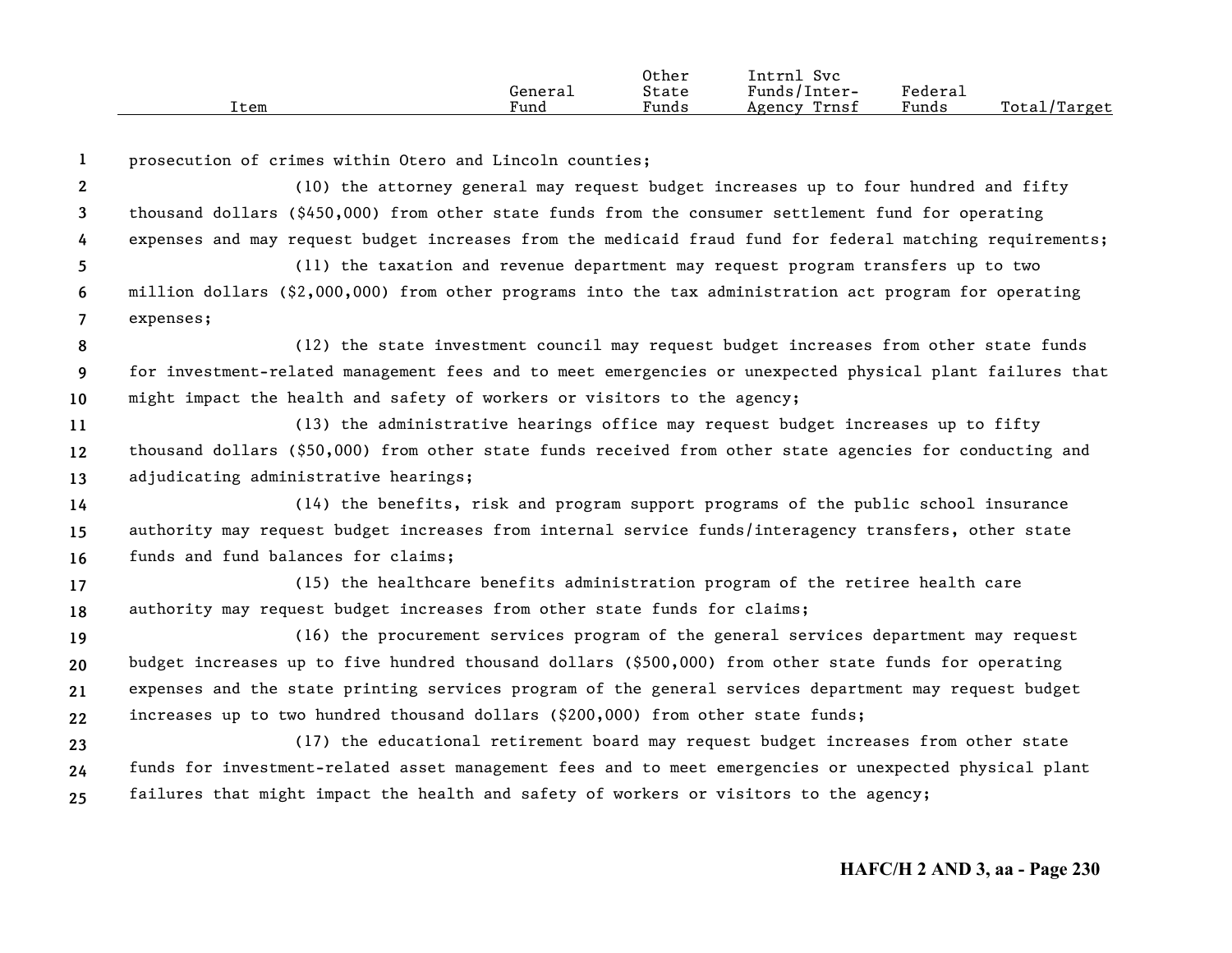|      |         | Other | -<br>Intrnl<br><b>Svc</b> |                   |                   |
|------|---------|-------|---------------------------|-------------------|-------------------|
|      | General | State | Funds/Inter-              | ${}_{\rm Federa}$ |                   |
| Item | Fund    | Funds | Trnsf<br>Agency           | Funds             | Total/<br>/Target |

**123456789**(18) the department of information technology may request budget increases up to two million dollars (\$2,000,000) from other state funds from fund balances for telecommunication, information processing and the statewide human resources, accounting and management reporting system, may request budget increases up to ten percent of internal service funds/interagency transfers and other state funds appropriated in section 4 of the General Appropriation Act of 2020 to support existing or new services and may request budget increases from fund balances up to the amount of depreciation expense, as reported in the notes to the financial statements of the agency's independent audit of the fiscal year ending June 30, 2020 to acquire and replace capital equipment and associated software used to provide enterprise services;

**101112**(19) the public employees retirement association may request budget increases from other state funds for investment-related asset management fees and to meet emergencies or unexpected physical plant failures that might impact the health and safety of workers or visitors to the agency;

**131415**(20) the marketing and promotion program of the tourism department may request budget increases up to one million dollars (\$1,000,000) from other state funds to expand advertising efforts by leveraging partnership dollars in the tourism enterprise fund;

**16171819202122232425**(21) the construction industries and manufactured housing program of the regulation and licensing department may request budget increases up to one hundred thousand dollars (\$100,000) from internal service funds/interagency transfers received from the public school facilities authority for costs associated with permitting and inspecting projects funded under the Public School Capital Outlay Act, the financial institutions division may request budget increases up to two hundred thousand dollars (\$200,000) from other state funds from the mortgage regulatory fund for operating expenses and contingent on enactment of Senate Bill 131 or similar legislation in the second session of the fifty-fourth legislature and the alcoholic beverage control division may request budget increases from the tobacco products administration fund from tobacco regulatory fees to administer the tobacco products act; (22) the patient's compensation fund program of the office of superintendent of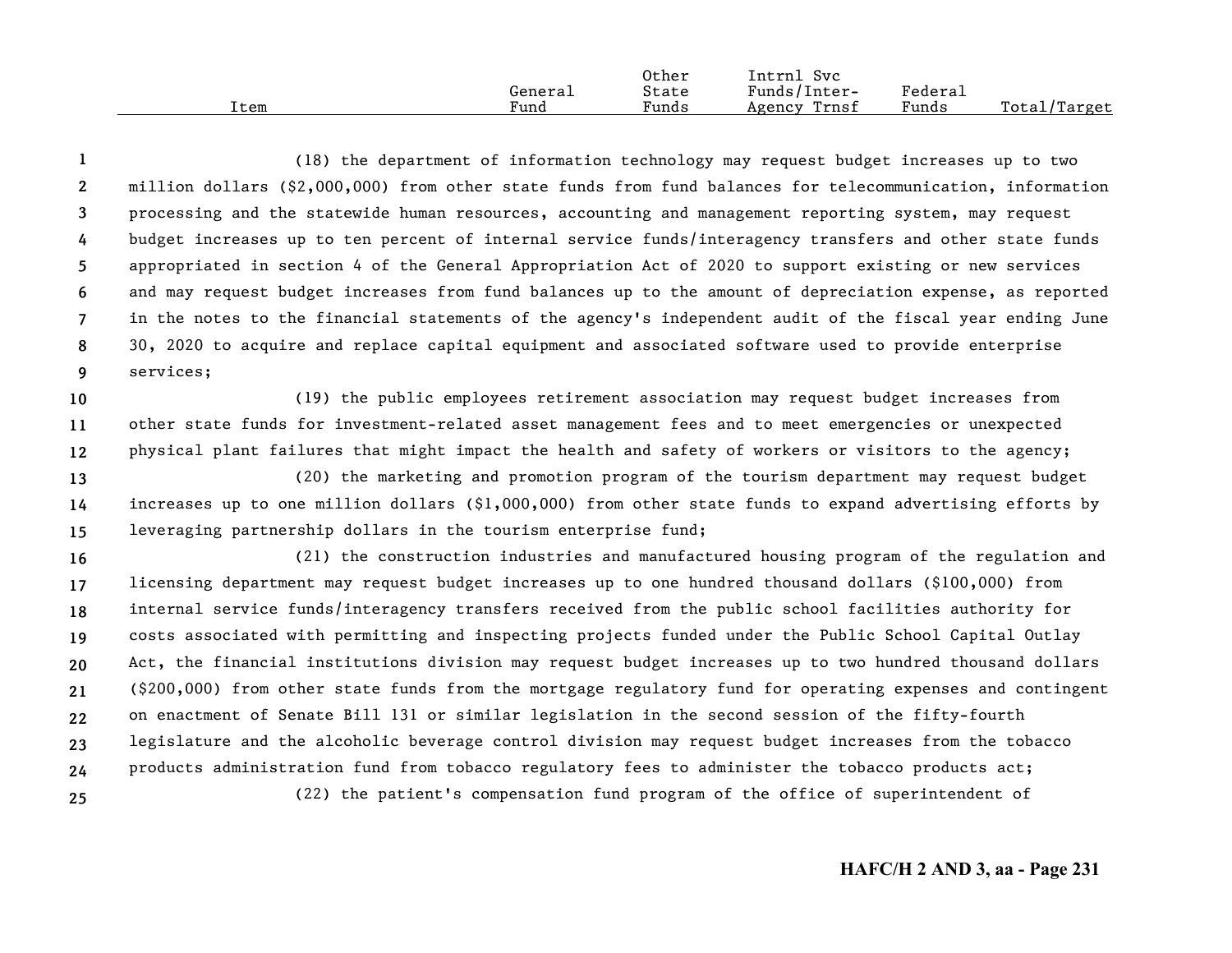| General<br>Fund<br>Item | Other<br>State<br>Funds | Intrnl<br>Svc<br>Funds/Inter-<br>Trnsf<br>Agency | Federau<br>Funds | Total<br>./Target |
|-------------------------|-------------------------|--------------------------------------------------|------------------|-------------------|
|-------------------------|-------------------------|--------------------------------------------------|------------------|-------------------|

| - 1             | insurance may request budget increases from other state funds for patient compensation settlements and     |
|-----------------|------------------------------------------------------------------------------------------------------------|
| $\mathbf{2}$    | court-ordered payments;                                                                                    |
| $\mathbf{3}$    | (23) the New Mexico medical board may request budget increases up to one hundred                           |
| 4               | thousand dollars (\$100,000) from other state funds from licensing and renewal fees for the administrative |
| 5               | hearing and litigation process;                                                                            |
| 6               | (24) the New Mexico board of nursing may request budget increases up to one hundred                        |
| $\overline{7}$  | thousand dollars (\$100,000) from other state funds for the administrative hearings and litigation         |
| 8               | process;                                                                                                   |
| 9               | (25) the gaming control board may request budget increases up to four hundred six                          |
| 10              | thousand eight hundred dollars (\$406,800) from fund balances for the gaming control board central         |
| 11              | monitoring system contract;                                                                                |
| 12 <sup>2</sup> | (26) the board of veterinary medicine may request budget increases up to one hundred                       |
| 13              | thousand dollars (\$100,000) from other state funds to make disbursements from the animal care and         |
| 14              | facility fund to qualifying animal shelters;                                                               |
| 15              | (27) the cultural affairs department may request budget increases from other state                         |
| 16              | funds from the cultural affairs department enterprise fund, the museum and historic sites program of the   |
| 17 <sub>2</sub> | cultural affairs department may request budget increases from other state funds and the preservation       |
| 18              | program of the cultural affairs department may request budget increases from other state funds for         |
| 19              | archeological services or historic preservation services;                                                  |
| 20              | (28) the department of game and fish may request budget increases up to five hundred                       |
| 21              | thousand dollars (\$500,000) from the game protection fund for emergencies and may request budget          |
| 22              | increases as a result of revenue received from other agencies;                                             |
| 23              | (29) the intertribal ceremonial office may request budget increases up to five hundred                     |
| 24              | thousand dollars (\$500,000) from other state funds to grow the intertribal ceremonial event, provided     |
| 25              | that a portion of revenue be derived from ticket sales;                                                    |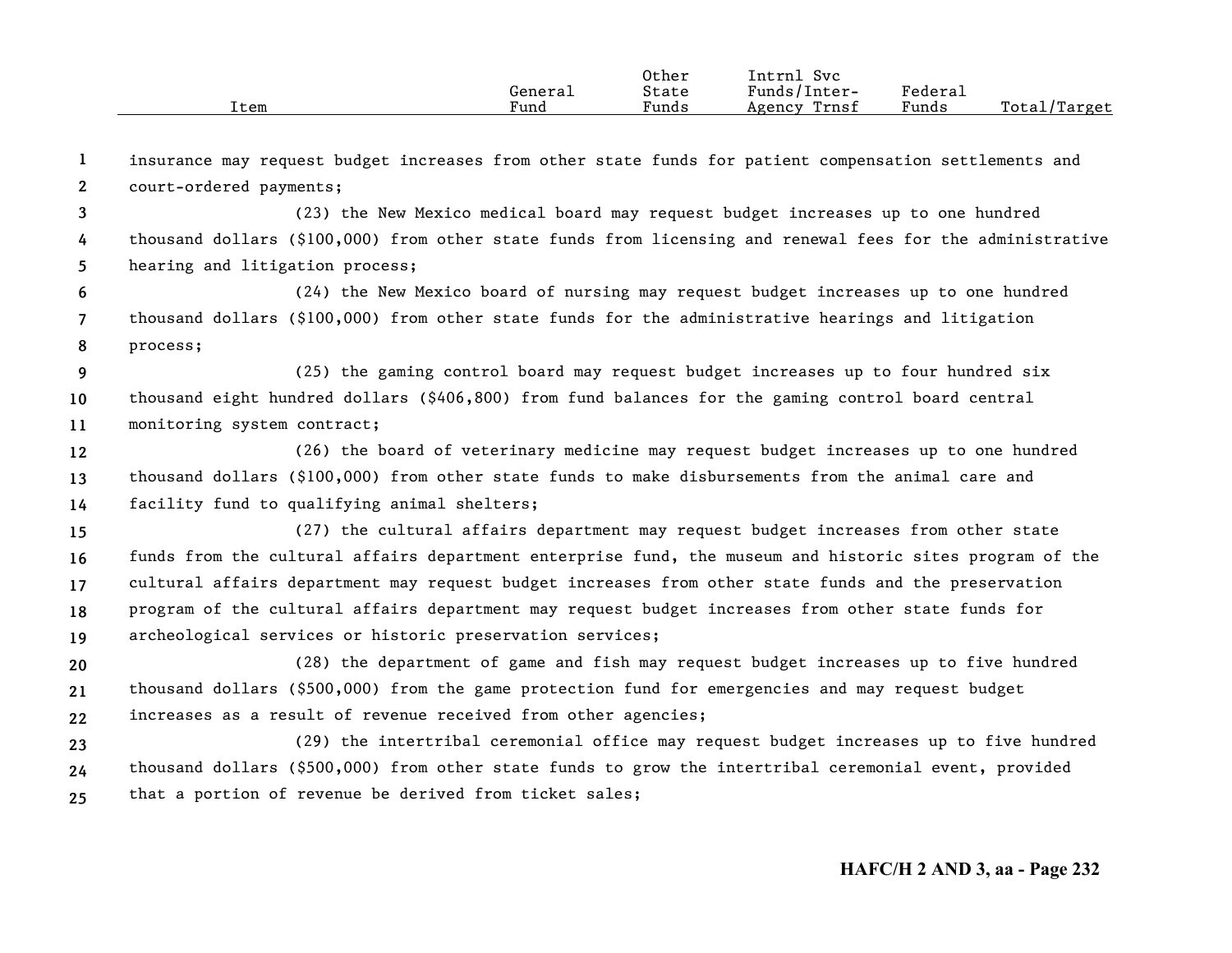|      |         | Other | Intrnl<br><b>Svc</b> |                     |                  |
|------|---------|-------|----------------------|---------------------|------------------|
|      | General | State | Funds/Inter-         | Federa <sub>1</sub> |                  |
| Item | Fund    | Funds | Trnsf<br>Agency      | Funds               | Total,<br>Target |

**123**(30) the commissioner of public lands may request budget increases up to five million dollars (\$5,000,000) from the state trust lands restoration and remediation fund to address surface damage, remediation of hazardous waste sites and watershed restoration on state trust lands;

**456789 101112131415**(31) the interstate stream compact compliance and water development program of the state engineer may request budget increases up to two hundred fifty thousand dollars (\$250,000) from other state funds into the Ute construction fund for operational and maintenance requirements at the Ute reservoir, may request budget increases up to three hundred fifty thousand dollars (\$350,000) from the irrigation works construction fund for operational and maintenance costs associated with the Pecos river settlement agreement, may request budget increases up to one million five hundred thousand dollars (\$1,500,000) from the irrigation works construction fund for Elephant Butte channel and other Rio Grande river maintenance and restoration work and may request budget increases up to one million one hundred fifty thousand dollars (\$1,150,000) from the New Mexico unit fund to meet water supply demands in the southwest water planning region of New Mexico including costs associated with planning, environmental compliance activities, environmental mitigation, restoration, potential legal costs and funding of nondiversion projects that have been approved by the interstate stream commission;

**1617181920212223**(32) the commission for the blind may request transfers between the other category and the other financing uses category contingent on the inability of the division of vocation rehabilitation to match federal funds, may request budget increases from other state funds for the employment of blind or visually impaired persons pursuant to the federal Randolph-Sheppard Act, the federal Javits-Wagner-O'Day Act or the federal ability one program, may request budget increases from other state funds to contract with blind or visually impaired vendors to operate food services at the federal law enforcement training center and may request budget increases up to two hundred thousand dollars (\$200,000) from other state funds;

**2425**(33) the early childhood education and care department may request program transfers up to one million dollars (\$1,000,000) between programs, may request budget increases from internal service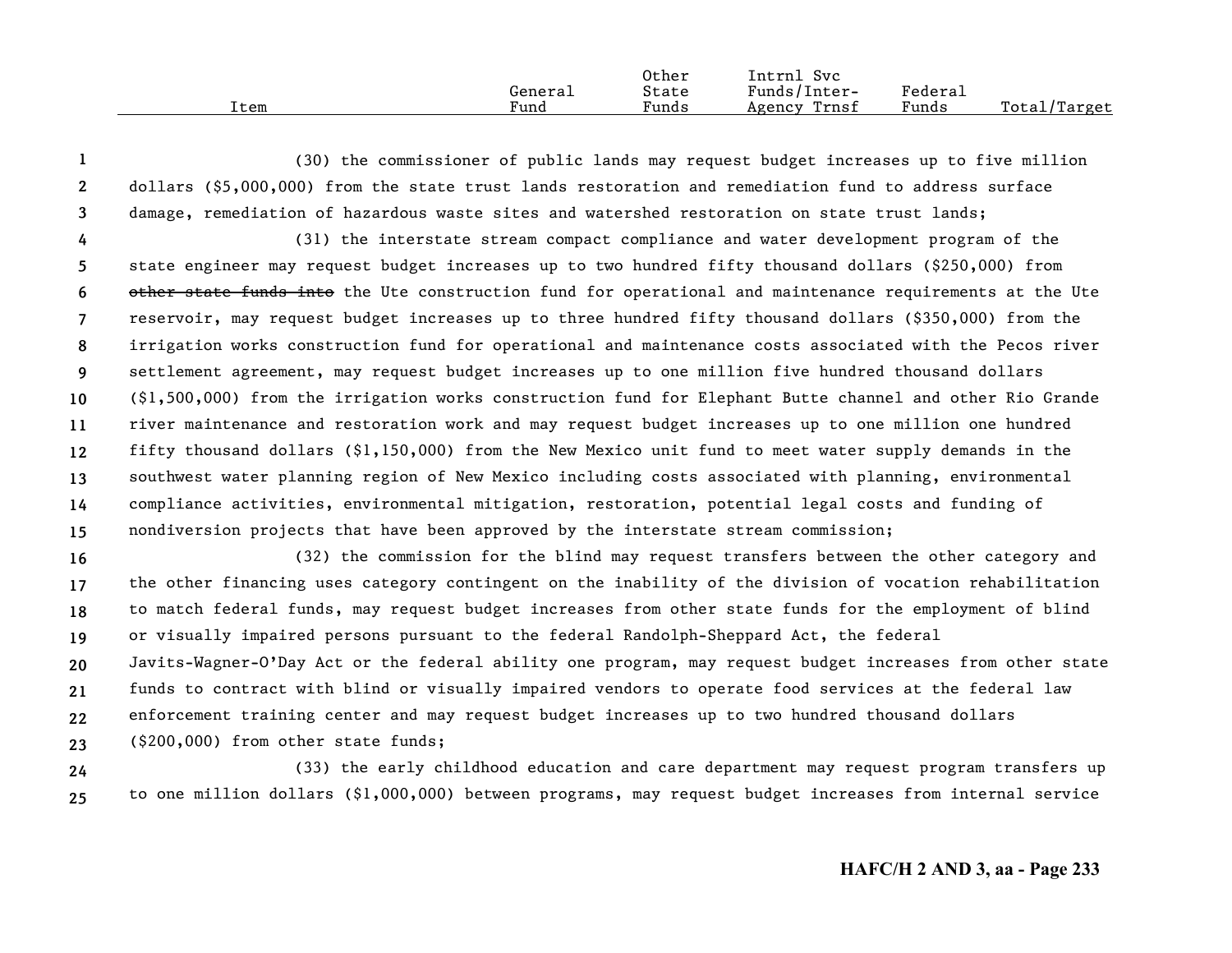|      |         | Other | Intrnl<br>Svc   |         |              |
|------|---------|-------|-----------------|---------|--------------|
|      | General | State | Funds/Inter-    | Federau |              |
| Item | Fund    | Funds | Trnsf<br>Agency | Funds   | Total/Target |

**1234567**funds/interagency transfers and other state funds for early childhood services, the support and intervention program may request category transfers between the other category and other financing uses category for the family infant toddler program, the public pre-kindergarten program of the early childhood education and care department may request category transfers between the other category and the other financing uses category for public prekindergarten awards and the early childhood education and care program of the early childhood education and care department may request category transfers between the contractual services category and the other financing uses category for medicaid home visiting;

**89 10**(34) the aging and long-term services department may request up to three million dollars (\$3,000,000) from the Kiki Saavedra dignity fund contingent on enactment of House Bill 225 or similar legislation in the second session of the fifty-fourth legislature;

**1112**(35) the human services department may request program transfers between the medical assistance program and the medicaid behavioral health program;

**1314**(36) the division of vocational rehabilitation may request program transfers between the rehabilitation services program and the independent living services program;

**1516**(37) the miners' hospital of New Mexico may request budget increases from other state funds from fees from patient revenues for operating expenses;

**171819202122232425**(38) the department of health may request program transfers up to four million dollars (\$4,000,000) between programs for budget shortfalls, the health certification, licensing and oversight program of the department of health may request budget increases from other state funds from health facility license and certification fees pursuant to Subsection G of Section 24-1-5 NMSA 1978, the developmental disabilities support program of the department of health may request budget increases from other state funds from private insurer payments, may request category transfers between all categories for the supports waiver and may request category transfers from the personal services and employee benefits category, contractual services category and other category to the other financing uses category for developmental disabilities waiver services, the epidemiology and response program of the department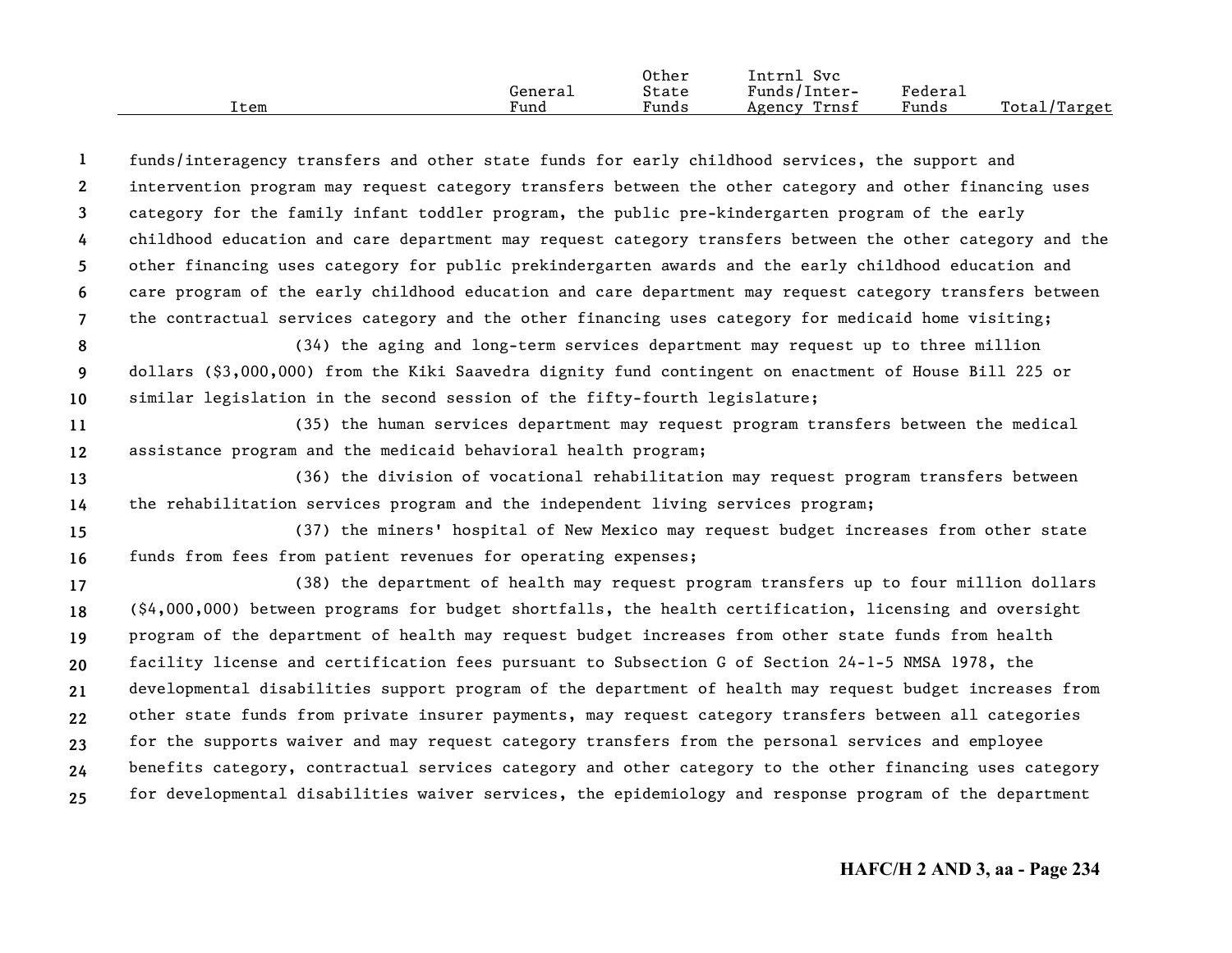|      |         | Other | Intrnl<br>Svc   |                     |                  |
|------|---------|-------|-----------------|---------------------|------------------|
|      | General | State | Funds/Inter-    | Federa <sub>1</sub> |                  |
| Item | Fund    | Funds | Trnsf<br>Agency | Funds               | Total/<br>Target |

**12345**of health may request budget increases from internal service funds/interagency transfers and other state funds from payments for prevention services, conducting health surveys and analyzing data, the laboratory services program of the department of health may request budget increases from internal service funds/interagency transfers and other state funds for operating expenses and the medical cannabis program may request budget increases from other state funds from medical cannabis revenue for operating expenses;

**6789 101112131415161718**(39) the environmental protection program of the department of environment may request budget increases up to six hundred thousand dollars (\$600,000) from other state funds and internal service funds/interagency transfers from the food service sanitation fund to support the costs of administering regulations promulgated by the board to carry out provisions of the Food Services Sanitation Act and the Hemp Manufacturing Act, the water protection program may request budget increases up to three hundred fifty thousand dollars (\$350,000) from other state funds and internal service funds/interagency transfers for providing technical or community services, the resource protection program of the department of environment may request budget increases from other state funds and internal service funds/interagency transfers from the hazardous waste emergency fund for emergencies and may request budget increases from other state funds and internal service funds/interagency transfers from the corrective action fund for claims, the environmental protection program of the department of environment may request budget increases up to one hundred thousand dollars (\$100,000) from other state funds for administrative expenditures related to the Volkswagen litigation settlement;

**192021222324**(40) the juvenile justice facilities program of the children, youth and family department may request budget increases up to two million dollars (\$2,000,000) from other state funds from distributions from the land grant permanent fund and land income fund, may request budget increases up to six hundred thousand dollars (\$600,000) from other state funds for the juvenile continuum grant fund and may request budget increases up to four hundred thousand dollars (\$400,000) from other state funds for the juvenile community corrections grant fund;

**25**

(41) the department of military affairs may request budget increases up to fifty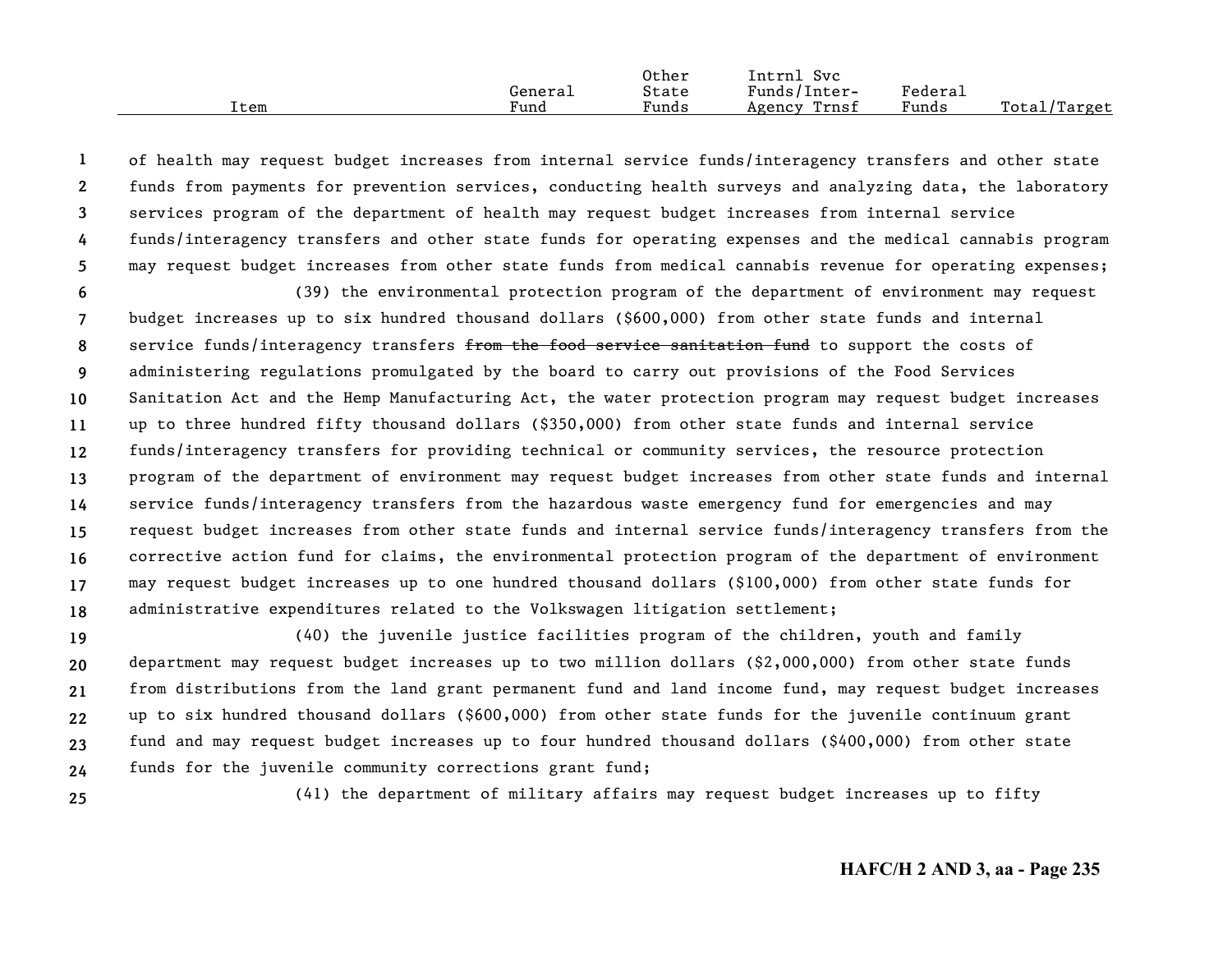|      |         | Other | Intrnl<br>Svc   |         |                    |
|------|---------|-------|-----------------|---------|--------------------|
|      | General | State | Funds/Inter-    | Federau |                    |
| Item | Fund    | Funds | Trnst<br>Agency | Funds   | Total,<br>./Target |

**123**thousand dollars (\$50,000) from other state funds from leases, land royalties, miscellaneous revenue, gifts or grants for support of national guard facility operations, maintenance and repair of the New Mexico youth challenge academy and the New Mexico national guard members family assistance fund;

**456789 10111213141516**(42) the community offender management program of the corrections department may request budget increases up to one hundred fifty thousand dollars (\$150,000) from internal service funds/interagency transfers and other state funds from program fees, probation and parole fees, cash balances and the community corrections grant fund for operating expenses, program support of the corrections department may request budget increases up to one hundred thousand dollars (\$100,000) from internal service funds/interagency transfers and other state funds from social security administration incentive payments, additional payments from international cadet training classes and the sale of data for operating expenses, the inmate management and control program of the corrections department may request budget increases up to five hundred thousand dollars (\$500,000) from internal service funds/interagency transfers and other state funds from the inmate work crew program and the corrections industries program of the corrections department may request budget increases up to one million five hundred thousand dollars (\$1,500,000) from internal service funds/interagency transfers and other state funds from sales, fund balances, inmate canteen purchases and telephone services for operating expenses;

**171819**(43) the department of public safety may request budget increases up to one million five hundred thousand dollars (\$1,500,000) from internal service funds/interagency transfers and other state funds for public safety special projects and activities;

**202122232425**(44) the department of transportation may request program transfers between the project design and construction program, the highway operations program and the modal program for costs related to engineering, construction and maintenance services, may request program transfers into the personal services and employee benefits category for prospective salary increases and the employer's share of applicable taxes and retirement benefits, may request budget increases up to eighty-five million dollars (\$85,000,000) from other state funds and fund balances to meet federal matching requirements for debt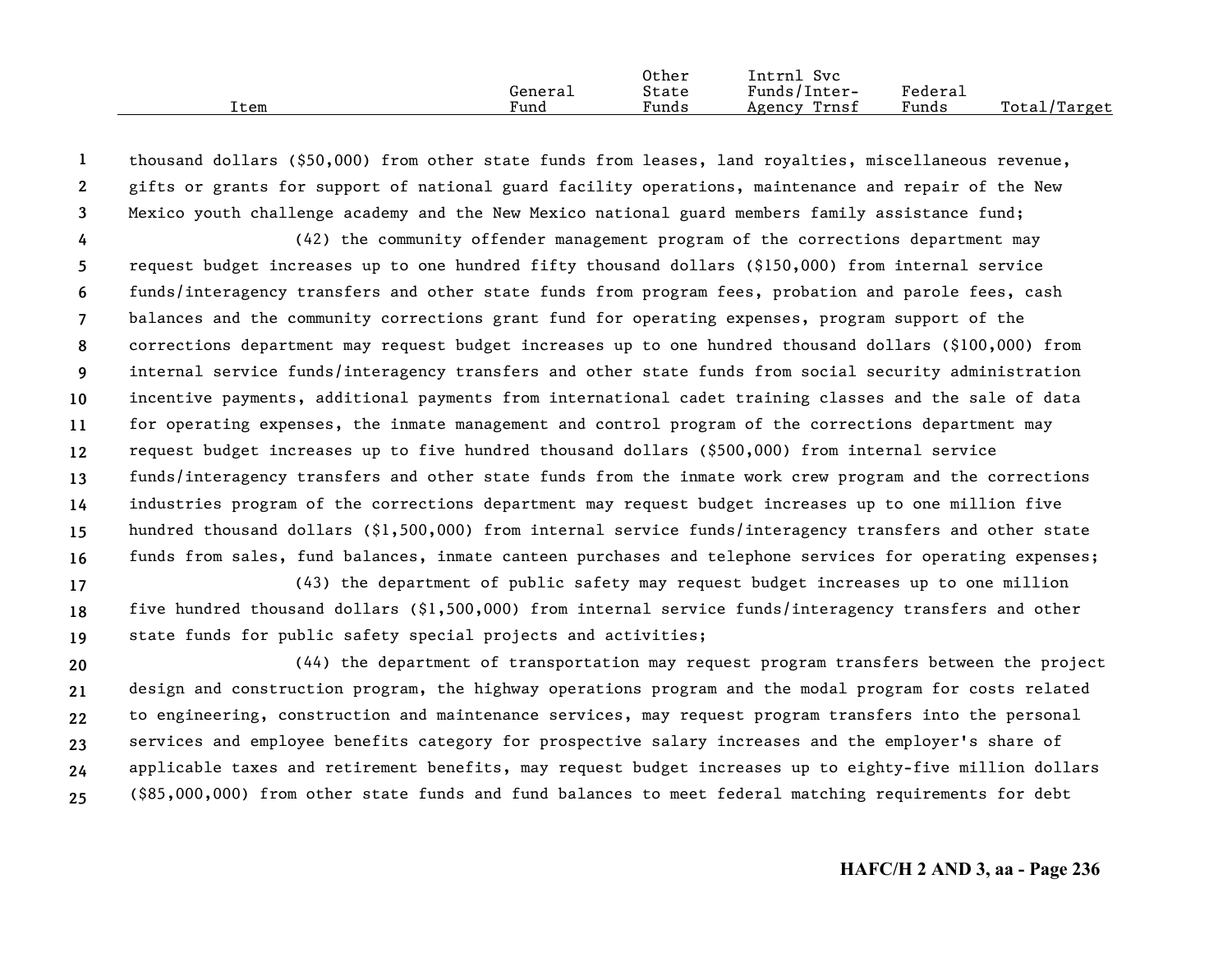|      |         | Other | Intrnl<br>SVC   |         |                    |
|------|---------|-------|-----------------|---------|--------------------|
|      | Generai | State | Funds/Inter-    | Federau |                    |
| Item | Fund    | Funds | Trnsf<br>Agency | Funds   | Total/<br>'Target' |

**123456**service and related costs, intergovernmental agreements, lawsuits, transfer to the Carlsbad brine well remediation fund and construction- and maintenance-related costs, may request budget increases up to eleven million dollars (\$11,000,000) from other state funds and fund balances for facility improvements at the general office and district five campus in Santa Fe, and may request budget increases up to fiftythree million dollars (\$53,000,000) from other state funds and fund balances to mitigate emergency road conditions in transportation district two;

**789**(45) the public education department may request budget increases up to twenty thousand dollars (\$20,000) from other state funds from the school transportation training fund for public school transportation workshops and training; and

**101112131415**(46) the student financial aid program of the higher education department may request budget increases up to six million dollars (\$6,000,000) from internal service funds/interagency transfers from the legislative lottery tuition fund, may request up to one million one hundred thousand dollars (\$1,100,000) from other state funds from the teacher loan repayment fund, and may request up to two million two hundred thousand dollars (\$2,200,000) from other state funds from the teacher preparation affordability fund.

**16171819**F. The department of military affairs, the homeland security and emergency management department, the department of public safety and the energy, minerals and natural resources department may request budget increases from the general fund as required by an executive order declaring a disaster or emergency.

Section 13. **TRANSFER AUTHORITY.--**

**20**

**2122232425**A. In addition to the transfer authority provided in Section 13 of Chapter 271 of Laws 2019, if revenue and transfers to the general fund at the end of fiscal year 2020 are not sufficient to meet appropriations, the governor, with the state board of finance approval, may transfer to the appropriation account of the general fund the amount necessary to meet that fiscal year's obligations from the operating reserve and the appropriation contingency fund.